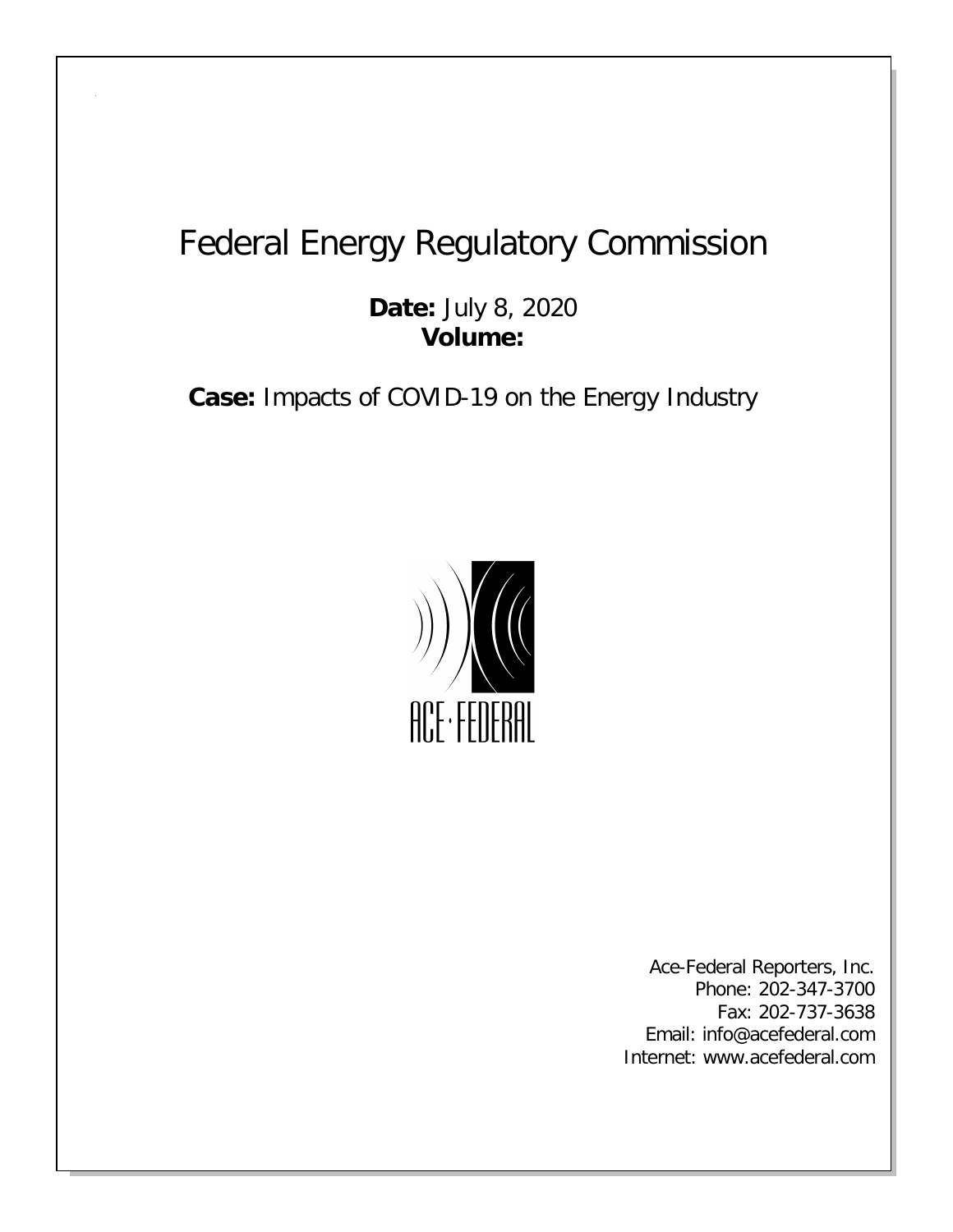|                             | Page 1                                        |  |
|-----------------------------|-----------------------------------------------|--|
| $1\,$                       | UNITED STATES OF AMERICA                      |  |
| $\sqrt{2}$                  | FEDERAL ENERGY REGULATORY COMMISSION          |  |
| $\ensuremath{\mathfrak{Z}}$ |                                               |  |
| $\overline{4}$              | Technical Conference:                         |  |
| $\mathfrak{S}$              | Impacts of COVID-19 on                        |  |
| $\boldsymbol{6}$            | the Energy Industry<br>Docket No: AD20-17-000 |  |
| $\boldsymbol{7}$            |                                               |  |
| $8\,$                       | TECHNICAL VIDEO CONFERENCE                    |  |
| $\overline{9}$              | Federal Energy Regulatory Commission          |  |
| $10\,$                      | 888 1st Street NE                             |  |
| $11\,$                      | Washington, DC 20426                          |  |
| $12\,$                      | Wednesday, July 8, 2020                       |  |
| 13                          | 9:00 a.m.                                     |  |
| 14                          |                                               |  |
| 15                          |                                               |  |
| $16\,$                      |                                               |  |
| 17                          |                                               |  |
| 18                          |                                               |  |
| $19\,$                      |                                               |  |
| $20\,$                      |                                               |  |
| 21                          |                                               |  |
| $22\,$                      |                                               |  |
| $23\,$                      |                                               |  |
| $24\,$                      |                                               |  |
| $25\,$                      |                                               |  |
|                             |                                               |  |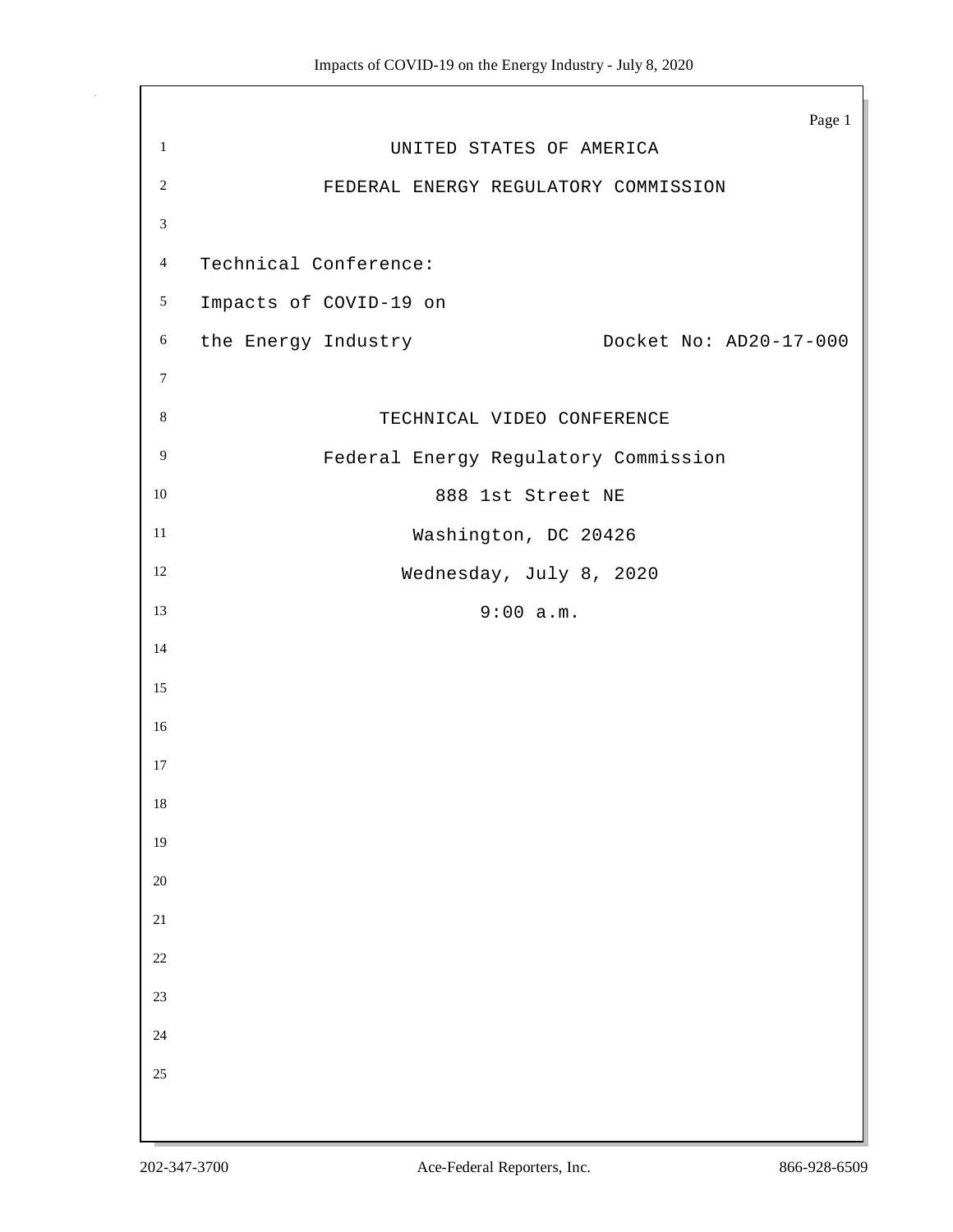|                 | Page 2                                                       |
|-----------------|--------------------------------------------------------------|
| $\mathbf{1}$    | Panel 1: System Operations and Planning Challenges           |
| $\overline{c}$  | Panelists:                                                   |
| 3               | Michael E. Bryson, Senior Vice President, Operations, PJM    |
| $\overline{4}$  | Interconnection                                              |
| $5\overline{)}$ | Timothy P. Cawley, President, Consolidated Edison Company of |
| 6               | New York                                                     |
| $\tau$          | Stanley Graham Chapman, III, Chief Executive Officer, TC     |
| $8\,$           | Energy                                                       |
| $\overline{9}$  | Stanley W. Connally, Jr., Executive Vice President -         |
| 10              | Operations, Southern Company Services, Inc.                  |
| 11              | Eric DeBonis, Senior Vice President                          |
| 12              | Mike Haynes, Chief Operating Officer, Seattle City Light     |
| 13              | Shawn M. Lyon, President of Marathon Pipe Line, and Vice     |
| 14              | President of Operations, MPLX GP LLOC                        |
| 15              | James B. Robb, President and Chief Executive Officer, North  |
| 16              | American Electric Reliability Corporation                    |
| 17              | Panel 2: Electricity Demand and Transmission Planning        |
| 18              | Stefan Bird, President and Chief Executive Officer, Pacific  |
| 19              | Power, on behalf of PacifiCorp                               |
| 20              | Travis Fisher, President and Chief Executive Officer, ELCON  |
| 21              | Robert "Mac" McLennan, President and Chief Operating         |
| 22              | Officer, Minnkota Power Cooperative                          |
| 23              | Clair Moeller, President and Chief Operating Officer,        |
| 24              | Midcontinent Independent System Operator, Inc. on behalf of  |
| 25              | the ISO/RTO Council.                                         |
|                 |                                                              |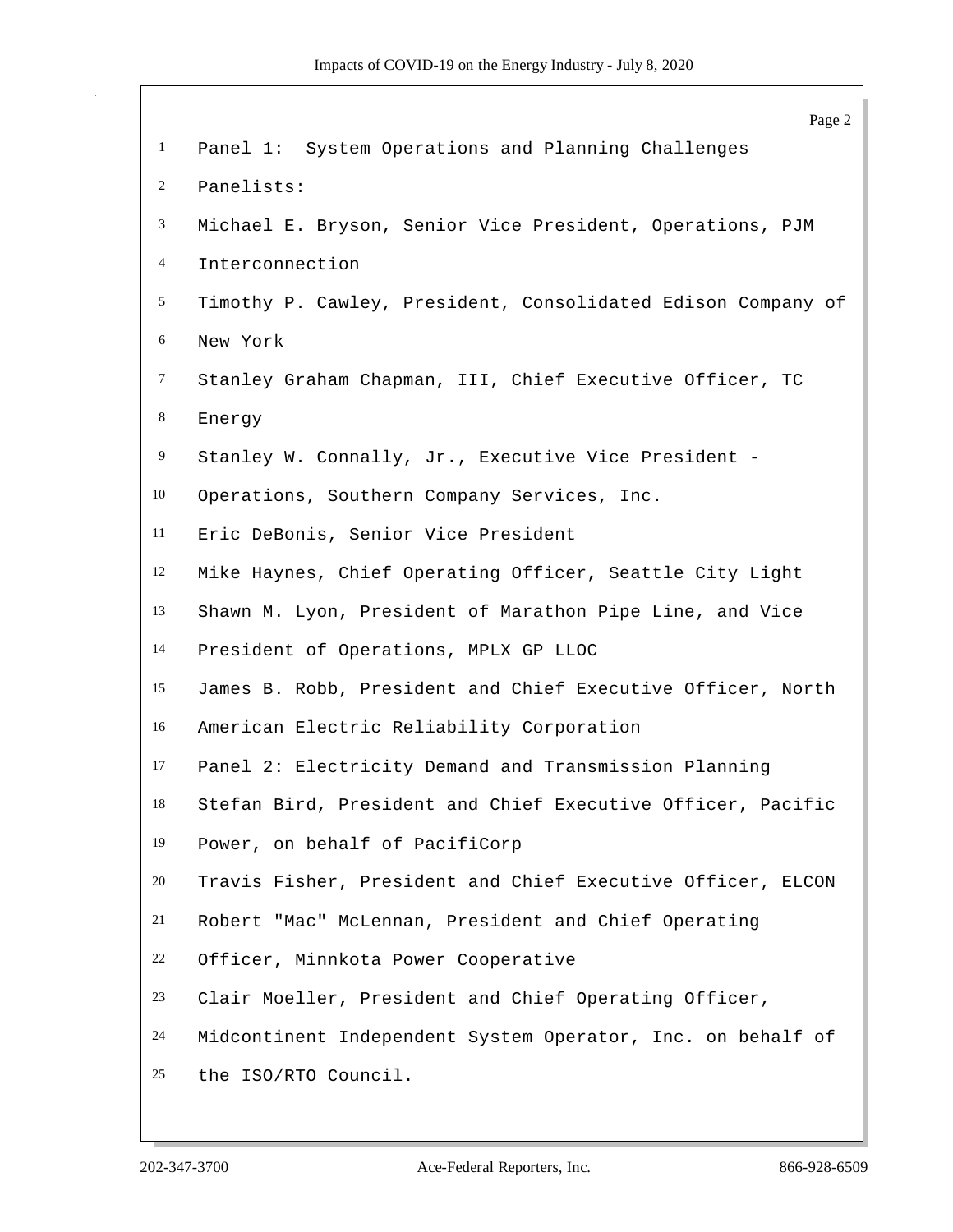```
Page 3
1 Panel 2 (Continued)
2 Curtis A. "Curt" Morgan, President and Chief Executive
3 Officer, New York Power Authority
4 Gil C. Quiniones, President and Chief Executive Officer, New
5 York Power Authority
6 Sam Randazzo, Chairman, Ohio Public Utilities Commission
7 Paul Segal, President and Chief Executive Officer, LS Power
8 Associates, LP
9
10
11
12
13
14
15
16
17
18
19
20
21
22
23
24
25
```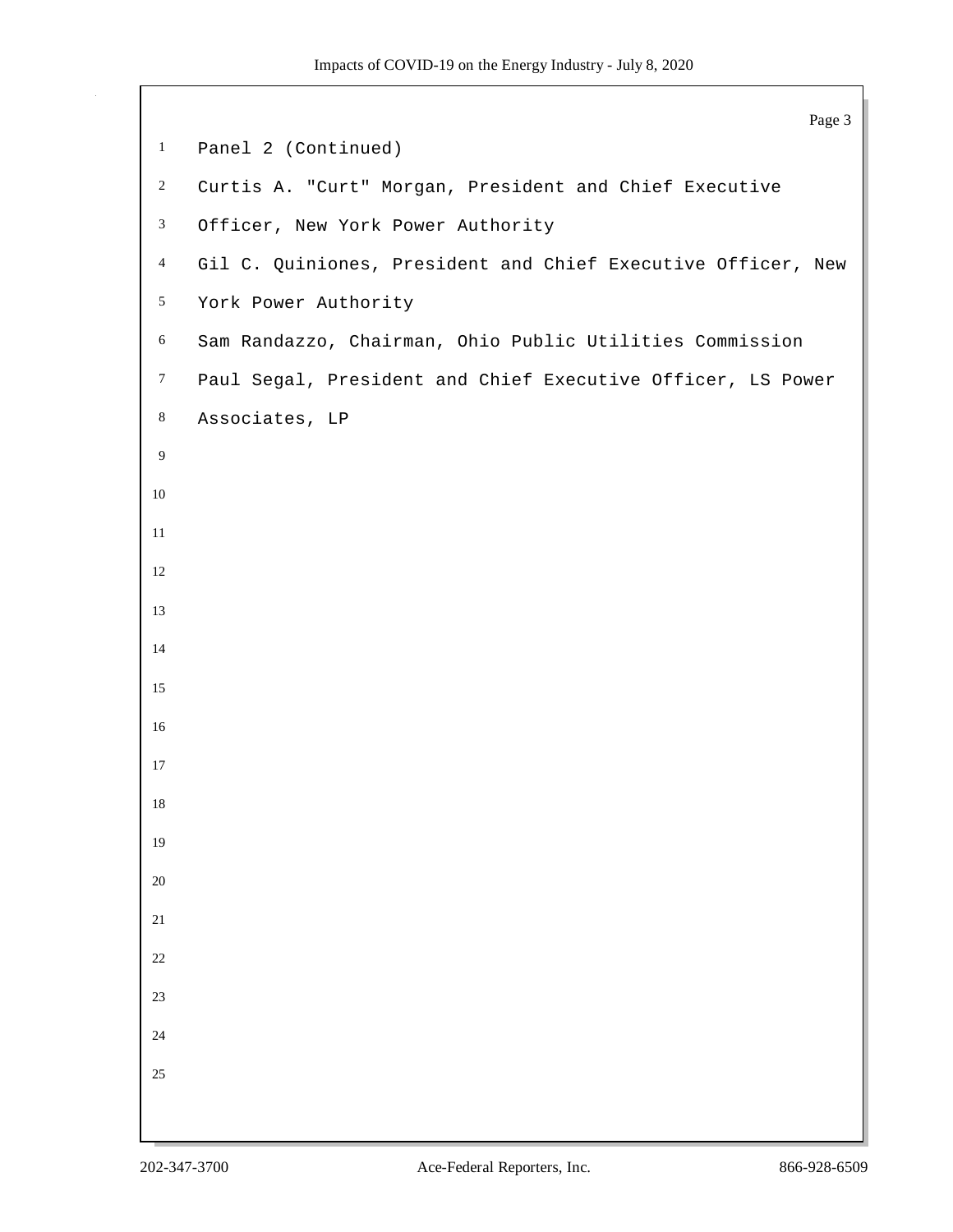Page 4 P R O C E E D I N G S (9:00 a.m.) Panel 1: System Operations and Planning Challenges MS. RODER: All right. Well thank you so much for everybody who is here today. My name is Aileen Roder. I'm with the Commission's Office of Energy Policy and Innovation. We're extremely happy to welcome you to this two-day Technical Conference to consider the impacts of COVID-19 on the energy industry. Before we begin with opening statements, I wanted to outline a few logistics of the Technical Conference. As you probably know from the Notice, we will have a two-day Technical Conference with two panels on each day. Only the Commissioners, the panelists, and a small group of Commission staff will have speaking and video roles today. The Conference is being live streamed and transcribed. However, we will not be archiving it for future viewing. And with those initial matters out of the way, I'll now turn it over to Chairman Chatterjee to begin his opening statement. Thank you. CHAIRMAN CATTERJEE: Thank you Aileen and welcome and good morning everyone. Thank you for joining us, albeit virtually, to examine the long-term implications of the COVID-19 Pandemic on the U.S. energy industry. The Commission has been thinking a lot about how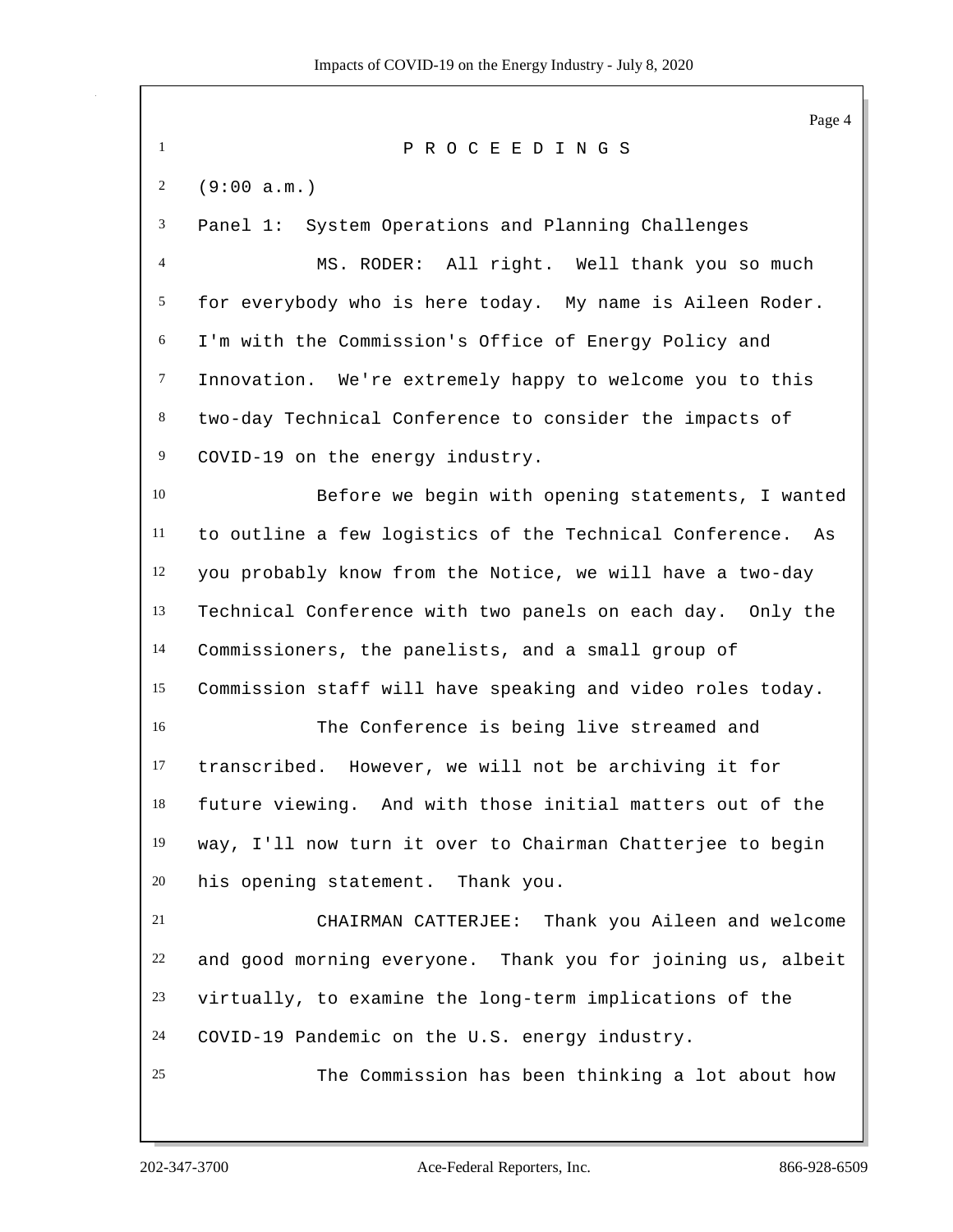this pandemic may affect the energy industry going forward as we recover from this economic upheaval it unleased. And I'm pleased we've all convened for this discussion. It's going to be extremely important today.

 I'd like to kick things off this morning by recognizing the huge amount of work and preparation it took to bring us all together today. We have an incredibly talented and diligent staff team that worked tirelessly to develop our agenda for the Conference, and to coordinate many moving parts and I am so grateful for their efforts.

 I'd also like to thank in advance our panelists for their preparation and participation. The value of these two days will be the ideas that you bring to the table and the ideas we further develop together, so thank you. And I'd like to thank everyone who's attending today who no doubt will contribute to the continuing conversations we need to be having in the weeks and months to come.

 The mantra we've all seen popping up on signs and windows and on street corners that we are all in this together, and that's how I'm thinking about these next two days. We're here to exchange ideas and learn from each other. So the Commission and its staff have already taken multiple steps to provide the public and regulated entities regulatory relief in the short-term.

We hope the discussion over the course of today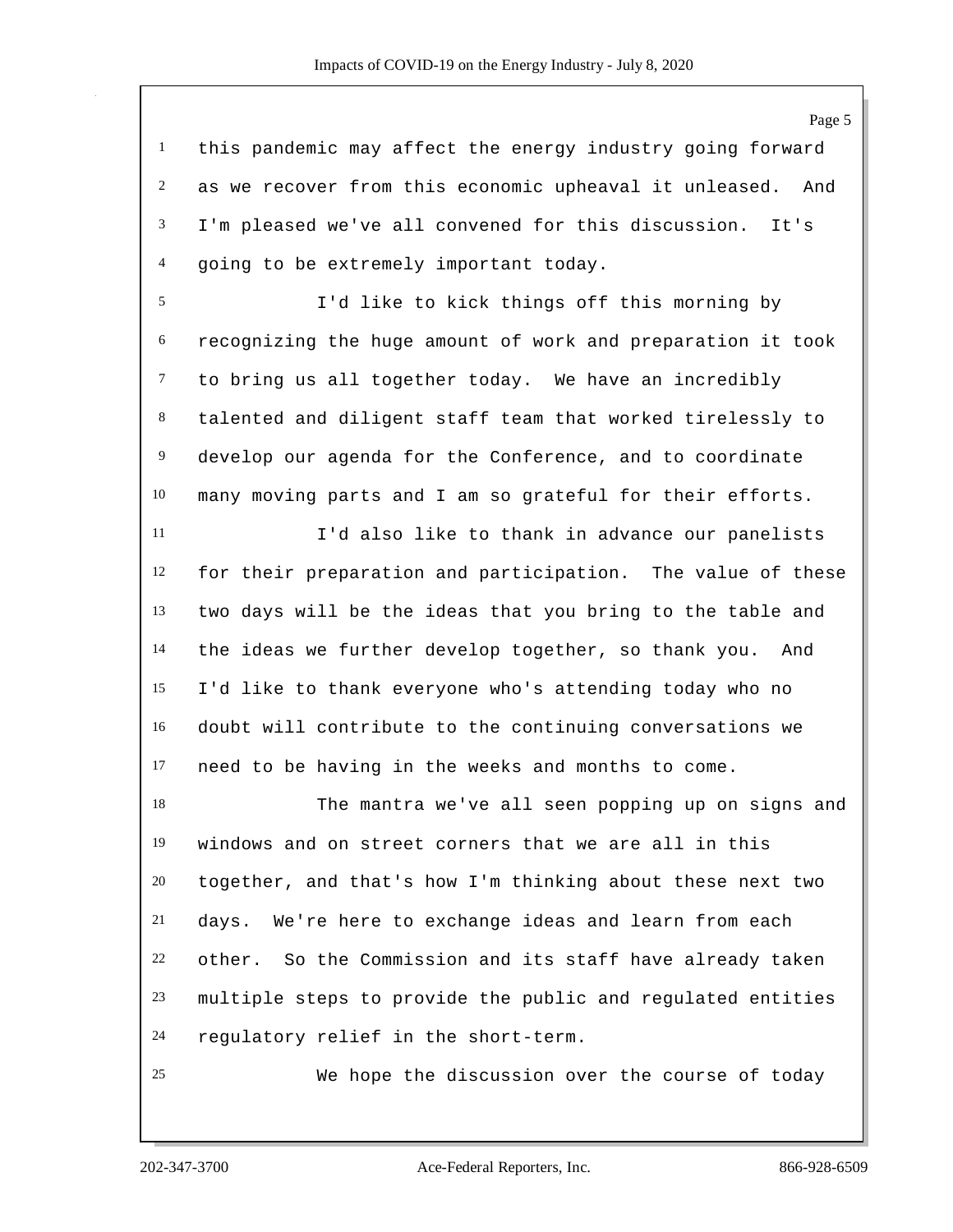and tomorrow will explore the potential longer term impacts of the pandemic. We're focused on helping to ensure the continued auspicious functioning of energy markets, the seamless transmission of electricity and transportation of natural gas and oil and the reliable operations of energy infrastructure today and into the future, while also protecting consumers.

 Since March, we've been seeing decreased demand for electricity, gas and oil. We expect to see demand rebound as we enter summer peak season, but ultimately we don't know yet where these trends are heading and we all face uncertainty, especially as we see a resurgence of cases in various regions of the country.

 That's why I want the Commission to get in front of these issues as much as we can and to think proactively about how we can respond over the coming months and even years. The next two days will address a wide range of topics that we must face head-on together. This includes a new set of challenges the COVID-19 Pandemic has presented related to supply chain, deferred maintenance, reliability and cybersecurity issues, changes in demand for electricity, oil and natural gas and infrastructure development.

 We'll also have important discussions about the financial impact of the pandemic. Here I'm talking about the interrelated issues which is credit, liquidity, access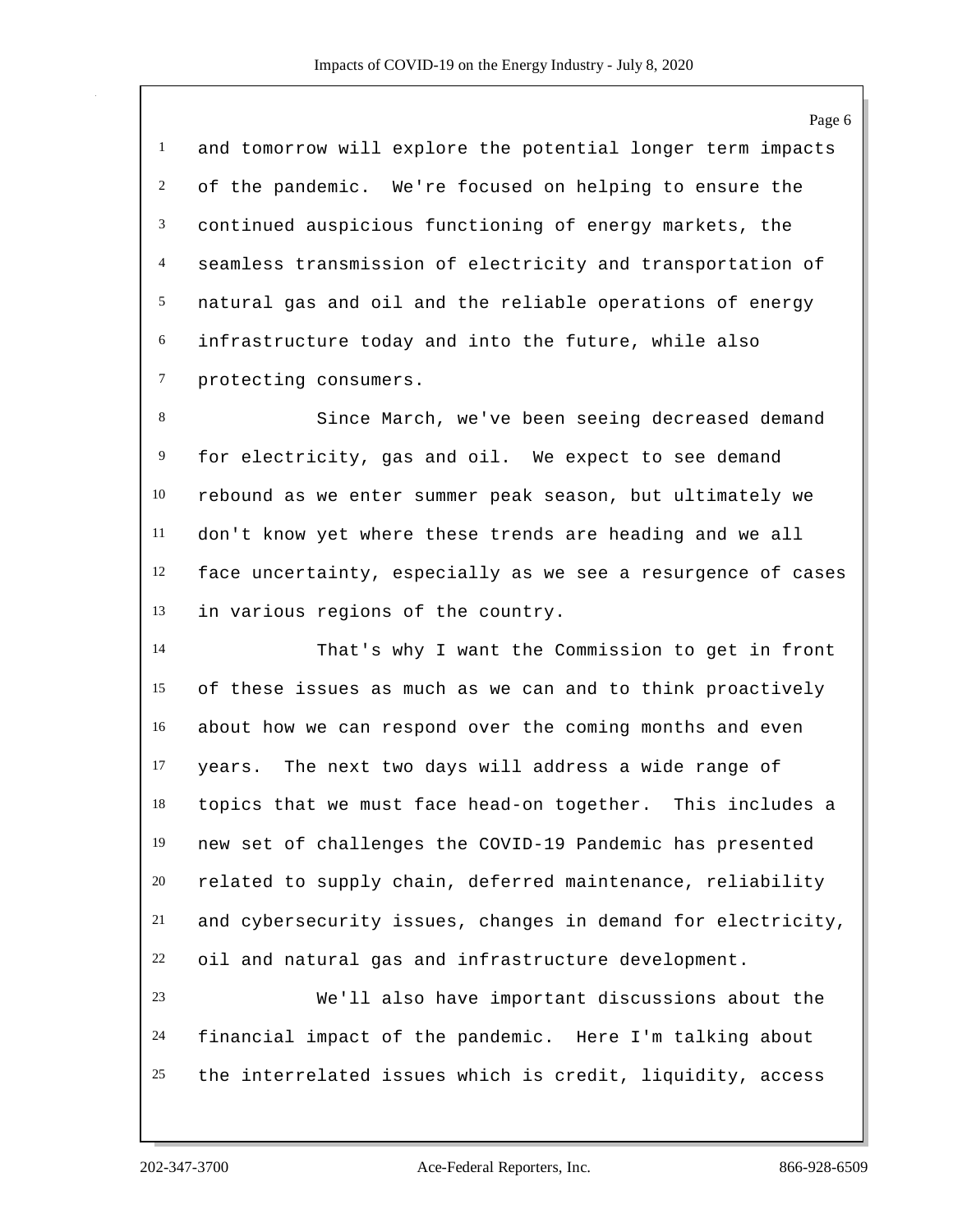Page 7 to capital and return on equity or ROE. We'll be talking to the most acute types of financial risk factors, particularly with respect to credit rating downgrades, as well as how the emergency has affected counterparty risks. These are the types of pressing, challenging topics we're going to be working through together during this Tech Conference. I'm really looking forward to it, and 8 I'm grateful for the level of engagement we've already seen. With that I won't delay us any further and we'll turn it over to my colleagues for any opening remarks they may have beginning with Commissioner Glick. 12 COMMISSIONER GLICK: Thank you Mr. Chairman can you hear me? MS. RODER: Yes. COMMISSIONER GLICK: Okay great, well thank you very much. The COVID-19 Pandemic has changed so many things in this country. It's altered the ways we live, the ways we work, the ways we do business with one another and these changes have dramatically impacted how this country produces and consumes energy. The good news is that the energy industry has lived up to the challenge -- keeping the air conditioning running, keeping the heat on, keeping the lights on. The significant reason for that -- and we're going to hear I think a little bit more about that today is the emergency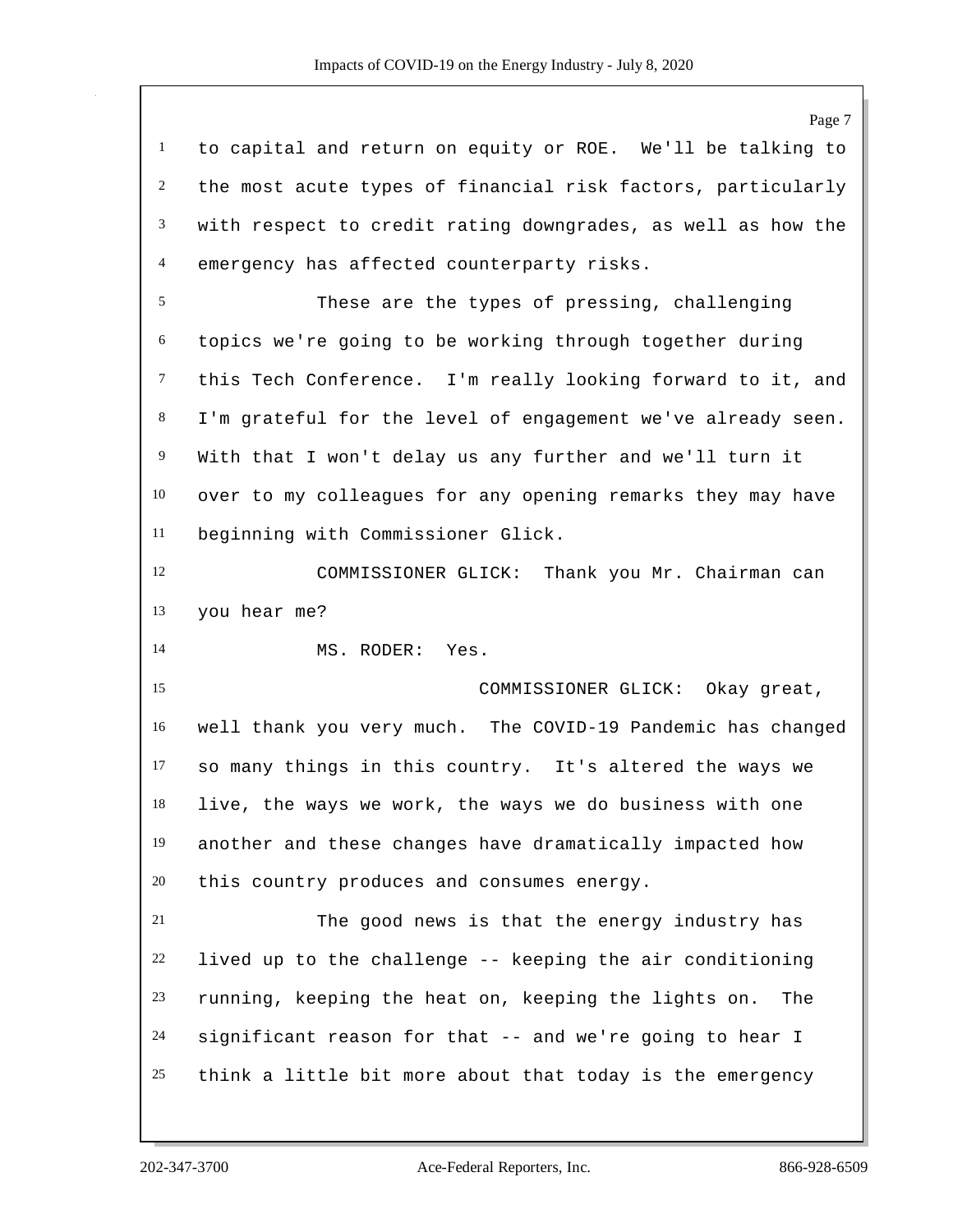planning and the drills that the industry regularly performs and conducts.

 I want to take a second though to highlight the real heroes -- the unsung heroes in the story. These are the men and women who are out there on a daily basis to the utility control centers or go to fix downed power lines when there's damage to pipes, whether it be oil or natural gas pipes.

 Think about every day in the field, there's some risk. When we get up in the morning and go downstairs and turn on our computers in the safety of our homes. And fortunately, it appears that this is something we're going to have to live with, we're going to keep on doing for a while as we see certainly test rates going way up, hospitalizations going way up in certain parts of the country and it's really growing at an alarming rate.

 I think we're going to be with this situation for a while and I want to say again how much I appreciate those in the energy industry that are doing what they can to keep things running.

 I look forward to hearing from the panelists today and tomorrow about the lessons learned as it relates to the U.S. energy industry -- what's gone right, what areas need improvement, and what are the implications for consumers, utilities and other stakeholders on a going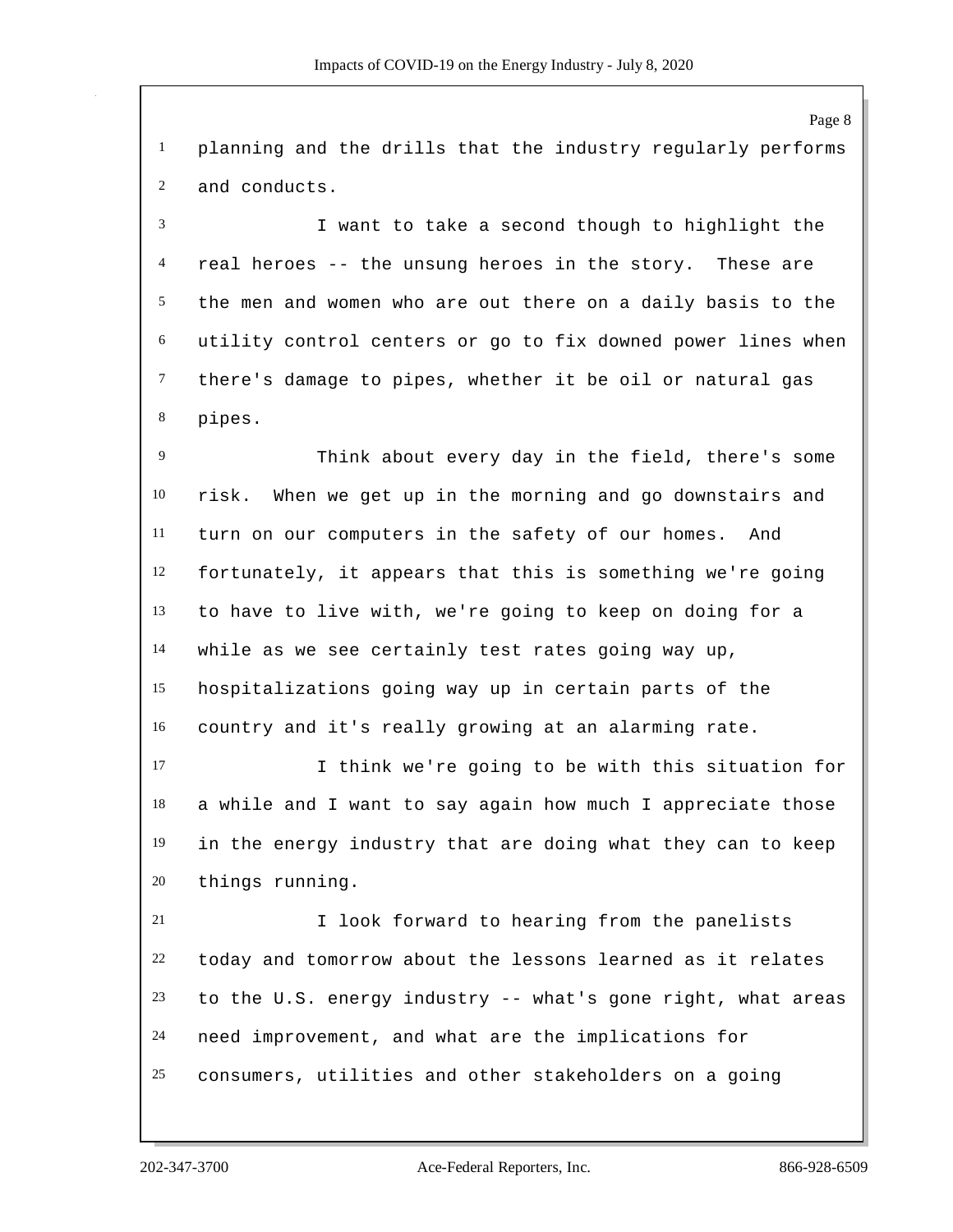forward basis.

 Finally, I'm hoping to see whether Commission action is necessary to address some of the issues during this pandemic. But at the same time, I'm concerned that some may try to take advantage of the situation and seek policy changes which aren't directly connected to the crisis before us.

 We should not be abandoning and the transition of the policies, the bulk of the profits and specific resources that have had a difficult time competing before COVID-19. Markets come with risk and although the pandemic is certainly unprecedented, like during any challenge, markets should drive innovation and the Commission should not look to disrupt it to insulate some parties from this particular risk.

 We I look forward to hearing from everybody today and thank you very much for holding this Technical Conference Mr. Chairman.

 MR. CHATTERJEE: Thank you. Commissioner McNamee?

 COMMISSIONER MCNAMEE: Thank you Mr. Chairman. You know like my colleagues, I'm very glad that we're having this Conference and that we have the opportunity to hear from so many people in the industry about what's going on, how they've handled the issues.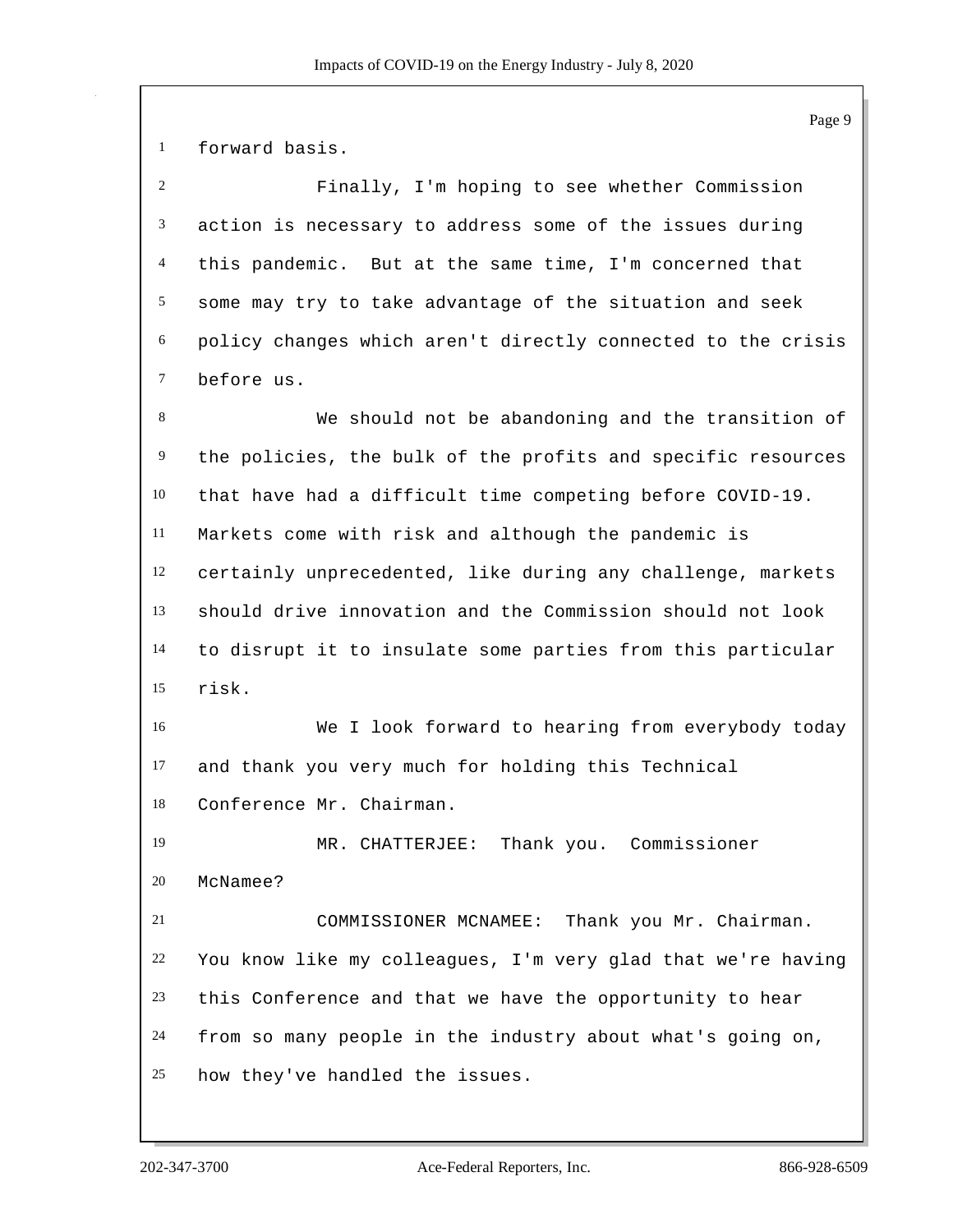Page 10 And I think it's going to be very information and help guide us as a Commission to better understand and make better policy decisions. One of the things I wanted to observe however, is how impressed I have been and how the different energy industries and utilities have been able to handle this crisis. Clearly, many of them were prepared for a crisis, but also clearly, nobody was expecting to have this particular crisis. Now I've been very impressed at the adaptability that so many of these companies and utilities and individuals have made to be able to handle this. 12 I also need to say that I've been very impressed with how well FERC has handled this. The staff has been spectacular. The preparation by our IT department Executive Director to make sure that we could function remotely has been really impressive. 17 and so I applaud everybody at FERC for what they've done. But once again, we are just the regulators and it's really the people out there, the people that are either working on the lines, the administrators, those who are managing the companies, the CEO's who are trying to make sure that the capital is there to keep on operating. They're the ones who are actually making our system work. As we go through the process though, there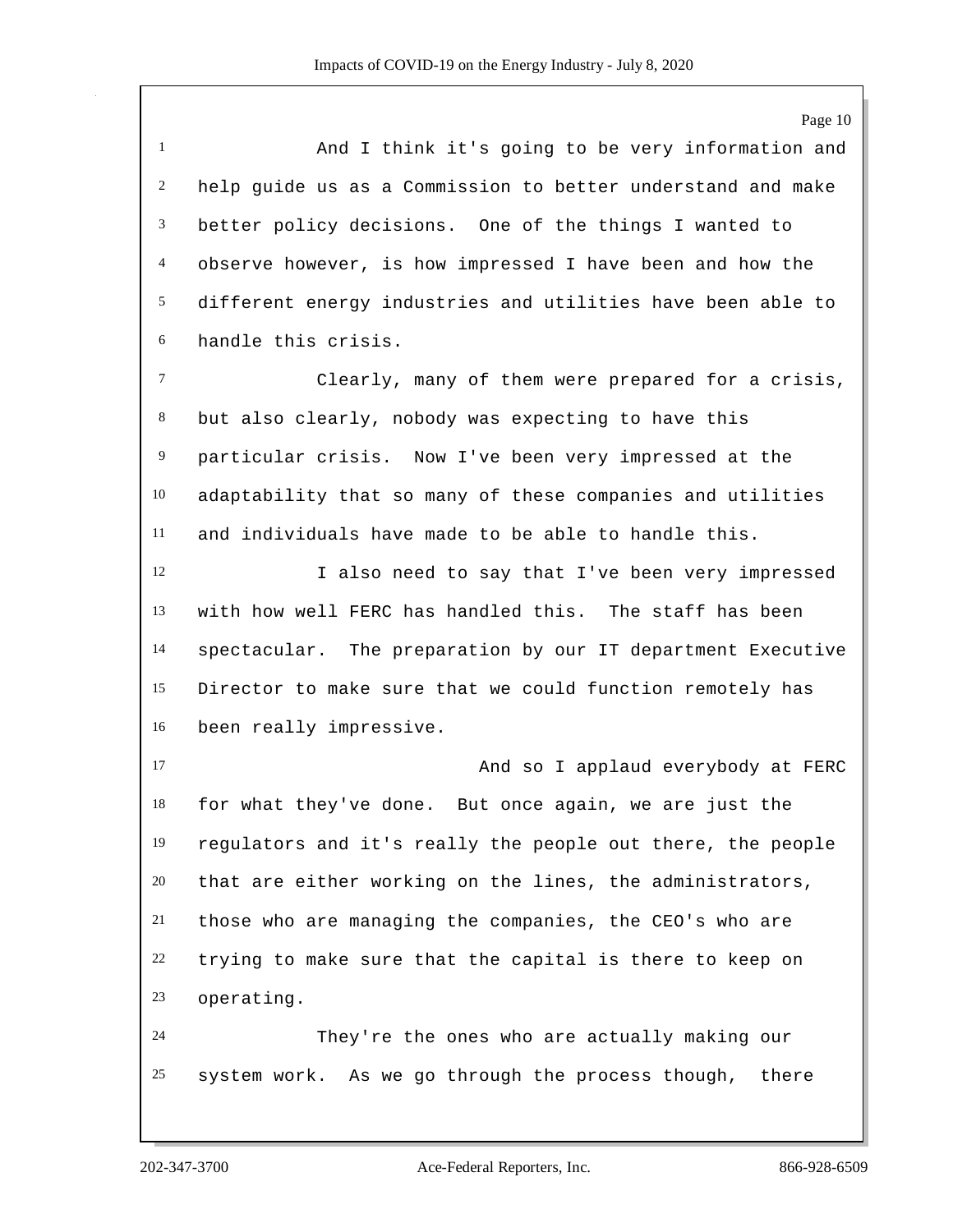are a few things that I'm going to be interested in hearing about. First of all, I'm going to be very interested in the issues of cyber, cyberattacks, cyber infiltration and how we're handling and how our adversaries may be trying to take advantage of us and are we properly prepared and what more should we be doing.

 I also think that infrastructure is going to be a very important topic. It's very important for us to continue to look not just at the short-term issues about do we have the infrastructure to keep providing the electrical, natural gas and oil system that's needed to keep the operation of the country now, but are we continuing to work for tomorrow?

 One day we are going to come out of this crisis, and we want to be in a position where we're able to take advantage of it. The benefit of customers, whether they be residential, commercial, industrial, but also for the benefit of the United States to be able to take advantage of a world that will hopefully turn into a strong growth mode and for us to be able to provide the energy to power the world and to be able to use that and provide the tools to policymakers so that we can be in a strong position, vis- -vis our adversaries such as China, Russia, and Iran. I think these are important things because during any crisis it's easy to focus on just what we need to get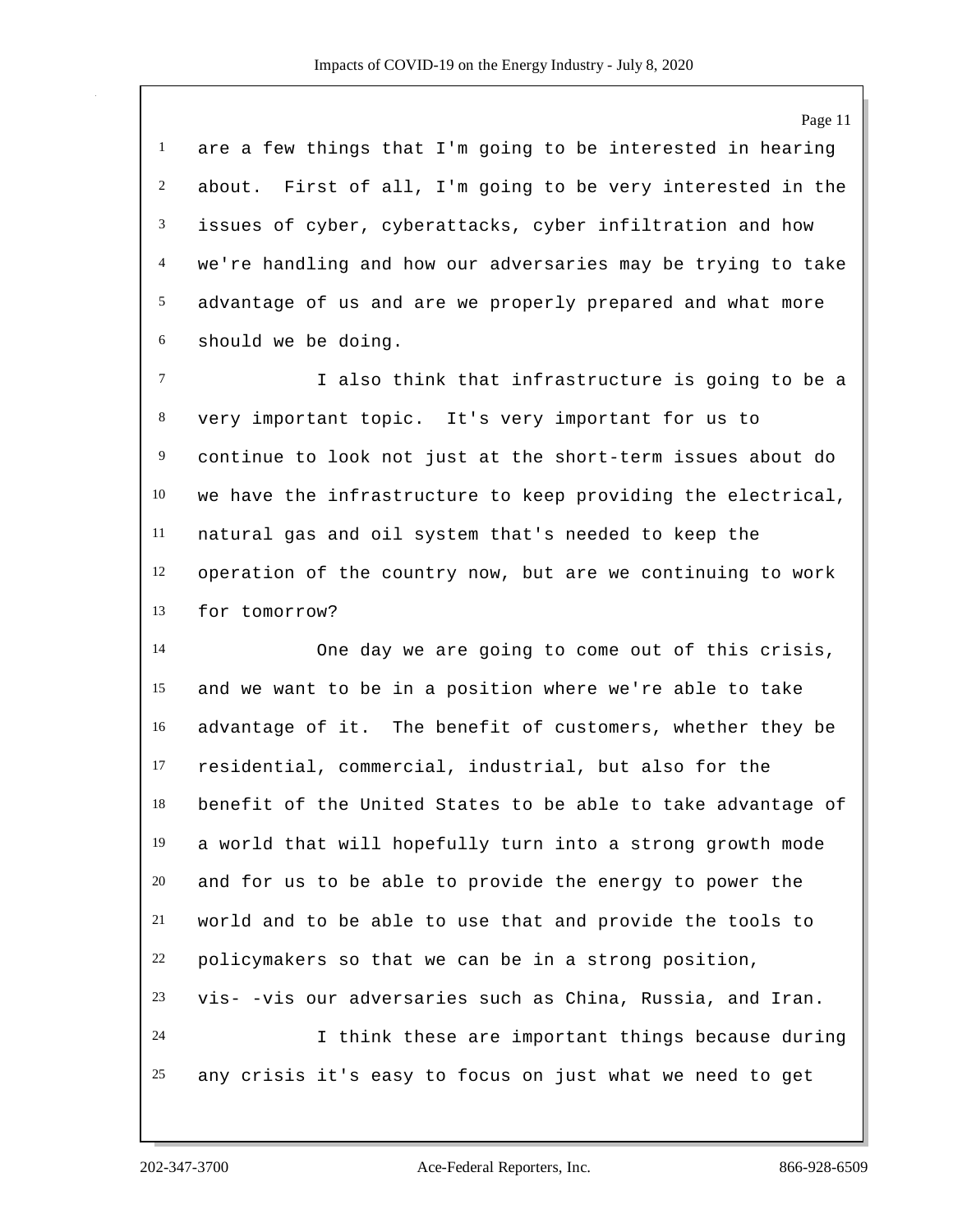|                | Page 12                                                     |
|----------------|-------------------------------------------------------------|
| $\mathbf{1}$   | through today, but we also need to think about how are we   |
| $\overline{c}$ | going to deal with tomorrow and take advantage of those.    |
| 3              | I'm confident that the United States is going to be able to |
| $\overline{4}$ | be strong, that we'll carry through this crisis and that we |
| 5              | will continue to be able to be a strong beacon of not only  |
| 6              | economic strength but of liberty throughout the world.      |
| $\tau$         | And I'm looking forward to hearing about the                |
| 8              | various individual aspects of how the companies have been   |
| $\overline{9}$ | handling the issues that have come with the COVID crisis,   |
| 10             | and also what they think we should be doing for the future. |
| 11             | Thank you Mr. Chairman, and thank you to all the panelists  |
| 12             | for joining us.                                             |
| 13             | CHAIRMAN CHATTERJEE: Thank you Commissioner                 |
| 14             | Commissioner Danly?<br>McNamee.                             |
| 15             | Thank you Mr. Chairman.<br>COMMISSIONER DANLY:<br>I.        |
| 16             | don't have any opening statement except to thank everybody  |
| 17             | for their attendance at the Conference.                     |
| 18             | CHAIRMAN CHATTERJEE:<br>Thank you Commissioner              |
| 19             | Danly. I'll turn it over to Aileen.                         |
| 20             | Thank you Mr. Chairman. We'll now<br>MS. RODER:             |
| 21             | start our first panel, which is entitled System Operations  |
| 22             | and Planning Challenges. Each panelist will introduce       |
| 23             | themselves and have the opportunity to give an initial      |
| 24             | opening statement of no longer than four minutes.           |
| 25             | Afterwards, we will begin the question and answer           |
|                |                                                             |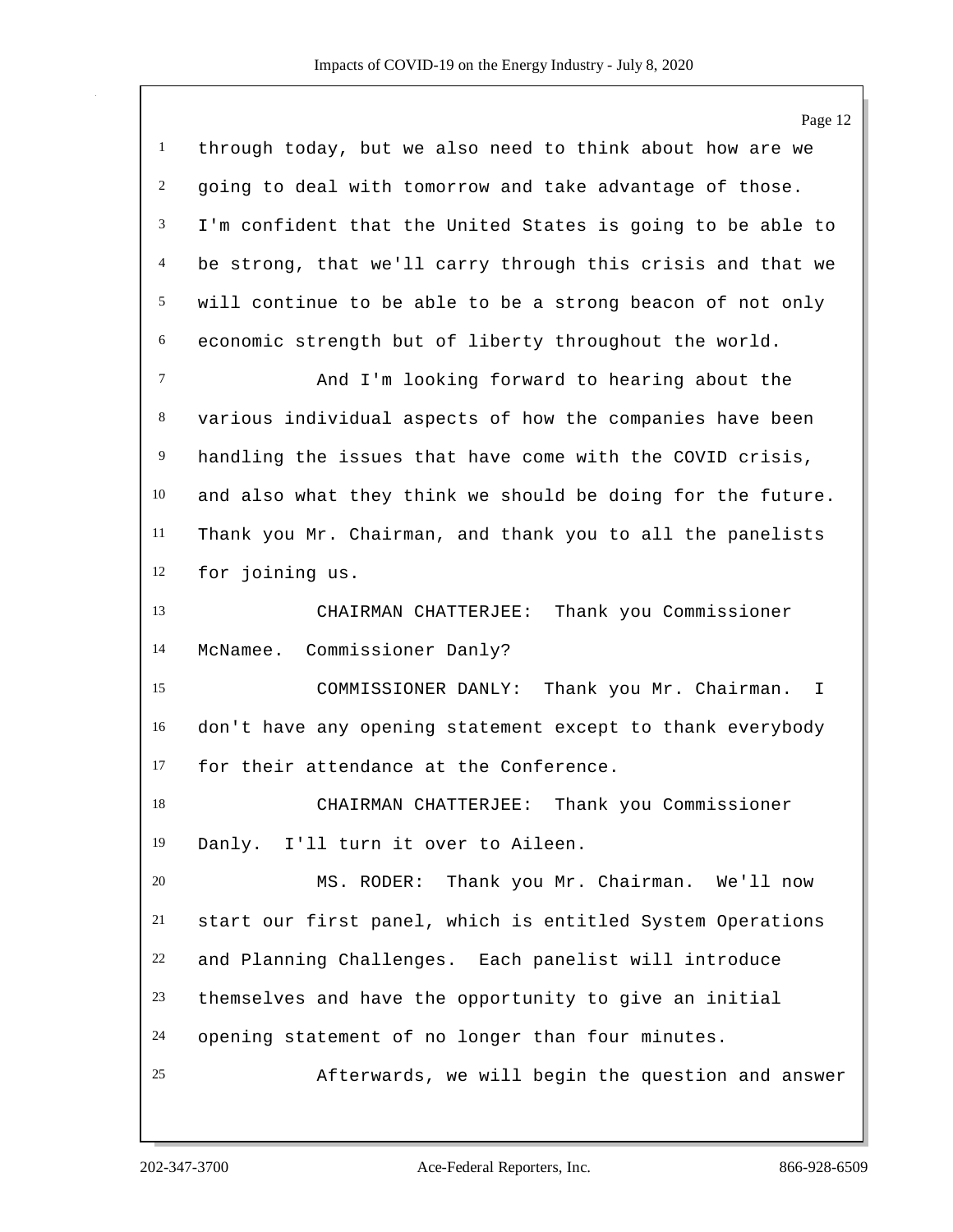Page 13 session. Just to let folks know, I will be calling for a 15 minute break partway through the first panel today. As we begin with opening remarks, I will remind all participants to refrain from discussing any open contested proceeding. If anyone engages in these kinds of discussions, we will unfortunately have to interrupt them and ask them to move to a different topic. I will call each panelist in turn. Once the previous panelist finishes his or her remarks. And so to start things off, we have Michael Bryson, senior Vice President of Operations at PJM. Please go ahead Mr. Bryson, thank you. MR. BRYSON: Good morning. Chairman Chatterjee, Commissioners, fellow panelists, thanks for having me on this panel. My name is Mike Bryson, I am responsible for PJM's system operations. I am very pleased to provide this opening statement to briefly outline how PJM Operations and even the larger PJM community have managed through the operating challenges brought on by this pandemic. I would also like to acknowledge the extraordinary contributions and collaboration by our PJM staff, our members, state commissions, even law enforcement, public health officials and all of our industry and regulatory partners during this pandemic. Although the COVID Pandemic was certainly not foreseeable, planning and operating through a pandemic was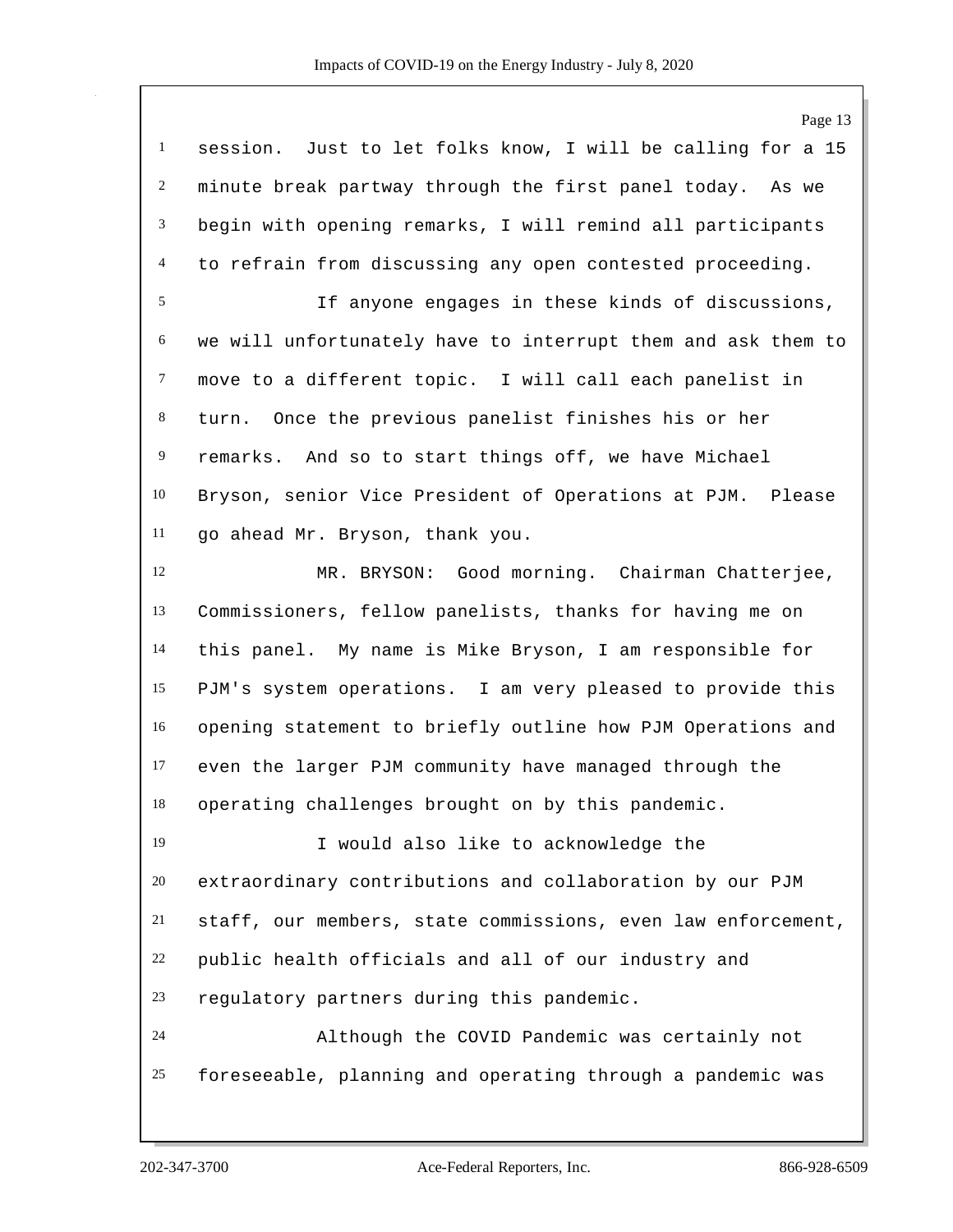Page 14 not a totally new subject to PJM and the rest of the industry. Our own pandemic plan was adopted in 2006 and we participated on that team that drafted the 2010 NERC report, which was designed to provide guidance to the industry. Over the years we've had some opportunities to exercise this plan in small ways in 2008 and again with SARS. PJM drew on this previously developed pandemic plan to secure our system operations and handle all of the evolving impacts to our employees and our stakeholders health issues, and we focused on information sharing and really responding to member needs all in consultation with an epidemiologist and our local public health officials. The epidemiologist, by the way, was one of many ideas that we got from New England ISO. One of the primary focus areas as I think all of us will talk about was really protecting our control room operations. We did that by establishing a third sequestered fully operational control room manned by a team of operators which were living on site around the clock and we did that for about 11 weeks, just recently the operators came out of sequestration. I would also like to highlight how much we learned about control room operation best practices through the ESCC and equity participation, as well as the sequestration best practices from Con Edison and New York ISO. Since mid-March PJM has observed some significant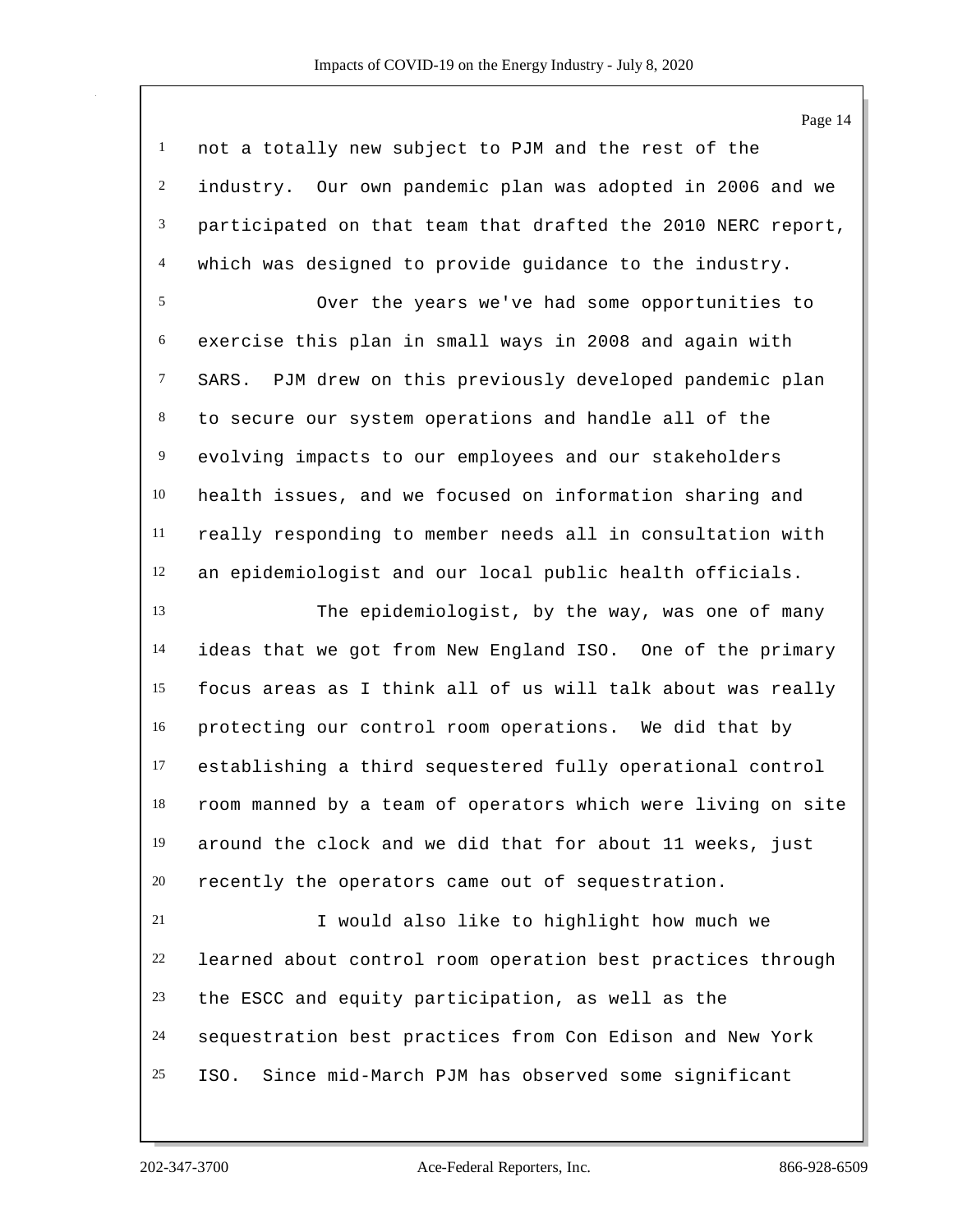|                | Page 15                                                      |
|----------------|--------------------------------------------------------------|
| $\mathbf{1}$   | reductions in our electricity peaks and overall electricity  |
| 2              | use, mostly related to the shutdowns, some government        |
| 3              | restrictions and also just change in consumer behavior.      |
| 4              | In all, daily peak demand fell between 8 and 10              |
| 5              | percent in April, accelerated to between 12 and 14 percent   |
| 6              | during the first half of May. Moving forward the pandemic    |
| $\tau$         | experience has changed how we operate. We plan to continue   |
| 8              | to maintain our third control room and are in the process of |
| $\overline{9}$ | setting up a new operator simulator to look to get training  |
| 10             | simulation back on track as soon as possible.                |
| 11             | We established and will continue to maintain our             |
| 12             | bench operator program which creates a remote operator       |
| 13             | support based on job task analysis to be prepared for any    |
| 14             | extreme impacts which may happen in the future.              |
| 15             | PJM's view of the threat landscape, particularly             |
| 16             | from a cyber perspective, COVID brought increased phishing   |
| 17             | emails with things related to the pandemic. PJM will         |
| 18             | continue to maintain all of its normal cybersecurity         |
| 19             | operations and continue to work with its government and      |
| 20             | commercial partners to get up to date cybersecurity threat   |
| 21             | intelligence information.                                    |
| 22             | We will also continue to focus on our short-term             |
| 23             | and long-term load forecast. In the short-term, the summer   |
| 24             | has proved a bit challenging. It's been a bit challenging    |
| 25             | trying to estimate that mix between increased residential    |

202-347-3700 Ace-Federal Reporters, Inc. 866-928-6509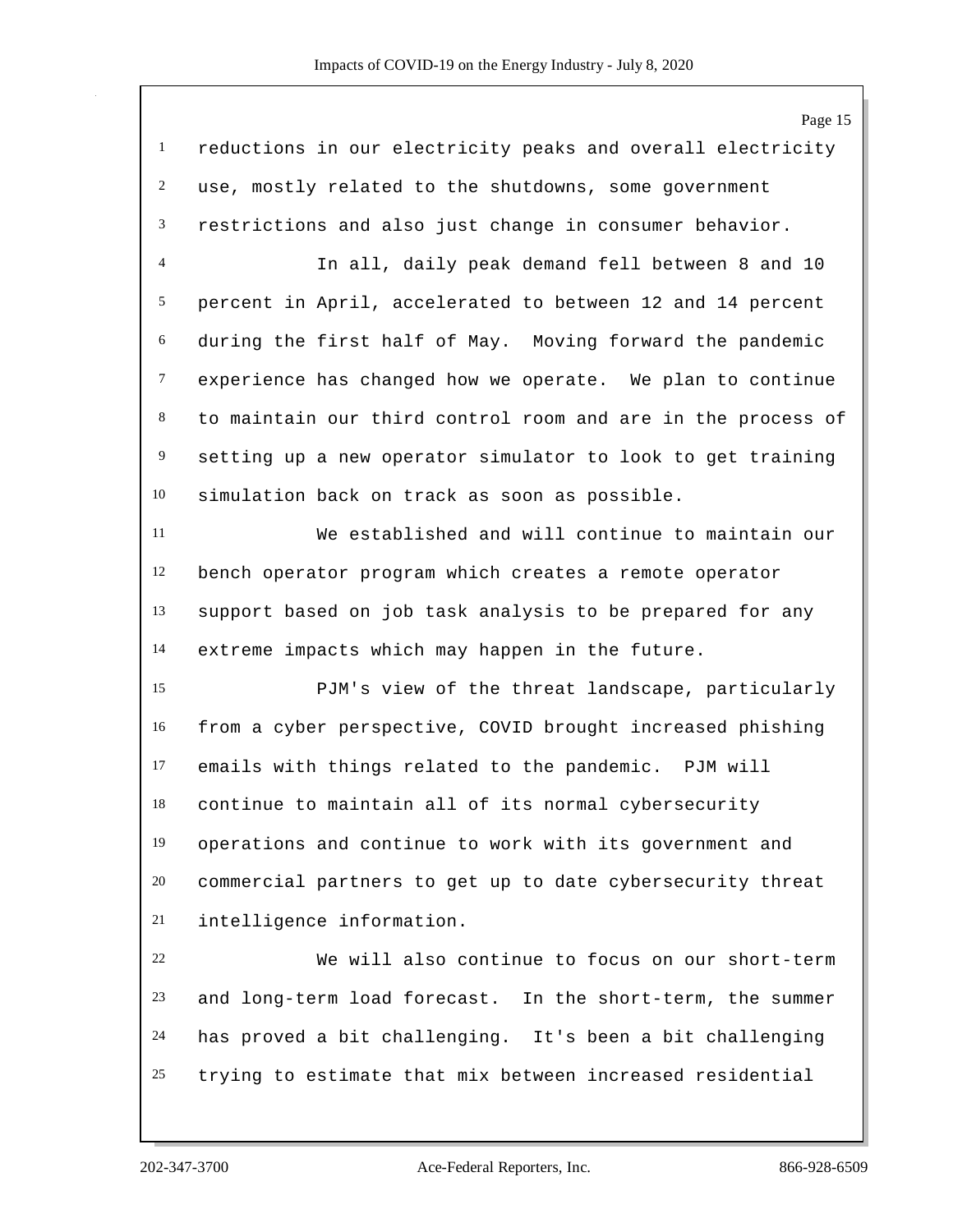Page 16 mode and some level of increased commercial and industrial activity. We are seeing some high peak loads the past few days due to warmer weather, and we will continue to analyze the impacts of the pandemic on the loads we are experiencing. Thank you again for the opportunity to be here today. 8 MS. RODER: Thank you very much Mr. Bryson. Next up we have Timothy Cawley, President of Consolidated Edison Company of New York. Please go ahead Mr. Cawley. MR. CAWLEY: So good morning. As mentioned, Tim Cawley, President of Con Ed of New York. On behalf of Con Ed, I want to thank the Federal Energy Regulatory Commission for inviting me to this discussion. I'm very much looking forward to it. So the COVID-19 crisis is a historical challenge for Con Edison and New York City and while we are far from past the pandemic, our city and region are in the process of recovering. There's no overstating how severely we were hit. Places that make New York the world capital of culture and commerce, the great restaurants, museums, schools, houses of worship were eerily empty and dark instead of bustling with New Yorkers and excited tourists. At our low point, nighttime traffic was so light that the only constant sound was sirens on ambulances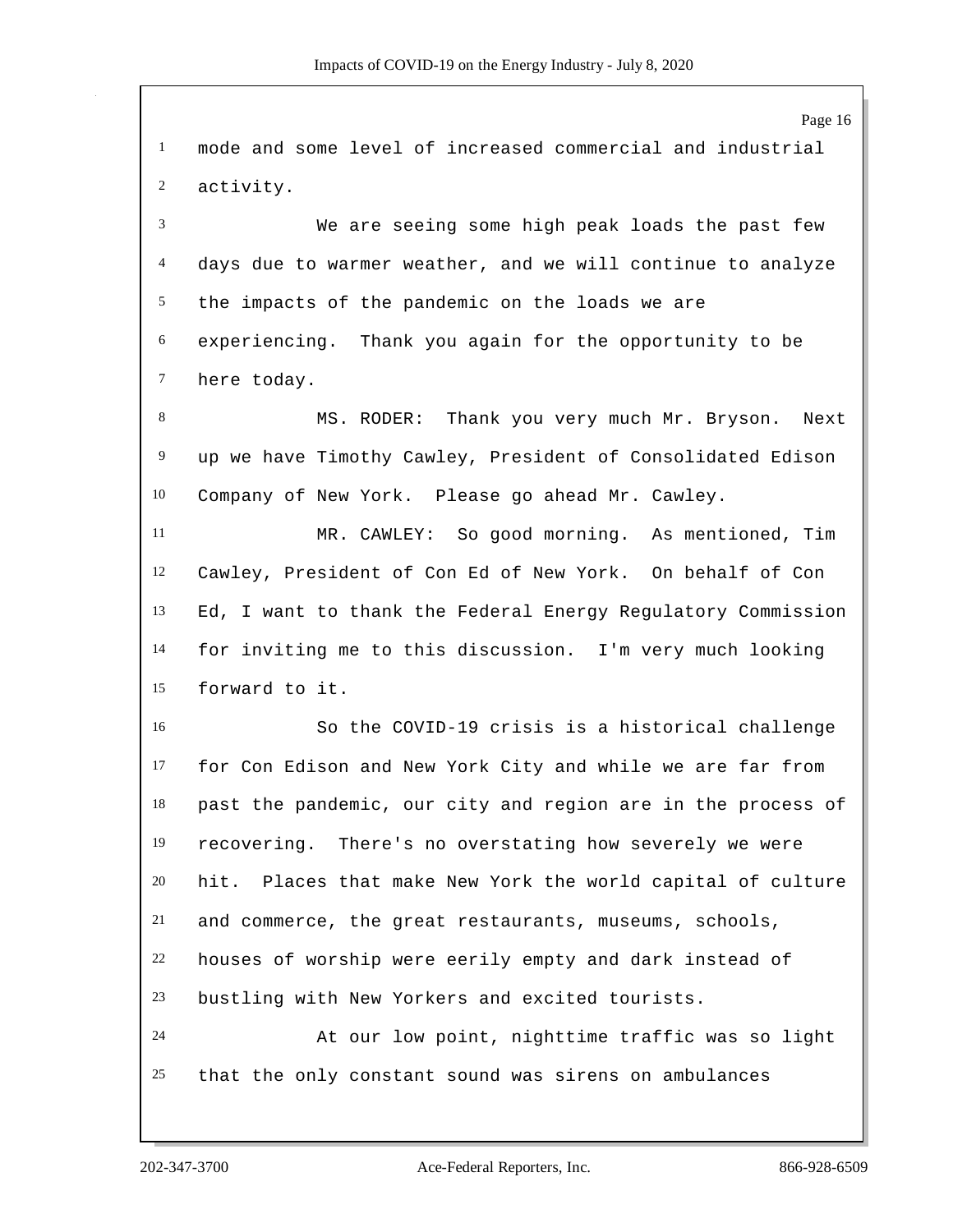Page 17 carrying victims. It was clear before the virus hit the United States that reliable energy service would take on an even grater importance. Hospitals and first responders needed Con Edison's industry-leading reliability to perform their critical work of treating victims. We formed a pandemic team about 10 years ago and as the pandemic hit we quickly assembled that team to gather information, communicate with employees and to plan our response. As we do with every task, we went right to our core principles -- safety, operational excellence, and the customer experience. Safety is always first for us, so we moved on that right away. We halted non-essential visits to customer properties. This meant a suspension of meter reading, smart meter installations and energy efficiency visits and other customer contacts. We took steps to protect our employees, setting up temporary reporting locations and staggering shift start times for social distancing. We sequestered some bulk power control room personnel to ensure availability of these critical employees. Our workers showed their talents and dedication by quickly establishing electric service for temporary hospitals created to treat the expected wave of coronavirus patients. Some 8,000 employees who typically work in our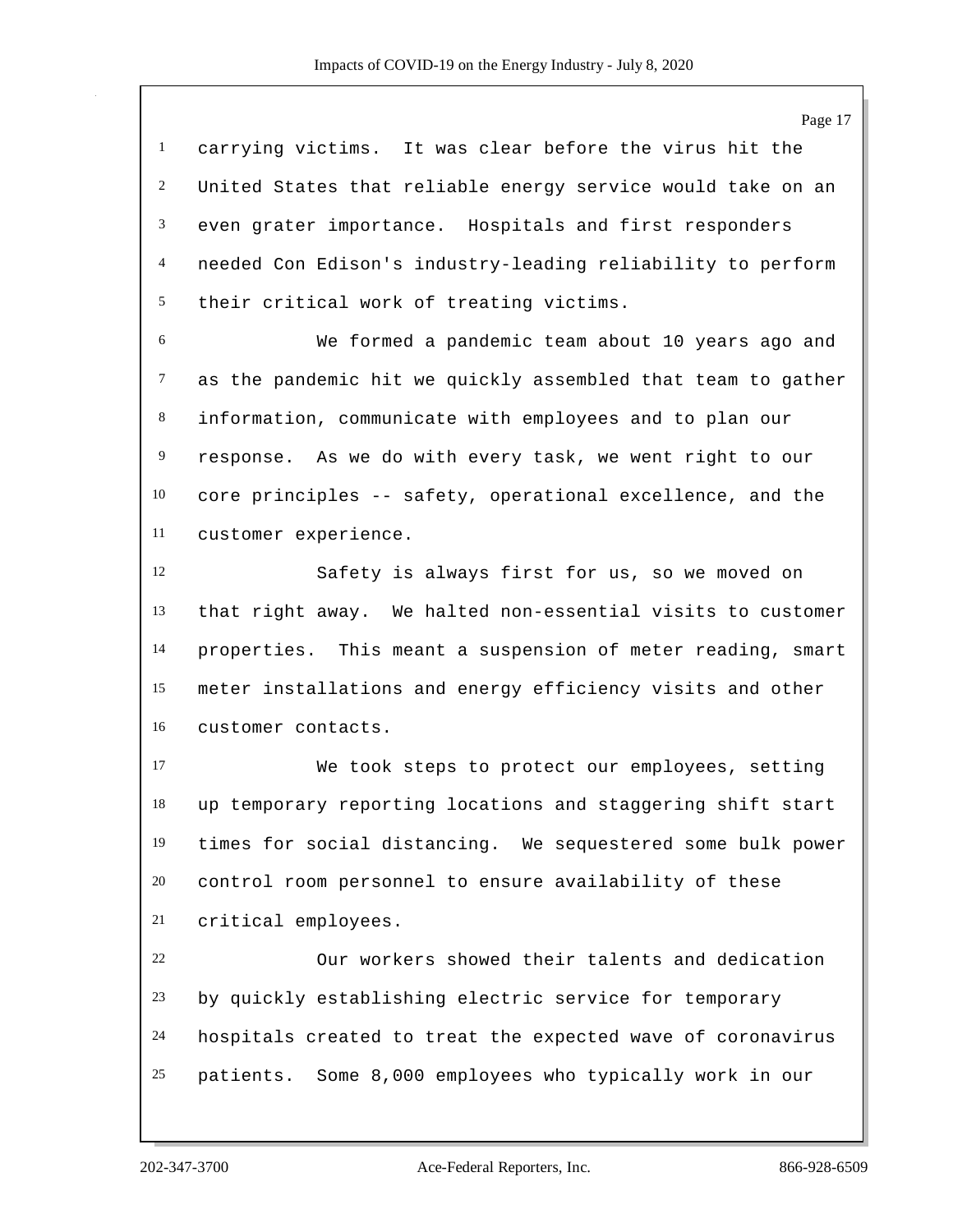|              | Page 18                                                      |
|--------------|--------------------------------------------------------------|
| $\mathbf{1}$ | offices began working very efficiently from home.            |
| 2            | The health crisis has painful economic                       |
| 3            | consequences for many of the customers due to the necessary  |
| 4            | New York Pause order. To help, we suspended service          |
| 5            | turnoffs for non-payment and stopped adding new late fees to |
| 6            | customer accounts. Bad actors will seize any opportunity to  |
| $\tau$       | do harm, so we took action to protect our information        |
| 8            | systems.                                                     |
| 9            | An alert workforce is a great defense against                |
| 10           | cyber threats, so we provided daily messaging to keep        |
| 11           | everyone focused on security and privacy. We've seen an      |
| 12           | increase in vendors targeted by ransomware and email         |
| 13           | compromise attempts. In these cases, we follow a strict      |
| 14           | process to disable communications between our users and the  |
| 15           | compromised vendor until security is ensured.                |
| 16           | We're grateful for the willingness of fellow                 |
| 17           | energy companies, industry associations and other            |
| 18           | stakeholders to share information on best practices with us. |
| 19           | It made a very difficult task a little bit easier.<br>The    |
| 20           | timing of the crisis presented another challenge for us.     |
| 21           | As a summer-peaking utility with most of our                 |
| 22           | customers served by an underground system, we prepares for   |
| 23           | summer year-round. We were well into that process when it    |
| 24           | became clear the health crisis was coming to our area in a   |
| 25           | forceful way.                                                |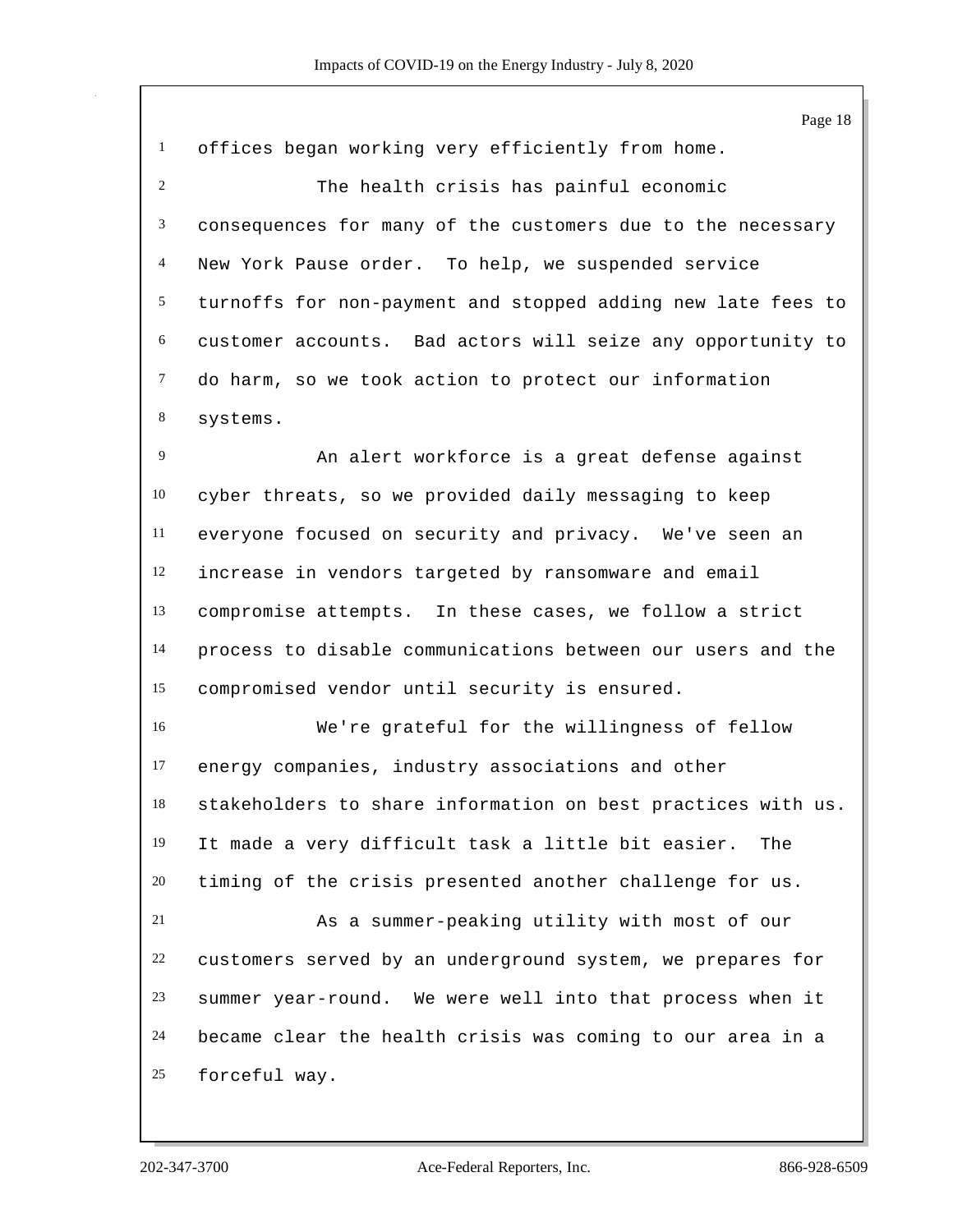Page 19 Our analysis showed that while overall energy usage would drop due to decreased office and commercial demand, usage in certain residential areas would increase. That analysis informed our strategy for this summer and we are ready to address this load shift. A health crisis -- particularly a respiratory illness, points out the importance of a clean environment. We think clean energy will be an economic driver as we recover from the impact of the virus. Here's something many people likely don't know -- through our Clean Energy Business, Con Ed is the second largest solar producer in North America and the seventh largest producer in the world. So we consider ourselves leaders in the transition to this clean energy economy. As our city and region recover, Con Edison must maintain financial integrity to fulfill our integral role in restoring economic vibrancy, helping to meet climate goals and providing benefits for our communities. We are likely to see more people across the economy working from home. This might provide an opportunity for energy companies and regulators to add value to their residential energy efficiency programs. The work of our industry is powering ventilators, first responder facilities and other emergency equipment is critical. Coming out of the pandemic, customers are likely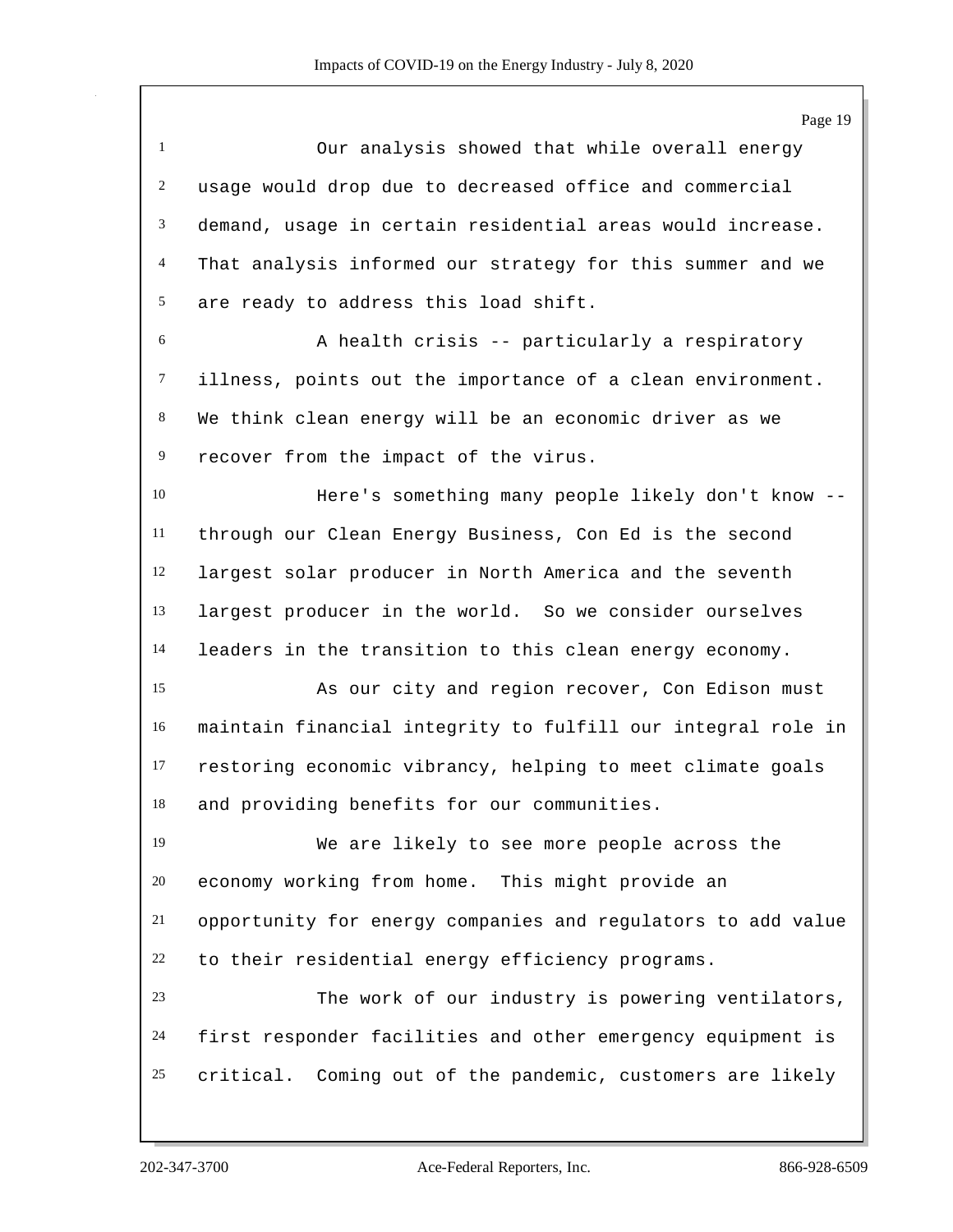Page 20 to have even higher expectations when it comes to reliability. Energy companies, regulators and other stakeholders will have the responsibility of investing adequately and wisely in infrastructure to meet these increased expectations. I'm confident we're up to that challenge. Thanks for your time, look forward to the discussion. MS. RODER: Mr. Cawley, thank you so much. We now have Stan Chapman, Executive Vice President and President of U.S. Natural Gas Pipelines for TC Energy and Chairman of the Interstate Natural Gas Association of America. Mr. Chapman please go ahead. MR. CHAPMAN: Good morning everybody and thank you Chairman Chatterjee, Commissioners McNamee, Danly and Glick. I appreciate the opportunity to address you all today. My name is Stan Chapman and I am the Executive Vice President and President of U.S. National Gas Pipelines at TC Energy, which is one of North America's largest energy infrastructure companies. I also serve as the Chairman of INGAA, the Interstate Natural Gas Association of America. And as INGAA Chair, I represent over 25 member companies which really provides me with a broad overview of our nation's critical midstream infrastructure as we continue to safely deliver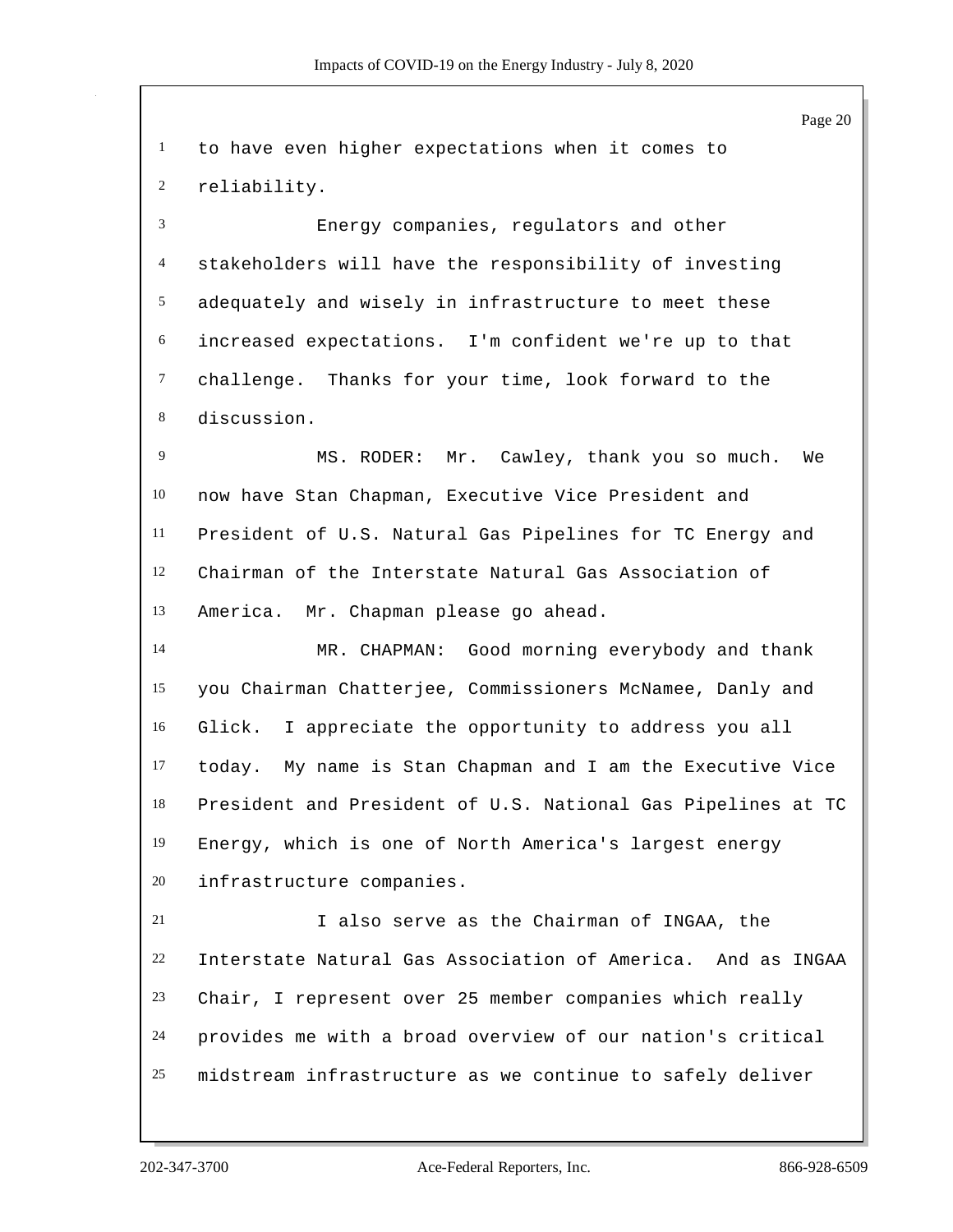the natural gas that millions of Americans rely on every single day to live their lives and to do their jobs. Amid this global public health crisis, it's important to highlight how the transmission of natural gas through our nation's underground pipeline network is safely and reliably bringing stability to our nation. As many businesses across the U.S. closed their doors over the past several months, our employees never stopped working. These men and women are recognized by the federal government as a critical workforce, the Department of Homeland security's Cybersecurity and Infrastructure Security Agency listed pipelines as one of the 16 critical infrastructure sectors that are I quote, "Considered so vital that their incapacitation or destruction would have a debilitating effect on security, national economic security, national public health or safety, or any combination thereof." Across the country, pipeline operators work

 quickly to implement COVID-19 response and recovery plans that incorporate the guidance of CDC, OSHA and other local and state agencies. Our industry developed, through the INGAA Foundation, a publicly available guidance document that effectively synthesizes practices the pipeline industry is using to prevent and control the spread of COVID-19 during construction and maintenance work.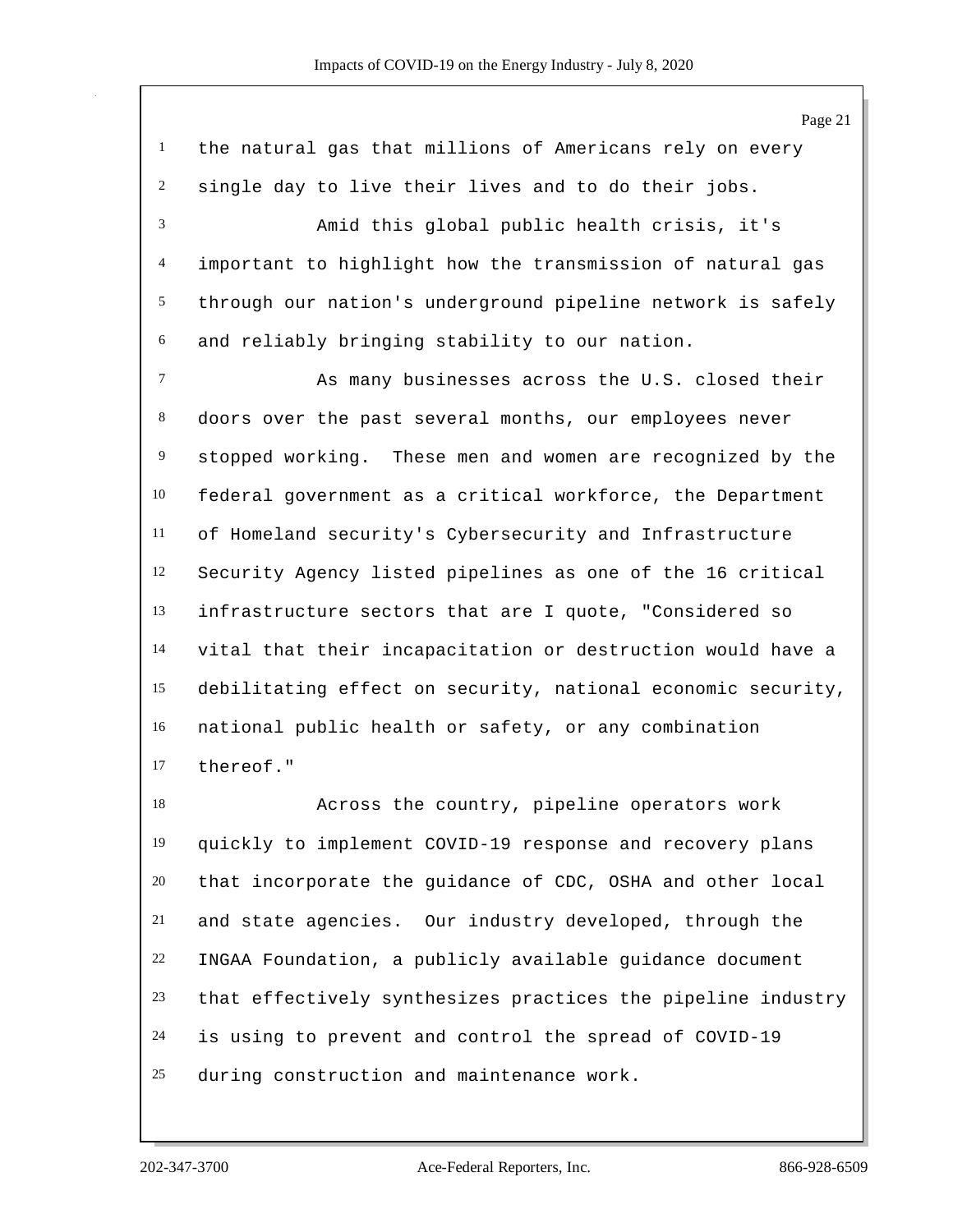Page 22 In the cases of TC Energy, nearly 2,000 field workers across 40 states continued to report for work along with more than 70 gas controllers, many of whom were sequestered away from their families and friends for extended periods of time. These individuals dutifully answered the call and helped underpin the work of essential health services.

 With our industry workforce performing its essential work, doctors and hospitals were able to treat their patients, manufacturers were able to produce more medical equipment and PPE and millions of others were able to maintain their productivity by converting their homes into offices as natural gas, which accounts for 38 percent of electric generation, continued to be a safe, reliable and affordable energy source.

 While there was understandably some initial confusion between local, state and federal guidelines with respect to what was or wasn't considered an essential service, differences were quickly resolved and many of the communities where we operate recognize the value in what we do.

 Throughout this time, we have been able to support local businesses, such as hotels and restaurants and emergency medical services through our gas control sequestration, construction and maintenance projects. Many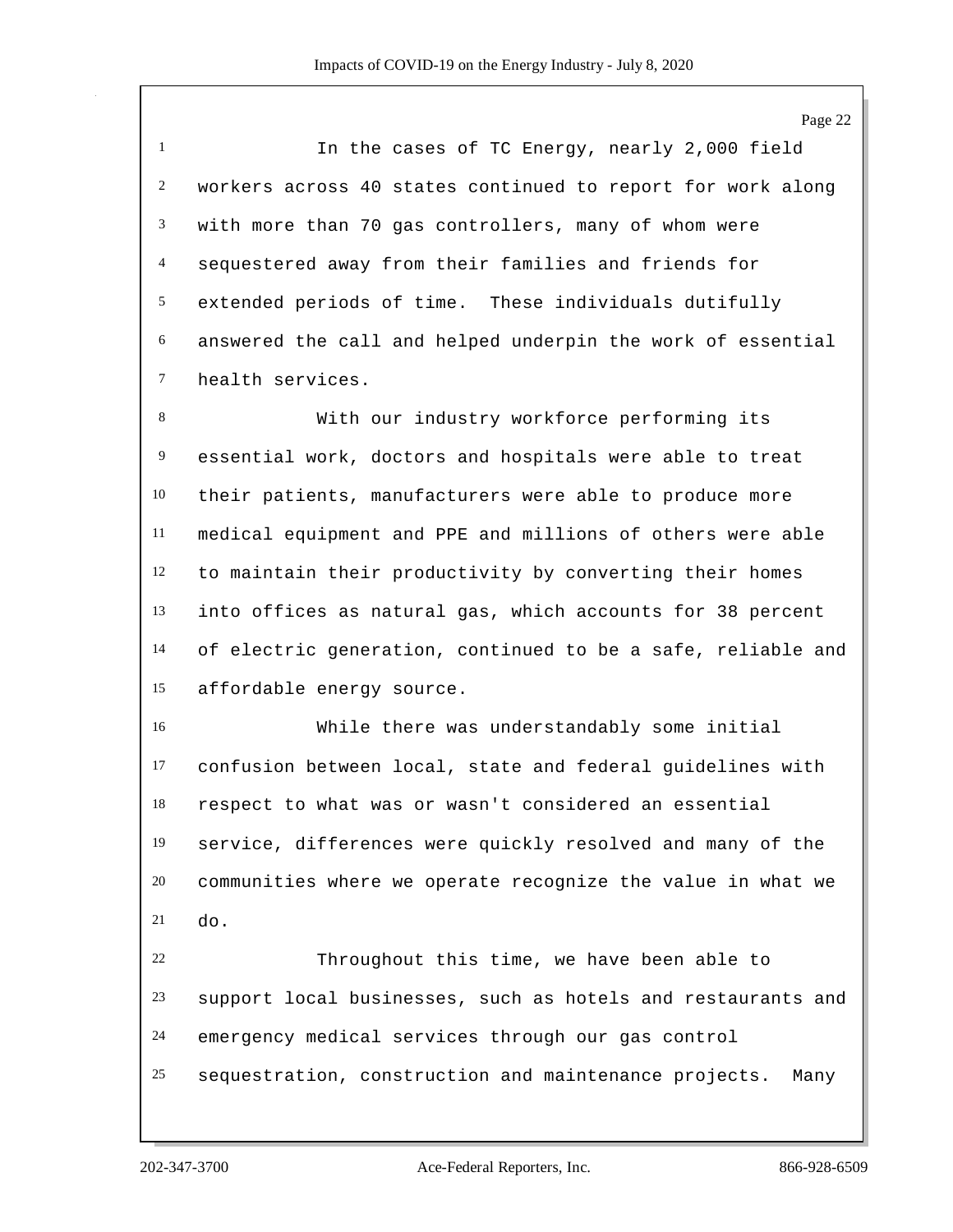of these small business owners have expressed their gratitude and emphasized that without our ongoing work, they would have had to furlough most, if not all, of their employees.

 What our employees do is a duty, and we're really proud to serve. The natural gas community has worked tirelessly to prepare contingency plans for this crisis. That planning has prepared us well for the COVID-19 challenge that we face today. Through established continuity plans, coordination along the natural gas value chain and collaboration with government agencies, the industry is prepared for a range of emergency scenarios.

 Health and safety process and procedures are a way of life for our industry. While we do not know what the future will bring, you can rest assured that we will be well prepared.

 Perhaps now, more than ever, what we need in these uncertain times, and what the Commission can help deliver, is a stable and predictable regulatory climate. When I started in this industry more than 30 years ago, it took no longer than five months to secure a certificate for a pipeline expansion. Now, it routinely takes a year or long and once that certificate is received, it's no longer the start of the construction process, but the start of a whole new set of challenges.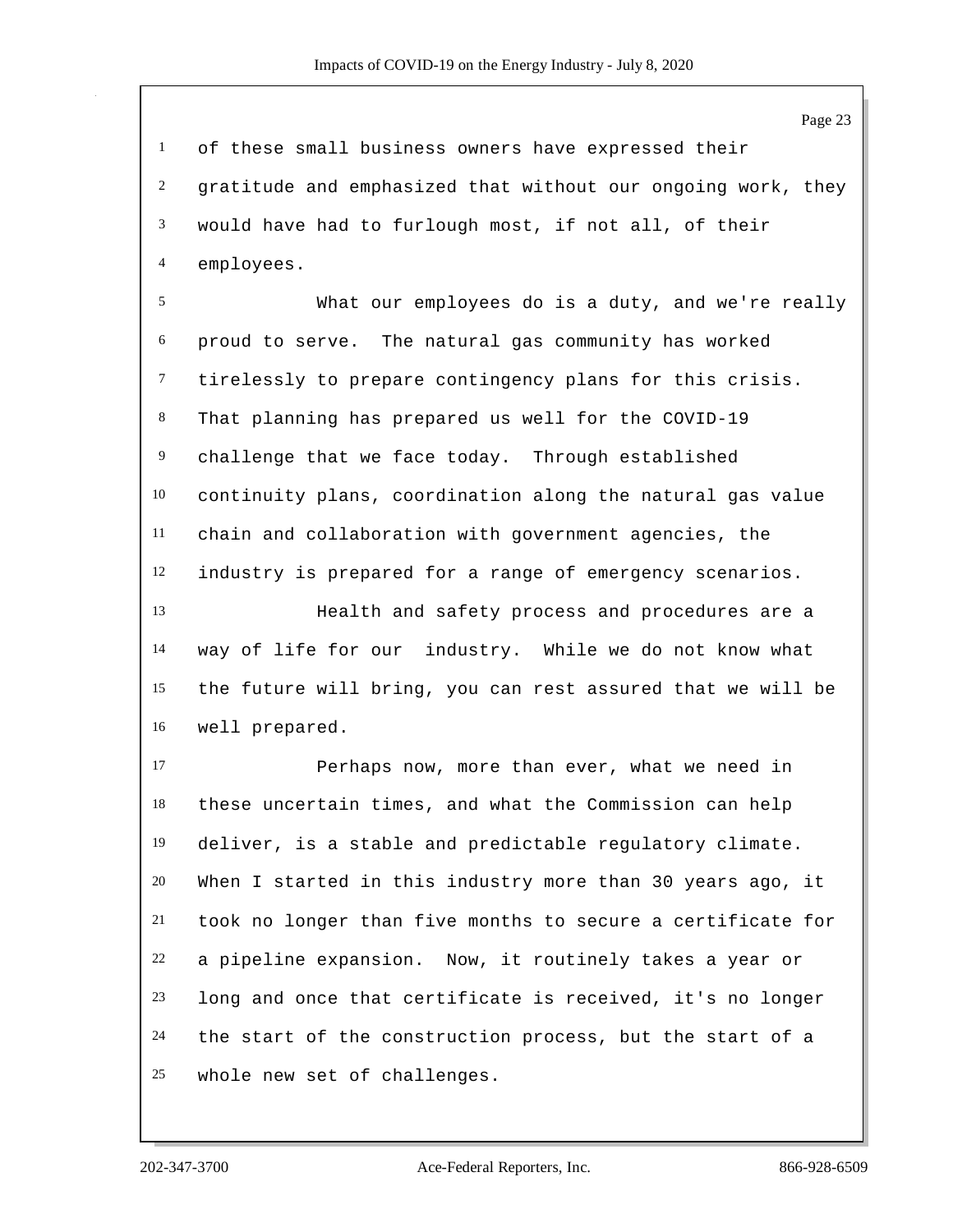Page 24

 Our nation is blessed with an abundance of resources, including cleaner burning natural gas. The continued production of these resources in a safe and environmentally efficient manner will not only continue to reduce energy costs for millions of U.S. consumers, but it will drive economic prosperity through the creation of real jobs that pay a living wage, enhance our domestic security by reducing our nations reliance on energy imports from volatile regions across the globe, and strengthen the security of our allies abroad as we continue to export LNG and the related energy products.

12 I am an optimist. I believe that we will emerge from the pandemic we currently face stronger and smarter. I believe that what we do collectively -- that is deliver the energy that millions of individuals rely on every day to live their lives and do their jobs, will be needed for many, many decades to come. And I believe that the Commission, by ensuring a stable, predictable regulatory climate, can create an environment of energy and economic prosperity for our country to ensure we continue to meet the challenges at the frontline, just as we are doing right now. Thank you very much.

 MS. RODER: Thank you very much Mr. Chapman. We now have Stan Connally, Executive Vice President of Operations at Southern Company. Please go ahead Mr.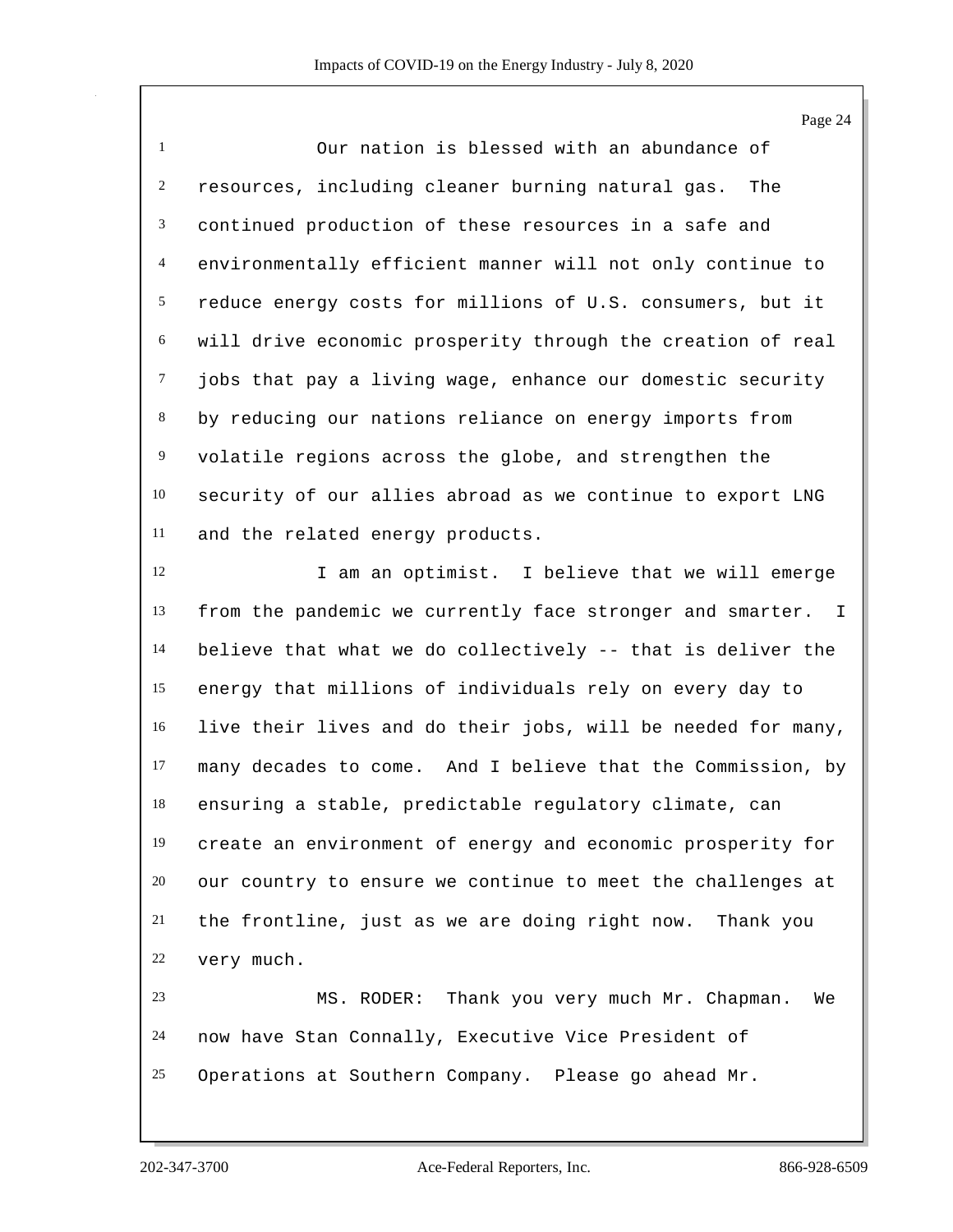Connally.

| $\overline{2}$   | MR. CONNALLY: Well good morning, thank you.                 |
|------------------|-------------------------------------------------------------|
| $\mathfrak{Z}$   | Commissioners, Mr. Chairman, thank you for the opportunity  |
| $\overline{4}$   | to be here today. I'm Stan Connally, the Executive Vice     |
| $\mathfrak{S}$   | President of operations at Southern Company and again we    |
| 6                | really appreciate the opportunity to speak with you today.  |
| $\tau$           | I've heard from several of you during this                  |
| 8                | pandemic as we participate in industry calls and your       |
| $\boldsymbol{9}$ | support for what we do is very much appreciated and noticed |
| 10               | as we work together to navigate everything that's in front  |
| 11               | of us around this pandemic.                                 |
| 12               | Southern Company is one of the largest energy               |
| 13               | providers for our country and we operate seven regulated    |
| 14               | utilities serving 9 million natural gas and electric        |
| 15               | customers across six states. We also have a competitive     |
| 16               | generation business. It's also involved in that transition  |
| 17               | we talk about with our energy generation, our transition to |
| 18               | you know, a different form of serving our customers going   |
| 19               | forward.                                                    |
| 20               | We also have a nationally recognized provider of            |
| 21               | customized energy solutions and distributed energy          |
| 22               | infrastructure that is valuable to many of our customers    |
| 23               | today as they think about resilience going forward.<br>But  |
| 24               | please understand across all those businesses, keeping the  |
| 25               | customer at the center of everything we do really is the    |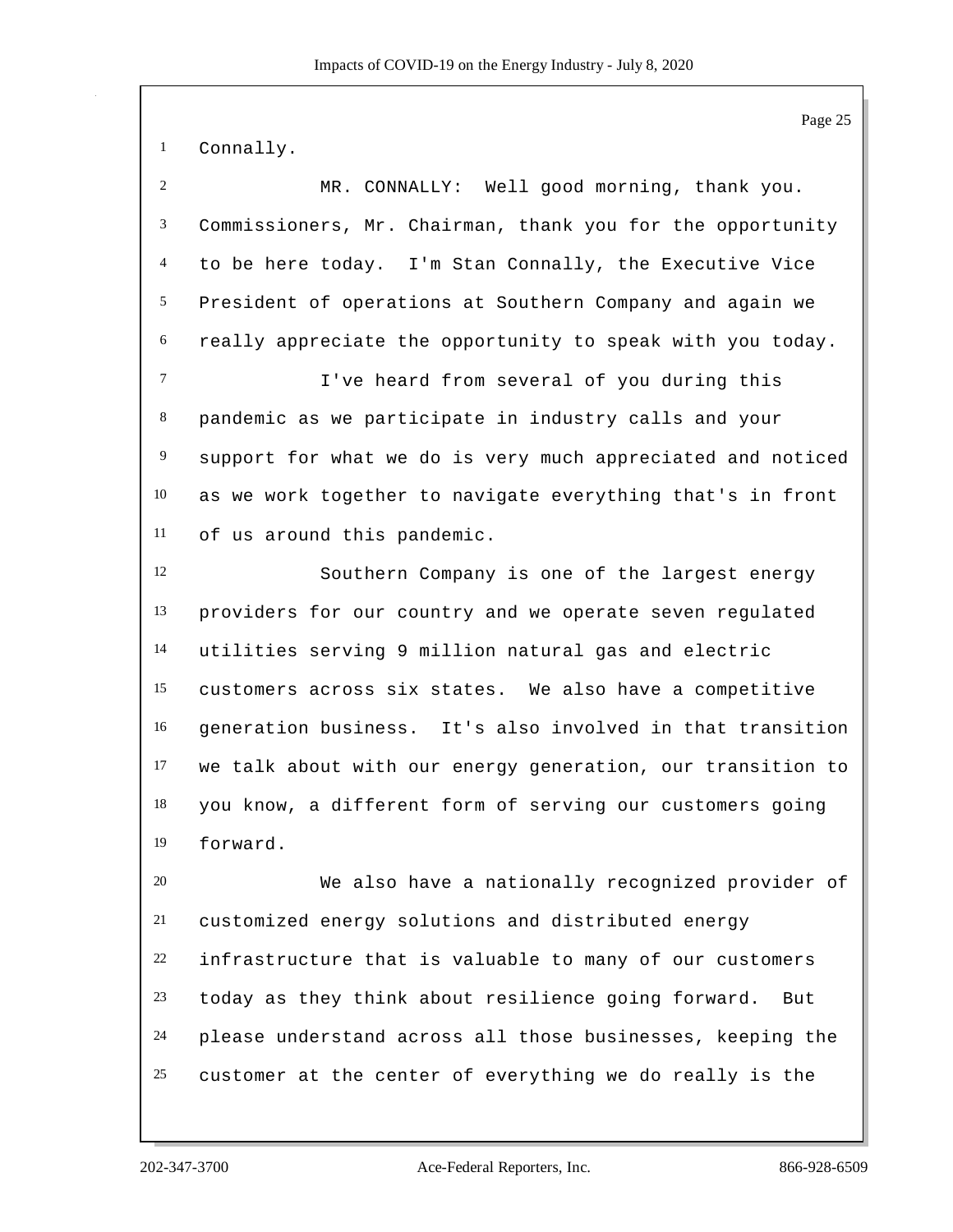focus for us and that hasn't changed, even across this pandemic.

 I get the pleasure of working with 28,000 teammates who are totally committed to serving customers and communities. We get the privilege to serve. We recognize our awesome responsibility to deliver safe, clean, reliable and affordable energy, even in complex times like this.

 But that's built on our core values. And in particular two of those core values, safety first, and total commitment really have guided our response to the COVID-19 Pandemic.

 Certainly it starts as several of you have already heard, with keeping our employees safe and healthy. It's an absolute predicate to making sure we can continue reliably serving our communities. But also our ability to serve those communities is built on deep collaboration -- collaboration across the industry and collaboration with our regulators, and we're very thankful for the hard work and attention of our local state and national regulators, including this Commission.

 I think in complex terms it's important that we keep things as simple as we can, and your hard work has given us the ability to focus. It's also given us the stability we need to continue operating again in these complex times.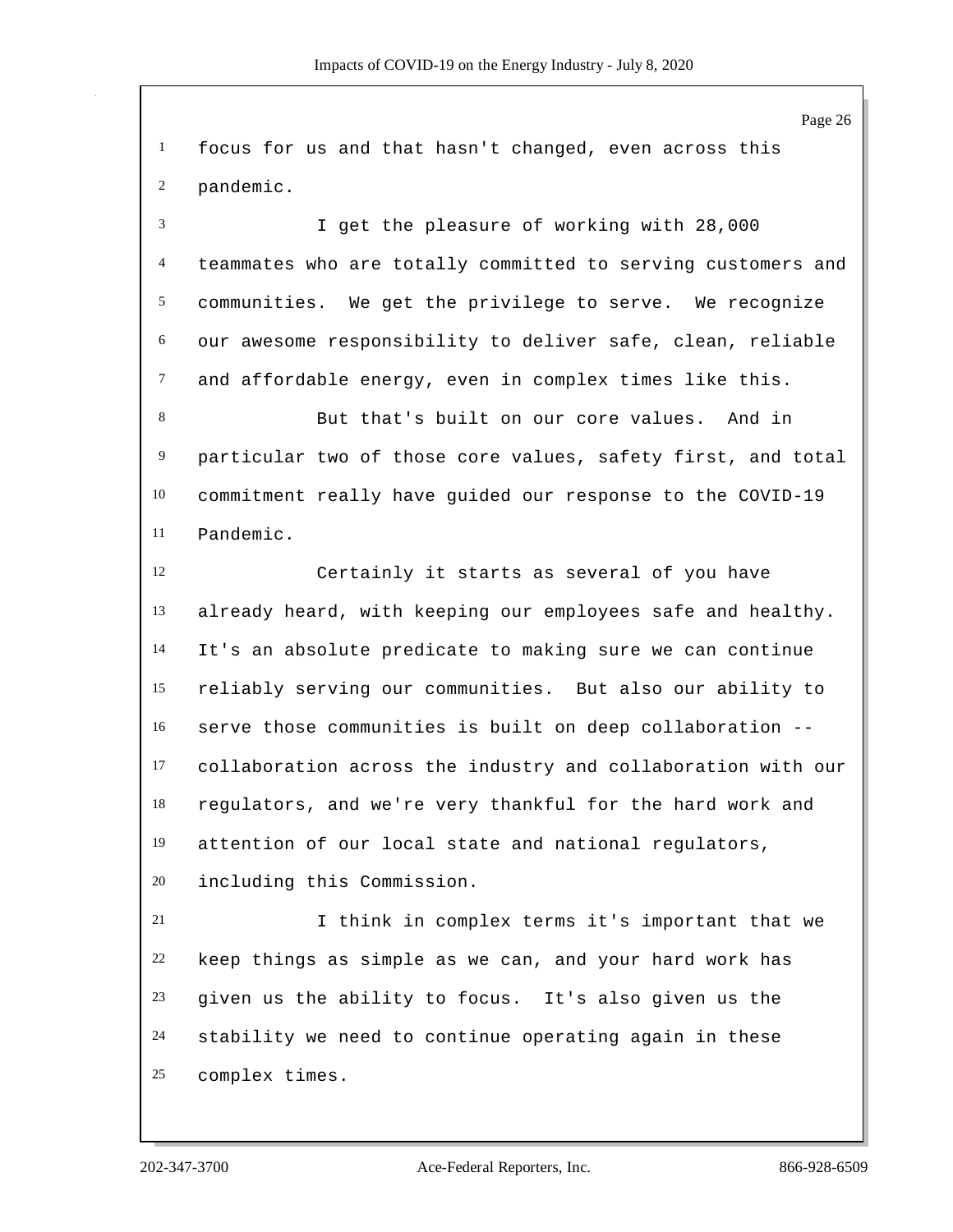Page 27

 We talked about it as you know well, utilities and service we provide really is essential to powering our nation's economy. And we have never stopped working to achieve that end during this pandemic. We recognize again that awesome responsibility to keep the energy flowing and we've been very successful at Southern Company in adapting our normal operating plans to keep the lights on and keep the gas flowing.

 But that's built on our -- on years of preparation really and attention to our people. I think it was Commissioner Glick that acknowledged the men and women on the front lines, their training, their preparation, their attention to safety and health is an important element of our planning for times like this.

 Flexibility business continuity plans is another area that we have all focused on, we've collaborated on. It needs to be a focus for us going forward with lessons learned. Having resilient infrastructure and systems that support that infrastructure certainly has borne its fruit during this pandemic.

 You know, we've had the opportunity to test and improve the resilience of those systems. And we're proud to say they've been very successful. And then lastly our ability to draw funds during these unusual times, the access to credit markets and financial markets really is another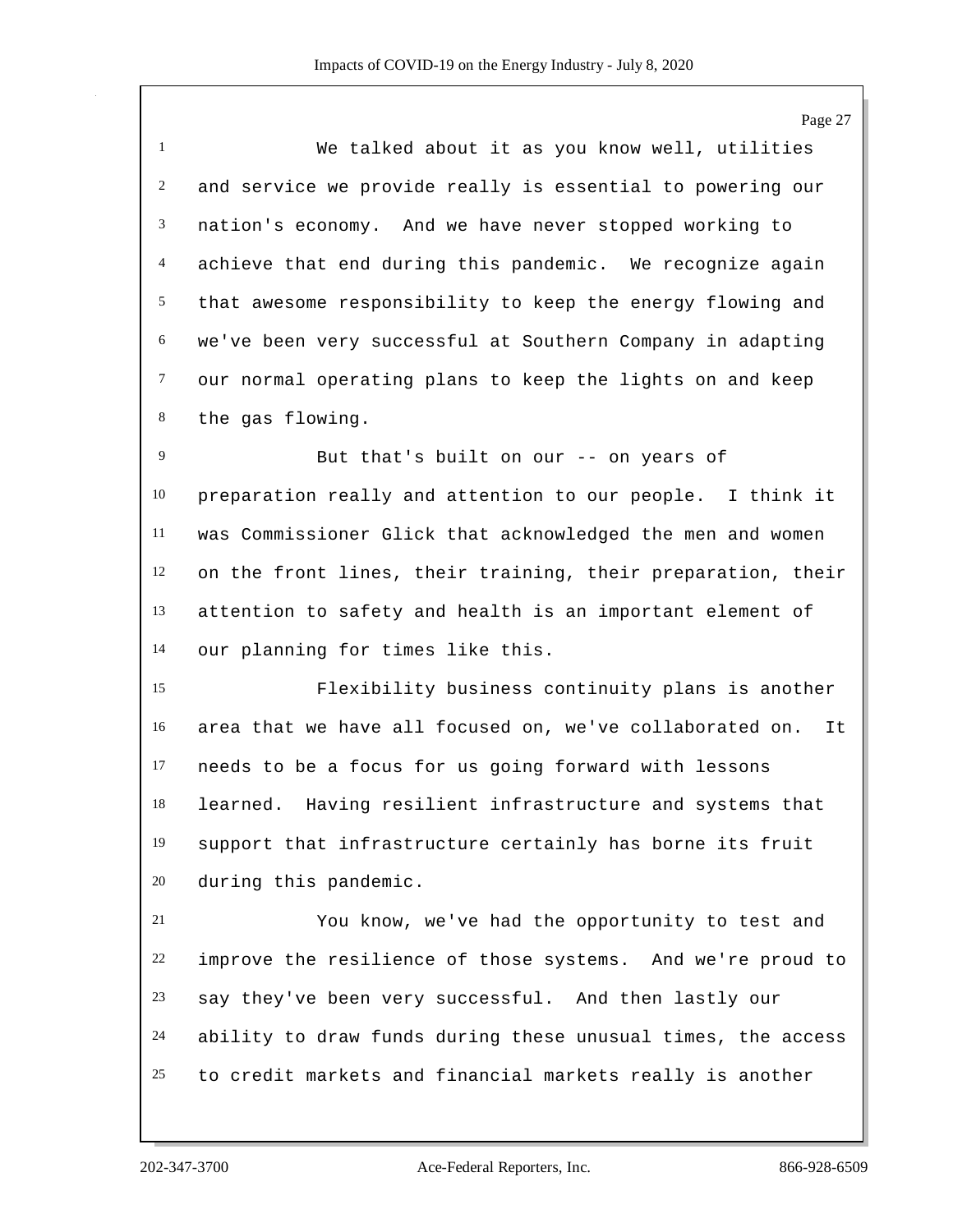important thing to do and we have done during this time, and I look forward to discussing more about those critical elements during this panel.

 Look, I want to acknowledge the important industry collaboration that I mentioned earlier. We worked very closely at Southern Company across the Electric Subsector Coordinating Counsel, or ESCC for short. Other groups like the North American Transmission Forum, American Gas Association, Southeast Electric Exchange here locally for us, all of us together have exchanged protocols, plans, leading practices, and I truly believe that's made us all stronger as we respond to this pandemic.

 One example of that is the development of an ESCC resource guide that really has served as a valuable tool to utilities really across North America. I had the pleasure of serving alongside several other leaders from the Secretary of the ESCC to help facilitate that industry-wide discussion and it's been very rewarding, and I think also very valuable to our customers as we have navigated this pandemic.

 At Southern Company, all responsible re-entry plan have been informed by our own business continuity experts, our medical experts, we've stayed very close to, but also that industry collaboration has helped informed our own re-entry plans and we think will make us smarter and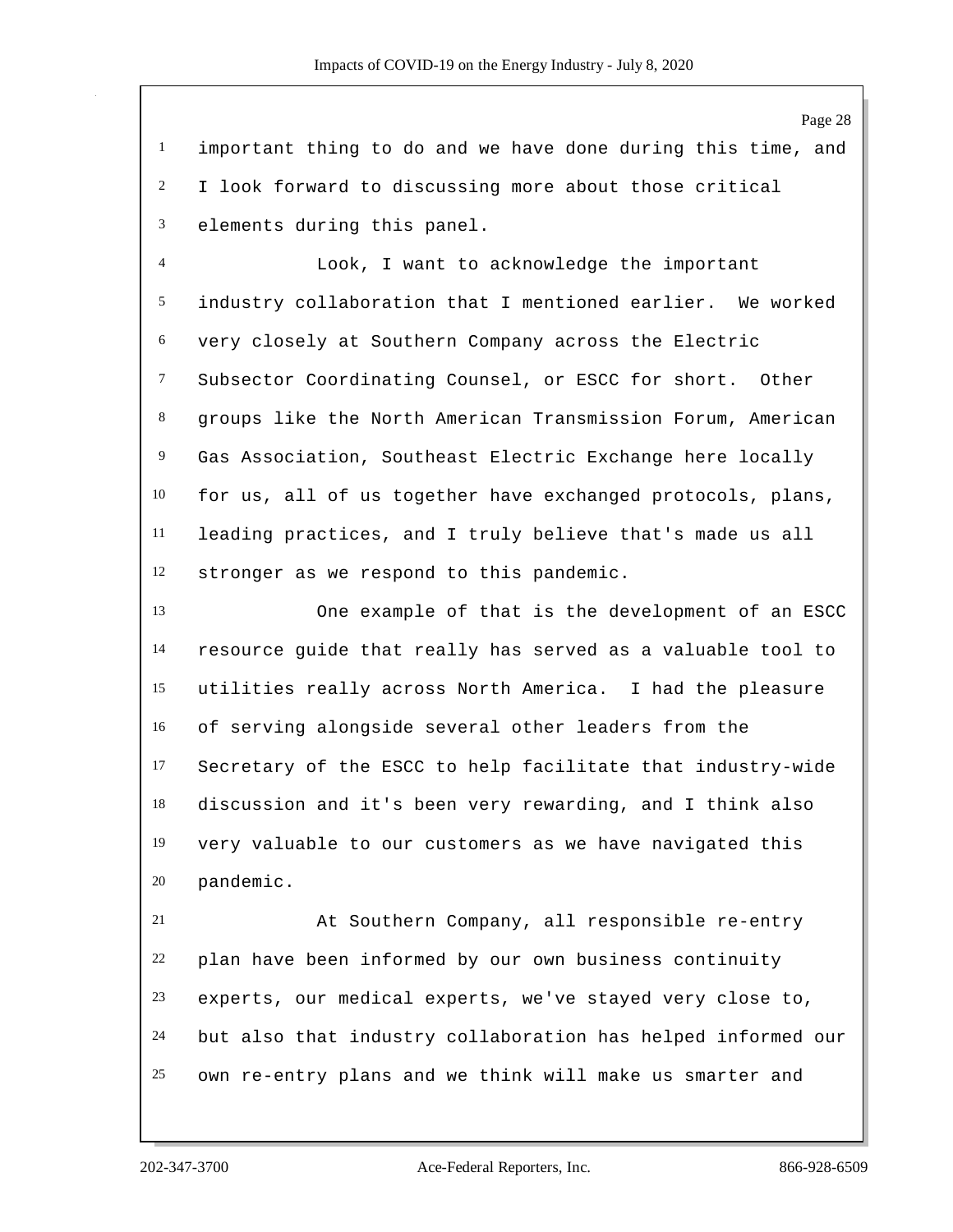Page 29 more effective as we navigate again in the months ahead. Let me lastly say we're indeed grateful for this Commission and the hard work you've done thus far to support our industry with constructive regulation during this pandemic. I mentioned earlier your focus has helped us stay focused and helped us focus on stability of our business and serving customers. These uncertain times have proven the value of that. Thank you for that. And we just ask for your continued partnership to minimize any operational or economic impact on our customers as we move forward and to keep us focused on those key priorities. Thanks again for the opportunity to participate today. I look forward to answering your questions alongside my panelists. Thank you. MS. RODER: Thank you very much Mr. Connally. Next up we have Eric DeBonis, Senior Vice President of Operations at Southwest Gas Corporation. Please go ahead sir. MR. DEBONIS: Well good morning Chairman Chatterjee, Commissioners Glick, McNamee and Danly. My name is Eric DeBonis and I am Senior Vice President of Operations for Southwest Gas Corporation. Southwest provides natural gas service to over two million customers in Nevada, Arizona and portions of California. thank you for inviting me to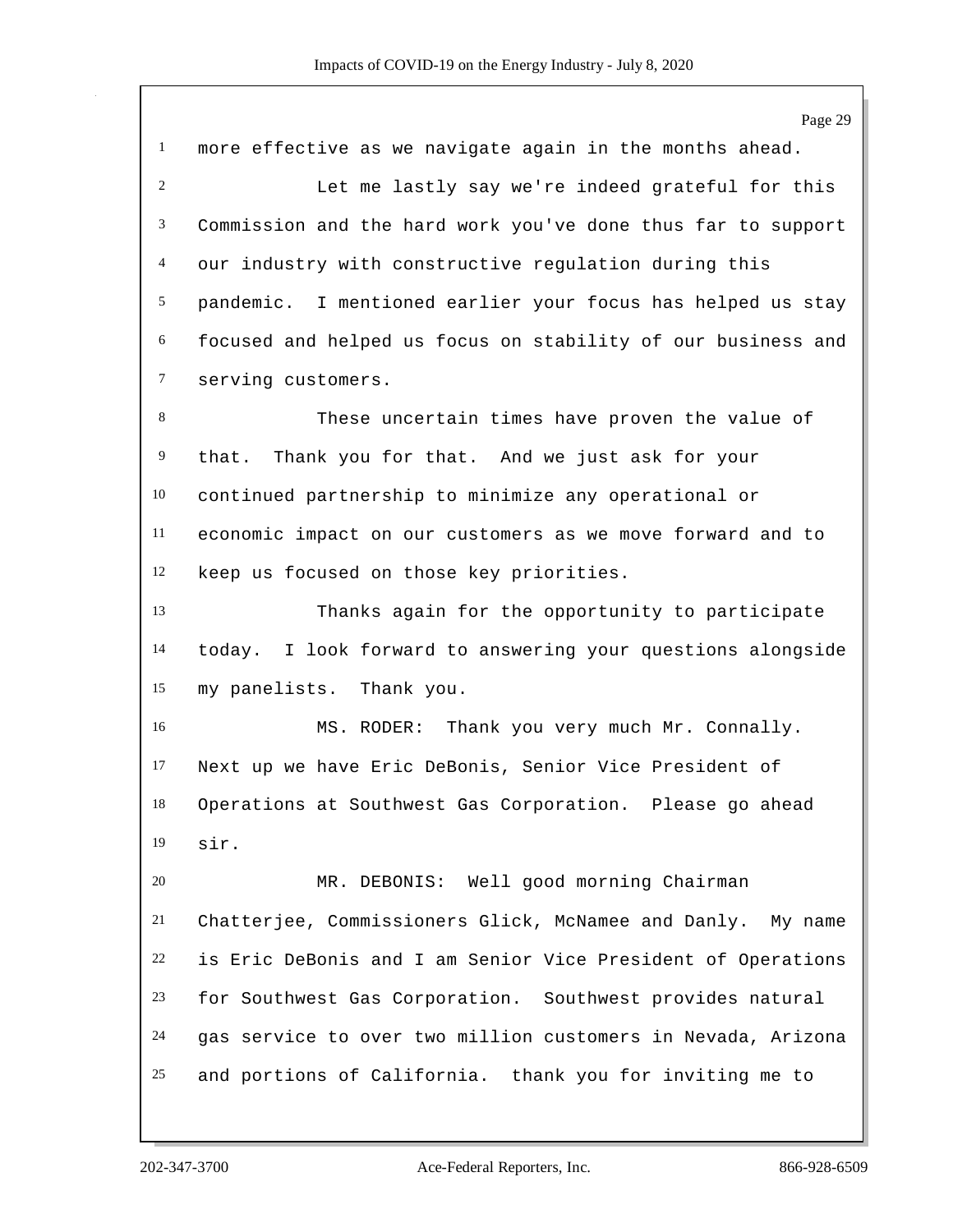|                | Page 30                                                     |
|----------------|-------------------------------------------------------------|
| $\mathbf{1}$   | participate in this very important Technical Conference.    |
| 2              | Throughout the COVID pandemic, America's natural            |
| 3              | gas distribution network continues to be safe and reliable. |
| $\overline{4}$ | Systems that have been -- have remained fully operational,  |
| 5              | and natural gas has continued to flow to our country's over |
| 6              | 71 million customers. Half of all Americans depend on       |
| $\tau$         | natural gas as energy to fuel their homes and businesses.   |
| 8              | This includes hospitals, grocery stores and other           |
| 9              | vital services that are critical to the nation's pandemic   |
| 10             | It also includes making sure people have heat,<br>response. |
| 11             | hot water and cooking when they are sheltered in place.     |
| 12             | They're counting on us now more than ever, and I'm proud to |
| 13             | say that the natural gas industry is delivering.            |
| 14             | Natural gas companies across the nation are                 |
| 15             | committed to protecting their employees and customers.      |
| 16             | Companies have changed policies and procedures to prevent   |
| 17             | the spread of COVID 19 and to provide reassurance to        |
| 18             | employees and customers that their health and safety are    |
| 19             | always the most important consideration.                    |
| 20             | Utilities are closely following the CDC's                   |
| 21             | guidelines and are using this information in developing and |
| 22             | adjusting company policies and procedures. Utility          |
| 23             | personnel have been designated as essential critical        |
| 24             | infrastructure workers. This designation has afforded us    |
| 25             | the ability to continue responding to the needs of          |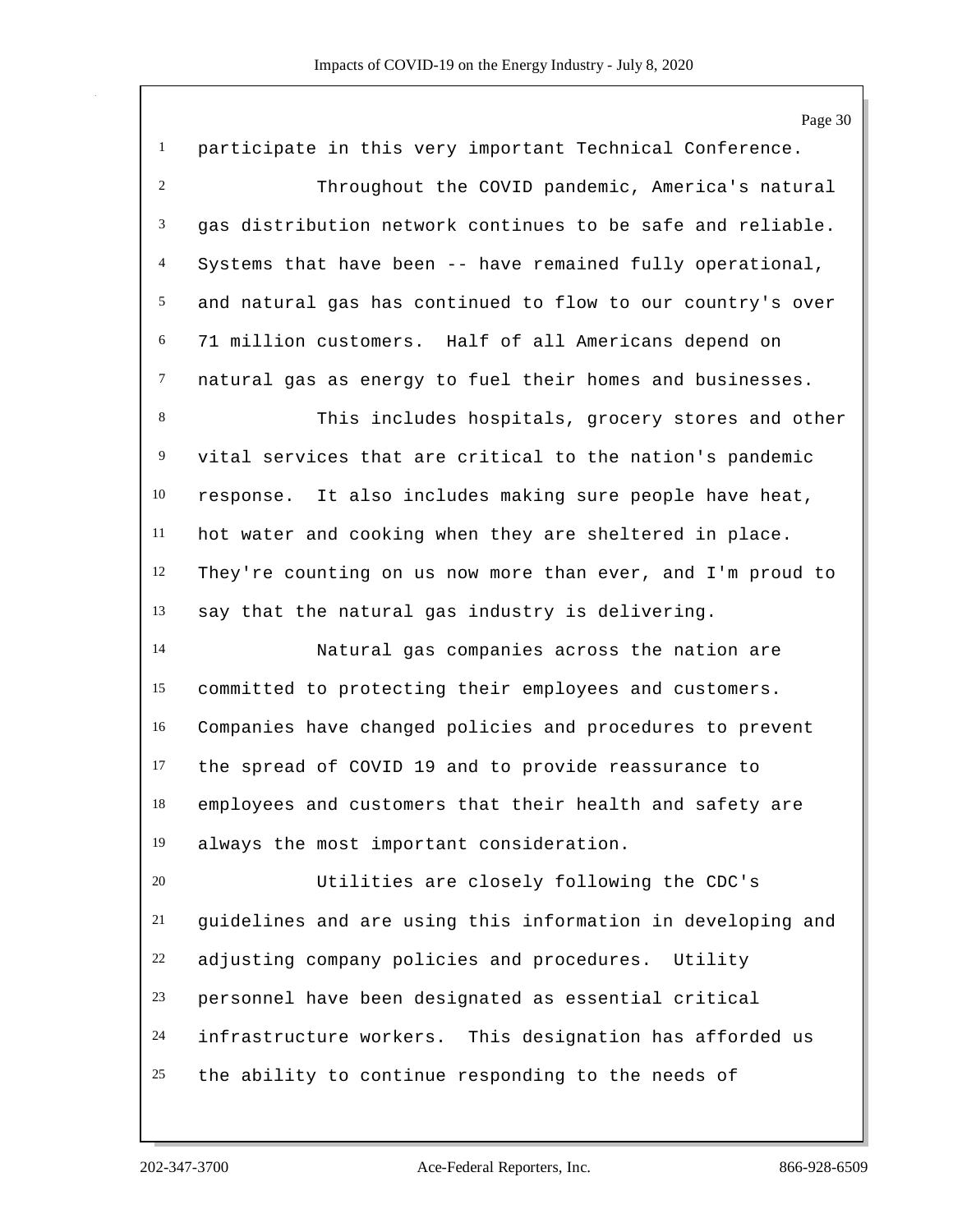|                | Page 31                                                       |
|----------------|---------------------------------------------------------------|
| $\mathbf{1}$   | customers, which includes emergency response activities       |
| $\overline{c}$ | which may require us to enter a customer's home.              |
| 3              | Utility personnel have been provided the                      |
| $\overline{4}$ | appropriate personal protective equipment such as masks,      |
| 5              | gloves, protective suits and coverings, soap and hand         |
| 6              | sanitizer to mitigate the threat of contamination.<br>Natural |
| $\tau$         | gas utilities have deferred certain work activities, which    |
| 8              | do not diminish safety, that would otherwise have put         |
| $\overline{9}$ | utility workers in direct interface with customers.           |
| 10             | For example, energy audits, meter reading and                 |
| 11             | meter maintenance and other non-safety related work that      |
| 12             | would require a natural gas worker to enter a home or         |
| 13             | building have been delayed since the onset of the pandemic.   |
| 14             | Gas distribution utilities recognized early on                |
| 15             | that many of our customers would face financial               |
| 16             | difficulties, so they took immediate action. Utilities        |
| 17             | across the country suspended late fees and service            |
| 18             | disconnections for non-payment, reconnected those who had     |
| 19             | been disconnected, and offered bill assistance for those      |
| 20             | struggling to keep up.                                        |
| 21             | Furthermore, most large utilities have made                   |
| 22             | significant contributions to local fundraising efforts in     |
| 23             | order to provide support for individuals in need. Utilities   |
| 24             | such as Southwest Gas Corporation, have taken various         |
| 25             | measures to ensure the energy systems remain safe and         |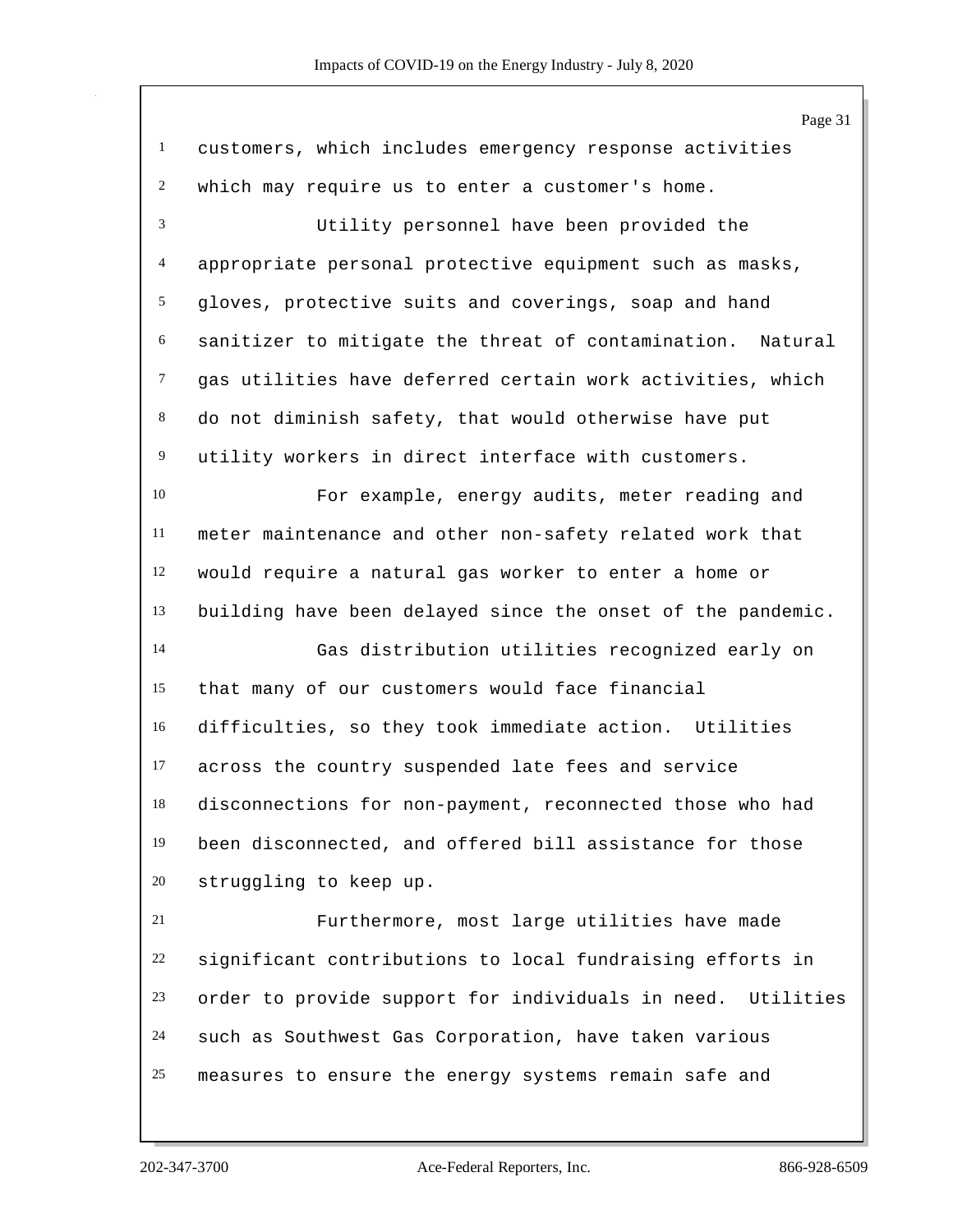reliable. In addition to elevated personal protective equipment for our gas company emergency responders, we have gone all out to protect our system controllers from exposure to COVID.

 Gas controllers are responsible for quickly identifying any abnormal operating conditions such as drops or increases in pressure at regulatory stations or along the pipeline which could reflect a pipeline failure. These real-time pressures are monitored by controllers in a centralized location.

 Natural gas utilities have taken aggressive actions to clean control rooms, perform temperature screening and restrict access to other company employees. The natural gas industry understands additional challenges lie ahead, given that many areas are seeing a rise in COVIC cases and most medical authorities are predicting a second wave for the virus to occur in the fall.

 Similar to other industries, we have been studying leading practices used for possible re-entry of office workers who have a compelling need to be back in the office. Field personnel continue to use protocols which enable social distancing and minimize large group interactions. Natural gas utilities will also continue

collaborating with public safety officials to ensure that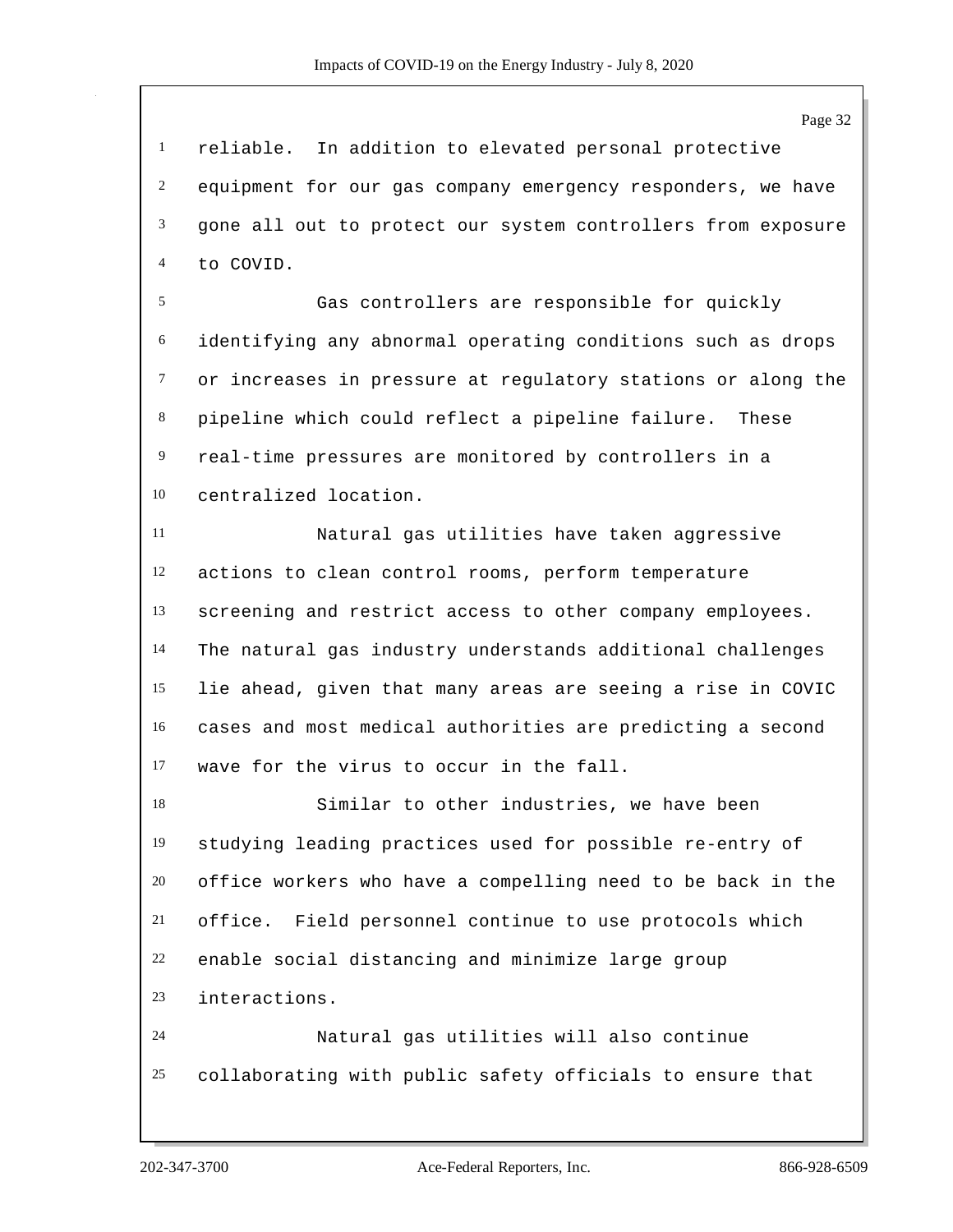Page 33 our communities have a broad net of capable first responders who can respond to any type of large-scale incident. Finally, our industry will continue to use technology here it can be effectively used to reduce larger gatherings. For instance, utilizing virtual training and virtual meetings will continue to be used across the industry. Thank you again for inviting me to speak today. I look forward to continued discussions on how the natural gas industry is responding to the pandemic. MS. RODER: Thank you very much Mr. DeBonis. Mike Haynes, Chief Operating Officer of Seattle City Light is not going to give a formal statement today, but I wanted to give Mr. Haynes an opportunity t o introduce himself and his organization. Please go ahead. MR. HAYNES: Thanks Aileen and good morning everybody. Really happy to be here this morning from the State of Washington and representing the City of Seattle. Seattle City Light is a municipally owned utility that operates over 2,000 megawatts of hydropower. I'm really pleased to be here this morning and I look forward to discussion. So thank you Chair, and thank you Commissioners for hosting this. I really appreciate it, looking forward to the discussion. MS. RODER: Thank you very much Mr. Haynes. Next up we have Shawn Lyon, President of Marathon Pipe Line and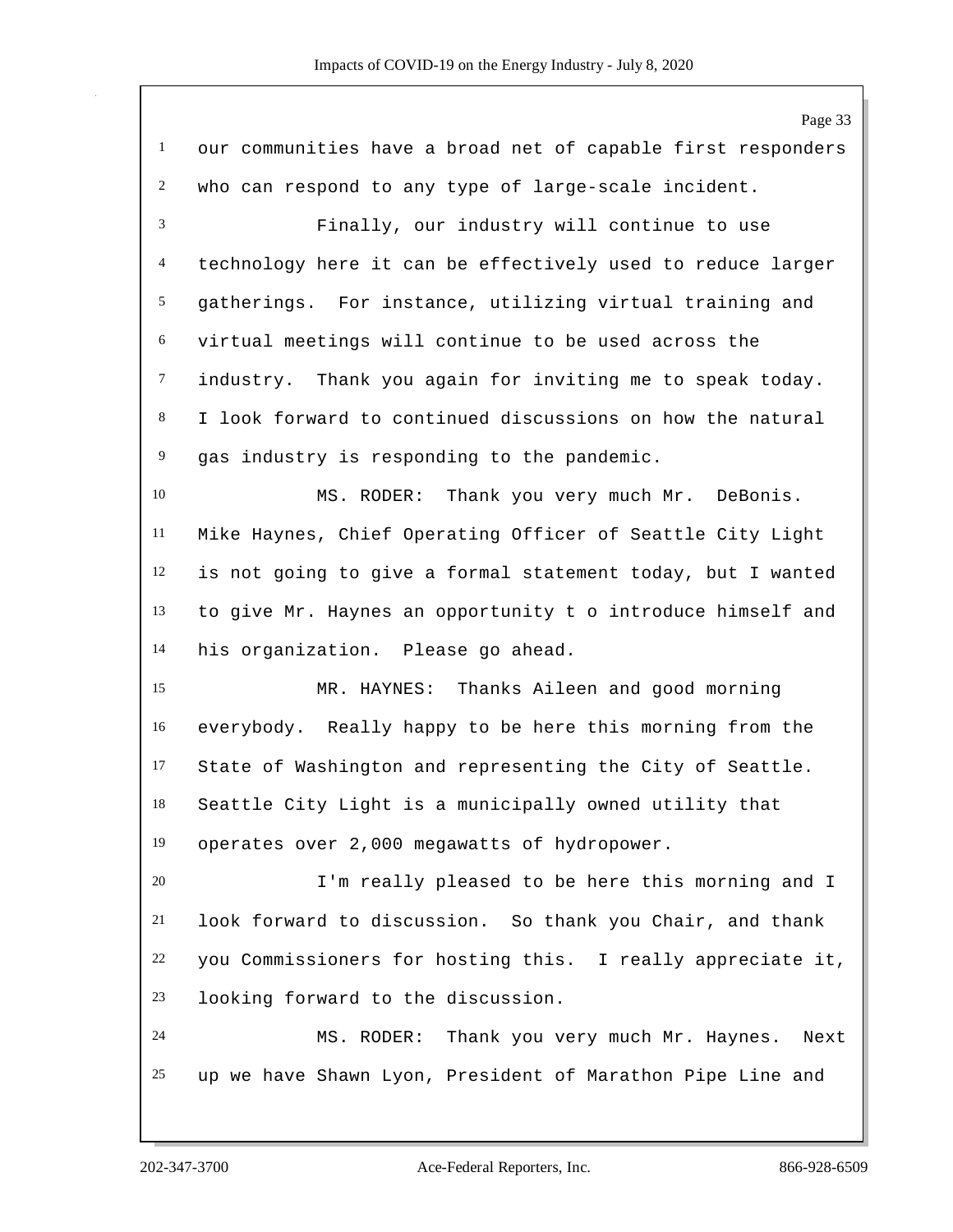Page 34 Vice President of Operations of MPLX. Please go ahead. MR. HAYNES: Good morning. This is Shawn Lyon, President of Marathon Pipe Line and I too, like everyone else, want to thank Chairman Chatterjee, the Commissioners and FERC staff for putting on this discussion. And it's a great opportunity for us to share how the COVID-19 emergency has impacted the oil pipeline industry and the Marathon Pipe Line. Recovering from this pandemic will be a journey for everyone in the energy industry, and meetings and discussions like this, where we can all come together is part of the next step. Marathon Pipe Line controls operations approximately 10,000 miles of crude oil, refined petroleum projects and LPG pipelines in 25 states via three pipeline operations centers in California, Texas and Ohio. Every day 24/7 365, approximately 700 front line workers manage Marathon Pipe Line's operations on the ground and within our operations centers. Another 500 employees who normally work in our offices but who work from home during the pandemic, are slowly transitioning back to the office as we speak. We're approximately about 50 percent back at the office today. While COVID-19 caused us to make alterations to how we complete our work, it did not and let me reiterate it did not alter our mission to safely and reliably operate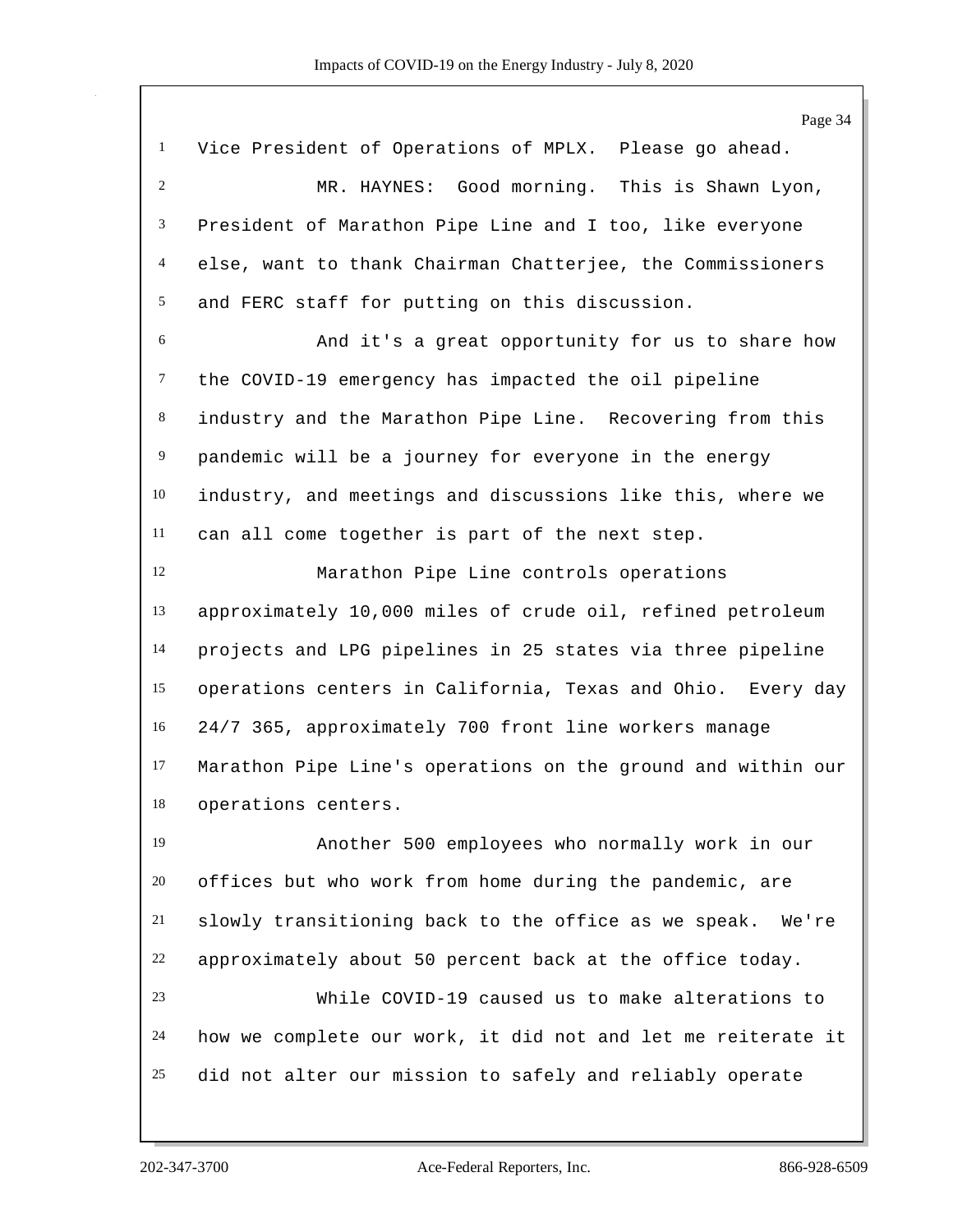Page 35 pipelines. In fact, it only strengthened our resolve. When the pandemic hit, we reacted swift and 3 quickly with detailed protocols across our enter enterprise. An incident command structure was set up that we drill on for many, many times for many years. Remote work guidelines quickly went into effect. We procured and distributed PPE (masks and sanitizers and cleaning supplies), which as you all know was a challenge due to incredibly low availability across the nation. We limited on-site personnel in our pipeline operation centers to reduce exposure and ensure the safety of that mission-critical portion of our business. In fact, we didn't even allow manager supervisors in that work space. We implemented health screening, social distancing and kept the size of crews and contractors minimal and lastly, we maintained an open line of communication to inform, education, reinforce and uplift our entire workforce. In fact, some of the most positive feedback we got from our employees was keeping the open lines of communication that we had at least twice a week with all employees across our enterprise. Due to these actions and our strong safety culture instilled in our 1,200 employees, I am happy to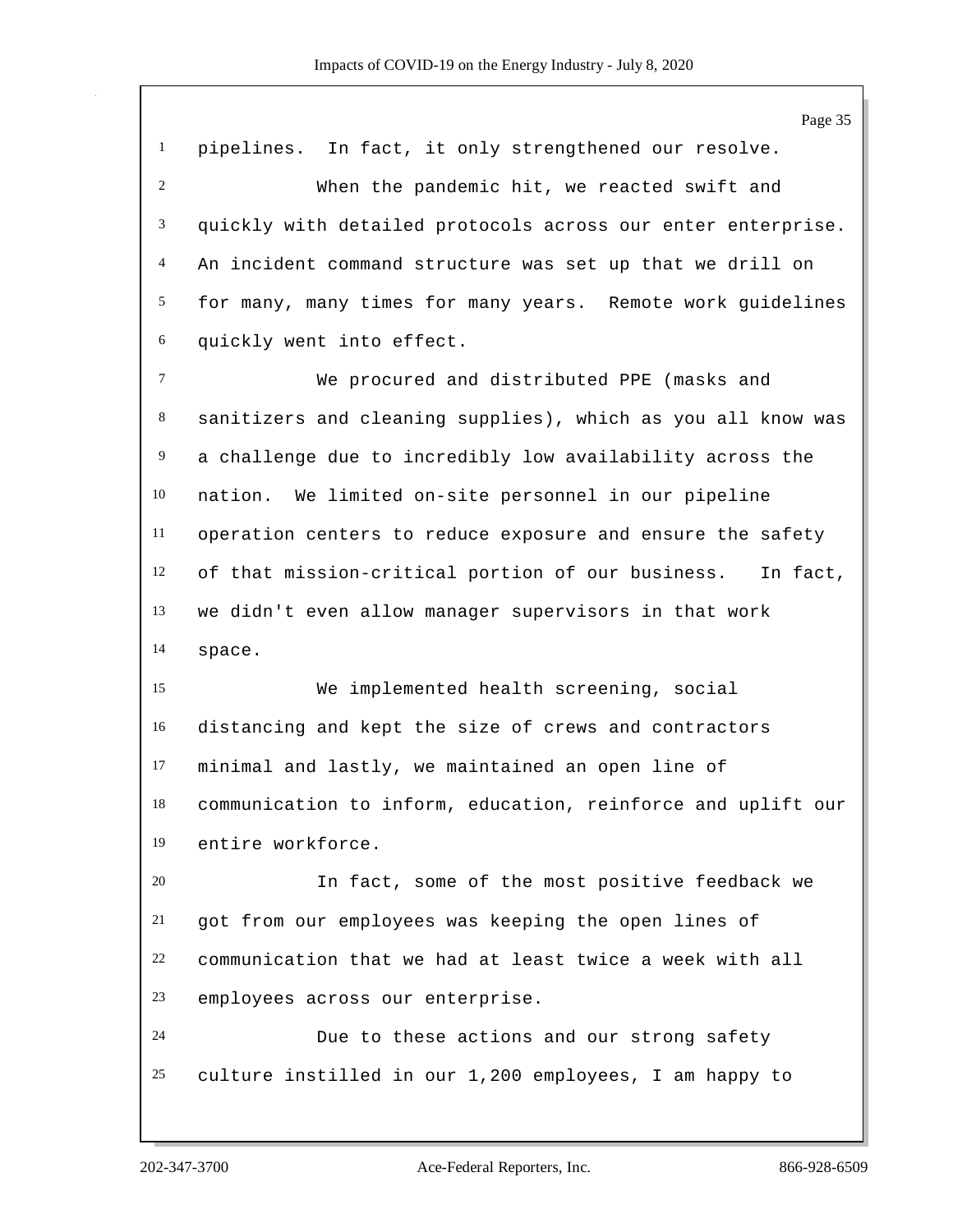Page 36 report that Marathon Pipe Line has only had one confirmed case of COVID-19. And actually we just got that this past week from a family member of an employee, so we put protocols in place to ensure it didn't spread. We did this not only to protect our people, but to protect our pipeline operations so that we can fuel the nation when our first responders, our healthcare professionals and front line workers need us the most. And I think a great example of that resolve is we had an employee of a front line technician down in Louisiana who worked tiredly to make sure our pipelines are operating safely and reliably. While his wife, who is a registered nurse, was at a COVID wing at a local hospital. He set up a camper trailer in his driveway to help protect his wife and give her a safe place for his wife to clean up before she goes in the house to be with her daughter. So he provided the energy and fuel for her to be on the nation's frontline to help the people who were in the most dire need due to this COVID Pandemic. A truly inspiring story. As guardians of public safety, it's our duty to maintain safe and reliable operations not only for our people but for the people who live and work along the pipeline, regardless of pandemics or other emergencies that may occur. All 10,000 miles of our pipelines remained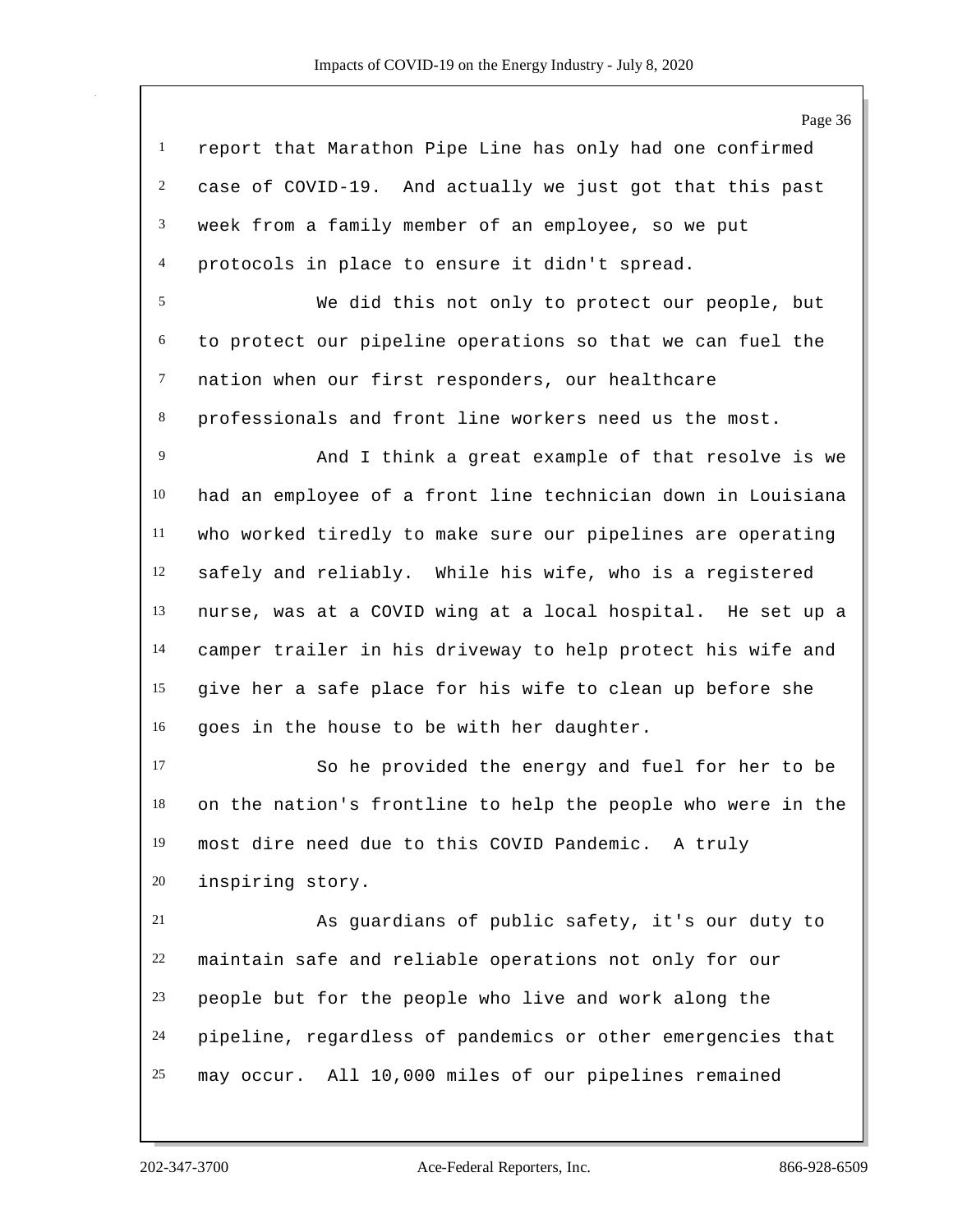|              | Page 37                                                       |
|--------------|---------------------------------------------------------------|
| $\mathbf{1}$ | operational during the COVID-19 emergency.                    |
| 2            | Our in-line inspection tool runs, our damage                  |
| 3            | prevention and rights-of-way activities, maintenance          |
| 4            | activities, safety and regulatory requirements -- all these   |
| 5            | mission-critical activities continued without interruption.   |
| 6            | In some cases, we had to think creatively and find a new way  |
| $\tau$       | to get the job done safely by asking "How can we?"            |
| $\,8\,$      | For example, we modified our valve hydrotest                  |
| 9            | inspection process to witness via video conference instead    |
| 10           | of in-person at the valve vendor's shop. This is just one     |
| 11           | example of dining different ways to perform necessary         |
| 12           | activities to ensure safe and reliable operations continue.   |
| 13           | We also evaluated non-mission-critical activities             |
| 14           | to determine which could be deferred due to COVID-19.<br>Some |
| 15           | proactive maintenance activities were rescheduled, and some   |
| 16           | scheduled projects were delayed to limit the number of        |
| 17           | contractors at any given site.                                |
| 18           | On the front the steep decline in demand for                  |
| 19           | crude oil and refined products due to the economic            |
| 20           | conditions stemming from the pandemic resulted in             |
| 21           | industry-wide throughput reductions and lost revenue, which   |
| 22           | is still ongoing today. We have updated our 2020 business     |
| 23           | plan to reflect the current challenges by looking for         |
| 24           | opportunities to reduce our spending levels while still       |
| 25           | operating in a safe and reliable manner.                      |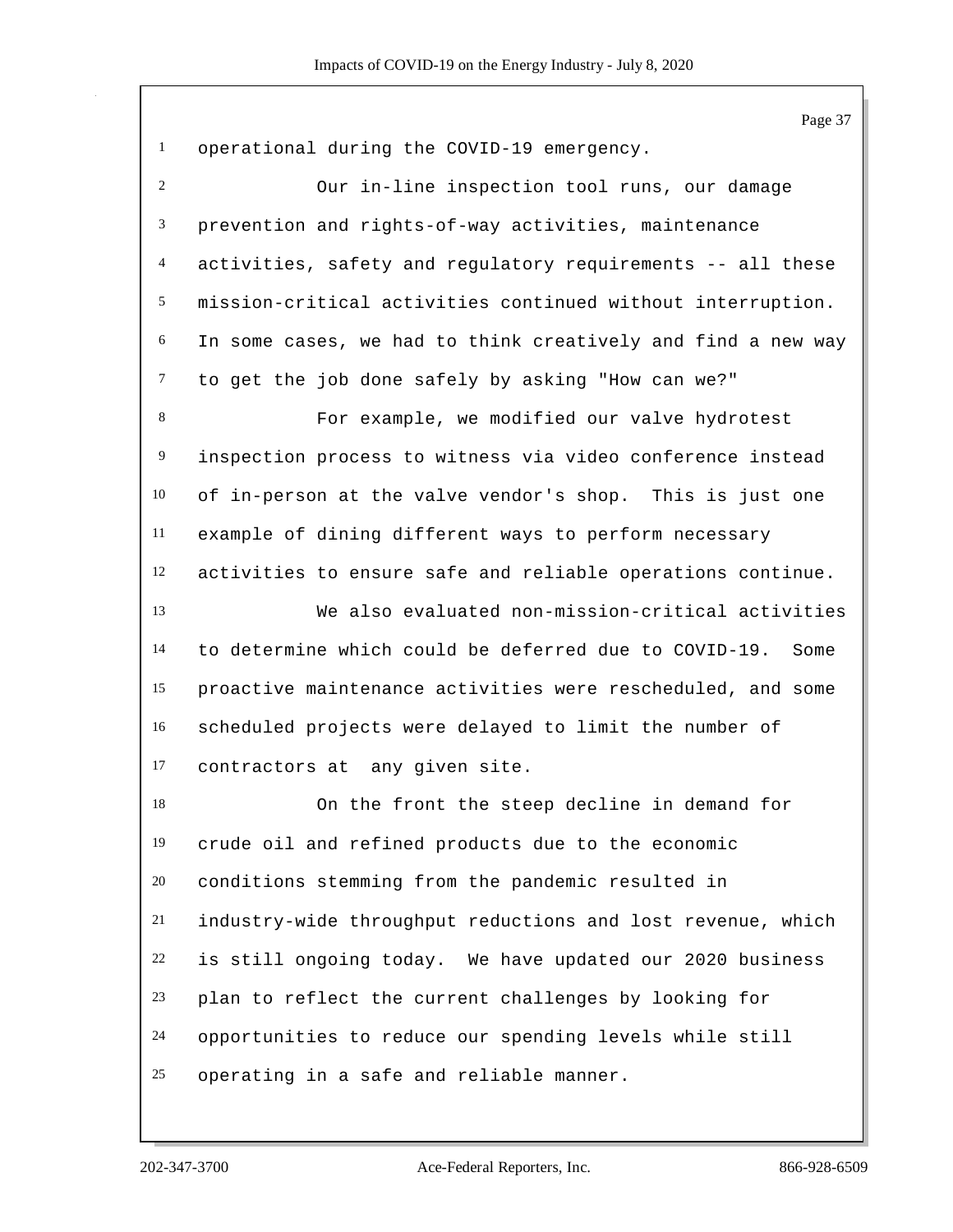Page 38

| $\overline{1}$ | Our pipelines do not charge cost of service                  |
|----------------|--------------------------------------------------------------|
|                | 2 rates, but rely heavily on indexing, as do most in the oil |
|                | 3 pipeline industry. COVID-19 means t here are many costs    |
|                | 4 that will not be recovered due to reduced revenue.         |

 And the domino effect created by the COVID-19 emergency has rippled through the entire energy sector, and we'll be feeling the effects for some time. As we all work to return to some type of normalcy, I'm fortunate to be here with all of you to share the impacts and seek solutions.

 As Chairman Chatterjee said, "We're all in this together." And I think that's exactly what's happening today, that we're all in this together discussing what we can do. So thank you for allowing me and Marathon Pipe Line to be a part of this important conversation.

 MS. RODER: Thank you so much Mr. Lyon. And our next panelist is Jim Robb, President and Chief Executive Officer of North American Electric Reliability Corporation. Please go ahead Mr. Robb.

 MR. ROBB: Okay, thank you very much. Mr. Chairman and excuse me, members of the Commission, I appreciate being invited to participate in this Technical Conference this morning. As we navigate the ongoing health crisis, NERC has tried to serve a vital role in addressing the pandemic risks to North America's interconnected grid. In many ways I think our work has never been more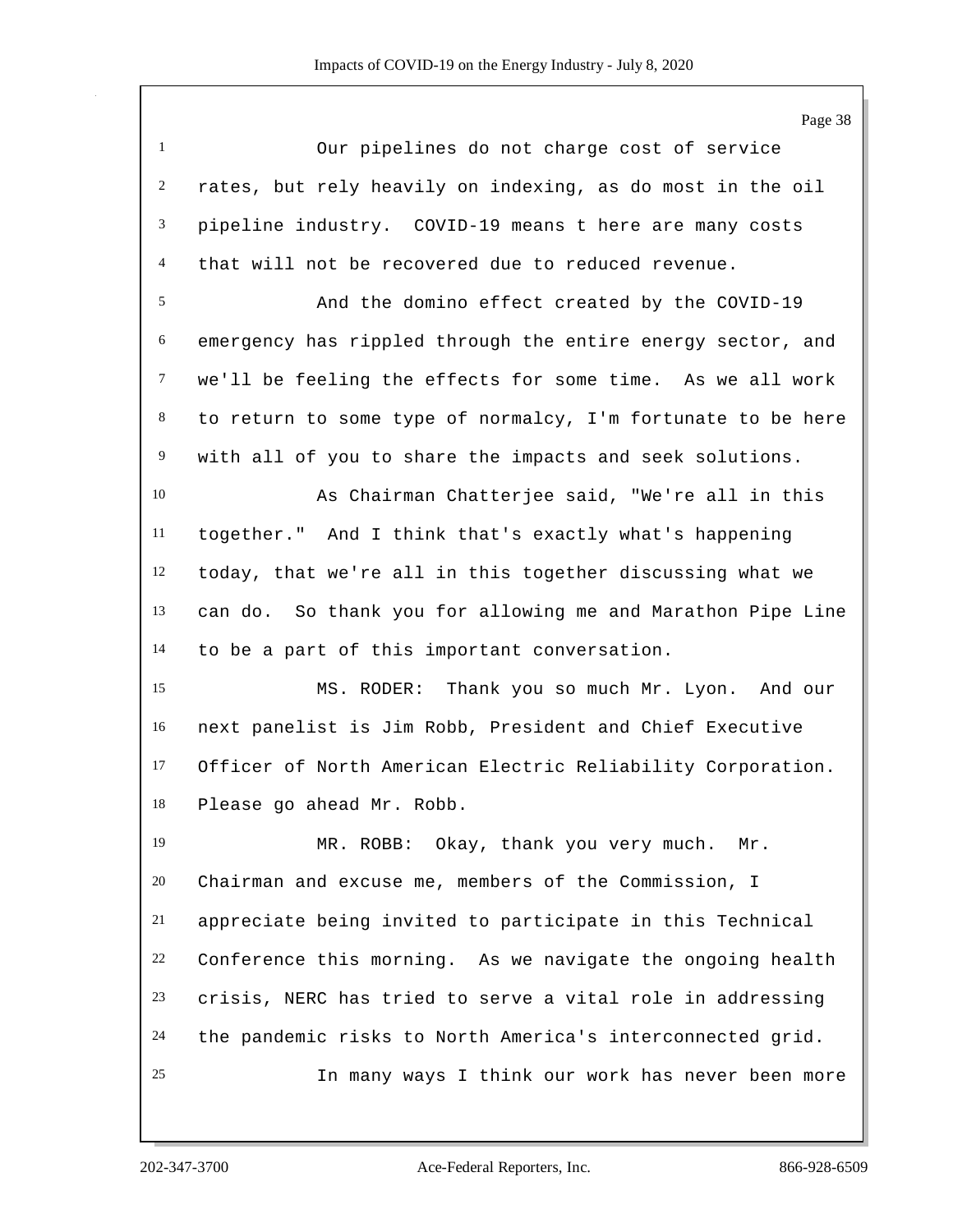critical and I have to say that I'm very aware of how well the ecosystem of industry stakeholders, government partners, including the Commission and the ER enterprise have come together to ensure a reliable supply of electricity to meet society's critical needs.

 Because pandemics are people events, mitigation requires keen focus on supporting the continuity of workforce and supply chain. The risks we focused on at NERC included potential shortages of critical staff, insuring system operations and control room continuity, preparation for the summer peak operating season, navigating typical summer challenges under heightened uncertainty and regrettably, increased cyber risk.

 These threats are significant and real and yet I'm pleased to report that the industry has successfully risen to the challenge, coordinating effectively with government partners and taking aggressive steps to confront significant new risk. Throughout the crisis thus far, we have not observed any degradations to reliable operation of the BPS.

 Our efforts at NERC are focused on three primary areas -- heightened situational awareness, active coordination with government partners and industry, and use of regulatory discretion. Even before the World Health Organization and the Centers for Disease Control indicated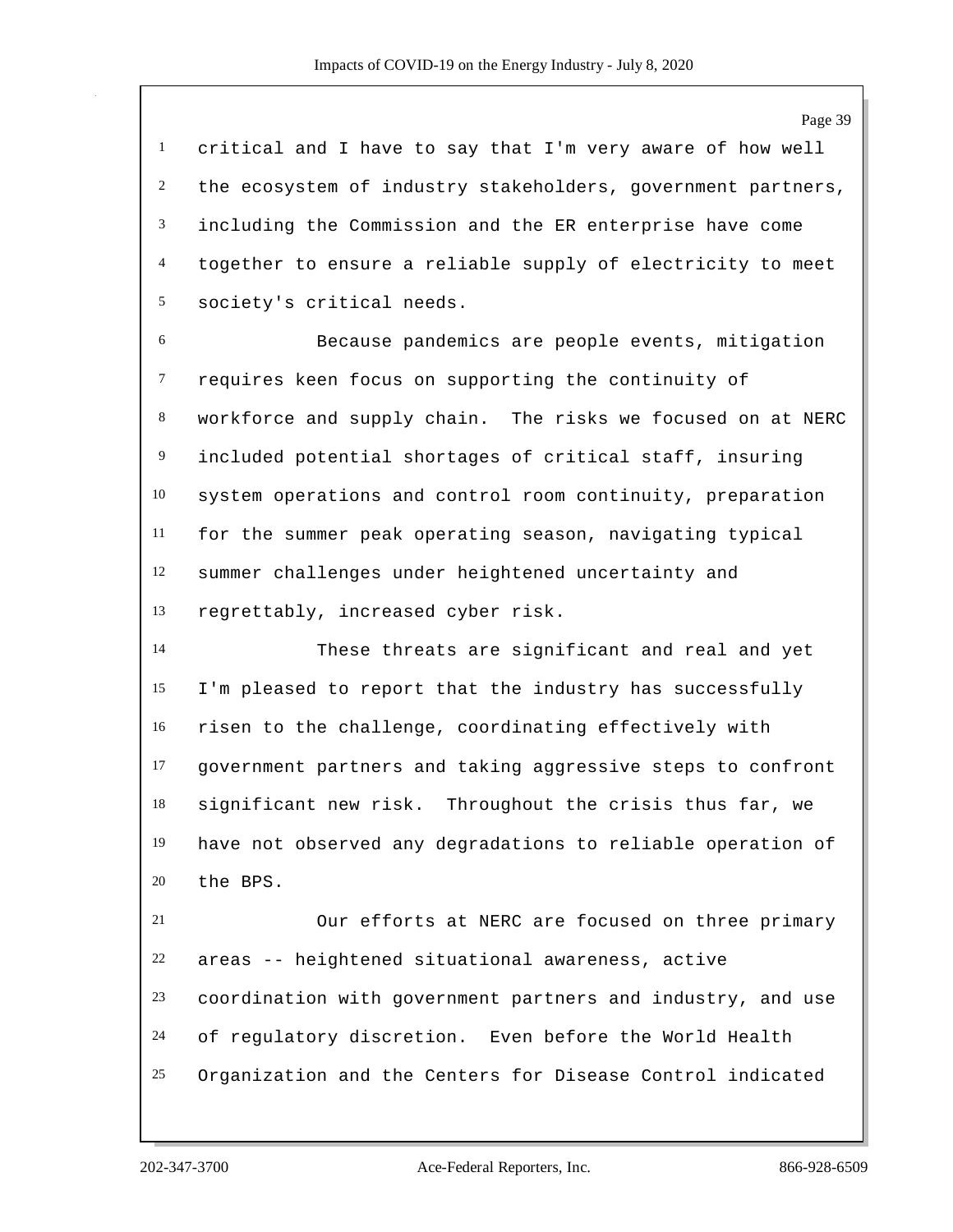significant pandemic risks related to the coronavirus, we identified potential issues on the horizon and in early February, the E-ISAC in an all points bulletin alerting companies of potential operational and security impacts of the pandemic conditions, and recommended that utilities take steps to prepare for the possibility of severe workforce and supply chain constraints.

 On March 10th we issued a Level 2 alert concerning industry preparedness for pandemic. While responses from that alert found that pandemic planning across the workforce and supply chain was pervasive across the industry. Two-thirds of respondents said they would be prepared to support mutual aid request if asked.

 Responses also identified other risk factors such as impacts through construction and maintenance delays. In April, NERC issued a special report reviewing reliability considerations and operational readiness. That report found no degradation in the reliable operation of the BPS. However we noted that prolonged periods of operator sequestration and deferred maintenance increases the impact, industry's risk profile and will continue to do so as we enter the critical summer months and as it appears now, potentially for longer periods of time. Coordination with industry and government has

been another critical focus area. NERC continues to convene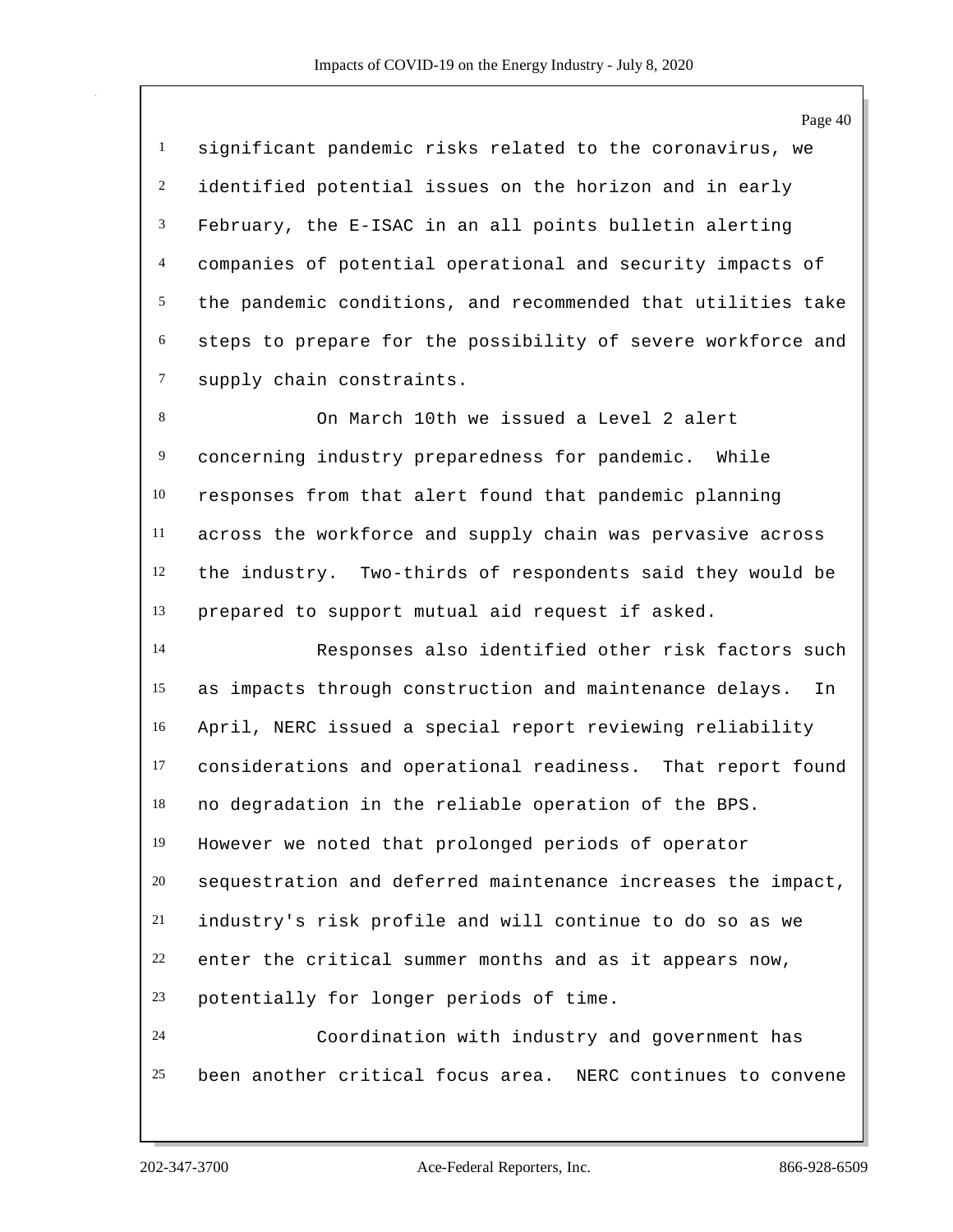|                | Page 41                                                      |
|----------------|--------------------------------------------------------------|
| $\mathbf{1}$   | weekly calls with reliability coordinators across North      |
| 2              | America. These meetings provide a forum for the RC's to      |
| 3              | share their experiences and best practices, and to           |
| 4              | coordinate activities and thus far, the RC's have reported   |
| 5              | success in navigating all the challenges presented to them   |
| 6              | with no reliability impacts on the system.                   |
| $\tau$         | Through the ESCC, as Stan Connally mentioned,                |
| 8              | NERC participates in ongoing coordination calls with         |
| $\overline{9}$ | government partners, EOE, DHS, Health and Human Services,    |
| 10             | and the CDC in support of the tiger teams working on         |
| $11\,$         | cost-cutting industry issues, including the development of   |
| 12             | the resource guide that Stan mentioned.                      |
| 13             | We also worked with the North American                       |
| 14             | Transmission Forum, Department of Energy, and with FERC to   |
| 15             | develop a pandemic response plan resource to help utilities  |
| 16             | create, update and formalize their pandemic plans.<br>That   |
| 17             | document is available on the NATF website and it's gotten    |
| 18             | very good, very good reviews from folks who have used it.    |
| 19             | And then finally working with the Commission,                |
| 20             | NERC has exercised targeted regulatory discretion to help    |
| 21             | industry stay focused on the immediate reliability and       |
| 22             | security needs in front of them. Areas of discretion we      |
| 23             | employed included guidance advising registered entities that |
| 24             | we would consider the impacts of the pandemic in evaluating  |
| 25             | any non-compliance with reliability standards.               |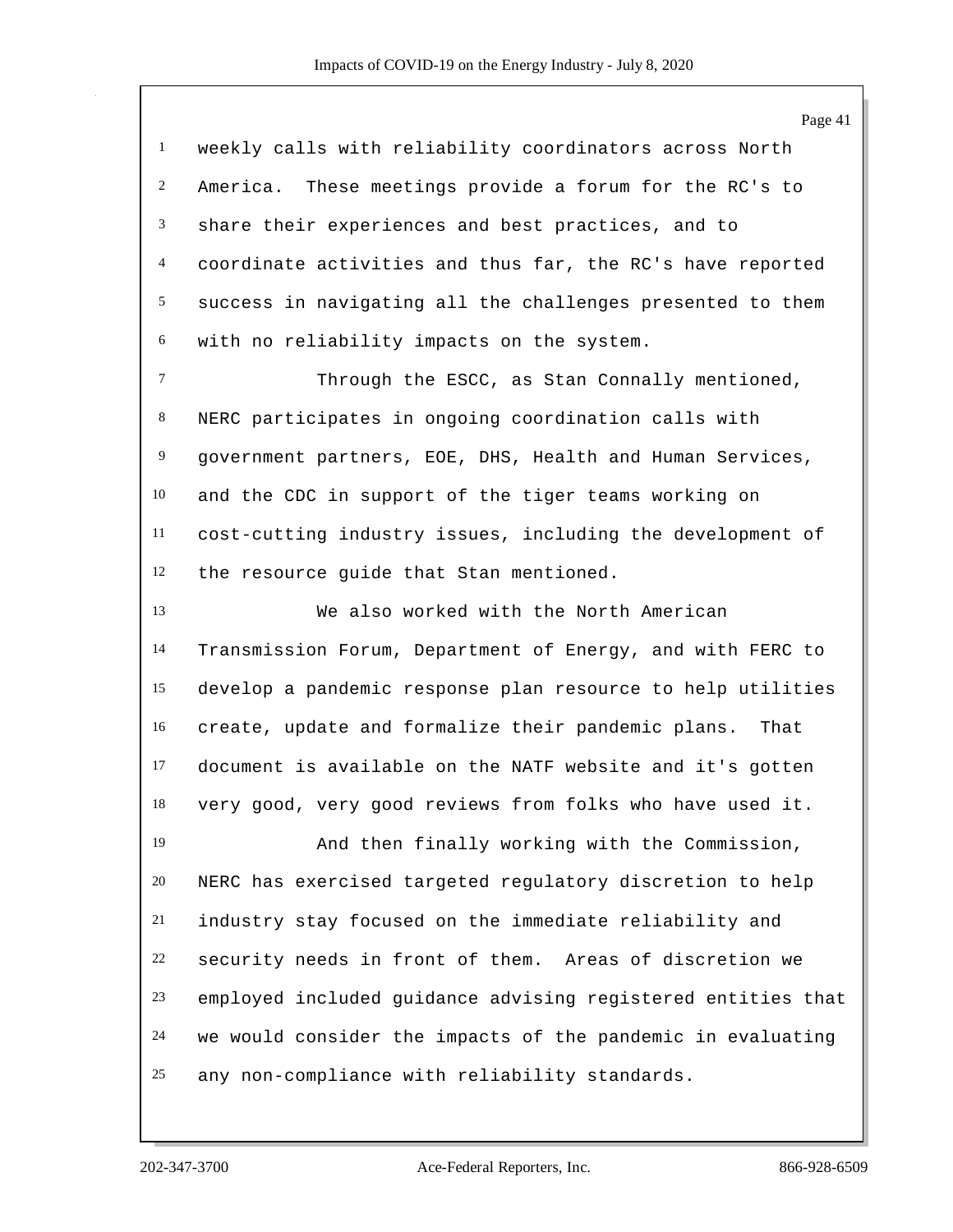Temporary suspension of in-person compliance activities and then finally deferral with certain new standards requirements that were scheduled to come into play in the second half of 2020.

 Throughout all this though, the ERO enterprise remains focused on a core mission -- work on supply chain and other standards is continuing. Through innovation, the regional entities have, with the support and cooperation of registered entities, performed remotely many oversight activities that normally would require a physical presence on site.

 In closing, I'd like to thank the Commission for a strong working relationship and the support the Commission has provided us. I think the partnership between NERC and FERC has rarely performed better, and at the same time while providing regulatory relief, we haven't taken our eyes off of any balls, and the reliable performance of the grid under significant organizational stress demonstrates that.

 So thank you again for the opportunity to be here and I look forward to the ensuing discussion.

 MS. RODER: Thank you very much Mr. Robb. And thank you to all the panelists. We're going to now move into the question and answer session. Just a few things. If a panelist would like to answer a question, you can either use the webex raise your hand function, or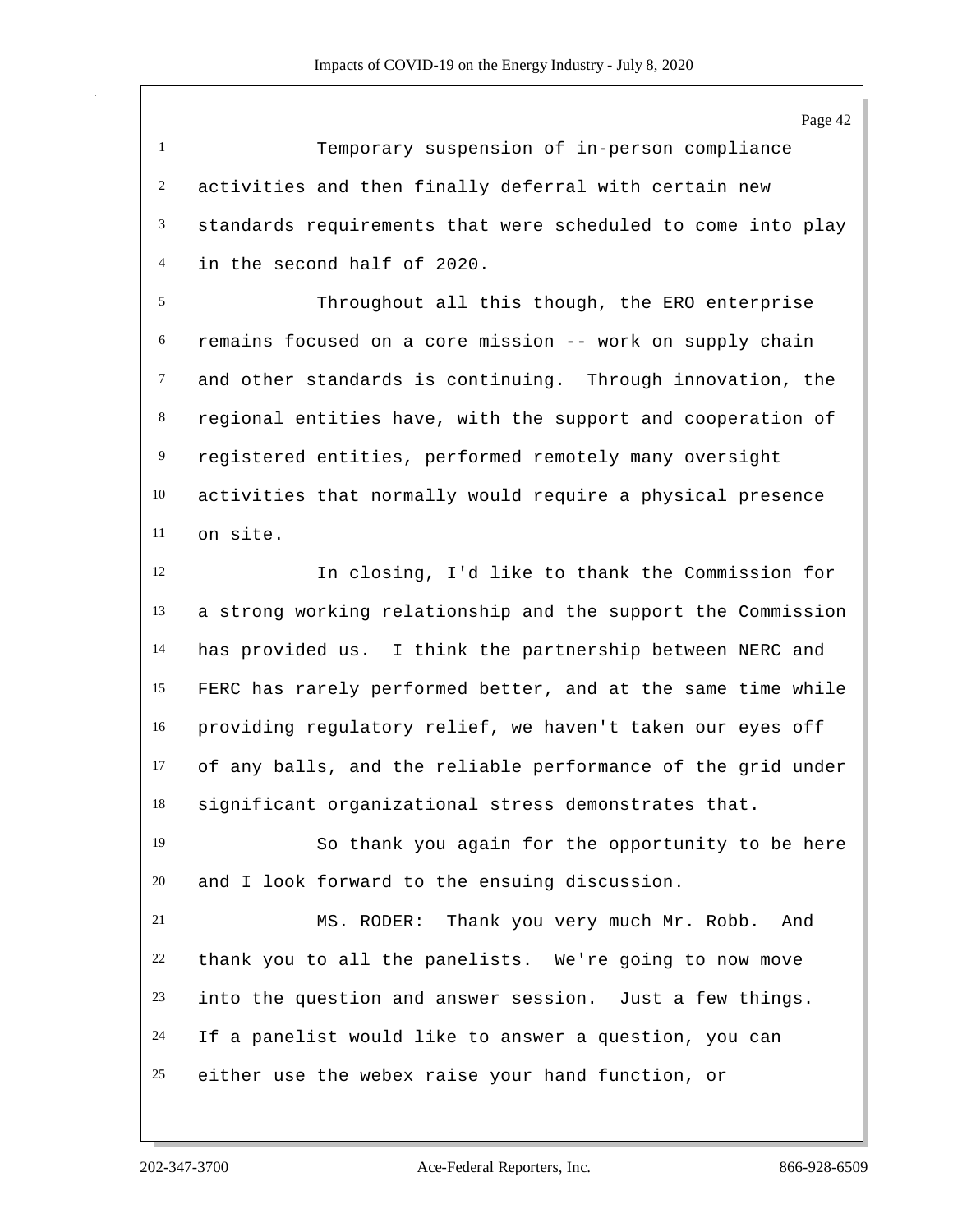Page 43 alternatively if you're having -- wanting to do something else, you can just say your name and I will call on each panelist that would like to respond in turn. One kind of thing to note is turn on your mic and respond to the question and turn off your microphone when you have completed the response. With that, I will now turn it over to Chairman Chatterjee for his questions. Please go ahead. CHAIRMAN CHATTERJEE: Thank you to all the panelists for your participation today and for your remarks. I want to begin I guess reflecting on a point that a number of you eloquently made about the work in factor prices that energy sector workers across the board have put in to get us through this pandemic and I thought it was particularly insightful to talk about the sacrifices that families have made, families of energy sector employees. And so I want to start for everyone listening, to give my heartfelt and grateful thanks for the contributions that folks are making. A number of you spoke about various challenges to system restoration efforts given the precautions necessary during the pandemic. What additional challenges have you experienced, or do you foresee due to the ongoing response to COVID-19 during emergency restoration for seasonal events such as hurricanes and wild fires.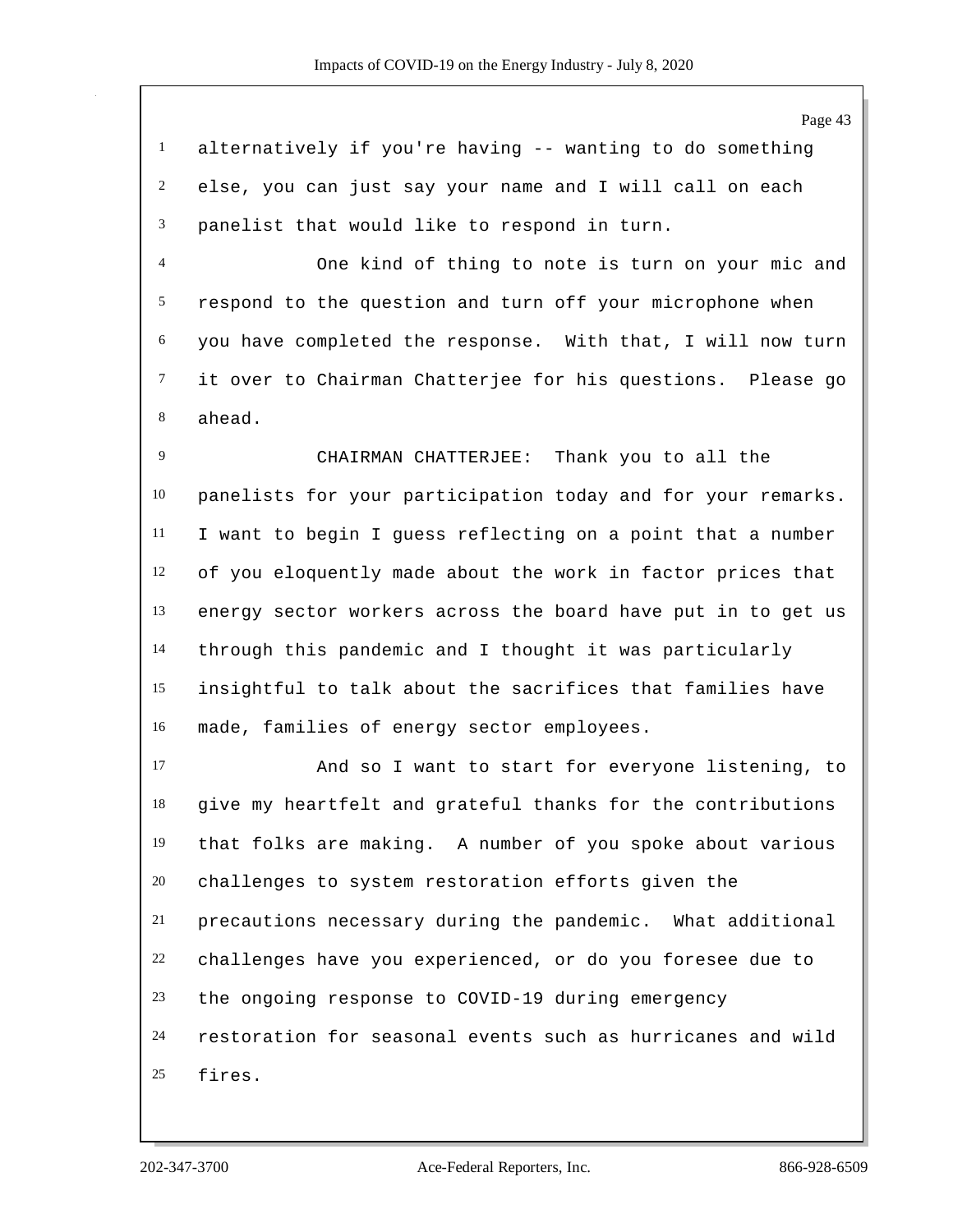Page 44 So if folks want to raise their hand and answer that I'll greatly appreciate it. MS. RODER: Thank you Mr. Chairman. Stan Connally has his hand raised. Go ahead Mr. Connally. MR. CONNALLY: Oh thank you. Thank you for that question Mr. Chairman. Certainly, I think we're in the midst of hurricane season right now. It's something the Southern Company and the utilities around us having a great deal of experience of planning for and executing on behalf of our customers. Certainly, there will be new challenges to how we respond to those natural disasters. And back to your first point, making sure we can keep the men and women on the frontlines safe and healthy really comes at -- really is the heart of some of those new challenges. We have worked very closely together, particularly across the southeast electric exchange, but really nationally across all of the regional mutual assistance groups to think about what new protocols we really need to implement during those responses. If you think about it -- I know many of you as Commissioners have witnessed these responses. You think about thousands of men and women coming together to respond to those natural disasters and we have typically housed, trained, oriented, you name it, fed, those men and women in very centralized ways. There's efficiencies that come with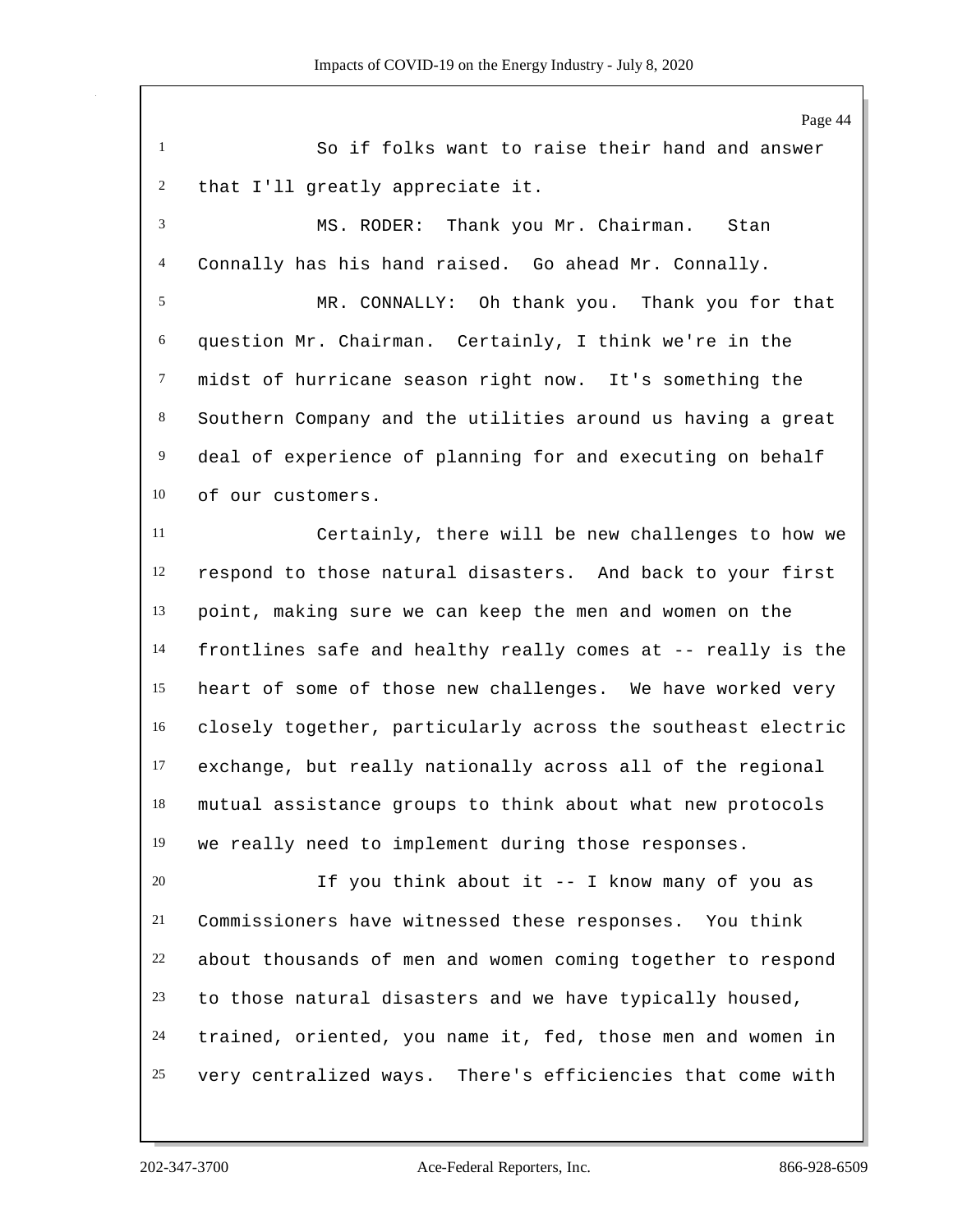Page 45 that, but obviously that brings some risks to health and safety in our current pandemic. So our new protocols really focus on decentralizing those operations, making sure that we take advantage of the technology that you've heard many of us speak to here recently on how we orient workers coming to our territory. We can do that virtually. We can do safety briefings virtually. We're working hard and our plans are to provide for single occupancy for those men and women versus you know, multi-occupancy hotel rooms or tent cities as you've seen us establish in the past. Again, in support of making sure we can keep people as socially distanced, if you will, as we can during these pandemics or during these responses. I would also say that getting the material to the men and women needs to take on new methods, rather than them coming for example, to centralized locations to get that material, we plan to distribute it to them in smaller segments of the territory that we're looking to restore. So those are some examples of the challenges that we'll face and maybe some peak into the plans we have to respond. I would also say at Southern Company we've actually had a chance to practice this. Unfortunately, and then maybe fortunately in terms of being able to practice this across Easter weekend and even the weekend following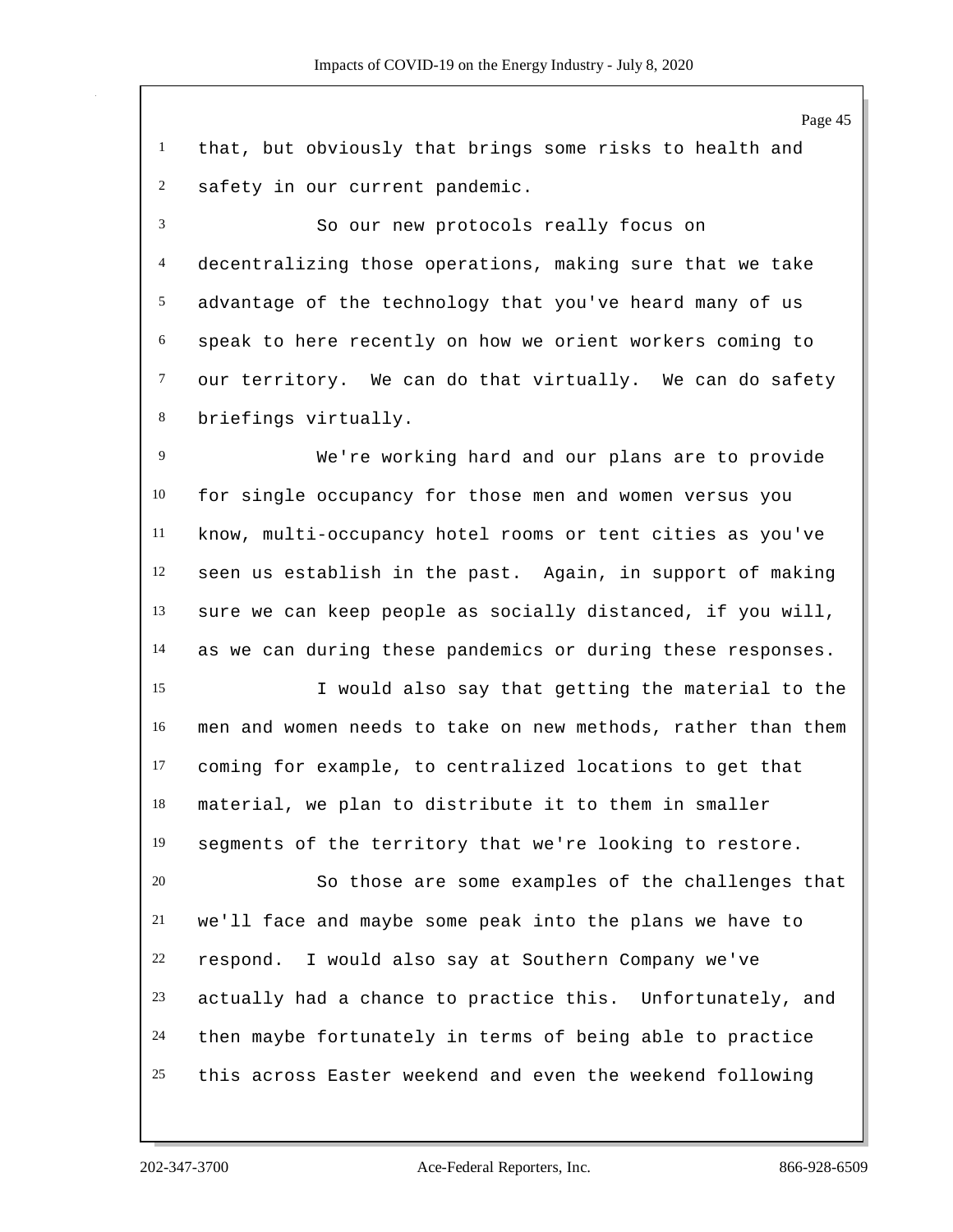this, Southern Company experienced two major windstorms, nearly 600,000 of our customers across the southeast were impacted.

 We were able to put these protocols into practice and I can tell you that they were largely successful. We learned a few lessons as we went through that. We always do a debrief on these storms and share it with our peers across the industry of lessons learned. And I think we're all learning from each other as we prepare for the even bigger storms that could be coming ahead of us.

 So those are some of the challenges I think that are ahead of us. But I will tell you, I think we're prepared. I think our COVID protocols are well-established, well-communicated. All of the utilities around us, particularly in the hurricane zone, are ready to respond. Some might ask what challenge will there be to restoration times as it relates to these COVID protocols. I would tell you our reflection on spring storms that I

 mentioned earlier is that it had very minimal impact on our restoration times.

 But I think every storm is different. Every natural disaster is different and every utility across those response areas are going to have to access those -- the damage created from those storms and they themselves come up with restoration times. But the experience thus far, on our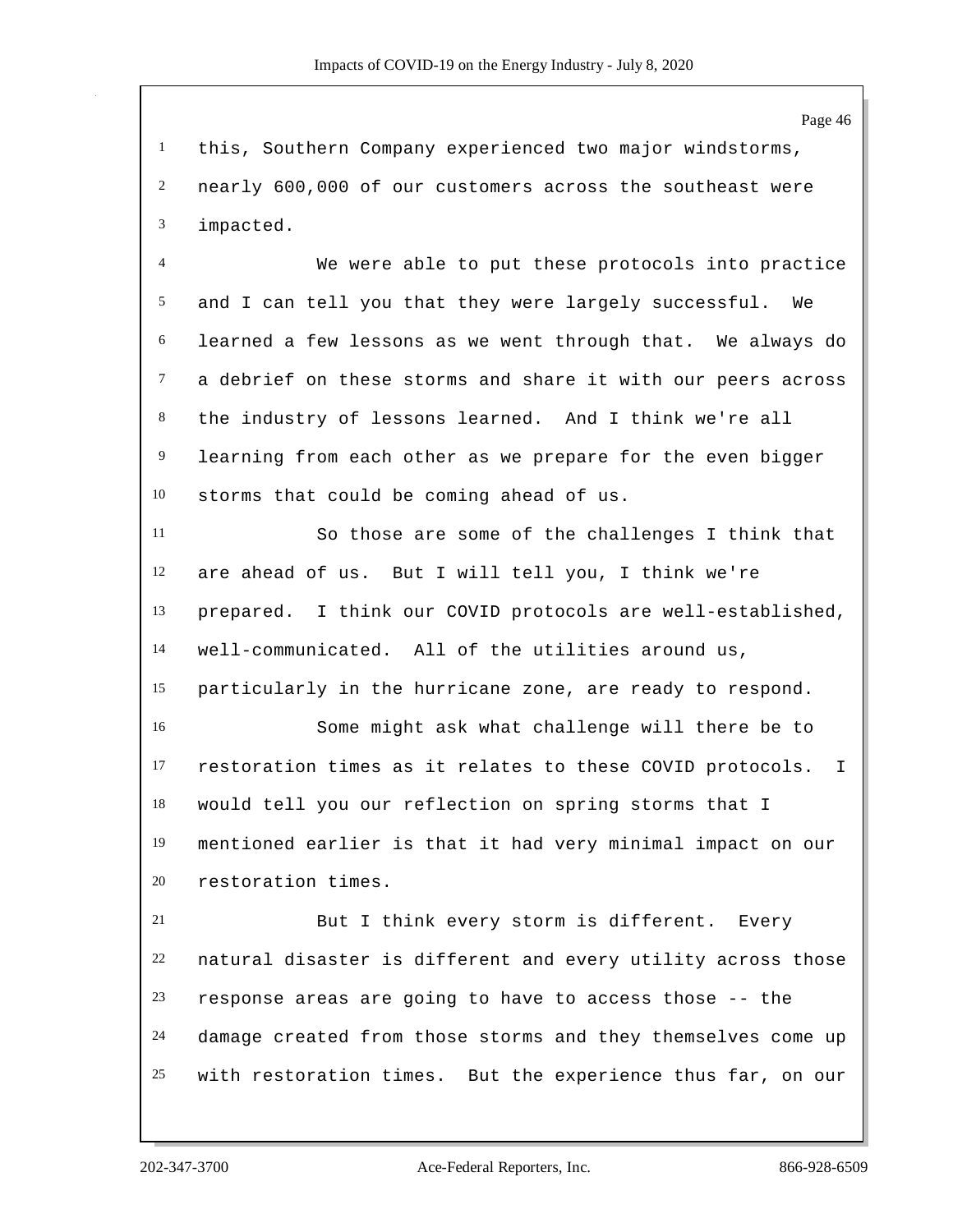Page 47 response to these COVID protocols has been fairly minimal to restoration times, thankfully for our customers. MS. RODER: Thank you so much Mr. Connally. The next hand I saw up was Mr. Stan Chapman. Please go ahead Mr. Chapman. MR. CHAPMAN: Thank you Mr. Chairman for the question, just to kind of share some of our thoughts with respect to summer challenges in particular. When I looked at what's going on right now, I think in the natural gas space that we're seeing records, natural gas power generation, as a matter of fact, at its peak a few weeks back, over 40 percent of all natural gas that was being delivered was going to power generation. And we're seeing the same with respect to our assets. We operate 13 different pipelines across the U.S. and many of our pipelines are seeing the record power limits as well. What that means to me is one thing that is critical is that we continue to receive in a great timely manner, accurate burn sheets from our power generator customers. This is essential to ensuring that our pipelines are properly prepared with respect to line pack, et cetera. As a matter of fact, you know, we -- the Midstream Pipeline, through INGAA are meeting bi-monthly with the ISOs and the RTOs to ensure that there is proper communications on this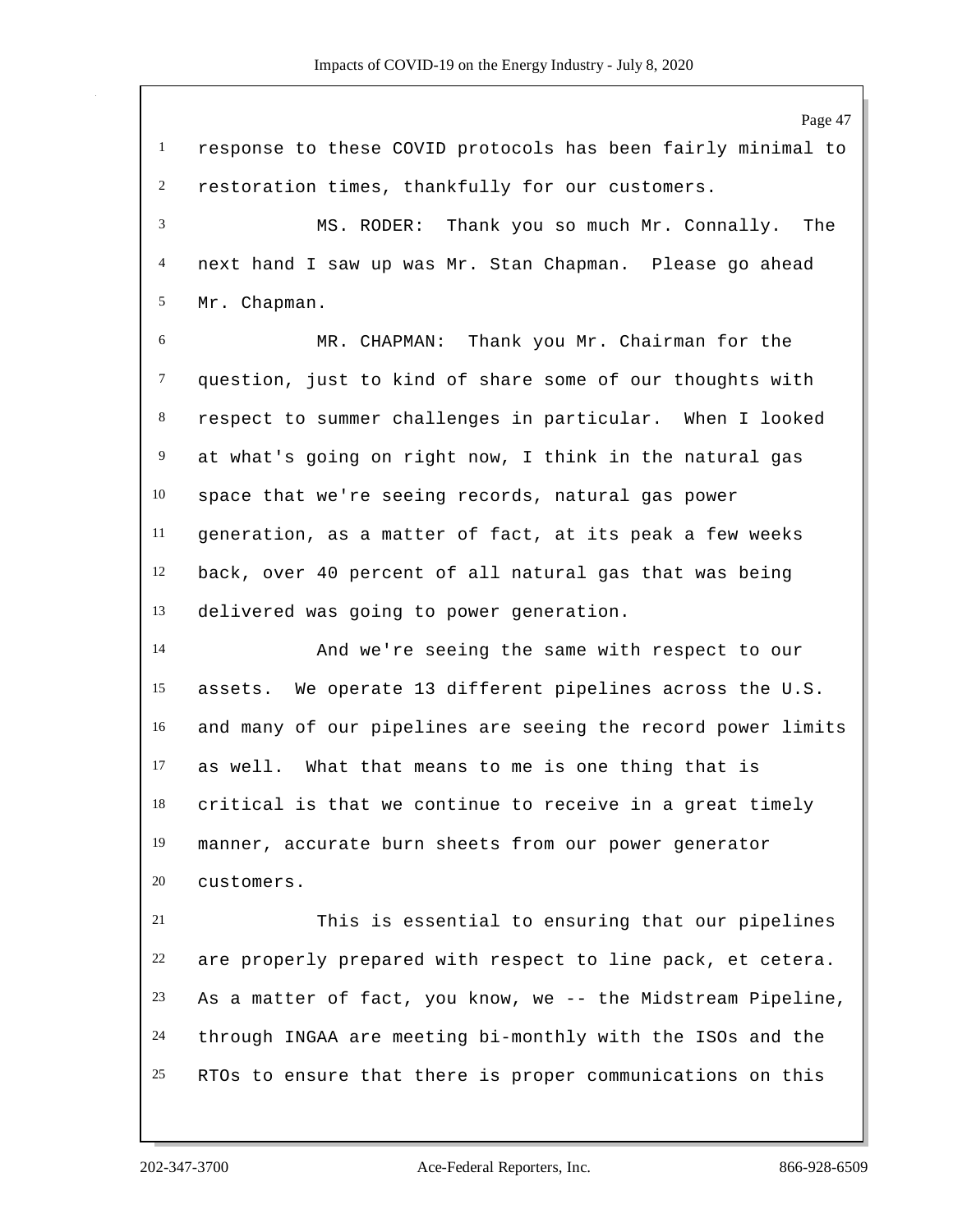Page 48 and many other issues, especially at the control room level. And I think that these discussions are essential to ensuring that we're minimizing, if not eliminating, any impacts of gas outages on the power grid. With respect to hurricanes in particular, I would say that we continue to be well prepared. Many, if not all of our operation's personnel, continue to man their positions in the field. Our contingency plans are in place and have been tested and refined, given prior year activities and we continue to drill for these scenarios. As a matter of fact, just a few weeks back we had a little bit of a storm come through the Gulf coast and everything was handled relatively routinely. One thing I do worry about however, is an issue with bandwidth and internet outages, particularly with so much of our work force working from home and many of the homes don't have back-up generation and reliable back-up generation sources that we may have at the office. So that's one thing that I like to keep up, first and foremost in my mind, making sure that we physically have the connectivity to the extent that we have electric outages in homes in particular. Another thing I would bring up is to the extent that we have outages with respect to our gas pipelines in

the field. At times it requires us to closely coordinate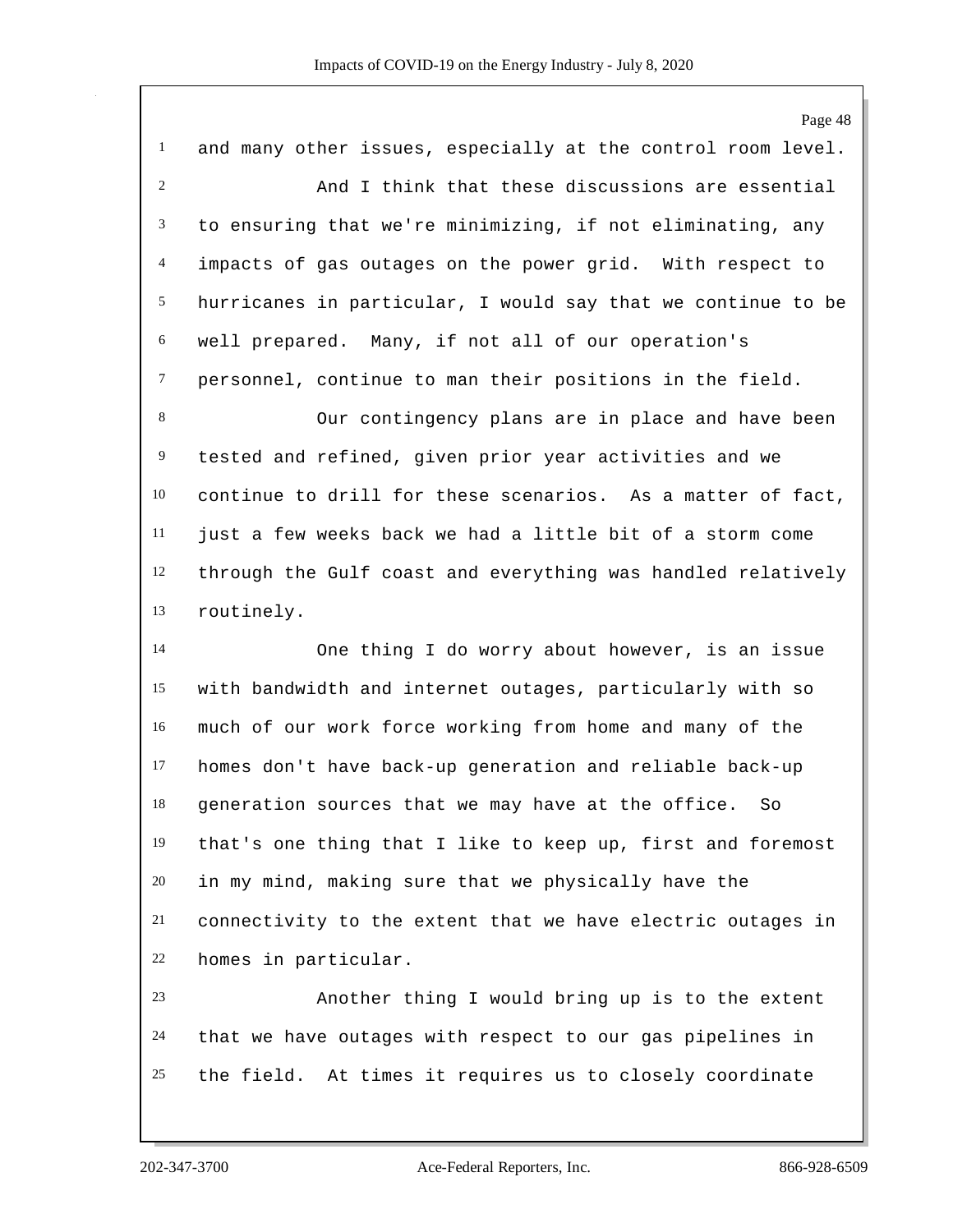|                | Page 49                                                       |
|----------------|---------------------------------------------------------------|
| $\mathbf{1}$   | that work with local LVCs and we have received some           |
| $\overline{2}$ | justifiable pushback at times with respect to us asking to    |
| 3              | pushback that work for fear that the LVCs don't want to have  |
| $\overline{4}$ | to enter hundreds if not thousands of individual homes        |
| 5              | during the COVID crisis to relight pilot lights and the       |
| 6              | like.                                                         |
| $\tau$         | But for the most part, we've been able to                     |
| $\,8\,$        | reschedule or delay some of that work to make sure that       |
| $\overline{9}$ | we're being respective of all the safety and health           |
| 10             | protocols associated with the pandemic.                       |
| 11             | MS. RODER: Mr. Chapman, thank you very much.                  |
| 12             | The next hand I see up is Mr. Tim Cawley, please go ahead     |
| 13             | sir.                                                          |
| 14             | MR. CAWLEY: Sure, thanks. I'll really just echo               |
| 15             | the prior remarks. Stan Connally covered it well.<br>The      |
| 16             | sharing across the industry has been really essential as we   |
| 17             | fine-tune our storm restoration plans, much more              |
| 18             | decentralized.                                                |
| 19             | You can imagine feeding hundreds and thousands of             |
| 20             | line workers in buffet style. That's not going to work.<br>So |
| 21             | we have to rework those plans. And another example of sort    |
| 22             | of rework would be making sure we have support -- adequate    |
| 23             | support. Single occupancy rules is there lodging available?   |
| 24             | We're checking in locally.                                    |
| 25             | Business travel is down so far so good on that.               |
|                |                                                               |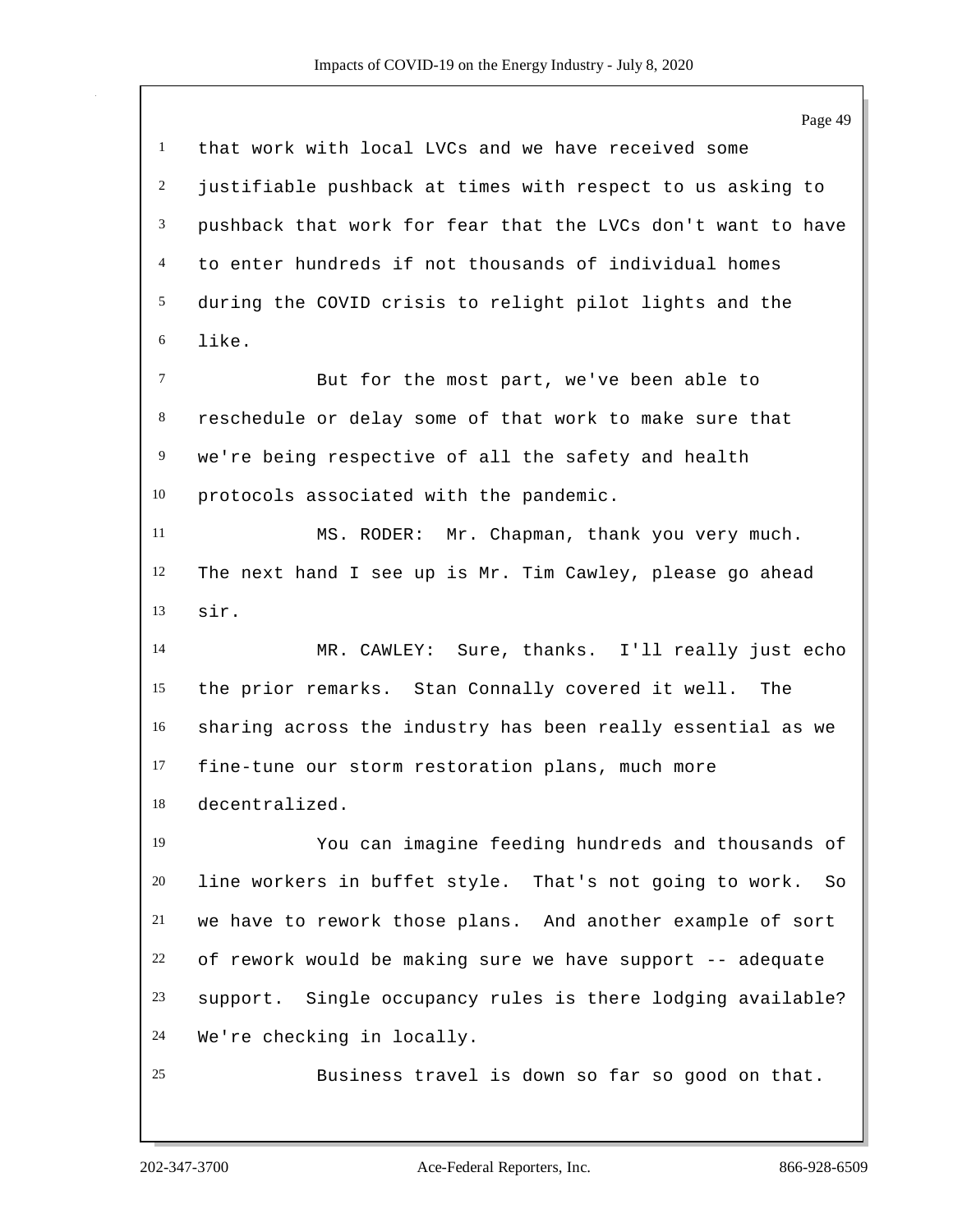|                | Page 50                                                      |
|----------------|--------------------------------------------------------------|
| $\mathbf{1}$   | We check in frequently. And also support functions like      |
| $\overline{c}$ | logistics and crew guides. We and likely many others pull    |
| 3              | in retirees to help as crew guides for mutual aid crews to   |
| $\overline{4}$ | steer them through the territory. And given their age, it's  |
| 5              | not appropriate to have them in, so we're reworking those    |
| 6              | rosters to make sure we're set, but we're ready, thanks.     |
| $\tau$         | MS. RODER: Mr. Cawley, thank you so much. I do               |
| 8              | not see any other hands raised at this time. If you have     |
| $\overline{9}$ | already responded to a question, please remember to unclick  |
| 10             | the raise your hand function so we'll know if you have a     |
| 11             | question. Please go ahead Mr. Chatterjee, Chairman           |
| 12             | Chatterjee.                                                  |
| 13             | CHAIRMAN CHATTERJEE: Thank you all for your                  |
| 14             | insight. I want to follow-up with a question to Mr. Cawley.  |
| 15             | As a utility in a state that was particularly hard hit by    |
| 16             | COVID-19, what advice would you give to the utilities in     |
| 17             | states that are now seeing a rise in COVID-19 cases?<br>What |
| 18             | are some lessons learned that you would share?               |
| 19             | MR. CAWLEY: Sure, thanks. So we were at the                  |
| 20             | onset of this and very dynamic at the front end. I think     |
| 21             | many of our peer utilities are doing the things we've done   |
| 22             | and that's as a result of a number of industry groups, the   |
| 23             | FCC, EEI, sharing information about our experiences and      |
| 24             | other experiences throughout the country.                    |
| 25             | We took the steps early on, focused on safety and            |
|                |                                                              |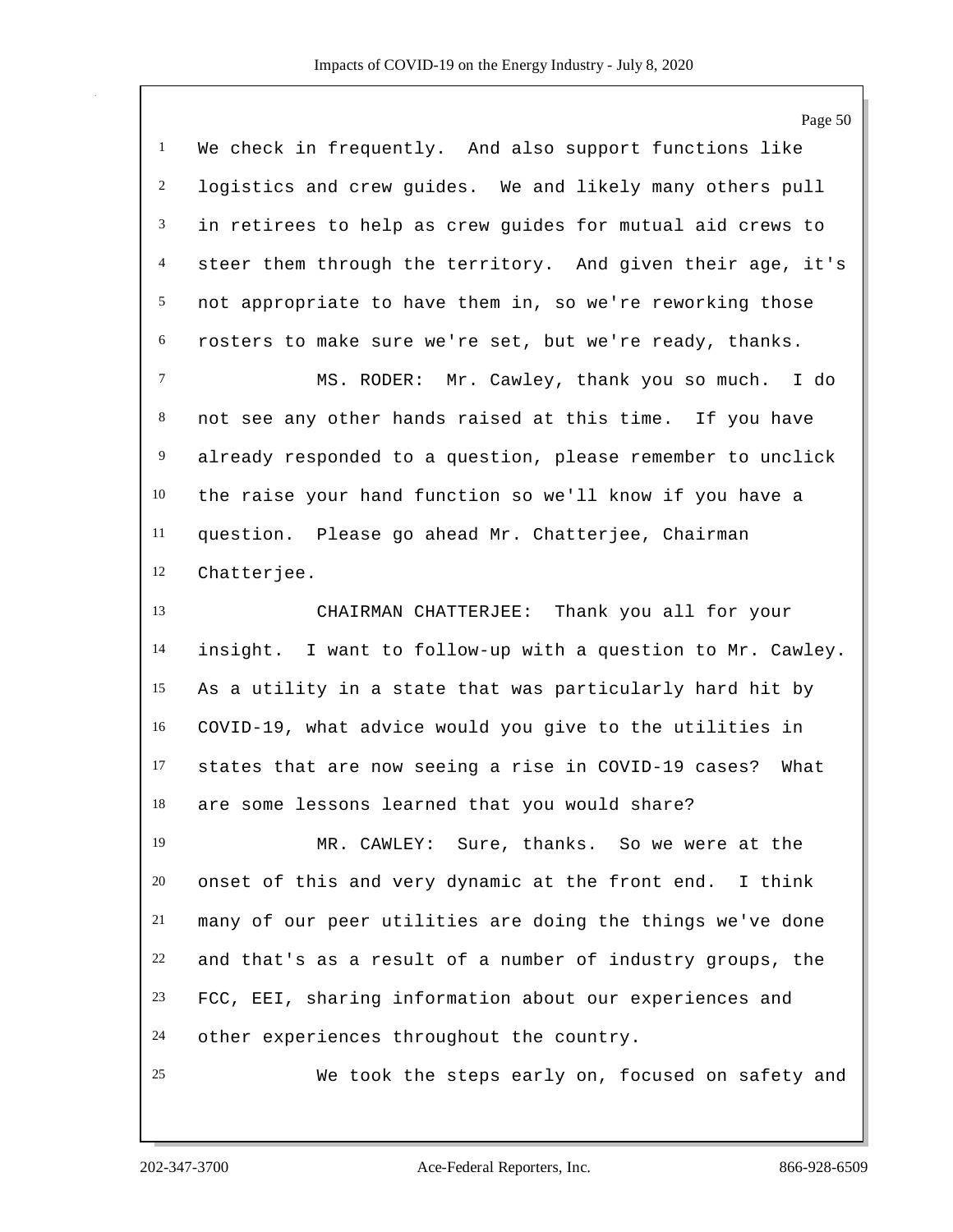Page 51 delivering reliable service. It's what we do. We have a team of about 14,000 people that are incredibly dedicated to that and that's not unique in the industry. They have been tenacious and persistent, and safety focused and mission oriented and they've done an incredible job. We set up an incident command structure in late March when the issues were really dynamic. And what that does for us is allows us to take in feedback and changing events very quickly, determine attack of action and then communicate it in a cohesive way to our workforce. Many of our peers are doing this. Our guidance principle was if you can accomplish your job from home, stay home. And within about a week we went from very few employees who work from home regularly, to about 8,000 employees. That was a huge lift and accomplished by our IT staff to make all of that happen and to make sure we do that in a cybersecure way. We curtailed contact with customers early, and I think many companies are doing this as well. So meter reads, smart meter installations, we slowed down on our gas main replacement work because in order to affect a replacement, you ultimately have to get into the house to transfer the service. So if we didn't need to do it, we really just put it on the back burner. And in New York, as we moved through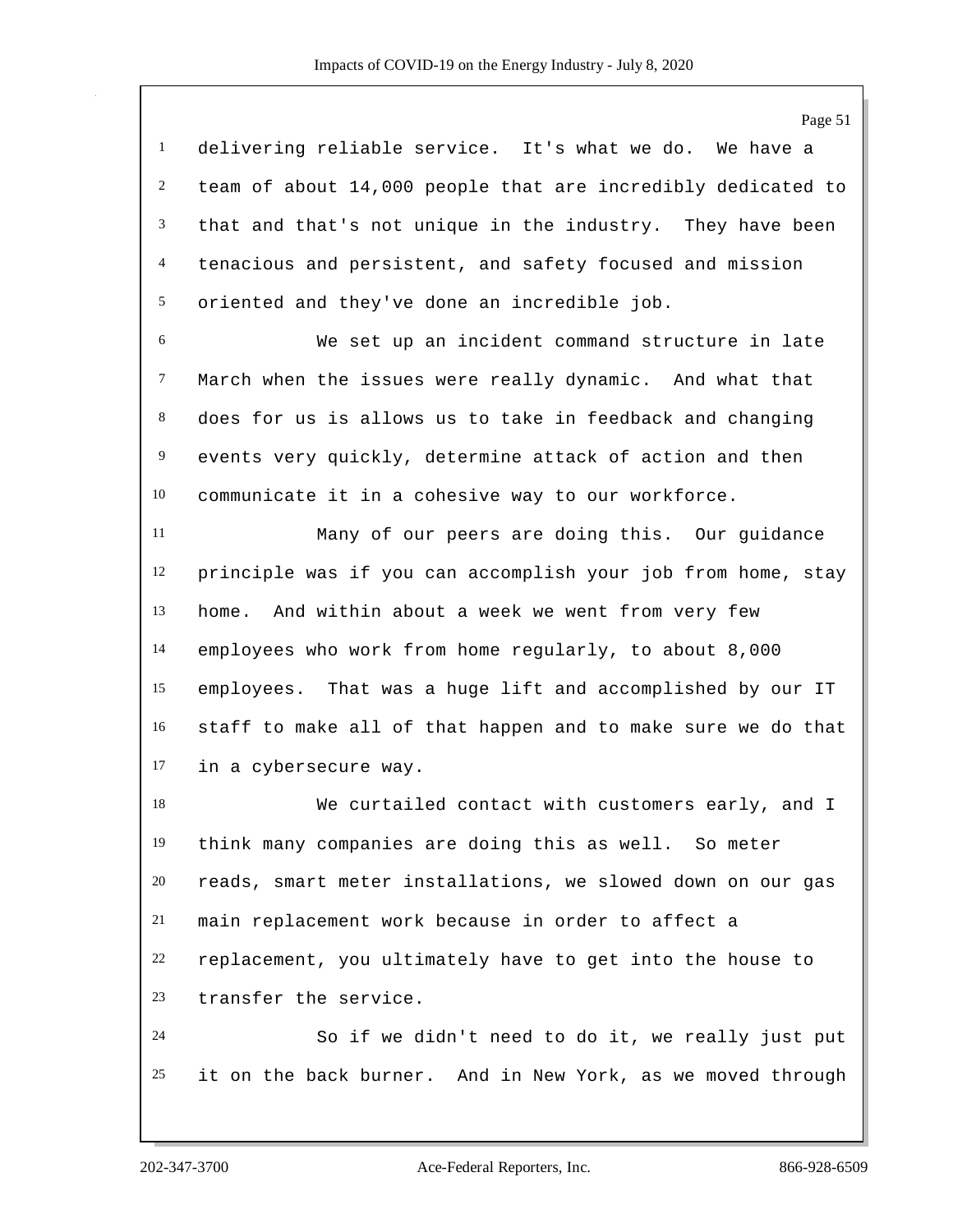late March into early May, at the peak there were 1,000 fatalities a day in New York City, so we really wanted to keep people home for their safety, for their family's safety and frankly for the good of society.

 We stayed focused on ensuring that we responded to emergencies, that we operated in a safe fashion, and that we prepared for summer. And we are all ready for summer and we're in the middle of it now. So I would say the central incident command structure helped us a lot.

 The sharing across the industry helped us a lot. We provided a fair amount of input to others, but also received a lot and we're able to implement that. And frankly, as we continue to move out of it, you know, I would like to say and hope the worst is over in our region, but we are very, very careful and cautious to reiterate the messages of social distancing, hygiene.

 We are not in a tremendous rush to get back. Our employees have been incredibly resilient as I've mentioned, and we've been effective in their work from home. So we're really going to be deliberate about a re-entry plan. We don't want to get ahead of ourselves and we're delivering on the mission now, safely and we're going to continue to do that until the coast is clear.

 MS. RODER: Go ahead with your next question Mr. Chairman.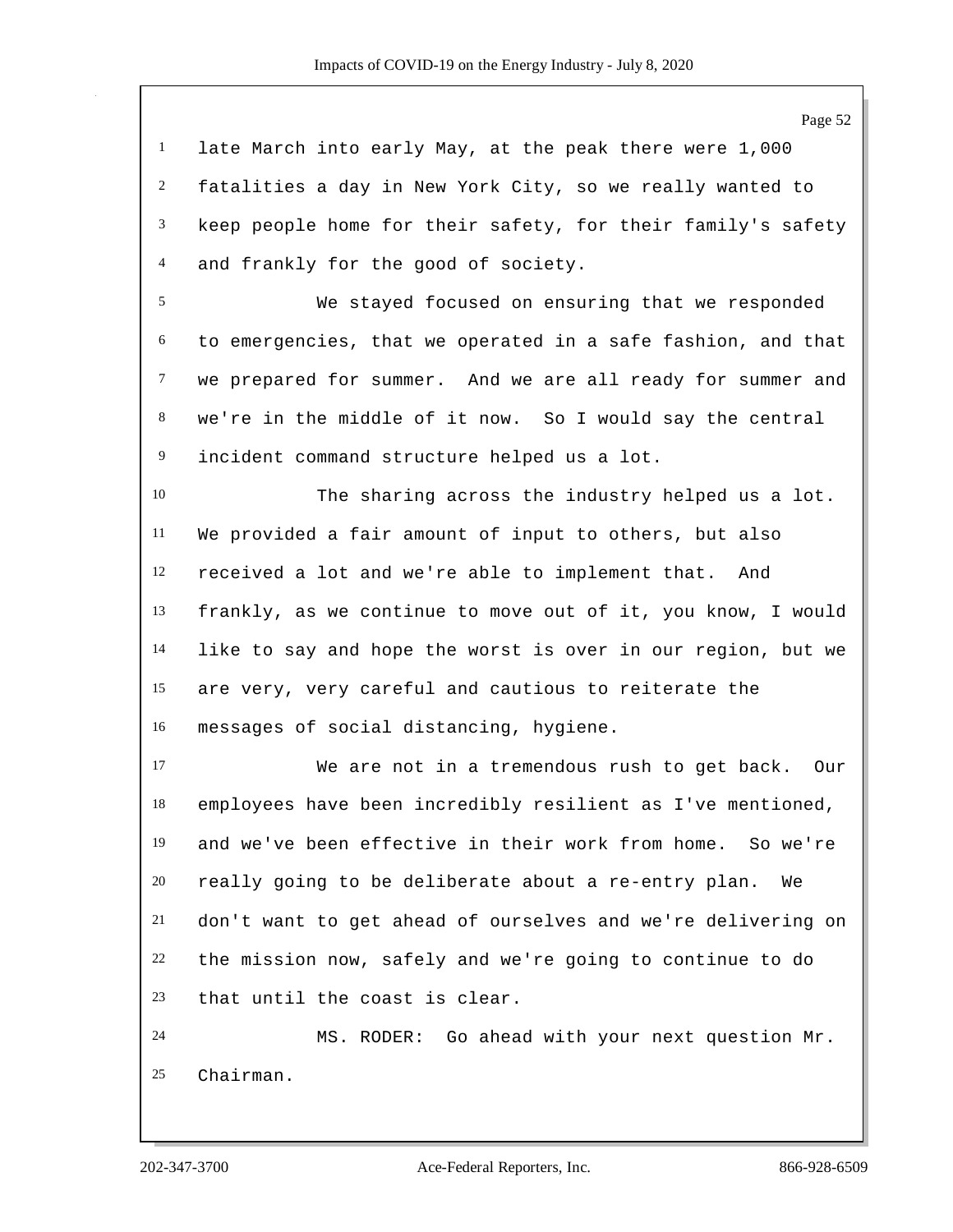Page 53 CHAIRMAN CHATTERJEE: Thank you for that Tim, you have been dealing with the situation in a particular region. My next question is for Stan Chapman. TC Energy has assets in the U.S., Canada and Mexico, so you're in a unique position to talk about your experience with the COVID-19 across multiple countries. Can you just talk a little bit more about your experiences as a company? MR. CHAPMAN: Sure thing Mr. Chairman. We'd be happy to do that and you're exactly right, we've kind of worked from the bottom up if you will. Mexico City is having a large number of growth cases with respect to COVID-19, and as a matter of fact, as we go through our return to office plans, we're actually going to implement return to office work for about 25 percent of our employees in Calgary on July 15, but we're not going to implement a return to office plan in Mexico City given the number of cases. A matter of fact, even if you look at things just within the U.S. themselves, we're not going to reopen our

 Houston office on July 15th as we initially planned, given the large number of COVID cases that we're see in Houston and in Texas, in particular, but we will go ahead and reopen our Charleston offices for about 25 percent of our employees.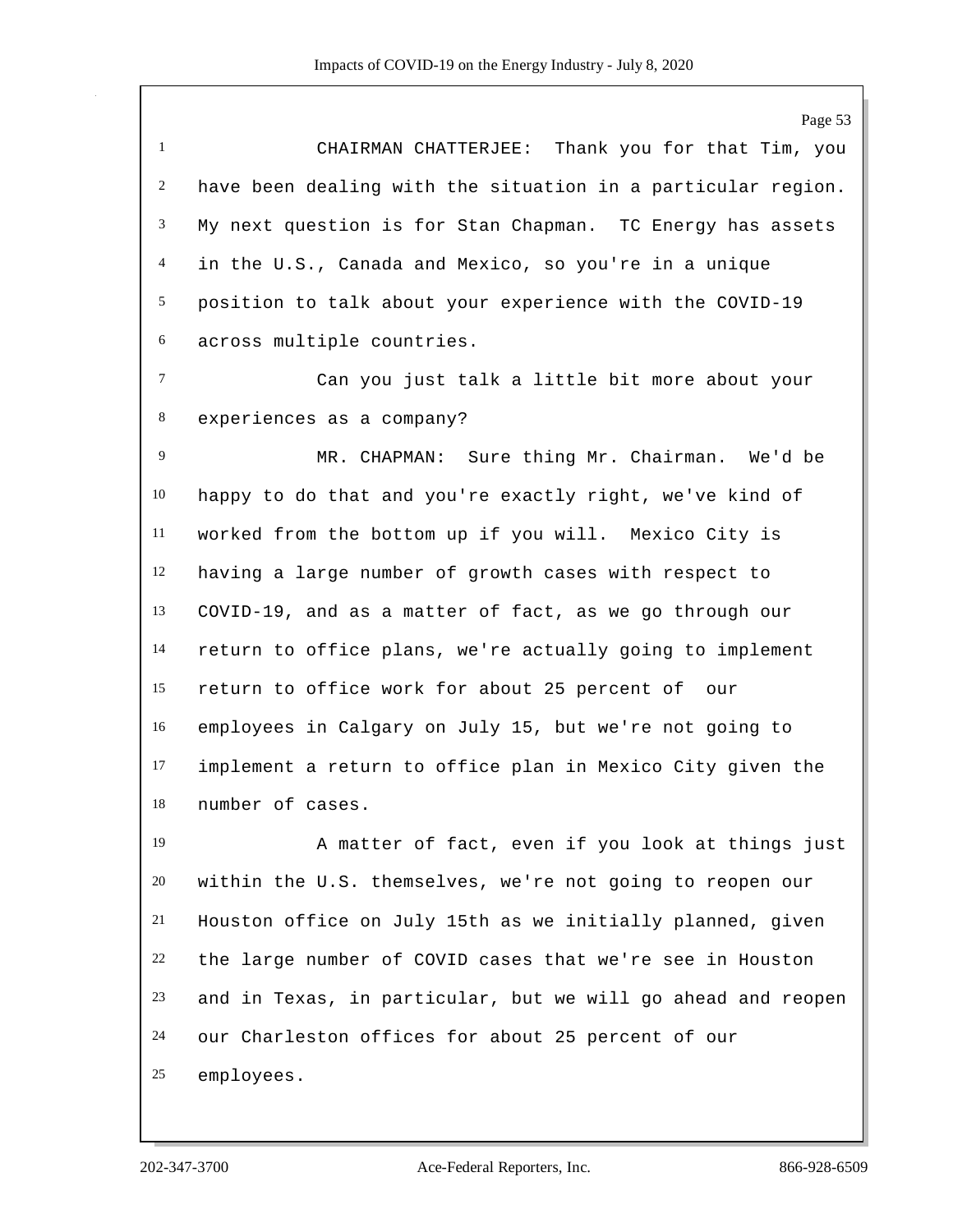Page 54 I think, you know, one other thing that's been somewhat unique and perhaps a topic that we'll get into here in a little bit, has been the increased number of cybersecurity threats that we face. We were seeing increased phishing, we're seeing increased cyber, cyber threats coming through, all of which we've been able to manage without any significant incidents. But the reminder for all of us should be that once we get distracted if you will, by something like a pandemic, you can't take our eye off the cybersecurity vehicle as well. With respect to operations I would say things have been fairly the same across all of the three locales -- Canada, U.S. and Mexico, in the context of we moved early to sequester our desk controllers in particular. And I think that that early move has paid dividends. In the U.S. we have four different backup centers that we have our desk controllers sequestered in and we're just coming out of sequestration right now. We're actually going to move back to more of a normal environment. Same thing in Calgary, we'll slowly be migrating out of the sequestration up there. But again, Mexico is a very different situation given the number of cases that they've been seeing of late. MS. RODER: Go ahead with your next question Mr. Chairman.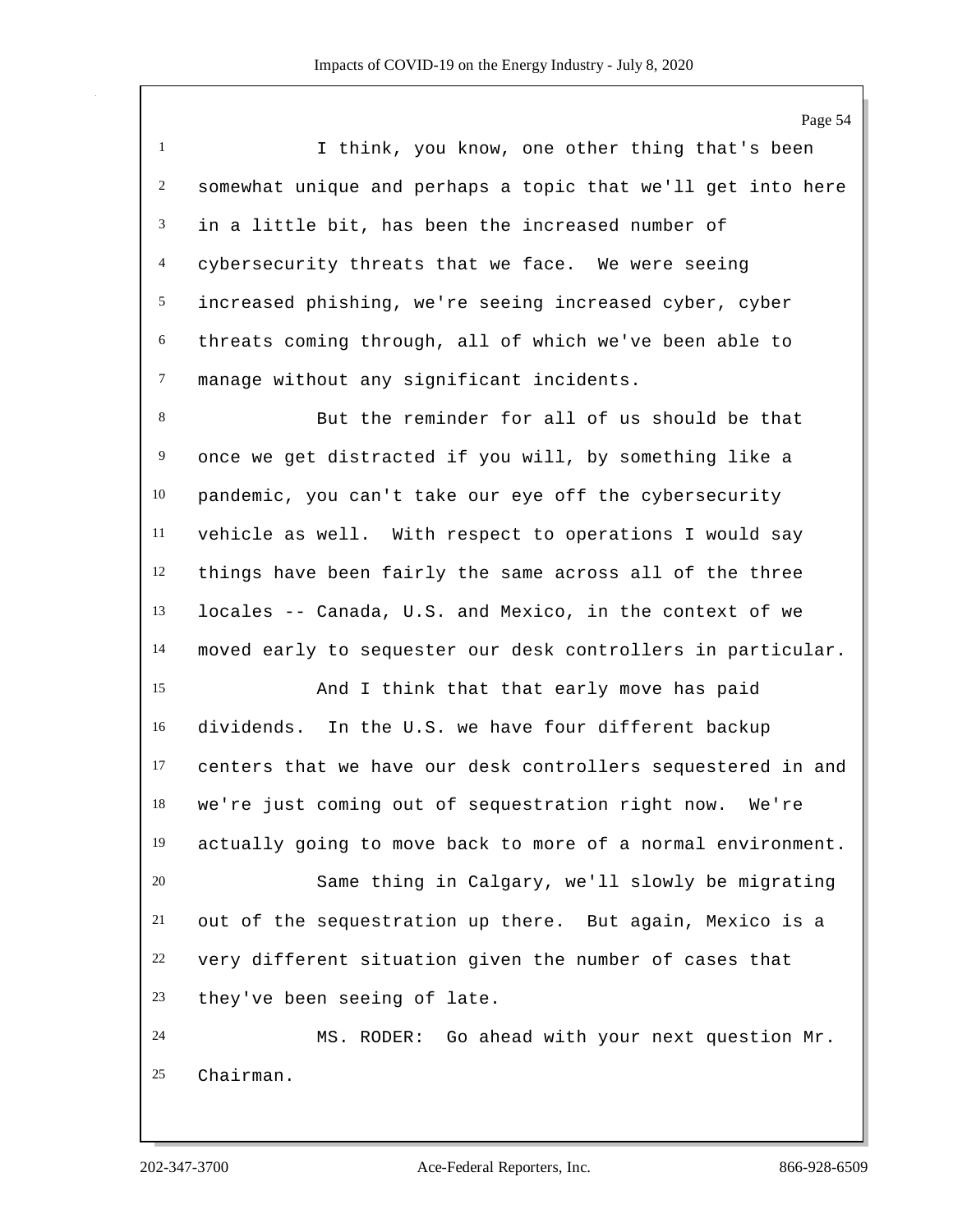Page 55 CHAIRMAN CHATTERJEE: Thank you for that. Building on the issue of cybersecurity, my next question is for Jim Robb. Stan mentioned phishing, what new cybersecurity threats and vulnerabilities have been identified during the COVID-19 emergency? What resources are available to help with these issues and actions that entities are taking in response? And finally, NERC has monitored the impacts of COVID-19 over the last several months. What have been your biggest concerns, and do you have any recommendations or advice for those in the energy industry? Thank you Jim. MR. ROBB: Thank you Mr. Chairman. That's a great question and there's a lot to unpack in there. First of all the activities of our adversaries has been robust over the last several months, not surprisingly. In one of the main attack vectors that adversaries employ are phishing emails. It's been mentioned several times here. And this particular situation is incredibly right to phishing attacks. You have a distracted workforce, the volume of email traffic because of remote work is extraordinarily high, and the ability to raise anxiety which is one of the key things adversaries do to get people to click on a malicious link is also very high. So we've seen a tremendous increase in that sort of activity. You know, there have been a number of you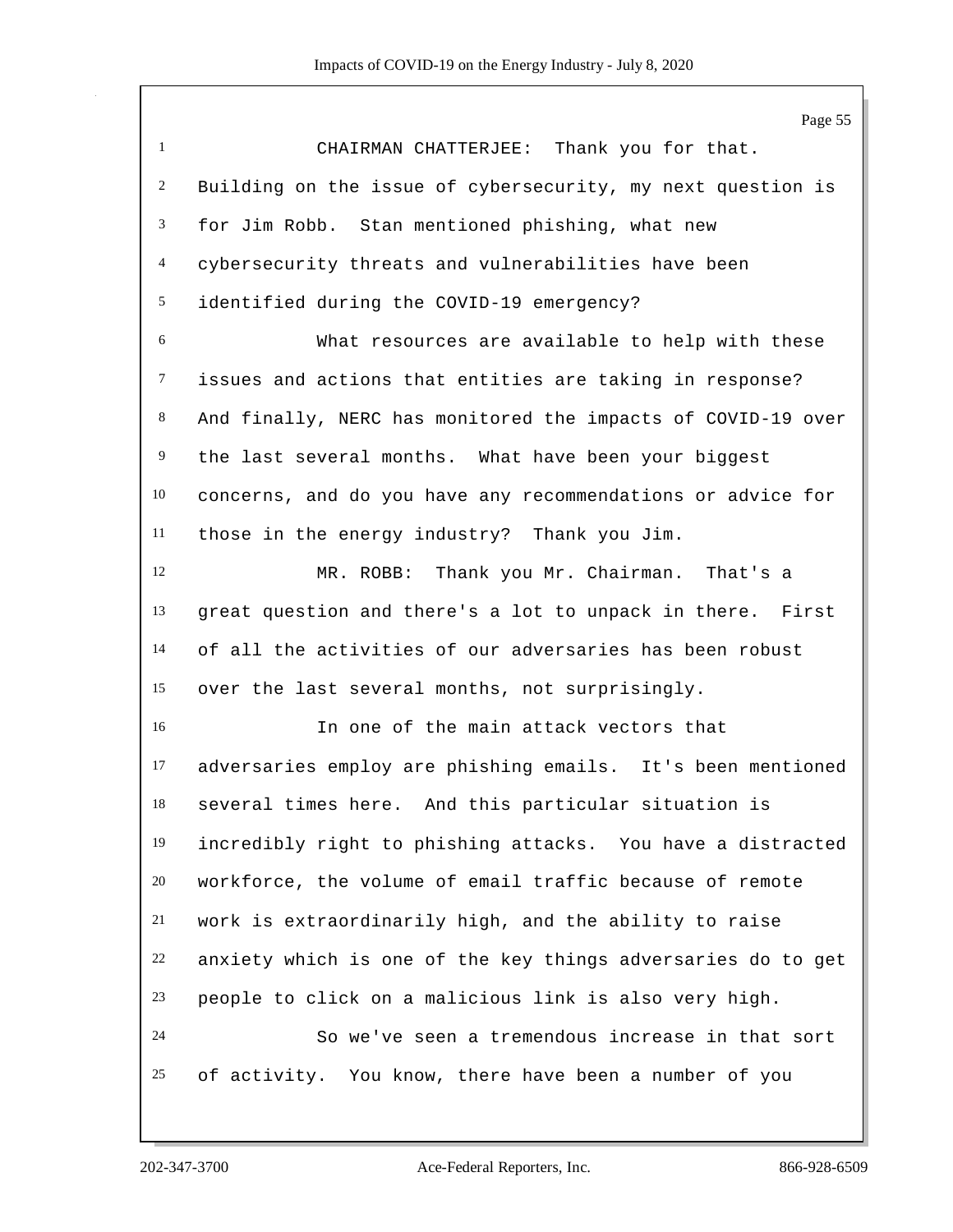know, publicly recorded issues as well. The denial of the service attack on Health and Human Services in March, alleged Russian attacks on German infrastructure, ransomware attacks across the industry.

 Very early on the collaboration software such as Webex, Zoom, Microsoft Office 365, all saw a vulnerability in attacks identified in -- or vulnerabilities identified in attacks made. Lots of disinformation playing out across the sector using social media, malware campaigns, attacks on managed service providers, you've got the whole soup to nuts of cyber activity.

 I think the one thing that continues to impress me and has really impressed me over the course of the last several months is the level of partnership and collaboration across the government, our government partners. DOE has been terrific.

 DHS, FBI and CIA have also been very good about sharing information and early information with the ISAC and the ISAC has been able to get that out to industry.

 So I think the level of government intelligence sharing on emerging attacks has been -- or emerging threats, has been very, very good over this period of time. Industry sharing as several have noted here, has also been quite robust, particularly on the physical side, but also on cyber threats to the industry.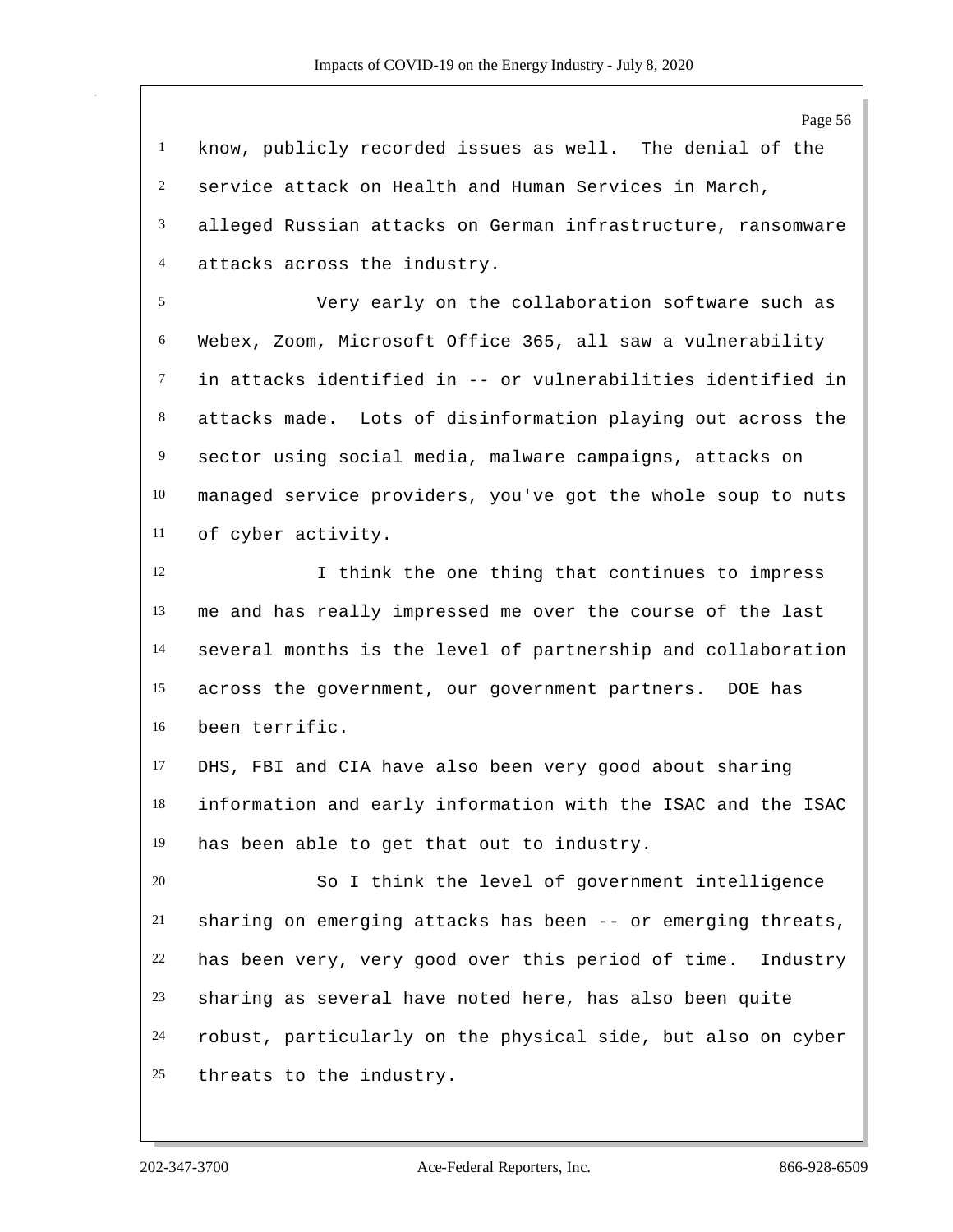Page 57

 And that's one of the key ways that we maintain secure infrastructure is the voluntary information sharing across industry participants through the ISAC portals that allows people to see patterns where they might only see an isolated event on their own.

 I think one of the key things that this all highlights though is that you know, basic cyber hygiene remains extraordinarily important. So keeping systems patched, there have been a number of key patching events over the last couple months with Microsoft products and other ubiquitous products across the sector.

 It's critical that utilities keep their systems patched using multi-factor authentication and isolation of passwords across various systems remains very, very important and you can't stress enough the importance of keeping the workforce highly sensitized to the risk of phishing emails, because that continues to be the adversary's best vector of attack to get access to a system and trick someone into giving up their credentials.

 And then finally, you know, using the ISAC, sharing information with it. As you see events, you know, one of the things I keep telling people is you know, when you see something, you see a single event, but when it gets put through the ISAC, there's the opportunity now to see patterns across industry. So continuing to share with ISAC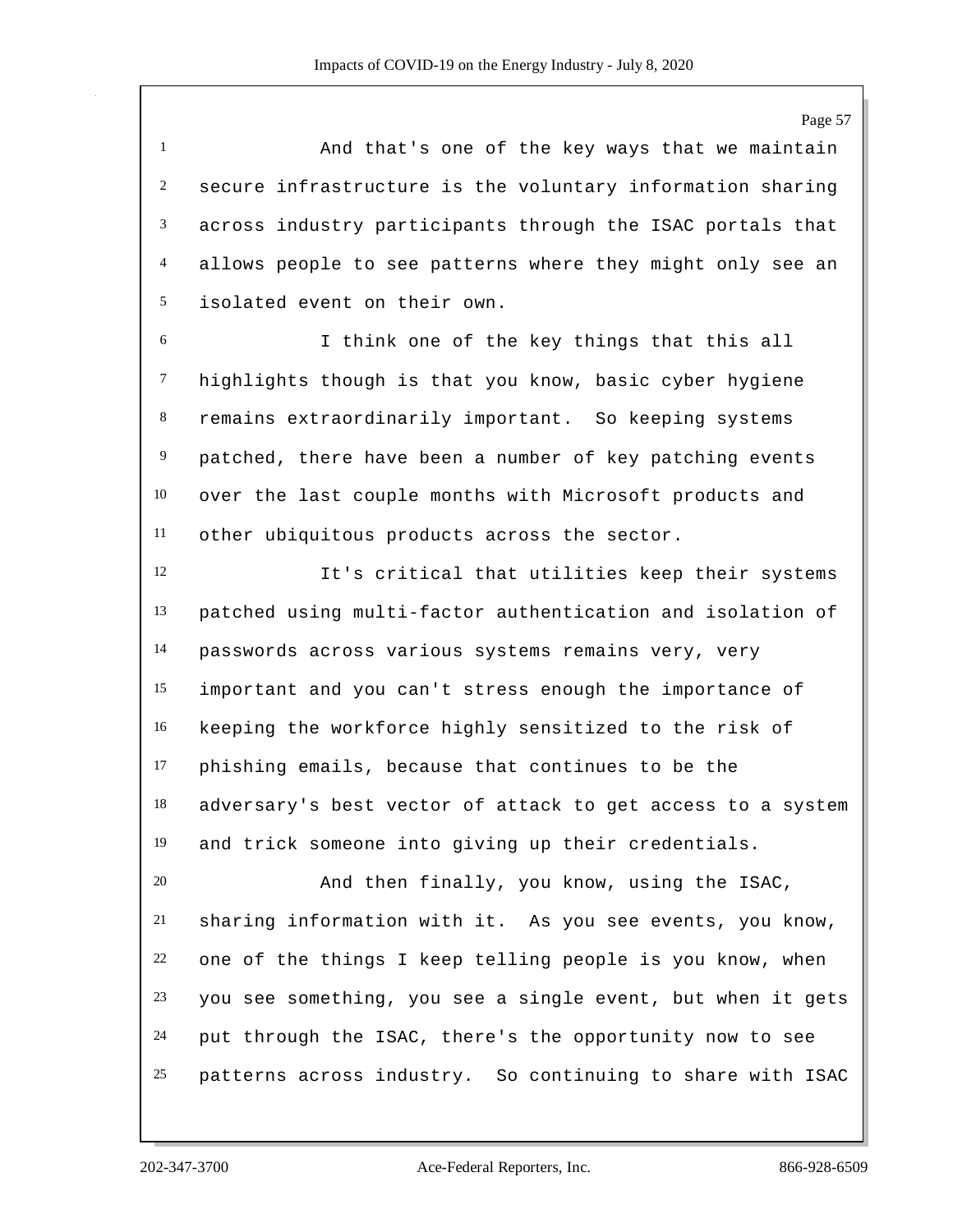Page 58 and the ISAC is going to continue this renaissance in trying to take the information we get from industry, the information we get from our government partners and turn that into actionable insights for the industry. I think they're making great progress on that. The other thing I would note, and this kind of astounded us when we looked at it is that the rate of membership growth in the ISAC has been very, very high. I think we added 10 percent more members over the last four months and more than we added in like the previous two years, or a statistic similar to that. So I think that's testament that the ISAC is becoming a more and more valuable resource industry in this area, and that industry is supporting it. And that's probably one of the best places to go for putting industry insights into cyber risk. CHAIRMAN CHATTERJEE: Thank you Jim for that. I want to build on something that you teed up about communication, collaboration and information sharing. I want to turn right now to Mr. Bryson. Mike, can you just give us a sense of how the RTOs and ISOs have been communicating during this time and sharing information as you guys work through systems shortage due to COVID-19.

 MR. BRYSON: Sure, thanks Mr. Chairman. So the IRC groups, which is the ISO RTO Council have a number of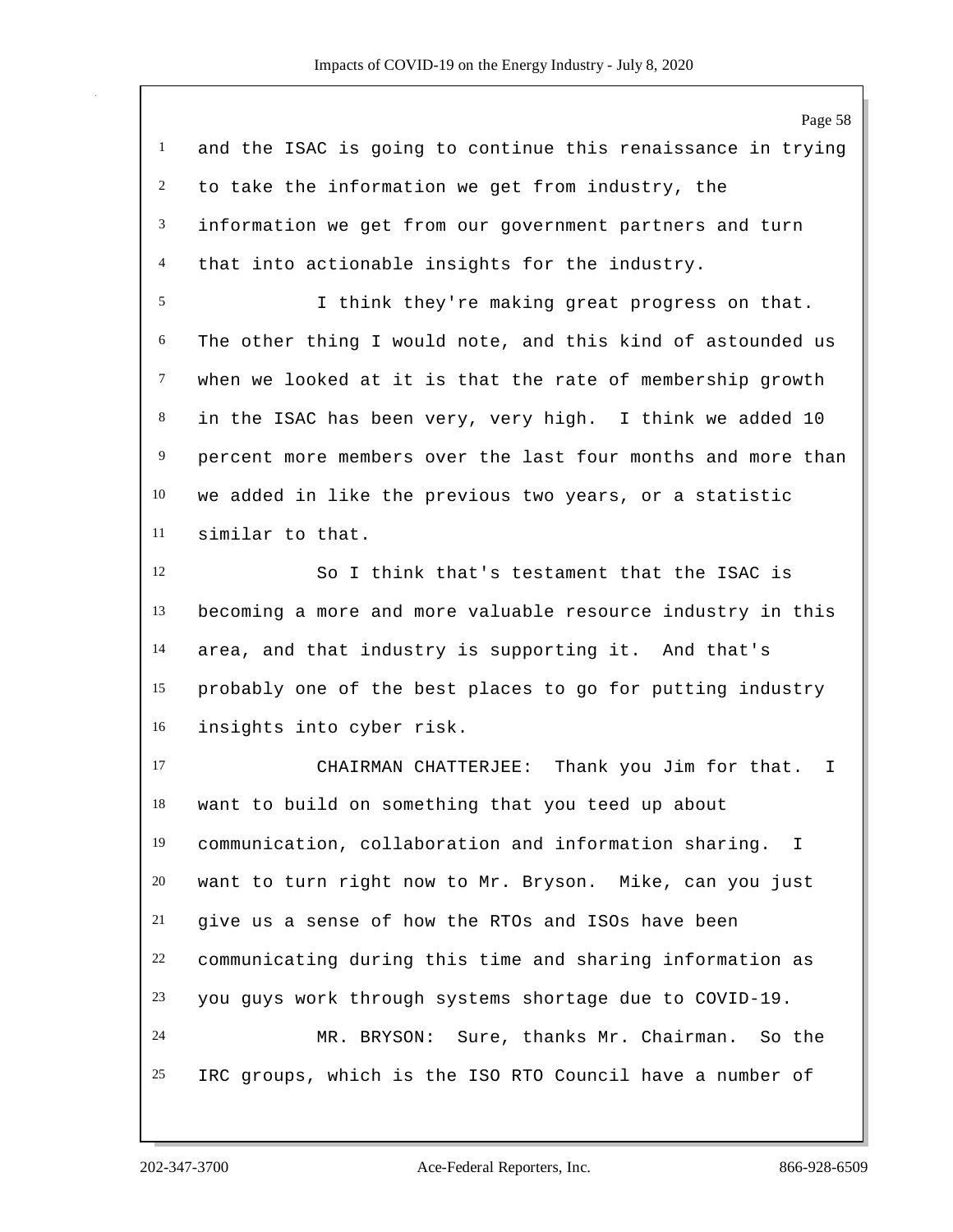groups inside of that, so the CEO's met several times a week. The operating -- my counterparts, met at least weekly and sometimes more often. We also met across some of the incident's response teams, the HR groups and this helped significantly.

 So I pointed out in my opening remarks for instance, some of the lessons that we learned and from our partners. New York ISO was a leader along with their transmission owners in New York on sequestration operations. And so understanding how they worked those issues was very helpful to us.

 And when you talk about things like having an epidemiologist on consultant over at New England ISO idea, the bench operator program and the simulator kind of reconstruction that we're going through are things that we picked up from FPP and frequent conversations. And then I also touched on this topic of trying to forecast load during summer operations.

 You know we're trying to balance this. What does the new summer demand look like when you have some return to business, hot weather, a lot of residential use and we were kind of lucky to be able to learn some of the lessons that CAL ISO, SPP and ERCOT learned because they hit some very hot operations in the May timeframe.

So those are just some examples of the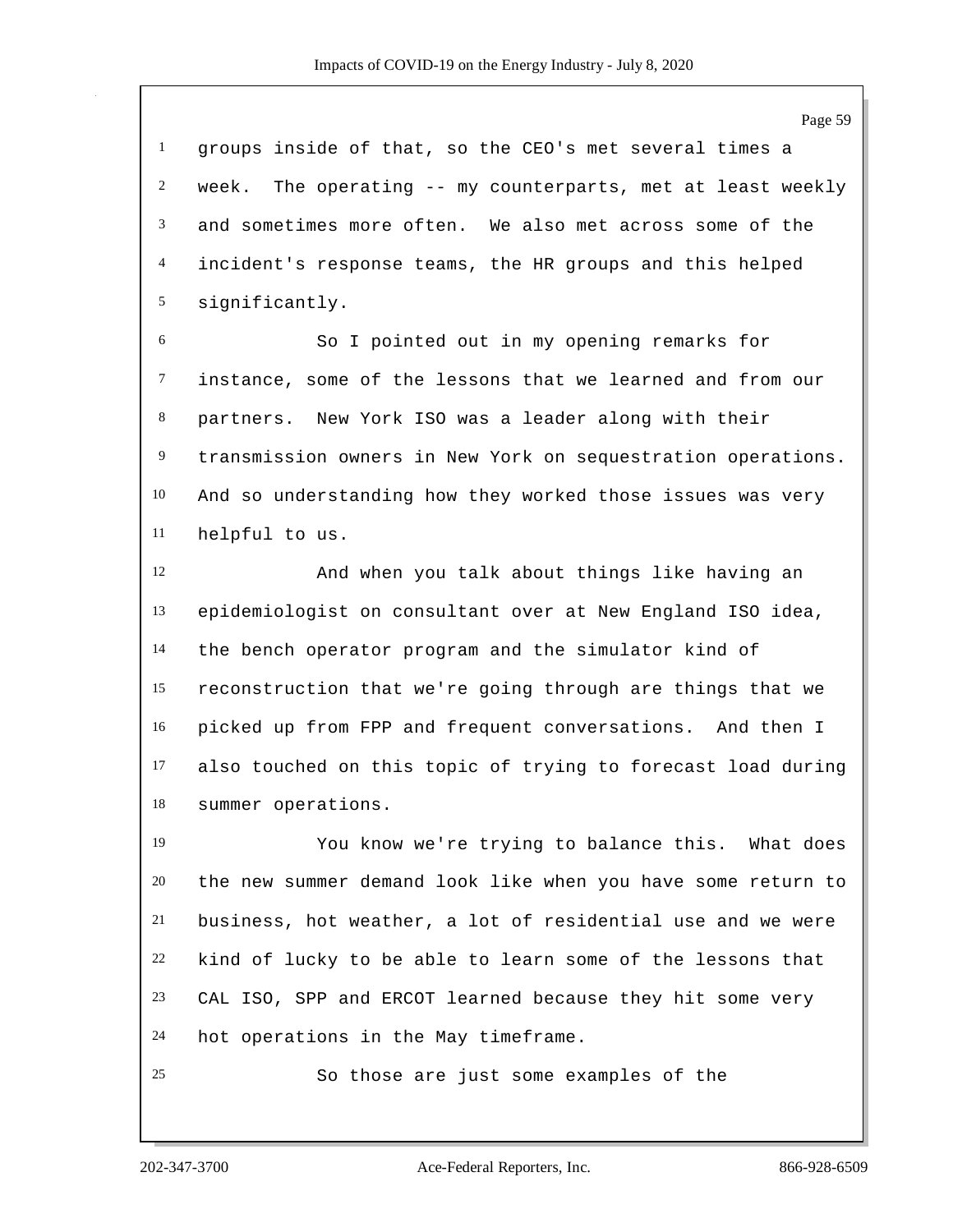coordination. I think we've been very dependent on the IRC to coordinate as well as a lot of the other reliability coordinators as Jim Robb touched on. Those weekly calls have been helpful as well.

 CHAIRMAN CHATTERJEE: Thank you for that. For my next question, I want to go to San Connally. Stan, you literally wrote the book on re-entry. I just wanted to get a sense from you from what the ESEC has done to get utilities in a position to prepare to getting back to normal operations. I'm curious in that how you feel that process is working at FERC and then the final part of my three part is you guys have allegiance that comes across a number of states in the southeast.

 I'm just curious if you guys are having any trouble with states with moving men and women across the territories. Thank you for bearing with me and thank you to my colleagues for your patience as I ask these questions.

 MR. CONNALLY: Thank you Mr. Chairman. First let me get your and the Commissioner's decision to appoint Caroline Wozniak as a single point of contact, if you will for us. I think that has been incredibly effective having someone we could go to with questions, someone that's accountable for getting back to us has been incredibly helpful for us and so thank you.

And I would tell you that's going very well. It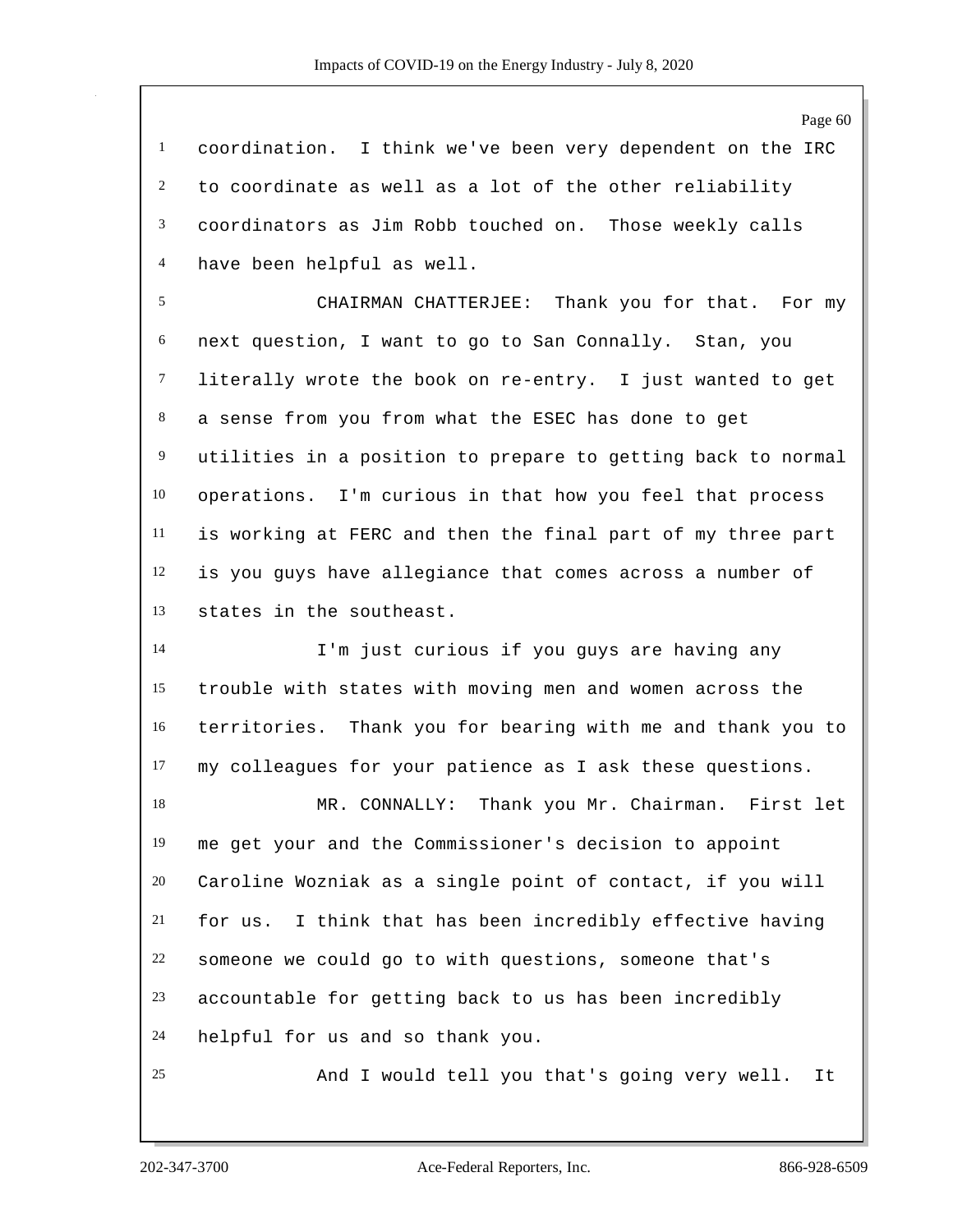probably is a lesson learned from this for FERC and really for all regulatory bodies in these complex times to give us a point of contact to keep things simple. I think that has been very helpful.

 With regard to writing the book as you said, on re-entry. Certainly, I need to thank our industry peers around and those that served on the ESEC tiger team. We had a tiger team that was identified to coordinate across the industry on thinking through the critical elements of re-entry.

 And certainly every region of our country, every company -- municipal or cooperative that's out there, has specific local health dynamics that they have to think through, but I think there's some leading practices involved kind of rallied around.

 At Southern Company, our responsible re-entry is really built on three principles. One of them is clearly being responsible, making sure that we keep those critical workers at the forefront of our thinking. They've got to remain healthy. We've got to get them the tools they need to be healthy, the PPE, but also the work practices and the support around them.

 That's the responsible piece of this and to make sure they can get home to their families. Secondly, a measured approach if you will, I would tell you that I think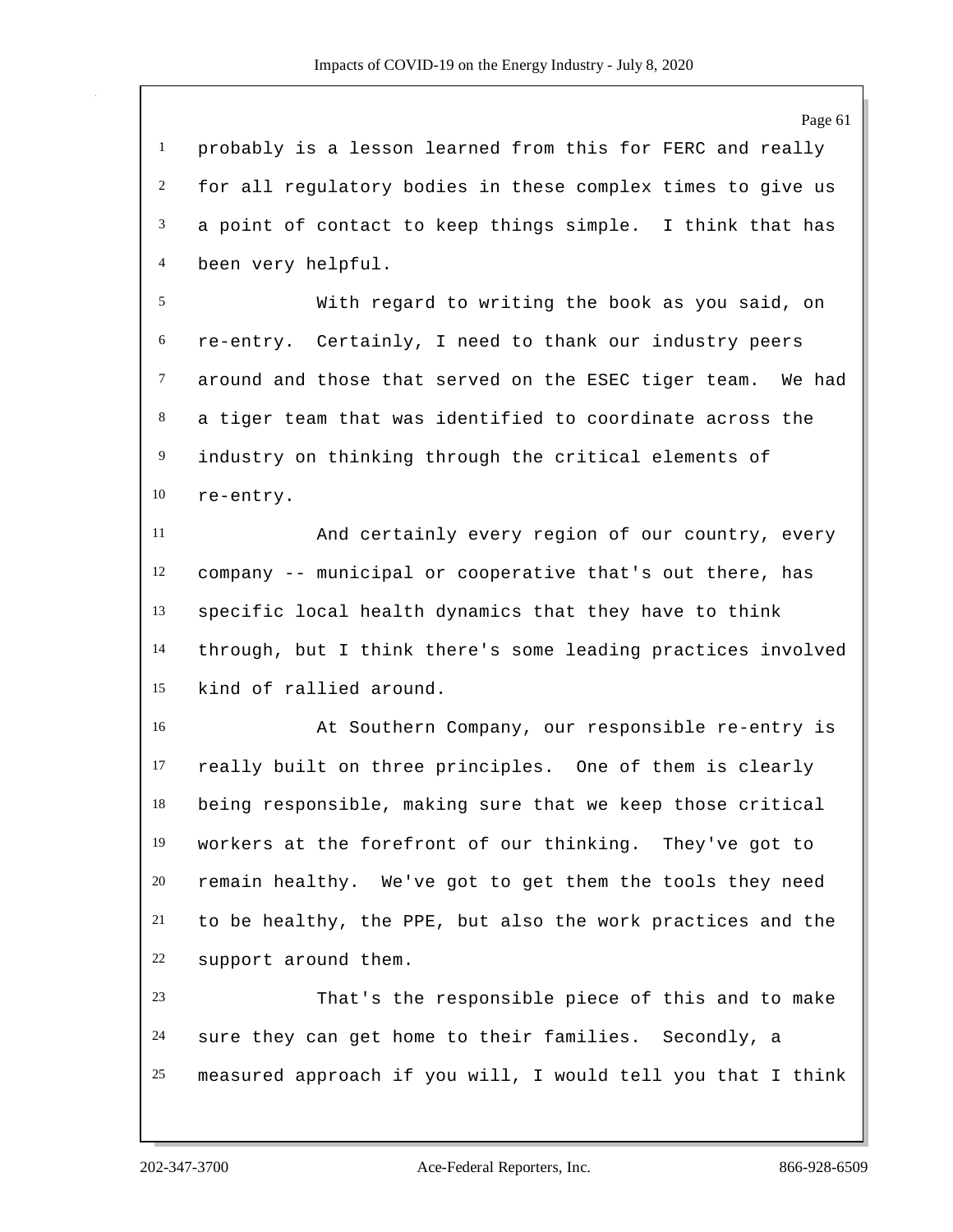Page 62 largely across our industry we're being fairly conservative with bringing workers back to work locations. Thankfully, and we talked about technology a second ago. Technology has been an enabler of us and at Southern Company we've got 16,000 of those 28,000 working from home and working from home very successfully. And we frankly feel no urgency to get them back to the work place where the risks could be hire for transmission of illnesses, and so a measured approach, a phased approach. We have three phases in our playbook and at Southern Company, most of our companies are sort of kind of in this phase one where we continue to do essential maintenance serving customers. But we've communicated that it will likely be sometime before all workers come back to their workplaces, and maybe we'll establish like many in our industry, teleworking practices that we can keep permanent for the long-term. And I think the last element of our playbook is priorities and flexibility. I said earlier, every company, every utility is in a jurisdiction that has its own health dynamics. We built our playbook to allow local leaders, our state CEO's to be responsible for the local decision-making in consultation with the medical experts in their areas, giving them the ability to bring their work as they see fit,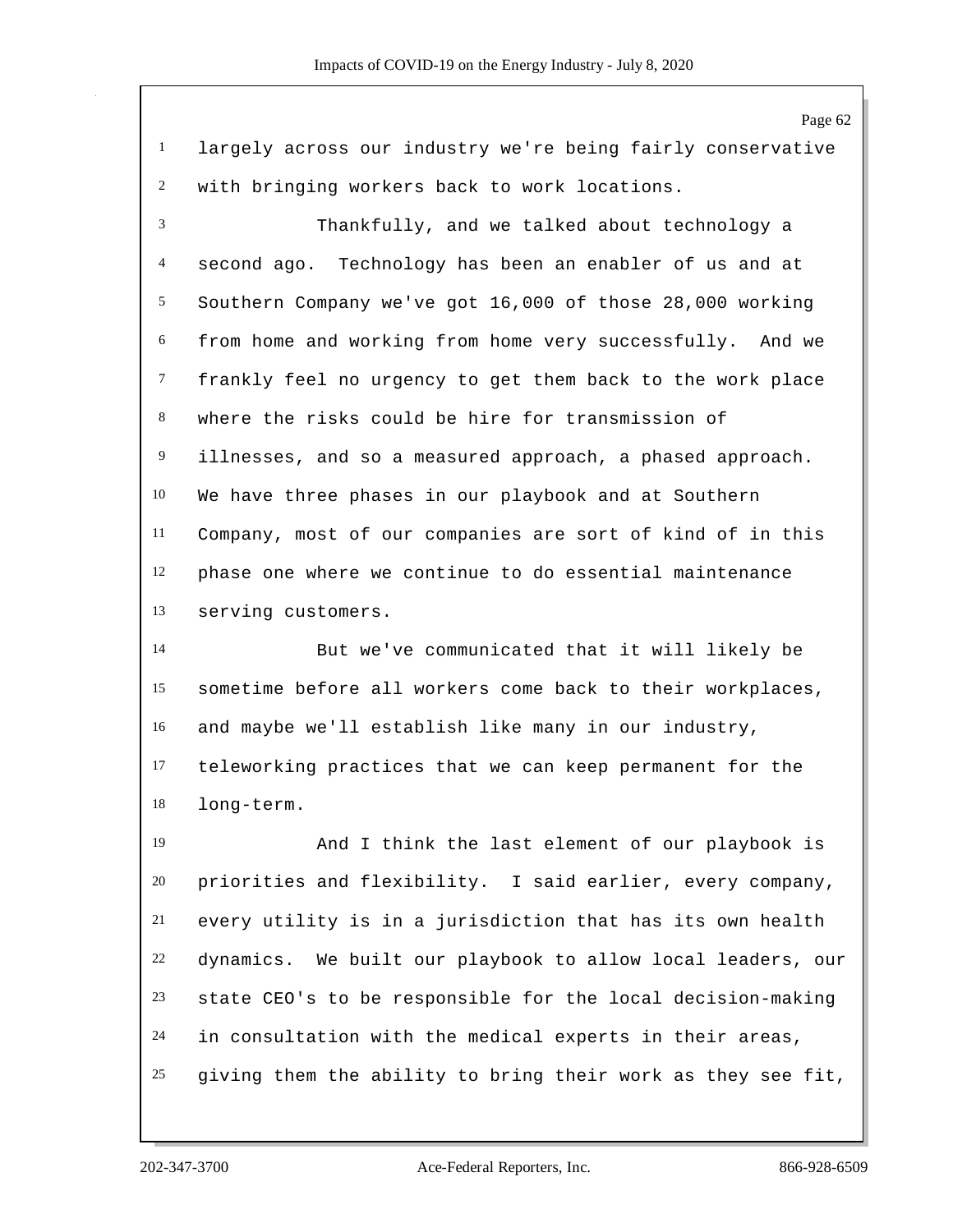Page 63 really built on that responsible and measured approach. The ESEC has been amazing here. There are other resource guides, you heard Jim Robb speak to one earlier that's been very valuable. It was done in partnership with NERC and the North American Transmission Forum. But the resource guide that was developed here really was built on multi-phases. We've got IOU's, we've got our municipal and public power, we've got a cooperative utility. We've all come together. We've included the natural gas associations in a few of those conversations, so we're all learning together. It's been an incredible tool and I'm fortunate my Chairman CEO Tom Fanning Co-Chaired the ESEC with his leadership along with others. I think our industry has responded incredibly well. We've built tools through the ESEC for others to use and I think as we write the history on this pandemic, and hopefully we'll get to the point of writing history in the coming months, this won't linger too long. I think one of the points of history will point to this collaboration that is embodied in the ESEC, but in other groups as well. It's one more proof point for our electric utility and natural gas industries where we've come together and responded to crisis in a very positive way I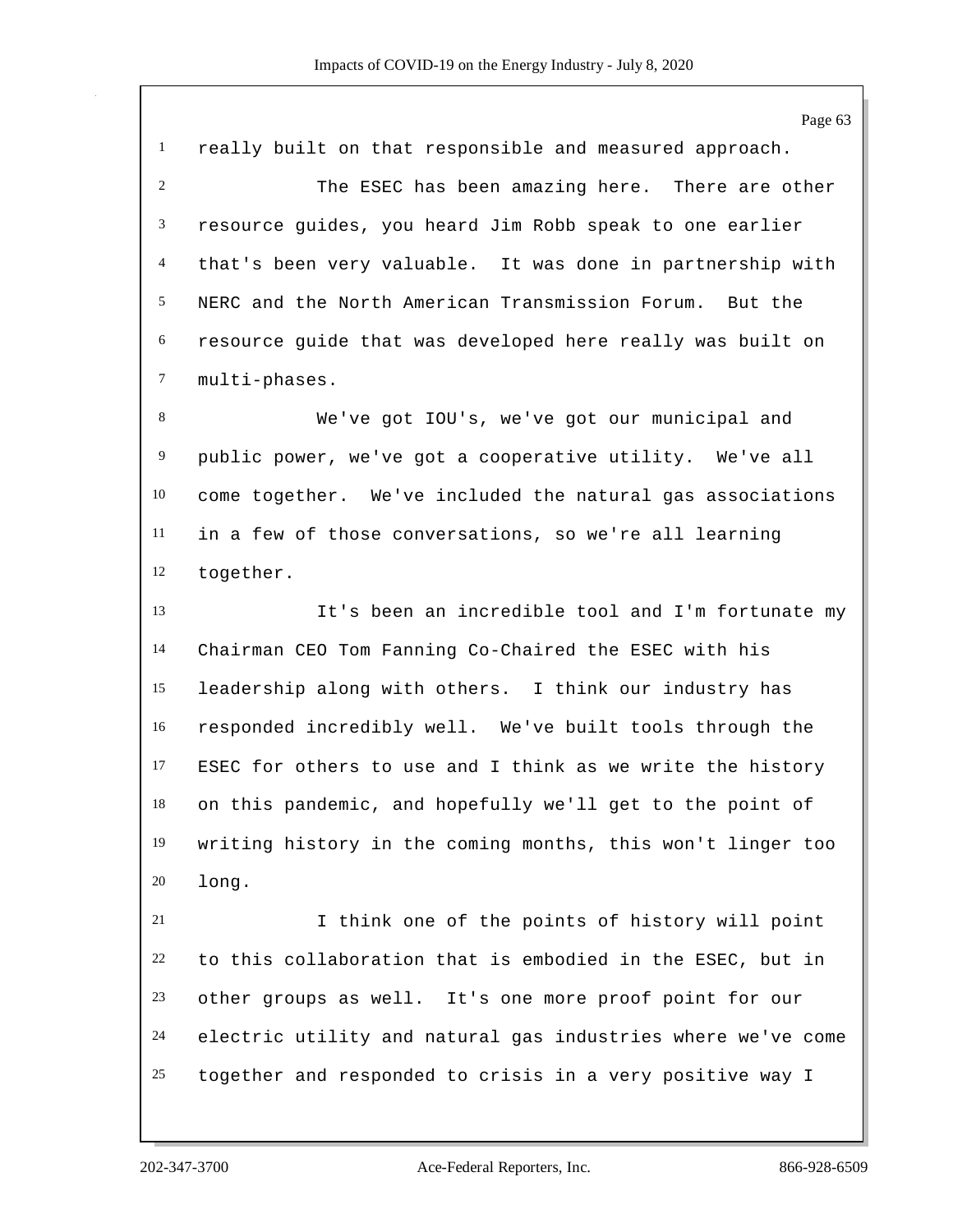think.

 CHAIRMAN CHATTERJEE: Thank you Stan for that response and for all your efforts. I just want to ask one final question and then turn it over to my colleagues. For Shawn Lyon, Mr. Lyon, can you take us through Marathon and MPLX's planning for the impacts of COVID-19 over the next six months, what contingencies are you guys taking into account?

 I noticed from the MPLX website, that you've been able to share maps and other PPE that you had available with local hospitals and healthcare facilities. Have you been able to get the supplies that you need going forward to ensure the safety of your personnel?

 MR. LYON: Yeah, thank you Chairman Chatterjee for that question. You know I think let me break it down a little bit and I think planning is still very fluid, but the structure that we implemented right away and several of the panelists said the same thing -- intimate command structure really builds, walks you how to set up a structure that enables success to your objectives.

 And the objectives are to keep your employees safe, your contractors safe, and the public safe. And so that remains as we move forward. So we'll continue with those meetings ongoing, and part of that is making sure you have the supply lines to get the resources you need, the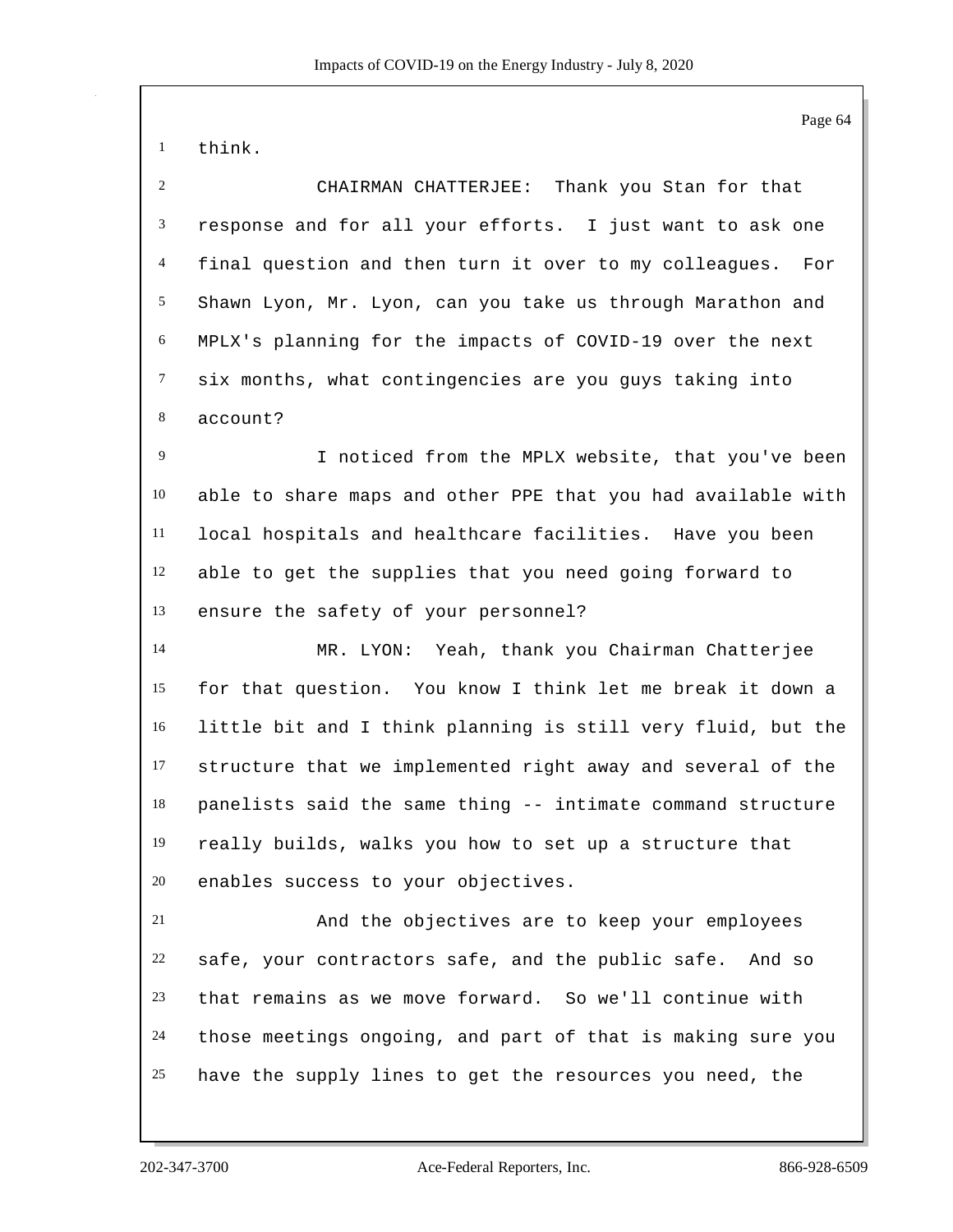|--|--|

 And some of those things are easier to get now, but some are still very difficult, you know, the public is wearing more masks. You know initially masks were very sparse to find. Personally we had some nice planning and preparation by our corporate and our safety groups, and then when we realized here's what we need, we did share that with some of the nation's frontline workers, healthcare workers, hospitals, first responders because that was the right thing to do. But you know if we continue a lot of our planning

 is also centered around how quickly the economy is responding to the demand for our products. And I've never, I mean I've been in this industry 30 years now and I've never seen the fluid nature of that.

 You know, you go from hardly anyone driving to now there's a little bit of driving and sometimes you'll see a spike here or there, and so I think everyone is trying to figure out what's that picture and how do you plan for that because we've never been down this road before. So that's a big part of what we're trying to decipher is you know, how quickly things are coming back, you know, as previously mentioned several states, you know, there's been spikes in cases and people are you know, tamping down a little bit, so that's going to affect again, you know, the revenue side and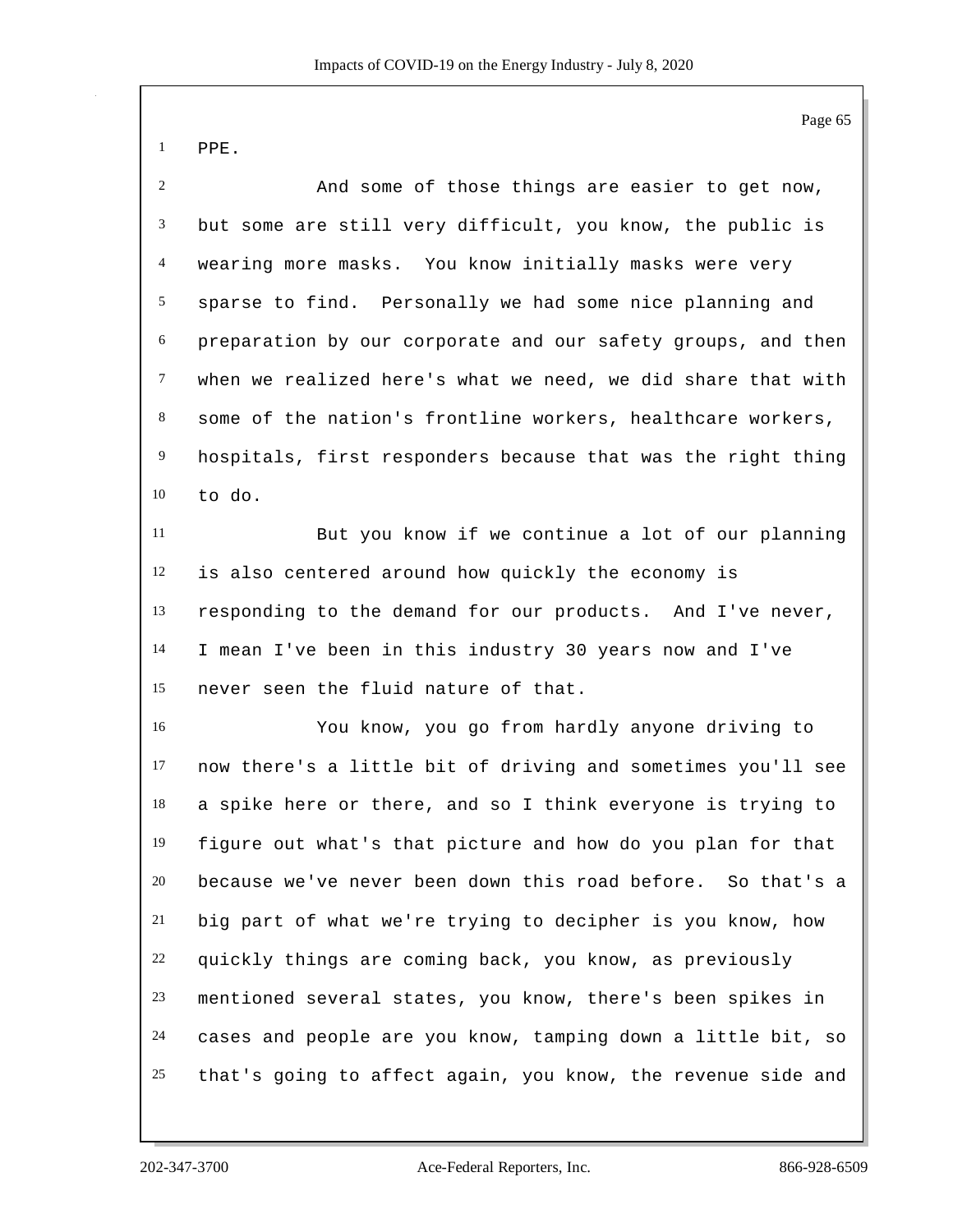Page 66 just the business -- the demand for our product. So we're still trying to weave our way through there, but I would say the incident command system really allows us to really be on with what the latest information is and have a structure that enables a wide decision. And then I'll just mention lastly, I think part of that planning is a strong industry that collaborates, and it's been mentioned several times. You know it's not only the formal association and you know, like FERC and PHMSA and everything that we work with, those are the individual relationships. You know, being able to pick up the cell phone and say, "Hey, how are you guys handling this?" And that insight, you know, gives a perspective that can help us all really meet the needs of the nation. I think that's really what's on our radar for the next six months. MS. RODER: Thank you Mr. Lyon. And just to fill-in, I know that Stan Connally has his hand raised. I believe he would like to supplement his previous answer. CHAIRMAN CHATTERJEE: Perfect. MR. CONNALLY: Mr. Chairman I apologize. I didn't answer your third question and I think it's an important one as it relates to the ability to move our workers around our service territories and even around the nation when times dictate that.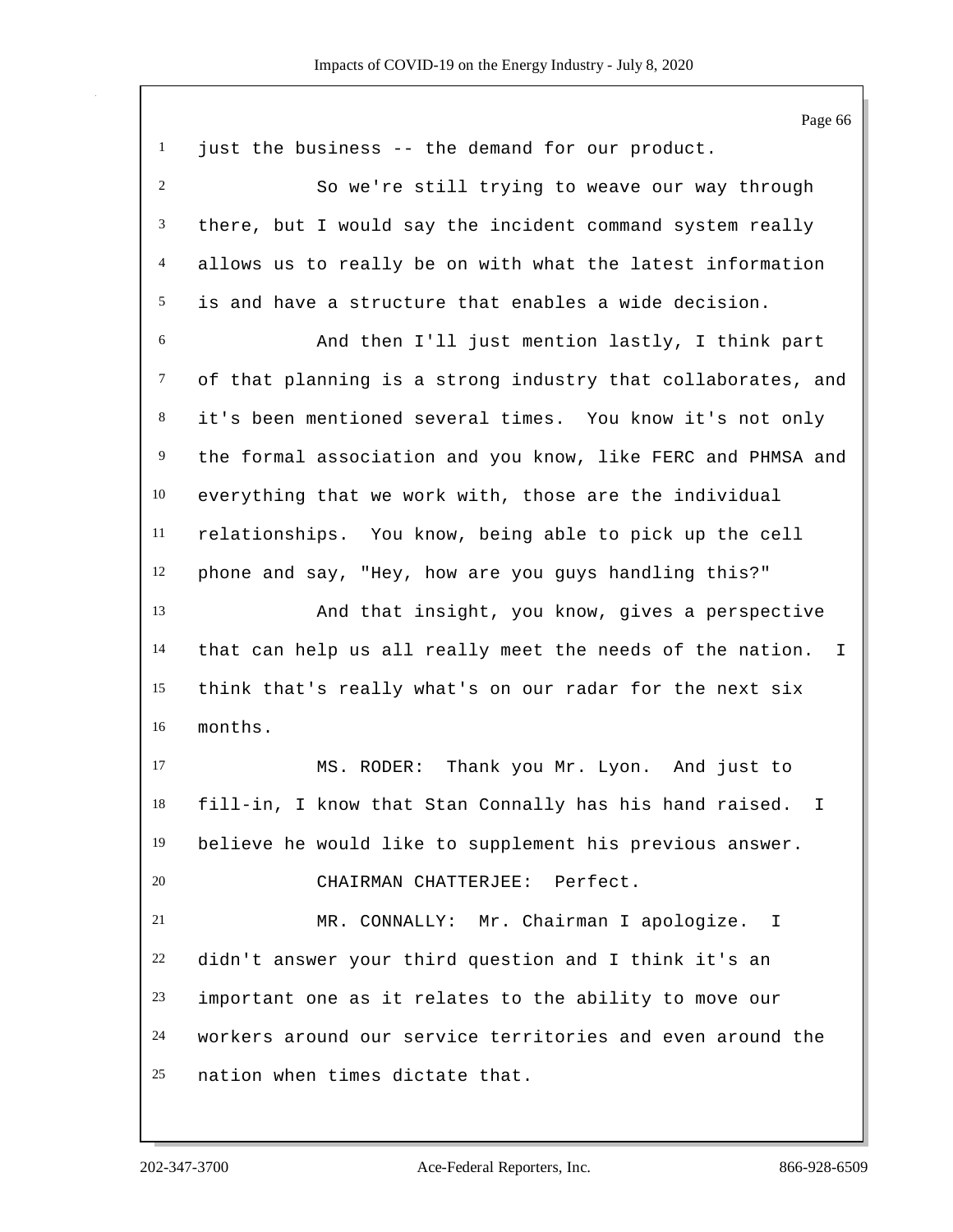Page 67 Still we need to be thankful for the work of our fellow government partners, Chris Krebbs at DHS, yourself partnering with NARUC President Brandon Presley and others, really coming out very clearly stating that our utility workers are a part of a critical infrastructure network and they're essential to keeping our economy powered and your 7 help, others help has been great there.

 I also just add that within our states our governors have been great partners, the state health organizations. We really have not experienced many really, if any, struggles with moving men and women around our service territories. I think a challenge going forward, and I'm going back to a previous conversation around emergency restoration, maybe hurricane response.

 We will be calling on workers from other states to come and help us. I know there are some restrictions implemented by some states on men and women traveling from other areas. I think that's an area we're going to have to continue to focus on, again working very closely with our governors, working very closely with our states to ensure that when we need those men and women to come from other states into our territories, then we can do so freely and without delay.

 But within our territories we've been very fortunate that our state partners and even our federal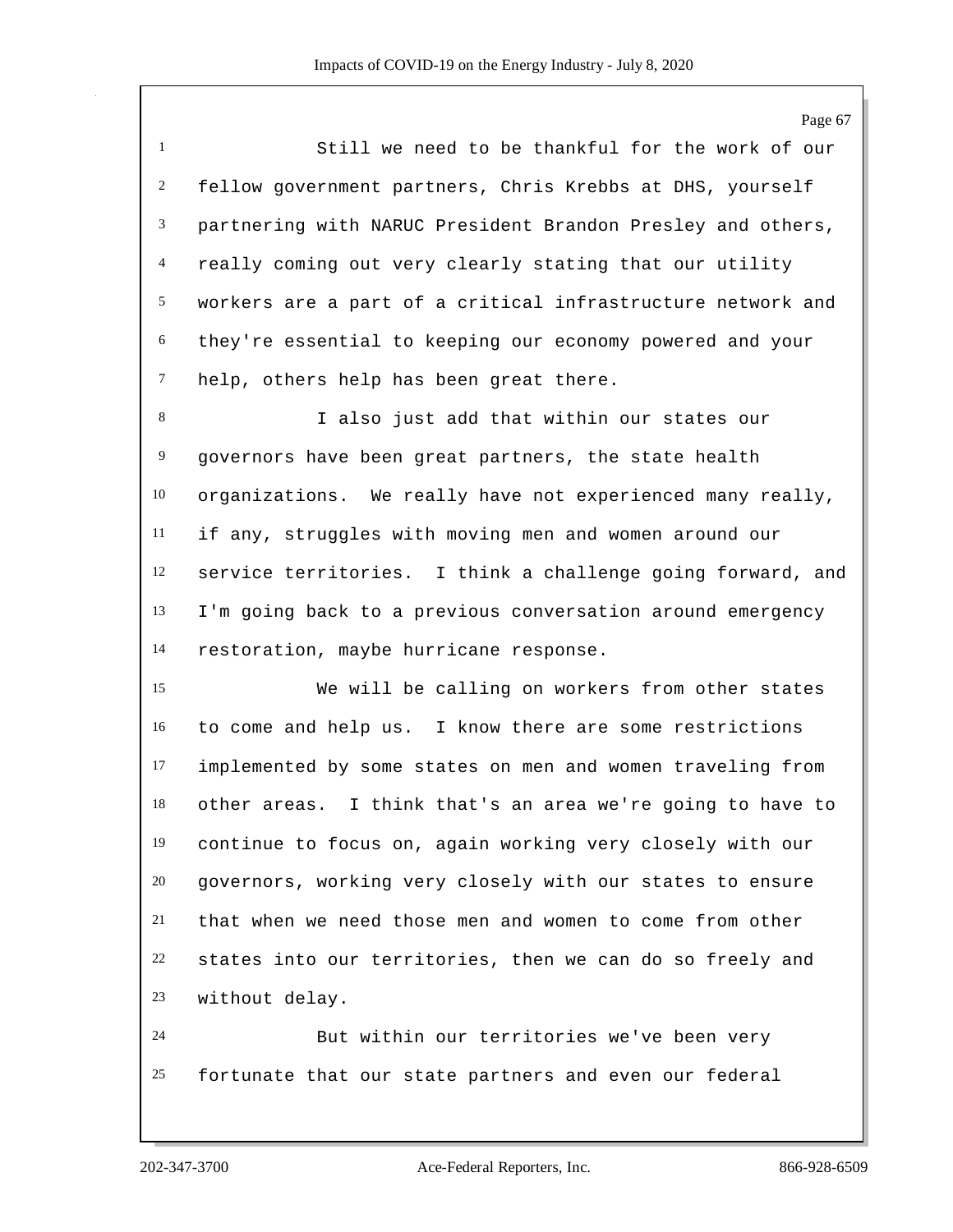Page 68 partners, including this Commission have been great supporters of that and so far it's worked very well. Thank you for allowing me. CHAIRMAN CHATTERJEE: Thank you Stan. And I just want to thank all of the panelists for your participation. I may have a few more questions if we have time at the end, but I want to give my colleagues an opportunity to weigh in starting with Commissioner Glick. Commissioner Glick, thank you for your patience. COMMISSIONER GLICK: Thank you Chairman Chatterjee, I appreciate it. I want to start with a question for Mr. Robb. You know until recently I didn't know that NERC had put out a pandemic response plan back in 2009 which sounds really interesting. I wondered if you could elaborate on the plan, talk about how it's worked, and how they've implemented it during this COVID-19 crisis. And then third, maybe you can talk about the importance of planning in general since that seems to be a very important topic for what we're considering today. MR. ROBB: Well Commissioner Glick, that's a great question and I'll tell you I guess right now I wish I had gone back and reviewed that plan before this Conference. I would say though that that plan was done completely uninformed by the extraordinary circumstances that this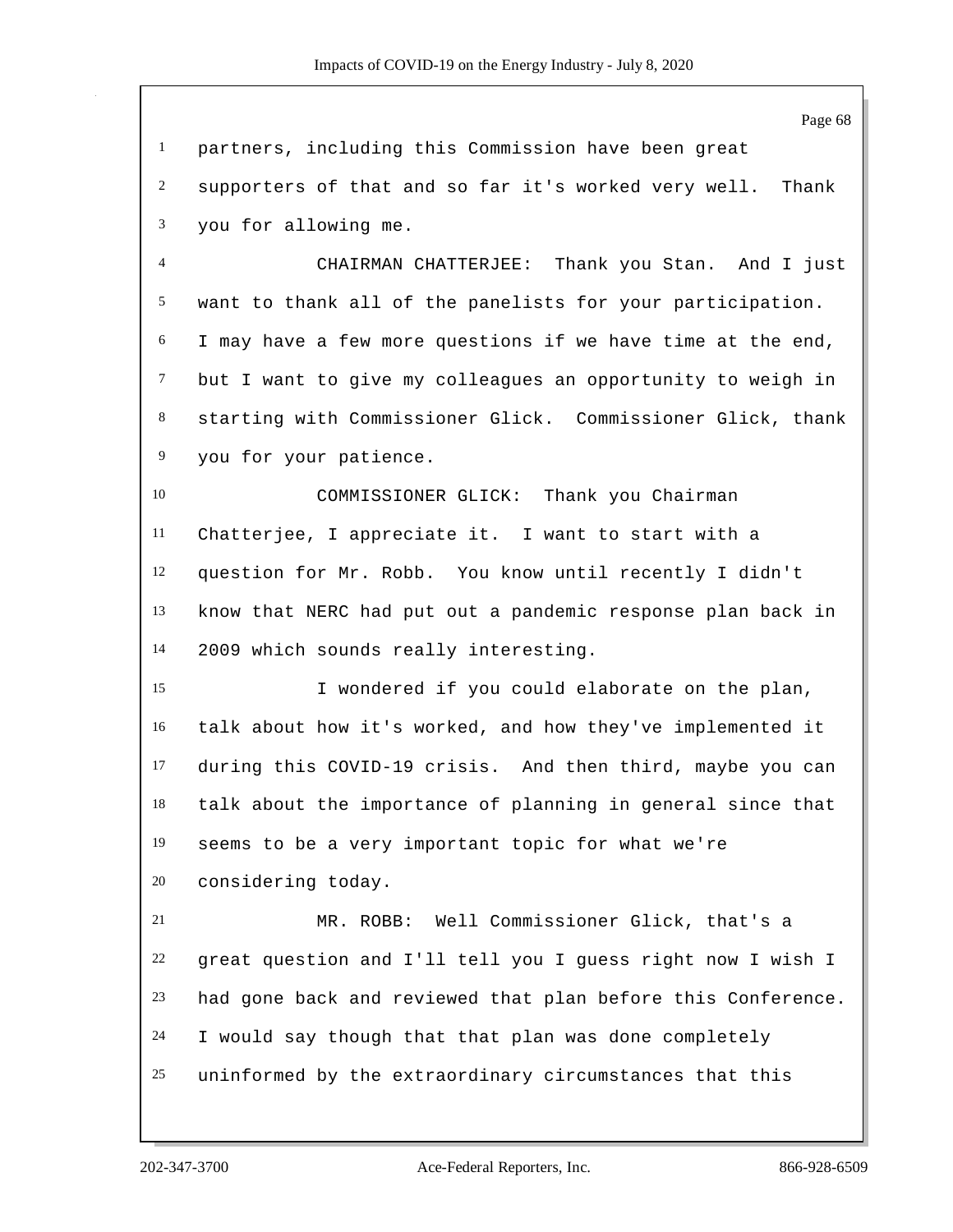Page 69 COVID situation has presented in terms of its breadth and depth of the crisis it has created in certain geographies. But my sense is that that plan served us in the industry well in terms of the basics that needed to be done. But I think it would be very fair and self-critical to say that although we've proved to be foundational, that assessment as I think Mike Bryson mentioned earlier, in many ways we've been at some level building the plane as we're flying it because this particular virus has had so many uncertainties around it surrounding it and has just proven to be so extraordinary in its depth. 12 I think that's one of the reasons why the ESEC has been so fundamental to the success of the industry's response. As Stan Connally mentioned, the creation of the resource guide that was put in place. I think we're now on the 10th or 11th version of that. It's been a living, breathing document and as we've been experiencing the pandemic, the great thing is we've been documenting it so that when we get to the other side of this crisis, we'll have a very good living document that will prepare us for the next one, which hopefully none of us will ever experience. The other thing -- I think the other point I would say to you, the point around planning. I think planning is really critical because one of the things that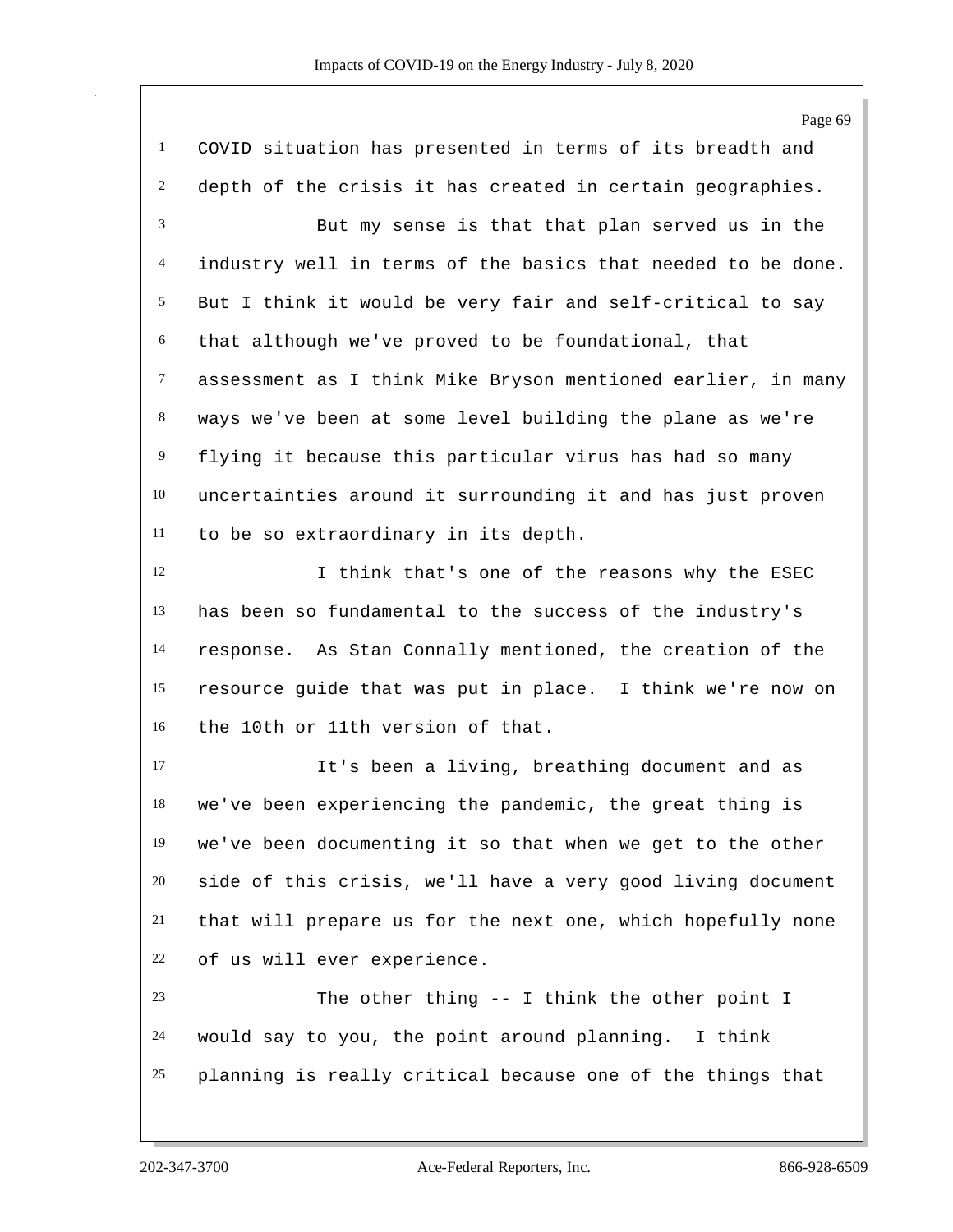|                | Page 70                                                       |
|----------------|---------------------------------------------------------------|
| $\mathbf{1}$   | has served the industry well has been with its very early     |
| $\overline{c}$ | activation of the ESEC playbook, the integration and          |
| 3              | interactions with our government partners to really           |
| $\overline{4}$ | understand the facts as we understand them at the time.       |
| 5              | And to really figure out quickly, you know,                   |
| 6              | getting workers sequestered where they needed to be,          |
| $\tau$         | prioritizing workers for personal protective equipment for    |
| 8              | testing, ultimately for vaccines. All of that activity        |
| 9              | needs to be talked to ahead of time.                          |
| 10             | I think one of the things that I've noted in                  |
| 11             | talking with a number of CEOs around the industry is many of  |
| 12             | us had business continuity plans. We've exercised them, but   |
| 13             | this is the first time that we've really put them into        |
| 14             | practice in such an extraordinary way.                        |
| 15             | And I think there's a little bit of wow, that                 |
| 16             | worked, as well as they wanted it to. But I think that goes   |
| 17             | to show the value of planning and the value of drilling.      |
| 18             | And even though our lens on this particular virus was pretty  |
| 19             | murky, all that preparation work -- even going back to the    |
| 20             | 2009 assessment, I think served us all very, very well.       |
| 21             | MS. RODER: Chairman or Commissioner Glick,                    |
| 22             | excuse me. I noticed that Mike Bryson also has his hand up.   |
| 23             | MR. BRYSON: Yeah, Commissioner Glick, just                    |
| 24             | briefly, just to kind of add on to what Jim Robb said.<br>One |
| 25             | of the things -- one of the chapters I think that's going to  |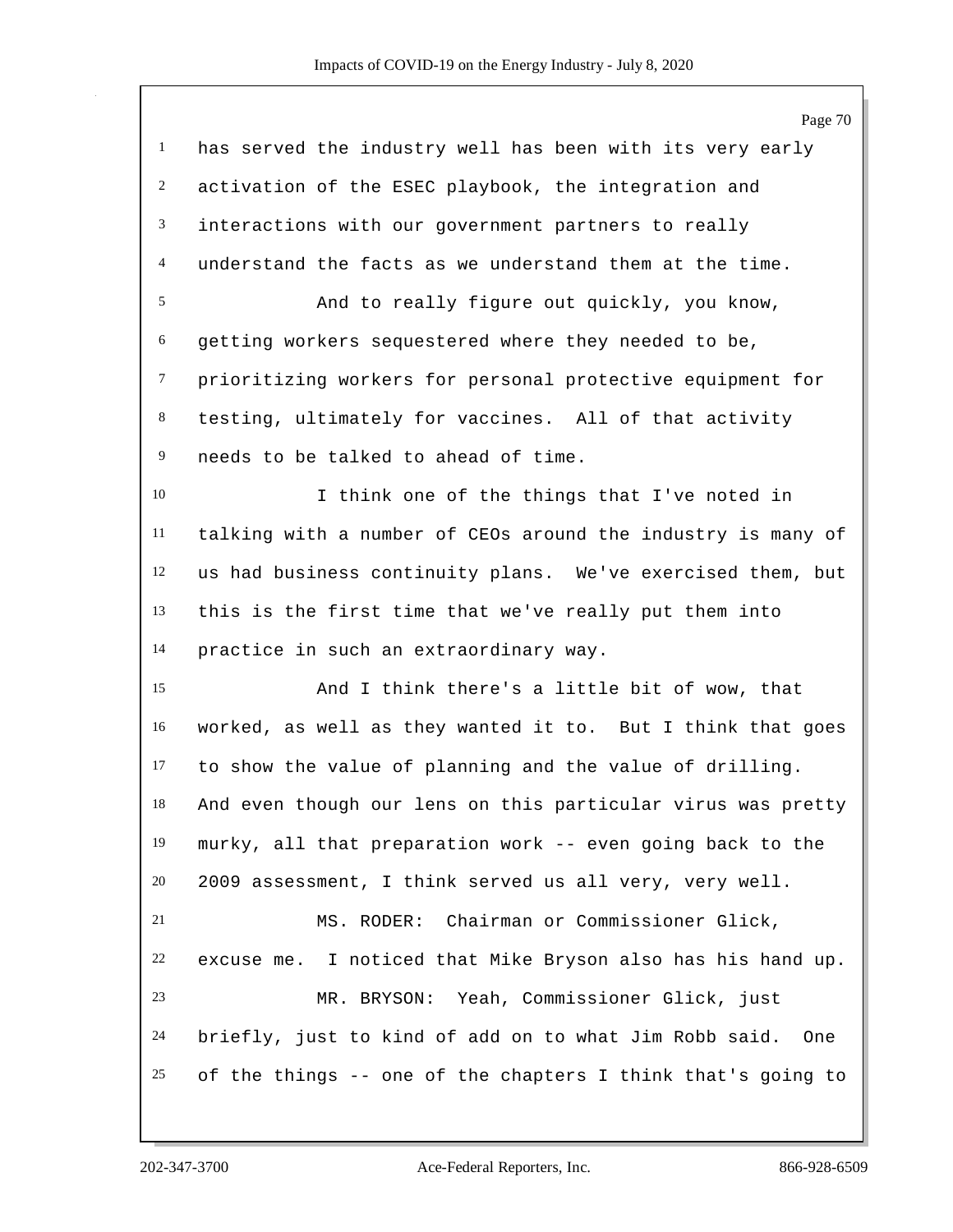Page 71 be important in this updated pandemic plan is the sequestration operations. And we've got a number of utilities around the country who have done that -- Con Edison, certainly New York ISO, I think ITC, PJM did it and it was not -- one of the things I think from an RTO perspective that we had a disadvantage to I think, some of the transmission owners who do mutually, they do logistics support from big operations, is that we didn't have that. And so that's an important part of the chapter because I think more utilities may rethink that sequestering and more may need to do it. One of the big things, and this may be an area FERC and our government partners can help with is the ability to test frequently was such an important part of the sequestration operations and we're going to have to figure that out. I think we're still not even there today. If we had a second wave, testing becomes a huge barrier. We were lucky to have volunteers who were willing to go for 10-11 weeks, because so we didn't have to do as much testing, but that's going to be a big part and a good place that hopefully FERC and some of the federal partners can help with. MS. RODER: Commissioner Glick, there are no other hands raised, so I think we're ready for your next question, thank you.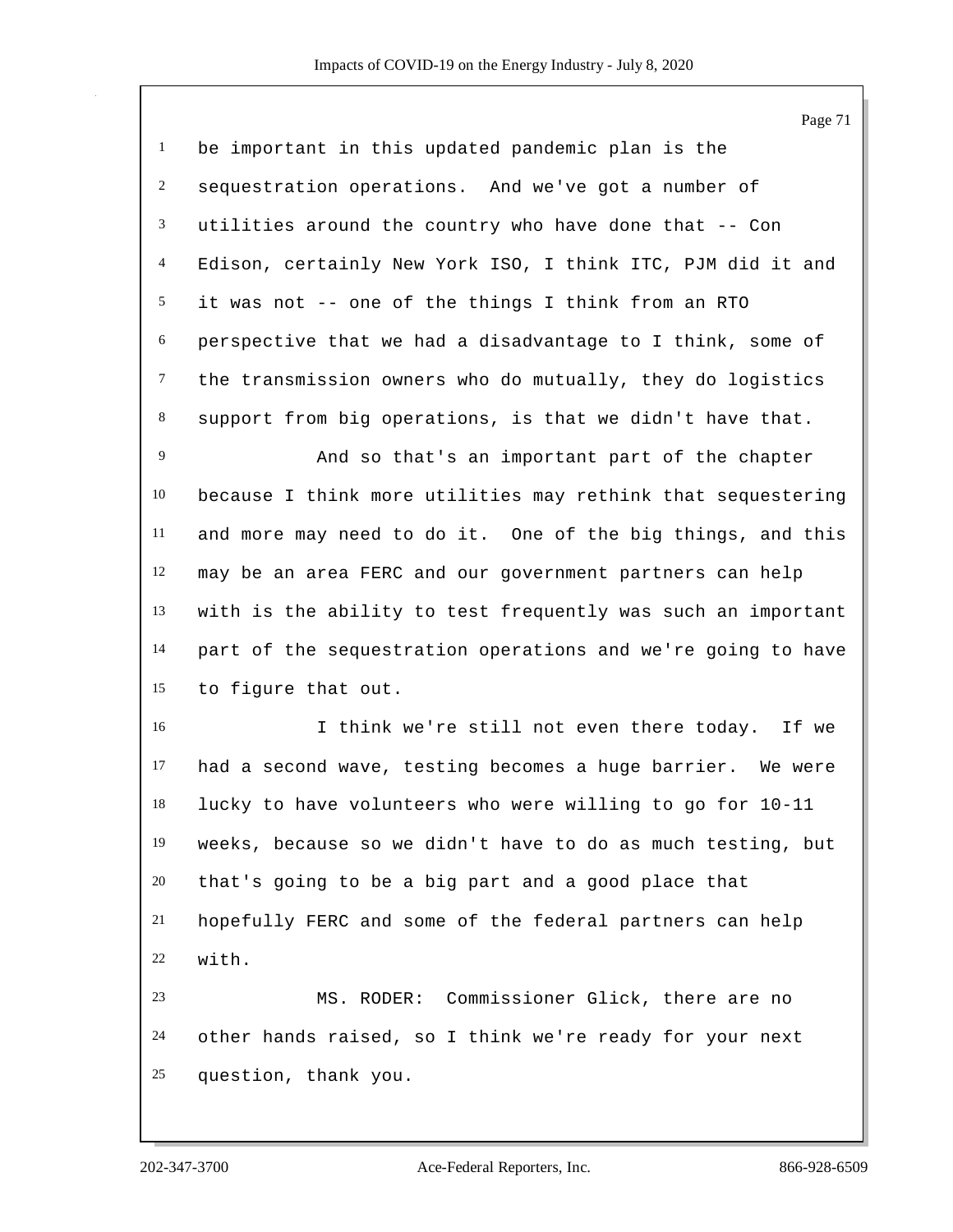Page 72 COMMISSIONER GLICK: Thank you. The next question relates to something Mr. Cawley said in his testimony. So we're talking about the fact that obviously a lot of us are working from home now and that's going to continue for a while, but that may be continuing beyond the COVID-19 crisis and that might have implications for utilities in a number of ways. Particularly, for energy assistance, I think Mr. Cawley said that you know, this might provide an opportunity for utilities and other energy companies to go back and assess or reassess the residential energy efficiency. So I was wondering, this question is pretty much for everybody. What you think the opportunities might be with regard to residential energy efficiency coming out of this and what we should be looking for. MS. RODER: Thank you Commissioner Glick. Mr. Cawley, please go ahead. MR. CAWLEY: Sure, thanks Commissioner. Yes, so we're seeing in our service territory, in particular the residential commercial mix, has really been impacted. If you think of New York City and the island of Manhattan in particular, demand is down about 20 percent in Manhattan -- sales and demand. And in our residential areas, while there's some dip, it's much less and that's because more people are at home doing work, et cetera.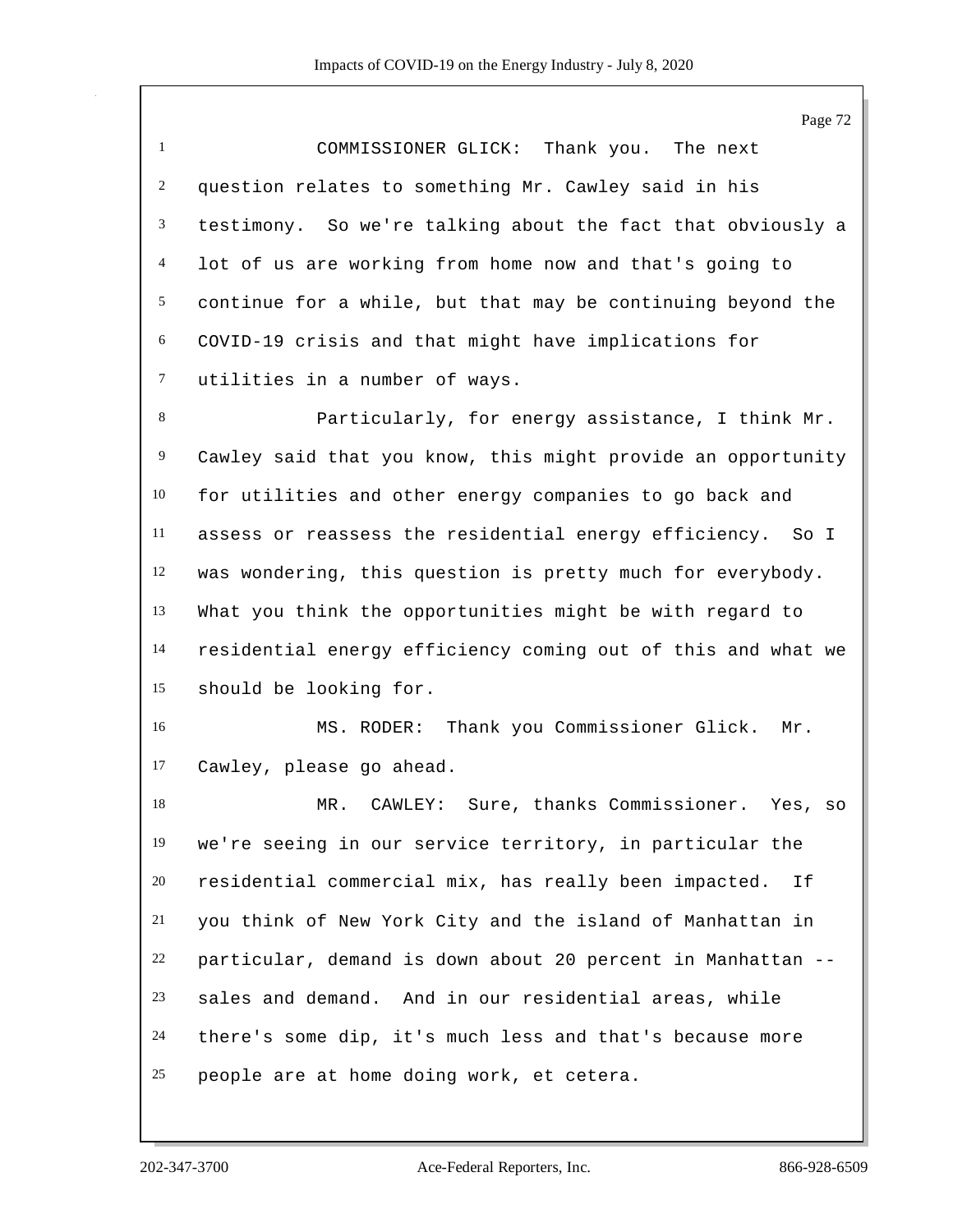Page 73 More activity at home yields more use and also yields larger bills. So we think that we have a number of residential programs that target efficiency at the residential level, but we think sort of redoubling in those efforts might be a really good target for us, allowing us to help clean the environment and allow customers to be responsible stewards and to lower their bills. So really the idea would be to take a look at the programs that we've worked and innovated over the years, and infiltrate to a greater extent, a low and moderate income also heavily impacted, and that's a place where we think we can continue to play a larger role in helping clean up the environment and minimize bill impact for customers. MS. RODER: Thank you very Mr. Cawley. The next hand that I saw raised was Mike Bryson. Please go ahead Mr. Bryson. MR. BRYSON: I just forgot to put my hand down, so I'm going to take it off now. MS. RODER: Very well thank you. The next hand I saw raised was Mr. Robb. Please go ahead Mr. Robb. MR. ROBB: Sure. I was just going to make a tangential point related to energy efficiency. As we looked at our operations and activities over the past three to four months, one of the things we've been focused on at NERC is our sustained ability profile overall.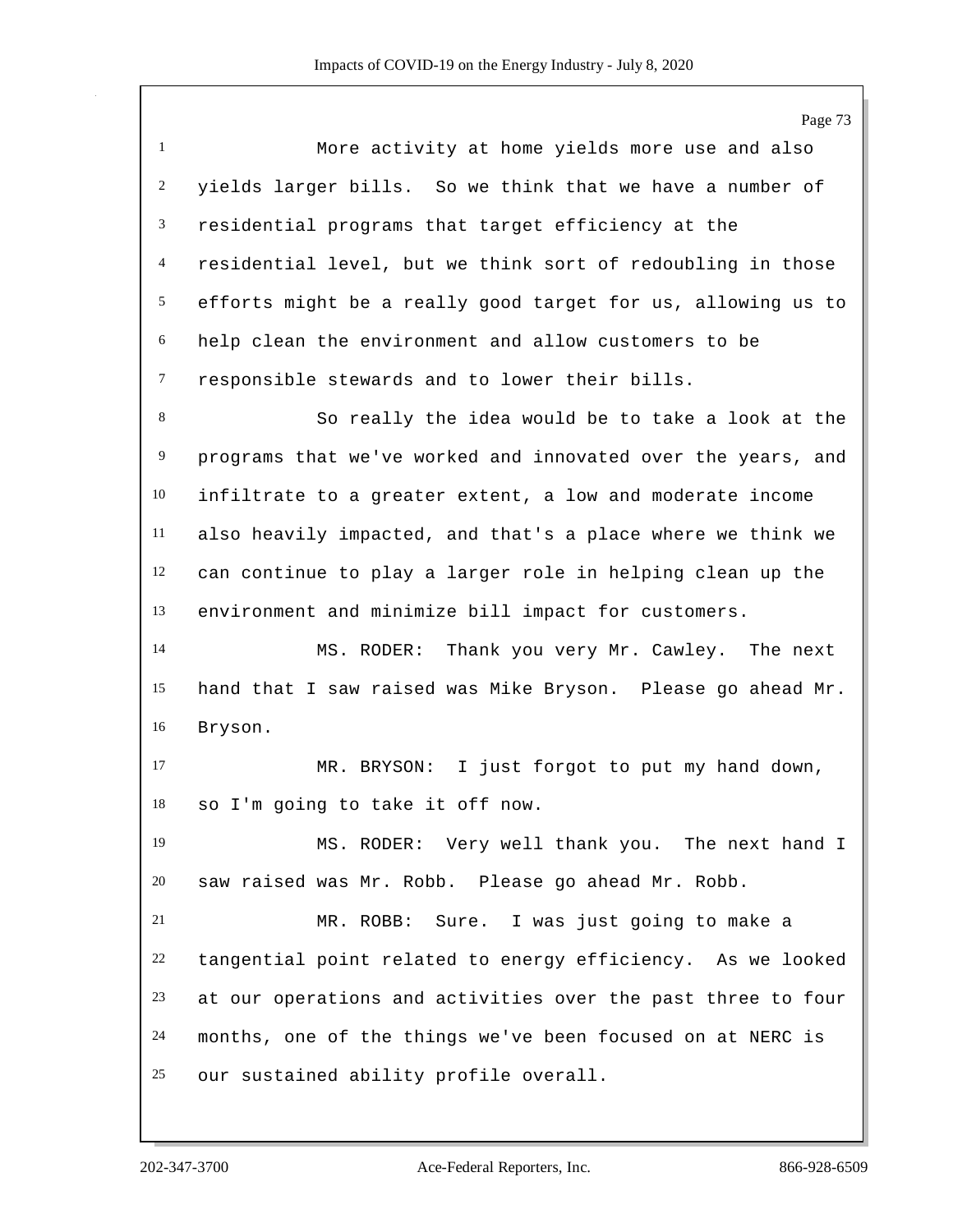Page 74 And one of the interesting things to us is that one of our biggest contributors to carbon emissions is related to the amount of travel that we do -- commuting and air travel. And I think one of the other big upsides in this is we think through how to use more remote work as opposed to having people commute to the office, more Webex-type meetings as opposed to having to fly to meetings and so forth. 9 The impact on our overall sustainability footprint I think will be significant as we go forward. Again, that's from a perspective of an intellectual capital organization without operating assets. But it's proven to be, I think, has the potential to be a very potent opportunity for us to do our part in the carbon emission issue. MS. RODER: Thank you very much Mr. Robb. The next hand that I saw up was Mike Haynes. Please go ahead Mr. Haynes. MR. HAYNES: Thanks Aileen, thanks to you Commissioner Glick for bringing this up. I think from Seattle's perspective, I didn't want to lose sight of everything the other panelists have mentioned, but also what's very important to us, especially in a municipal world, is not to lose sight of the underserved communities. And we think that there's the efficiency measures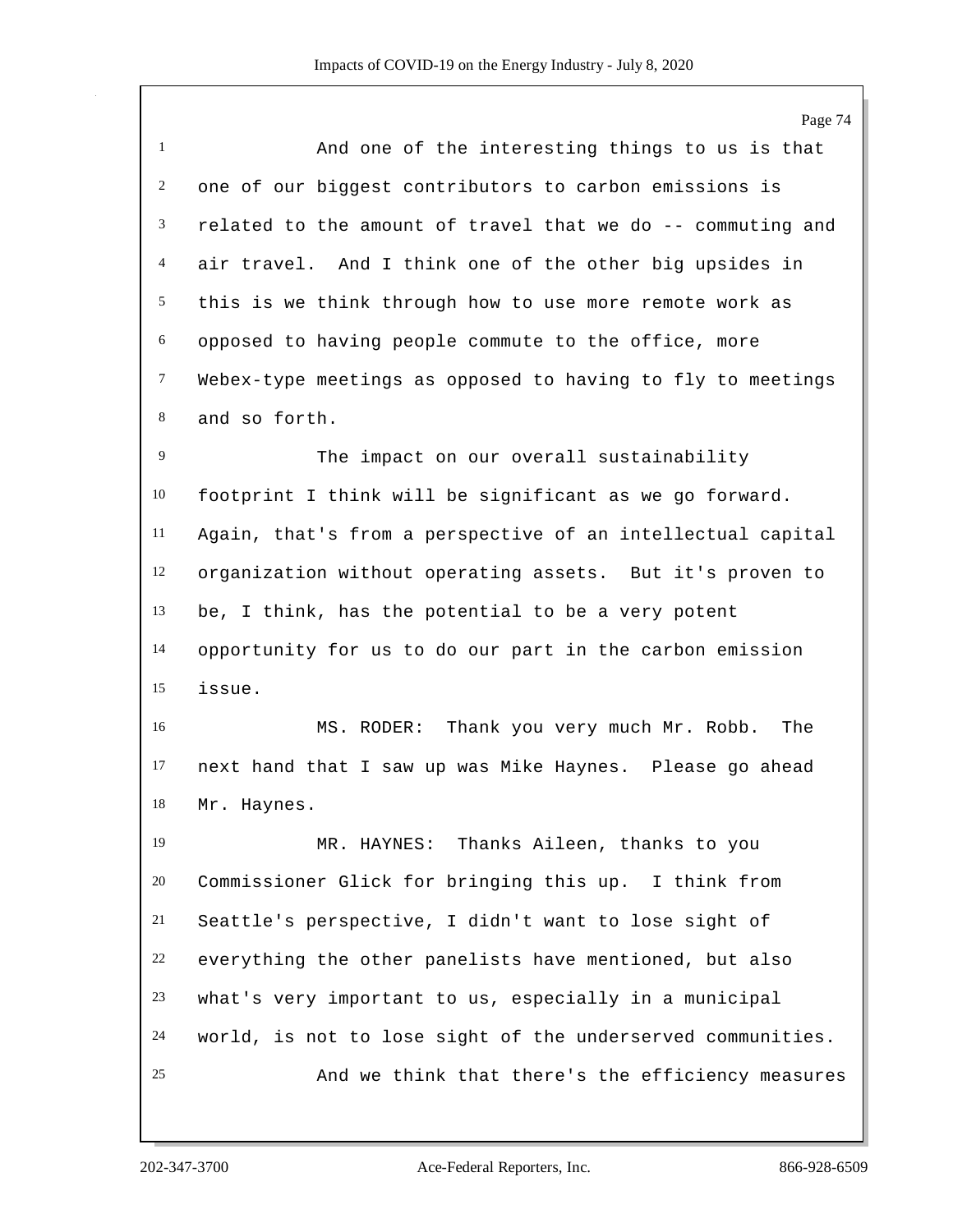|                | Page 75                                                      |
|----------------|--------------------------------------------------------------|
| $\mathbf{1}$   | in particular, there's a huge opportunity to fill a gap      |
| $\overline{2}$ | there, and these recent events over the last three-four      |
| 3              | months have highlighted our need to really focus on, I       |
| $\overline{4}$ | think, the underserved communities. So we're going to        |
| 5              | create that opportunity and work really hard to make sure    |
| 6              | that energy efficiency proliferates, but also that the       |
| $\tau$         | opportunities are made across the board to everybody who     |
| 8              | wants access will get access to those measures. So I didn't  |
| $\overline{9}$ | want to lose sight of that, thanks for the question.         |
| 10             | Thank you very much Mr. Haynes.<br>MS. RODER:<br>T.          |
| 11             | see that Stan Chapman has his hand raised. Please go ahead   |
| 12             | Mr. Chapman.                                                 |
| 13             | MR. CHAPMAN: Yes Commissioner, perhaps a second              |
| 14             | derivative of your question around residential efficiency is |
| 15             | whether or not this environment really has so many           |
| 16             | individuals working from home with some to be permanent or   |
| 17             | temporary and that's something I know that our company is    |
| 18             | going to be taking a very hard look at and I think our       |
| 19             | initial thoughts are to a great extent, there may be some    |
| 20             | jobs that could be done at home on a permanent basis, but we |
| 21             | see a large migration back to the work force, back to the    |
| 22             | office over time.                                            |
| 23             | But I do actually have a comment around things               |
| 24             | like air travel for example. I think one of the things that  |
| 25             | we've learned through this process is that being able to     |
|                |                                                              |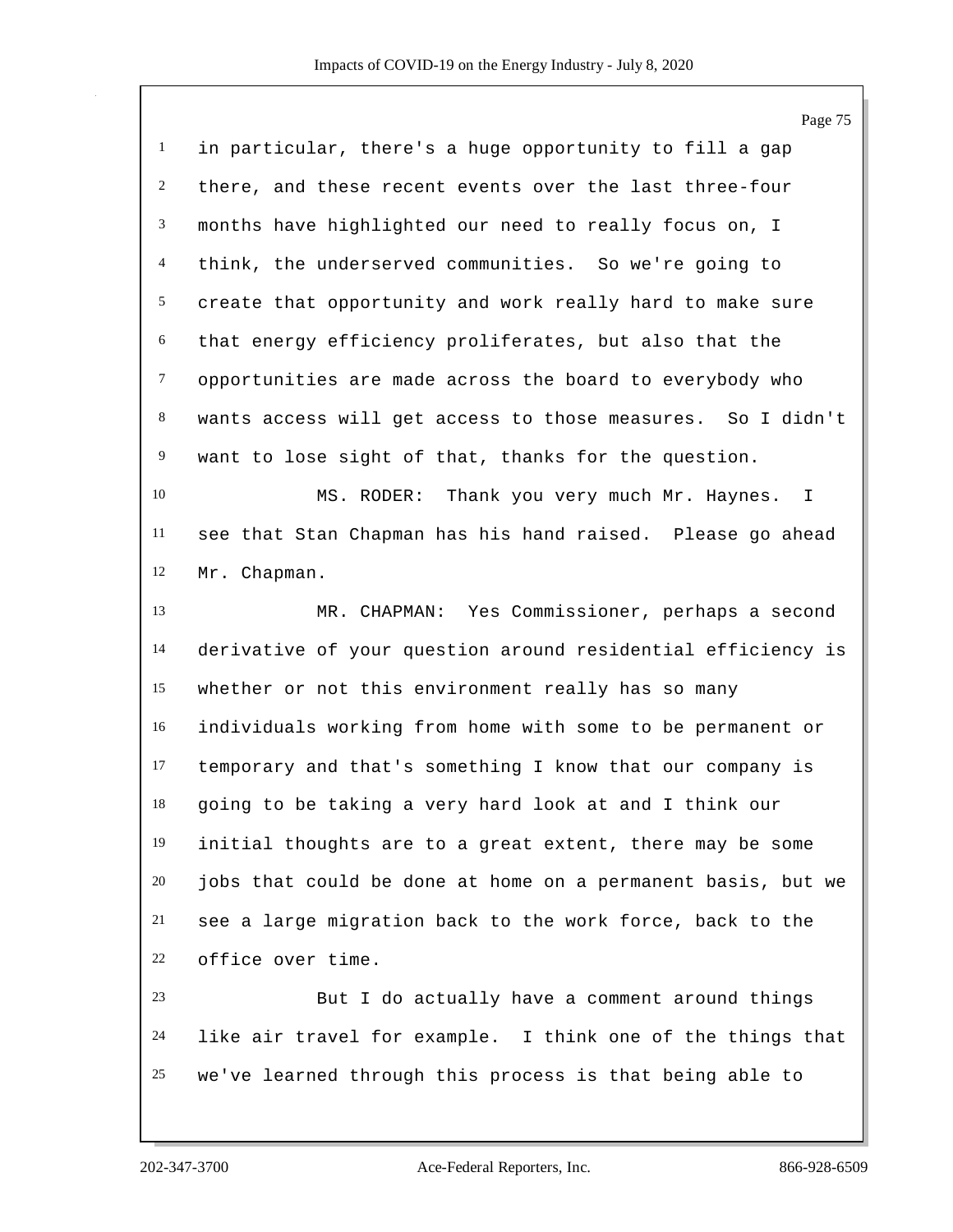Page 76 hold a meeting and communicate via Zoom or Webex or the like, is something that actually works pretty darn well in a lot of cases, and I would not be surprised to see a lot less air travel and the like due to that. MS. RODER: Thank you very much. Mr. Chapman. Commissioner Glick, there are no other hands raised, so please ask your next question, thank you. COMMISSIONER GLICK: Okay thank you. My next question maybe for Mr. Robb, but pretty much everybody as well I would think. I want to talk a little bit about the supply chain. On the one hand if with the onset of the COVID-19 pandemic, whether you all have seen significant disruptions in the supply chain and if not, do you foresee that it may occur as the situation progresses and what you all are doing about it. MR. ROBB: So great question Commissioner. In terms of kind of core electric components and things for the system, we've not seen any issues identified or reported to us. And I would note that a number of restorations have occurred, storm related restorations over the last three to four months, and supply and critical equipment is spared, it has not been an issue. Now I think the longer this goes, I think the risk of that continues to mount, but at this point we're not seeing any cause for contemporary alarm. I would say the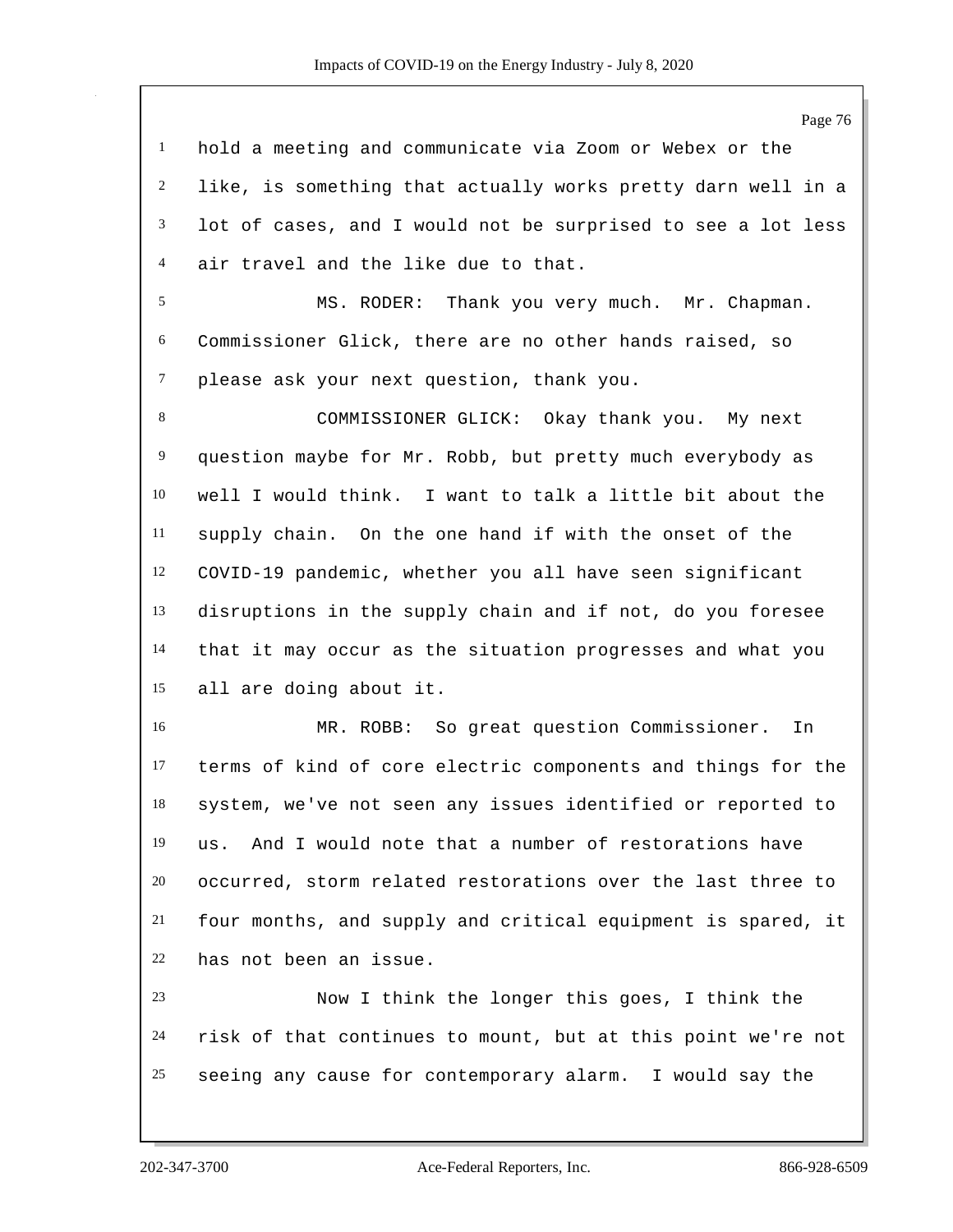one thing that has been an issue, and probably will continue to be an issue, have been things like personal protective equipment, and getting the right -- getting maps into the right places.

 I know in the last ESEC call, there was a series of issues raised about mask availability in California, particularly as you approach wildfire season. And as you move into hurricane season and restoration, will there be lots of workers working in close proximity? The availability of PPE becomes really very, very important at a very large scale.

 And I think that's what we're seeing right now supply chain challenges. But in terms of the core electric components, nothing has manifested yet that would lead us to sound an alarm. We continue to encourage the industry, do the ISAC and through our work with the NERC alert and so forth to be very aware of supply chain vulnerabilities and the potential for disruption.

 But again at this point I think we're feeling that that industry has taken that advice in hand and to date we've not had any issues.

 MS. RODER: Thank you very much Mr. Robb. The next hand that I saw raised was Mr. Bryson. Please go ahead Mr. Bryson.

MR. BRYSON: Thank you Commissioner. So one of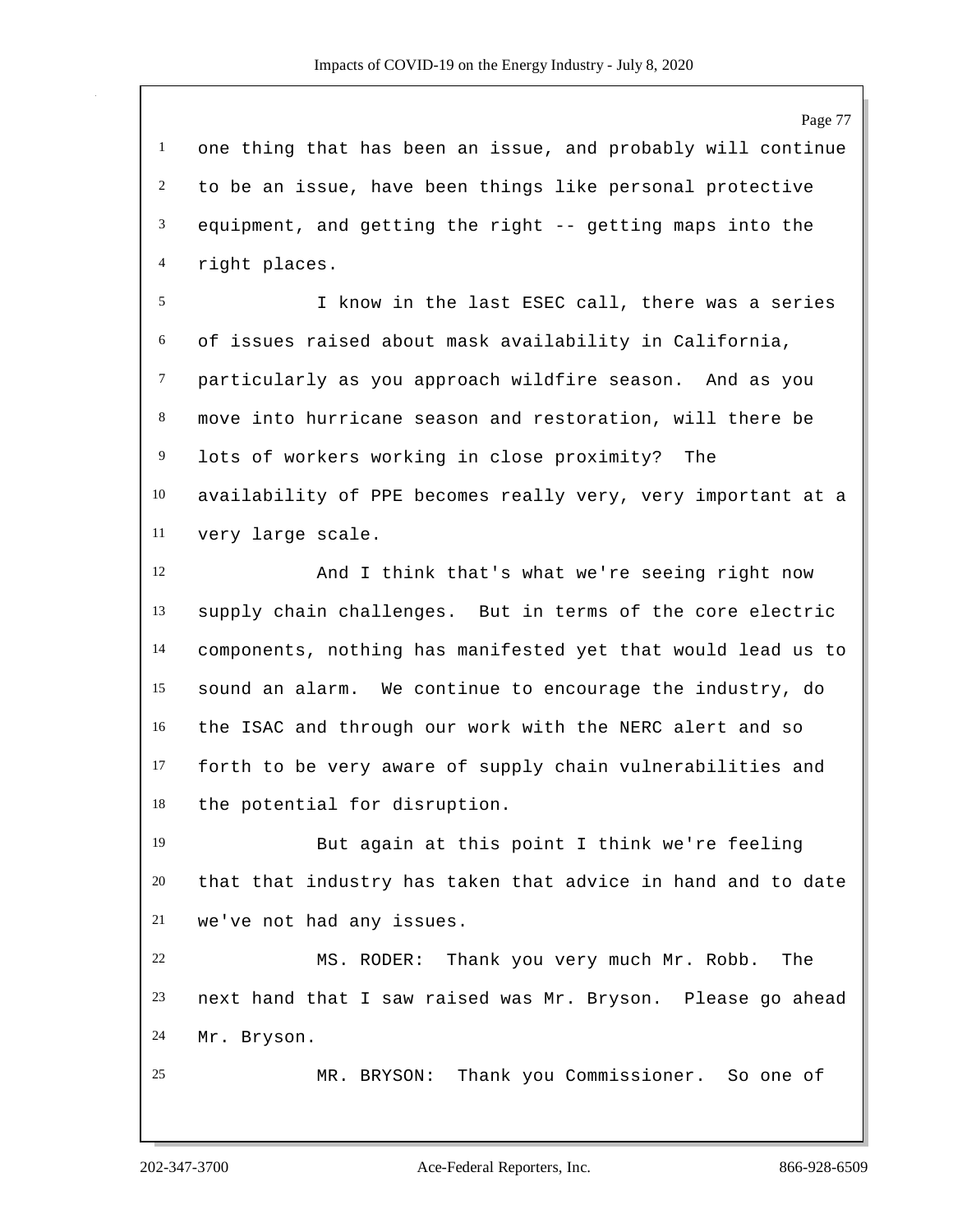the things that we saw particularly early on in the later half of March, early part of April is a lot of concerns about supply chain, particularly for a generator. A lot of this had to do with the concern that wound up not being as severe, about travel restrictions, curfews, and things like that.

 We worked very closely with our state regulators to try to stay ahead of that, but I think it turned out to be not as big of an issue. I think that the issue I talked about before, PPE and testing in the future, is something we've got to stay focused on. And then I know it may be addressed a little bit later, but this -- your executive order that's out there and just coming up with a very thoughtful approach to how we kind of mitigate the implementation of supply chain when it comes to some big capital equipment and some of the embedded concerns that we have with that executive order, thanks.

 MS. RODER: Thank you Mr. Bryson. The next hand that I saw raised was Stan Chapman. Please go ahead Mr. Chapman.

 MR. CHAPMAN: I would say from the pipeline perspective, I'd echo the prior comments in that there have been some minor delays, but perhaps surprisingly, not being critical at this point early on in the process, hand sanitizer and PPE. At periods of time when they were a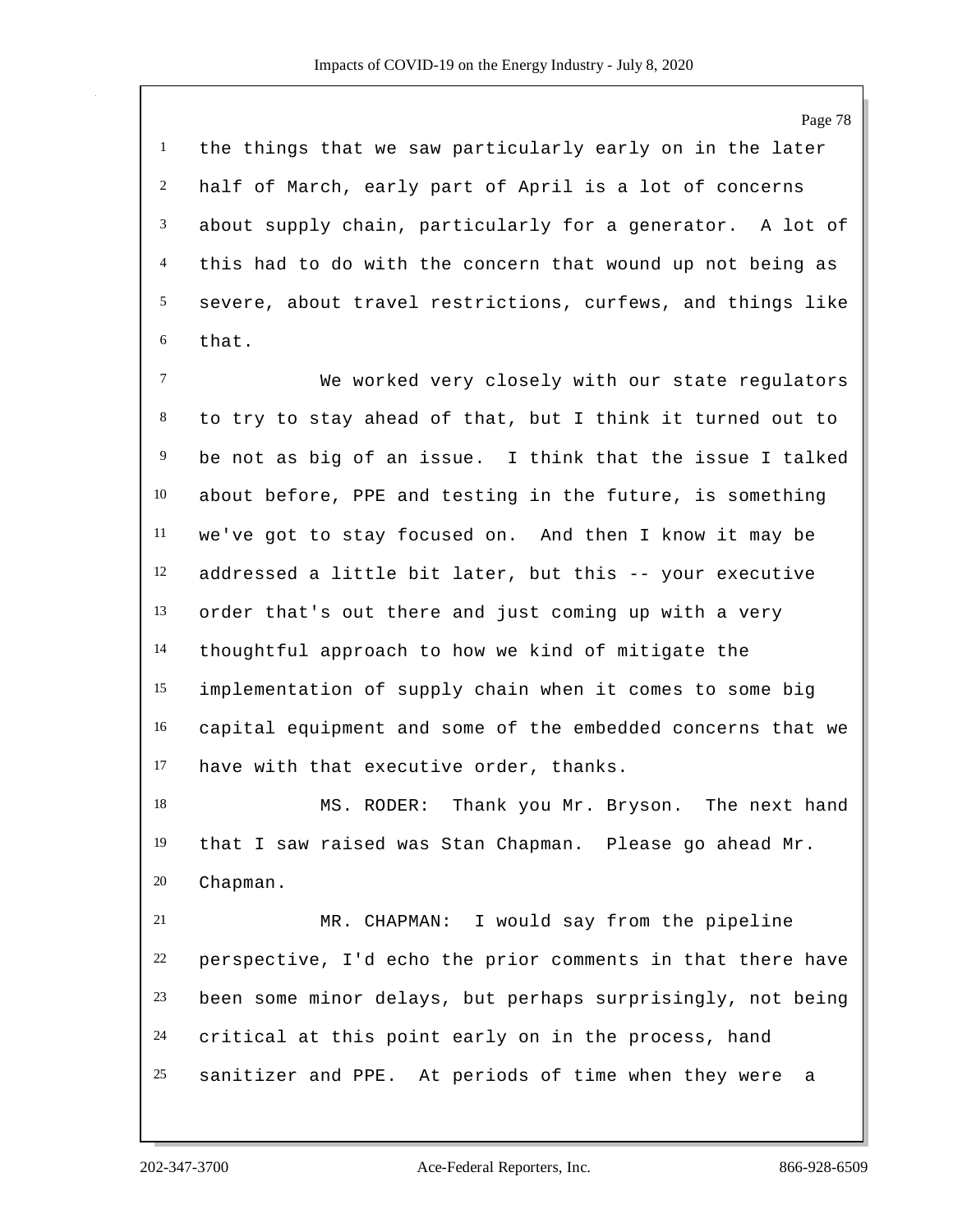Page 79 little bit difficult to get our hands on, but that seems to have worked itself out over time. I would note that one thing that we learned from our field employees is when you're wearing a mask in the field it tends to fog up your goggles, so maybe there's an opportunity for some innovation and some new products to be developed out of this. I would also note that we're part of a global supply chain and there are certain items such as valves, to an extent, that tend to be supplied disproportionately from one country or one region of the world. And in those instances, we definitely need to take a step back and ensure that we have a broad supply of these types of critical parts and that we're not only dependent on getting a region or country to supply them to us. MS. RODER: Thank you very much Mr. Chapman. I will now call on Stan Connally, please go ahead sir. MR. CONNALLY: Thank you. Commissioner, I want to talk to some of the great points that have been made by my fellow panelists. I would also just add one point to the ESEC tiger team approach. One of those teams we've established across the industry is a supply chain team to keep their finger on the pulse, if you will, of what the supply chain issues are. Jim Robb talked about some hot spots, if you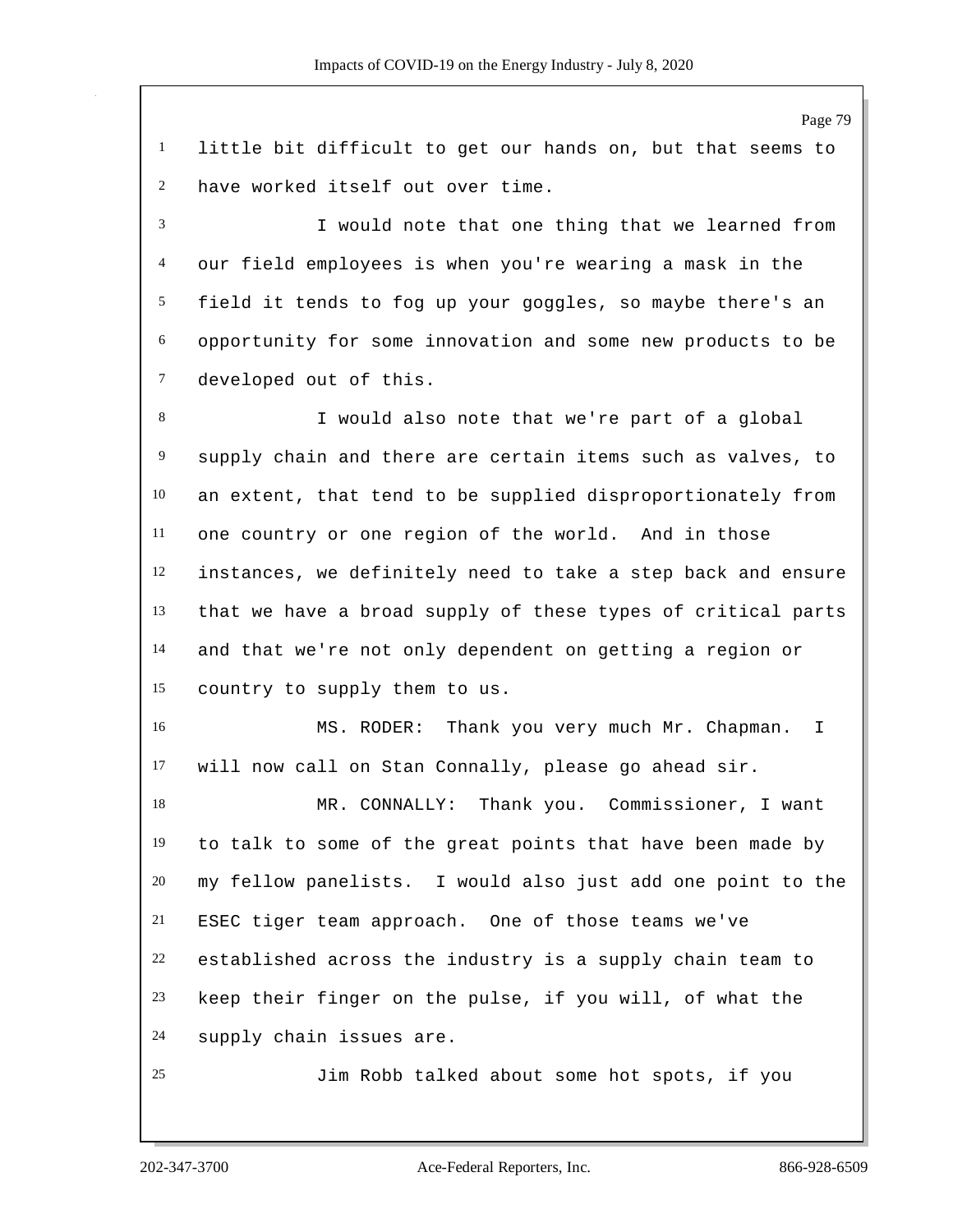will, needs for PPE. The intent is for those tiger teams to raise those issues to the ESEC and to our fellow government partners to help resolve those matters quickly.

 Doing pulse surveys of utilities who are in turn surveying their own vendors. Currently we're not hearing of any major supply chain concerns, so that's good, but I think as one of my panelists noted, over time the pressure on that could rise. I'll end with I think at some point, this may be another example of where we need to lean in on some industry partnerships that were established prior to this pandemic that we're a part of making some large transformer sharing arrangements across the industry.

 We're also a part of some sharing arrangements on some nuclear plant parts. And I think those arrangements and I'm not aware that we called on them thus far during this pandemic, but those are examples, I think, of you know, federally sponsored, FERC sponsored partnerships that we all need to consider enhancing going forward to be sure in times like this that the major equipment that we need to keep reliability where it needs to be is there when we need it.

 So I think that's an area that we can continue to focus on going forward.

 MS. RODER: Thank you Mr. Connally. Commissioner Glick, there are no other hands raised, so we're ready for your next question, thank you.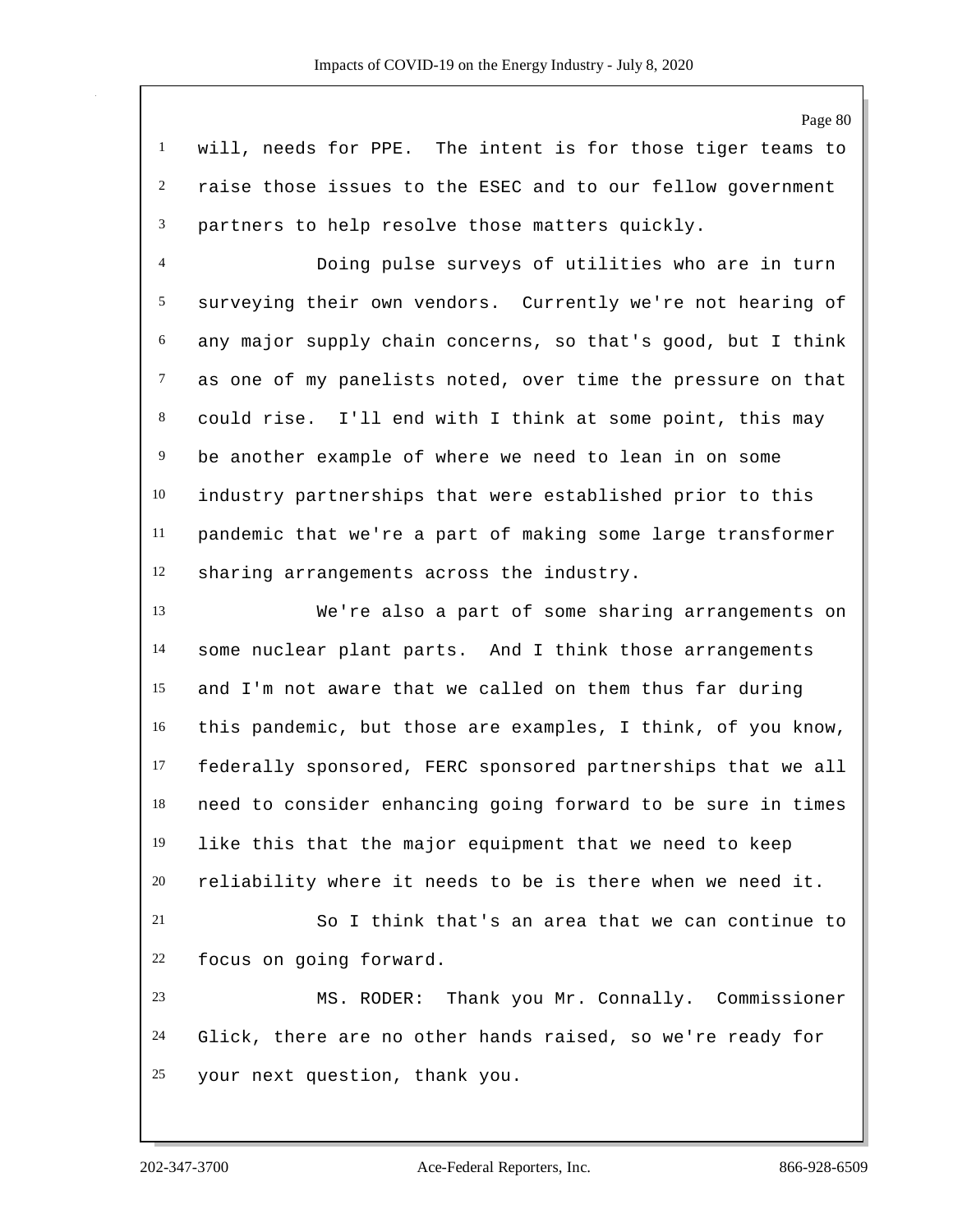Page 81

 COMMISSIONER GLICK: Okay. I have one final question for Mr. Bryson and it really relates to long-term forecasting and planning. I know Robb's struggling trying to figure out what the short-term and medium-term impacts have been and will be from the pandemic. But also, it's a little unclear at this point what the long-term impact is going to be.

 And I wonder, how PJM's navigating this in terms of long-term forecasting and what the load patterns and levels are going to be over the next five year horizon.

 MR. BRYSON: Sure thanks. And one of the things that we've been tracking very closely is kind of the back half as we experience these load drops. I think the good news is its' kind of weened down and close to normal. It's decreasing less, I should say, than it has been.

 But we did use a lot of that data to try to forecast into the future, so two or three years out. In fact, recently filed with FERC and the order was approved to adjust the load forecast for our capacity procurement we have.

 So we need to continue to take a look at this. There's a lot of moving parts already at the load forecast with some of the behind the meter generations, solar, energy efficiency, the economic states and things and just a layering on top of that some of the COVID things we saw.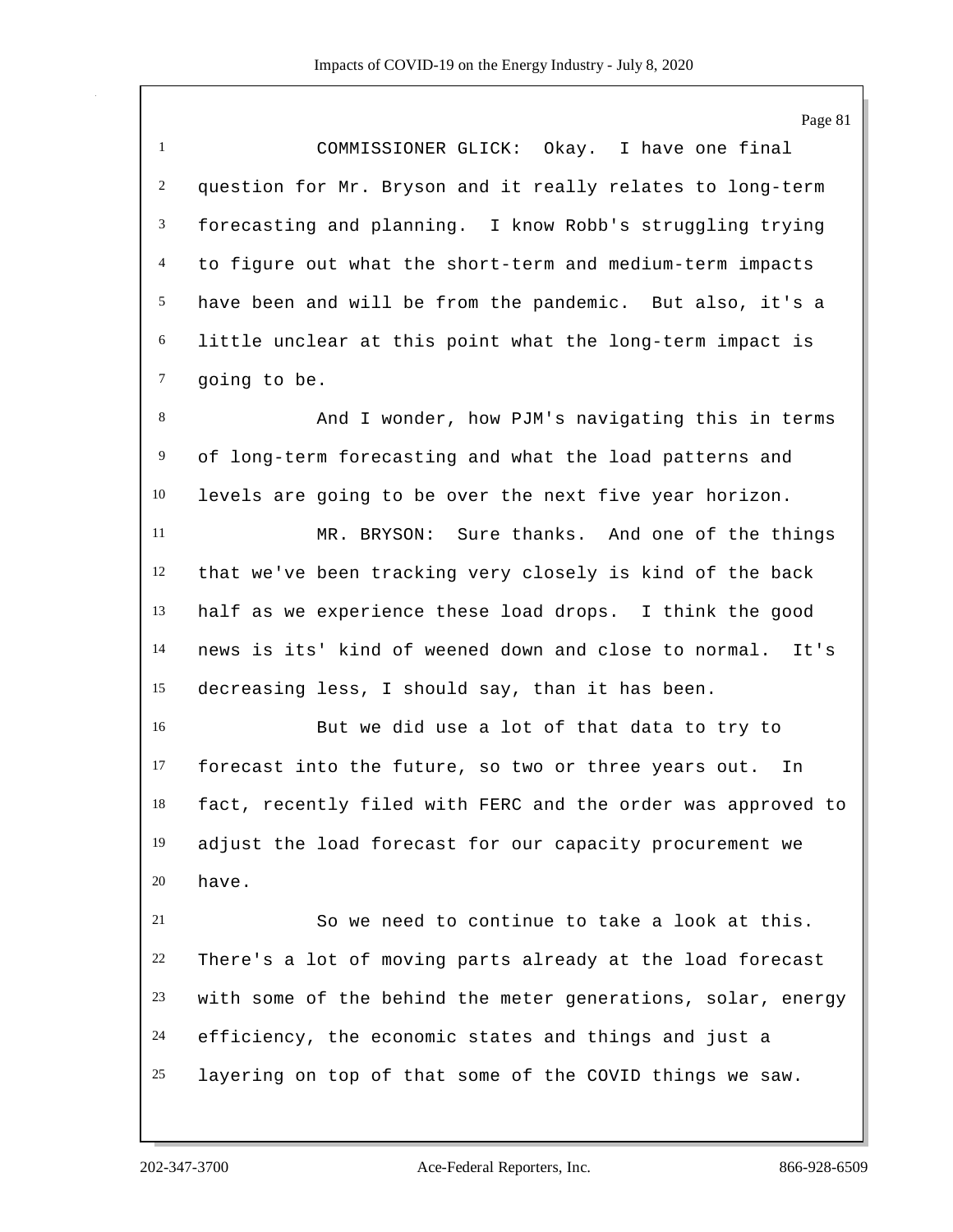|                | Page 82                                                      |
|----------------|--------------------------------------------------------------|
| $\mathbf{1}$   | And then a lot of the things that the panelists              |
| 2              | talk about today. So we'll continue to need to pay           |
| 3              | attention to that in the future and make those adjustments   |
| $\overline{4}$ | in our forecast, because it affects our capacity             |
| 5              | procurement, it takes a lot of different things out into the |
| 6              | future.                                                      |
| $\tau$         | MS. RODER: Thank you Commissioner Glick. I                   |
| 8              | don't see any raised hands.                                  |
| 9              | Thanks a lot, I don't have<br>COMMISSIONER GLICK:            |
| 10             | any further questions.                                       |
| 11             | MS. RODER: And I see that we are now going to                |
| 12             | start our 15 minute break. We will come back on at about     |
| 13             | 11:10 and Commissioners and panelists, please stay signed    |
| 14             | into the system over the break, but mute your phone if you   |
| 15             | have not done so yet. Please also turn off the camera        |
| 16             | during break.                                                |
| 17             | Remember that the public will continue to see the            |
| 18             | video and hear any conversations. We will be back at         |
| 19             | $11:10$ thank you.                                           |
| 20             | (Break.)                                                     |
| 21             | MS. RODER: Thank you everyone. Again, it's                   |
| 22             | Aileen Roder with FERC staff. We're happy to review Panel 1  |
| 23             | and I'd like to start off by asking if Commissioner McNamee  |
| 24             | is here and ready to begin his questions, thank you.         |
| 25             | COMMISSIONER MCNAMEE: Yes, I am here and thank               |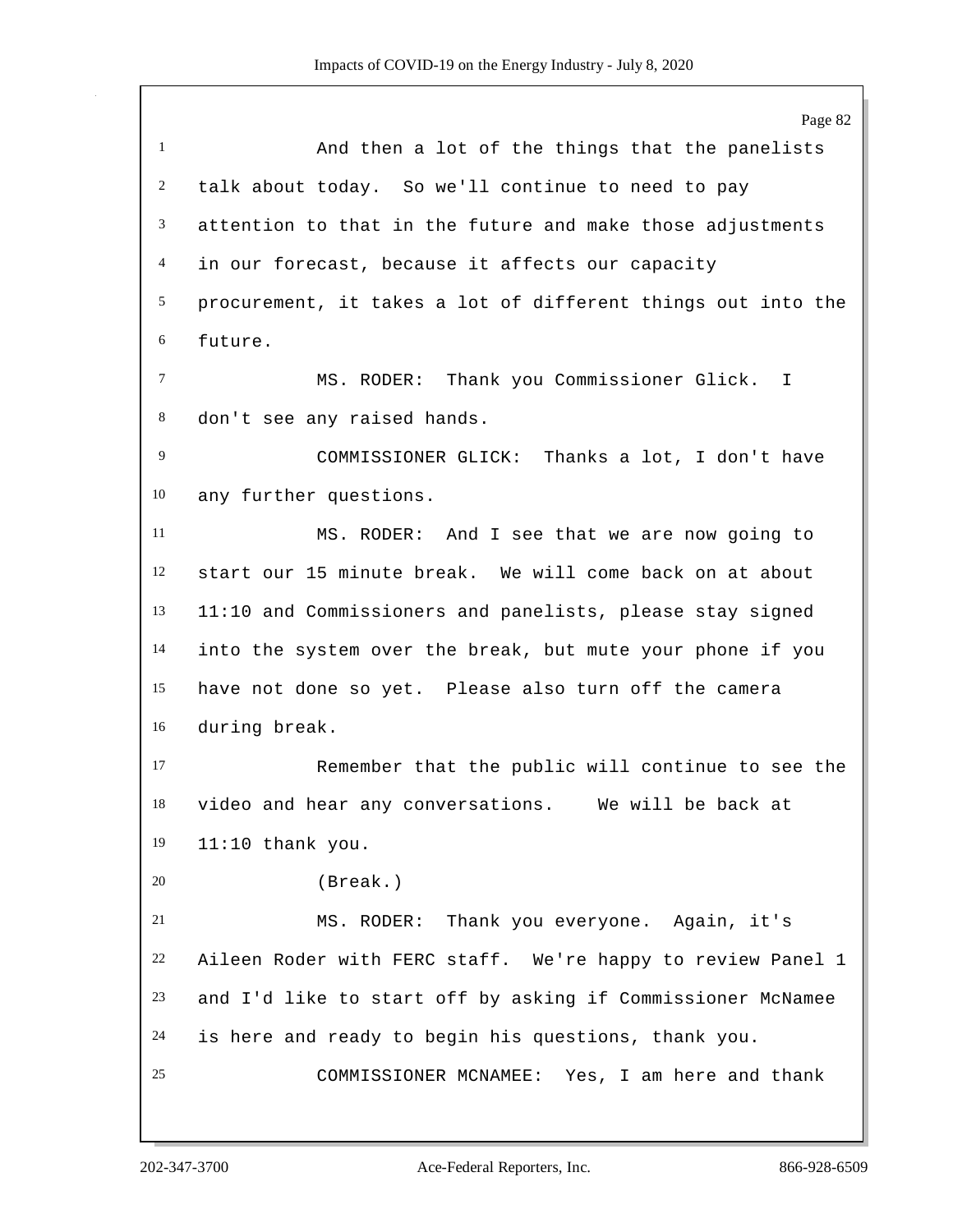|                | Page 83                                                      |
|----------------|--------------------------------------------------------------|
| $\mathbf{1}$   | you. And thank you everybody for being part of the panel.    |
| $\overline{c}$ | It's very interesting. What I'm interested in hearing about  |
| 3              | now is the challenges of having access to workers. Now we're |
| 4              | in the situation where -- you know, we're either locked down |
| 5              | and we're having limited access, social distancing all       |
| 6              | those. I'd like to hear from each of the industry's, you     |
| $\tau$         | know, are there challenges to recruiting and training        |
| $8\,$          | workers, particularly skilled workers like pipefitters,      |
| 9              | welders, lineman, and what are the plans to deal with this   |
| 10             | issue especially if unfortunately, the lockdown and kind of  |
| 11             | the social distancing continues for a while.                 |
| 12             | MS. RODER: Thank you Commissioner. I see that                |
| 13             | Mike Bryson has his hand up. Please go ahead Mr. Bryson.     |
| 14             | MR. BRYSON: Good, thank you Commissioner. So                 |
| 15             | one of the things that we had happen is right about a week   |
| 16             | before pandemic is we went ahead and had made two offers to  |
| 17             | operators and had to have that put on hold.                  |
| 18             | And as we kind of hit the May timeframe realized             |
| 19             | that we're not going to be able to put off training, put off |
| 20             | onboarding new operators and new employees in general. So    |
| 21             | we started to look at some different approaches because, you |
| 22             | know, the operator and it's probably true for some of the    |
| 23             | crews out there -- the onboarding and training process is    |
| 24             | pretty significant.                                          |
| 25             | So one of the things we did in May is we actually            |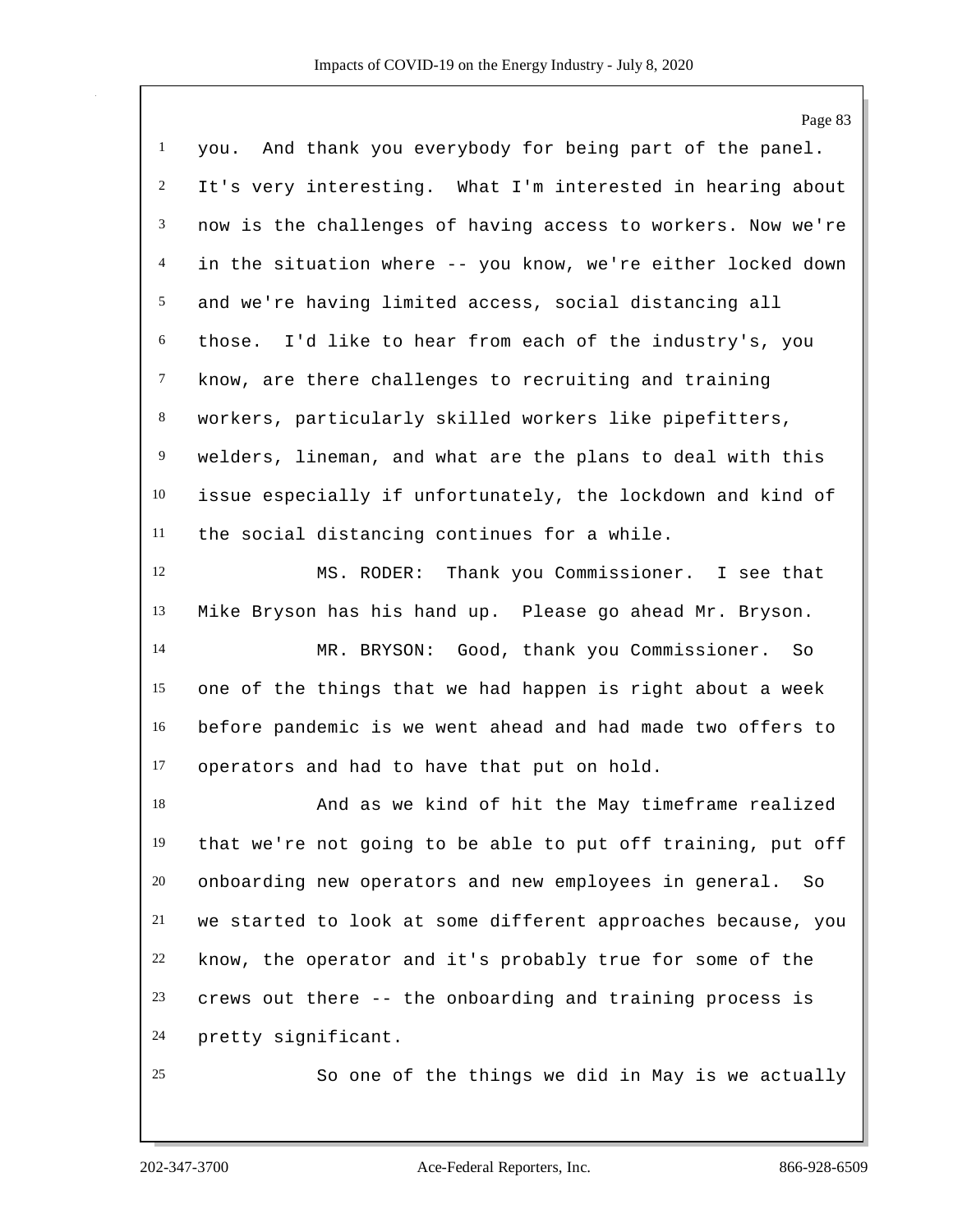Page 84 had our ninth sequestered operator was a new operator who volunteered to come in and be trained. It turned out good because we had a very focused -- eight operators who were very focused on his training during that. So that's kind of the way we tackled it to kind of sustain that training and onboarding. Since then we're making another offer. Next week another operator again looking at ways that we're going to be able to sustain that. We've got a couple pending retirements that were deferred for a little bit, I think which helped us a lot, but and I mentioned in my opening remarks, we're getting our simulator back up and going because we used our original simulator for a third control room. Once we get that simulator up, we need to figure out how we're going to be able to conduct beneficial training going forward for existing operators and new operators as well. MS. RODER: Thank you very much Mr. Bryson. The next hand that I saw raised was Mr. Lyon. Please go ahead Mr. Lyons. MR. LYON: Thank you Aileen. I would just -- I would say it this way. There's a couple things and as Mr. Bryson mentioned, we had some training classes ongoing for our controllers in our control centers, and those usually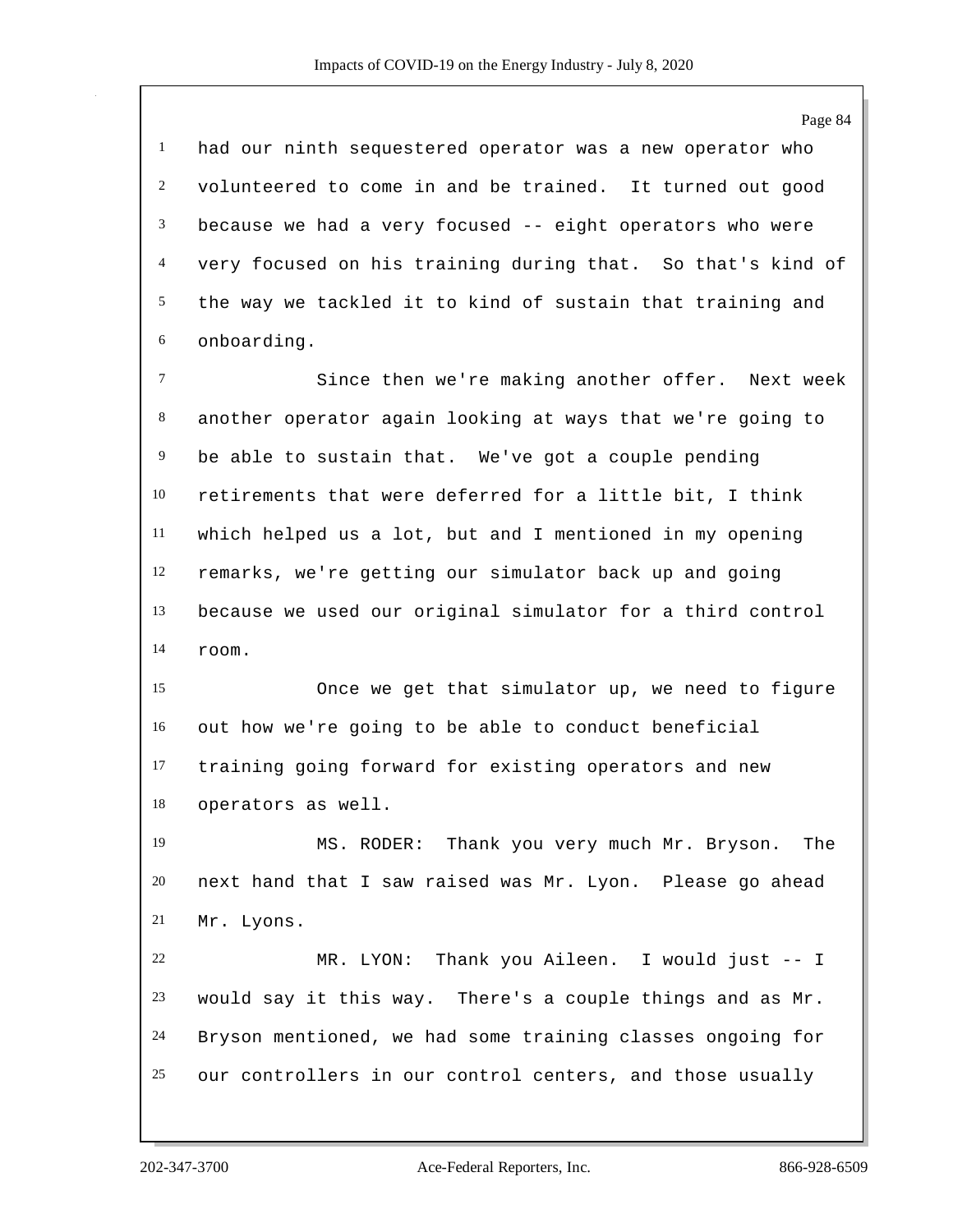last 8 to 9 months, so we had to become creative. How do we keep that training going because there -- as we talked earlier, that was a core mission critical activity that we had to keep going for pipelines.

 And so we learned how to use some of our backup operations to sequester the training class and still give them valuable insights and keep them on track so they're ready to go at the end of their training in 8 to 9 months. So that continued on.

 The other thing that is really kind of neat through this COVID-19 pandemic has been the evolution and enabling of technology really in the training world. What we do -- some of our, what's called our operator qualification, we used to do those in person, so we've got workers all over the country and we have had to have people go out there and witness what they're doing as part of a PHMSA regulation that requires us to do that.

 You know, in working with PHMSA and others, we are now able to do that virtually, and be able to do it over a video screen. And I see that continuing in some form or fashion, you know, hopefully past this pandemic period, even now.

 So I think training is going to evolve, probably not just for the short-term, long-term, where we'll do more through video, you know. We're more used to talking to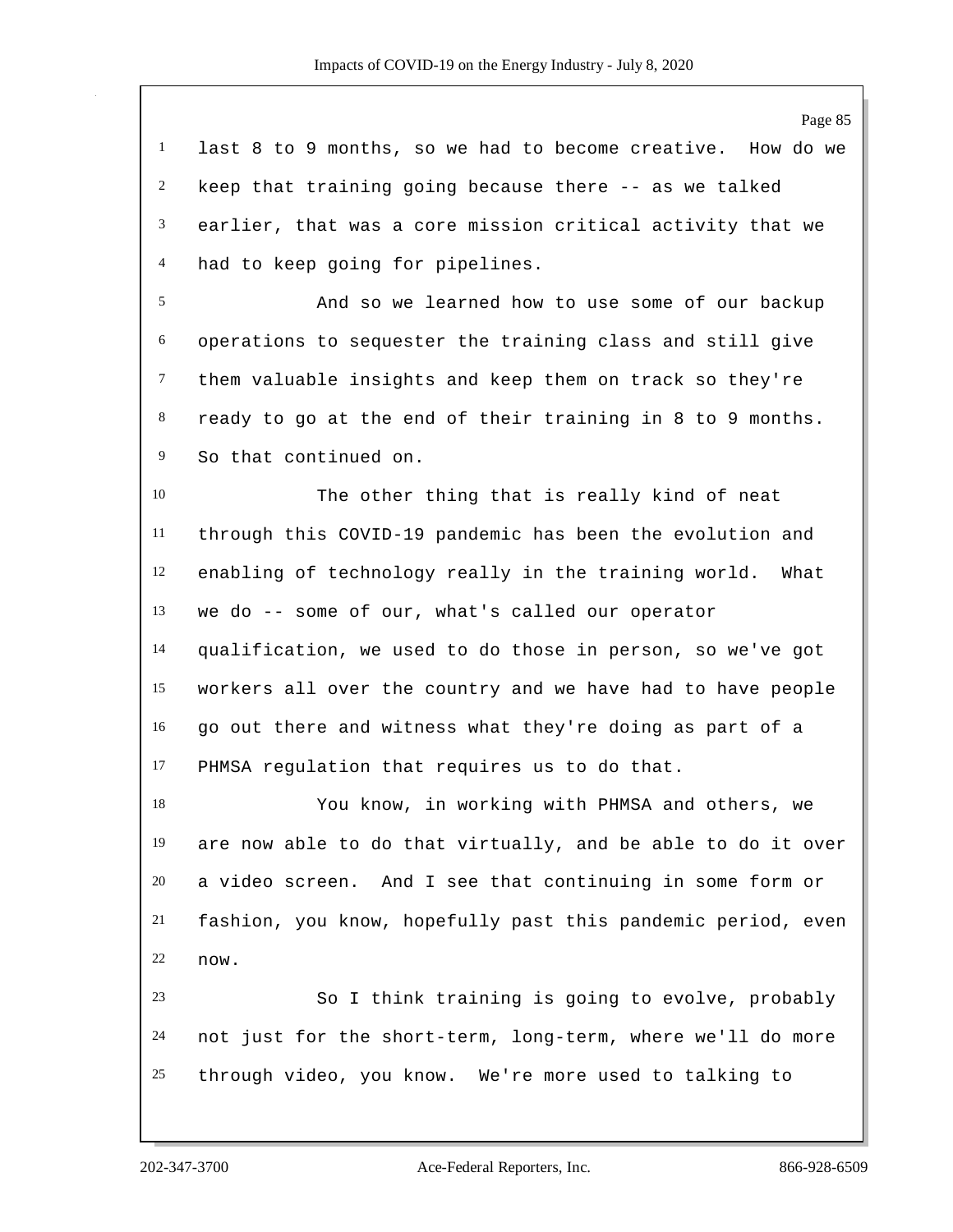Page 86 strangers as we're doing today. And I think it's important that we continue doing that as our industry evolves, because having training and skilled workers on a front line is critical to our 24/7 365 safety and reliability mission. MS. RODER: Thank you Mr. Lyon. The next hand that I saw raised was Mr. Chapman. Please go ahead Mr. Chapman. MR. CHAPMAN: Maybe just to echo some of those comments. I would first note that as I looked across TC Energy's 13 pipeline network in the United States, demand across our pipeline system since March 1, which we'll call the beginning of the COVID period, demand is actually flat to up, all things equal, which basically tells me that there's still this need for what we do. And now going back to the beginning of this crisis, we asked our field employees for volunteers as to who's willing to go out and get this work done. And not to my surprise, virtually 100 percent of our employees raised their hand. So in terms of having a robust and experienced workforce out to the field today, I feel very, very comfortable without that. We have been hiring during this pandemic period. And like you heard from others, we have been onboarding virtually and undertaking training activities virtually to the extent that is practical. And I think you know, one of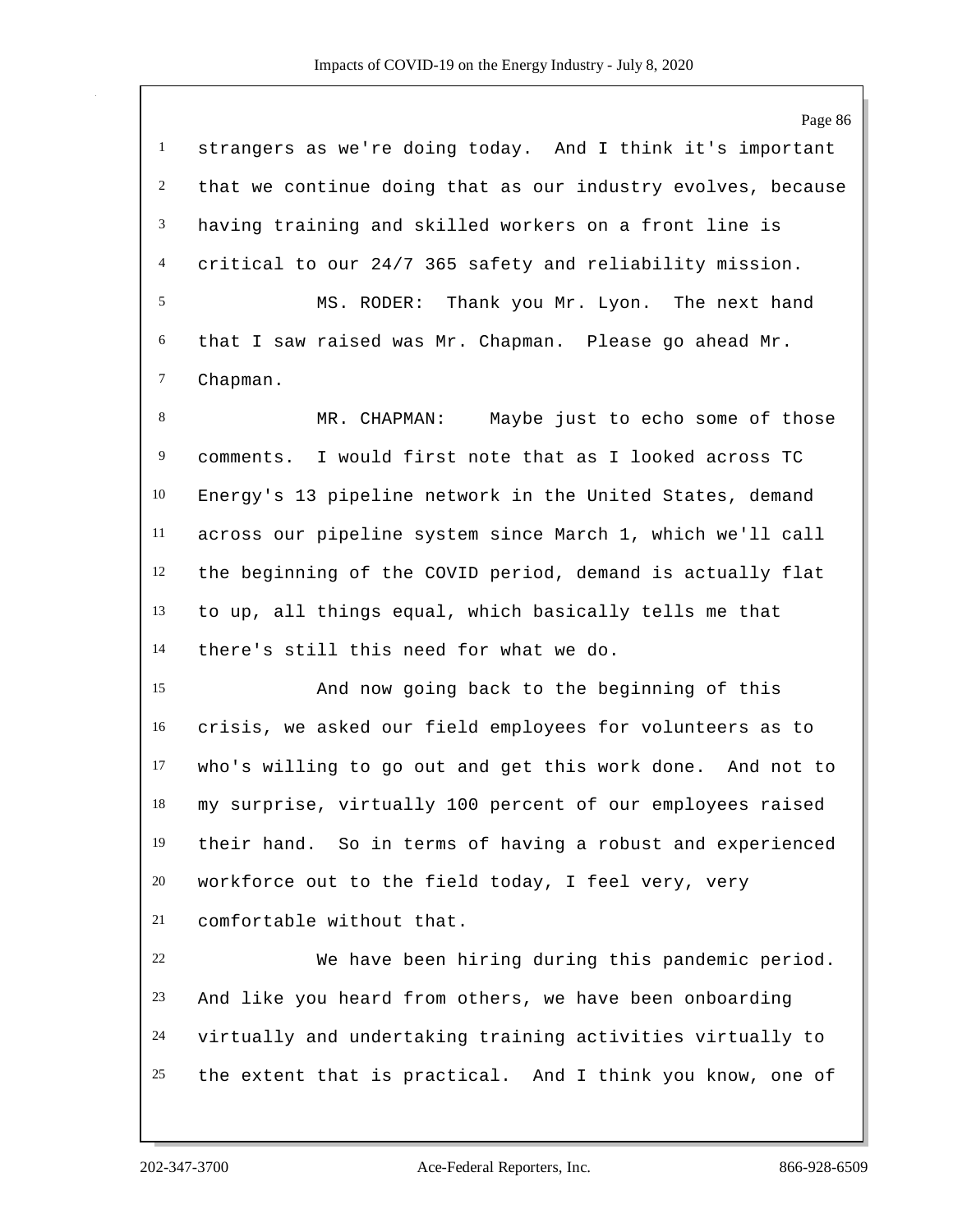Page 87 the keys things that just jumped out at me is we're not just offering individuals jobs, we're offering them career paths. And career paths that pay a real living wage, for example, when you look at a welder for example. So being able to attract qualified talent and provide them with the tools and the resources and training that's needed to make sure that they are working productively but yet safely and following all the health protocols so far has not been an issue from our perspective. MS. RODER: Thank you very much Mr. Chapman. The next hand that I saw raised was Mr. Connally. Mr. Connally, please go ahead. MR. CONNALLY: Great, thank you. Commissioner McNamee thank you for that question. Certainly I would agree with my colleagues here that with the availability of some of the skilled workers that we use in Southern Company, the electrical workers, the gas technicians, we continue to do some hiring for those particular jobs during the pandemic and we're not aware of any obstacles or barriers to finding the talent we need. I'll also shift and talk some about our contractor partners and our construction partners. You know we're building one of the largest -- we're going to have one of the largest construction programs going on in the country at our Augusta plant, some 7,000 workers, many of them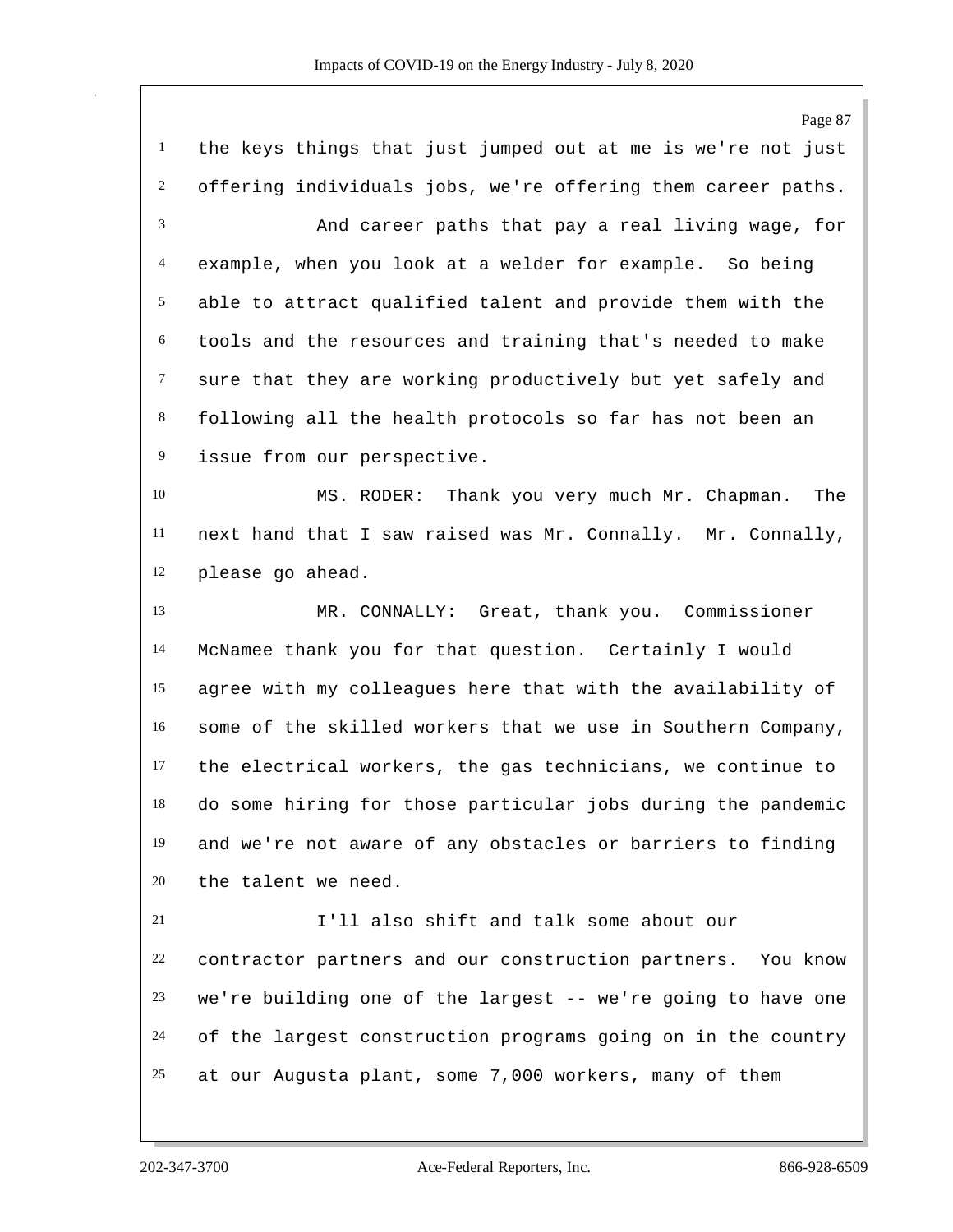represented across all the different states. We're hiring even today. Focused on the areas like electrical workers, pipefitters in partnership with the unions that have supported us, we're finding the workers we need. So while there may be some slowdown across the nation on some projects like that, maybe in some sense that has made the availability of those workers more readily available for us for our work at Southern Company. So so far, so good. MS. RODER: Thank you Mr. Connally. The next hand that I saw raised was Mr. Tim Cawley. Please go ahead sir. MR. CAWLEY: Sure. Thanks Commissioner. My colleagues have covered it well. I would only add that in terms of access to the employees in the immediacy where we are, we're really focused on the health and safety of our incumbent employees, so that's social distancing, hygiene and some rigorous self-checks to ensure that if one of our employees is feeling ill, they're encouraged to stay home for the good of the order. Our hiring has slowed a bit, but we're keeping copious track of what we need to bring in and we'll resume that as soon as the state continues to move through its phase of re-entry. And that acts as a really good economic driver for the region. So we look forward to keeping our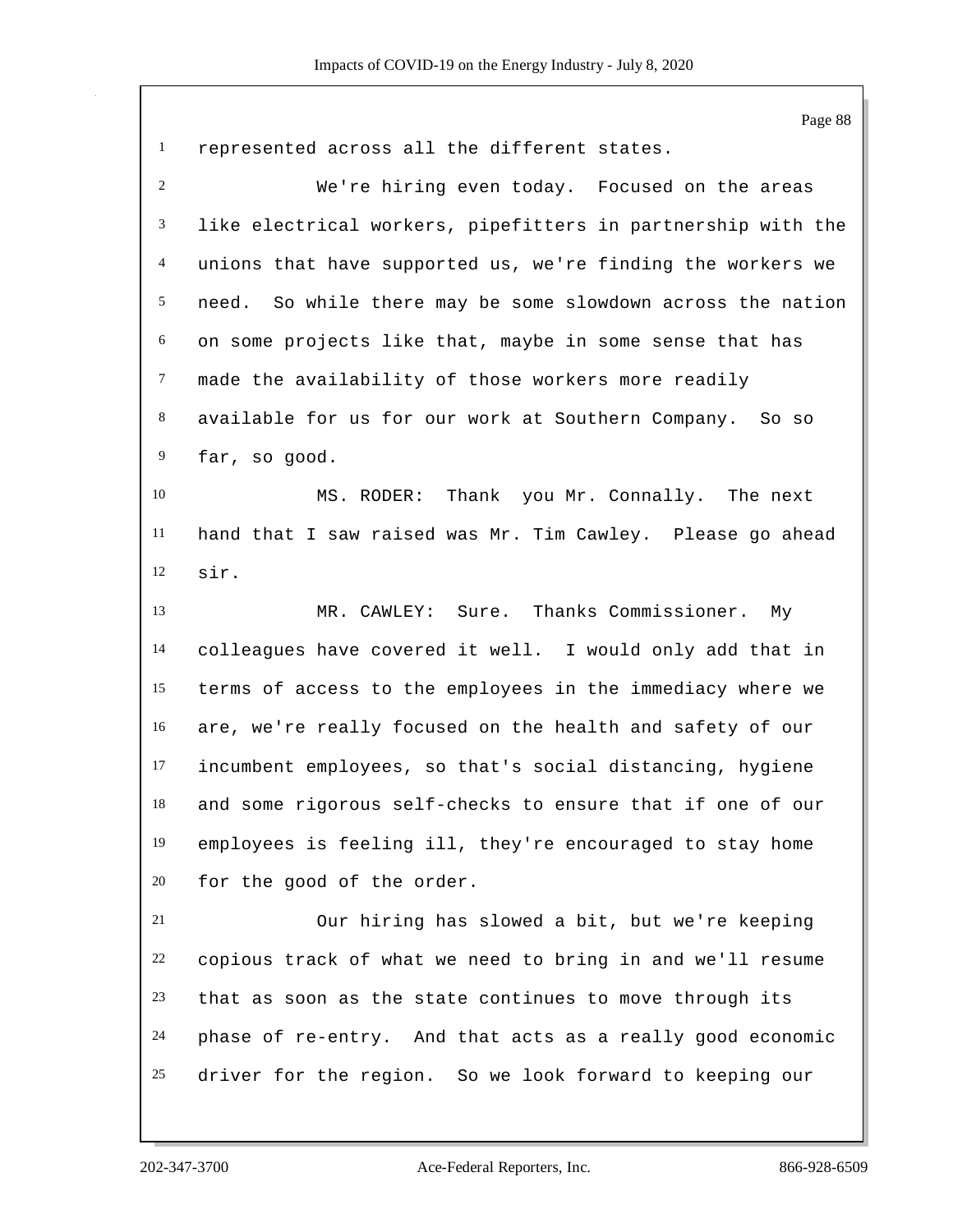Page 89 incumbents safe and bringing on new folks as soon as the coast is clear, thanks. MS. RODER: Thank you Mr. Cawley. And the last hand that I see raised is Mr. Haynes. Please go ahead Mr. Haynes. MR. HAYNES: Yeah. Thanks a lot and I want to build on the great comments that have already been mentioned and just highlight. It's an excellent question and our Seattle recruitment's been pretty much continuous through this. I think the onboarding challenges are significant and bringing especially electrical workers in from a remote perspective, but we're finding a way to navigate that space. We have open recruitments in pretty much all of our skilled trades. I think not surprisingly on the west coast, at least I think we find ourselves competing with all the other utilities in the industry for the same skilled trades, and as construction continues to ramp up in the Seattle area in particular, that limitation on skilled trades is going to get a little bit tighter. So we'll pay real close attention to that. Leaning into our apprenticeship as much as we can, but again that's another difficult one because the requirement for schooling and things like that. So lots of challenges, we're trying to be strategic and trying to make sure we got the right people in the right place. That is definitely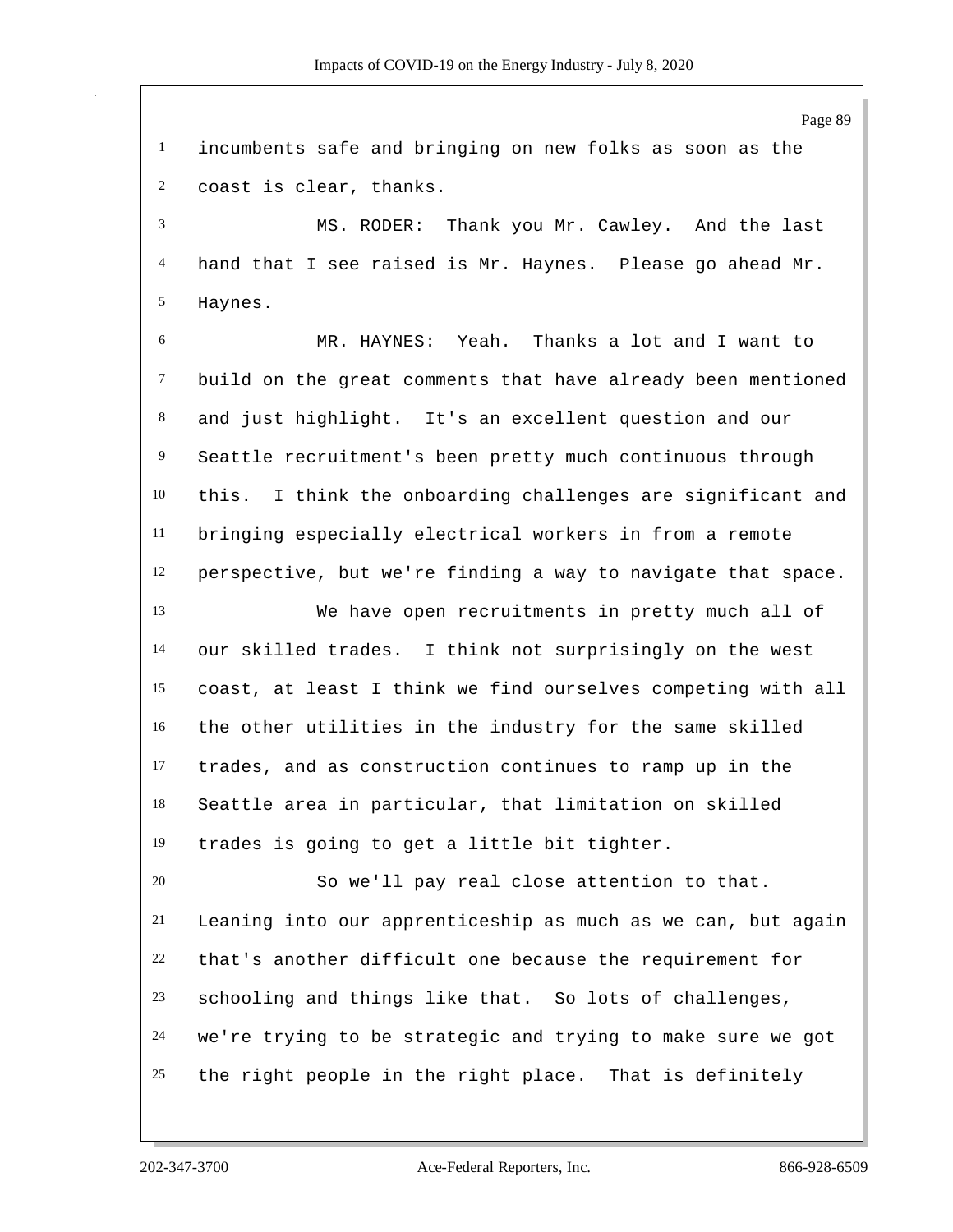Page 90

something to pay attention to.

 MS. RODER: Thank you Mr. Haynes. Commissioner McNamee, that's the last raised hand. We're ready for your next question, thank you.

 COMMISSIONER MCNAMEE: Great. Well, first of all thank you for those answers. I'm actually heartened to hear that access to trained workers and the ability to continue training them continues, because that's going to be very important for the industry to keep operating, but obviously to the economy, so that's very heartening.

11 I want to touch on something that Mr. Chapman brought up before the break and that is about, you know, wanting to think through whether this is going to be temporary or permanent. And you know, the way I've been looking at this is you know, is this going to be "short-term" and it seems to be getting long-term or long-term every day, but really a short-term longer-term, meaning you know, it's not over by the end of the year and it goes to the next year.

 And you know, the different pathways that each of the industries are thinking about you know, is the working from home scenarios that we're seeing right now, the way to organize, is it something that is sustainable beyond the short-term, is it something that can go on for the long-term if we need to, and because of those insights, how is that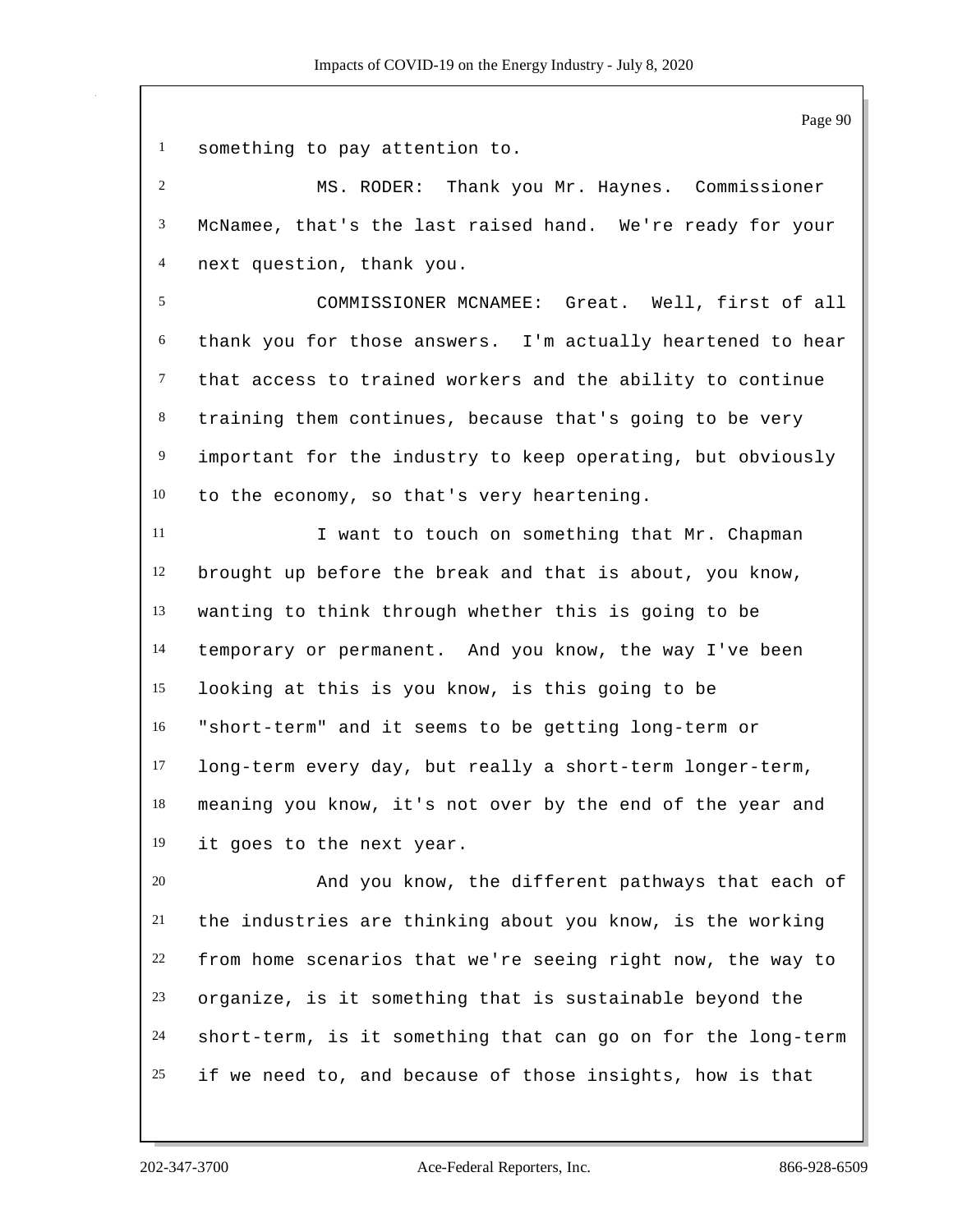Page 91

|  |  |  | going to change you know, once this is over. |  |  |  |  |  |  |
|--|--|--|----------------------------------------------|--|--|--|--|--|--|
|--|--|--|----------------------------------------------|--|--|--|--|--|--|

 Are the things that are going to be different in how you operate and is the follow-up to that. If so, are there things that you would like us as a Commission to start considering as you're looking to the future about how things are going to operate, whether we continue this in the short-term, long-term, or when we get back to "normal".

 MR. DEBONIS: I believe it's going to be a part of what we do going forward. We're going to have more options to work from home and I think what that's going to do is also put us in a better position going forward. If you think about it, if we are able to operate as we are today and we can do that with folks working from home, down the road if we decide to bring some of our folks back and they might be working two or three days from home, what a strong business continuity approach that is.

 If we have folks that are working home some of the time, if things change, if there's adjustments that need to be made for any type of business continuity item, it's easy to transition back to more folks working from home. So I think one of the things that prompts me to say at this point is that you know, I look at it from Southwest Gas position. The fact that we've been able to go through these challenges with COVID, adjust policies and procedures, be able to work -- have folks work from home, try these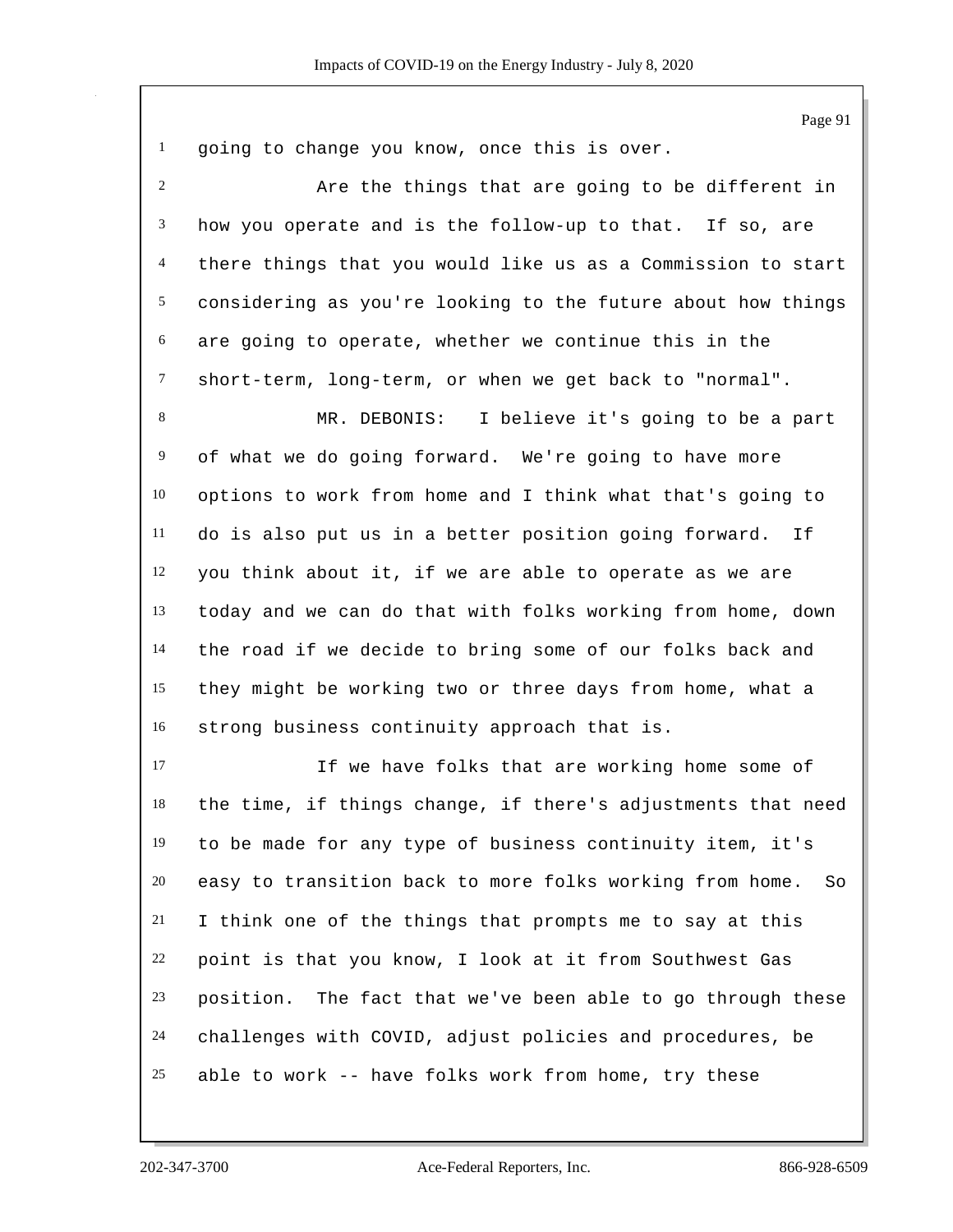different approaches.

| 2      | I believe we're a much stronger company today                |
|--------|--------------------------------------------------------------|
| 3      | than we were even three or four months ago. And I think      |
| 4      | that's the case for industry as well. So I just think this   |
| 5      | work from home will be more permanent and will be decided by |
| 6      | individual areas, individual companies, but I think it's     |
| $\tau$ | going to be a great tool in our tool kit going forward.      |
| 8      | MS. RODER: Thank you very much. The next hand I              |
| 9      | saw raised was Mr. Chapman, please go ahead.                 |
| 10     | MR. CHAPMAN: Commissioner, just to directly                  |
| 11     | respond to your question. I would say that the current work  |
| 12     | environment is definitely sustainable, but I don't believe   |
| 13     | that it is necessarily the new normal. And what I mean by    |
| 14     | that is there may be certain elements of what we do,         |
| 15     | analysis scheduling for example, that may be more conducive  |
| 16     | to allowing to a work from home environment, at least a      |
| 17     | certain number of days per week.                             |
| 18     | But I don't necessarily see this being a shift               |
| 19     | industry-wide that says we're going to focus the majority of |
| 20     | all of our employees to a work from home environment longer  |
| 21     | I've been presently pleased overall with respect to<br>term. |
| 22     | the fact that we've really maintained a lot of our           |
| 23     | productivity over the past 15 or 16 months, but also can't   |
| 24     | help to believe that perhaps we could have been even more    |
| 25     | productive if we had more social interacted, more face to    |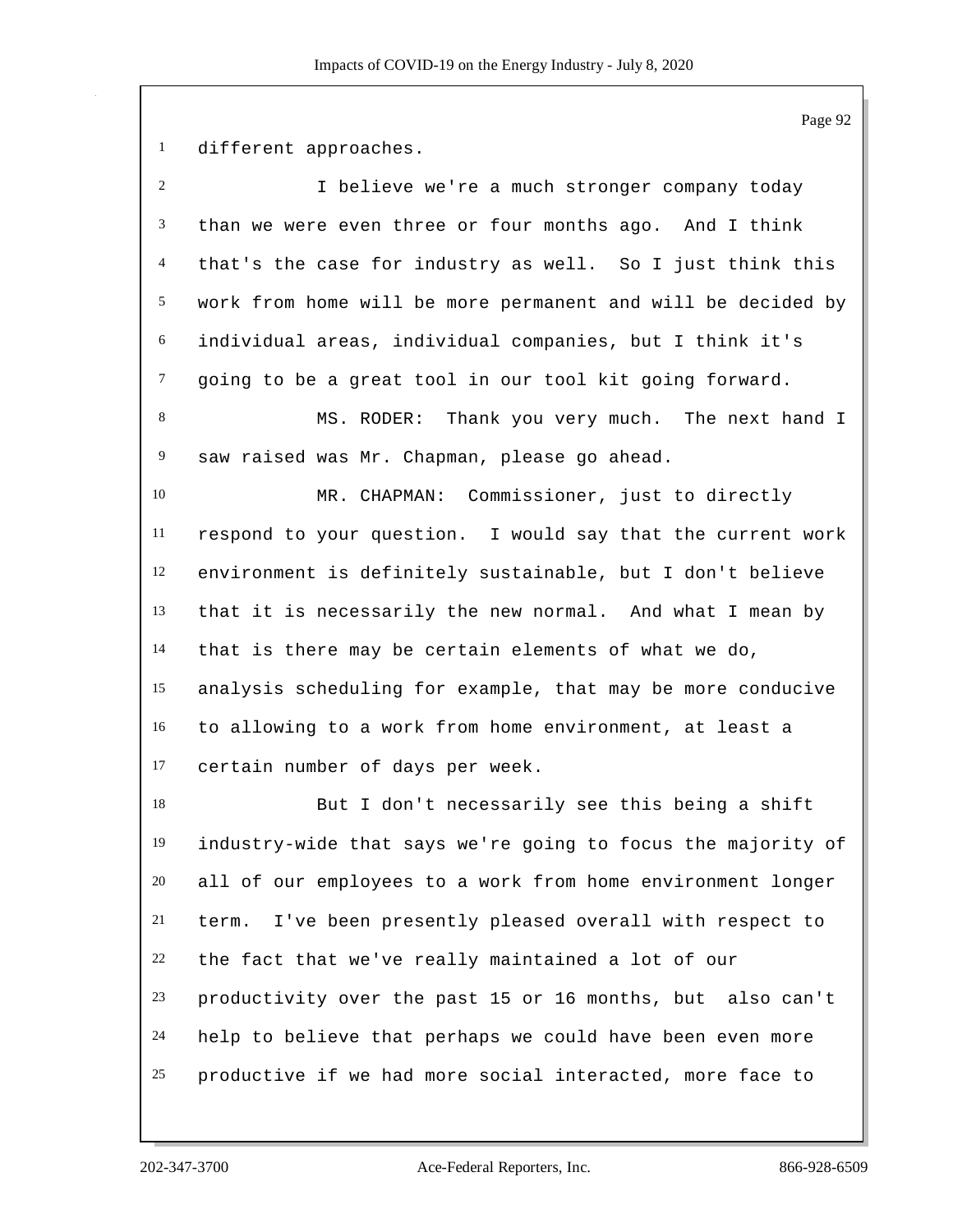|                | Page 93                                                      |
|----------------|--------------------------------------------------------------|
| $\mathbf{1}$   | face meetings back in the office and the like.               |
| $\overline{2}$ | So I think again, my perspective is it's more of             |
| 3              | a temporary shift, although to your point, short-term is     |
| 4              | becoming longer and longer. We'll be able to get through     |
| 5              | this and then we'll return back to more of a historical      |
| 6              | normal. But again, I do want to make sure that we think      |
| $\tau$         | about this in a very thoughtful approach and look at are     |
| $\,8\,$        | there specific jobs or tasks that can be done from home at   |
| $\overline{9}$ | least on a partly basis, and I think I would speak for a     |
| 10             | majority of our employees, I don't know that they want to    |
| $11\,$         | work from home full-time, but maybe more flexibility around  |
| 12             | one or two days a week being able to work remotely is        |
| 13             | something that they would prefer.                            |
| 14             | And to the extent that we can do something like              |
| 15             | that without sacrificing productivity is something that we   |
| 16             | would consider I think.                                      |
| 17             | Thank you very much Mr. Chapman.<br>The<br>MS. RODER:        |
| 18             | next hand that I saw raised was Mr. Connally. Please go      |
| 19             | ahead Mr. Connally.                                          |
| 20             | MR. CONNALLY: Thank you, thank you Commissioner.             |
| 21             | To your question what could FERC do, as we think about maybe |
| 22             | this new normal, it's interesting. Just this very morning I  |
| 23             | saw an example of what FERC can do to support some form of   |
| 24             | the new normal, whether it's teleworking.                    |
| 25             | We just used this gift of technology that we've              |
|                |                                                              |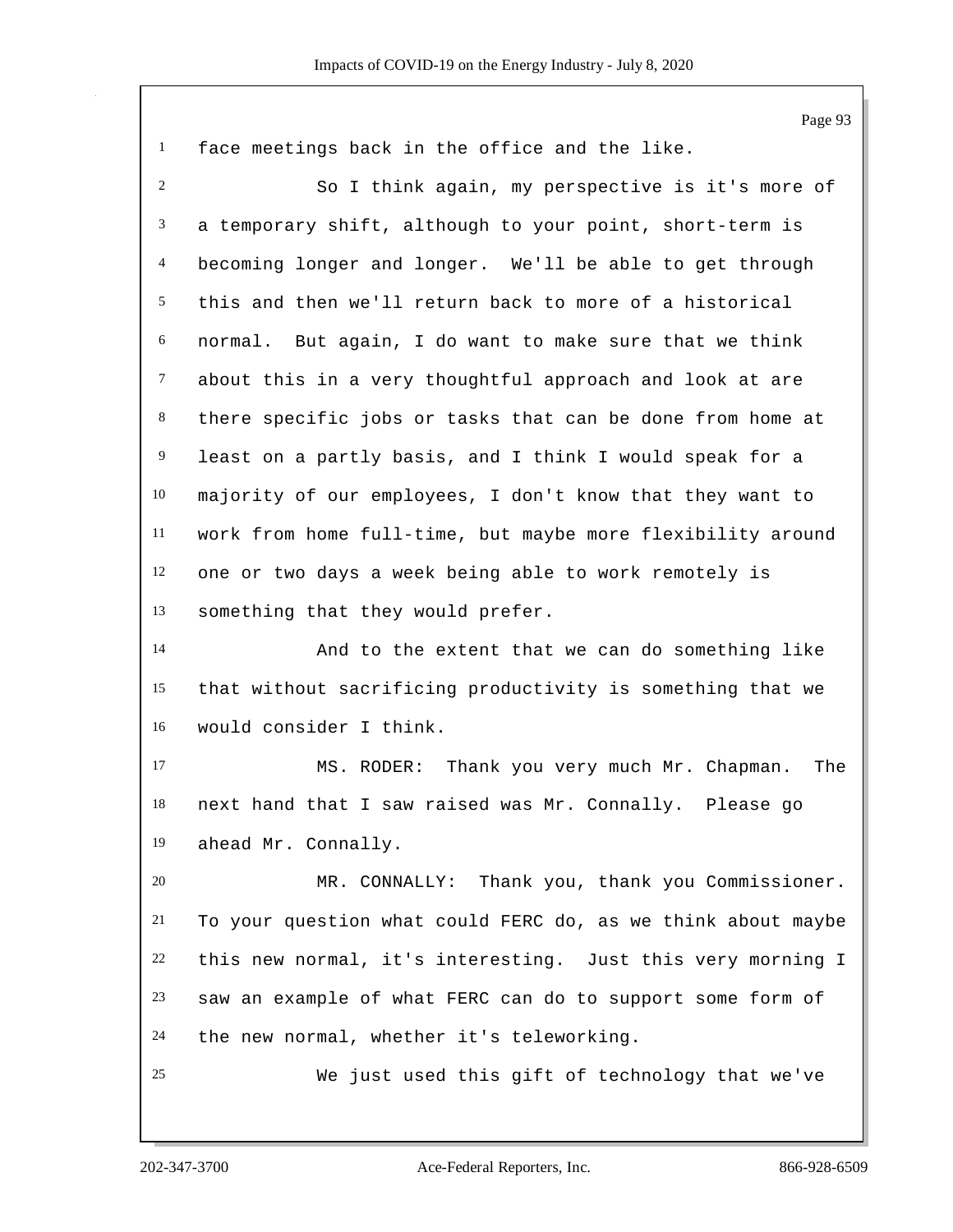Page 94 been given through this pandemic. This has been tragic in so many ways, that we have learned new ways, new business processes. And I got a note this morning one of our subsidiaries of Southern Company is scheduled for their self-audit this year and the team from FERC has indicated they're going to do virtual onsite sessions with this subsidiary. Those may not be entirely consistent with what a new normal could look like, some face to face interaction I think is incredibly valuable. I think they were missing some things when we can't be face to face. But really taking advantage of the technology we have got in front of us here and the example I gave you. I think that's something we can all just work better together on. I mentioned earlier in a question about just making sure we take advantage of this technology that we have learned more about it to be more efficient, more effective, for all of us to be more efficient as we move forward here. And I think that's one example of what FERC's already doing. I'm sure there's others we can continue to look at. MS. RODER: Thank you Mr. Connally. I believe the next hand I saw waved was Mr. Haynes, please go ahead. MR. HAYNES: Yeah, thank you. I'll just pick up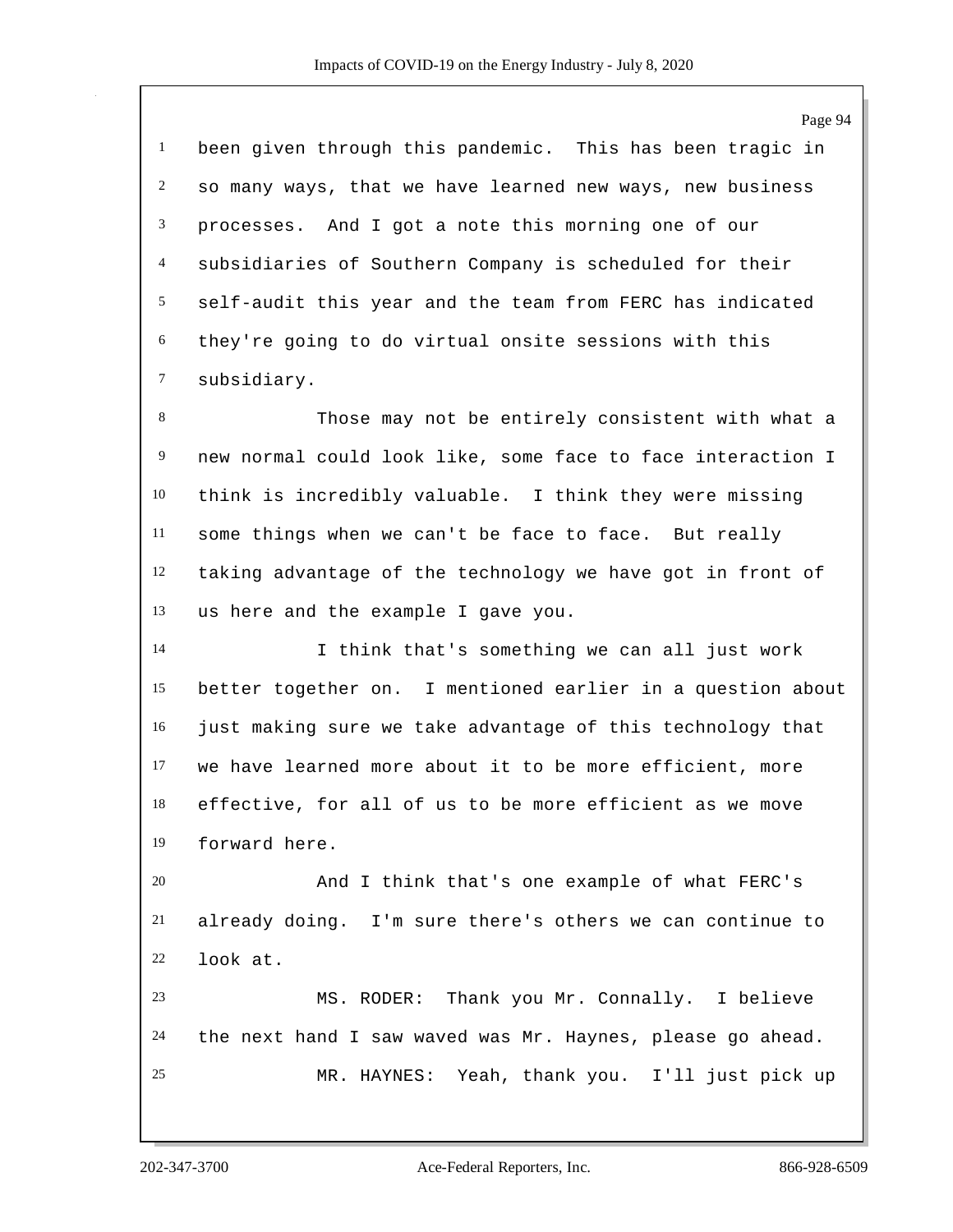on that a little bit. Stan mentioned FERC and I want to just pivot on that a little bit and highlight a couple things. You know we've got partial inspections coming up in the dam safety world and so I think you have to get really creative on how that happens.

 It's a heavily field activity traditionally and I think we're partnering with Portland Regional Office to figure out the best way to accomplish that. And also just to fair off of the technology business, you know, there's two things that we've had very successful expansions in, the first of which was back in April we did a completely remote go live for our energy and balance market participation. And that was something that we hadn't planned on leading into this, but obviously things changed really hard in March.

 And so the team was very successful in that energy and balance market and go live, and we're really happy with the way that's worked out. I think we might have set a new standard there, between us and Arizona and how that came on.

 So the second one is we just completed an audit remotely and very successful, very collaborative, and I think very productive at the end of the day. So we see upsides to that. I think long-term for us it's really a lot of focus right now on the office environment and what that's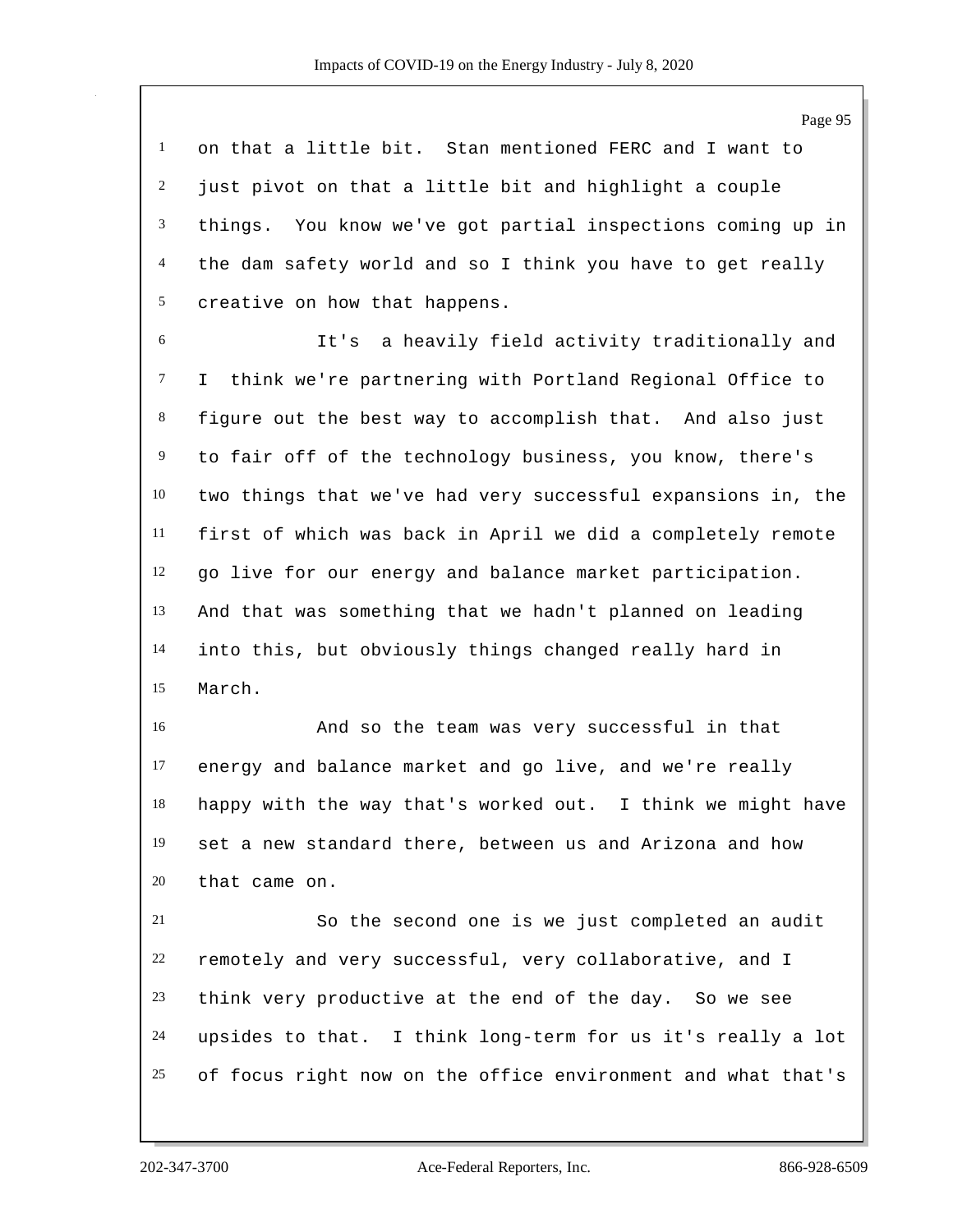Page 96 going to look like. We're not going to make any sweeping adjustments to the office environment until probably September. We're giving ourselves time to be very thoughtful in what that looks like. My most important field activity concern is just really making sure we keep our field workers safe in this environment and the uncertainty going forward continues to build on PPE like we've talked about. Same with our control centers, just being very diligent as we move forward into deeper into the year and in taking on the disciplines that we developed through this pandemic as I believe it's going to be -- this discipline is going to be required for a number of months, so thank you. MS. RODER: Thank you Mr. Haynes. Next up is Jim Robb, go ahead Jim. MR. ROBB: Hey, thank you. I'm just going to make a couple observations. First of all I echo the comments that Stan Connally made around the kind of being able to do work which we traditionally did onsite remotely. Again, we probably can't move all of it to that structure, but certainly our regional entities feel that there's a real opportunity to innovate some of our practices. Many of them were put in place 15 years ago and obviously in a very different world. The other thing I wanted to -- and of course I'm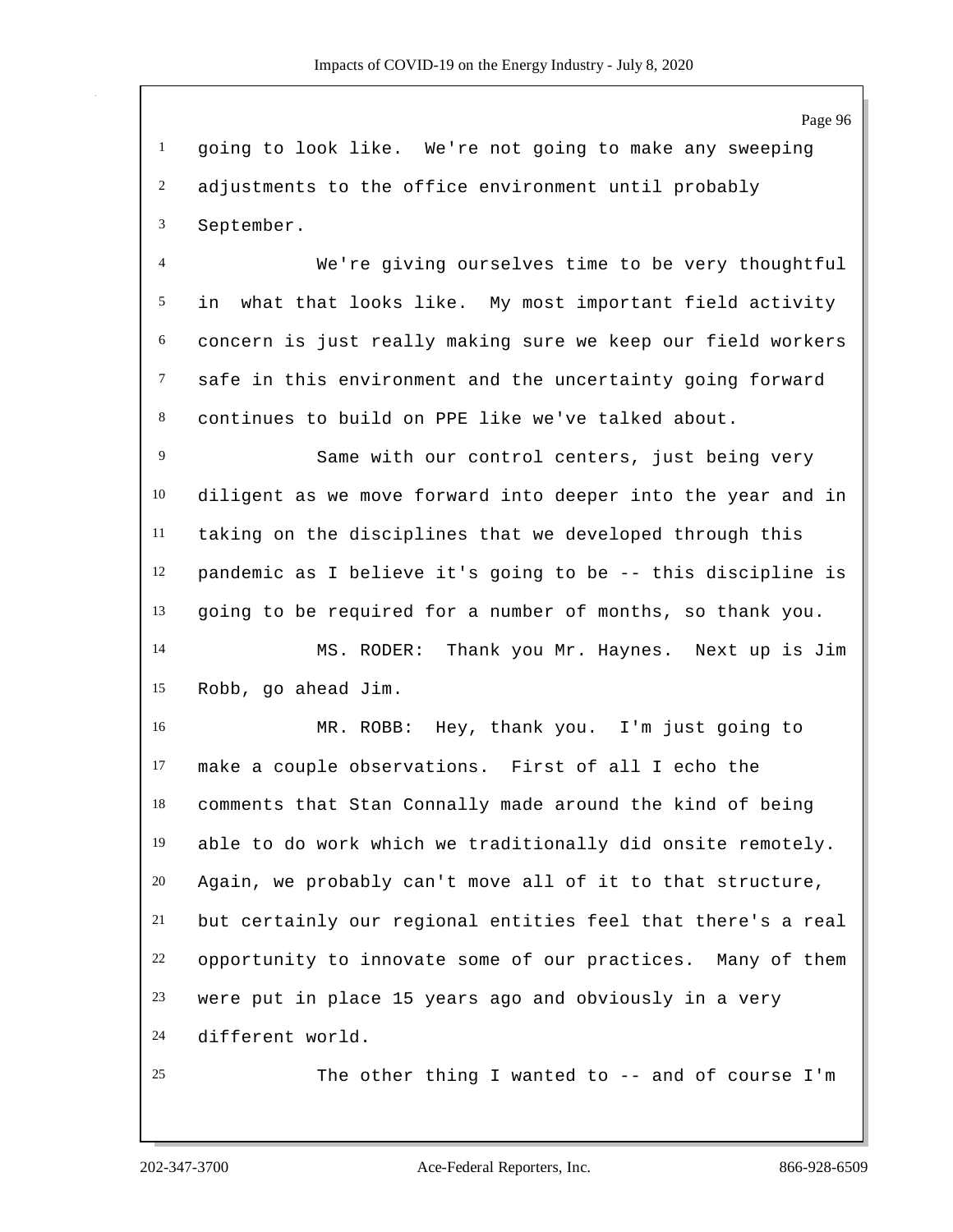talking from a slightly different perspective, because I don't have people who have hands on controls in the trades that my colleagues on the panel do. But we got through an extraordinary windfall of time liberated over the last three to four months.

 I mentioned the commuting. We operate in two highly congested cities. So we think that the company has probably gotten half of the commute time back as productivity and half of that went to employee's families and home lives. Not having to travel to every meeting as opposed to being able to do it virtually has also unlocked a tremendous amount of time.

 So we've seen you know, at least a sustaining level of productivity and maybe even an expansion. In fact, the industry has told us several times that we're throwing snow balls faster than they can catch right now.

 So we've had to slow down some of our work because our engagement and interaction with industry is so important to the quality of the work that we do. I do agree that looking forward, you know, that there's going to be some balance of remote work, which could be work from home and in-person connection because an organization only achieves impact through influence.

 It's important that we have engagement and relationships with people. We can do some of that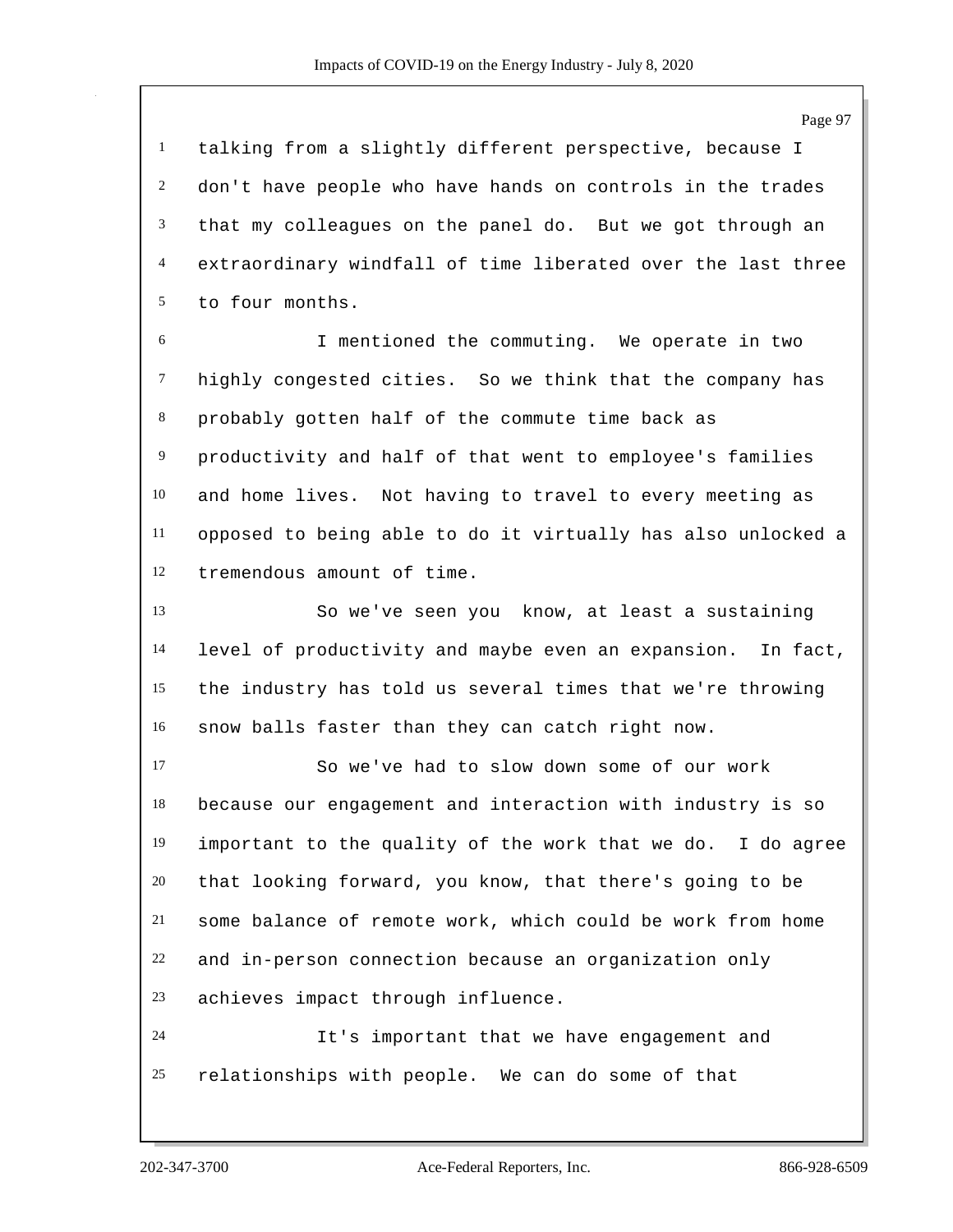Page 98 virtually, but it's not a full substitute for the in-person interaction. The one opportunity that I wanted to raise though that we're getting our heads around is in many ways this expands our labor pool because we can now -- if we get comfortable with remote work, which we are getting much more comfortable with as time moves on, we now have the opportunity to recruit nationally without having to demand someone relocate to Washington, D.C. or Atlanta. And given that we have a tendency to want to go after experienced labor, workers, you know, engineers who have subject matter expertise, the need not to uproot a family and like I said relocate, I think becomes a very strong recruiting draw for certain people. So I see some upside in this from our perspective, and I think we can use the technology that we're being more and more familiar with and which I believe will get better and better as time goes on to continue to innovate the way we do our oversight work. MS. RODER: Thank you Mr. Robb. Mr. Lyon I see that your hand is raised as well, please go ahead. MR. LYON: Commissioner, thanks for that question. I think it's a really interesting question and wow, the telecommuting technology really has been a true blessing and enabler for you know, maintaining months of our operations, really I think in some ways have exceeded all of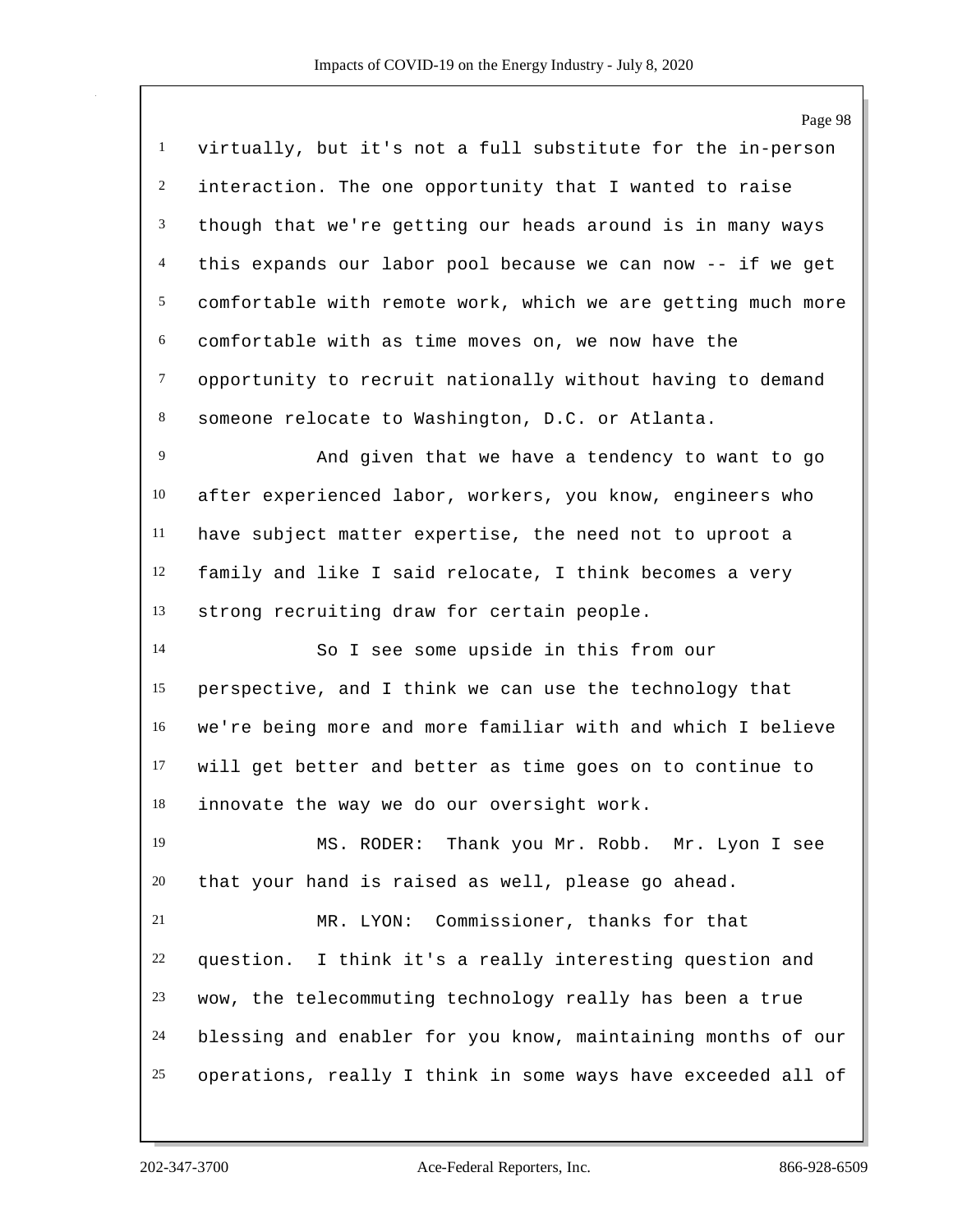Page 99 our expectations when you look at how reliable I think our energy sources and transportation has been. I do think -- I think there's a couple things we should as we think about the new world, I'm talking next year and others, is that one concern I have is you know, a lot of times our innovation and creativity comes by being in person with someone, and whether it's as you're walking down a sidewalk or as you're talking at the coffee bar or just being in the moment. And I think that's going to be important to have some aspect of that, because otherwise you will lose that over time. And the other aspect I will just say, a concern I have is what does that do to your company culture or your safety culture? I think you know, we're all now used to again talking to our computer screen, but you know, again there's the personal side of that. And I think Mr. Robb touched on that that it's important to have those relationships in person too. So that's one aspect, I think longer-term. I have a little more skepticism on this newfound, you know, technology and telecommuting. The other piece I want to answer is more to the later part of your question was around the long-term planning or affect in how can FERC help. I think there's a piece in there and I mentioned in my opening comments the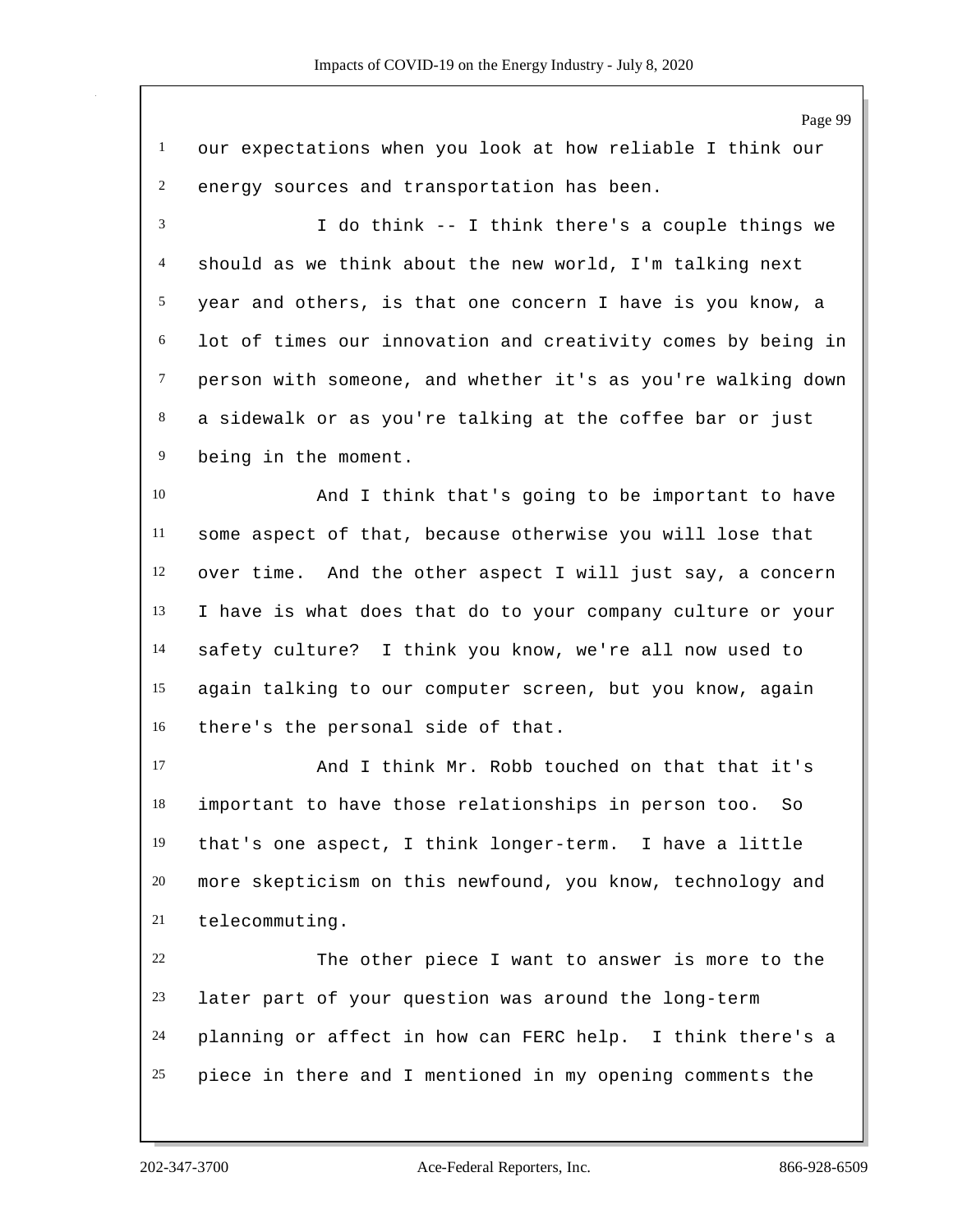business planning is going to be really, I think, our challenge.

 You know, short-term, I think we're going to be able to navigate, but business plan, when is demand going to come back to our products or pipelines? What's that look like? And then you apply that, and I think this is where FERC really comes into play how pipelines are managed on the business side is through index being in, you know, PPIs.

 And I would say those systems necessarily aren't conducive for a pandemic in unprecedented times. So we are needing to keep and maintain our pipeline not only for the short-term, but for the long-term, while the demand is way off track and way different than what I think any of us could have ever planned for or imagined.

 So I think if FERC looks at that system, I hope they take in consideration not just what they've always done, but what's fit for purpose during this time and unprecedent times based on the disconnect from our demand and really to stress maintaining safe and reliable operations. A really important question and I think FERC definitely has a place in it.

 And I go back to you know at the beginning. Chairman Chatterjee said you know, we're all in this together, and I think that's really important. We're all in new times for all of us, so thanks for the question.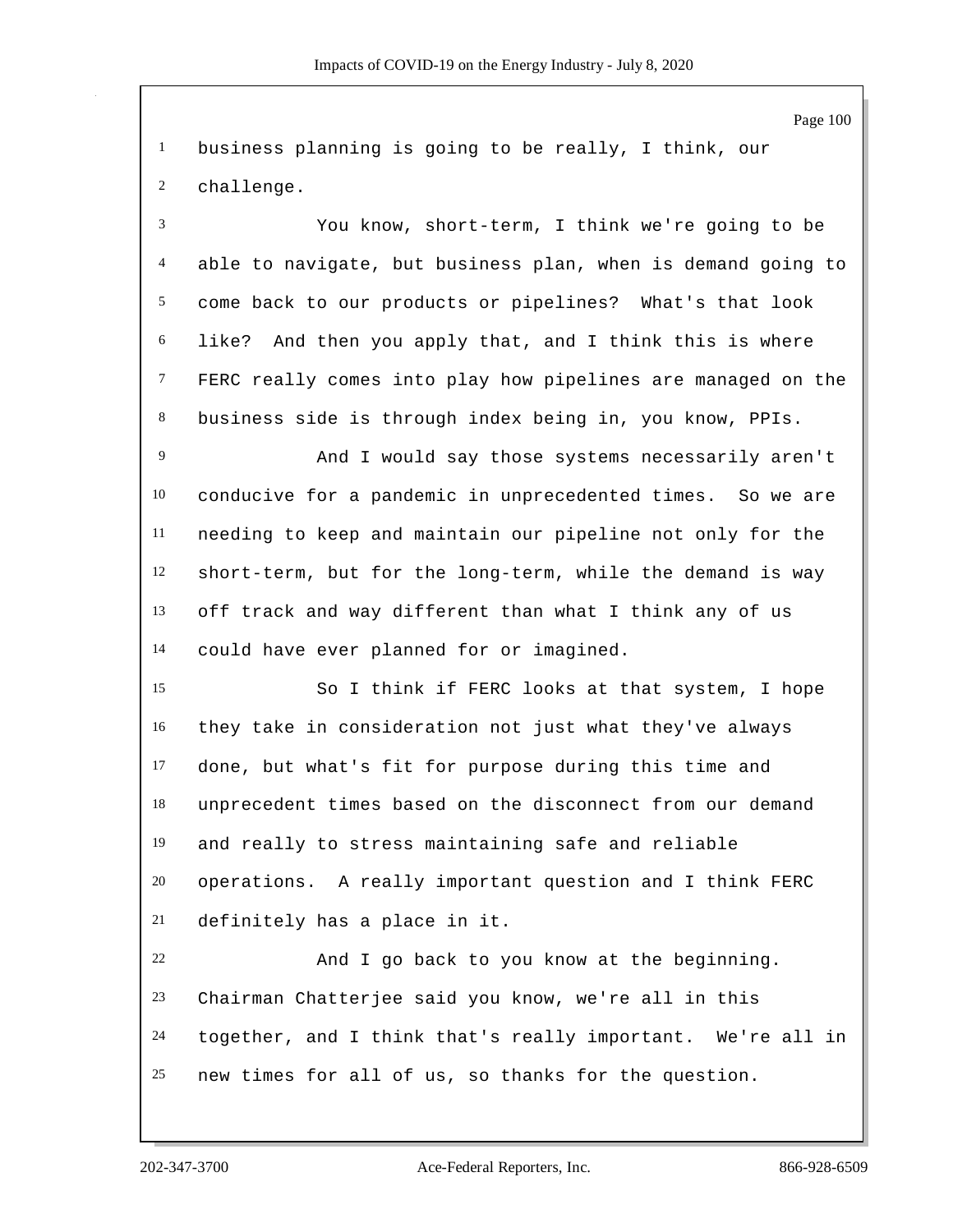Page 101 MS. RODER: Thank you Mr. Lyon. Commissioner McNamee I'll hand it back to you, no other raised hands, thank you. Commissioner McNamee I noted your mic is muted. COMMISSIONER MCNAMEE: All right, can you hear me now? I hope you can hear me now. MS. RODER: Yes we can sir, thank you. COMMISSIONER MCNAMEE: Okay. Well I gave this great speech and I'm sorry you all missed it. But my only point is that -- multiple points is that one, I appreciate the comments and it confirms some of the things that I thought were true but also gave me some insights into things that I was not thinking about. So, I really appreciate having you all take your time to inform us and that it's been helpful to have this insight. Likewise, IT even at FERC sees some of the things that you all mention about productivity has been you know, excellent, and anecdotally hearing about people happy that they're not having to struggle with you know, traffic, and having more time both to work and to be with families, and so I think that is one of the silver linings that have come out of all of this. And that completes my questions for this panel, thank you. MS. RODER: Thank you Commissioner McNamee. I wanted to hand it over to Commissioner Danly to see if he has any additional questions, or any questions he'd like to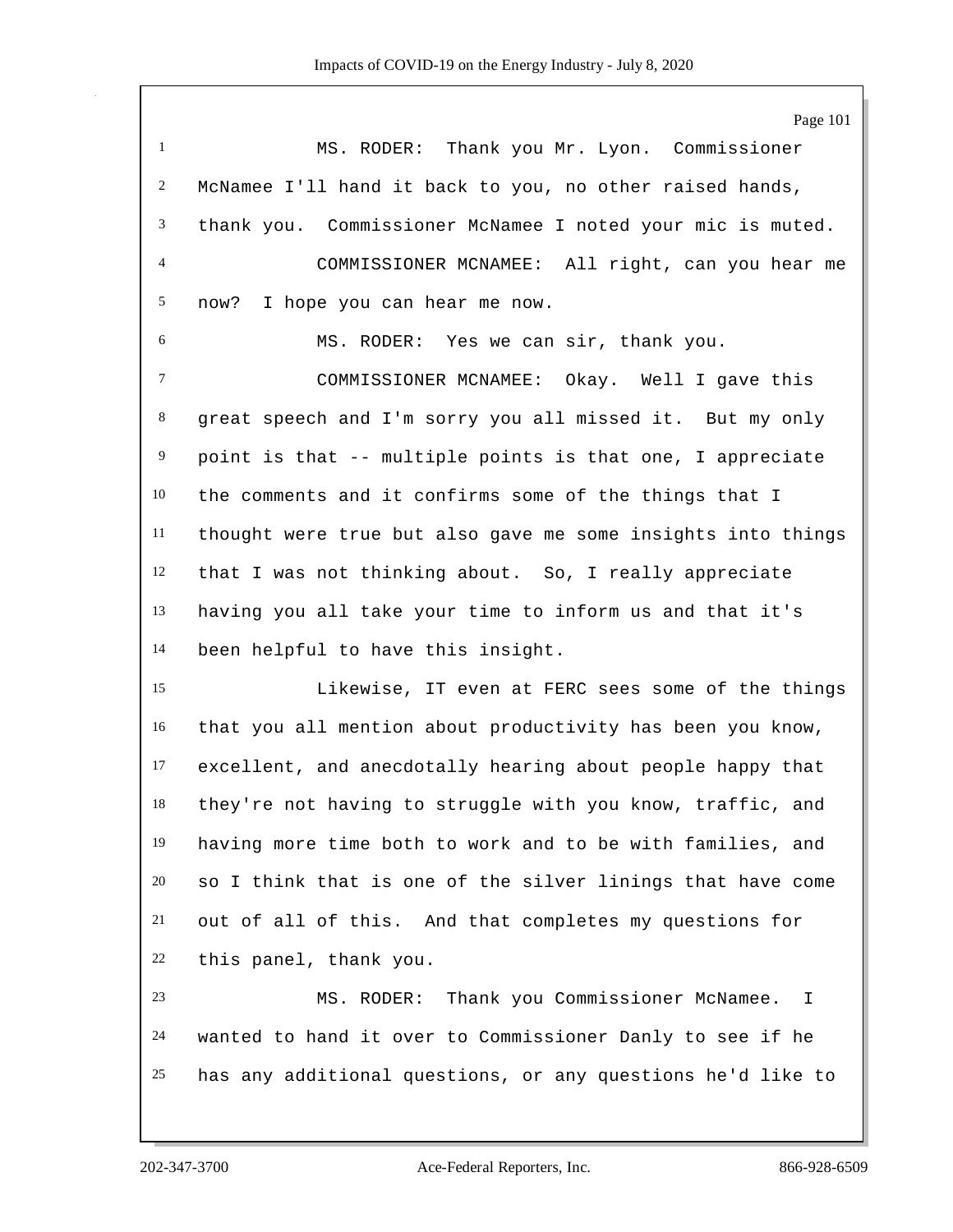Page 102 ask. COMMISSIONER DANLY: No. I don't have any particular questions, but I appreciate the discussion and I'm very heartened to see how adaptable industry has been dealing with all of the unforeseen events of the last few months. Thank you for everybody's time. I appreciate it. MS. RODER: Thank you Commissioner Danly. Chairman Chatterjee, we are handing it back to you in case you have additional questions you'd like to ask of these panelists, thank you. CHAIRMAN CHATTERJEE: Thank you Aileen. I do not have additional questions. My colleagues covered much of the ground that I had hoped to cover, but should staff -- I believe we do have some more time before the next break, so at this point I would like to turn it over to staff for any staff questions. MS. RODER: Thank you very much Chairman and I would invite staff, Amelia Lewis and David O'Connor if you would like to ask any questions, thank you. MS. LEWIS: Hi, thank you Aileen and thank you for all the panelists for being here today. We touched upon impacts and maintenance activities this morning and I'd like to hear a little bit more about that. So how has COVID-19 impacted your maintenance activities and to what extent has there been deferred maintenance? And are there concerns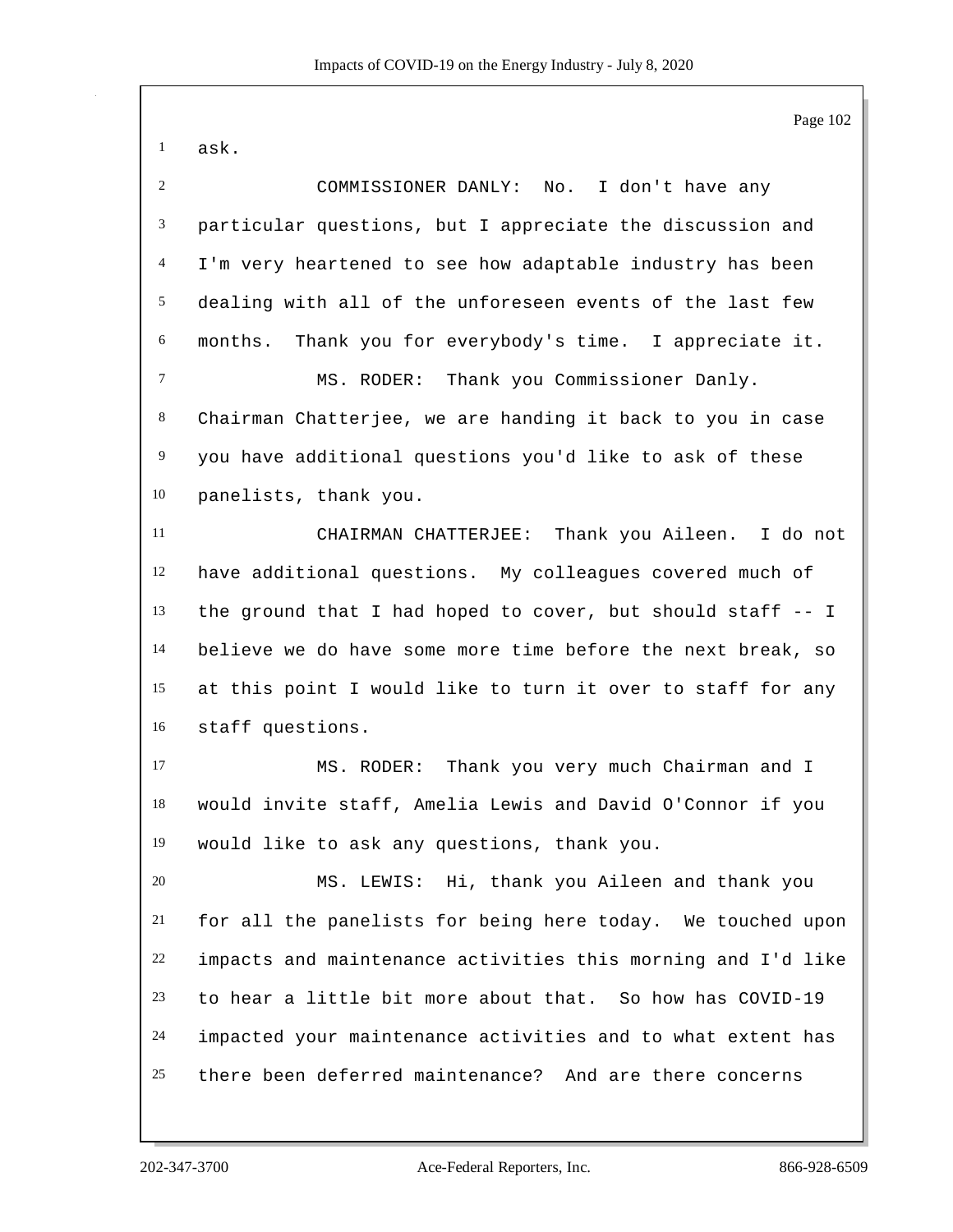Page 103 about impacts due to deferred maintenance activities or delayed completion of projects during the COVID-19 response? And if there are concerns, how will these concerns be addressed? MS. RODER: Thank you Amelia. I see that Mike Bryson has his hand raised. Please go ahead Mr. Bryson. MR. BRYSON: Sure. Thanks Amelia. So one of the things that we were pretty concerned about that early on because our asset owners had those concerns themselves. They're worried about what the impact is going to be on crews, contract crews, staff coming in. And so we put processes in place to help our stakeholder's kind of manage that -- an ongoing survey to look at impacts to crews. And as we have kind of looked at -- and some of this is hindsight now, we didn't see as much impact on rescheduling as we thought we would. We thought we would see a tremendous amount. We saw a little bit. In my submitted remarks I talk about some of the outages that were either scaled back or delayed to the fall. I think they're still manageable. We did have some early concerns that they may be. It looks like the asset owners really kind of tackled a lot of maintenance, they may have triaged or prioritized some of it, but they were able to really figure out how to protect the crews and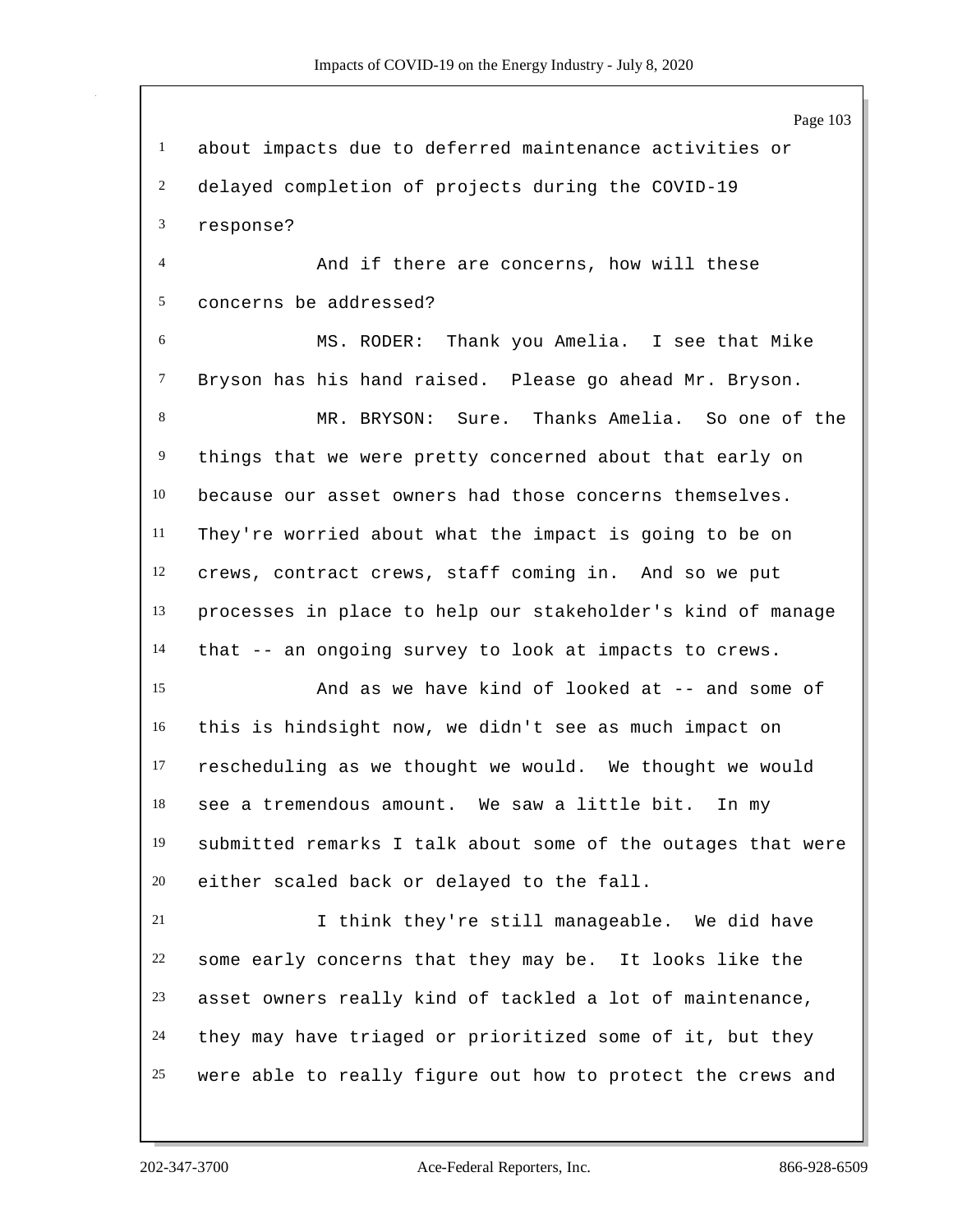Page 104 get the maintenance done in a pretty good way. So I think we're going to be pretty set in the fall. We obviously have some concerns about potential resurgences of COVID in the fall and we'll have to manage through that, but the rescheduled outages turned out to be very manageable. MS. RODER: Thank you very much Mr. Bryson. I will now call on Mr. Haynes, please go ahead Mr. Haynes. MR. HAYNES: Yeah, thank you Amelia, great question and I think across the board I agree with what Mike Bryson just said. And also from the standpoint of project delays, we did have to put some large capital programs on the shelve. Part of that was because of international workforce challenges in getting people into the country and getting people into the state in particular. We're just in the process now of remobilizing a major overhaul at one of our large hydro stations, so that's been on hold since early March. So that's underway. There will be a cost to that, there will be and we've got extended outages on the heels of that, so it's going to be sort of a cascading effect going forward and delaying an overhaul program at one of our large projects. Listening, I guess a highlight on the T&D side customer outages were pretty much stopped taking all planned outages and a lot of outages even on the commercial sector, importantly, because of home schooling, homework, everything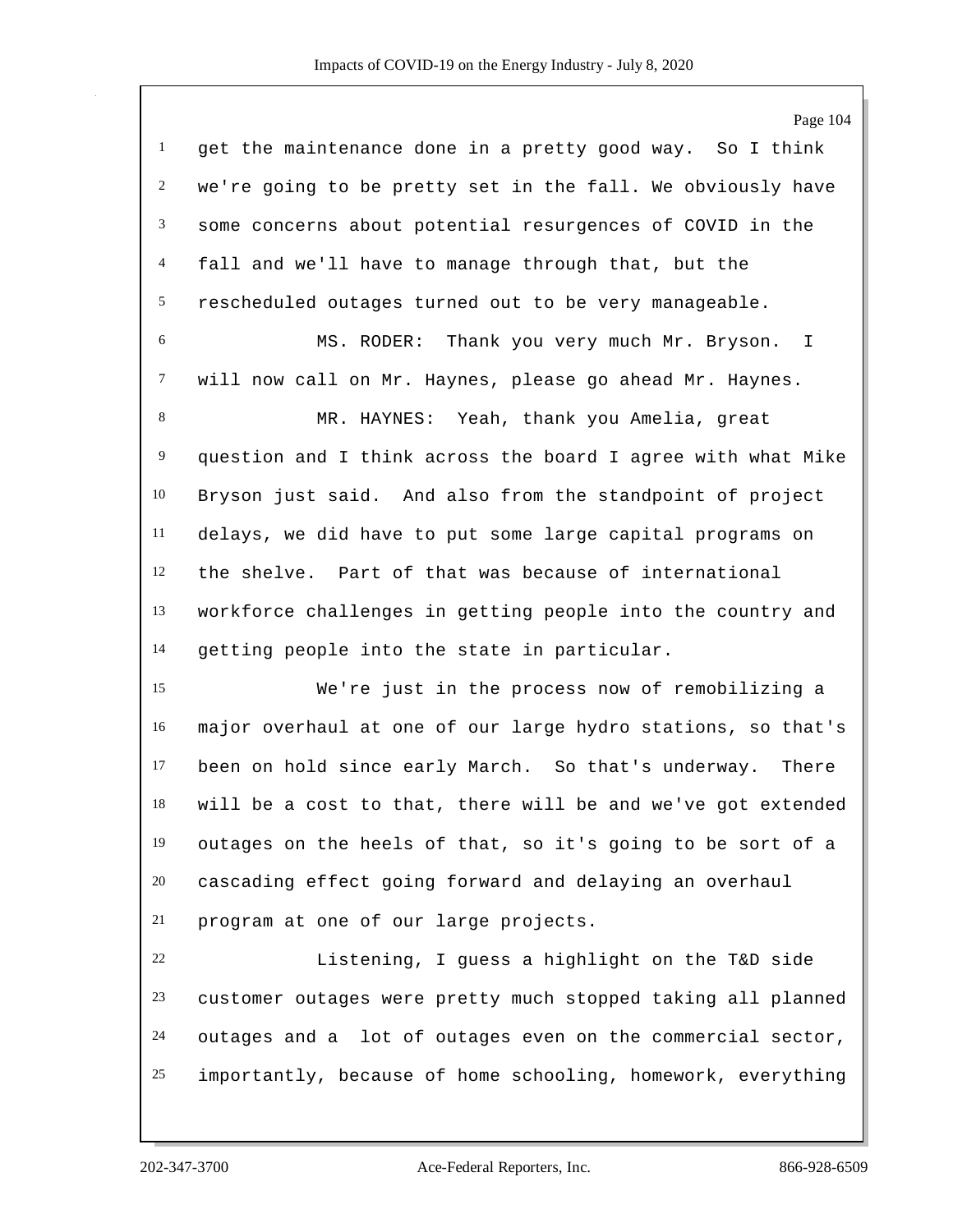Page 105 else people were really not happy about the notion of losing power during the day or even on the weekends. And so what that has done over the course of the last three months is created a huge backlog in you know, service connections, wire transfers, things like that that are more of the routine nature in the T&D world. So that's a big thing, a lot of catching up to do there, and then the generation side, similarly you know, we started with about a 50 percent workforce in our original operations planning staffing levels, and so there's only so much maintenance you can get done with 50 percent of your workforce on any given day. And so catch up to be done there. We've been focused on mainly on high priority work, on seasonal work that is necessary for getting through the seasonal demands of the hydro system, like run-off and things like that and making sure our fleet was ready for all that and that's definitely a challenge. And I would say deferred maintenance is the reality to your point and something that we are tackling real time, so thanks for that question. MS. RODER: Thank you very much Mr. Haynes. I'm going to call on FERC staff member David O'Connor to ask a question. MR. O'CONNOR: Yes, good morning everyone. I want to thank everyone for participating and I found it to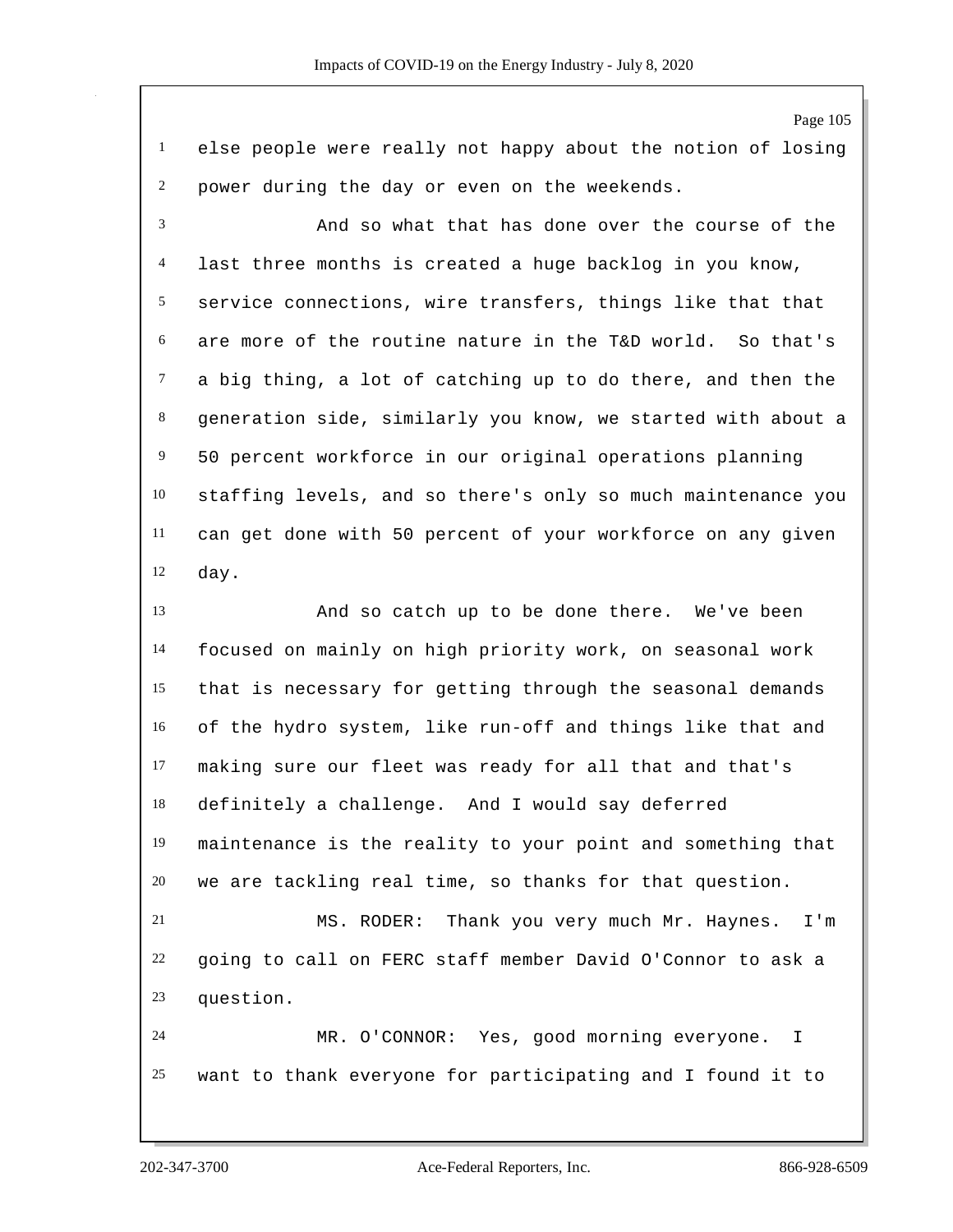|                | Page 106                                                     |
|----------------|--------------------------------------------------------------|
| $\mathbf{1}$   | be very useful. One question that I kind of want to          |
| 2              | follow-up on that's been touched a little bit, but maybe if  |
| 3              | we can get one or two specifics is that sorry, is basically  |
| $\overline{4}$ | some states have been putting down travel restrictions or    |
| 5              | quarantine restrictions upon people coming in from other     |
| 6              | states, particularly where there's been hot spots.           |
| $\tau$         | So I'm just kind of curious as to is there                   |
| 8              | anything that the company's been doing on an outreach with   |
| 9              | the state and local jurisdictions with regards to possibly   |
| 10             | the potential for mutual assistance crews, or bringing in    |
| $11\,$         | specialized contractors to help work on projects, you know,  |
| 12             | where they have to get across state borders?                 |
| 13             | Has there been any sort of outreach that                     |
| 14             | companies or organization have done with those               |
| 15             | jurisdictions? Thank you.                                    |
| 16             | MS. RODER: Thank you very much David. The first              |
| 17             | hand I see raised is Mr. Haynes, please go ahead Mr. Haynes. |
| 18             | MR. HAYNES.<br>Yeah, great question. Washington              |
| 19             | State, like a lot of other states I'm sure did early on put  |
| 20             | down a lot of the restrictions you're talking about and some |
| 21             | of that involved things like 14-day quarantines if you're    |
| 22             | coming from a non-contiguous state or from out of country    |
| 23             | and in those situations.                                     |
| 24             | And as I mentioned just a minute ago, as we                  |
| 25             | start-up overall, that does require a workforce from Canada  |
|                |                                                              |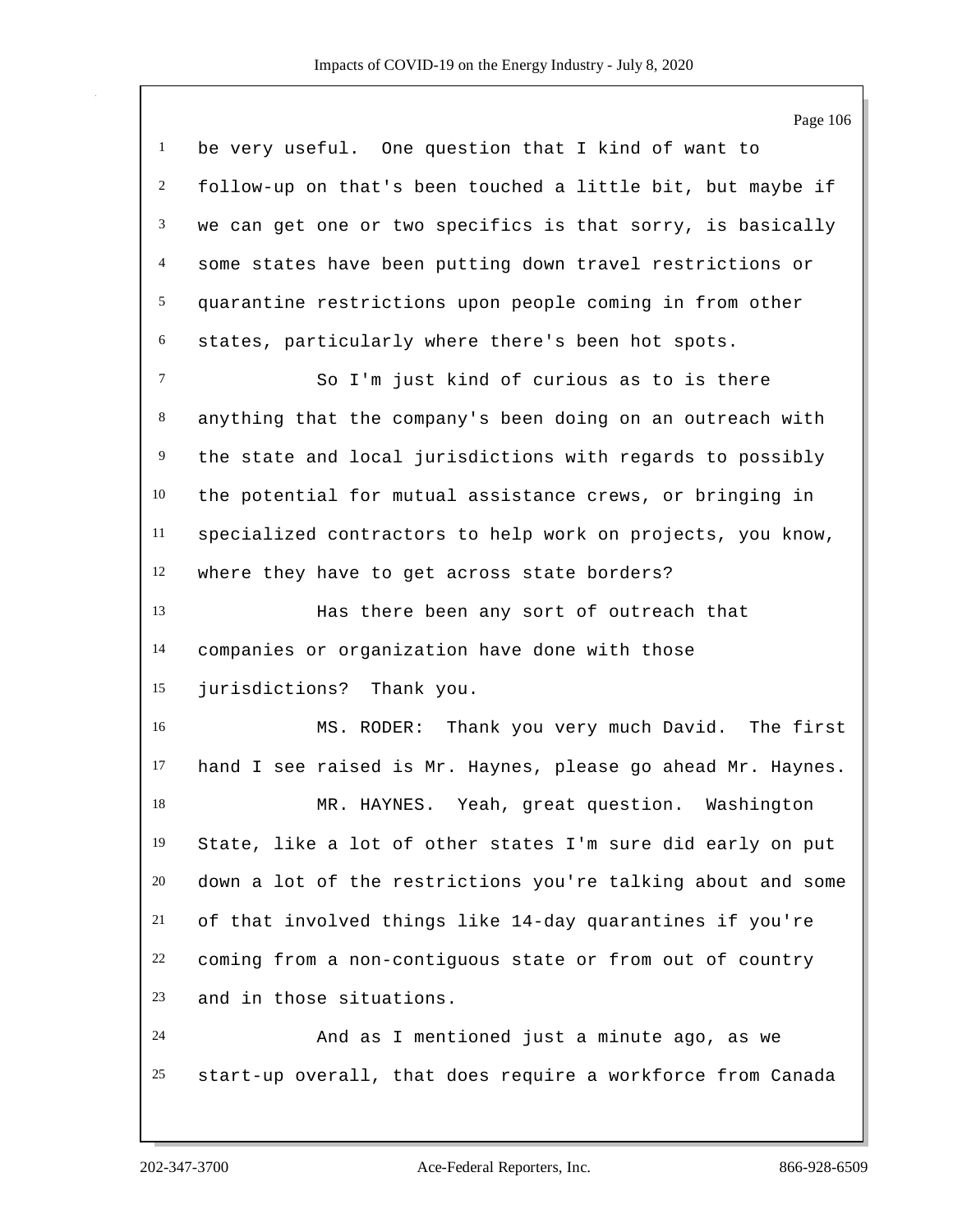Page 107 and other places way outside of Washington State. We had to -- we did do outreach to the state because of that very notion of not really wanting to have to quarantine a significant construction workforce near a hydro plant for 14 days before we could let them on to the project. So actually the state was very helpful in working through prescriptions and guidelines that they were

 comfortable with that we could implement onsite, including testing and obviously all the onsite provisions that I'm sure everybody's doing. But I think that was a successful one, and I think the state's been very I guess flexible, in helping the construction industry stand up and utility industry in particular has been very, I would say engaged at the state level because of the need for private sector contractors as well as public sector construction activities in the public right-of-way.

 And so I think it's gone really well. I think the state has been very effective and helpful in working with us to get through that. Obviously, there's always challenges to the implementation and things like that, but it's always good to have a partner that can work with you and be very responsive in some cases at the state level. We get responses back, you know, within 24 hours which is incredibly helpful when you're in the construction of oil. So great question.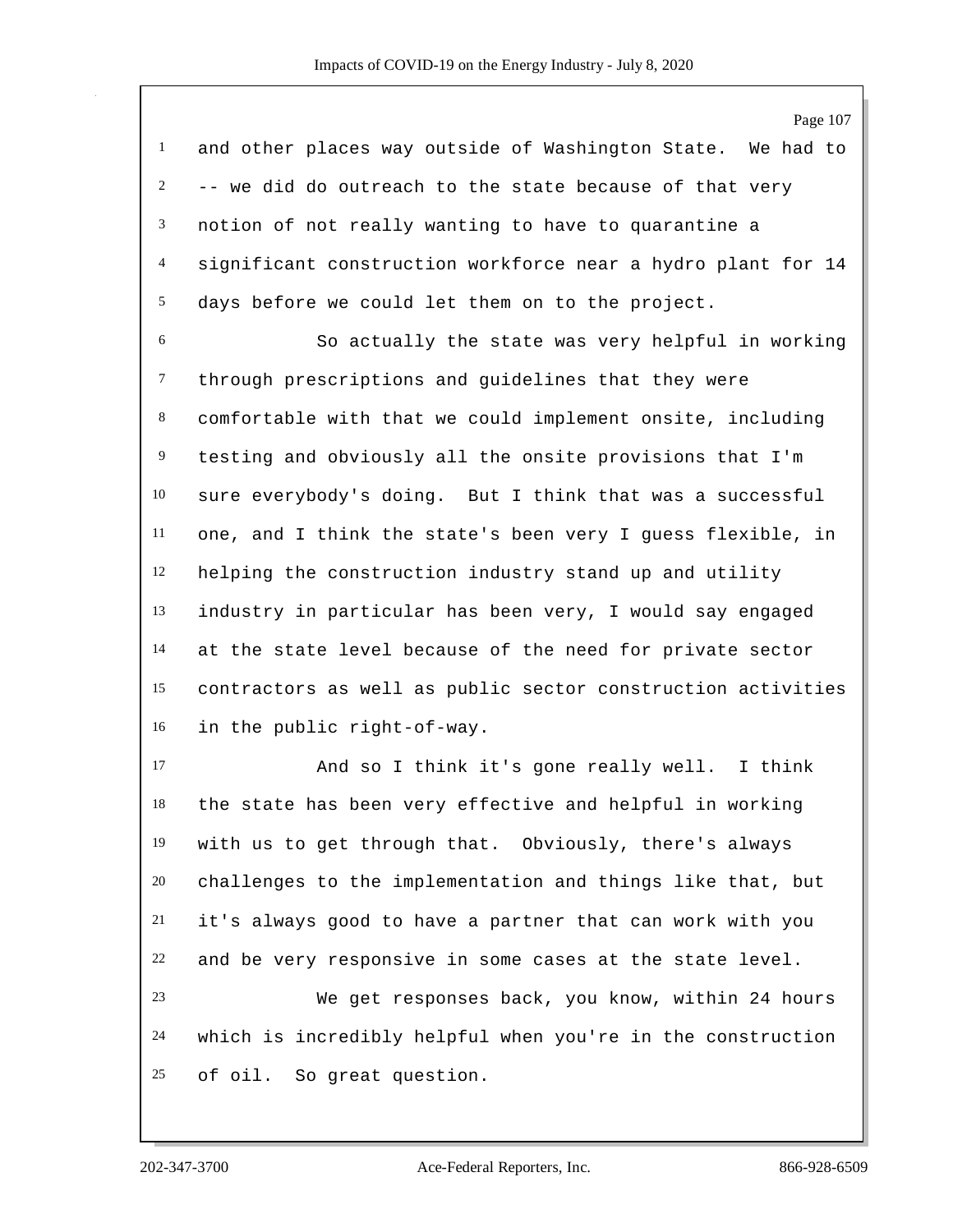Page 108 MS. RODER: Thank you very much Mr. Haynes. I think we have time for one last question. I will ask Amelia Lewis from FERC staff to ask it, thank you Amelia. MS. LEWIS: Hi, thank you. I actually have a question from Joe McCall in the Office of Energy Infrastructure Security. The question is based on lessons learned from this pandemic, what type of investments or measures might be necessary to prepare for the next pandemic? For example, should PPE, sanitizers or other spare equipment be stockpiled and rotated as necessary to ensure employee's protection and continuity of operations? MS. RODER: Thank you very much. I see that Mr. Bryson has his hand raised. Please go ahead Mr. Bryson. MR. BRYSON: Yeah, this is Mike Bryson. So I think that's a good question and I know a number of the panelists have kind of touched on it in different ways. And you know, one of the things about if we're thinking about a resurgence, then some of those stockpile issues and PPE and testing supplies are something we at least know what to put our finger on and yes I think we should be looking at ways to do that. I think as we kind of discussed, the ESEC is very focused on that right now and so whatever level the federal agencies can kind of support, the ESEC efforts in that area.

But it really has longer term implications because we don't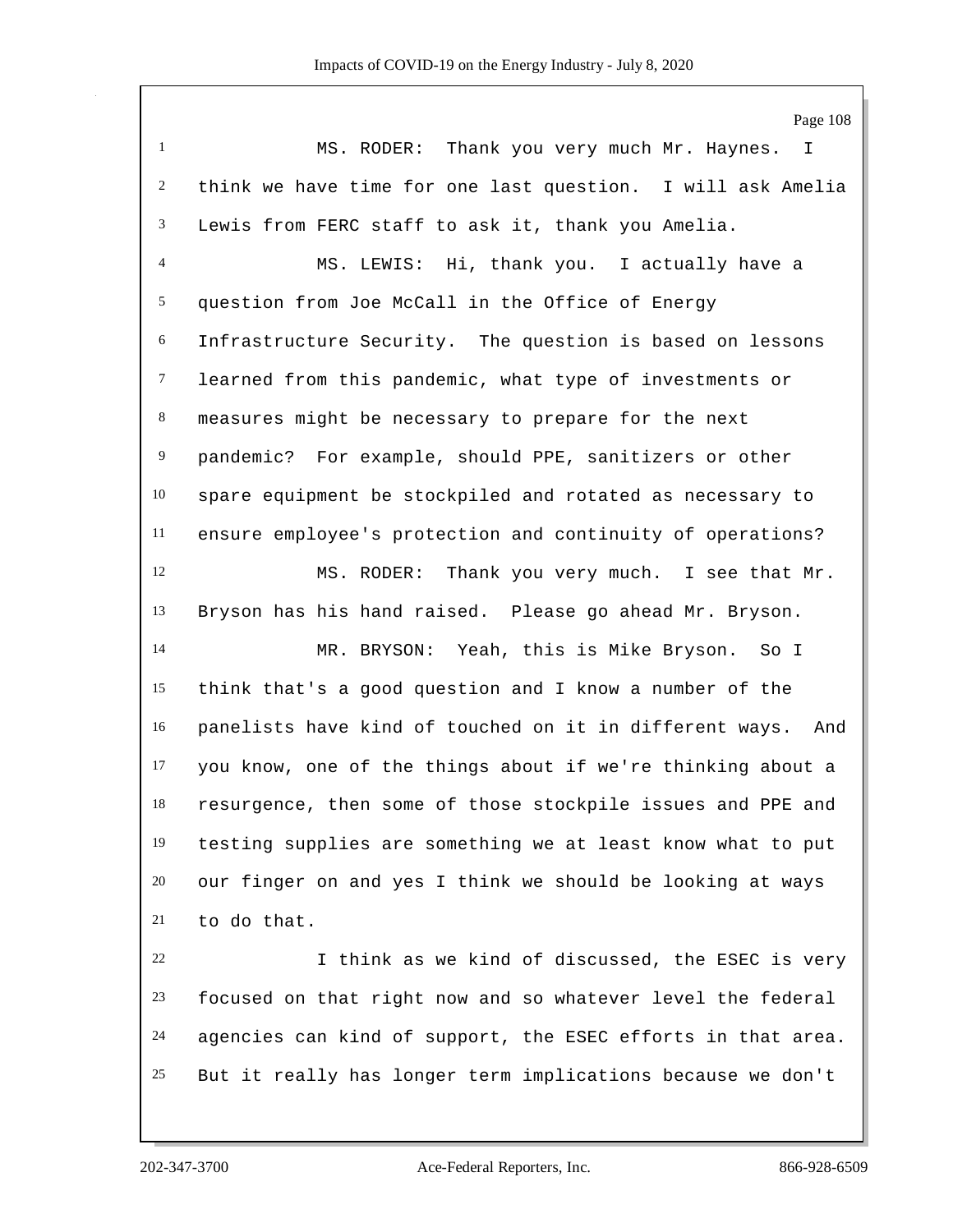|              | Page 109                                                     |
|--------------|--------------------------------------------------------------|
| $\mathbf{1}$ | know what the next pandemic is going to look like.           |
| 2            | And so in that case, PPE and testing can become a            |
| 3            | whole new starting point. And so we may need some            |
| 4            | assistance from the Health and Human Services about how we   |
| 5            | look at broader protective equipment that goes beyond COVID. |
| 6            | So I think that may be an area we can focus on maybe next up |
| $\tau$       | at the ESEC, thanks.                                         |
| 8            | Thank you very much Mr. Bryson.<br>MS. RODER:<br>The         |
| 9            | last hand I see raised is Mr. Lyon. Mr. Lyon go ahead.       |
| 10           | MR. LYON: Yeah, thanks for the question.<br>$\mathbf{I}$     |
| 11           | think, you know, after any emergency response we always have |
| 12           | with the hot washer, you look back at what could we do       |
| 13           | better for the next one. And I think overall the system      |
| 14           | utilized incident command structure was very effective.      |
| 15           | And the beauty of that is you don't know all the             |
| 16           | details and we won't know all the details for the future     |
| 17           | pandemic, but having a structure or a mechanism to navigate  |
| 18           | it is critical, so to continuing those drills would be       |
| 19           | important.                                                   |
| 20           | You know as far as supplies and other things I               |
| 21           | would say our business continuity planning served us well.   |
| 22           | I'm sure that we wished we had more N95 masks, or you know,  |
| 23           | sanitizers, and we'll look at those type of things, but      |
| 24           | those are really -- I'll call them tweaks to what we did in  |
| 25           | the past -- what we're doing in the past few months.         |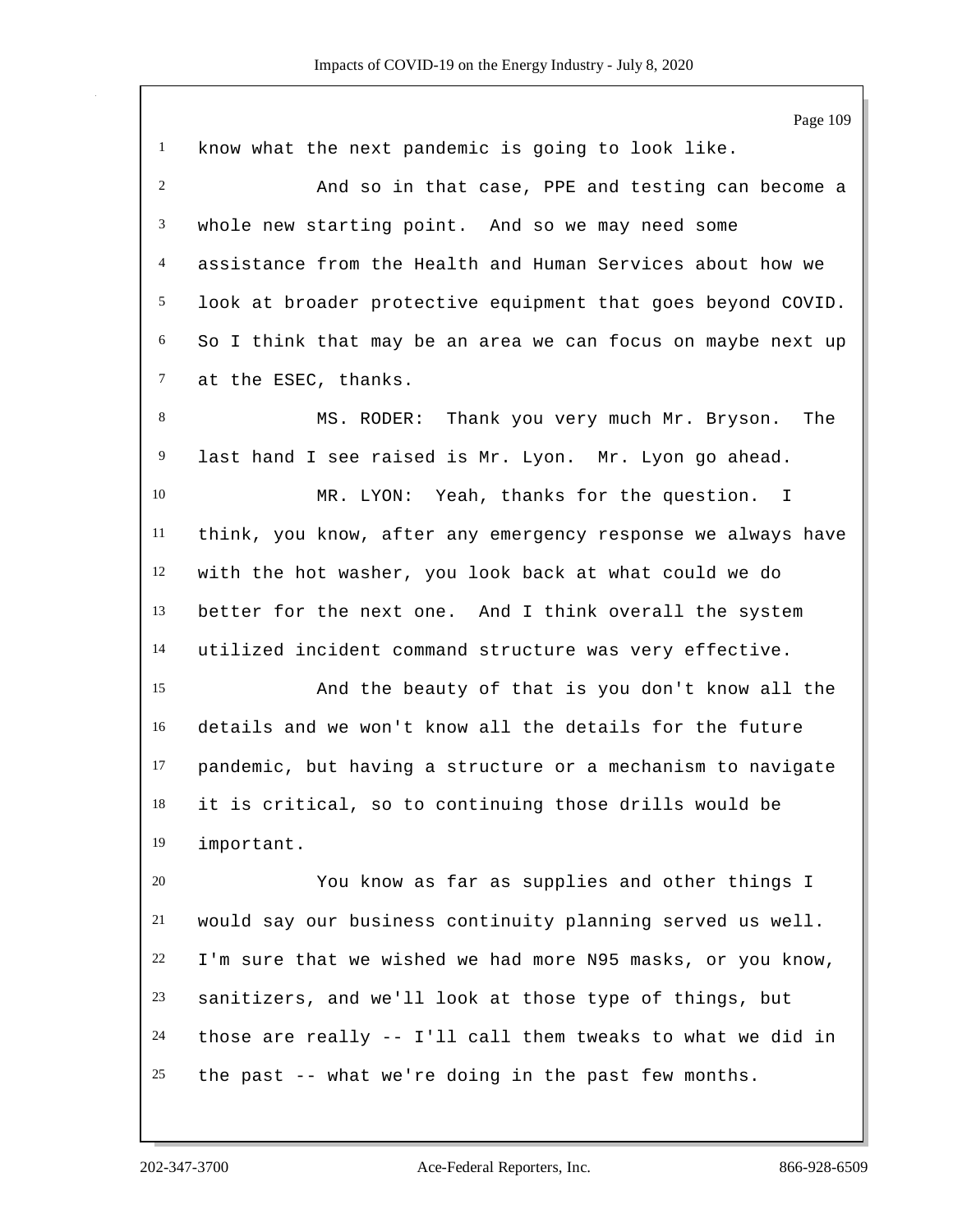You know I think the biggest takeaway for the next pandemic, I think we've all learned how quickly this economy and this business can be put on its head, and I don't think anyone starting at the beginning of 2020 would have ever imagined how it would, you know, bring our economy to a halt. And you know, we say it 50 percent demand

 destruction. And I don't think anyone in the pipeline industry would have ever imaged or planned for that. So understanding how fluid on the business front and how you have to be prepared for that as an organization to have not only a safe, reliable business but a viable business.

 And you know, as we've mentioned, how long this is going to last is really going to be even a harder test for all of us, how we navigate that. So I think it's important for us to look back to that, but I would say the biggest piece is how do you help navigate demand destruction that can happen overnight for a long, extended periods of time.

 MS. RODER: Thank you very much Mr. Lyon. Chairman Chatterjee, we are ready to call for the lunch break if that works okay for you.

 CHAIRMAN CHATTERJEE: Yes, that's great. I just want to again thank all of our panelists. I thought that was a fascinating and thoughtful discussion thanks to Aileen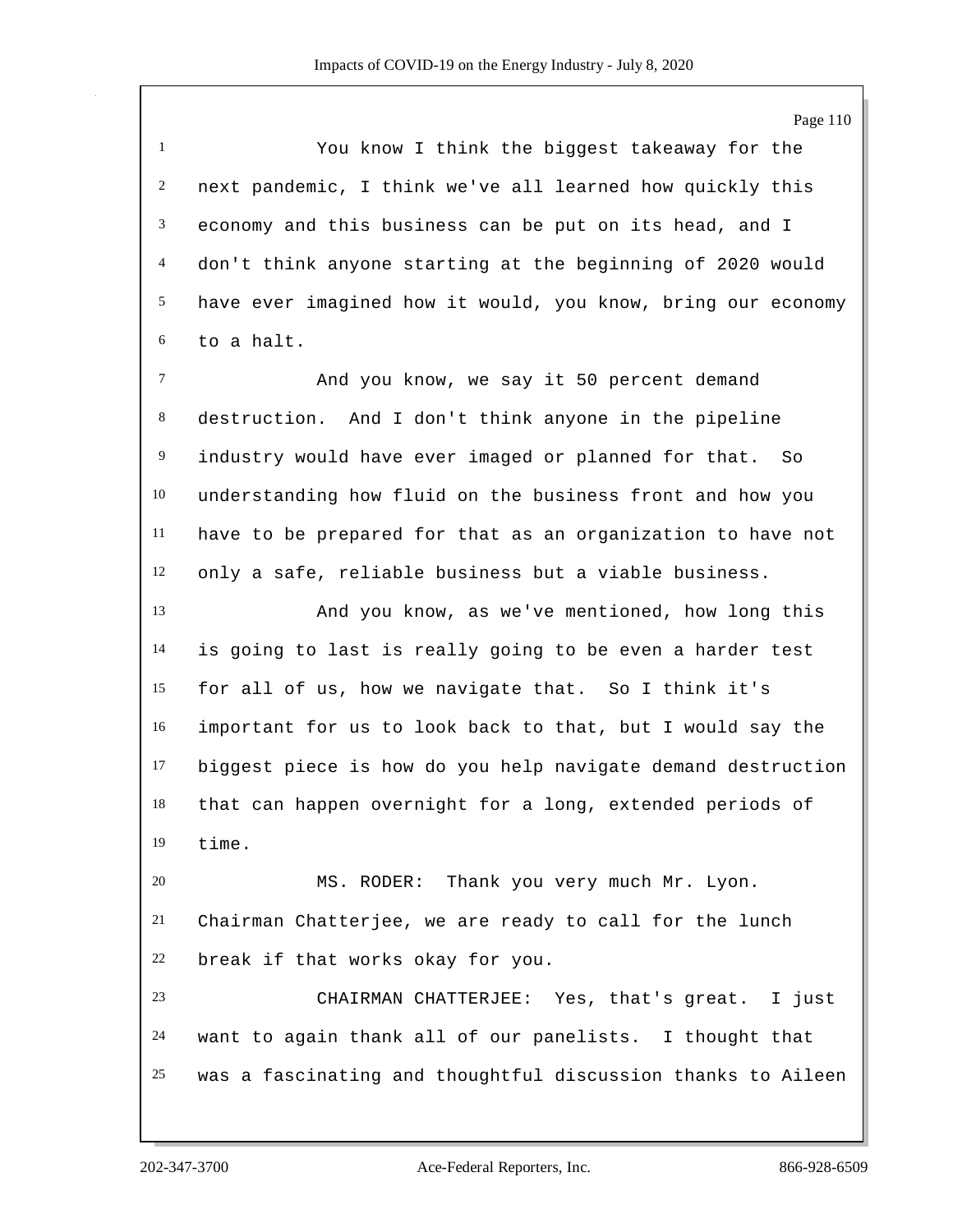Page 111 and staff and to my colleagues, and everyone is doing great. MS. RODER: Thank you very much Mr. Chairman. So I will say thank you to all the panelists. We appreciate your participation today. We'll now have an hour and 30 minute lunch. We will begin Panel 2 at 1:30. Panel 1 panelists please sign out of Webex. To the extent you want to continue viewing the Technical Conference, please view it through the livestream link on the Commission's event calendar. We ask that the Chairman, Commissioners and telecommute panelists be online around 1:00 p.m. so we can run through any technical logistics and have time to make sure that everyone can connect properly. Thank you very much everyone viewing, and we will see you again at 1:30. (Lunch Break) Panel 2: Electricity Demand and Transmission Planning MS. RODER: Okay, we're going to get started with Panel 2. Panel 2 is entitled "Electricity Demand and Transmission Planning." I want to thank so much all the panelists for joining us today. And they joined us early so we could ensure there weren't any technical issues. Thank you to the Commissioners and the Chairman and everyone out there viewing this virtually. Repeating a couple reminders from this morning. We're going to have each panelist can do an up to four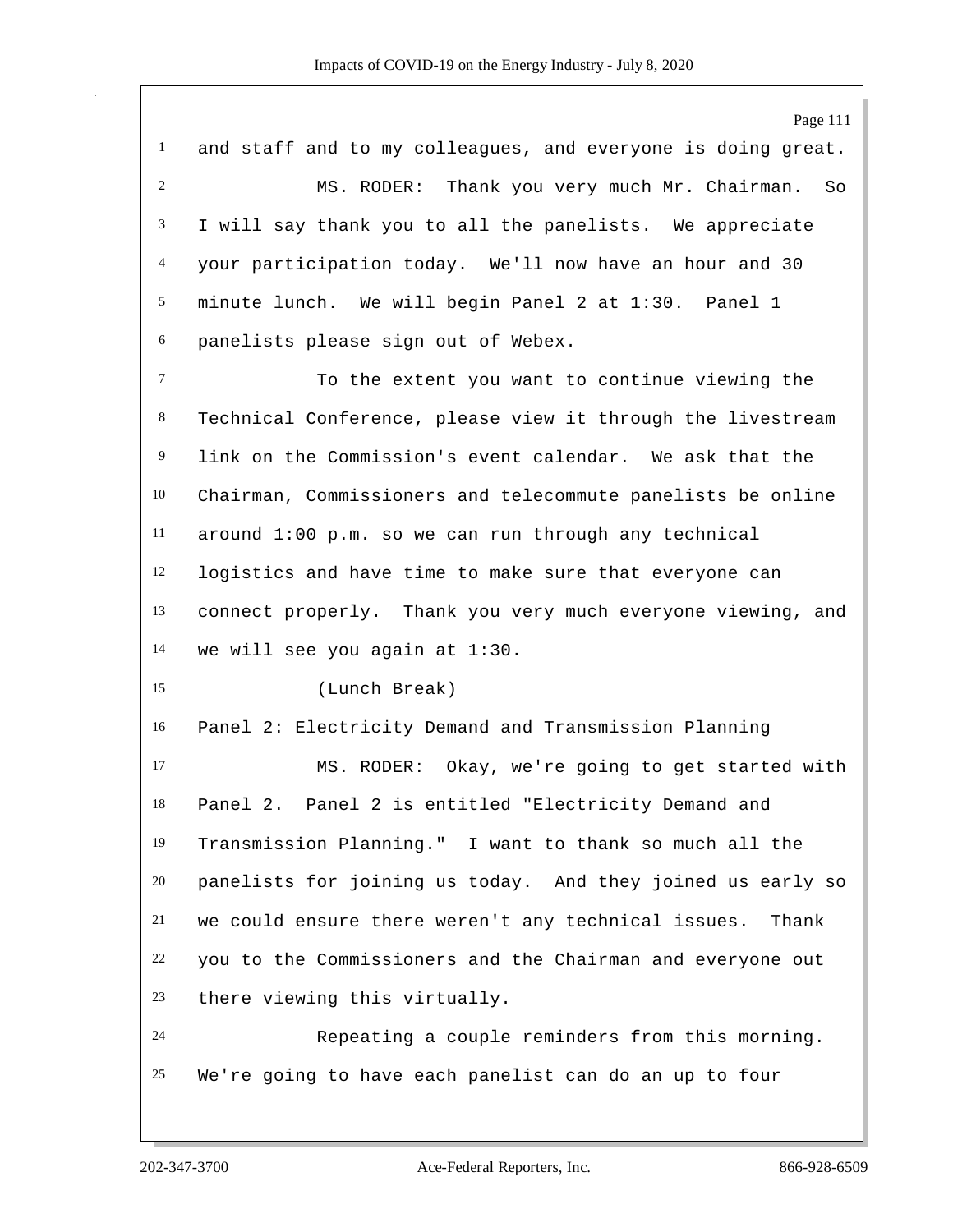|                | Page 112                                                     |
|----------------|--------------------------------------------------------------|
| $\mathbf{1}$   | minute opening statement. At that time we'll begin a         |
| $\overline{c}$ | question answer session. We'll take a break, 15 minutes,     |
| 3              | part-way through this panel and just a quick reminder as we  |
| 4              | begin this panel, to all participants please refrain from    |
| 5              | any discussion of pending contested proceeding.              |
| $\sqrt{6}$     | Unfortunately, if anybody engages in that kind of            |
| $\tau$         | discussion, we'll have to interrupt and ask the speaker to   |
| 8              | avoid the topic. Okay, we'll call each panelist in terms to  |
| 9              | give his or her opening statement. I will now turn it over   |
| 10             | to Mr. Stefan Bird. He is the President and Chief Executive  |
| 11             | Officer of Pacific Power, speaking on behalf of PacifiCorp.  |
| 12             | And I will say please go ahead Mr. Bird, thank you.          |
| 13             | MR. BIRD: Thank you very much. And thank you                 |
| 14             | Chairman Chatterjee and Commissioners for the opportunity to |
| 15             | speak with you on the importance of transmission planning in |
| 16             | a COVIC-19 environment.                                      |
| 17             | As noted, I represent PacifiCorp which serves                |
| 18             | approximately 2 million customers across six western states. |
| 19             | As part of my role, I oversee PacifiCorp's transmission      |
| 20             | system operations which is the largest privately held, owned |
| 21             | grid in the Western United States which spans 16,500 miles   |
| 22             | across 10 states and nearly 200 interconnection points with  |
| 23             | 11 adjacent balancing authority areas.                       |
| 24             | First and foremost I want to share that                      |
| 25             | PacifiCorp has answered the call during these challenging    |
|                |                                                              |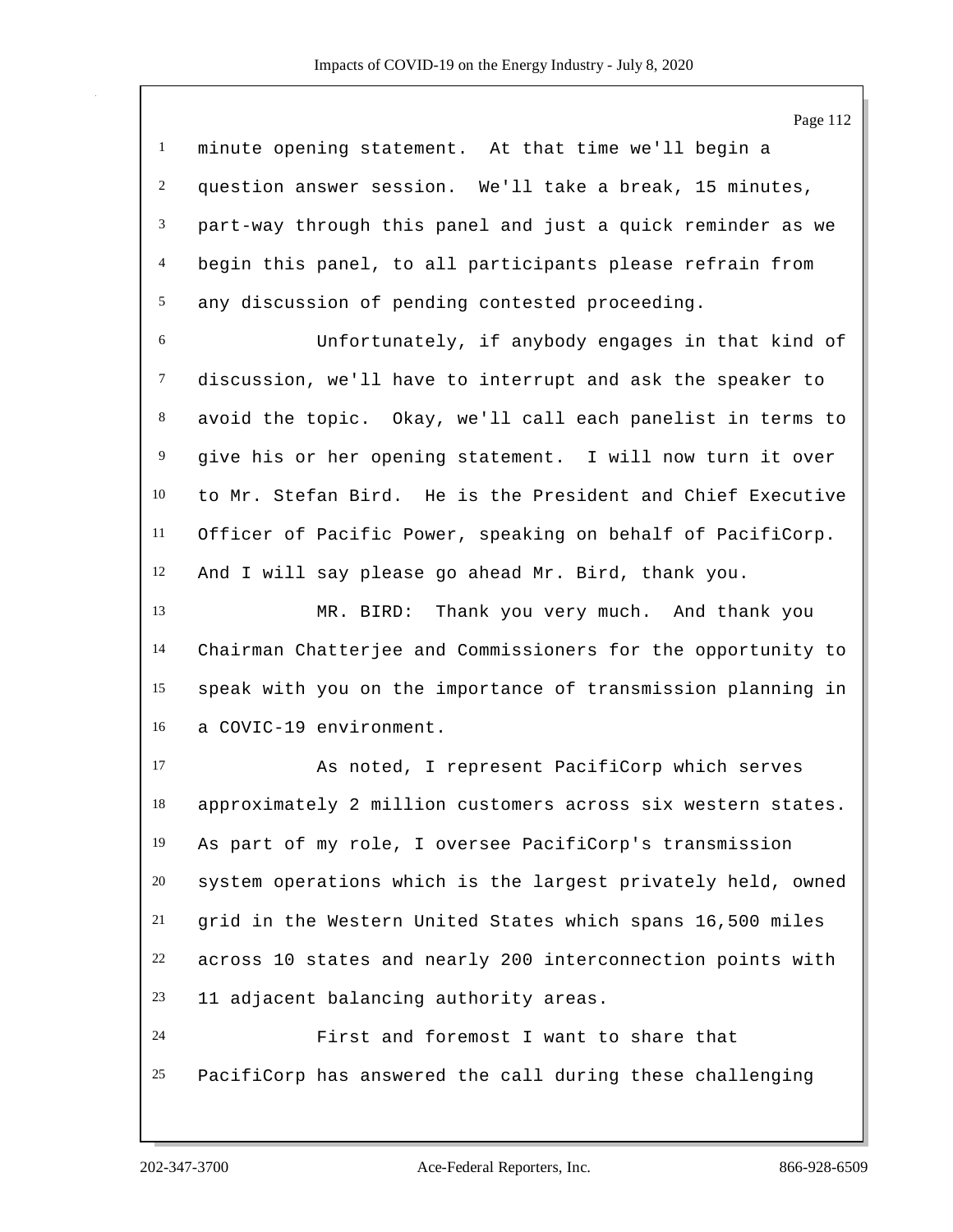times and will continue to be there for our customers. We've been challenged by a wave of natural disasters including not only the pandemic, but just before the pandemic began, we had a historic 5.792 earthquake in Salt Lake City.

 None of these challenges have impacted our ability to deliver our core mission for safe, affordable or reliable service to our customers. Even that earthquake that occurred in mid-March and at it's peak impacted 75,000 customers demonstrates the resilience of our network and we exercised our practice procedure to immediately dispatch control operation from Salt Lake City to Portland, and were able to serve 70 percent of our customers within six hours and 100 percent within about 15 hours.

 I'm very proud of our employees, particularly our front line workers and I'm proud of the resilience of our communities. In particular, as wildfire season is now in full swing across the west, and is notably unabated by COVID-19, I'm proud to say our operational teams are well positioned.

 We continue to coordinate with states and community officials during the wildfire season, we're forging new partnerships with industry and federal agency while pursuing advanced technology and hardening of our network to mitigate wildfire risk.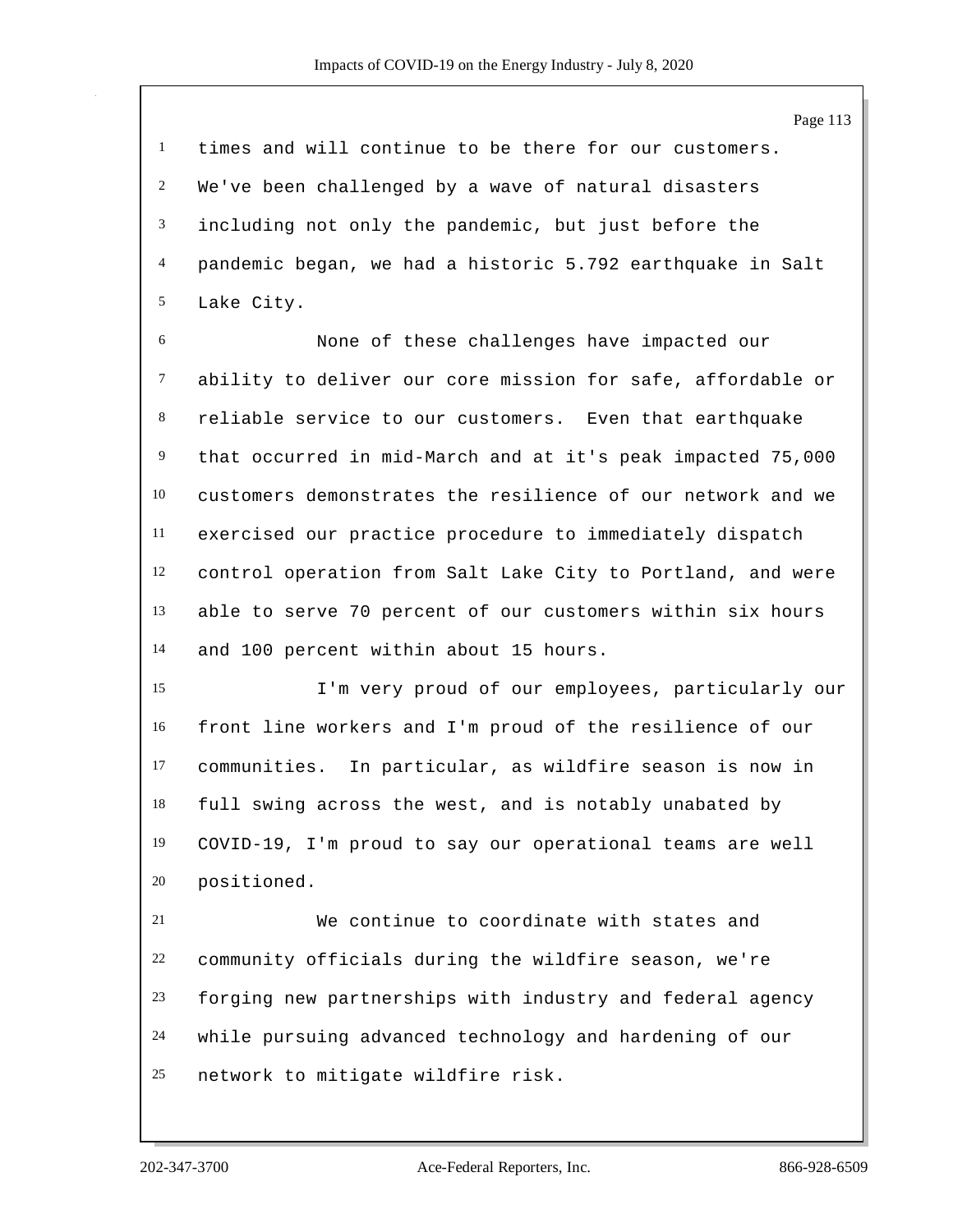Page 114 While COVID-19 has had dramatic impacts in many respects, transmission remains more central than ever, now and into the future to enable the achievement of a primary unchanged mission, which is delivered safe, reliable and affordable energy to meet customer demands across the west. Our energy across customer segments has changed, however the overall total load on the system has remained relatively unchanged and we anticipate small year over year increases over our 10-year planning horizon. Because forecasted economic activity remains strong and infrastructure returns are long, even with COVID-19, we are focused on maintaining and developing a robust transmission network and efficient market. These measures will ensure that we're able to integrate an extraordinary volume of renewable resources both reliably and cost effectively and lend us the inherent diversity of Western resources for a clean energy future that is foundational to that transmission grid. We continue to execute our 6 billion dollar energy gateway transmission expansion plan advanced more than 10 years ago, which will advance both grid reliability and resilience and accelerate the region integration at more low-cost renewable resources. Our transformative 2019 integrated resource plan for FERC portfolio, continues to reflect the least cost,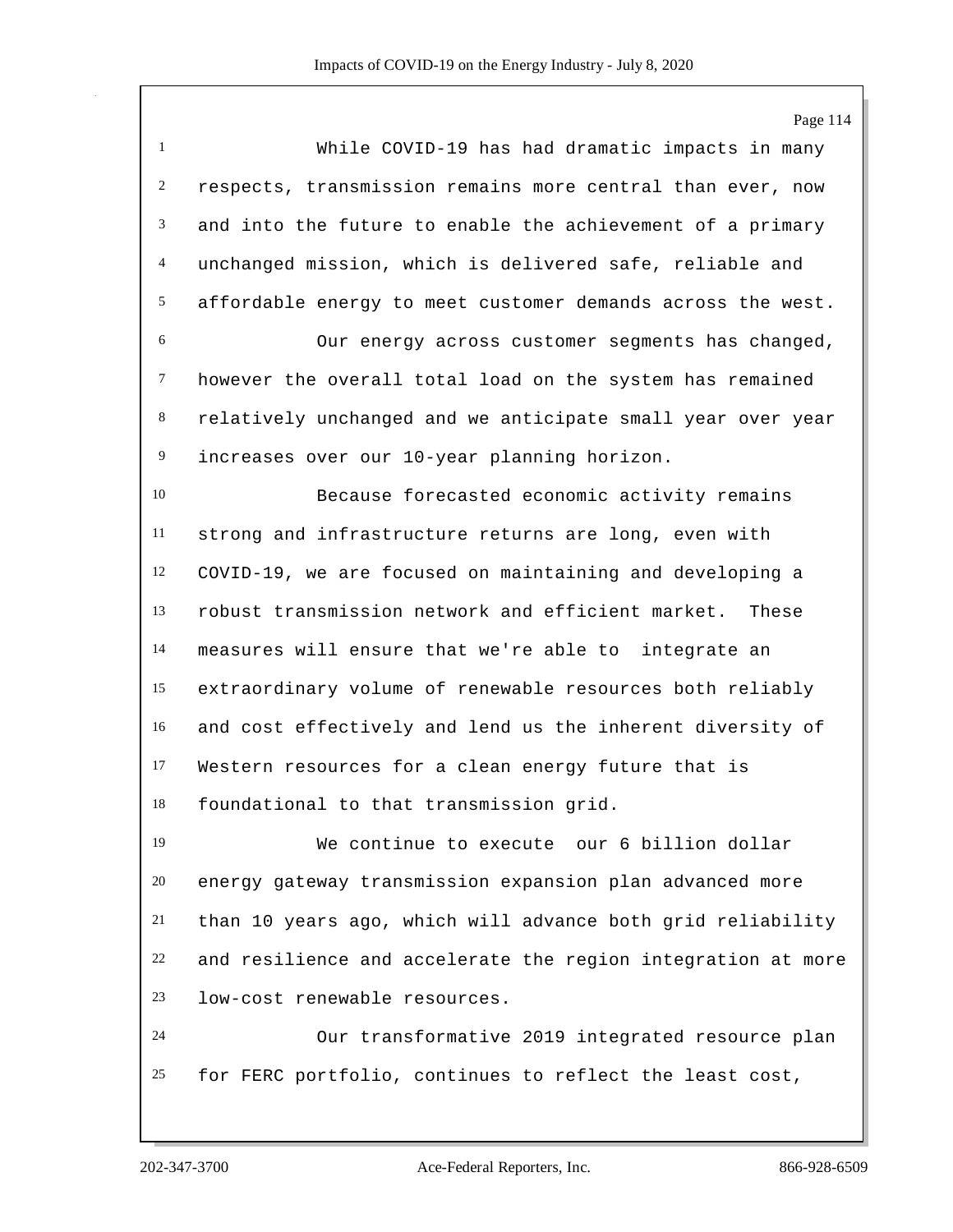Page 115 least risk for customers under a wide range of future scenarios. And that plan includes over 6 gigawatts of new renewable storage and transmission by 2023. With this Commission's leadership and support, we continue to partner with the California ISO and our neighbors across the West to grow the Western energy and balanced market. We're also engaged in positive processes to evaluate the potential for the day ahead market as well as potential new resource adequacy market that's being developed by the Northwest Power Pool. PacifiCorp is taking an active leadership role in both of these efforts and promise to optimize the less abundant, the most recent was to bring greater value to our customers. Commission led policy, such as transmission incentives, along with siting reforms, and tax incentives, will collectively help transmission get wealth and overcome economic challenges to enable new additions to the grid. Transmission is inherently dynamic, long-term and multi-value in nature and will further bolter reliability and resilience of the existing system as well as both energy that's need for future generation technologies. We support all of these measures. In closing, I am firmly optimistic about the path forward and thank you for this opportunity and I look forward to answering any questions you may have.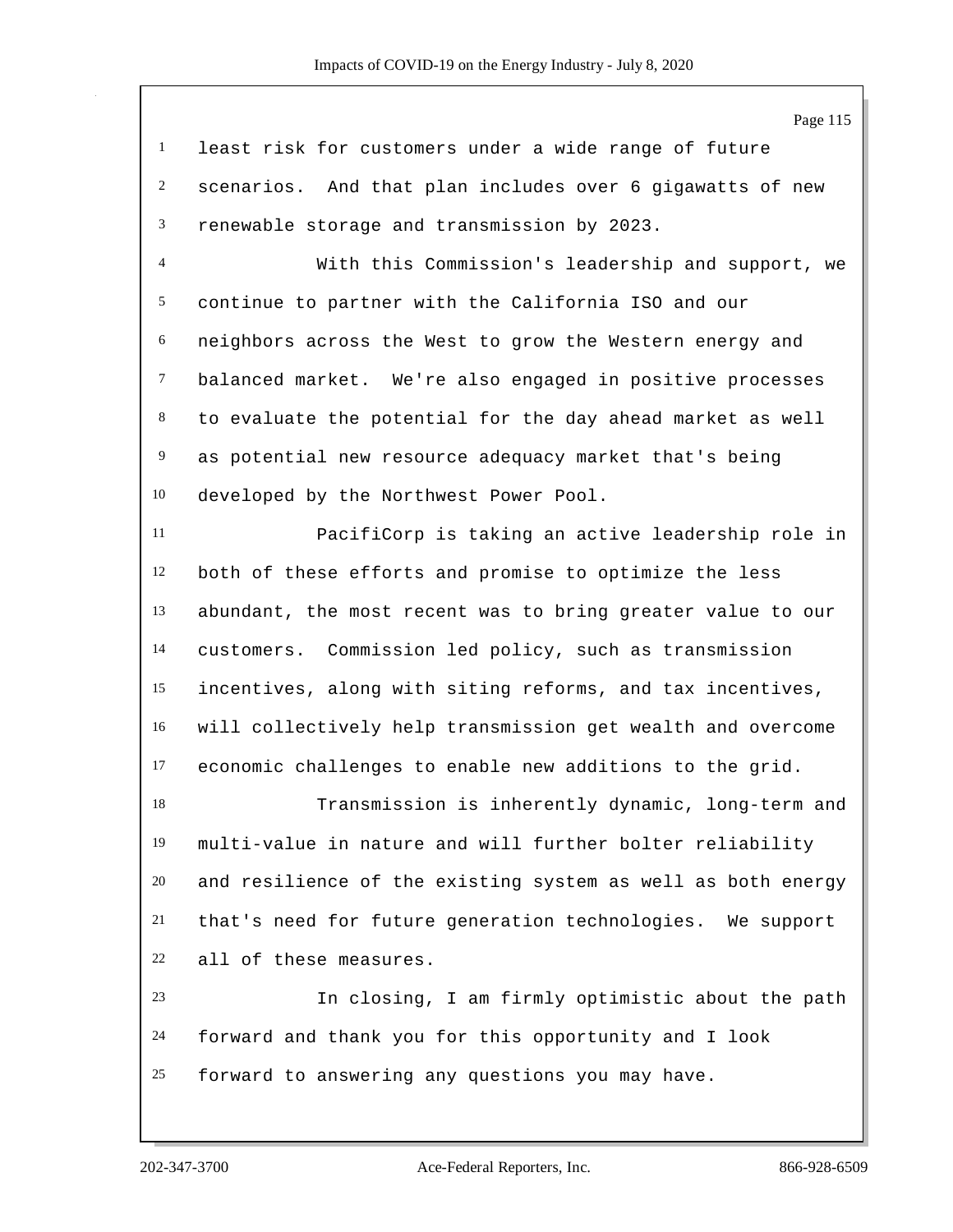Page 116 MS. RODER: Thank you so much Mr. Bird. We really appreciate it. We're going to pause for one minute. There's apparently a bit of a technical problem with the livestream, so if everyone can just hold on, and we appreciate your patience. Thank you for your patience. Sometimes these things happen in the virtual world. Thank you very much and we will now go on to Travis Fisher. He is the President and Chief Executive Officer of ELCON. Please go ahead Mr. Fisher. MR. FISHER: Hey thanks. I'm grateful for the opportunity to join this group to discuss the impacts of COVID-19 on industrial consumers, in particular and the broader implications of COVID-19 for the electricity sector. ELCON is short for the Electricity Consumer's Resource Council and for over 40 years, ELCON has represented large industrial consumers of electricity. Our member companies produce a wide range of products and services from virtually every segment of the industrial community. ELCON members are consumers of electricity and in the footprints of all organized markets and other regions throughout the United States. Reliable electricity supply at just and reasonable rates is essential to our member's operation. The COVID-19 pandemic has impacted everyone from the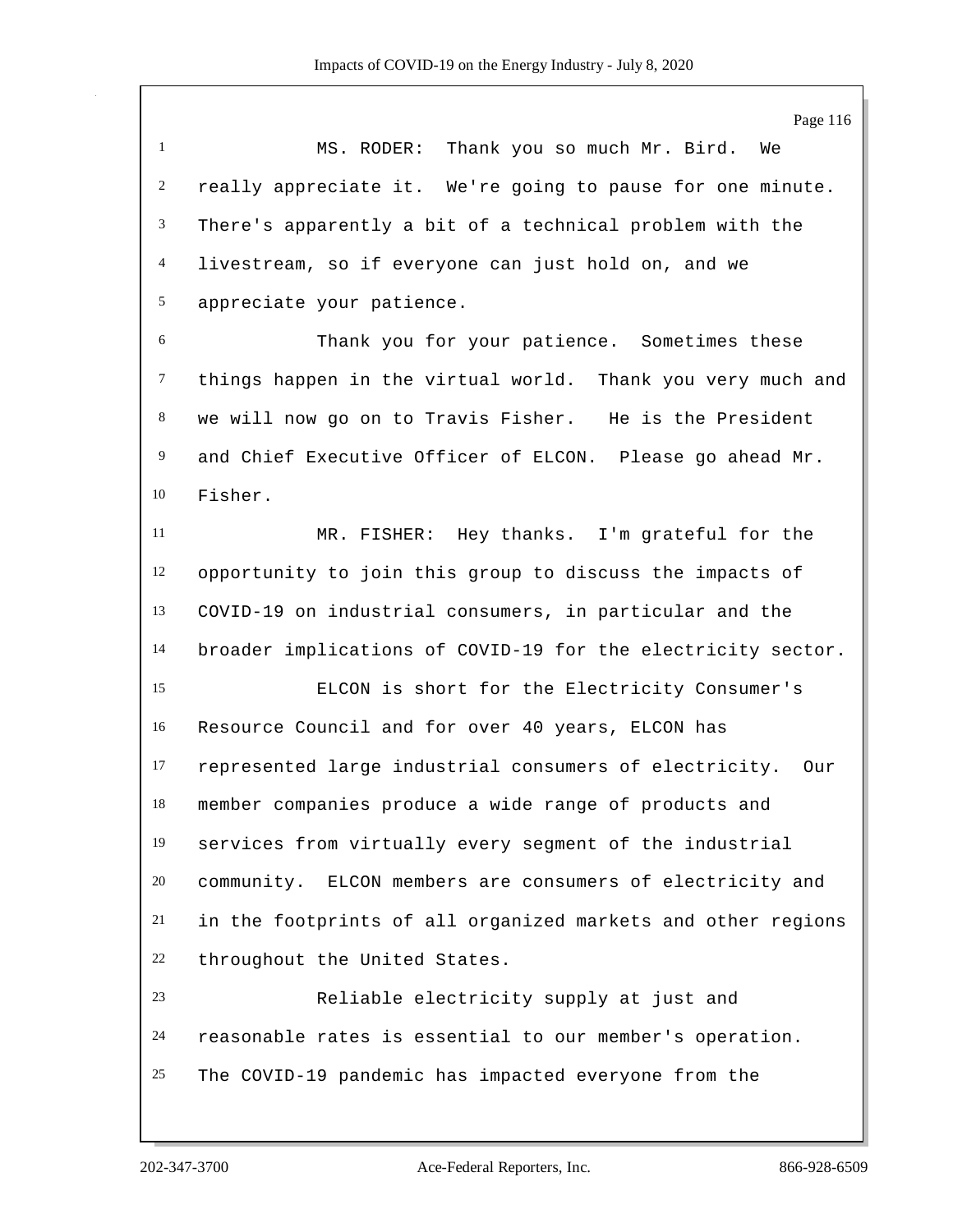smallest mom and pop businesses to the largest international corporations, some of which ELCON represents. For example, according to industry reports, more than 100,000 workers have been forced out of the oil and gas industry since the end of February.

 And those who remain on the job are facing pay cuts and the industry in general will likely recover more slowly than the rest of the national economy. So clearly, these are challenging times as we can all see from the fact that many of us are still working from home.

 I just want to take a moment to congratulate the Commission on working so effectively during this trying time. I recall months ago when I was still on staff at FERC and we got a visit from Anton Porter and Mark Radlinski and they first let us know how bad the situation was and that we would be working from home, et cetera and I think FERC has handled it incredibly well. So the Chairman and FERC staff should be commended.

 In the interest of time, I'd just like to highlight a couple of concerns that ELCON members have as you navigate this pandemic. And I'll also give an example for what our members are doing to help.

 First, as large industrial consumers of electricity, ELCON members place a particularly high value on electric reliability. Even a small glitch can shut down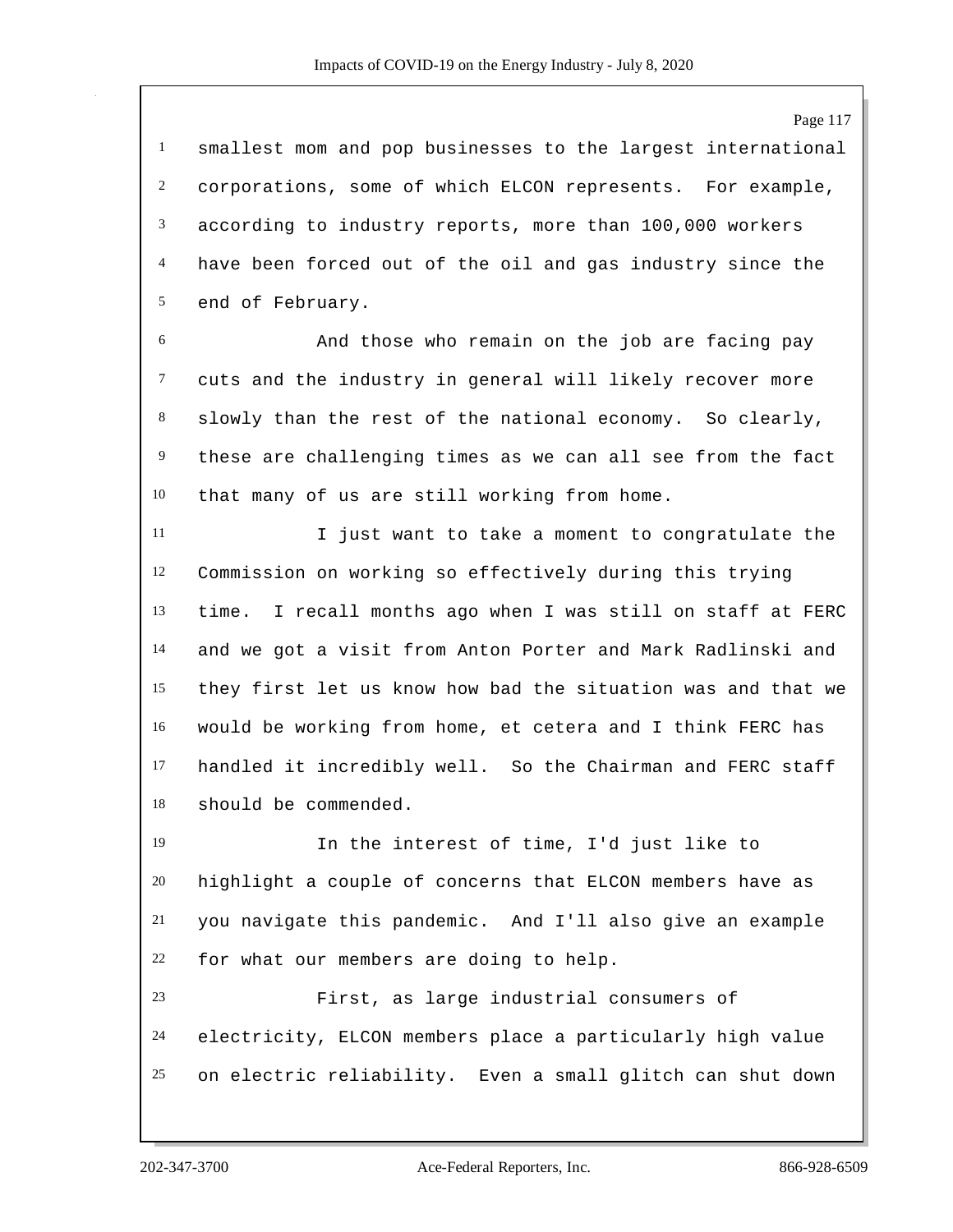a manufacturing facility for days and cost millions of dollars.

 As NERC points out, elevated risks are likely to continue throughout the summer, and risks may -- new risks may emerge. So we thank NERC for its efforts to ensure that power quality remains high, it's very important to us.

 Second, industrial consumers are very sensitive to the cost of electricity. Just and reasonable rates are critical for our members to keep costs low and compete in international markets. ELCON members are concerned about the impacts to rates that may result from some utilities attempting to recover costs connected to COVID-19.

 Such rate treatment maybe styled as a recovery of fixed costs, but in fact could be something of a true up for lost revenues stemming from demand slumps due to COVID-19. We have seen filings along those lines at the state level in states like Indiana, Wisconsin, Louisiana and elsewhere and ELCON members find this trend very concerning.

 At the federal level, ELCON encourages the Commission to take a close look at any filing that may include COVID-19 related costs to ensure that they are in fact just and reasonable. We see it as a fairness that certain segments of American business should not be singled out to be made whole at the expense of consumers. Along those lines there's a great piece in the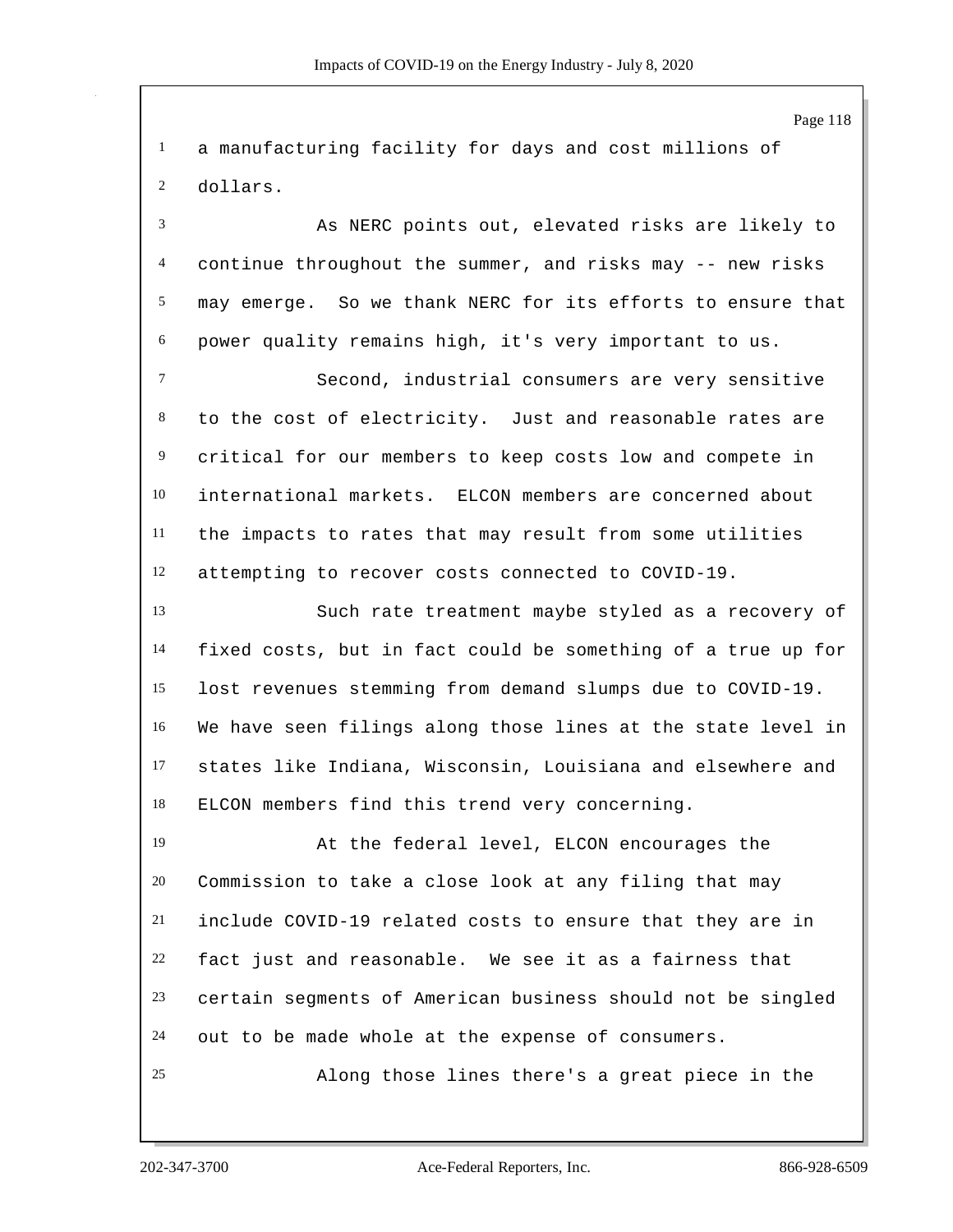|                | Page 119                                                     |
|----------------|--------------------------------------------------------------|
| $\mathbf{1}$   | utility bag by Travis Covullo that we site in our final      |
| $\overline{c}$ | statement. I encourage everyone to read that piece. I want   |
| 3              | to close on a high note and discuss how ELCON members are    |
| $\overline{4}$ | helping. Some of our members produce the isopropyl alcohol   |
| 5              | used in disinfectants and has increased their production.    |
| 6              | Other members manufacture industrial gasses,                 |
| $\tau$         | oxygen is used in a steel-making process, but it's also used |
| 8              | in the medical field, they prioritize the supply of oxygen   |
| $\overline{9}$ | used in the medical field to help hospitalized COVID-19      |
| 10             | patients.                                                    |
| 11             | Others like the auto manufacturers have shifted              |
| 12             | their manufacturing efforts to focus on things like          |
| 13             | ventilation systems, personal protective equipment like face |
| 14             | shields and masks.                                           |
| 15             | In closing, ELCON is proud of the work that our              |
| 16             | members do, and we are especially proud of the way they      |
| 17             | continue to put the safety and health of their employees,    |
| 18             | customers and communities first, thank you.                  |
| 19             | MS RODER: Thank you very much Mr. Fisher.<br>We              |
| 20             | appreciate it. And next is Robert "Mac" McLennan, President  |
| 21             | and Chief Operating Officer for the Minnkota Power           |
| 22             | Cooperative. Please go ahead Mr. McLennan.                   |
| 23             | MR. MCLENNAN: Thank you. I appreciate the                    |
| 24             | opportunity to be a part of today's discussion on COVID-19's |
| 25             | impact on our nation's electric demand and subsequent        |
|                |                                                              |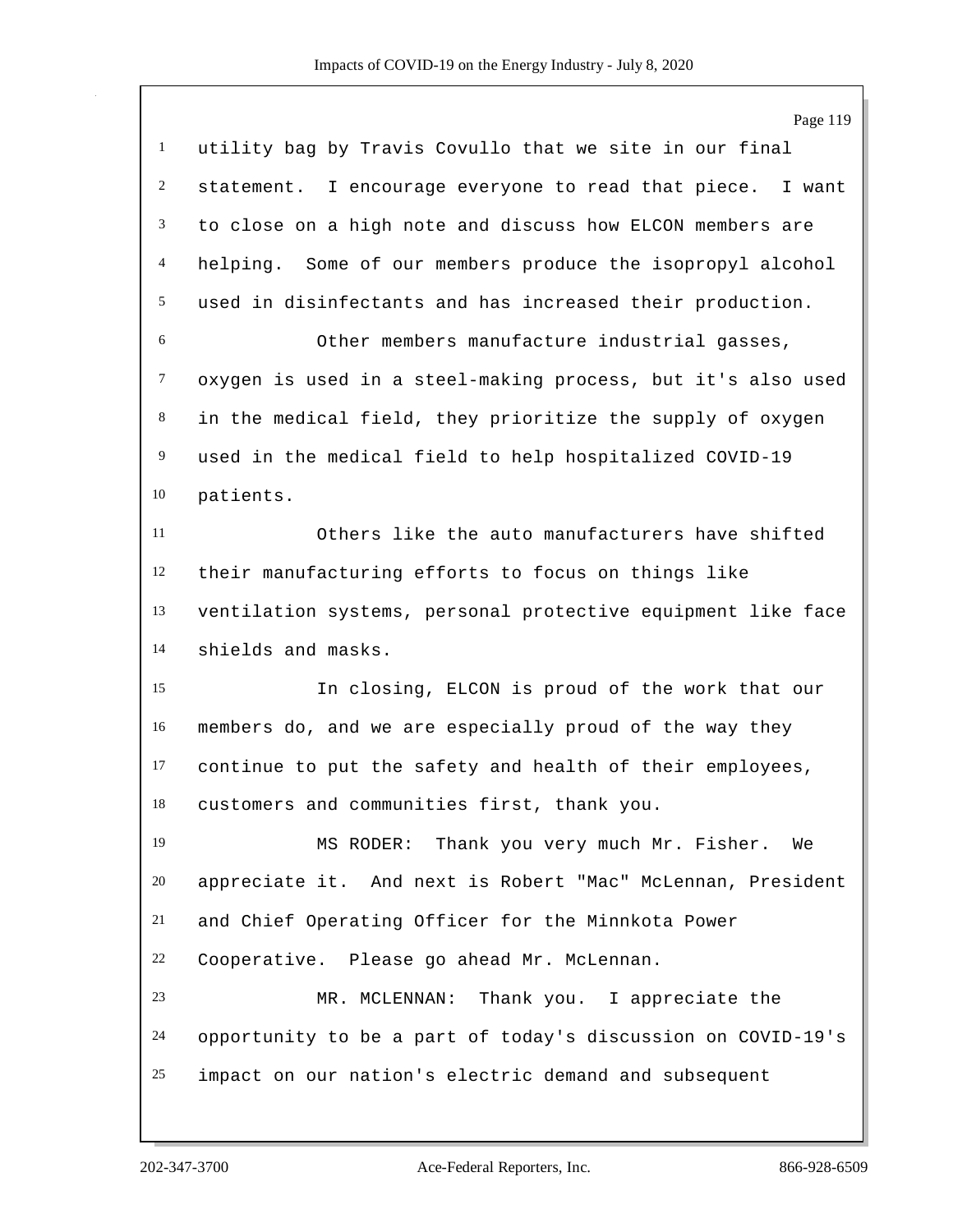infrastructure planning. I thank the Commission for holding this Technical Conference to try to get a better sense of what's happening within that space.

 The electric grid is facing considerable transformation that will only increase in magnitude and importance in the future. Impacts of COVID are just added to those of others that are impacting transmission and generation decisions around the country today.

 Minnkota is a relatively small, not for profit generation and transmission cooperative headquarters in Grand Forks, North Dakota, we serve primarily the east half of North Dakota and the west side of Minnesota. Our members primarily rural communities, pretty large, 34,000 miles square area which translates into us having about 33,000 miles of transmission lines and 249,000 sub-stations with limited or smaller numbers, obviously with consumers paying for that.

 Many of the -- I head earlier Stefan Bird's comments about what our mission statements are. We believe, you know, many of the mission statements for electric utilities look fairly similar, you know, deliver safe, reliable, affordable and environmentally responsible energy to the members that we all serve. However, we all do that slightly differently and we all view what that means slightly differently as well.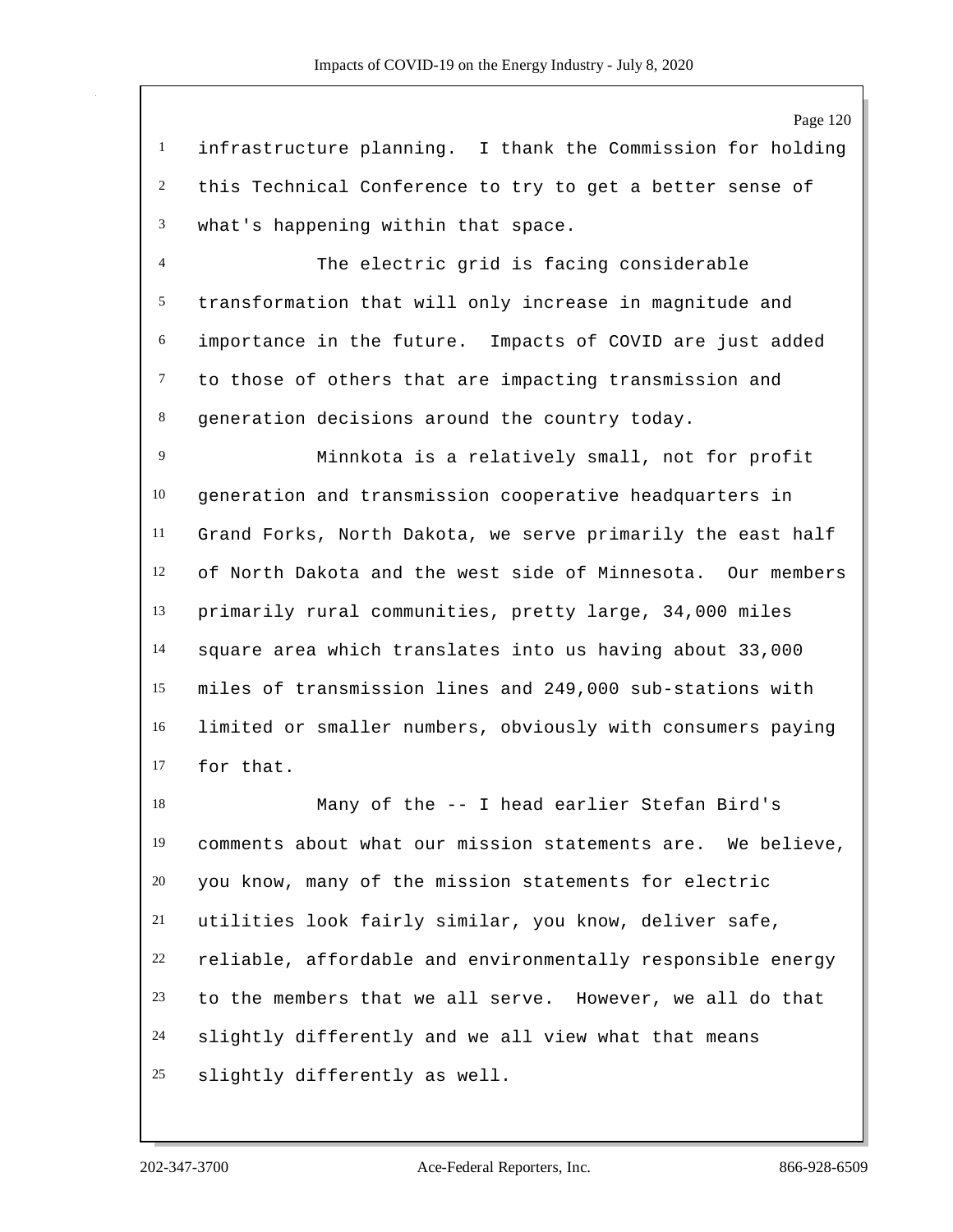Page 121 And those differences are becoming more pronounced as rapid change continues to transform this industry. It highlights the need for discussions like this as we talk about the reliability of our grid and the development of assets and resources both on transmission and distribution side. We're all trying to find ways forward to balance our needs individually. We also, like most of the utilities across the country, continuing to try to figure out what the impact of COVID-19 is on our system and in our region. Minnkota, fortunately, unlike some of the other utilities around the country, hasn't seen some of the demand destruction, or the substantial shifting that some utilities are experiencing with respect to loads or needs. We are, however, negatively impacted by those shifts from the perspective of low energy market conditions that may be driven by COVID and many other things that are going on in the country and I'll talk some more as we go through just concern surrounding the ability to what I would describe as keep the lights on, in the upper Midwest as we talk about 100 degree weather on the horizon and clearly for

us, 30 degrees below zero and more from a winter

perspective.

 Our own system from Minnkota perspective, is prepared for both of those extremes, but a part of that is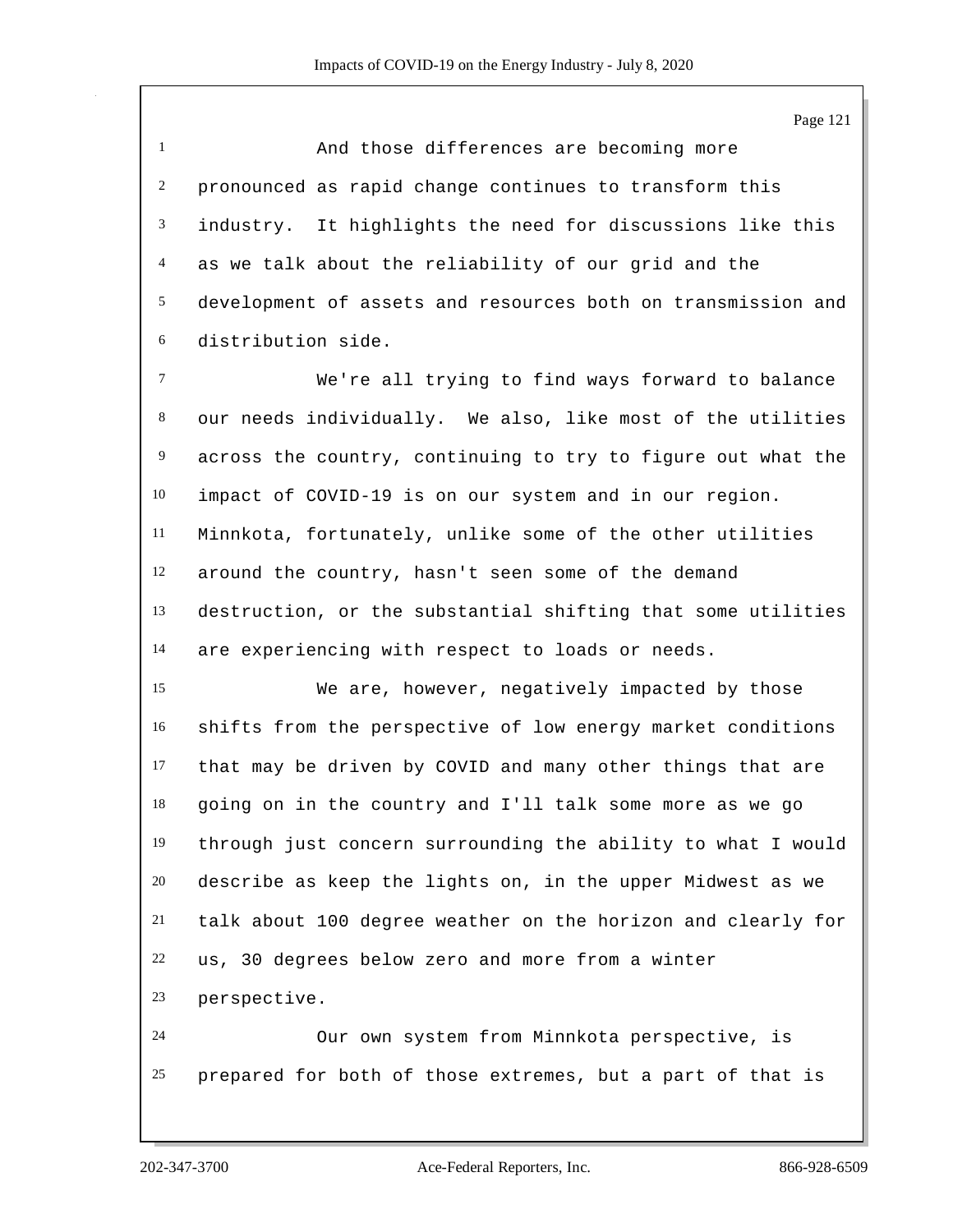|                | Page 122                                                     |
|----------------|--------------------------------------------------------------|
| $\mathbf{1}$   | because we rely on to my knowledge, based on coal which      |
| $\overline{c}$ | historically has performed whenever we ask it to do so,      |
| 3              | whether it's 100 degrees outside or 30 degrees below zero.   |
| 4              | Now so with difficult market conditions before               |
| 5              | the pandemic, and economic losses in all systems sales, the  |
| 6              | pandemic itself and COVID has really added to that I think,  |
| $\tau$         | to make it a much more serious challenge. So it's also, I    |
| 8              | would say, difficult for us to segregate today what are the  |
| $\overline{9}$ | impacts of COVID-19 against what might have been slightly    |
| 10             | warmer winter, slightly warmer spring, and so as we continue |
| 11             | to look forward, it's really trying to get a better grip on  |
| 12             | how long the impacts of COVID-19 will be in place.           |
| 13             | Arguably, where we live there aren't a lot of                |
| 14             | skyscrapers you know, with lots of people in them. Most of   |
| 15             | the businesses that we have have been must run businesses    |
| 16             | and so we have continued to try to figure out how to manage  |
| 17             | around that.                                                 |
| 18             | I'll also add just as in closing here kind of                |
| 19             | from a broader political perspective, we could have taken    |
| 20             | what I think is a long-term view, which may or may not be    |
| 21             | the path forward as you look at the changing infrastructure  |
| 22             | in the world. But we've taken a long-term view, we've tried  |
| 23             | to innovate. We have arguably one of the most demand         |
| 24             | response, or most aggressive demand response programs in the |
| 25             | country and our latest effort is to try to figure out how to |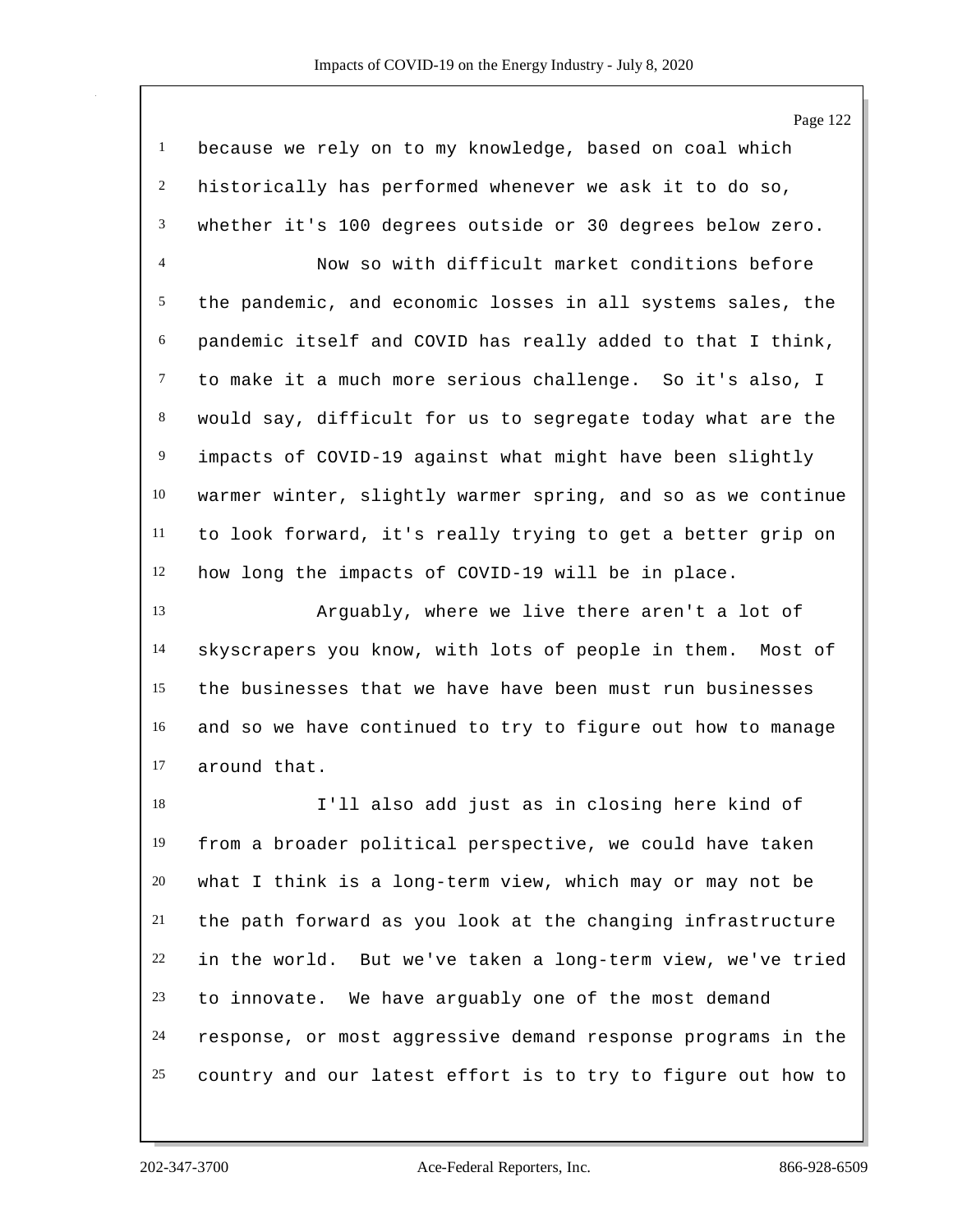Page 123 do the largest carbon capture project in the world on our assets. And so I look forward to the rest of the discussion and some discussions about the market and transmission as we move forward. MS. RODER: Thank you so much Mr. McLennan. We're going to take a five minute break everyone. Unfortunately, there's a technical issue and we need to take care of something. Those who are on the livestream, you will probably have to sign back on. We truly apologize for this issue, but these days they can be these kinds of problems when we have a lot of people on a virtual stream. So thank you very much, thank you for your patience, we genuinely appreciate it and we'll see you in five minutes. (Break) MS. RODER: Hi everybody. We thank everybody very, very much for your patience. Many of the folks out there have seen the earlier speakers but the audio was a little broken up, so we've been trying to alleviate that so that everyone can hear very clearly. So now, moving on we're going to have Clair Moeller, President and Chief Operating Officer from Midcontinent Independent System Operation, on behalf of the ISO/RTO Council, and Mr. Moeller I give the floor over to you, thank you very much.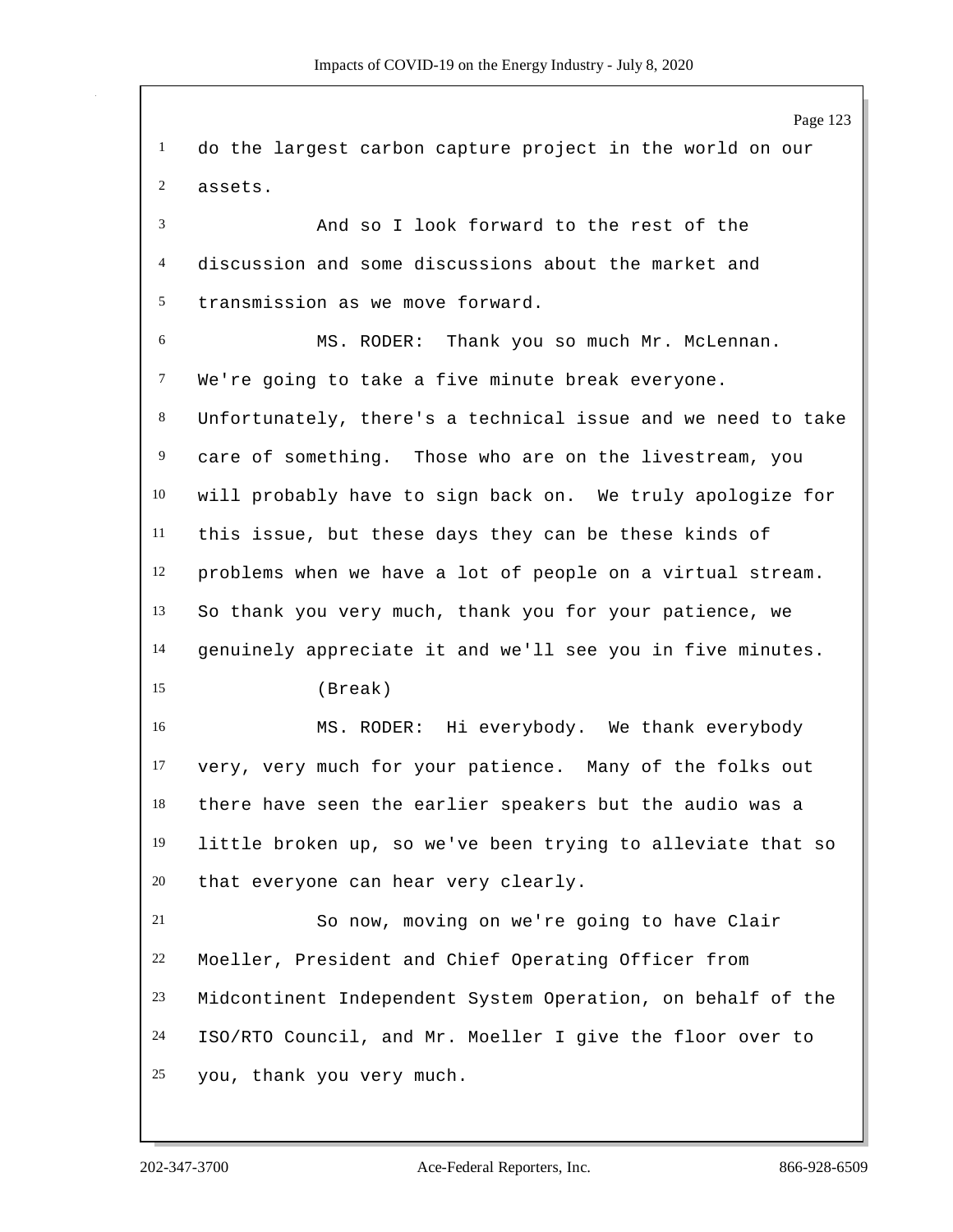| $\mathbf{1}$    | MR. MOELLER: Thank you and good afternoon                    |
|-----------------|--------------------------------------------------------------|
| $\overline{c}$  | Chairman and Commissioners. I look forward to the            |
| 3               | opportunity to discuss the impacts of COVID-19 on our system |
| $\overline{4}$  | and involve system operations and planning. The MISO as you  |
| $5\overline{)}$ | perhaps recall, has about 72,000 miles of high-voltage       |
| 6               | transmission and 175,000 megawatts of generation that we     |
| $\tau$          | have added on behalf of our members.                         |
| 8               | We are very large and skilled geographically, not            |
| $\overline{9}$  | unlike Matthew's part of our footprint. We sometimes joke    |
| 10              | that we're a coast to coast RTO, but it's from Hudson Bay to |
| 11              | the Gulf of Mexico. Manitoba is an important partner in the  |
| 12              | market and their hydro system at this point in time is       |
| 13              | behaving very well and helping things.                       |
| 14              | MISO is a member of the ISO-RTO Council and while            |
| 15              | my prepared remarks reflect predominantly our MISO           |
| 16              | experience, I did coordinate with the IRC members for        |
| 17              | feedback on their experiences. I believe you've heard from   |
| 18              | some of them earlier today.                                  |
| 19              | The RTO community has been working together and              |
| 20              | coordinating our efforts throughout this epidemic to show    |
| 21              | relevant information and best practices to mitigate the      |
| 22              | impacts of COVID-19 on the power system. Regardless of       |
| 23              | where you live, there's been a real and terrible impact of   |
| 24              | COVID-19, even if our individual employees have not felt the |
| 25              | worst of what COVID-19 can bring, it's surely impacted how   |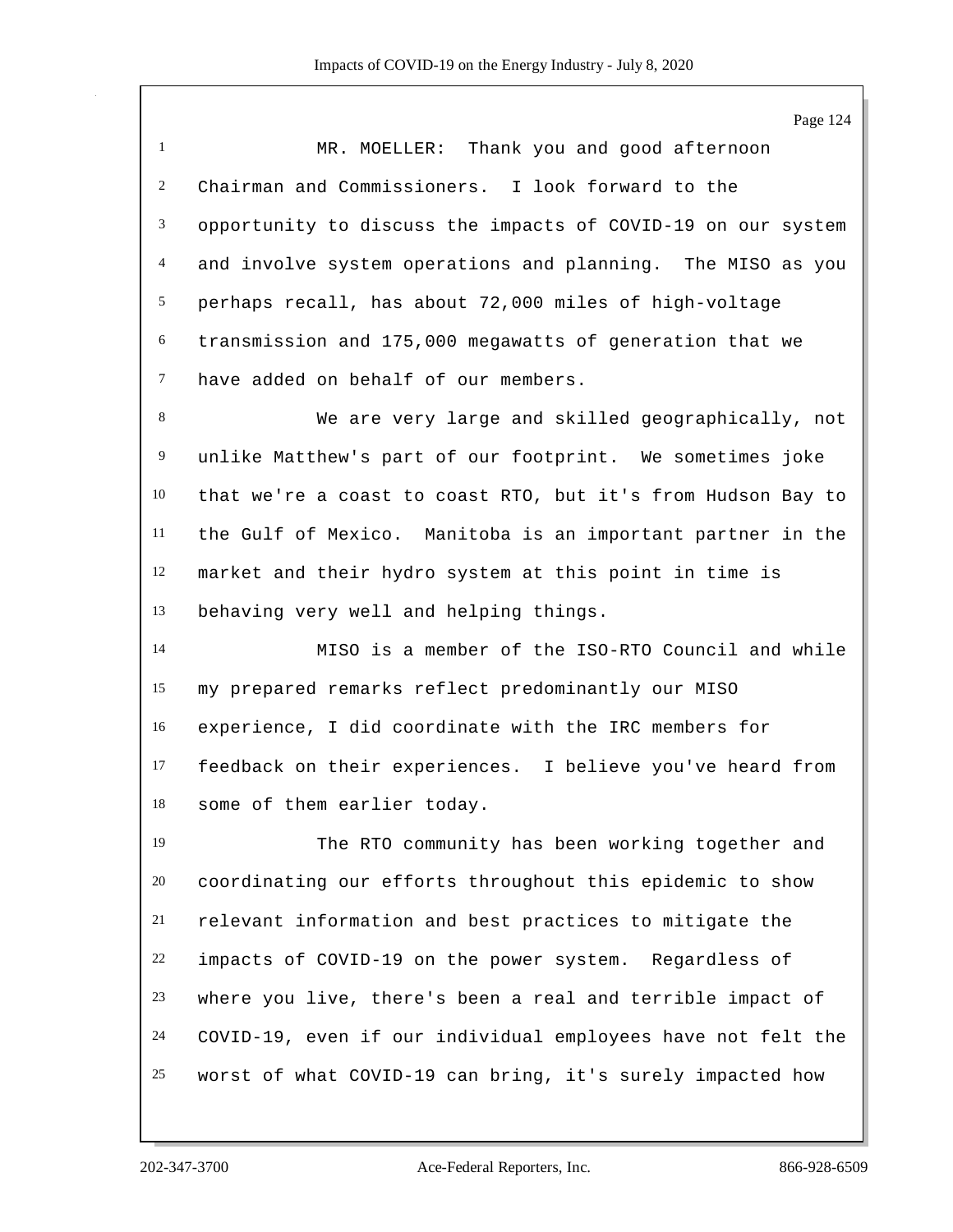we all live and work.

| 2              | Our priorities through this period of time have               |
|----------------|---------------------------------------------------------------|
| 3              | been first to protect the integrity of the electric grid,     |
| $\overline{4}$ | and second to protect the health and safety of our            |
| 5              | employees. MISO has leveraged its regional model to help      |
| 6              | ensure continuous operations. We benefit from having four     |
| $\tau$         | geographically separate control rooms that act as a buffer    |
| $8\,$          | against the spread of the virus within our facilities and     |
| $\overline{9}$ | employee base.                                                |
| 10             | While COVID-19 does not -- has not adversely                  |
| 11             | impacted the reliability of the system, we have observed      |
| 12             | impact operations and are adapting to those changes as they   |
| 13             | occur. First, turning to load impacts -- we have observed a   |
| 14             | system-wide demand was down during the spring as a result of  |
| 15             | COVID-19 related closures.                                    |
| 16             | We estimate demand dropped about 11 percent in                |
| 17             | May, but we are seeing a gradual recovery of load since       |
| 18             | The load in June measured about 5 percent lower than<br>then. |
| 19             | normal as the stay at home restrictions began to ease.        |
| 20             | There is some anecdotal information across the last four or   |
| 21             | five days that in hot weather we are actually seeing more     |
| 22             | demand than we had anticipated and now some of our            |
| 23             | colleagues are seeing that too.                               |
| 24             | So whether that is actually COVID related it's                |
| 25             | hard to tell -- the data isn't exactly a trend. We have       |
|                |                                                               |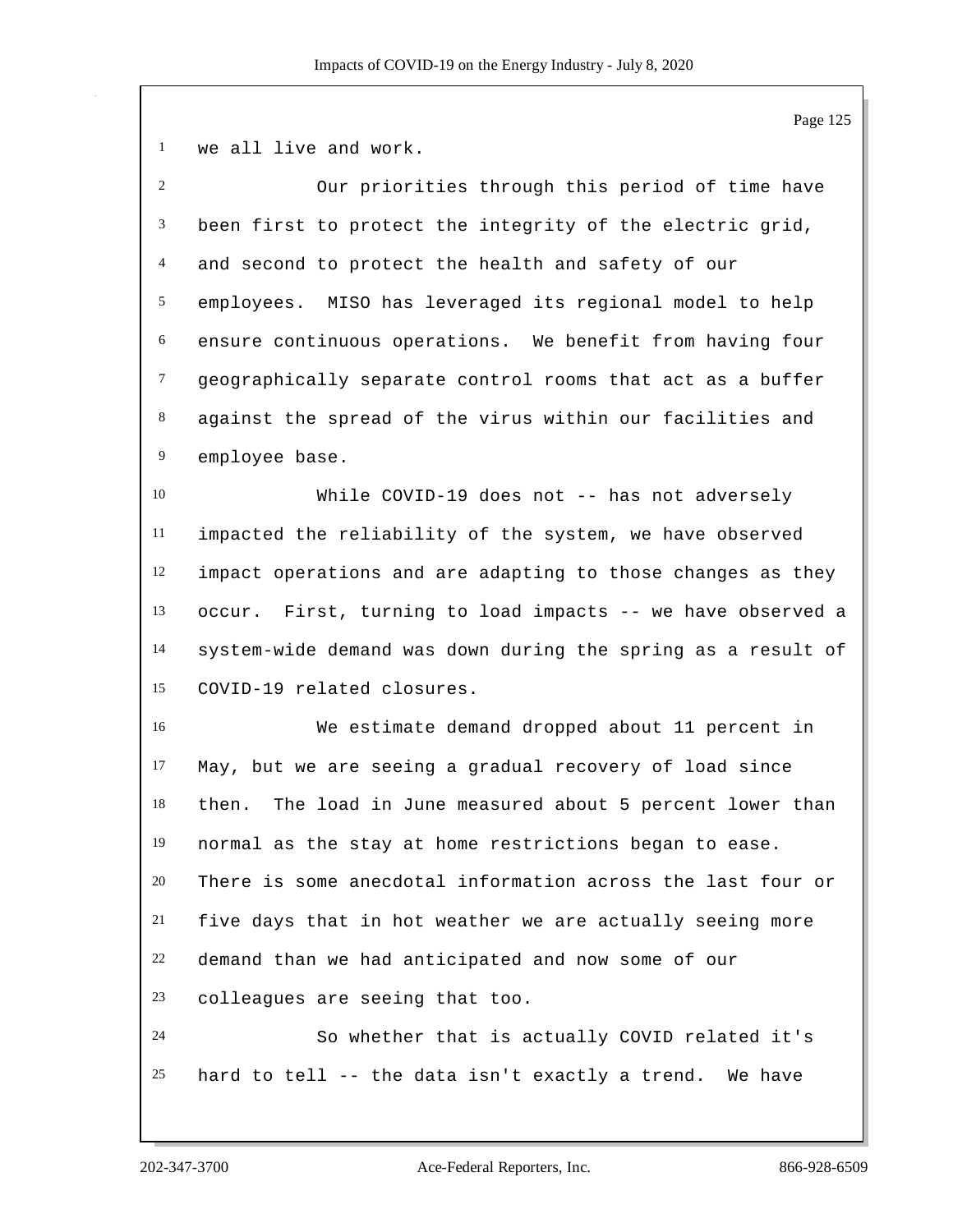|                  | Page 126                                                     |
|------------------|--------------------------------------------------------------|
| $\mathbf{1}$     | observed changes in the load profile. Mostly it's a          |
| $\overline{c}$   | flattening of the profile and has reduced the requirement to |
| $\mathfrak{Z}$   | ramp the system to meet demand. That contrasts               |
| $\overline{4}$   | significantly, with Polar Vortex kind of problems where the  |
| $\mathfrak{S}$   | ramp problem is exacerbated by those cold weather events.    |
| 6                | We are observing higher than usual load                      |
| $\tau$           | forecasting errors. One of the tools that we all use in      |
| 8                | machine-based learning are all network, but if you don't     |
| $\boldsymbol{9}$ | have history it can't help you with the future. As to the    |
| $10\,$           | conditions on transmission and generation outage scheduling, |
| 11               | we have seen some deferrals, some of our tight conditions    |
| 12               | across the last two days where some of those deferred        |
| 13               | generators having trouble getting back into service.         |
| 14               | We only have four months of experience with this             |
| 15               | event. We expect the situation to continue to be fluid       |
| 16               | through the future. We have asked and received some minor    |
| 17               | waivers from the FERC which we are grateful for to execute   |
| 18               | things like our generation interconnection to working.       |
| 19               | Practically speaking, we don't see this as having            |
| 20               | a long-term transmission planning impact. Essentially the    |
| 21               | load in the MISO footprint has been flat since about 2007.   |
| 22               | And the dominant transmission we are building is to          |
| 23               | accommodate the change in generation suite.                  |
| 24               | We do have CR members changing those plans, so at            |
| 25               | this point in time we don't see a need to adjust any of our  |
|                  |                                                              |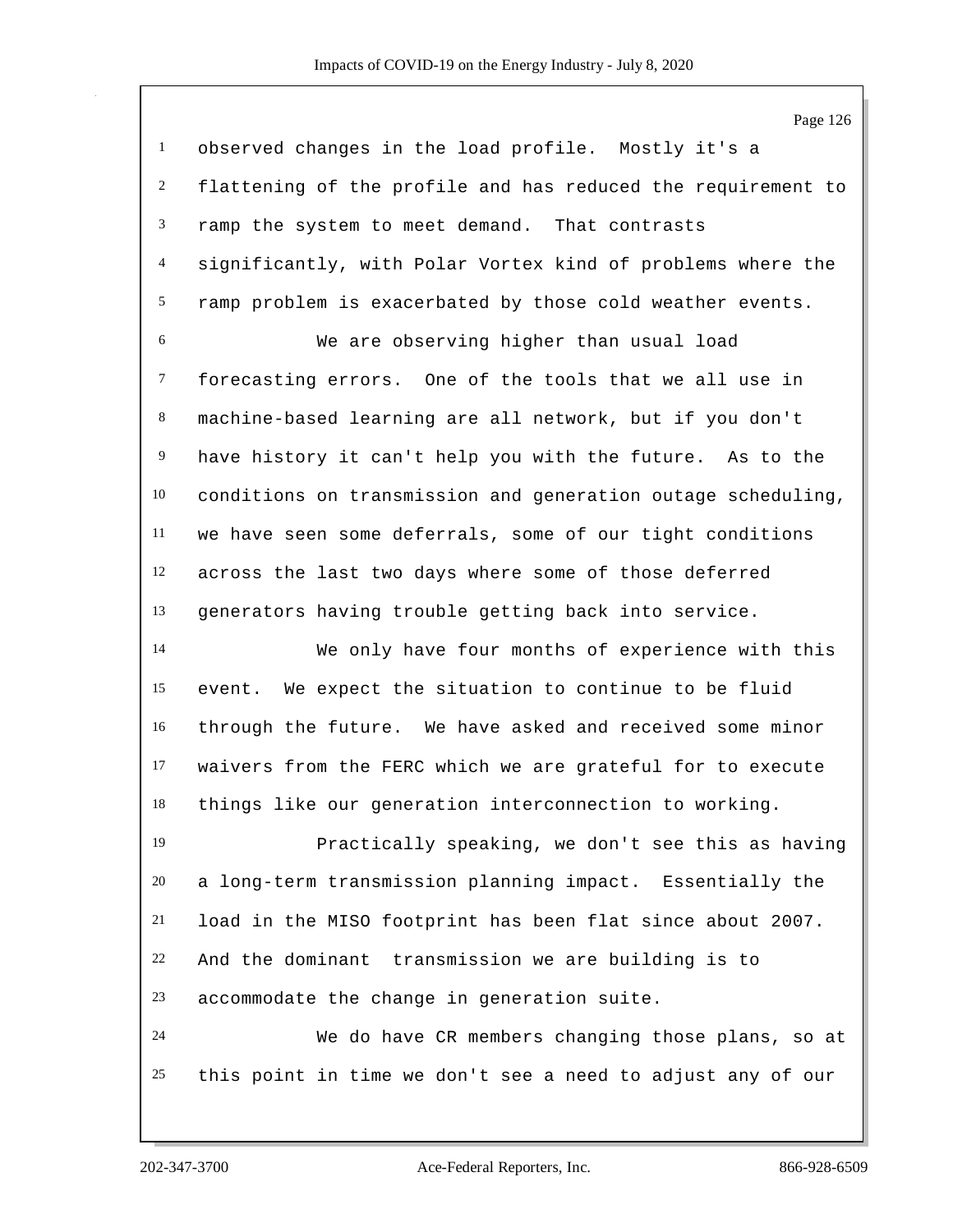planning practices, but of course we'll keep that front and center because that's one of the more important parts of what we do.

 With that I'll close my prepared remarks and look forward to your questions, thank you.

 MS. RODER: Thank you so much Mr. Moeller. Up next is Curt Morgan, President and Chief Executive Officer of Vistra Energy. Mr. Morgan, please go ahead.

 MR. MORGAN: Okay. Good afternoon Mr. Chairman and Commissioners and thanks for the opportunity to be on this panel and address the impacts of COVID-19 on the electricity sector. Also, I want to send a thanks out to the staff in putting this program on and so I know how difficult it can be to kind of do these livestreams, we do one once a week and that's no easy task.

 Just a little bit of background on Vistra. Some of you may know us but we're an integrated competitive electric generation as well as electric and natural gas retail company. We've gout about 39,000 megawatts, diverse generation, you know, mainly natural gas, nuclear, renewables and batteries, but we also do have coal and we have had a fair amount of return to some coal and expect that to continue over the next few years. We have roughly 5 million customers operating,

and we also operate in six of the seven competitive markets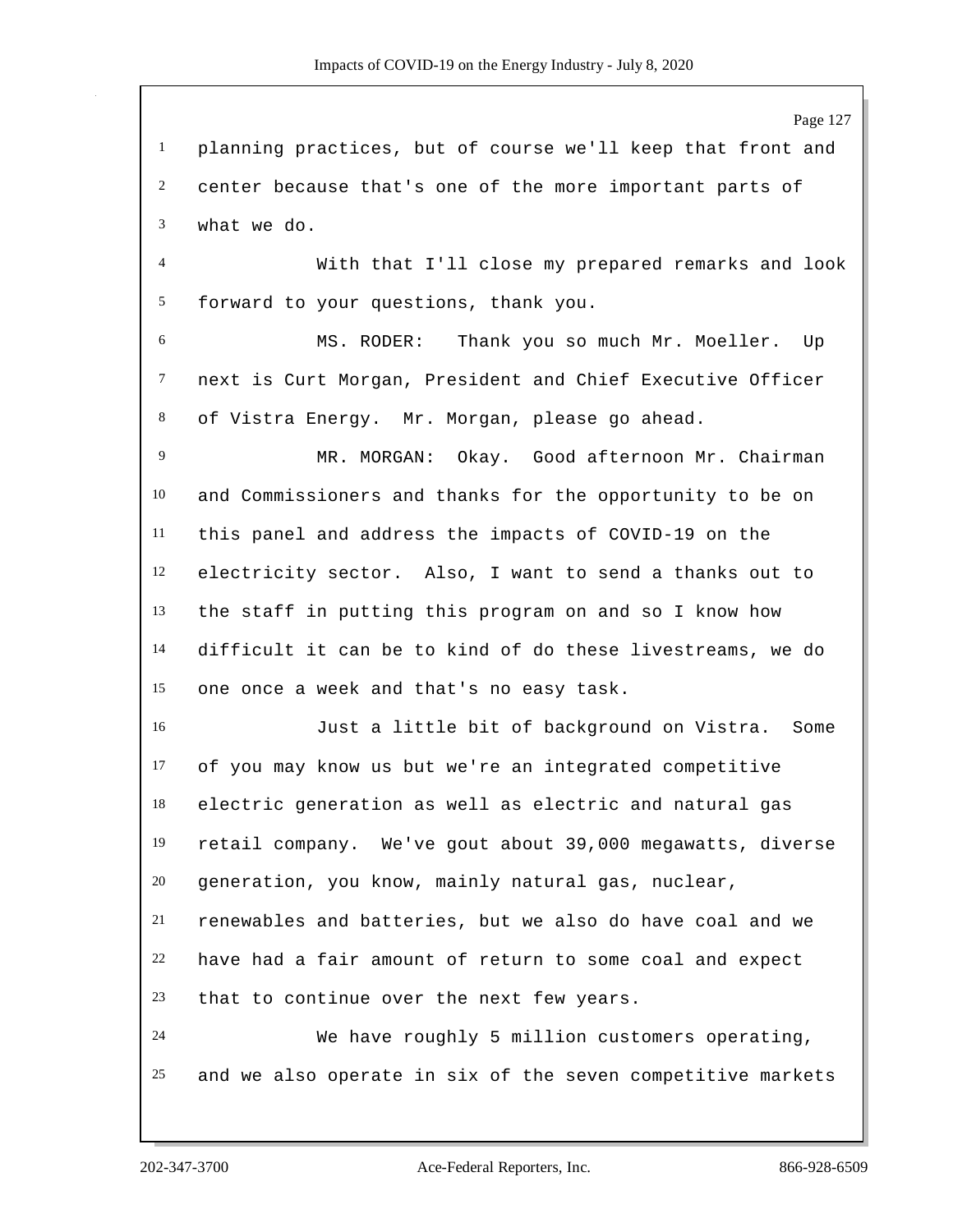Page 128 in the U.S. as well as in 20 states and the District of Columbia. We have over 250 competitive retail electricity offerings and over 40 green offerings. The cornerstone of our strategy is integrated operations, strong balance sheet, low cost, sophisticated commercial skills. You know we cannot execute our strategy

 technologies and FERC has historically done a great job of ensuring just that.

without a fair and even playing field for all generation

 Likewise, a competitive power market cannot function in a reliable and affordable manner with the current technologies without a diverse set of resources, including dispatchable generation. Market forces are working in ultimately the most equitable way to incentivize new technologies with low to no carbon emissions, a history of market-based carbon pricing mechanism which we believe can be implemented on a regional basis.

 I'd like to highlight the extraordinary efforts by the industry personnel who have continued to work at the generation plant and in the dispatch to keep operations in market, and markets working smoothly. At Vistra, we have over 3,000 team members that have continued to report to their worksite, along with 2,500 contractors that worked on 86 maintenance outages this spring to be ready for the summer, and all of that with no COVID positive test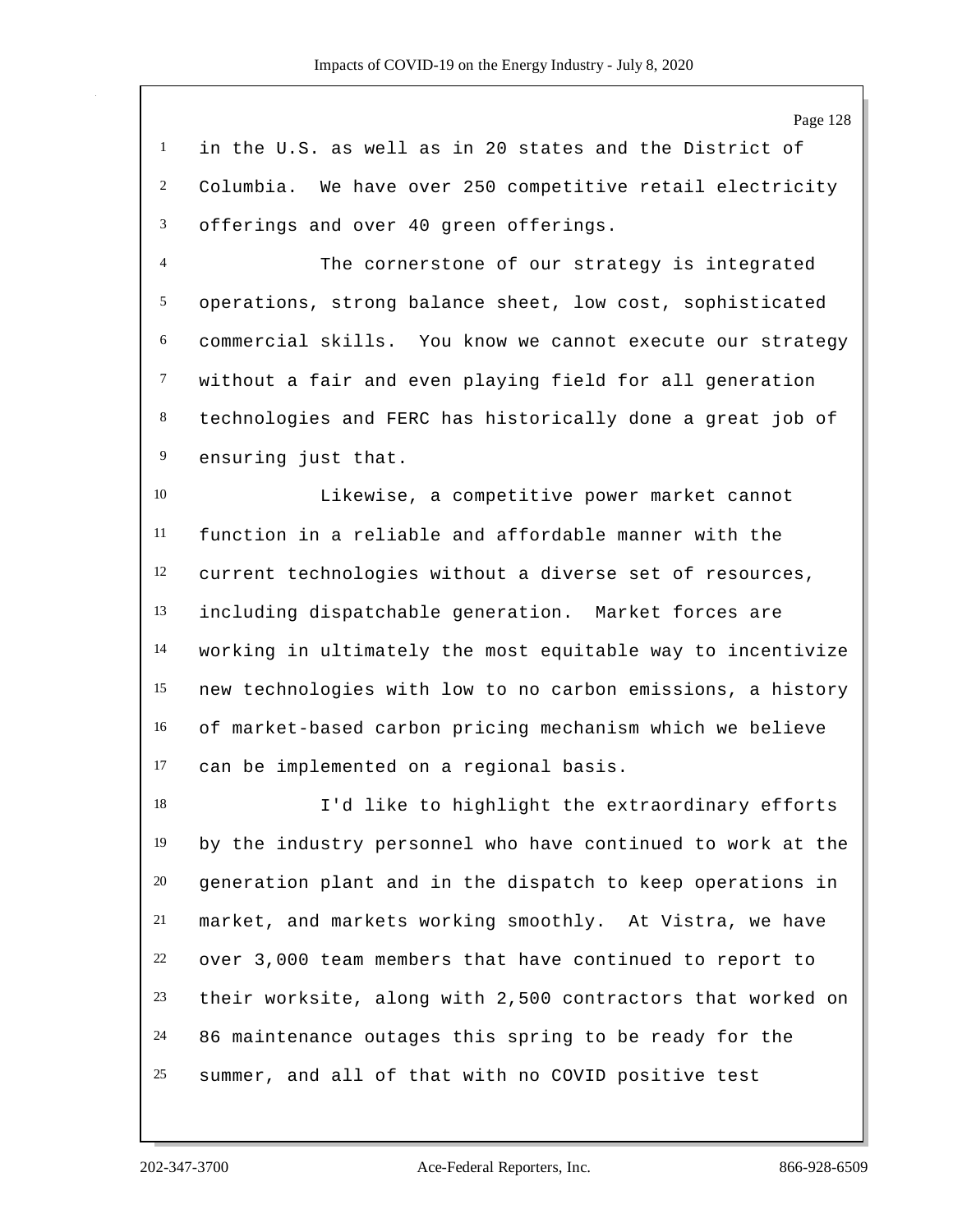contracted at work, and we're very proud of that fact. We believe very early implementation of temperature testing most notably, but also travel restrictions, work from home, and also the questionnaires that we ask all employees as they enter the site, were very helpful in combating that in the early stage. You know COVID-19 you know, and associated reduction in economic activity have led to substantial uncertainty into the economic and further uncertainty as to you know, when and how we're going to recover. Uncertainty in financial markets is sort of the kiss of death really at the end of the day. It impacts capital availability resulting in potential financial weakness for companies in their long-term sustainability. The multitude of market rule changes in FERC jurisdictional markets over the last several years, many driven by out of market activities and the unpredictable and uneven pace with which these changes are implemented, have created sector-specific risks for integrated competitive energy companies like Vistra, and created questions in the minds of investors about our sector. With this uncertainty in mind, for written statements, I offered a few points that may be of some note, but I will touch on a couple of them very briefly. You know

in our view, first of all we think the Commission and the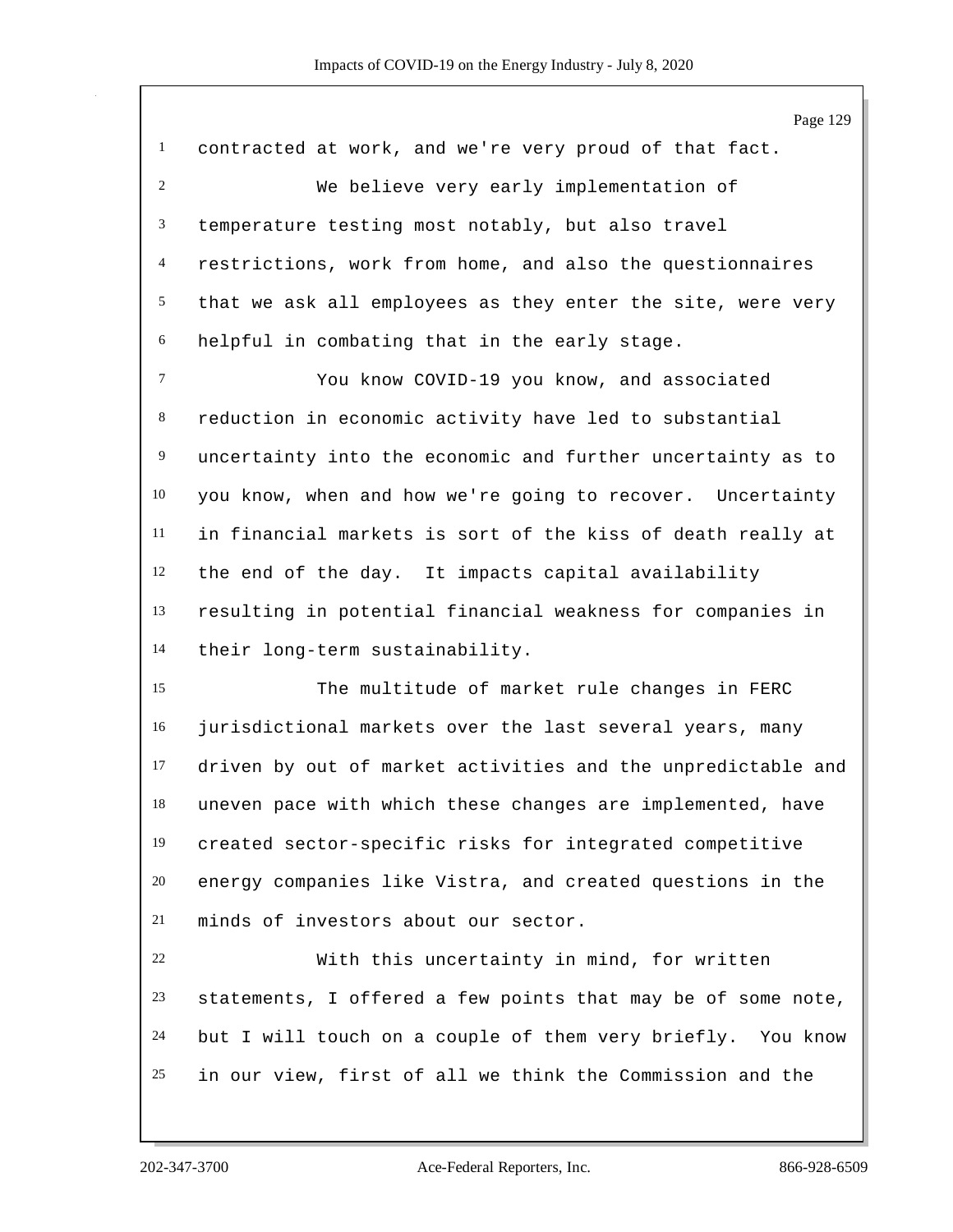staff have done a tremendous job during the COVID-19 situation, and we believe that's the single most important thing the Commission can do right now is to continue to work expeditiously on pending matters affects the applicable ISOs to implement FERC orders as quickly as possible to ensure regulatory certainty.

 Certainty is important for financial markets. It's also important for our customers and so we think that certainty is important, so we appreciate what the Commission has been able to do. It's not yet clear whether the COVID-19 will materially add to the financial sectors some resources that they are experience, you know, it's just hard to tell, you know.

 But I sure know that our company is feeling some of the pressures and I outlined that in some of the written comments that I had. You know, at Vistra we took actions, not because of COVID-19, but we took actions almost four years ago to put our company in a position to withstand a crisis by significantly reducing our debt and reducing our costs and enhancing margins.

 We did that to the tune of almost a billion dollars per year and we reduced debt by over 3 billion. We simply found ways to compete without any helping hand. Now more than ever, the Commission needs to remain supportive of competitive markets to ensure all resources compete on a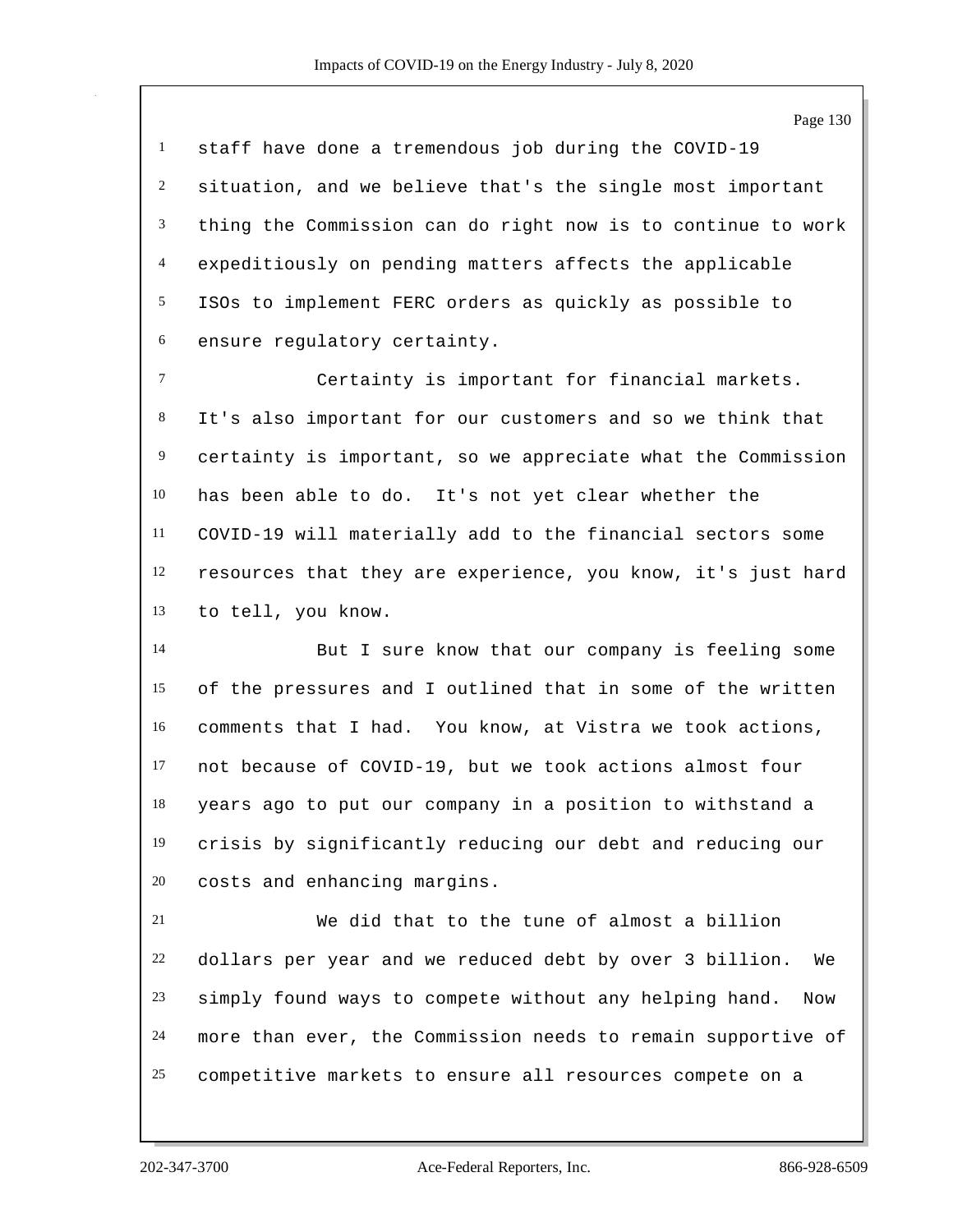level playing field.

| 2               | I know it's hard to envision when we're going to                                                                                                                                                                                  |
|-----------------|-----------------------------------------------------------------------------------------------------------------------------------------------------------------------------------------------------------------------------------|
| $\mathfrak{Z}$  | come out of this, the timing of which is very difficult to                                                                                                                                                                        |
| $\overline{4}$  | And we expect that frankly, until we get a vaccine<br>know.                                                                                                                                                                       |
| 5               | and/or a therapeutic, effective therapeutics -- it's going                                                                                                                                                                        |
| 6               | to be an uneven economy with fits and scarfs, but our advice                                                                                                                                                                      |
| $\tau$          | in this is not to take the early effects of COVID and                                                                                                                                                                             |
| 8               | extrapolate those too far into the future.                                                                                                                                                                                        |
| 9               | We don't know enough about what's going to happen                                                                                                                                                                                 |
| 10              | and we certainly don't want to contribute to long-term                                                                                                                                                                            |
| 11              | ripple effects. In closing, we commend FERC, ISOs and                                                                                                                                                                             |
| 12              | market participants for performing their critical services                                                                                                                                                                        |
| 13              | in an exemplary fashion, but you know, as Yogi Berra said,                                                                                                                                                                        |
| 14              | "It ain't over until it's over," we have the summer staring                                                                                                                                                                       |
| 15              | us straight in the face and we all must continue to perform                                                                                                                                                                       |
| 16              | regardless of the virus, and people need to go to work and                                                                                                                                                                        |
| 17              | we need to keep them safe as companies.                                                                                                                                                                                           |
| 18              | And people are counting on us every day.<br>It is                                                                                                                                                                                 |
| $\overline{10}$ | $\mathbf{r}$ . The contract of the contract of the contract of the contract of the contract of the contract of the contract of the contract of the contract of the contract of the contract of the contract of the contract of th |

 vitally important for the Commission to continue its normal business practices as much as possible, albeit in a safe and healthy manner and pressed for timely implementation of Commission orders to ensure fairness and stability in comparative markets.

 Thank you again Commissioners, I look forward to questions and the discussion, so thanks.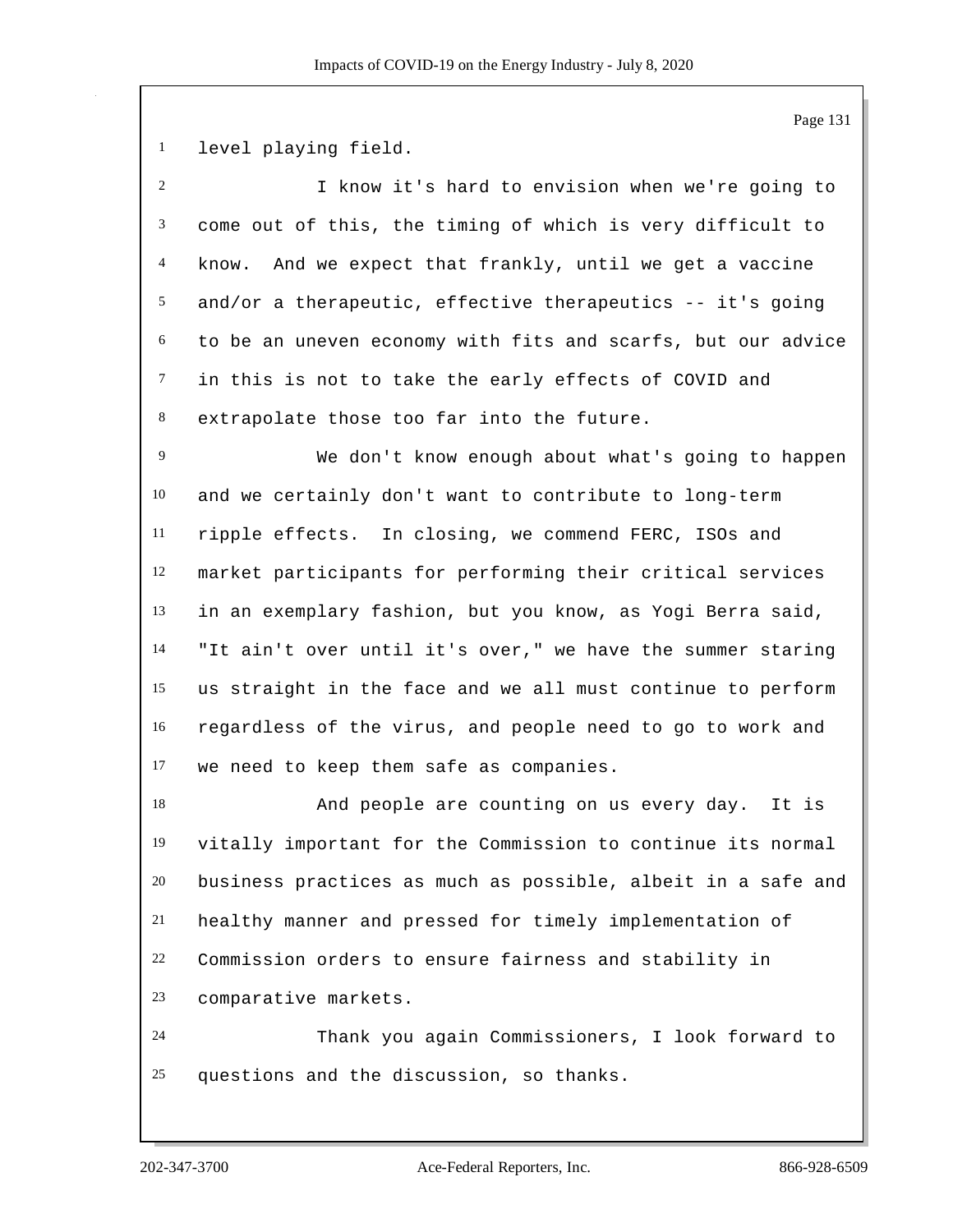|                | $1 \, \text{age} \, 132$                                    |
|----------------|-------------------------------------------------------------|
| $\mathbf{1}$   | Thank you so much Mr. Morgan.<br>MS. RODER:<br>We'll        |
| $\overline{c}$ | now have Gil Quiniones, President and Chief Executive       |
| 3              | Officer of the New York Power Authority. Please go ahead    |
| $\overline{4}$ | Mr. Quiniones.                                              |
| $\sqrt{5}$     | MR. QUINIONES: Thank you. Chairman Chatterjee               |
| 6              | and Commissioners, thank you for allowing me to participate |
| $\tau$         | in today's FERC Technical Conference. Representing the      |
| 8              | public power industry and the New York Power Authority, I   |
| 9              | will address the impact of COVID-19 on electric demand,     |
| 10             | operations, planning and infrastructure development.        |
| 11             | I would like to observe a t the outset that the             |
| 12             | electric industry is doing an exemplary job of maintaining  |
| 13             | reliable service while managing through the many challenges |
| 14             | presented by the pandemic. Trade groups like the American   |
| 15             | Public Power Association, Large Public Power Council and    |
| 16             | collaborative bodies, such as the Electricity Subsector     |
| 17             | Coordinating Council, in coordination with government       |
| 18             | partners, are supporting collective industry response       |
| 19             | efforts. They include the sharing of planning               |
| 20             | considerations and mutual aid for utilities particularly    |
| 21             | impacted by COVID-19.                                       |
| 22             | I am hopeful that the collective industry                   |
| 23             | response to the emergency so far bodes well for addressing  |
| 24             | the longer-term impacts of COVID-19, and I commend the      |
| 25             | Commission for convening this conference to explore some of |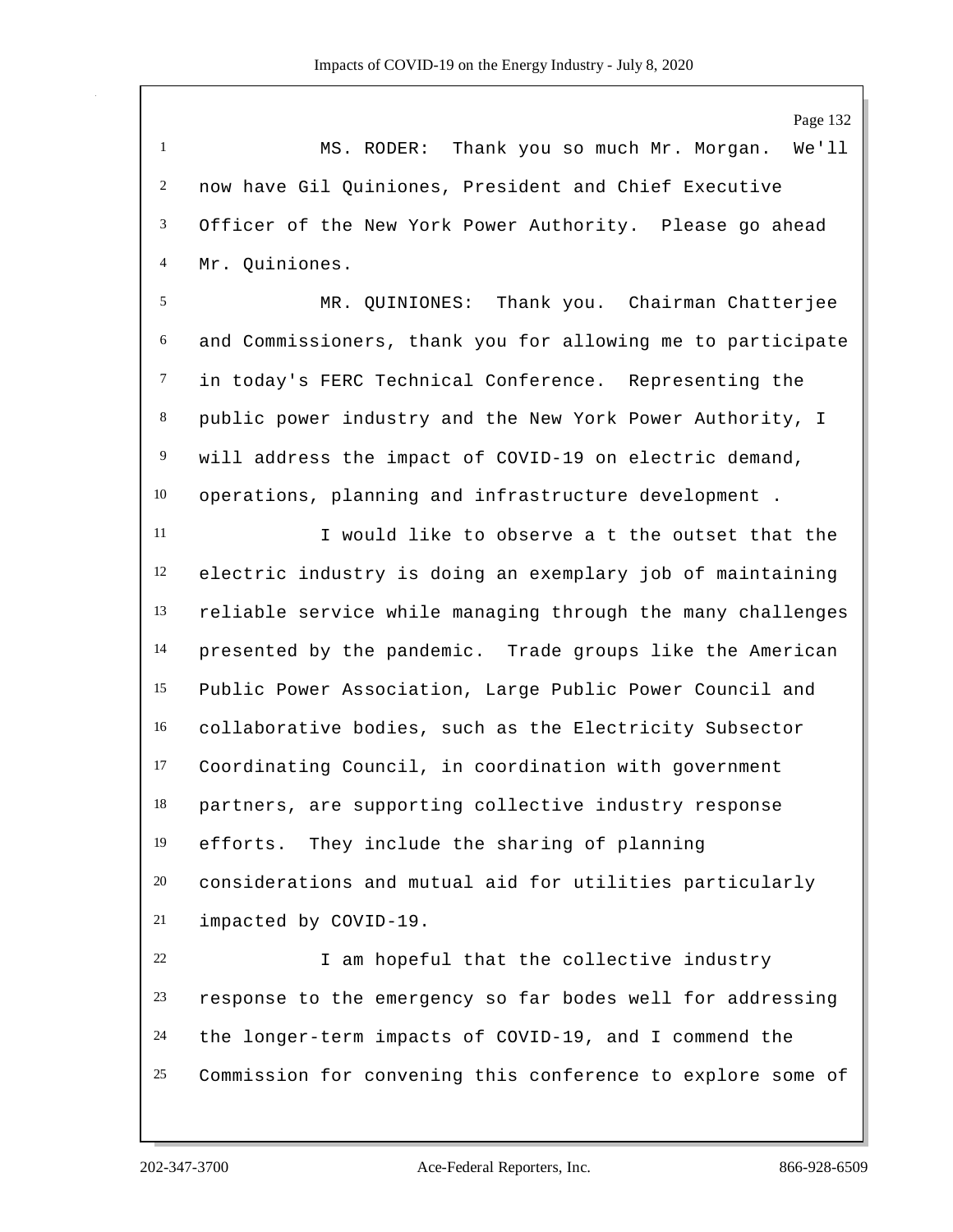these multi-year challenges.

 As you may know, NYPA generates approximately 25 percent of New York State's power and owns and operates one-third of the bulk electric transmission system in the state. The Governor of New York, Andrew M. Cuomo has set a bold goal of supplying 70 percent of the state's electricity with renewable sources by 2030 and a 100 percent carbon-free electric system by 2040. Regrettably, the ongoing global pandemic has made this vision of a sustainable future more challenging. New York, one of the original epicenters of the COVID-19 Pandemic, experienced a nearly 10 percent reduction in electric load statewide at the height of the pandemic. In addition, New York State's strong economy -- a prime driver of the state's electric load, has seen a decline, and might not return to 2019 levels for quite some time. This is consistent with projections that the

 national economy might take a while to bounce back. This reduction in load and the uncertain pace of recovery will have a direct effect on planning the much needed expansion and upgrades to major power infrastructure.

 While transmission planning might be difficult, now is the time to invest in the power grid to meet clean energy goals and to help restart the economy. In addition, it is also critical that we help address the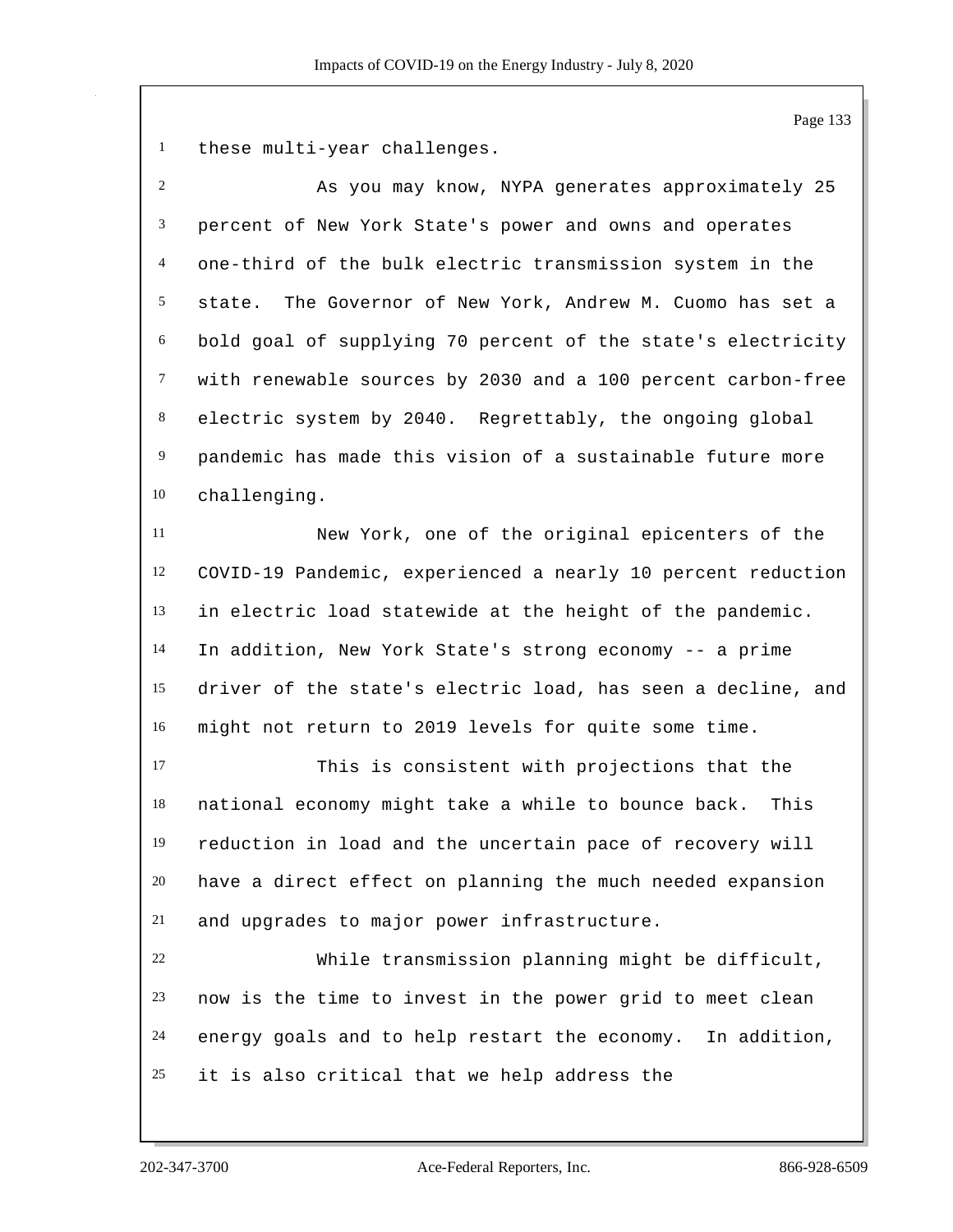disproportionate impact of pandemics such as COVID 19 and severe weather events on low income communities, especially communities of color.

 Specifically, the negative effects of high-emitting and polluting power plants in urban centers, and the corresponding health impacts, need to be avoided or minimized as soon as possible. This objective can be achieved by efficiently building out the transmission system to carry clean energy supply from more rural areas to urban load centers along with clean distributed energy resources.

 Public power, moreover, has a strong interest in improving grid system efficiency, reliability and resiliency to serve its residents, communities and businesses. It stands ready to collaborate with the FERC as it looks to update its transmission planning processes, especially Order 1000, to support transmission investment. This approach will bring more renewable energy and the innovation and jobs that come with it, to environmentally and historically overburdened communities.

 Thank you for this opportunity and I look forward to answering your questions today.

 MS. RODER: Thank you so much, we really appreciate it. Our next panelist is Sam Randazzo, Chairman of the Public Utilities Commission of Ohio. Please go ahead Chairman Randazzo.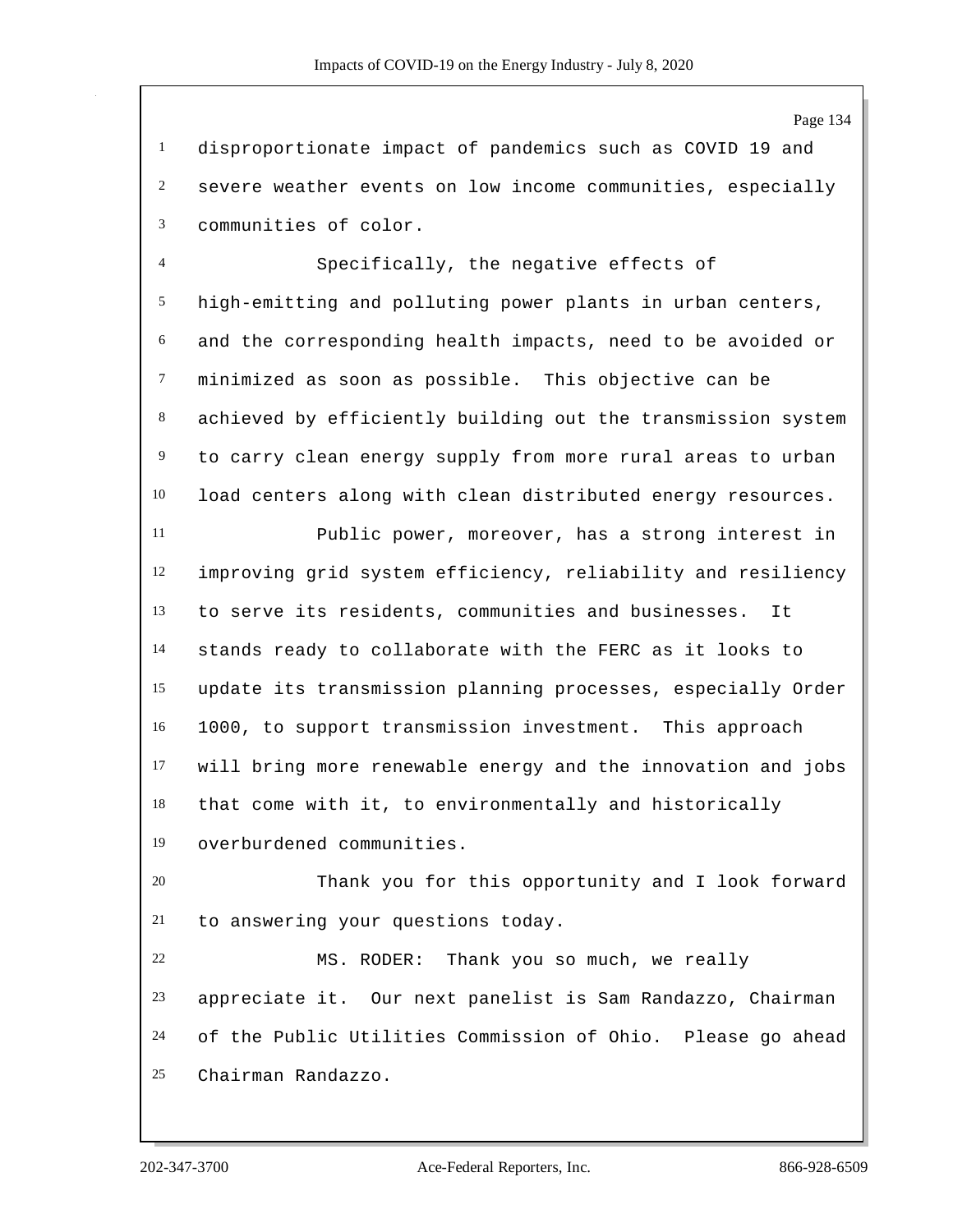Page 135 CHAIRMAN RANDAZZO: Thank you. Can you hear me all right? MS. RODER: Yes we can, thank you very much sir. CHAIRMAN RANDAZZO: Great. Mr. Chairman, Commissioners and Commission staff, colleagues and stakeholders, my name is San Randazzo as you already know. I serve the citizens of the State of Ohio in the capacity of Chairman of the Public Utilities Commission of Ohio as well as Chairman of the Ohio Power Siting Board. I need to begin by first saying that the views that I offer here today are not necessarily the views of either of these multi-member Ohio agencies, and I appreciate the opportunity to participate in this panel and hope to learn much from the experience. In my oral remarks today I will summarize my prepared statement which I ask to be included as filed. In my prepared statement I provide some references to a considerable amount of work that has been done by the North American Electric Reliability Corporation and others with regard to planning, both operational and reliability planning, as they may be affected by a pandemic. I suggest that this existing work be used by the Commission and others to focus on risk presented by a pandemic and identify ways to improve upon the already significant efforts that have been undertaken to mitigate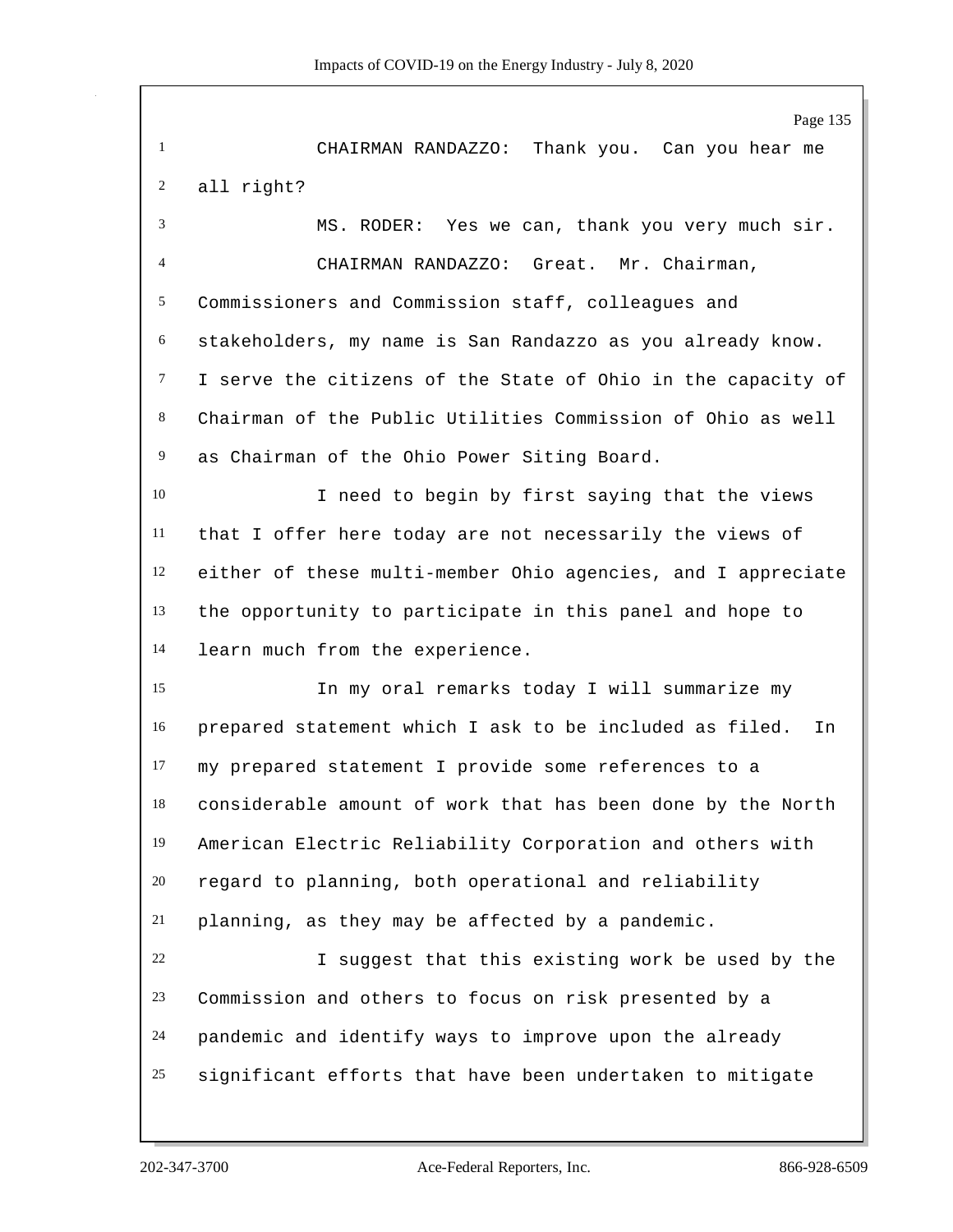these risks. I then describe a two-market approach that I use when addressing network infrastructure and operating or planning reliability issues across a range of network industries. I also observed that when attempting to resolve these issues, I've worked to try and seek outcomes that mimic the outcomes that would be produced by an effective competition. I conclude and I'll say this diplomatically, I conclude that the current approach to transmission planning leaves a lot of room for improvement, whether we are measuring things from a point in time perspective, or from a continuous improvement perspective. In my attachment A, I illustrate the supplemental and baseline transmission investment in Ohio and a very significant increase in the amount of investment in the supplemental category that is taking place and looks to continue. In my attachment B, I illustrate the sharp and significant escalation in network service prices that has taken place of a consequence of both significant amounts of investment and in a context where there is low load growth. In the last few pages of my prepared statement I offer four suggestions and provide my underlying reasons, so that you can look at my suggestions if you like.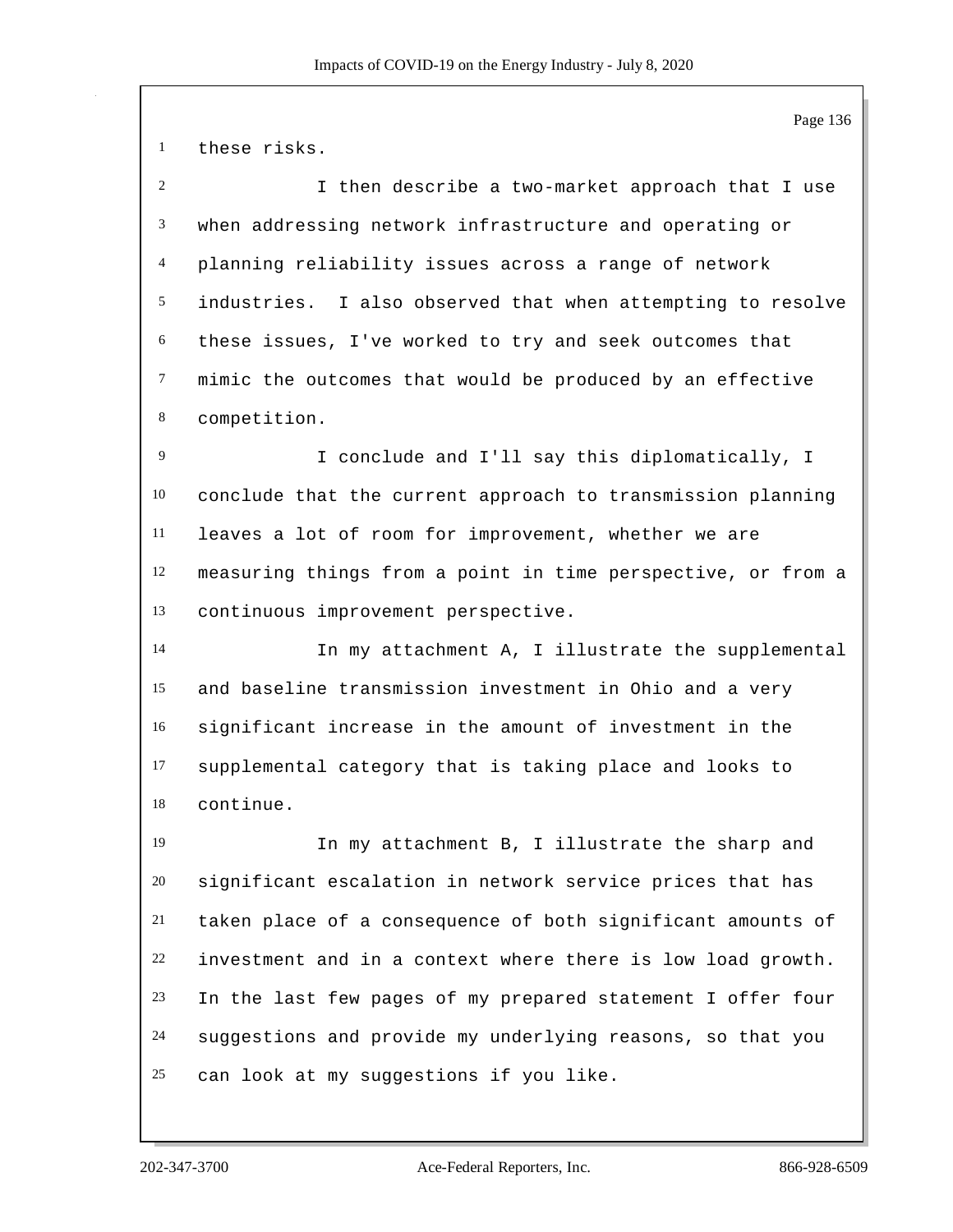The suggestions are as follows: Direct that regional planners must thoroughly evaluate all projects and investment that involve transmission functions that are subject to FERC's ratemaking jurisdiction and ensure that the regional planners have the requisite authority and expertise to do so.

 Number two. Seek a better balance between solution provider's compensation and the business and financial risk taken on by the solution provider. Recognize the principle of gradualism as you apply the just and reasonable standard and consider other rate design and rate structure options t o give customers more control over their bill and provide better bill predictability. Consider the introduction of zonal non-firm network service.

 I thank you again for the opportunity and I will conclude now. I look forward to the questions. I last testified at the Federal Energy Regulatory Commission in 1976 as the nation was dealing with natural gas supply shortages. I hope my contributions today do not lengthen the interval of time between time and when I might visit with you again. Thanks very much. I look forward to the other presentations.

 MS. RODER: Thank you Chairman. We appreciate you being here today. Up next we will have Paul Segal, President and Chief Executive Officer of LS Power. Please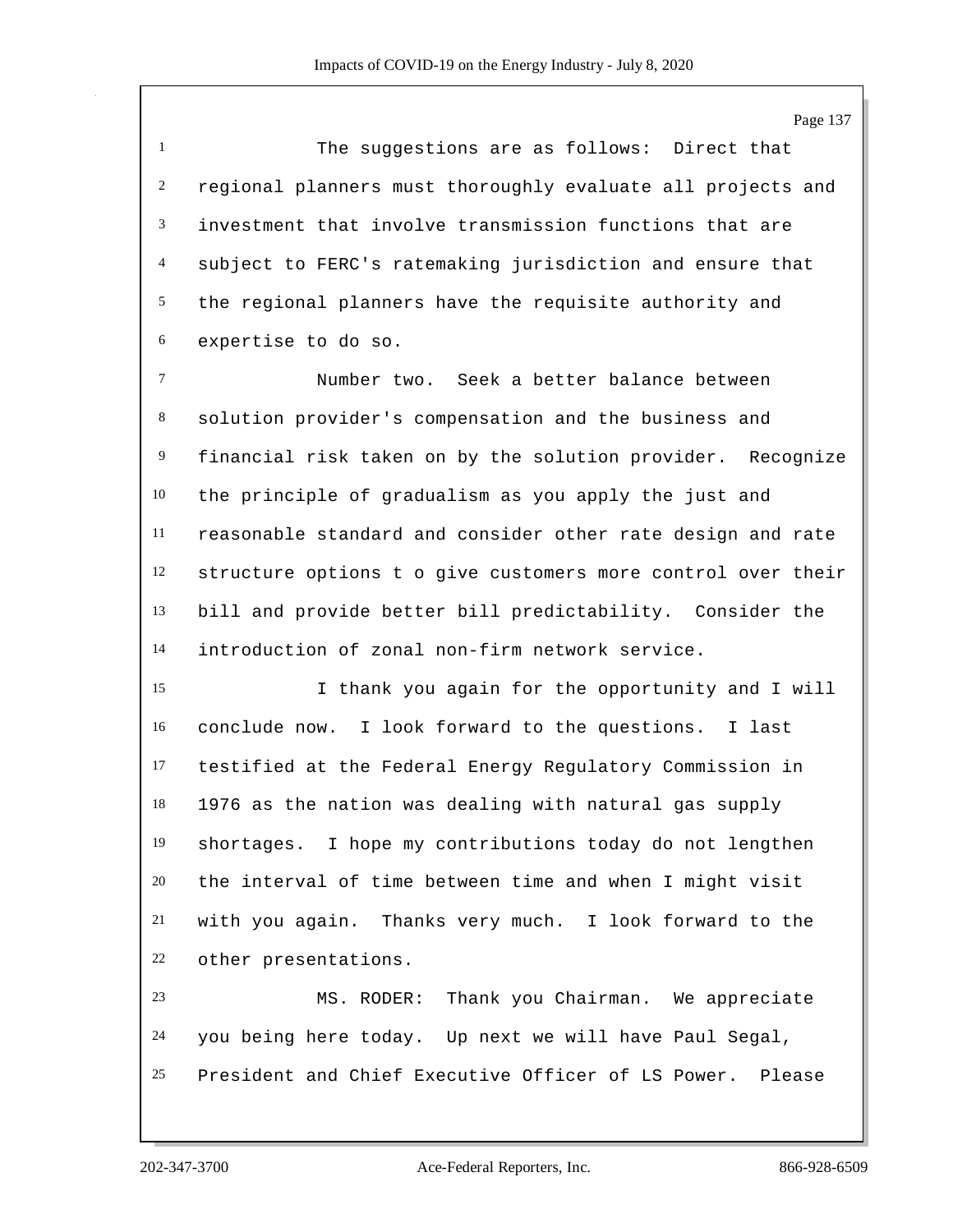go ahead Mr. Segal. MR. SEGAL: Thank you. It's good to be with you this afternoon. Chairman Chatterjee, Commissioners Glick, McNamee and Danley and Commission staff, thank you for the opportunity to participate today. Just a quick minute on LS Power. We undertake a broad range of activities including the development, ownership and operation of a wide-range of power generation assets here in the United States. We own one of the largest demand response providers in the U.S. and one of the leading companies providing electric vehicle charging. We have also been a very active owner, operator and developer of competitively sourced transmission projects also in the United States. Because of the range of things that we do my comments are fairly general and I will go through them quickly. I would really like to start by acknowledging the heroic efforts of the plant and grid operators who continued to show up to work risking their lives and well-being to keep power flowing throughout the United States over the last few months. We are forever grateful for their efforts. We have also seen tremendous efforts by people working on our construction jobs. With their help we have delivered critical infrastructure on schedule across three competitively awarded Order 1000 high voltage transmission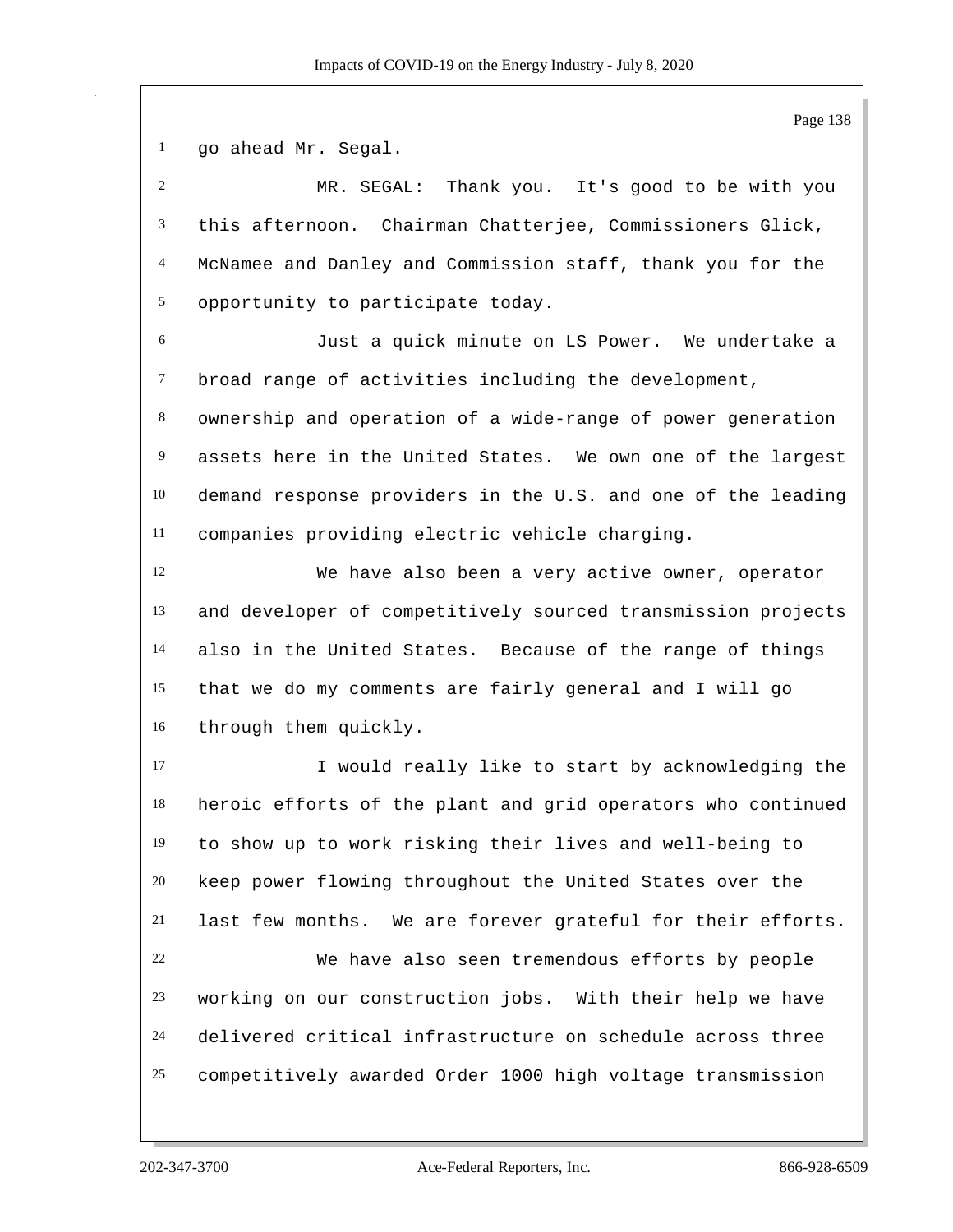projects and one of the largest battery storage system projects in the world that we are in the process of commissioning today in California.

 Our panel will be discussing the electric demand and transmission planning and my key takeaway for you is that COVID-19 must not be viewed by our industry as a rationale to hat progress and defer planning and reform. I worry that the easy takeaway from our very recent experience will lead the industry to extrapolate forward to an environment with lower demand.

 I believe that our future is more complex and not necessarily understandable through linear thinking. We should expect and plan for a wide range of scenarios. These scenarios must be viewed as bi-directional, pointing to the possibility of greater energy demands and lower energy demand, higher energy pricing and lower energy pricing.

 Let me explain. I believe that the most difficult economic parts of COVID-19 are hopefully behind us. The Federal Reserve's aggressive action and fiscal stimulus helped to take some of the most extreme downside scenarios off of the table. Markets quickly halted their freefall and returned to function.

 A testament to this fact is that credit markets are open to even some of the most impacted sectors of our economy like aviation and cruise lines. Even the pipeline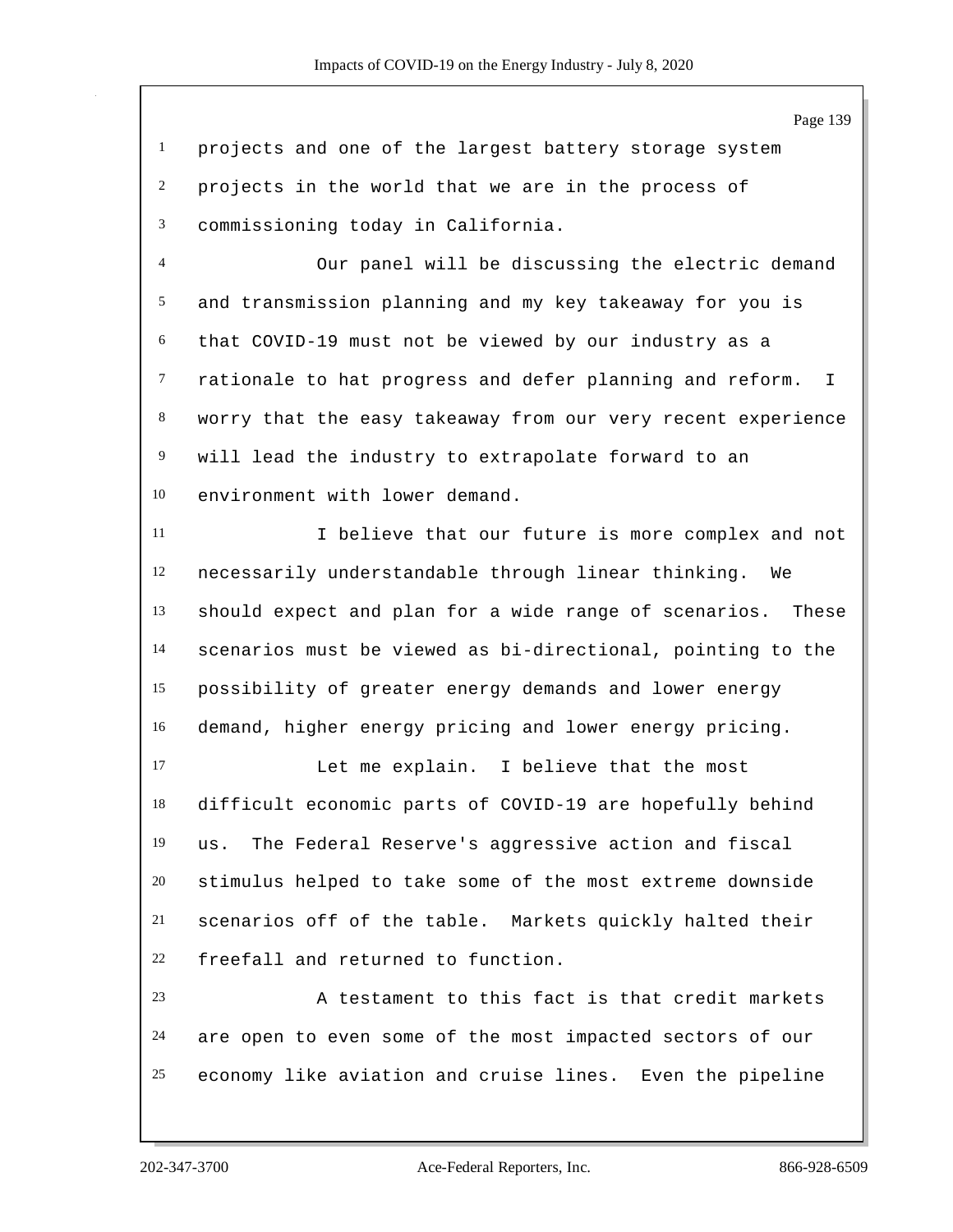companies like Kinder Morgan and Williams, the former MLPs, can raise money. Their 10 year duration corporate unsecured bonds are now trading at a yield to worst of between 2.5 and 3 percent.

 Some of the most capable clinical and research hospitals were the hardest hit by the early phases of COVID-19. Over the course of just a few months, our country's healthcare system has learned a great deal about this disease and how to best treat it.

 The ingenuity of our people and companies has been released to tackle the disease. I expect that within a year our perception of COVID-19 will be very different because we will learn how to live with it. Our actions will change the trajectory of the disease, we will learn how to treat the symptoms to reduce severity and/or immunize against it. But these changes in actions have an impact on energy and electric demands.

 From the perspective of electric demand and forecasting I is easy to imagine and manage the downside case -- we have been living it. Demand is certain regions declined by close to 25 percent before beginning a gradual recovery.

 But it would be dangerous to extrapolate from this recent experience and that's why COVID-19 tends to trigger paradigm shifts. Today there are many paradigm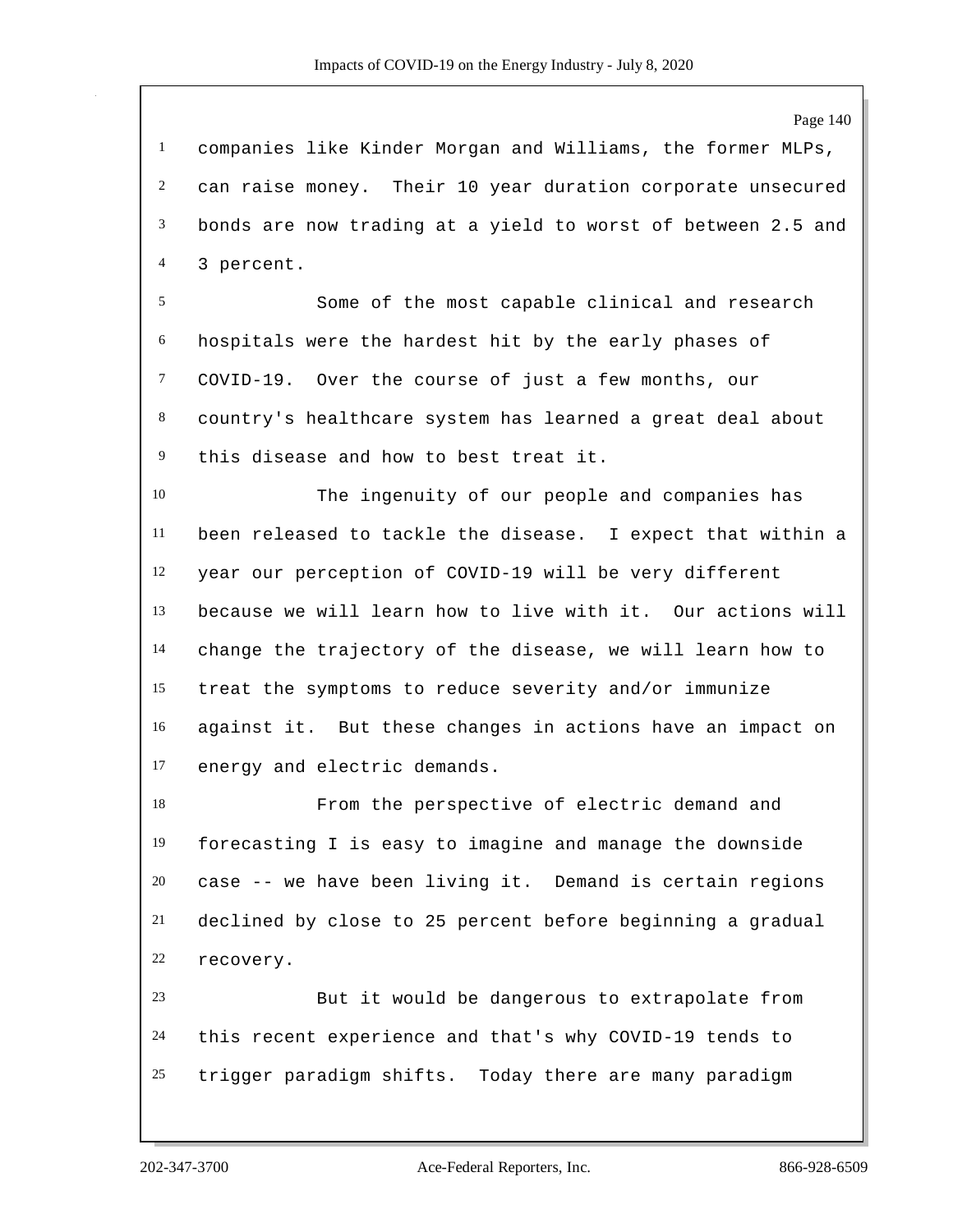shifts happening all at once. That leaves us needing to consider a number of questions about how these changes will impact demand and usage patterns for electricity.

 One key paradigm shift underway is the way that we work. More working from home and less densification in the office. Fundamentally, I expect that this will lead to the less efficient use of space and as a result, the less efficient use of energy, at least and including electricity.

 The office electrical systems will need to run, perhaps at a modestly lower capacity level than might have been required otherwise, but more people will be at home and this will lead to the use of electricity to heat, cool and light the home when previously it might have been unoccupied. In the aggregate, this may well result in a meaningful increase in electric demand over the intermediate term.

 Work from home is also likely to drive demand for natural gas. This could well be problematic in places like New England where energy into the market is constrained by infrastructure limitations in the winter.

 These changes are non-linear and multifactorial. They can often be derivative of one another. For example, the recent collapse in oil prices has crushed drilling for oil in many shale plays. The indirect consequence of this will be a significant reduction in the availability of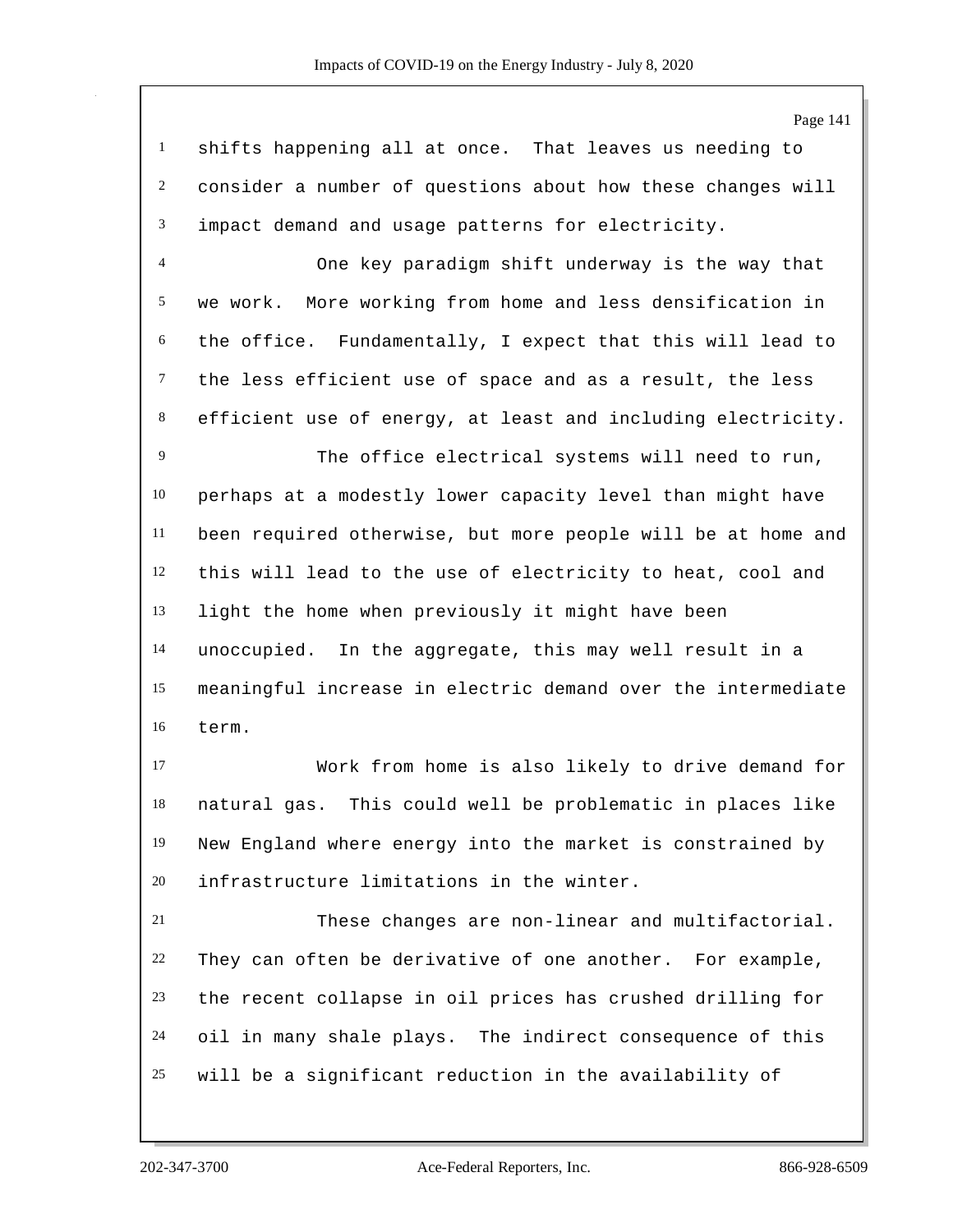essentially free associated natural gas. Natural gas prices will need to incentive more drilling for natural gas as we move forward. It is conceivable that in this new paradigm, we will have natural gas prices move into a range that's persistently 50 percent higher than what we would have expected them to be before For example, \$3.00 - \$3.50 mmbtu may be the new \$2.00 to \$2.50 mmbtu, the environment that we had experienced recently. This would result in higher wholesale prices for the first time in many years. It may allow many coal and nuclear plants that have struggled economically for years to prosper as they used to. It may make the need for subsidies for these energy resources unnecessary. This may also lead to a political response that pushes toward more green energy investment.

17 The impacts of COVID-19 have been economically devastating. As we focus on the road back we should keep in mind that affordable electricity to a large extent, a function of transmission -- is a function to a large extent of transmission grid optimization.

 Competitive procurement and regional planning of transmission must remain a priority as we tackle affordability going forward. The regional planning process must be robust enough to enable the RTOs to plan for and

COVID-19.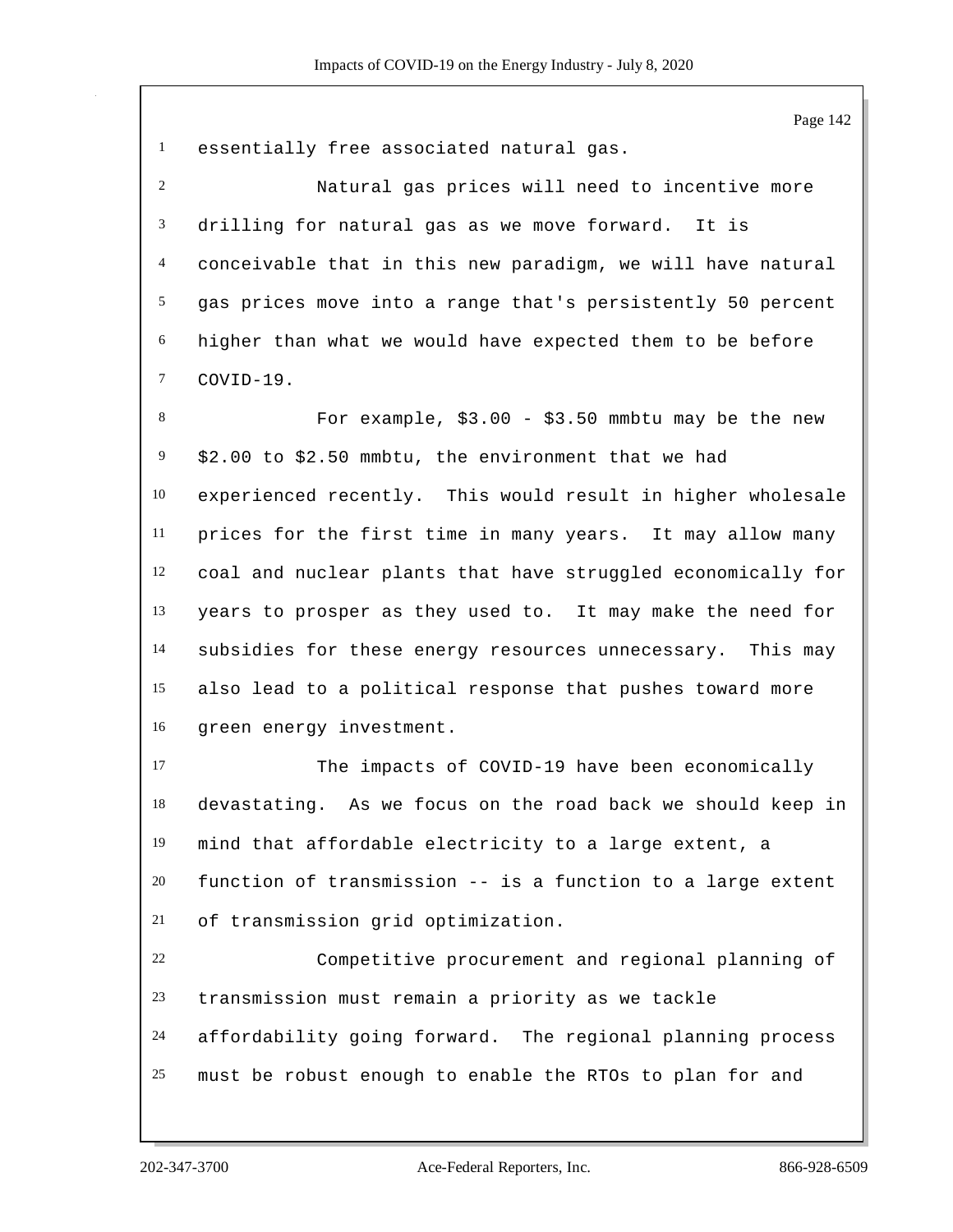| $\mathbf{1}$   | Page 143                                                     |
|----------------|--------------------------------------------------------------|
|                | facilitate the construction of the power grid of the future  |
| $\overline{c}$ | -- one that anticipates and supports the states' evolving    |
| 3              | energy investment policies and goals, rather than sitting    |
| $\overline{4}$ | idly by while every element of yesterday's aging grid is     |
| 5              | simply rebuilt and replaced with the same thing as           |
| 6              | facilities that have reached the end of their useful lives.  |
| $\tau$         | Also, irrespective of the ultimate direction of              |
| 8              | electric demand, we must not lose sight of the critical      |
| $\overline{9}$ | importance of reliability. We must continue to work --       |
| 10             | Mr. Segal?<br>MS. RODER:                                     |
| 11             | MR. SEGAL:<br>Yes.                                           |
| 12             | MS. RODER: If you could finish up in the next                |
| 13             | few minutes that would be helpful.                           |
| 14             | MR. SEGAL: Yes. We continue to work to ensure                |
| 15             | the durability of competitive market constructs that promote |
| 16             | planning for a reliable electric grid. So as you can see,    |
| 17             | the complexity in planning for the future in these           |
| 18             | unprecedented times is why it's more important than ever to  |
| 19             | understand that there is much that we do not know and as a   |
| 20             | result we must plan for a broader range of outcomes.         |
| 21             | Critically, we must continue to plan, innovate and execute,  |
| 22             | and we must continue to focus on affordability and           |
| 23             | reliability for the customer. Thank you.                     |
| 24             | MS. RODER: Thank you so much. We really                      |
| 25             | appreciate it. We're now going to begin our question answer  |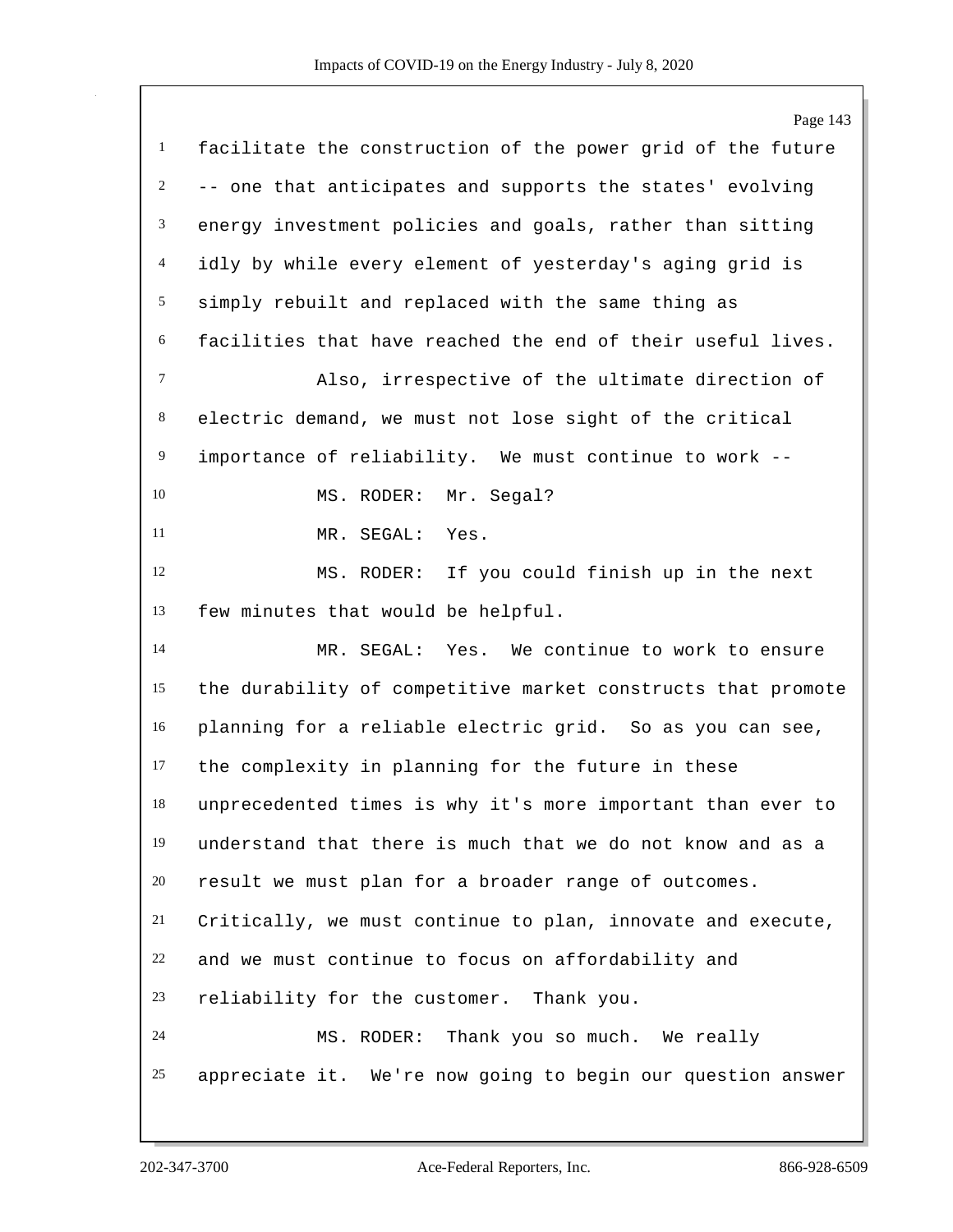session for this panel. And we ask panelists if you would like to respond to a question, please use the raise your hand function and remember to take your hand down after we've called on you.

 We're thankful that all panelists are being respectful of rule and ask them to do that during the question answer portion and we also ask due to the technical problem, we're not going to take a 15 minute break on this panel. We appreciate everyone's attention and patience and I will now turn it over to Chairman Chatterjee for his questions.

 CHAIRMAN CHATTERJEE: Thank you Aileen and thank you to all the panelists. I'm going to jump right in. I think my first question I'll direct to Mr. Moeller. You touched in your remarks on the challenges arising from the COVID-19 emergency and the impact it's had on load forecasting. I just wondered if you could elaborate a little bit more on the impact on load forecasting and resource adequacy with respect to capacity markets and if you could maybe get into a little bit on how RTOs and ISOs have adjusted load forecasting in the short-term and the long-term.

 MR. MOELLER: Sure. In the short-term which is the problem because the neural network that almost everybody uses for forecast did not have a history to rely on. The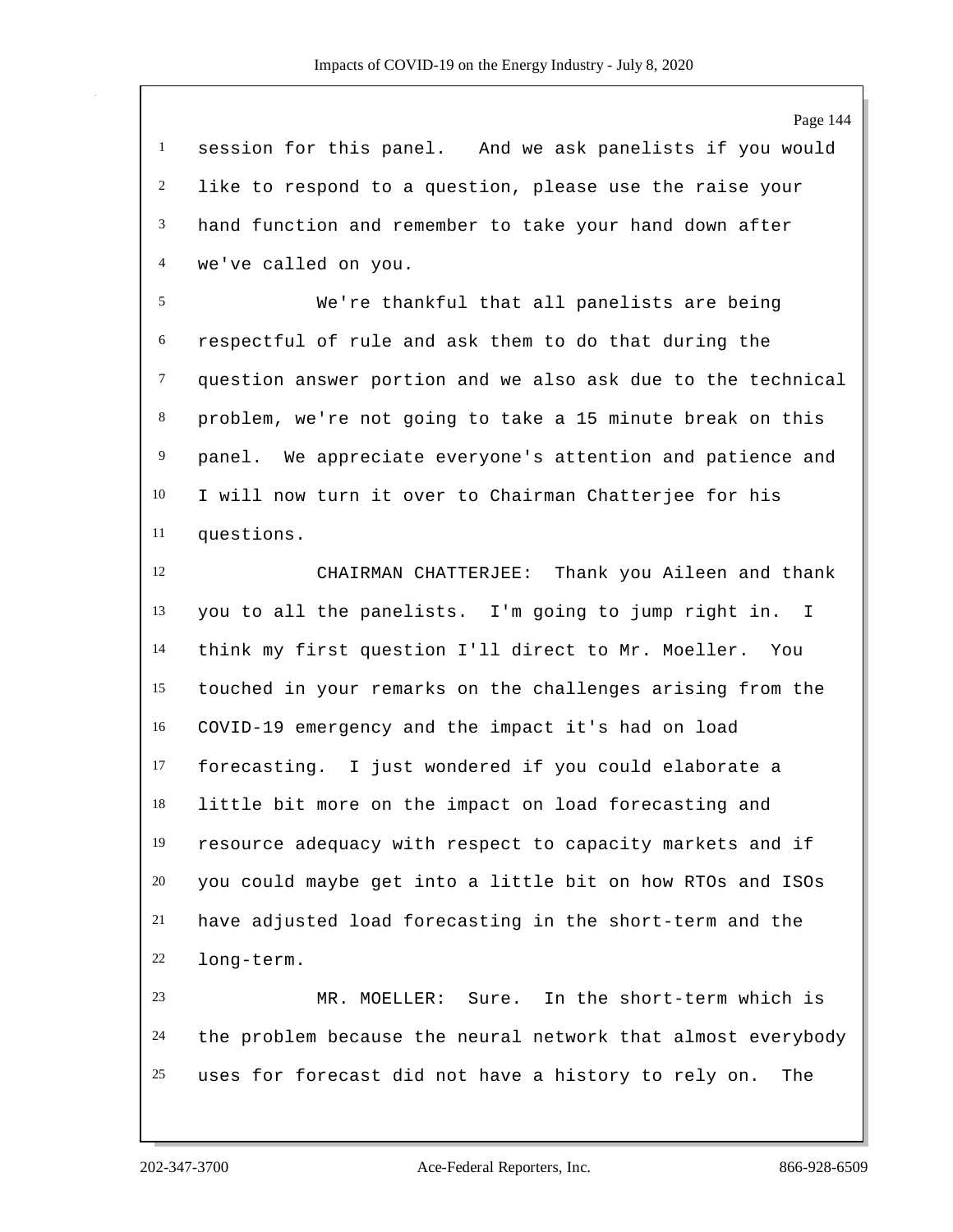Page 145 forecast that we initially provided physically was for too much capacity to be on, rather than not enough. So while the stakes were important in terms of efficiency, they didn't have a negative impact on reliability at all because technically we would start, you know, one unit too many rather than one unit too few. Over time those networks learned -- the forecasting tools learned what the new load pattern looks like across the last few weeks, our forecast and the forecast of the neighboring RTOs have been pretty good. It's the change from shut-down to reopening is more gradual, so we're not seeing the kinds of errors as the economy reopens if it were to shut down suddenly. So from a liability standpoint it's been turbulent. It hasn't had a negative effect. In the long-term, at this point we haven't made any adjustments in load forecasting. We follow the scenario-based planning that the gentlemen from LS Power talked about. We continue to think that the challenges to the electric system have to do with the change in the resource mostly, and then the question of electrification of transportation is an important one that's in the you know, 5 to 10 year kind of time horizon, so one of our scenarios is focused on that. We tend not to try to make an actual prediction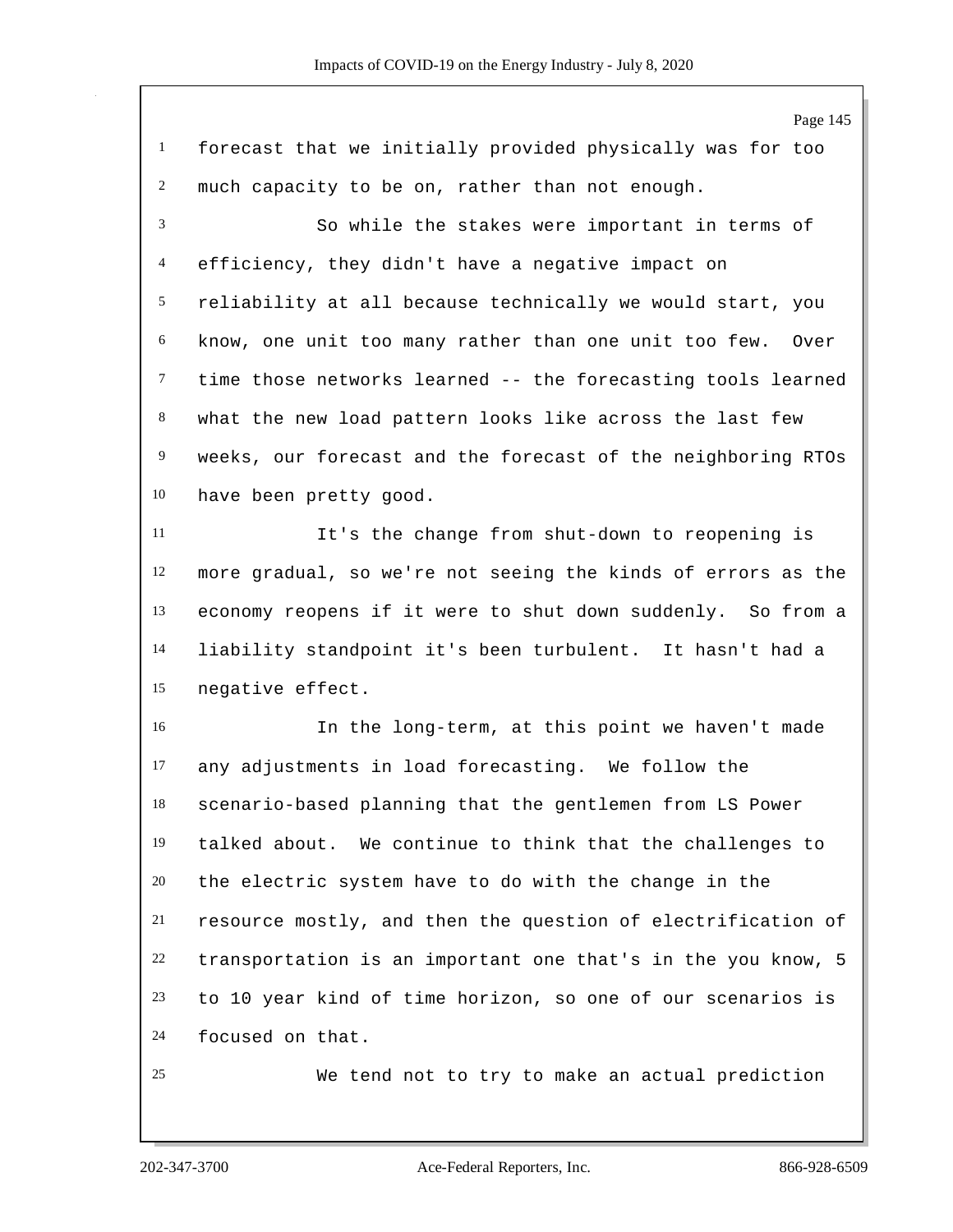of the future because that's full-term. We instead try to bound what we think the future is across the various scenarios. In terms of resource adequacy, what you'll be seeing from MISO across the next month are a series of adjustments to our resource adequacy protocols to manage the uncertainty and reduce the risk of not understanding how much capacity we actually have available on any given time.

 One of the difficulties in reserve margin calculations is it's a snapshot, but it doesn't actually translate well into what we call operating reserves or emergency reserves in the actual operating day. So you'll see how it's adjusting how we count capacity. You'll see us judging whether or not the capacity that does come to the market actually is capable of the capacity that they've credited inside our capacity program.

 Just like every other RTO, we've got a clever name for this, we call it RAM, which is resource availability and mean. So refine, or tighten up all of the calculations around that so that they operating day has a very clear picture of what is available. Historically, when we have margins in the 30 percent range, it actually didn't matter. But now that we are at the minimum reserve margins to keep it reliable, we feel the need to tighten up all of that map to make sure we've got a very good plan going into each operating day. I hope that was responsive to your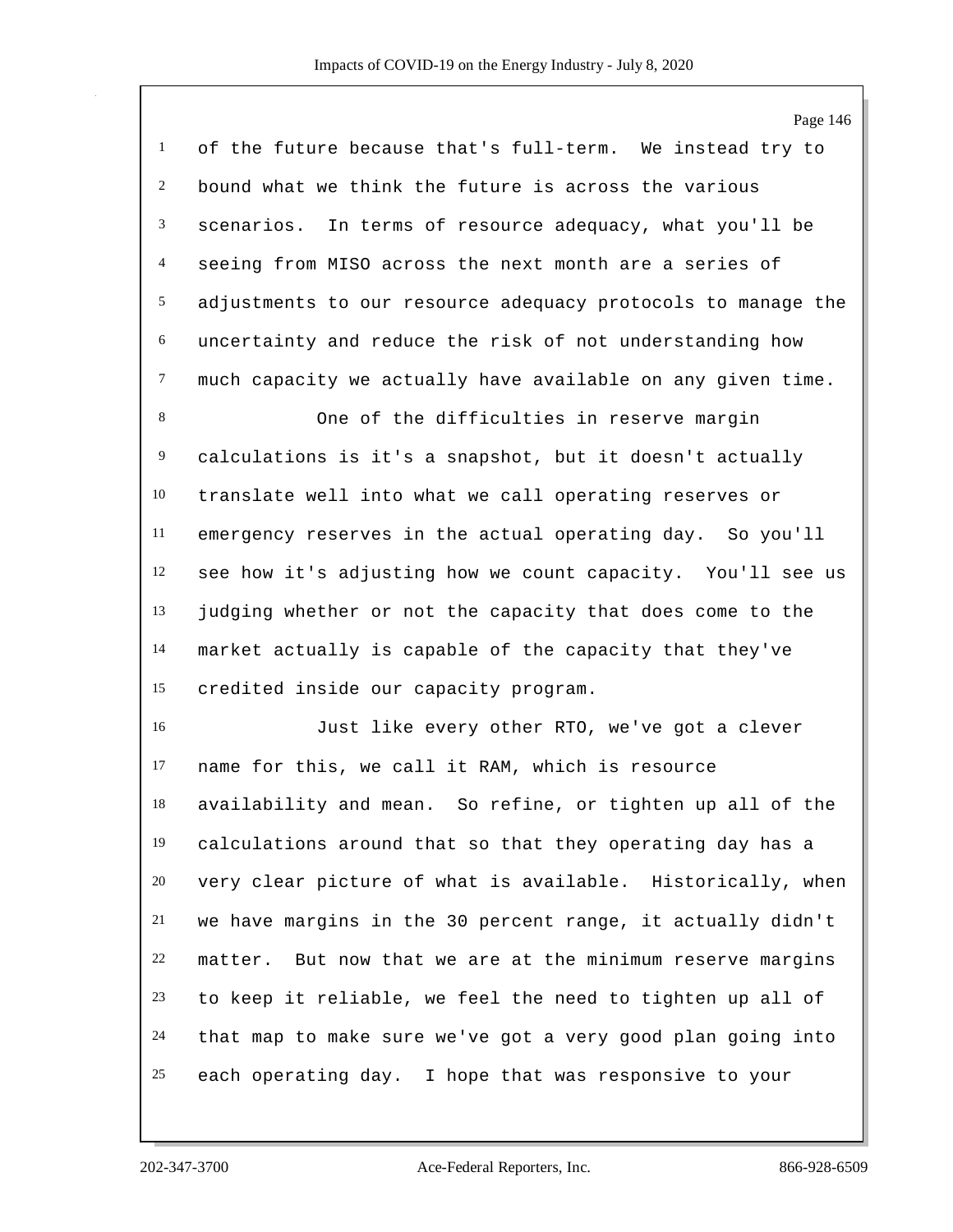Page 147 questions. MS. RODER: I think we're ready for your next question Mr. Chairman. I believe the Chairman might be having technical issues, Chairman you are still muted. We're ready for your next question. I think the Chairman may be having technical difficulties. So what we're going to do at this moment is Commissioner Glick are you ready to go? COMMISSIONER GLICK: Yes I am. MS. RODER: Commissioner, can we ask you to go next and we'll have the Chairman follow you, thank you. COMMISSIONER GLICK: Absolutely, and if he needs to get back in earlier that's fine too. Maybe I can pick-up where the Chairman left off, because I was going to ask about the forecast being slow. Maybe for Mr. Morgan and Mr. Segal, in terms of you know, obviously it's very difficult to forecast in general, certainly been more difficult as of late in terms of the RTOs and ISOs who adjusted their forecast as a result. And I'm here and I'm supposed to be interested in what's going on in the markets, whether you think the process, the forecasting and the process and the chain that the RTOs and ISOs have engaged in with regard to these changes in the forecast have been transparent enough. MR. MORGAN: Oh, you want me to go first?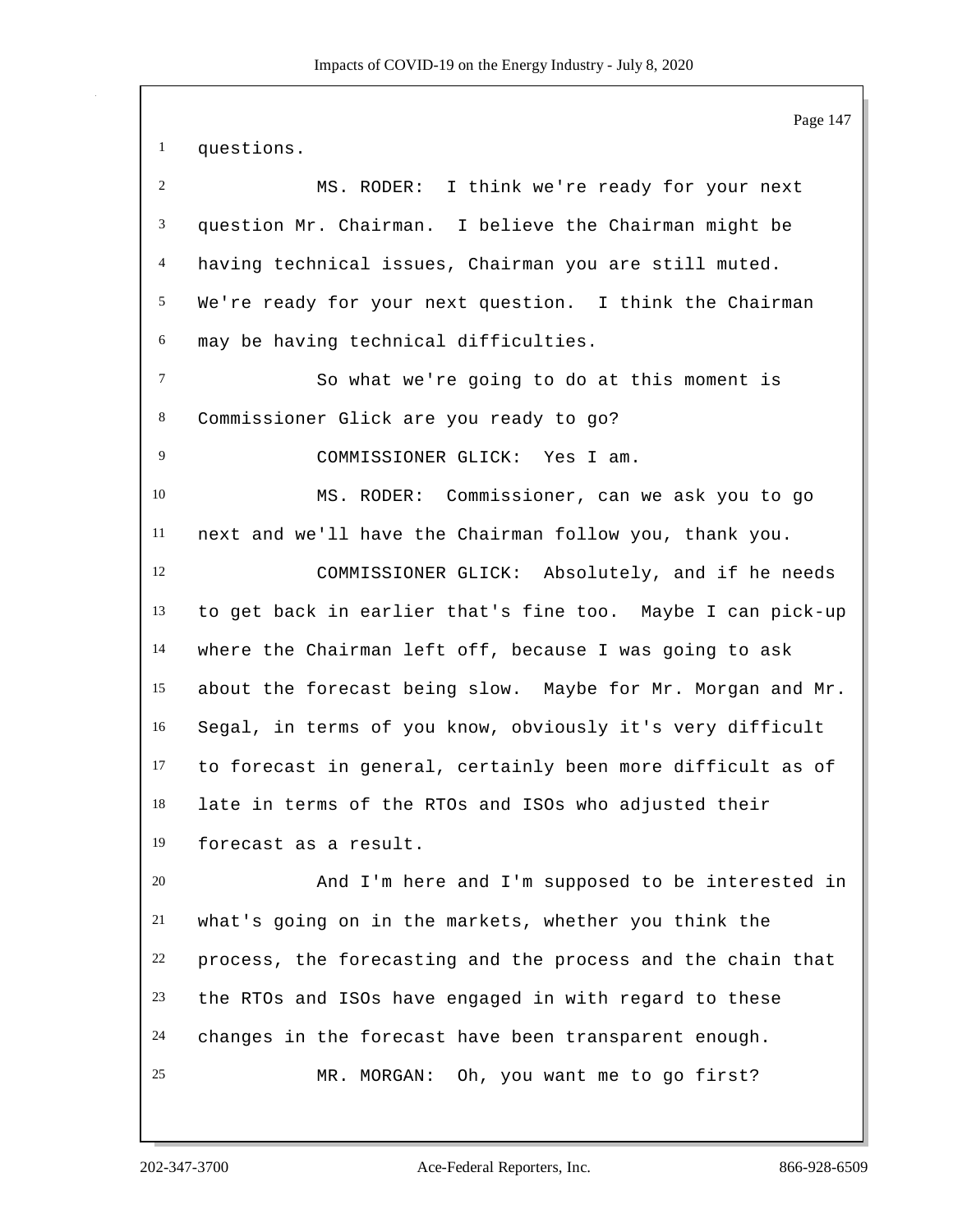Page 148 COMMISSIONER GLICK: Yeah why don't you start. MR. MORGAN: Look, you know, I think we have pretty good access, you know, the team that we have with what's involved and you know, with the RTOs and ISOs. The 5 access and transparency  $--$  what I would say is there's  $--$  (Internet audio disruption) and I think everybody you know, isn't probably on this call is really kind of extrapolate anything meaningful going forward from the effects of a virus where, you know, human behavior is impacting, such as not wearing a mask or going into a large crowd can change, you know what's happening in a given state within a couple of weeks. And -- when we hedge, when we don't hedge these types of things, we are looking for every bit and every kernel of information so, you know, we're close to the state governments, the governors, the elected officials, the PUCs and we're trying to get as much information we can as early as we can about what they're going to do in terms of whether they're going to shut down, stay at home -- put in stay at

home measures again.

 Because this thing is so fluid right now that you really can't extrapolate off of it all. I don't know that anybody saw what was happening now in the southern states and in the West and in California again, basically. You know, where all of a sudden, you know, this thing has taken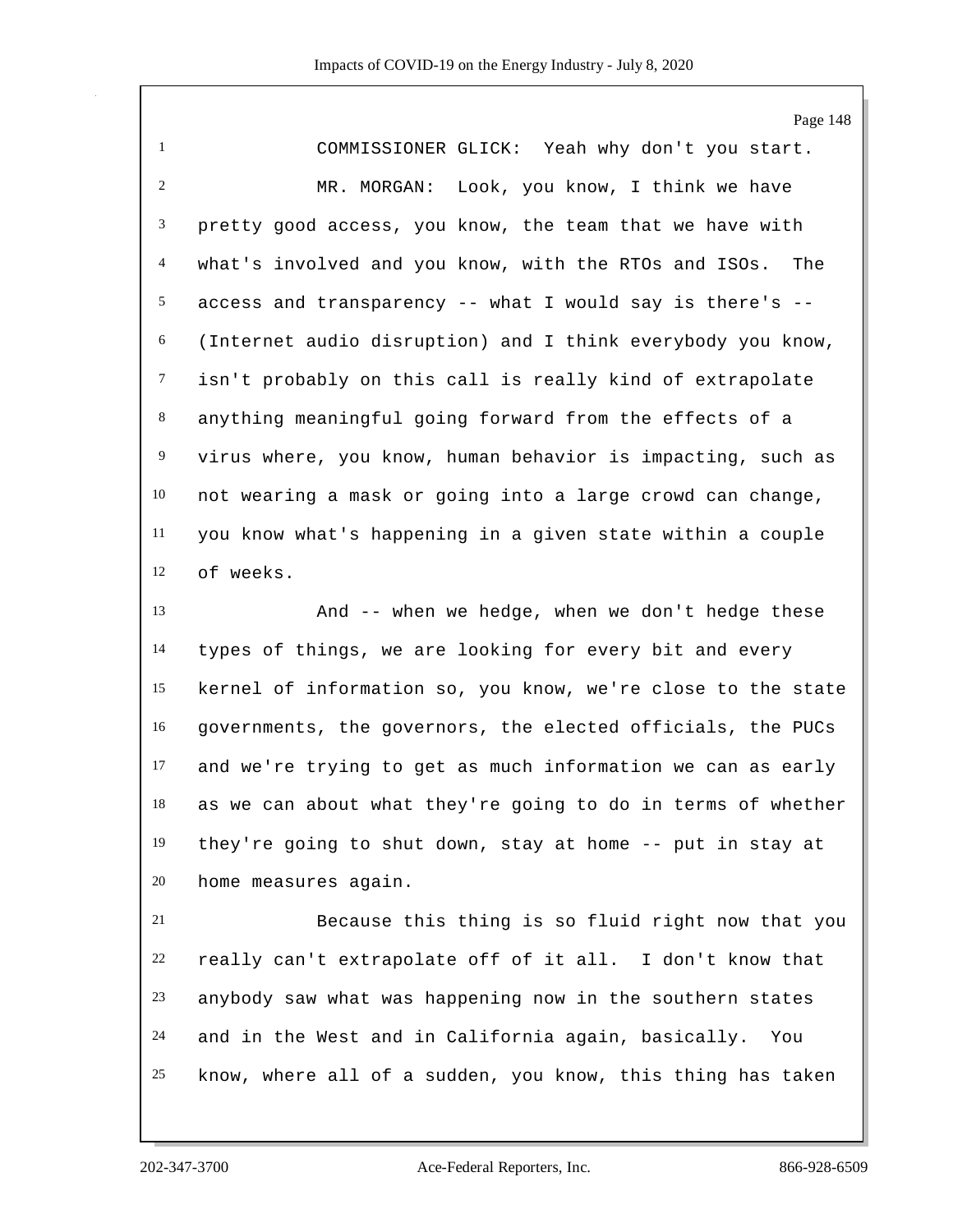|                | Page 149                                                     |
|----------------|--------------------------------------------------------------|
| $\mathbf{1}$   | us by storm again, which is going to have a ripple effect.   |
| $\overline{c}$ | So as I said in my opening remarks, I really                 |
| 3              | believe that until we get a vaccine or an effective          |
| 4              | therapeutic, we're going to see these fits and starts and I  |
| 5              | don't know how an ISO or FERC, or anybody -- clearly not our |
| 6              | company, can really extrapolate meaningful information.      |
| $\tau$         | We are basically grabbing information as it                  |
| 8              | happens. We're charting it on a daily basis, but then again  |
| 9              | it's a whole different ballgame when you're trying to        |
| 10             | extrapolate. Paul?                                           |
| 11             | MR SEGAL: Thanks for the question Commissioner               |
| 12             | I understand that --<br>Glick.                               |
| 13             | MS. RODER: Mr. Segal, could I ask you to just                |
| 14             | pause for a moment. The Chairman's computer has crashed,     |
| 15             | and he was hoping to get back on to be able to hear your     |
| 16             | response. Thank you very much. We will be back online in     |
| 17             | just three minutes I think, thank you.                       |
| 18             | RODER: Thank you Mr. Chairman. We were<br>MS.                |
| 19             | partly through a response to a Commissioner Glick question.  |
| 20             | I would propose we -- Mr. Segal was about to finish his      |
| 21             | response. I would propose that we do that and then if        |
| 22             | Commissioner Glick is okay with it, we can finish up your    |
| 23             | questions and then ask Commissioner Glick.                   |
| 24             | CHAIRMAN CHATTERJEE: That's perfect. Sorry for               |
| 25             | the inconvenience.                                           |
|                |                                                              |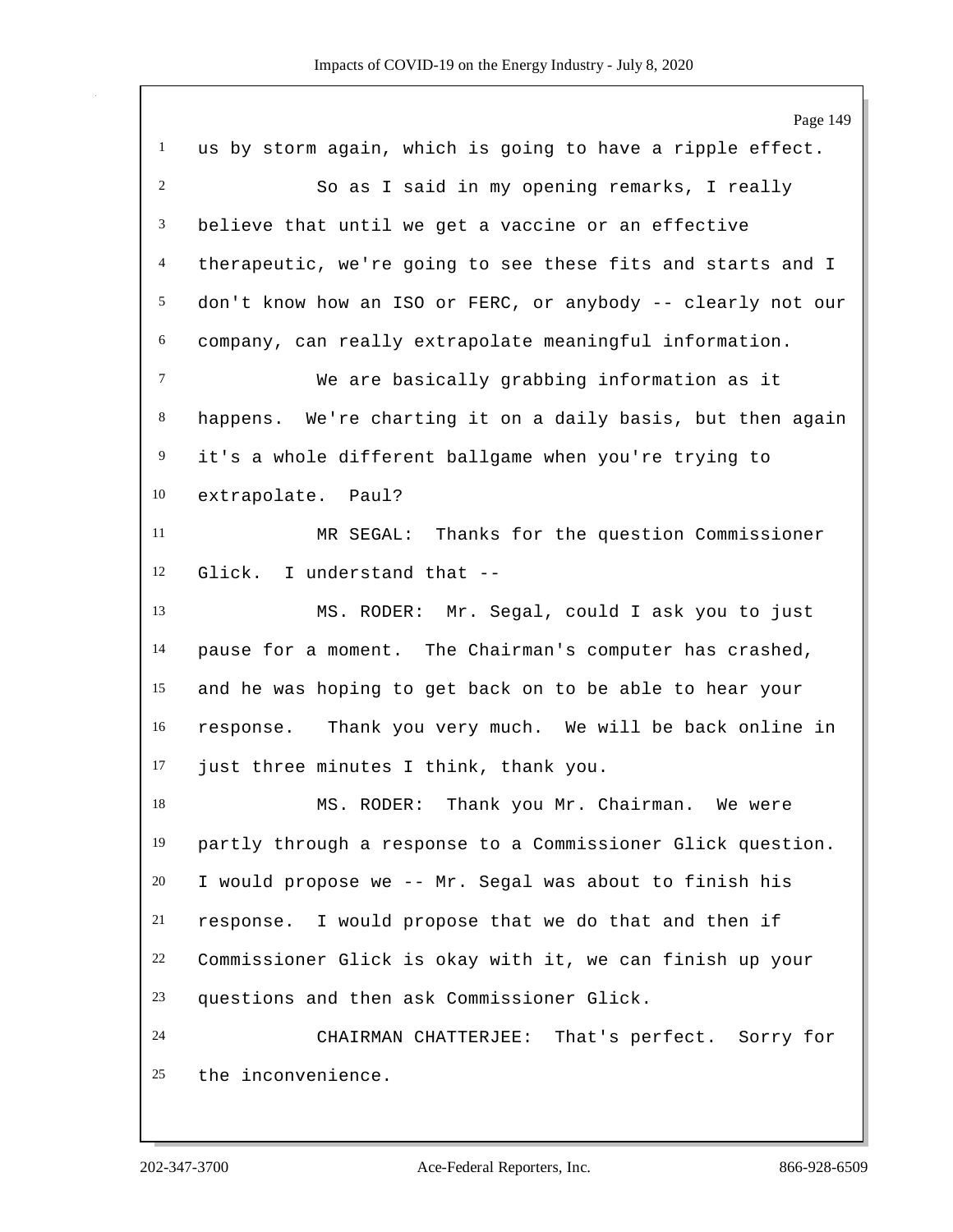Page 150

 MS. RODER: And the Chairman was not aware of what the question was. Commissioner Glick, can I please ask you to just quickly mention what you had asked please, thank you.

 COMMISSIONER GLICK: Sure. I was just following up Mr. Chairman, on your question regarding forecasting. I was asking a couple of the panelists whether the ISO or RTO processes that they've deployed in terms of updating these forecasts, have had an impact or whether they're basically transparent enough to market participants and Mr. Segal was about to respond to that.

 MR. SEGAL: Thank you. So I think the processes are reasonably transparent as I mentioned in my opening remarks. What I'm wondering about is that there is a level of different RTOs obviously tackle this in different ways, but there is -- there can be a tendency to fall back on tools used in the past. And I do think that we're in an environment that needs to consider again a much broader range of possibilities.

 We're going to be okay if we have too much generation and too much transmission capacity. We're going to have big problems if we're surprised and have less generation available than we need as an example. One pretty interesting dynamic is right here not far from where I am in New York City, in New York City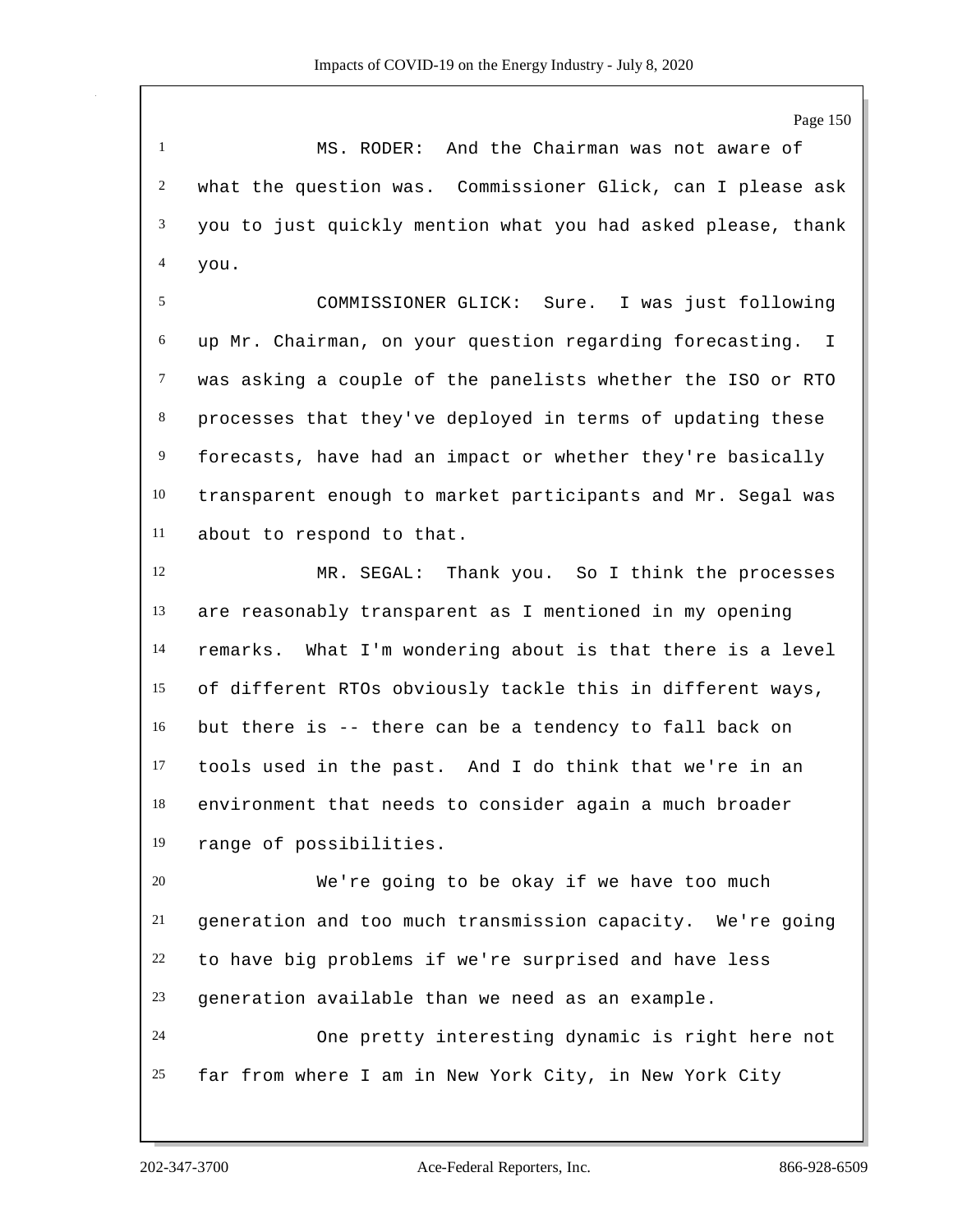Page 151 they've had a massive decline in load and our office has not reopened as the majority of the city has not. But we've seen an increase in the load on Long Island. And we're still very early in this changeover and new dynamics, new ways that people will be living their lives during the pendency of this event. So I think more planning and planning for broader ranges of scenarios is going to be very important and I think it's a little bit too early to say whether we're seeing that kind of thought process probably speaking. MS. RODER: And thank you Chairman Chatterjee for going next please. CHAIRMAN CHATTERJEE: Thanks everyone for their patience. Apologies for the technical difficulties and thank you Commissioner Glick for yielding back the time. Sorry about that. I want to follow-up. I heard the tail end of the response of Mr. Moeller before my computer froze up. I want to shift a little bit, build on that and talk a little bit about, and this is kind of -- it can go to Mr. Moeller, or anyone else. I'm wondering what uncertainties surrounding demand you guys are most concerned about or what you think will most affect transmission planning. MR. MOELLER: I have to find all the buttons so I can be responsive. So the uncertainty for the entire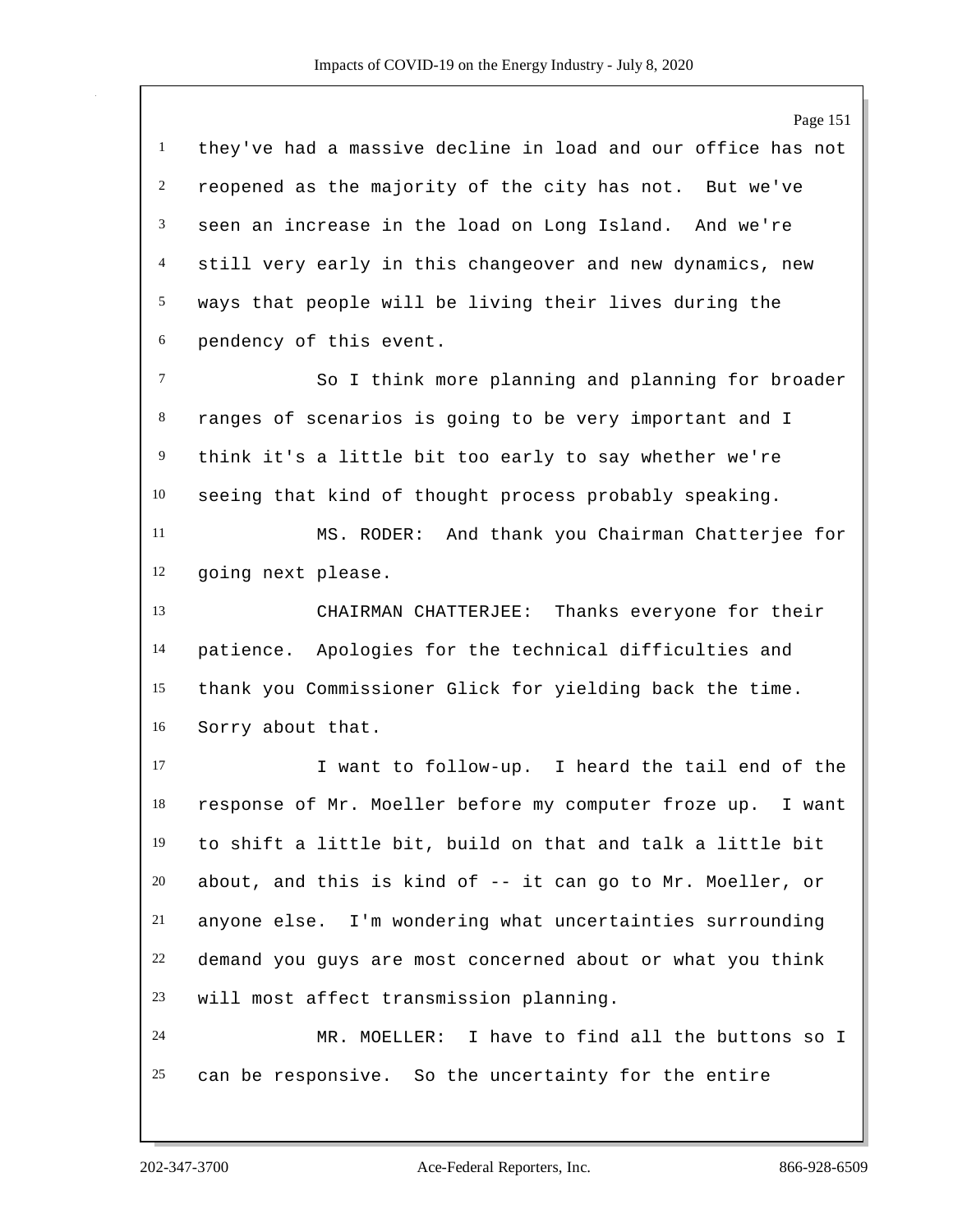Page 152 footprint is shifting it's fleet state by state the shifts are quite different. The cost to achieve these shifts is actually the biggest part of the puzzle. The most expensive way to accommodate the shift are the new resources where they are best geographically and build transmission. The second most expensive one is to build all of the renewable energy right at the load centers. 8 And so it will help to understand what people's appetites are because of the diversity of the state policies inside that, it's that state policy diversity that is the most complicated factor in transmission planning. The energy policy in North Dakota is certainly different than the energy policy in Minnesota, for example. And yes, to build effective transmission we have to get to a spot where both those states see it in their interest. So that's the puzzle that we're working on the most. The large numbers of removals that our members have an appetite for are unlikely to be accommodated by the meter. The volumes are just so large that distribution level would almost not be sufficient to meet their goals. CHAIRMAN CHATTERJEE: Thank you for that. Building on the question -- sorry. MS. RODER: Chairman, I note that Mr. McLennan has his hand raised as well, so would you let him respond as well?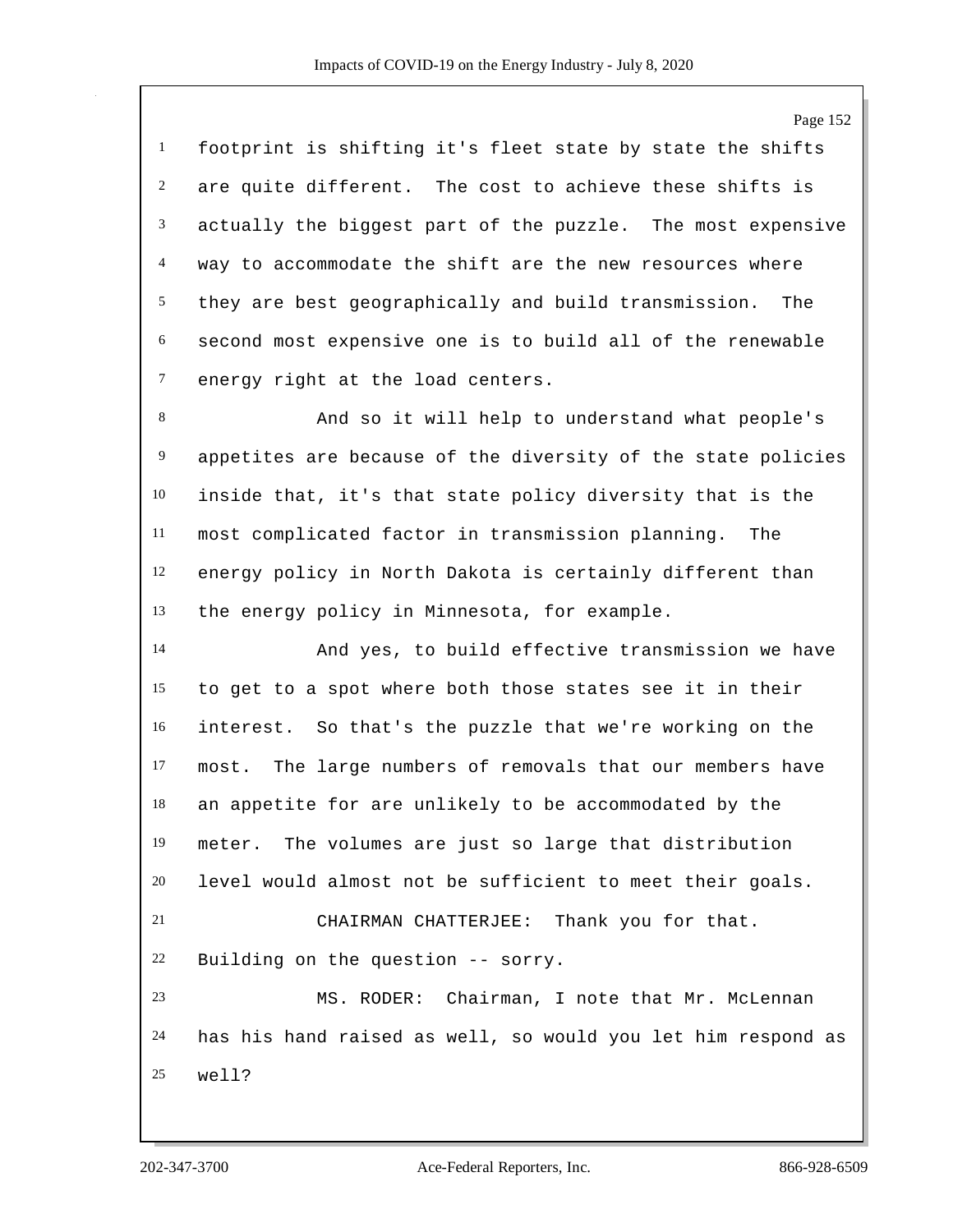Page 153 CHAIRMAN CHATTERJEE: Yes please, that'd be great. MS. RODER: Mr. McLennan, please go ahead. MR. MCLENNAN: I was just going to make one comment in our neck of the wood's transmission planning. One of the issues will be what happens with the development of oil and gas, I referred to it earlier on the west side of the state. So if you think about how if we were being in, people not traveling, people staying home, that demand coming back on the electric side, or we just don't use transportation fuels, what happens? And you know, they did a really good job of the facility in -- , they are not necessarily moving in the same direction as it relates to their vision of what the future of electricity looks like. They're trying to protect the resources within its borders. Minnesota is trying to figure out how do we have resources that have different characteristics. So I think I mentioned planning as Clair described very well, is going to be one of the challenges of creating what these states do and more locally for us is going to be what happens to oil and gas development in our region. CHAIRMAN CHATTERJEE: Thank you for that Mac, good to see you. Building on some of the differences across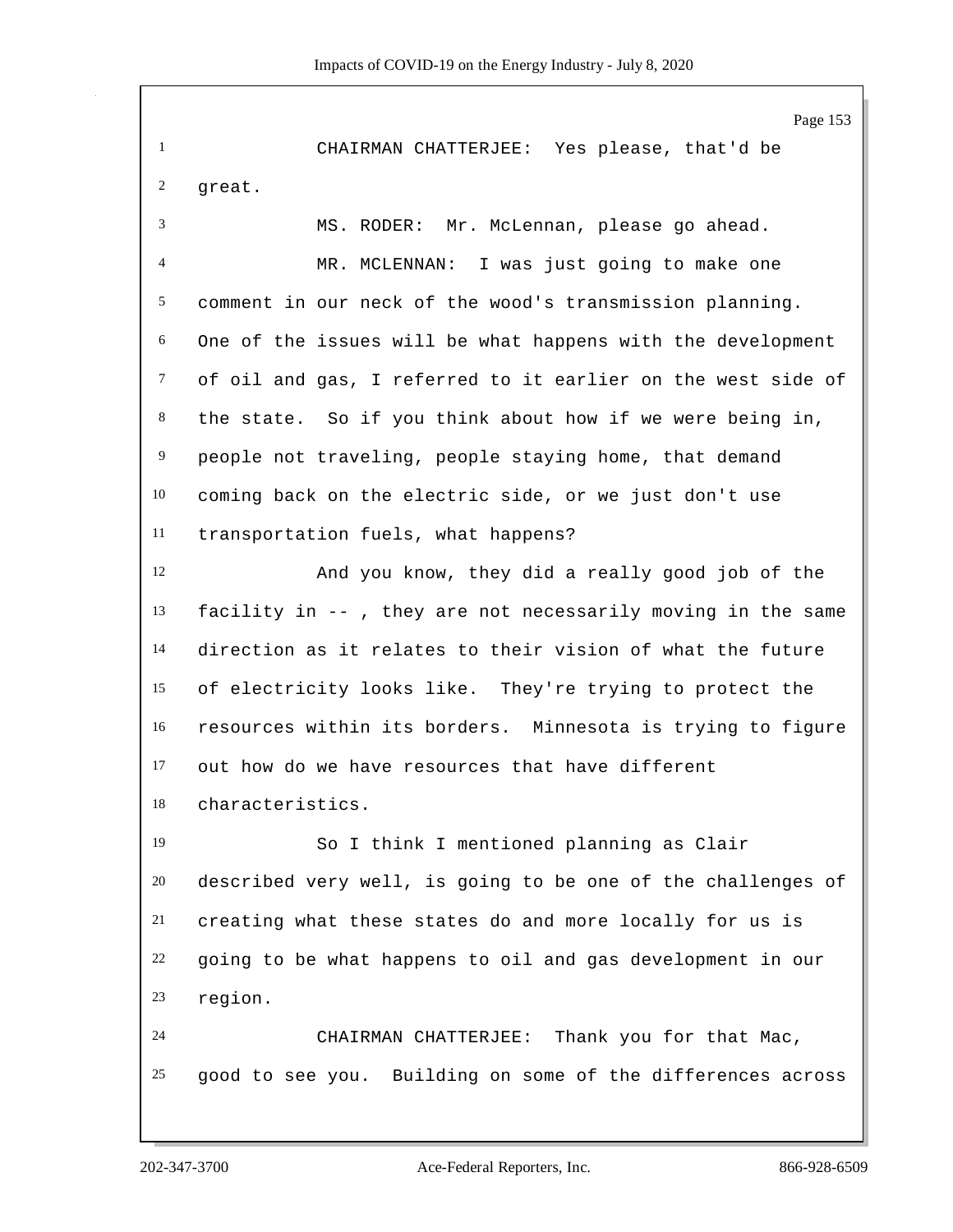|                | Page 154                                                     |
|----------------|--------------------------------------------------------------|
| $\mathbf{1}$   | state lines, Chairman Randazzo, you've been highly involved  |
| $\overline{c}$ | with these issues both as a state regulator and through      |
| 3              | NERUC, and I really appreciate you being here to give the    |
| $\overline{4}$ | state perspective. What have your experiences been           |
| 5              | regarding changes on the system due to COVID-19?             |
| 6              | As a state regulator, what are the things that               |
| 7              | you and your colleagues have been thinking about most during |
| 8              | these times?                                                 |
| 9              | CHAIRMAN RANDAZZO: Chairman Chatterjee, thank                |
| 10             | you for the question and also the opportunity to visit with  |
| 11             | you today. The global observation that I would make is that  |
| 12             | we're not dealing with an energy infrastructure problem.     |
| 13             | We're dealing with a public health problem.                  |
| 14             | And there are implications that public health                |
| 15             | problem that we're dealing with emergency that we're dealing |
| 16             | with has implications across every sector, including network |
| 17             | industries that we regulate here in Ohio, and you all        |
| 18             | regulate at the federal level.                               |
| 19             | So the challenges are at the moment, what can we             |
| 20             | do to contribute to solving the public health emergency and  |
| 21             | trying to provide enough flexibility to the -- I'll call     |
| 22             | them first responders in this case, to contribute positively |
| 23             | to that goal? As I indicated in my prepared statement from   |
| 24             | a planning perspective, the pandemic scenario is really a    |
| 25             | people problem.                                              |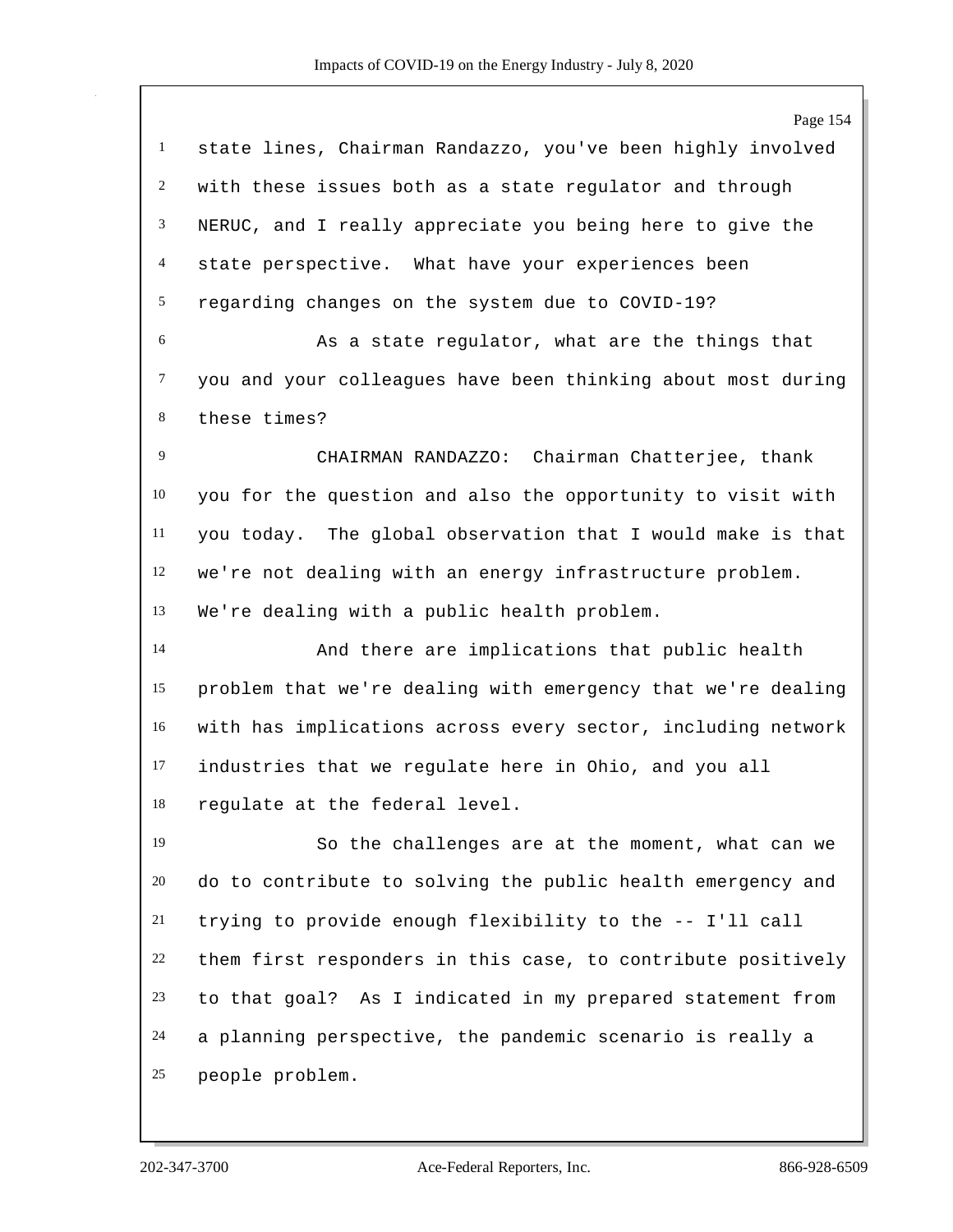Page 155

 You've got to have enough people. You've got to take care of your people, human resources that you need, because the virus affects human resources. So if you could tell me the scenario -- the public health scenario that we'll be dealing with tomorrow, we could probably then plan from an infrastructure perspective and resource perspective, what we can do to contribute to a positive resolution to a public health emergency.

 So that's the context I think that we've all been struggling with and the priority that we've been thinking about as we try to think through our more typical regulatory responsibilities and I just want to say that across the range of natural gas, electric, water, sewer, communication industries, we've had great cooperation, both with regard to those sectors that we do regulate.

 And in Ohio we don't regulate the co-ops or the municipal utilities, but we've had I think an open conversation and cooperation across all of those various types of business models and also just on what we can do to help provide a positive resolution to the public health emergency. I hope that's responsive.

 CHAIRMAN CHATTERJEE: That's great. Thank you. For my next question I think I'm going to turn to Curt Morgan and then have Mac weigh in as well. Which types of resources are being affected by the COVID-19 emergency and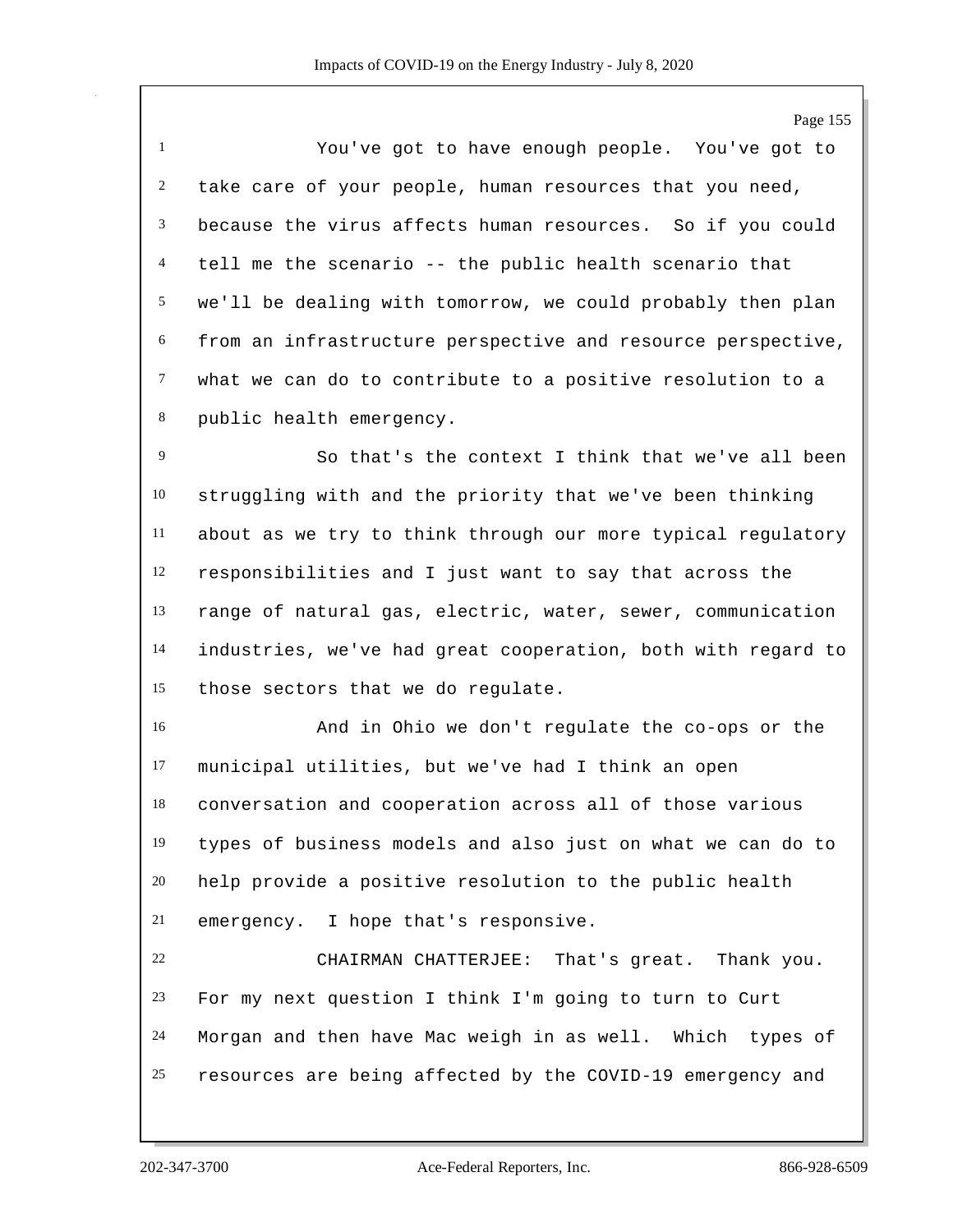how? And what are you -- what are the expected impacts from the situation on the different types of resources including coal, natural gas, nuclear, renewables, storage, and the like?

 MR. MORGAN: Yeah, so I think Mr. Chairman, thanks for the question by the way. I'm glad you're back on. So I think the biggest effect right now is probably the near-term gas price affect, which is really odd right now, gas is below \$2.00 and that was happening frankly before COVID.

 But and that affect, that over-supply of natural gas, has continued to linger in 2020. Now Paul mentioned -- Paul Segal mentioned that we -- and I agree with him, that we probably are going to see gas go up into the \$2.50 to \$3.00 range with potential to go up to \$3.00 to \$3.50 you know, depending on what kind of winter and weather we get. But that's you know, that's more later in '21 into '22, there's a potential for that.

 But that, you know, that directly affects coal power plants and gas plants that have largely replaced coal, we have several of our coal plants that were essentially off on economics and so I think they've been most directly affected by where we are right now.

 Of course demand affects all. Lower demand affects all resources and the market unit is a lower cost to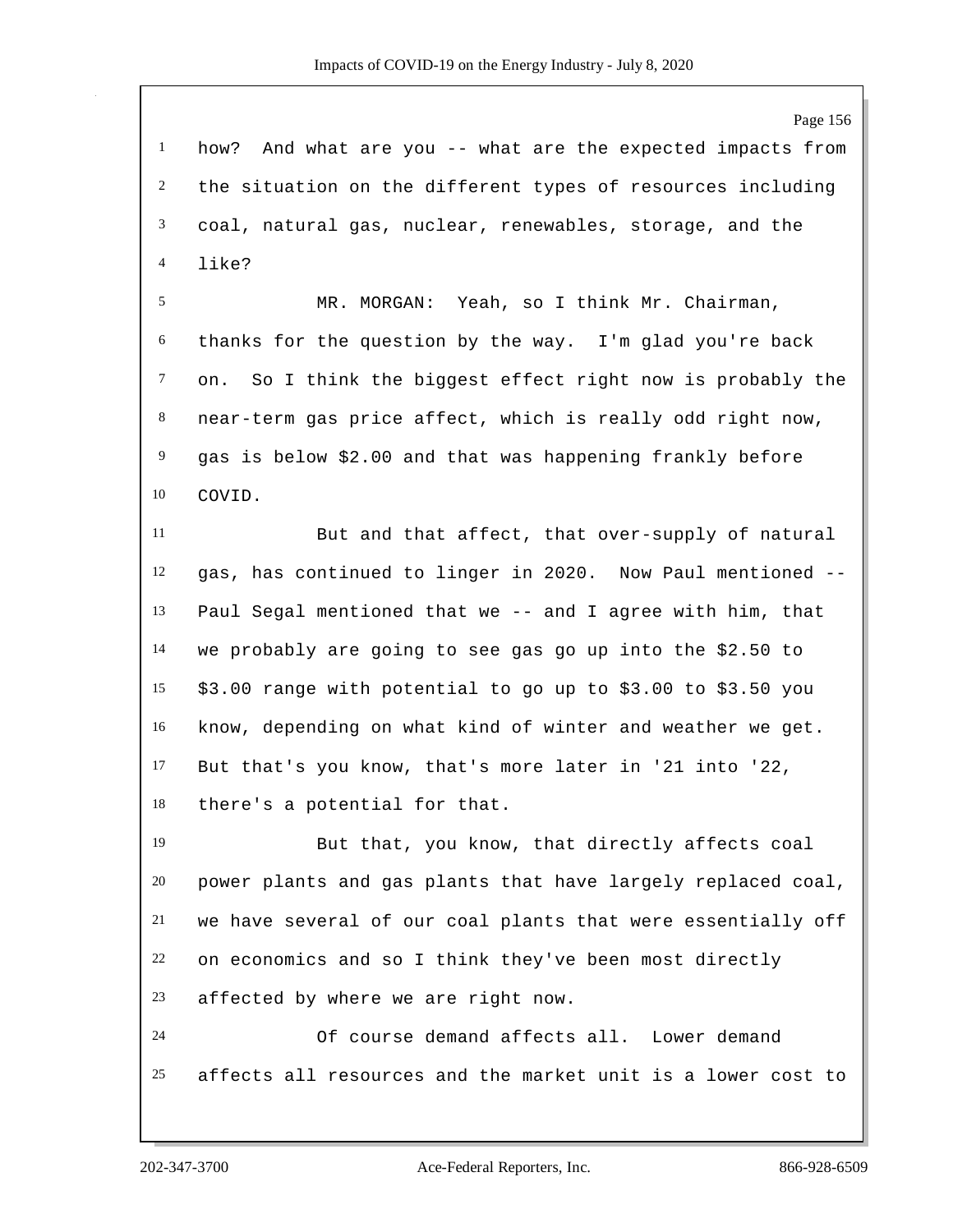Page 157 unit right now, so that means that prices are lower. You'll see forward prices come down, you know, and it really varies, frankly, by market. Because you know, for example in ERCOT, where we have a big business, you know we haven't seen quite a precipitous reduction in demand and it's come back quite a bit and then it's very uneven in the other markets, but that also is a factor. We've also seen, and I don't think this is necessarily heavily COVID related, but we have seen a little bit of a drawback on renewables development, some of which is you know, tax incentive related. I think it's mainly demand related and forward curve related. So you know, I think there's a variety of reasons why that's the case, but capital market's driven. You know the capital markets have pulled back some in terms of supporting renewables and also I think sponsors, sponsor-supported renewables, you know, big companies that are building out their renewables are tending to now wanting to do a little bit closer to their active facilities rather as a process and you're doing something in West Texas that offsets something in Virginia. So I think it goes to the main impact we see but all resources have been impacted and you can just see it in where all the curves are, prices are lower. And this is why, you know, I said in my opening remarks as a company you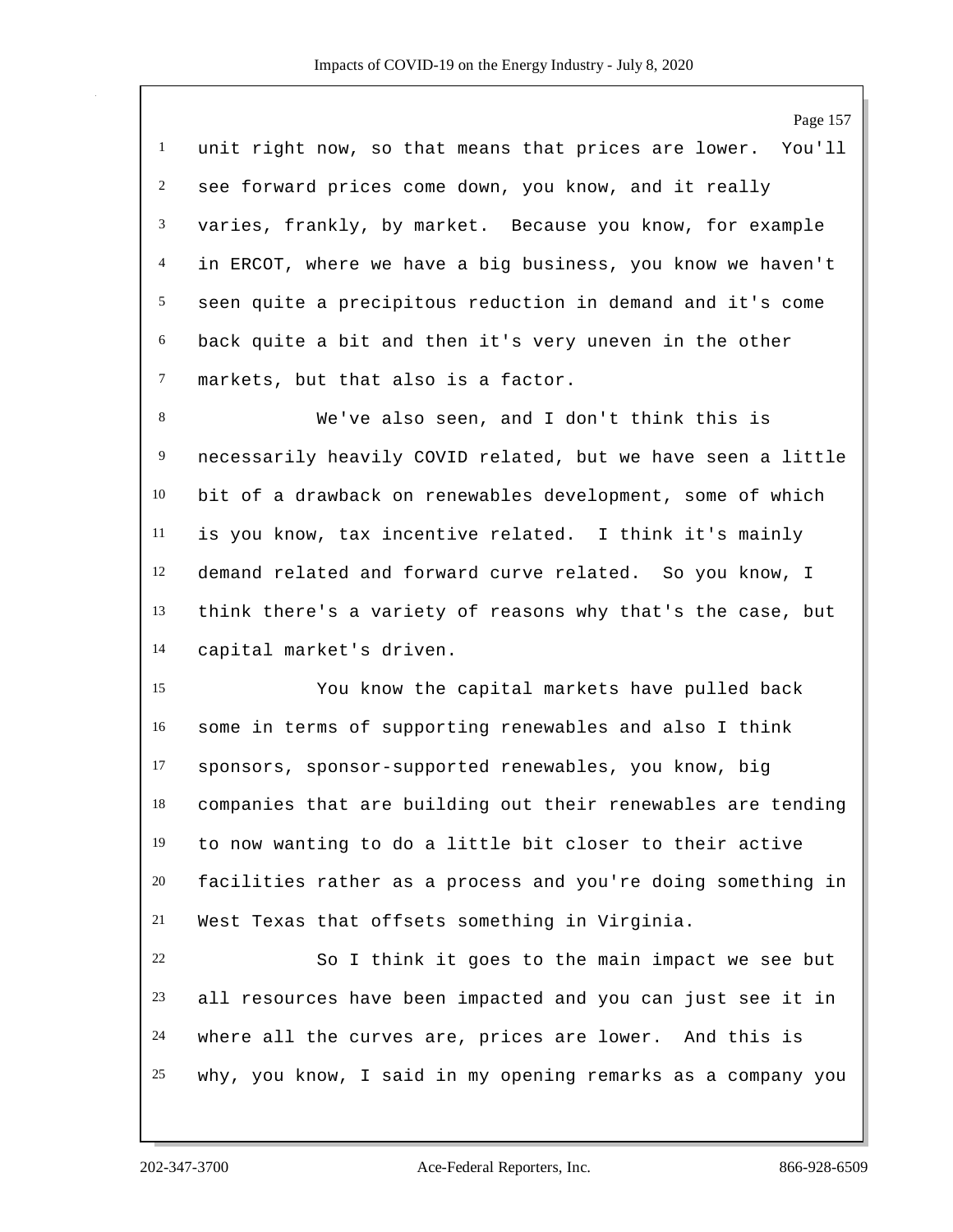have to drive to a low-cost position, and you have to continually put yourself in a position with low debt. You have to be willing to -- or you have to be able to survive this type of a downturn and actually put yourself in a position to thrive.

 CHAIRMAN CHATTERJEE: Mr. Morgan thank you, Mac? MR. MCLENNAN: I would add to that. I think all resources right now are being impacted. Part of it is from the demand portion of it. I think it's not necessarily COVID related. I think a little bit as well is that you have what I call kind of going into COVID you have what I'll refer to as market distortion and whether that's gas prices, or the continued addition of intermittent resources and it's a mix, it doesn't necessarily reflect, particularly if you're in the upper Midwest, you think about very difficult 30 degree below weather days and so I think we have a little bit of what I refer to market distortion.

 I think COVID just adds to that. It just adds, the demand for it goes down, resources change, puts more pressure on your lessor performing assets which creates a bit of a down spiral as it relates to them and yet you can't really take them offline. When we get back to 100 degrees, so if you look outside today here, the wind isn't really blowing and for a company like us who has 35 or 40 percent of our portfolio in intermittent resources, the other ones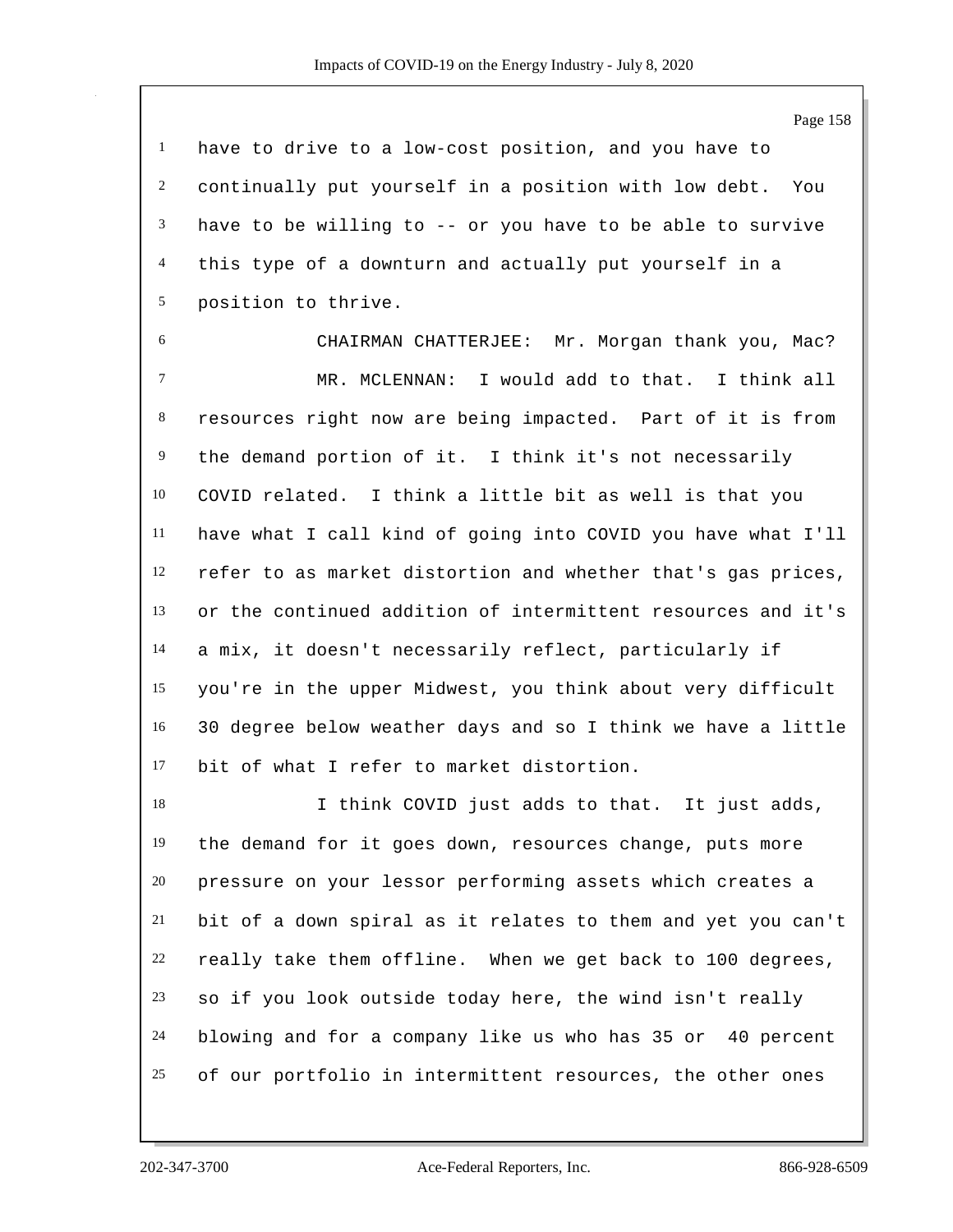have to work when those don't.

| $\overline{c}$ | And so it gets fundamentally -- COVID I think is             |
|----------------|--------------------------------------------------------------|
| 3              | just adding to a very relatively confusing marketplace as it |
| $\overline{4}$ | relates to how do those assets perform. Certainly in our     |
| 5              | neck of the woods in North Dakota, coal is the dominant      |
| 6              | resource. We have some very small gas assets in the state,   |
| $\tau$         | but that's it and so coal at least where we live, is         |
| 8              | probably the most impacted right now by not necessarily      |
| $\overline{9}$ | COVID, but market panic that I think COVID is adding to.     |
| 10             | Mr. Chairman, can I mention one<br>MR. MORGAN:               |
| 11             | other thing please?                                          |
| 12             | CHAIRMAN CHATTERJEE: Yes sir.                                |
| 13             | MR. MORGAN: If you don't mind. You know I will               |
| 14             | say that from a gas transportation standpoint, you know, a   |
| 15             | gas infrastructure standpoint, you know, they've done a      |
| 16             | phenomenal job. The rails have done a phenomenal job.<br>You |
| 17             | know, we're building a very large battery installation in    |
| 18             | California. We have some trouble with COVID on the front     |
| 19             | end.                                                         |
| 20             | Our contractor was, you know, just having trouble            |
| 21             | putting in the right procedures to get enough people on the  |
| 22             | site. You know, that slowed us down a little bit, but you    |
| 23             | know, we have seen some. This is more specific issues to     |
| 24             | your question. We've seen some specific issues. We had one   |
| 25             | instance where you know, we had a COVID related affect on    |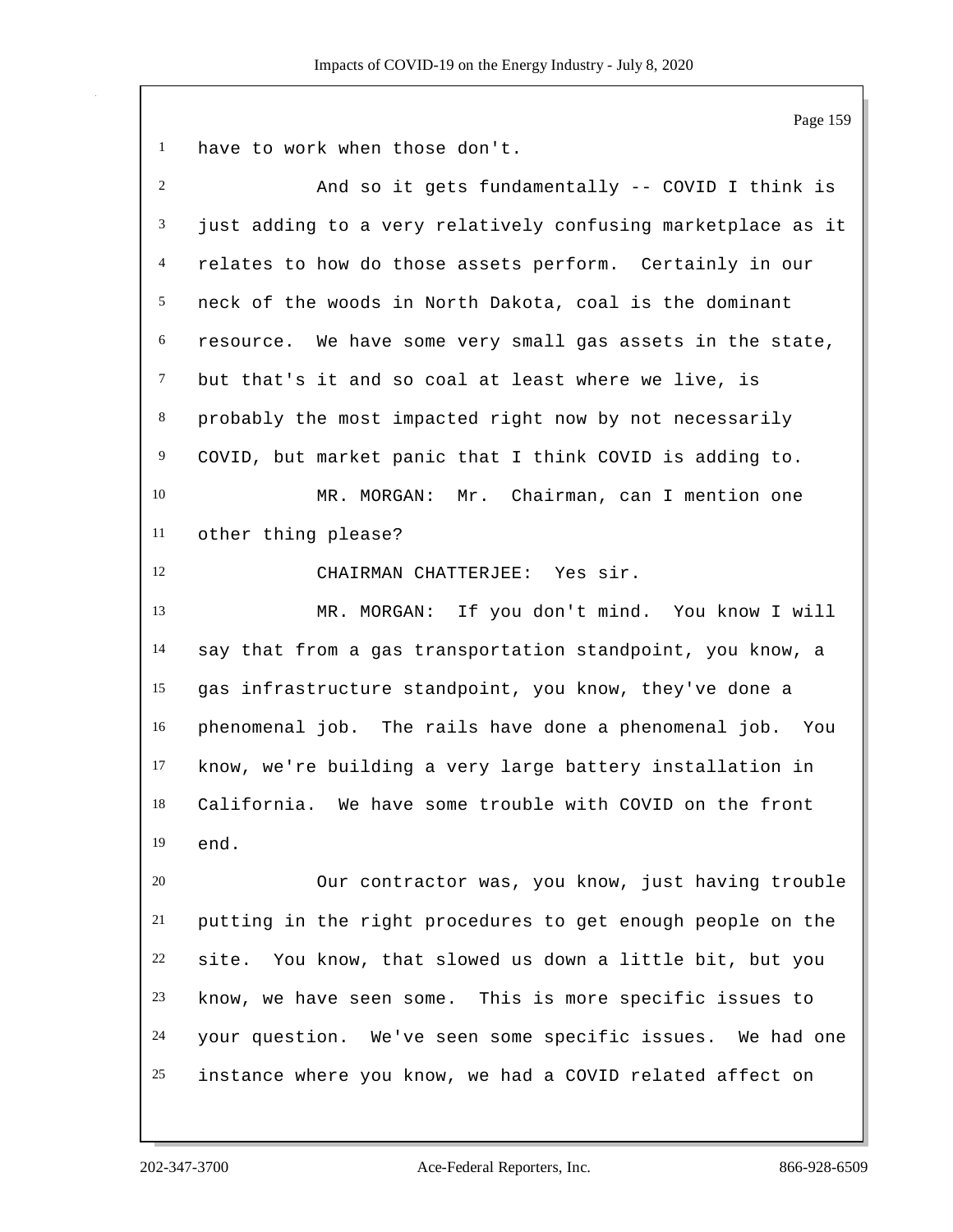Page 160 one of our outages at the Kincaid Plant, it's a coal plant in Illinois. You know that pushed us into June. That outage should have been done you know, end of May. We're now back up and running at that power plant, but you know, so we've seen some affects from COVID specifically at sites, but generally speaking, the infrastructure -- the energy infrastructure has performed pretty well, you know, throughout all this. So the effects on these resources really haven't been due to any infrastructure issues, they've been more economically driven by demand and capital markets. CHAIRMAN CHATTERJEE: Thank you for that Curt and Mac as well. To build on that a little bit for my next question, I think I'll direct it to Clair, but anyone else feel free to jump in. And Curt may have answered this to some extent, but I guess Clair, do you believe the previous forecast about changes to the resource mix changed as a result of COVID? And if so, over what time period and what could some of those changes be? And how rapidly are they expected to occur? And how could they potentially impact reserve margins and transmission planning? MR. MOELLER: So I'll try to unpack that. That's an important series of questions that we spent a lot of time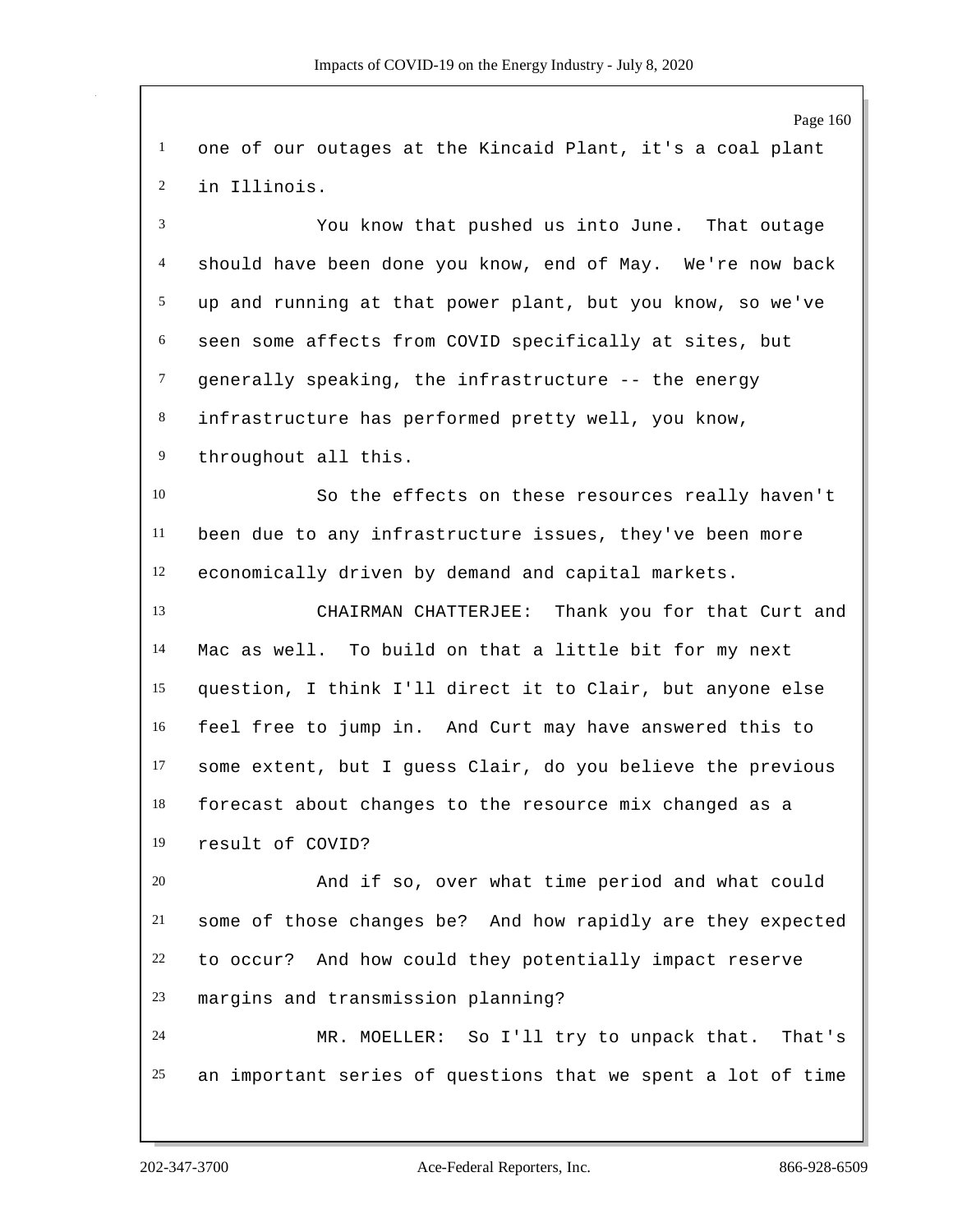|                | Page 161                                                     |
|----------------|--------------------------------------------------------------|
| $\mathbf{1}$   | thinking about. Dominant members in the MISO market have     |
| 2              | not indicated that there are any changes to their goals with |
| 3              | fleet transitions. We had a conference call with Edison      |
| $\overline{4}$ | Electric Institute's CEO a couple of weeks ago.              |
| 5              | And they're all still pursuing their plans as                |
| 6              | they have laid them out. Most of those plans included        |
| $\tau$         | significant amounts of conservation to keep demand openly    |
| 8              | flat and transitions from coal to gas and renewables         |
| $\overline{9}$ | predominantly. We have seen no indications that appetite     |
| 10             | for change is diminished, so at this point we're about to    |
| 11             | launch a long-term planning initiative to try to assimilate  |
| 12             | all those different plans and look for the lower depths      |
| 13             | transmission that allows us to meet those.                   |
| 14             | Importantly, resource adequacy and reserve                   |
| 15             | margins is significantly complicated by the change in the    |
| 16             | fleet to a fleet that is no longer homogeneous. When         |
| 17             | reserve margins were invented so that they could discern how |
| 18             | much capacity you needed, virtually every utility in the     |
| 19             | country had the same kind of characteristics in their        |
| 20             | generation fleet.                                            |
| 21             | And if you could cover your demand on what you               |
| 22             | anticipated as your peak day the rest of the year was kind   |
|                |                                                              |

of easy. That has not been the case in the MISO marketplace

across the last four years. Across the last four years

capacity shortfalls have occurred in winter and shoulder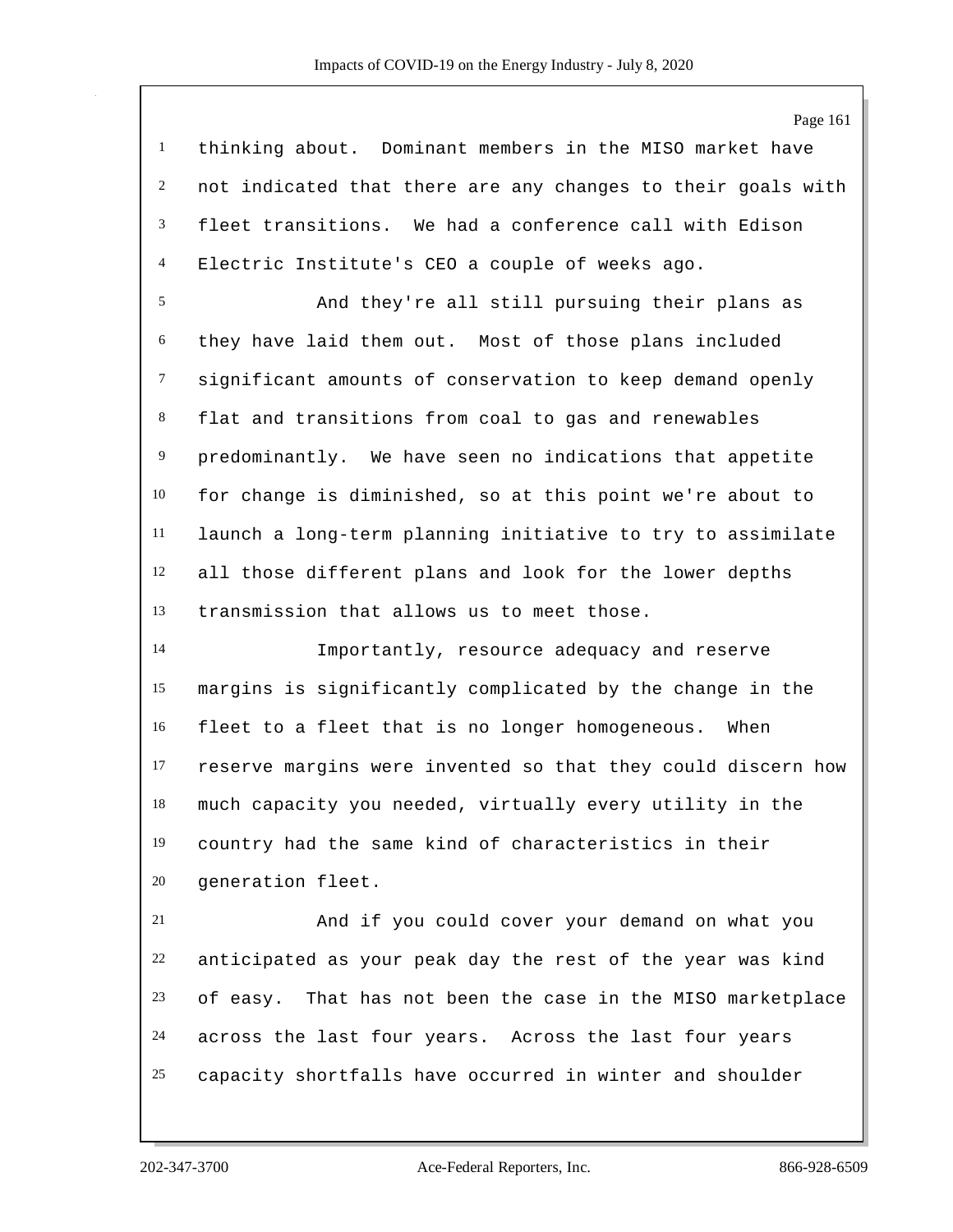Page 162 months, driven largely by first outages on top of maintenance outages on proper unseasonable weather. So the notion of reserve margins is being the dominant indicator of whether or not there is sufficiency. We believe it needs to be questioned and we need to find a way to take care of every day of the year, not just the peak 7 day of the year. You will see us approaching the FERC across the next 12 to 24 months with ideas on how to adjust that so that we can maintain a safe reserve margin, so we can ensure that the lights stay on every day, not just in three days in the summertime. But the increase in intermittent resources have the effect of making us need to look at all 87 60 hours, not just at peak season, but it is a very difficult problem -- the statistical analysis around peak is actually kind of easy compared to the work we're going to need to be able to do to cover the rest of the year. CHAIRMAN CHATTERJEE: Thank you for that. I want to pivot a little bit to my next question to Paul. Paul, how could the COVID-19 emergency potentially impact competitive transmission development under the Order-1000 transmission planning process? MR. SEGAL: That's a great question. There's again, a lot that we don't know yet about how people will plan for the -- how we will be planning for the future as we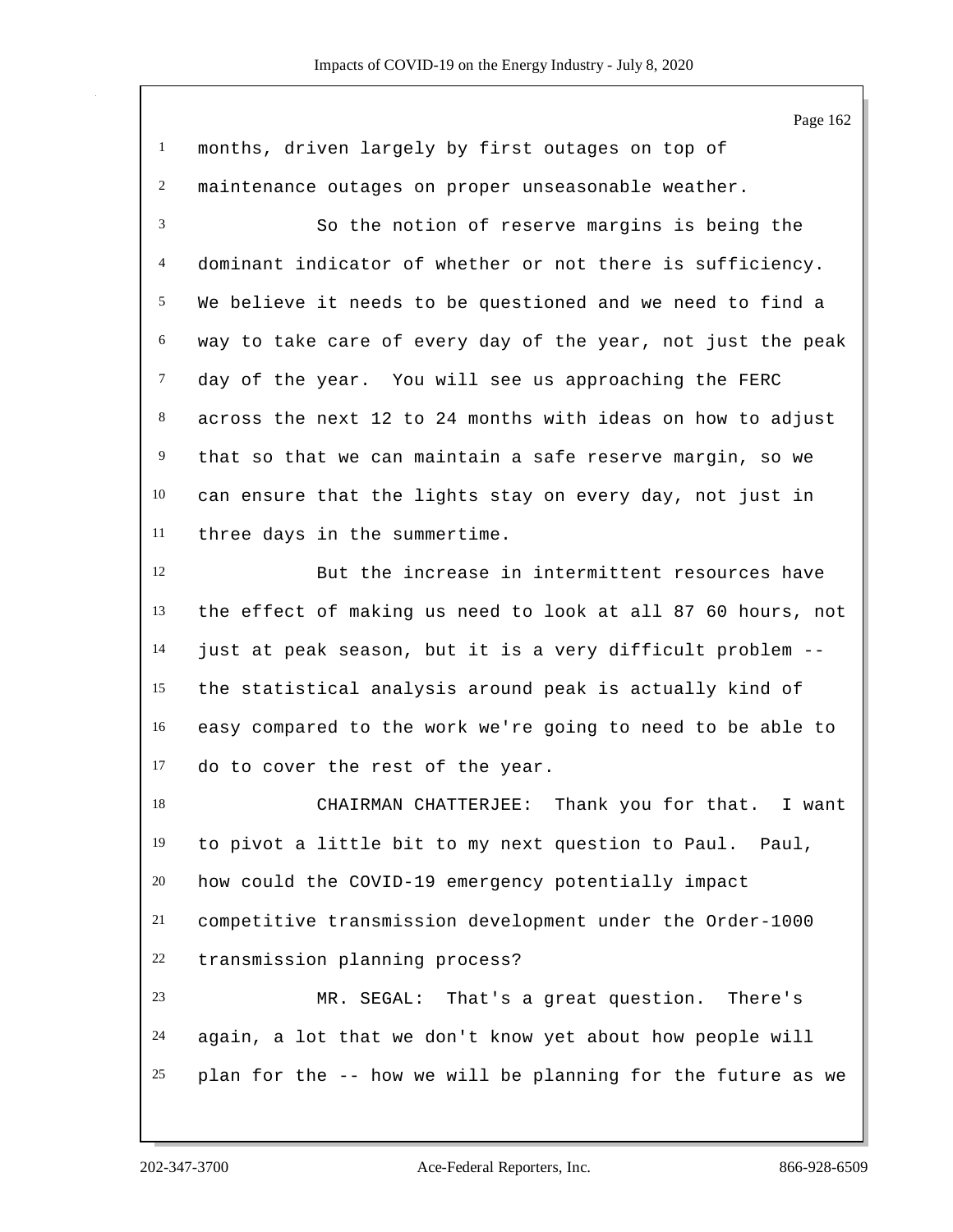|                | Page 163                                                     |
|----------------|--------------------------------------------------------------|
| $\mathbf{1}$   | move forward. Sorry, there we go can you see me? Okay.       |
| $\overline{c}$ | Sorry about that. So I think that when we look at this       |
| 3              | event and how it might impact the future, I think we need to |
| $\overline{4}$ | think in a pretty big picture way. This is an industry       |
| 5              | often-times when we're building the assets, the expectation  |
| 6              | is that they will survive for 40 plus years and then         |
| $\tau$         | provide valuable, hopefully services, for an extended period |
| 8              | of time.                                                     |
| 9              | It's more important now than ever that we think              |
| 10             | about planning the grid of the future, that we think about   |
| 11             | making the investments where they need to be made so that we |
| 12             | can incorporate the resources that we'll have 5, 10, 20      |
| 13             | years in the future rather than you know, purely solving for |
| 14             | the resources that we have today.                            |
| 15             | And I think about COVID and in my mind early on              |
| 16             | in this event, when we were as a collective stay at home,    |
| 17             | making massive sacrifices of our economy and our happiness   |
| 18             | for the collective good, and frankly from the biggest health |
| 19             | impacts were a relatively small portion of our population.   |
| 20             | That kind of effort -- aggregate and joint                   |
| 21             | effort, I think may prove to be a demonstration of the       |
| 22             | ability of a community of a country and ultimately the world |
| 23             | to step forward and solve big problems like climate change.  |
| 24             | So we may well see that this event needs people to focus     |
|                |                                                              |

even more than they have been around solving the big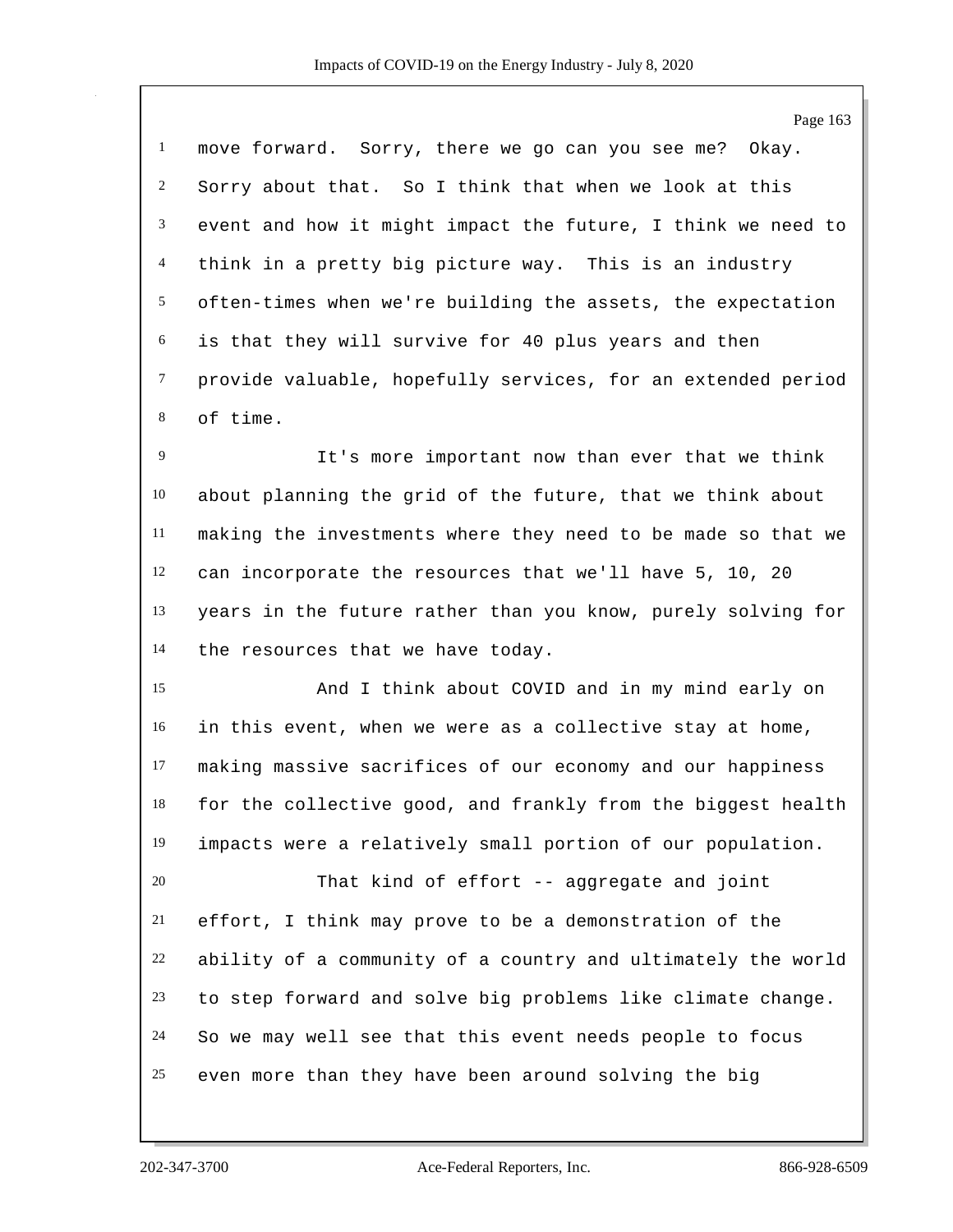potentially disruptive changes that are coming at us in the future and it shows that we are capable of having a collective impact.

 But we need to double our effort to really think about planning for the future in the immediate term. We clearly have a damaged economy. We need to be very focused on costs. Ultimately, you know, we are in the business as an independent company looking to create opportunities and we can only create opportunities if we're offering a value proposition. We need to be able to save customers money.

 We need to be able to transfer risk from those customers to private companies like ours. I'm hopeful that with ongoing guidance from policymakers, that the RTOs and the utilities will move in that direction. But again, I think it's very early in terms of understanding what the responsibility fact is.

 CHAIRMAN CHATTERJEE: On that Paul, do you think the Commission's transmission planning regulations incorporate sufficient flexibility for a utility to adapt to these unanticipated changes in electricity demand potentially caused by COVID?

 MR. SEGAL: I would imagine that they do. I think that in many ways this is a question of desire and it's a question of incentives. There is a nobel volume incentive for many investor owned utilities that receive a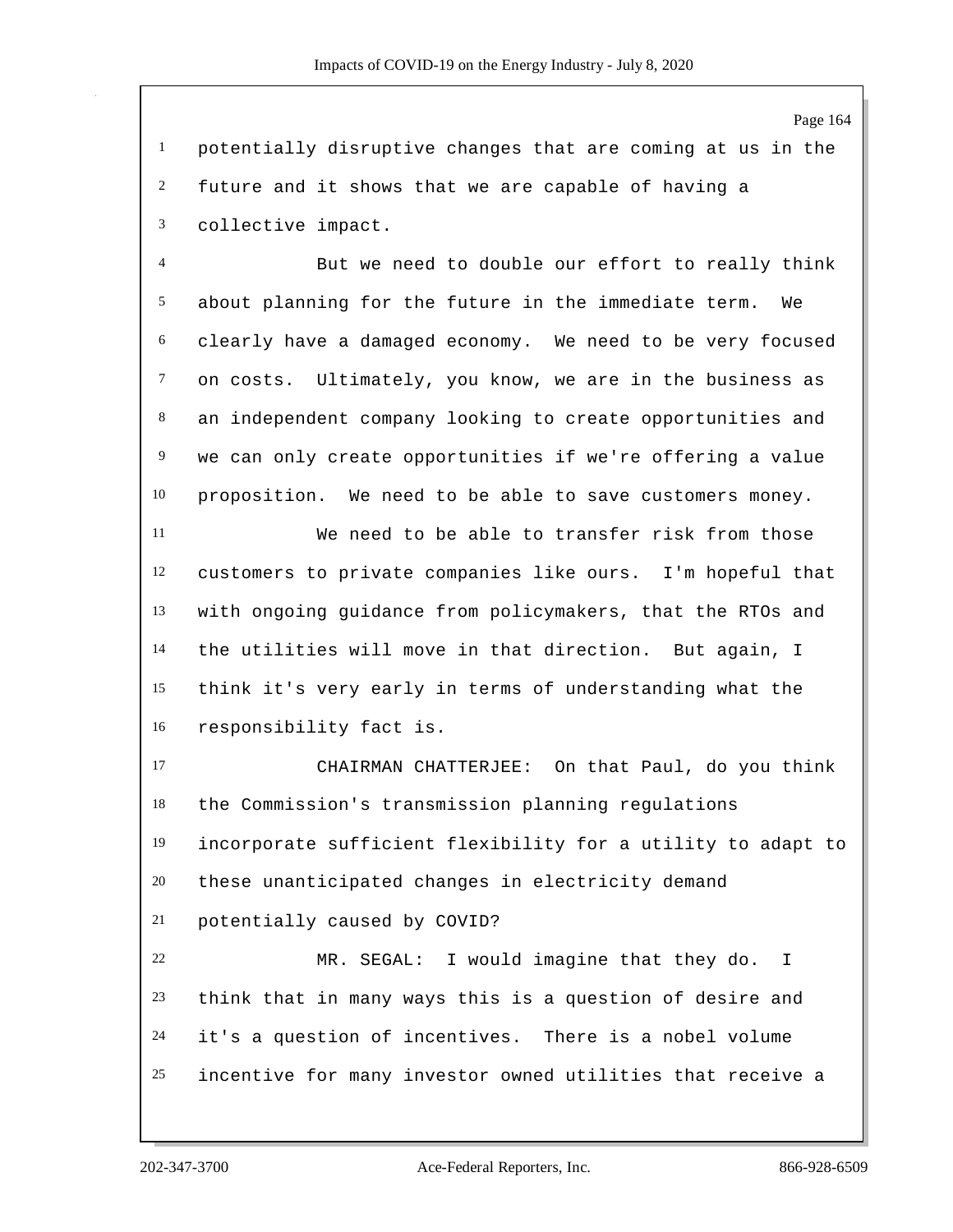Page 165 rate of return on equity to invest capital and I think that there needs to be a counter party or a counter measure, countable to that position whether it's the FERC or the state Commissions thinking about the ultimate customer and making sure that the right investments get made. CHAIRMAN CHATTERJEE: Thank you. For my next question I'm going to turn to Mr. Fisher, Travis, I really appreciate you being here to represent large industrial consumers. From a consumer perspective, what lessons should energy industry and regulators take away from this COVID-19 experience thus far? MR. FISHER: Thank you. I think probably the biggest thing to takeaway is at least for ELCON members, how resilient we've been both on, so we are industrial consumers of electricity, but we're manufacturers of a wide variety of producers. It's very important that we take these kinds of thing in stride and I think our companies have done a good job of doing that. I think some of the other points we made earlier, I think an interesting thing -- a dynamic that I'm seeing unfold is our companies are taking cuts and taking rate downs where needed and I think there's a pretty stark contrast between all of the companies that work outside of the utility space and are having to economize and change what they're doing as opposed to -- it was just noted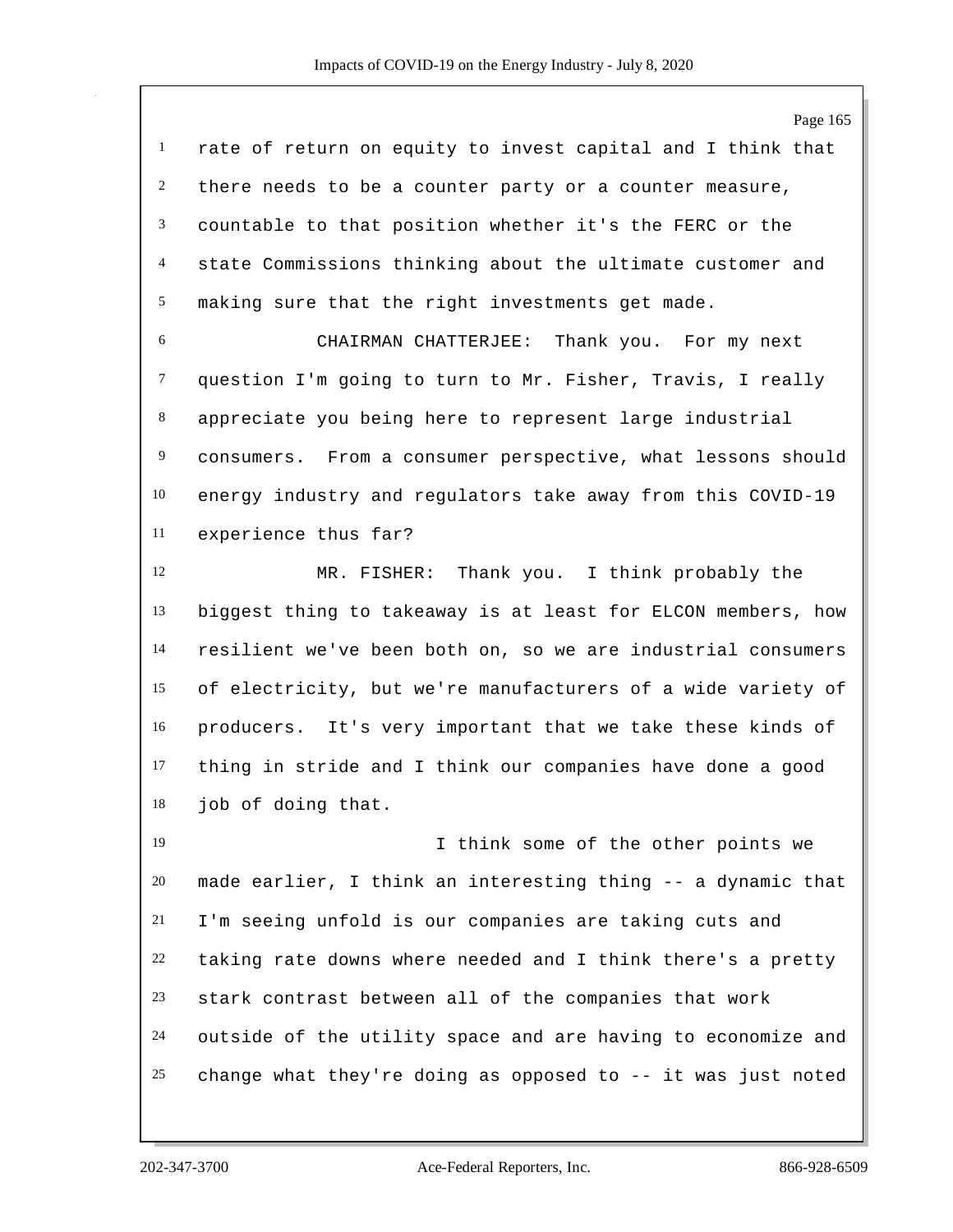Page 166 the EI company sent the -- they're basically taking their plans and the same. I'm a little bit concerned about that because the costs of the transition that folks are undertaking, they're ultimately going to fall on consumers like ELCON members. I think that's an important thing to note is that you know, as the pace of condition keeps pushing forward, let's keep costs in mind. CHAIRMAN CHATTERJEE: Thank you for that Travis. I don't know if it's the first time you'd worn a -- since you got your new job, but you still have your FERC pin on there. MR. FISHER: Indeed it is. I don't wear a jacket unless I have to. I've still got the FERC pin that you gave me, so thank you for that. CHAIRMAN CHATTERJEE: Thanks for participating today. Next I want to pivot to Gil. As a public power entity operating in a state that was really hit hard, can you just give us a sense of what your key takeaways were and what advice you might have for others? MR. QUINIONES: Thank you Mr. Chairman. You know, we were, and we are you know, the first area that got hit by COVID. The one thing that I would advise other areas is that in New York we really collaborated right from the beginning. So, the New York ISO, the state, NIFA, our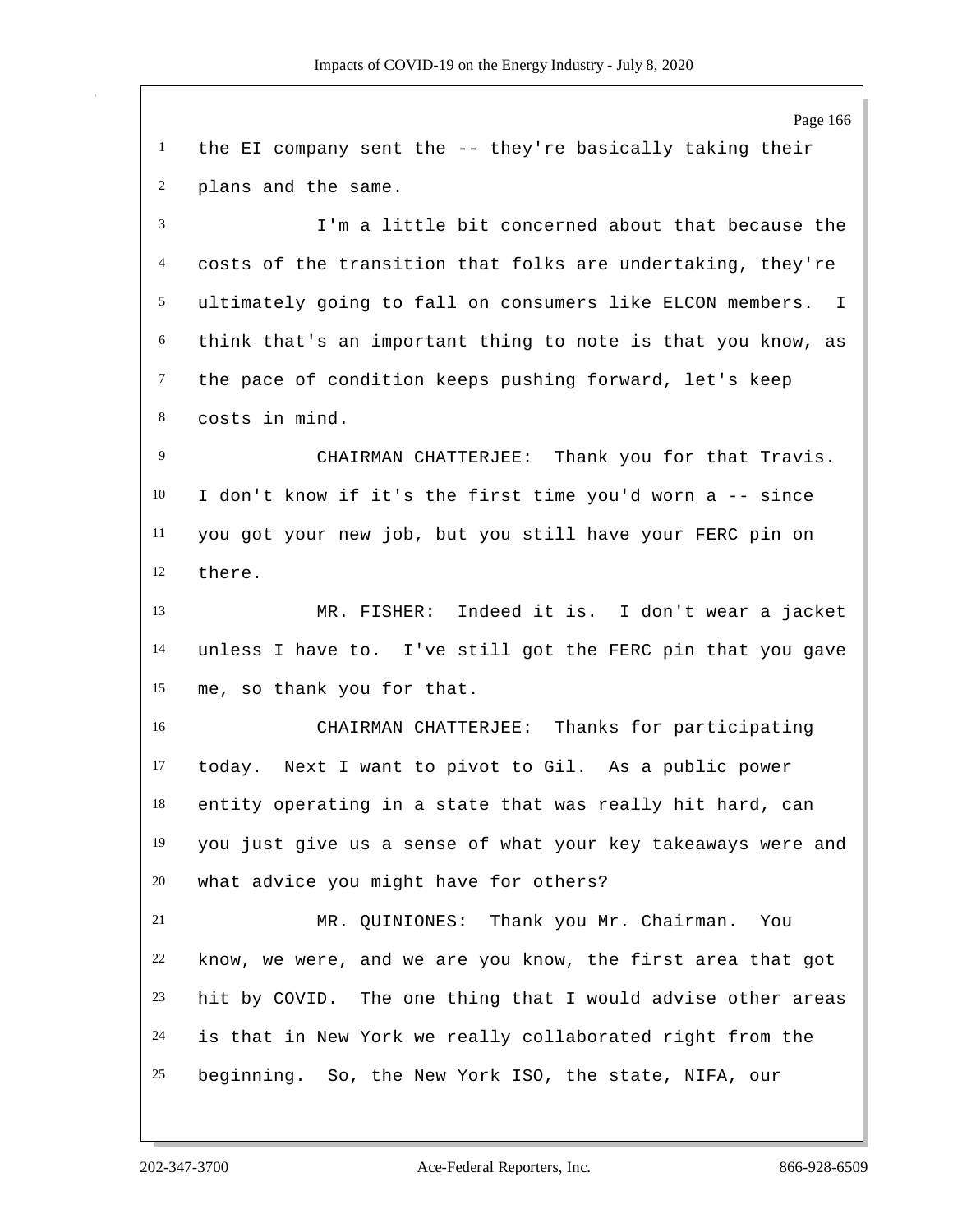Page 167 Department of Public Service, the generators, the utilities, we had calls every week to make sure that we have common situational awareness, we can share resources, whether it's spare parts, or -- we could share operators. We were afraid at the beginning of this event

 that there would be a very high infection rate and that can impact power plant control room operators and control center -- transmission control center operators. So a quick collaboration, having the agreements in place -- the agreements are amongst the key stakeholders is very, very important.

 And then it's always about protecting the health and safety of your employees, that's number one. And keeping the lights on no matter what. And we were focused on that in New York in a collaborative way. We were lucky and fortunate that our state ramped up testing and we have the most amount of testing per capita anywhere, and that helped a lot because if we can isolate positives, we can have that tracing and we can quarantine people that needed to be quarantined.

 So those are the elements for us. We were able to get through that mountain and back on the other end, and we're doing our very best collectively to keep the infection rate low and to minimize the impacts of our operations. CHAIRMAN CHATTERJEE: Thank you. For a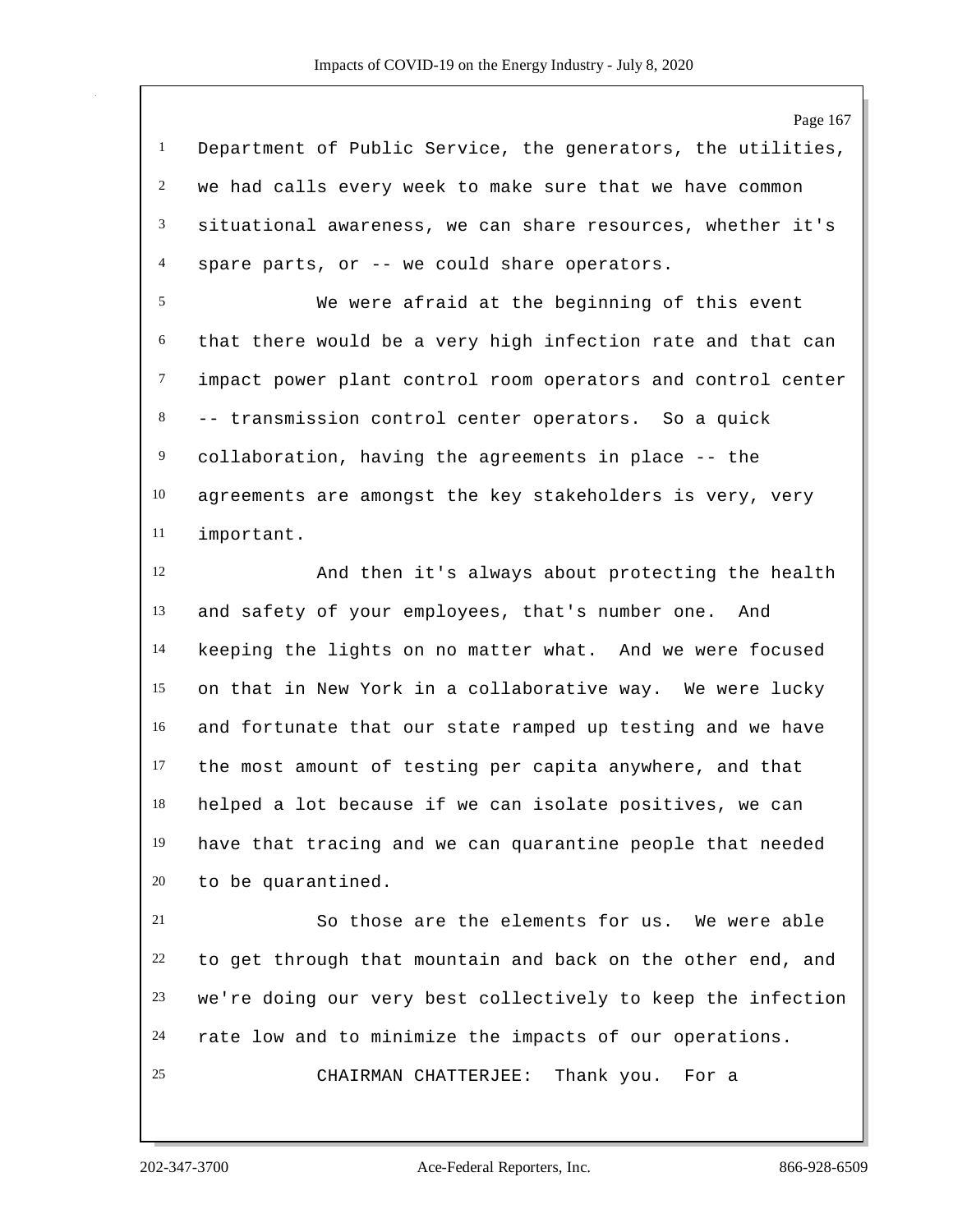difference perspective, Mr. Bird, are there any key points that you want to emphasize about how COVID has impacted the West?

 MR. BIRD: Yes. Thank you Chairman Chatterjee. I appreciate the opportunity to respond. You know, COVID, as I mentioned earlier for us have not had a material impact on our ability to deliver our core mission as reliability, affordability and safe service and electricity while we continue to radically change our portfolio.

 And maybe just responding to a couple of comments I've heard, you know, positively absolutely imperative for us as a provider to 2 million customers across the west and I'm very proud that we've kept our customer at the forefront. For us, we've kept rates lower than they were many years ago by virtue of how we approach our investments and operator system.

 One of those opportunities, frankly, is then to take advantage of the system we operate that covers 10 states, referring back to kind of the rule here about what's the most expensive route to serve customers. I would argue the most expensive route would be to isolate yourself on an island and limit your options.

 And thankfully, in the West we've got this tremendous abundance of low-cost resources, but they are very diverse across the West, you actually think about the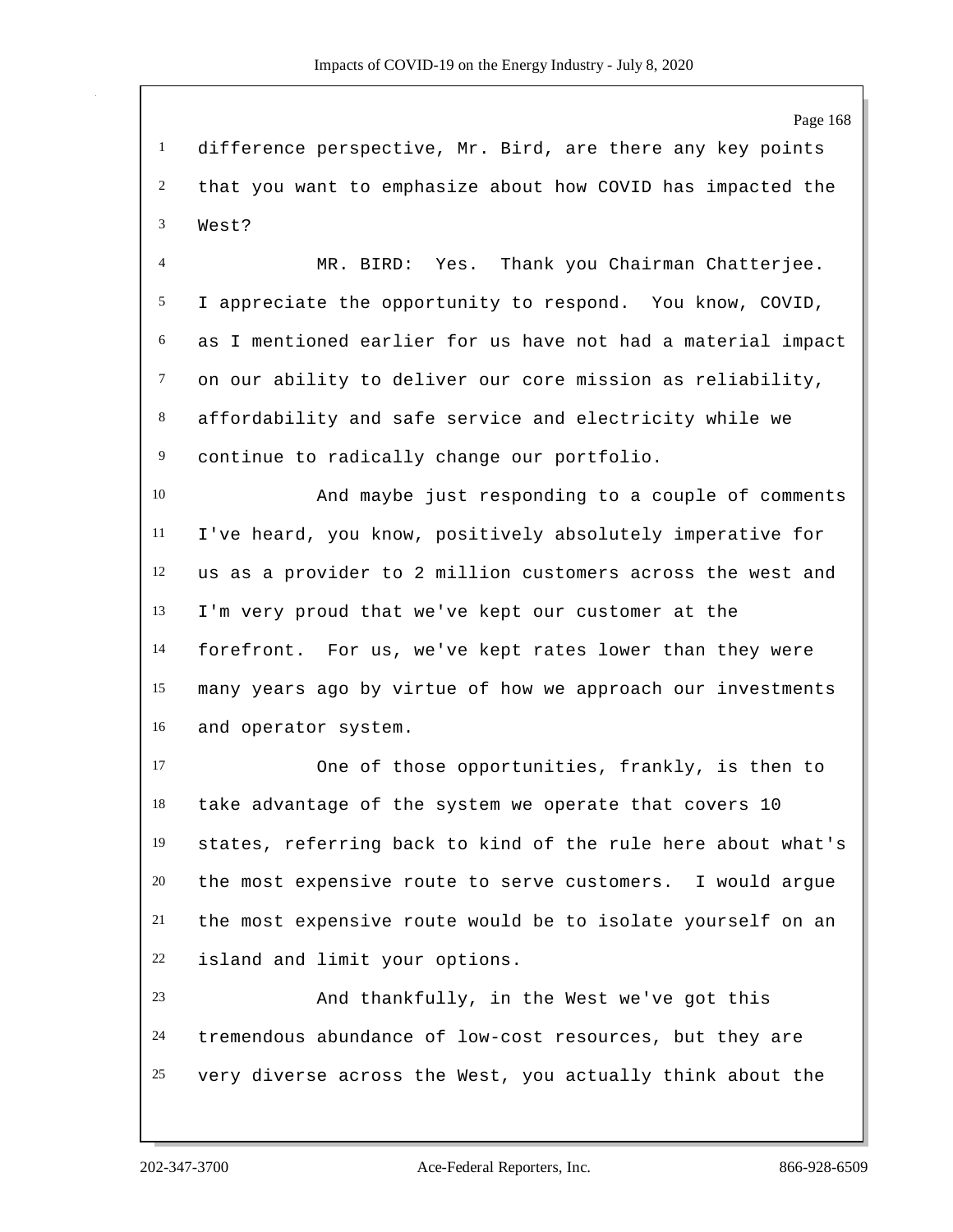hydro up in the Northwest as well as great wind resources. You think of Wyoming and literally everything under the sun there from the best wind resources in the West to the low-cost coal and natural gas, to the Southwest where we have dramatic solar.

 If you tried to serve each one of those regions with just not one resource, you'd end up with the most expensive system. If you put them all together, we can realize dramatic savings as well as improve reliability, you know, think of the EIM, you know, 920 million dollars in savings over the last 5 years since we put that in place.

 Literally just because we're better using systems to more efficient markets and we didn't have to invest a dime into that infrastructure, but none of those savings would be possible without the network of that physical asset. You know, I think of things like the rupture of a pipeline in Canada that occurred last year and how we had to swing resources again from a very large region across the West to keep the lights on, did that successfully, but all that really hinged on this tremendous advantage we have in the West of that great robust transmission network.

 And so opportunities to expand on that has really never been greater. We're able to now invest not only new renewable resources, but new transmission that all in is lower cost than buying energy off the market. I mean it's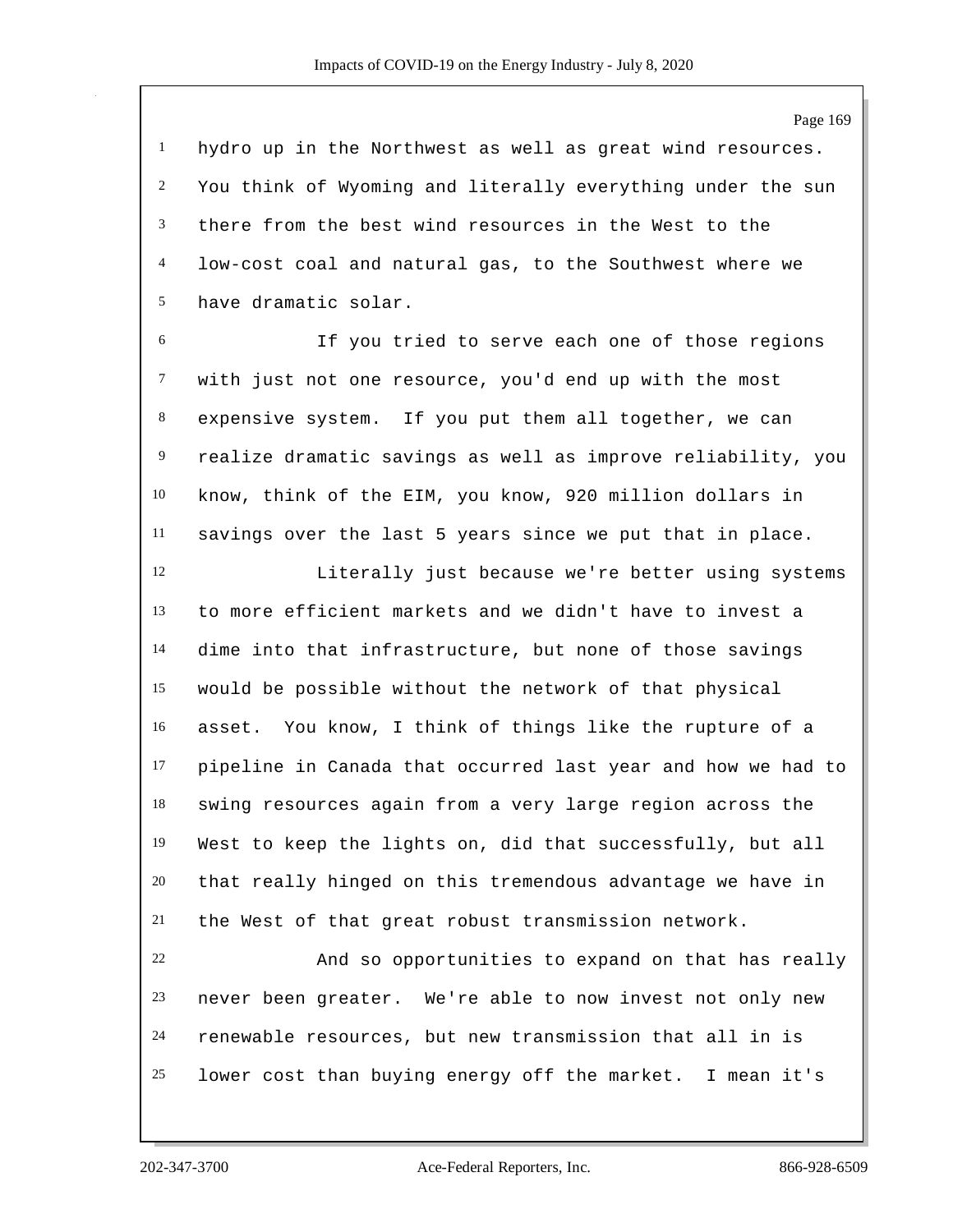unprecedented. So our buildup we're putting in place this year with our Gateway Loss Project and about 1,500 megawatts of new renewables at lower cost than any that we can procure off the market.

 You know, we're looking to double that -- more than double it with our next situation. You know I could go on, but I mentioned to demand response since we used the technology we can isolate -- not isolate, but automate air conditioning systems with almost invisible impact to our customers, but we monetize that by providing frequent response across our entire balancing authority area across 10 states, which again leverages that transmission grid.

 So I couldn't be more optimistic about the future and our opportunity to really lead the world by investing in infrastructure that I think in transmission is close to no regrets situation, but requires a -- you know, careful knowledge and reasonable planning effort to bring multiple companies together to leverage it.

 There's a lot that that PacificCorp can do uniquely because we have such a large system, but in the same way that we've inducted in the EIM and partnered with others, we can even lower our costs by expanding that even further, thank you.

 CHAIRMAN CHATTERJEE: Thank you. I will ask just one final question and I'll turn it over to my colleagues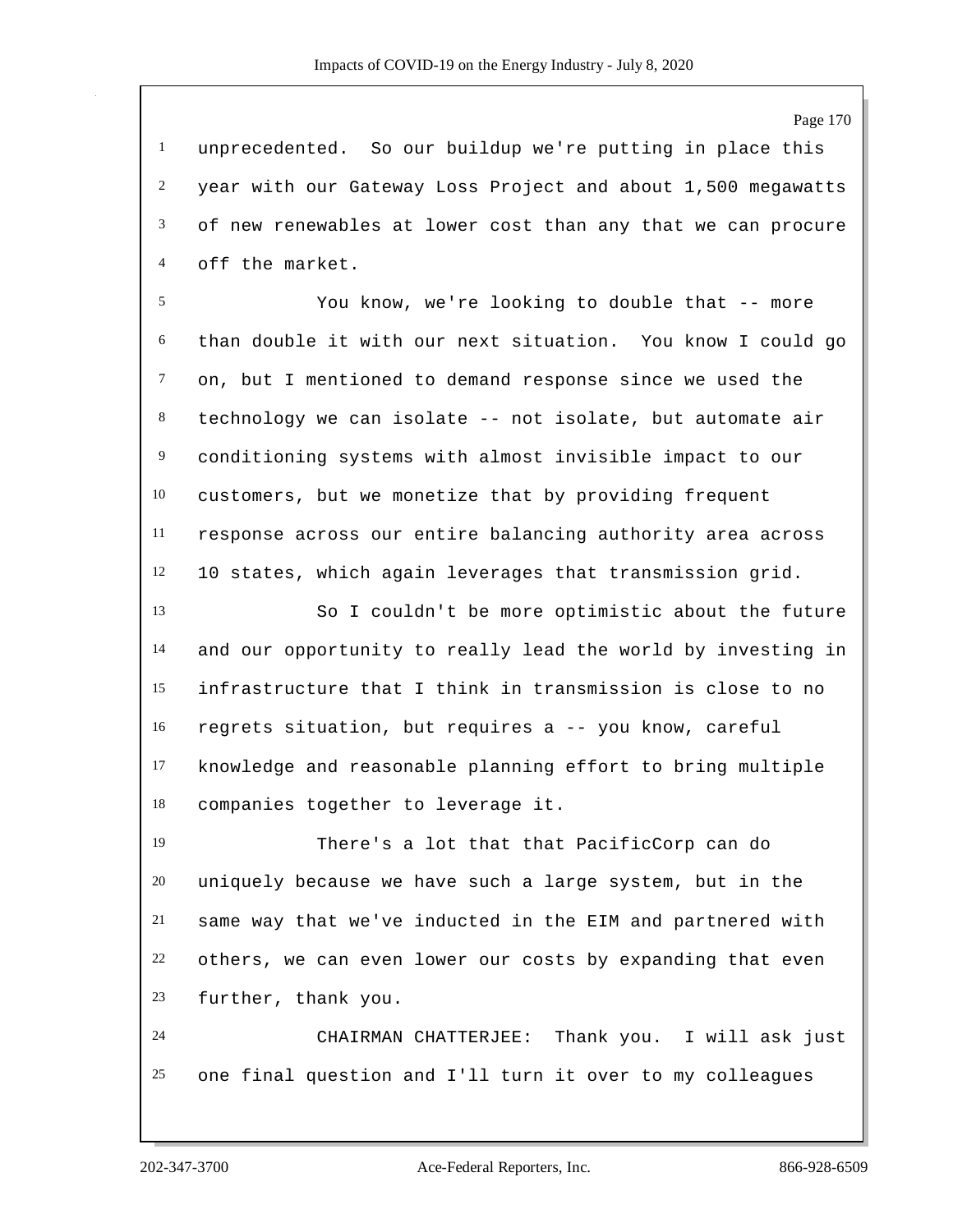and staff. My last question is going to be for Mac McLennan. Mac, as a co-op, how have changes in demand impacted your resources in your planning efforts? And at the conclusion of your answer, Commissioner Glick, please take over.

 MR. MCLENNAN: Thank you Chairman. So for us individually, changes in demand really haven't been dramatic. I said that in our opening comment. If you look at where we're located generically, most of the business has been continuing to run, must run business for the most part.

 You know the difference though, I'll just say collectively across the cooperative model as we see demand goes down, as you're aware there's only one bucket that's collected from it, the consumer side of it. So there is some concern across the cooperative sector that relates to whether or not we're going to see rates go up as a result of demand.

 And so I think everyone in the cooperative sector is trying to look at what's the length of run that we're talking about with respect to COVID? So are we talking about a six month event, or are each of us beginning to prepare for demand that's impacted for months beyond that or for years beyond that.

 So if you look back to 2007, obviously during the Great Recession you saw a significant drop of demand. We're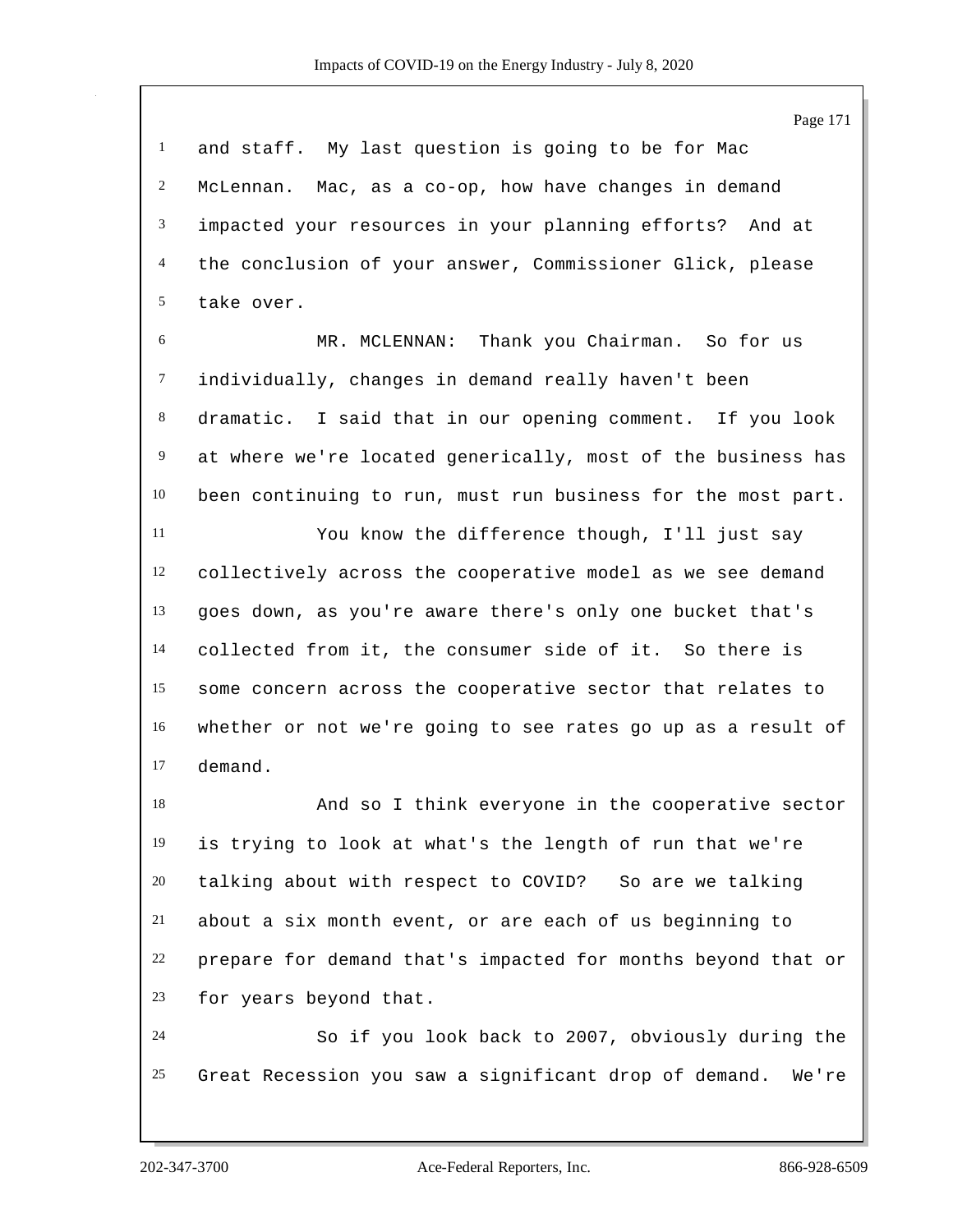Page 172 all still, I think, even a decade later trying to fundamentally manage that. So one of the really I think, big questions for us, as it relates to COVID and demand, is are we going to see demand come back in the next 6 to 12 months, or are we going to have a permanent destruction of demand in some of these areas. I refer to my nice neighbors to the West earlier, as a much better example is they were serving little gas fields they had you know, 500 to 2800 megawatts in the queue for development and that has significantly fallen off as oil and gas now tries to regain its brass. And so across the spectrum I think for cooperatives is fundamentally different based on where you're located. For us, generically, we've seen our demand shift. Our bigger concern individually because we are heavily winter peakers, is whether or not profile changes for individuals -- we're also heavily residential. So right now we see our load profile changing and does that substantially change and will that then impact? How do we utilize our resources? How do we go back into winter? So for us right now, demand as a result of COVID specifically, has really been relatively unaffected. We are primarily much more affected by what happens to weather. It's the duration of the impact to COVID that I think we are concerned about and what that will hopefully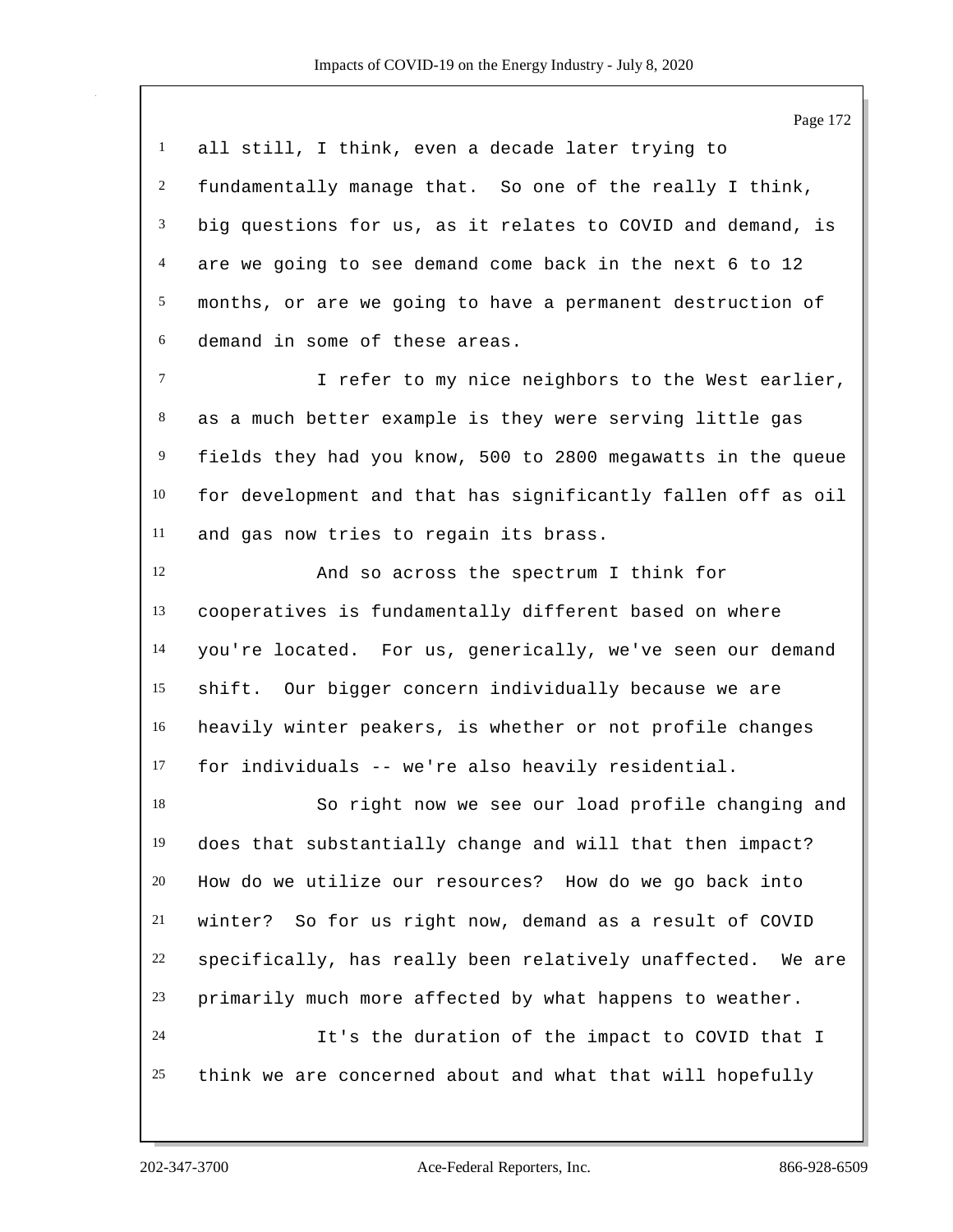Page 173 translate into consumers for consumers. CHAIRMAN CHATTERJEE: Thanks Mac. COMMISSIONER GLICK: So I'll start off now and maybe just ask a question first of Mr. Bird. You had mentioned Mr. Bird, that you know, in your opening statement you were talking about how PacifiCorp has been the last to get ready for fire season which is obviously becoming an increasing threat to the West. I'm just curious how the pandemic has impacted your ability. What have you done given that the pandemic is here now in terms of making sure that you are still ready for the fire season? MR. BIRD: Yeah, thank you Commissioner Glick. It's Stefan Bird, PacifiCorp. There's really no impacts or efforts to really dramatically increase our resilience and heartening efforts, seeing anything from increased vegetation management, and you know creating bigger -- , particularly in fire high-risk areas where a lot of work has been done in the last many years to identify those areas and address those areas specifically. You know, it's a multi-state effort for us and particularly California, Oregon and Utah where most of that exposure exists in our system and a lot of cooperatives and collaborative efforts with the agencies, both our Commissions as well as with the fire response, first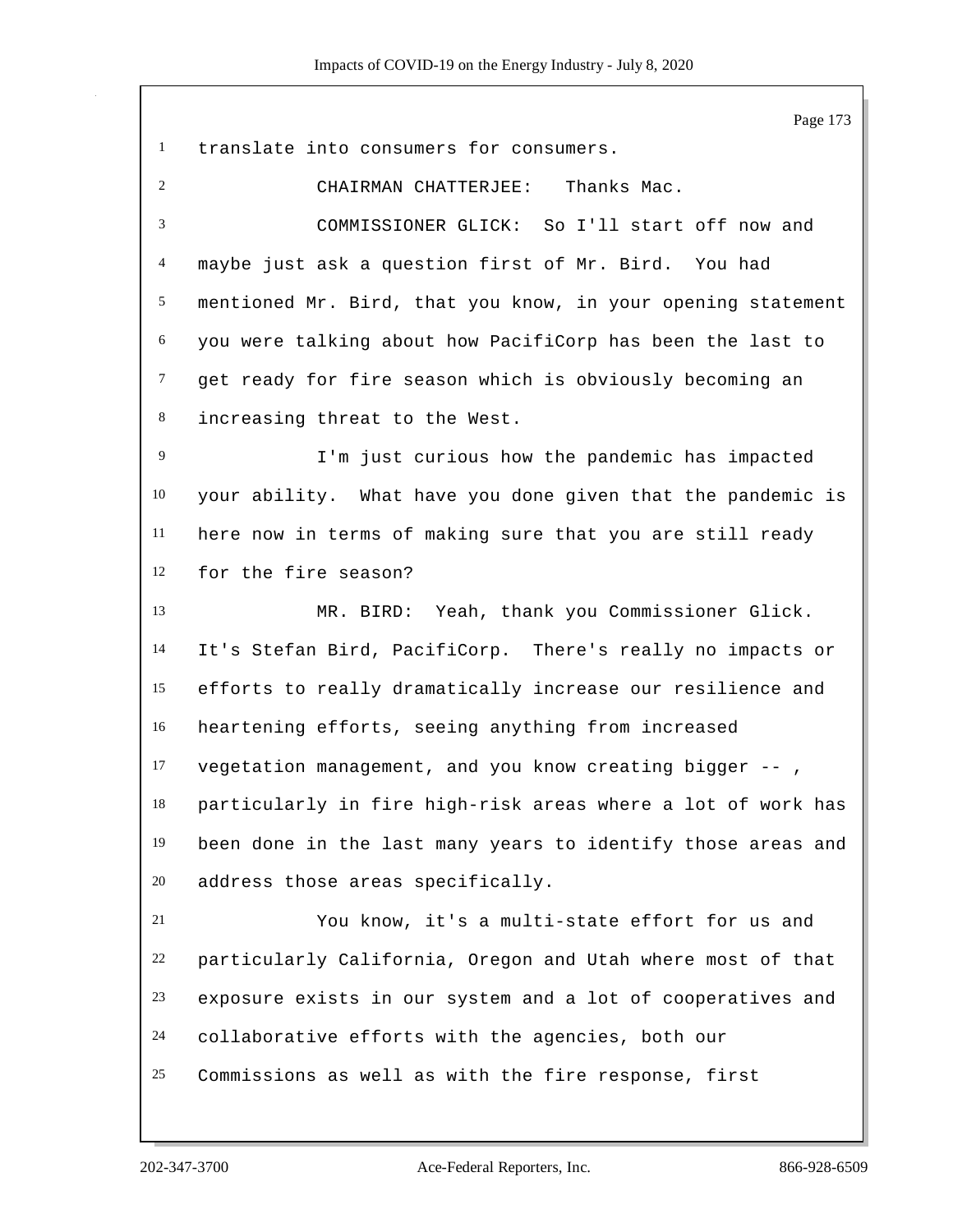responders, as well as the county emergency managers, everything is stepped up across all of those fronts and I couldn't be more pleased with the cooperative efforts.

 Also at the federal level, with the industry as a whole, we're partnered with a new ESEC electricity subsector coordinating council on the success of that collaboration with the federal agencies on cyber security. A very similar effort has been undertaken starting in January, working with the Department of Energy and other federal agencies, particularly the BOM, DOI and USDA Forest Service to both streamline our access to you know, getting on those public lands and address issues as well as with the DOE and working with the National Labs, a good modernization laboratory consortium which has tremendous capabilities both in AI and other, even military grade capabilities they've developed how we can leverage some of that capability to further our situational awareness and this mitigation on wildfire.

 So a number of fronts really moving forward full steam ahead and in front line standpoint we've insured that our folks are working in safe conditions and able to respond across the board. COVID has certainly impacted the current situation in terms of the stress that already exists and those local, particularly rural communities. So making sure that we've got care centers

available to go if there is, you know, God forbid a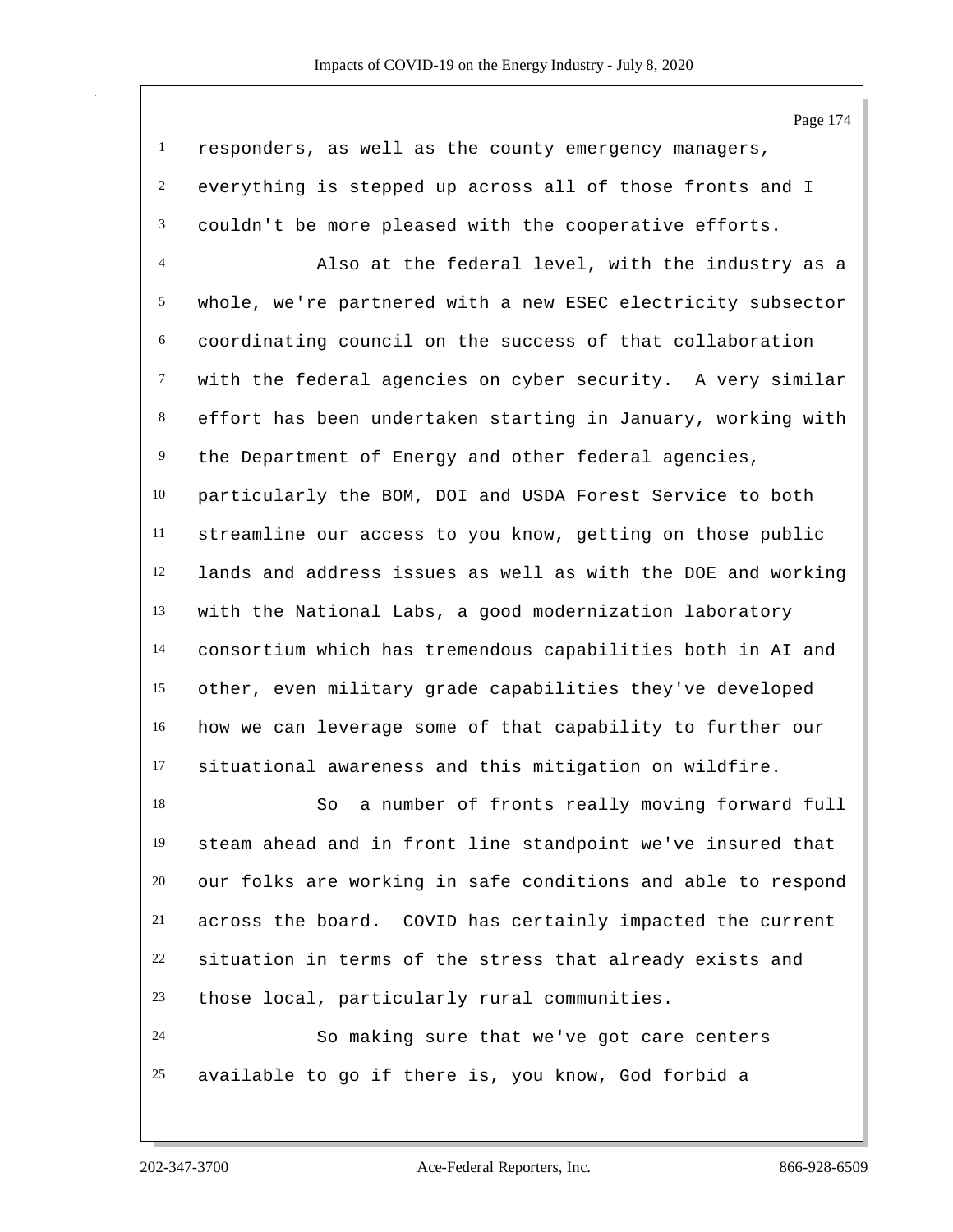wildfire, we're able to support that effort and again coordinate very closely with them. Thank you for the question.

 COMMISSIONER GLICK: Thank you. So Mr. Fisher, a question for you. you had mentioned in your statement and we just referred to it again, a concern that some utilities may seek to recover the costs associated with reduced load. As you pointed out your members, and I'm mean its' less people are buying cars, Ford isn't going to be able to sell, we're just going to charge everybody else a lot more to recover our losses.

 So I was curious whether you thought -- maybe you can elaborate on this point a little bit more, but also whether you thought there was anything that FERC and the state regulators could do to ensure that utilities don't essentially try to subsidize their losses related to reduced load from their captive customers.

 MR. FISHER: So that's a very good question and thank you. I think the key thing is you know, when we talk about just and reasonable rates -- an issue that ELCON has taken up over the years and first I guess if there are differences among customer classes, so we're seeing some uptick in residential consumption with a downtick on the industrial side.

So first, to be sure that there's no cross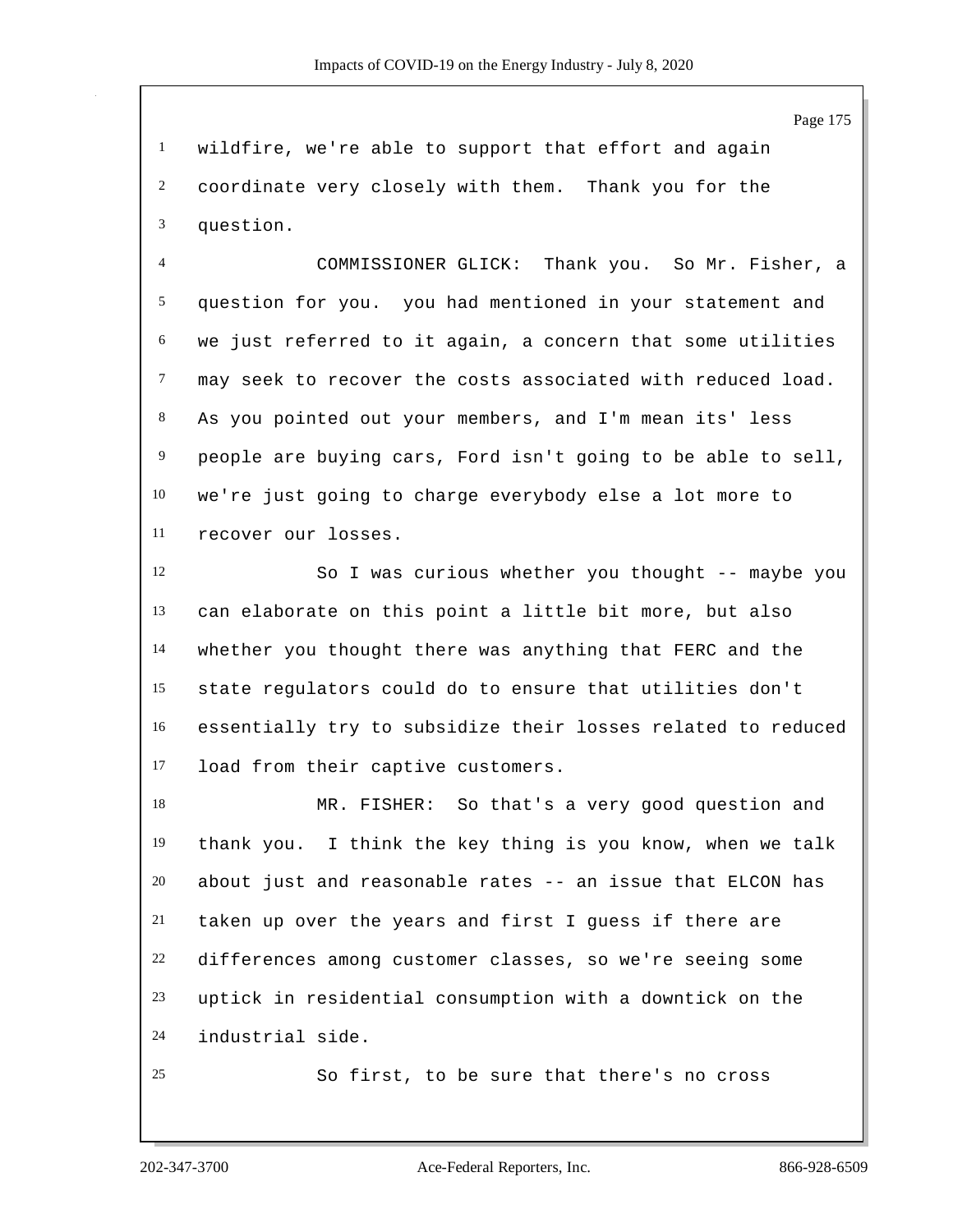Page 176 subsidization or sort of cost-shifting among customer classes, I think that's very important. Where that might come in is to the extent that utilities seek to recover their fixed costs volumetrically and there are some programs that you know, you look very carefully at waivers that ask to either change the filed rate, or seek a waiver of a portion of it. You know it's unfortunate there's a downturn in demand, right, I think it would be even more unfortunate for some customer classes to essentially bear more responsibility in order to make the utility whole. So there's a balancing act there and I think, you know, a large part of it can be controlled just by sticking to the filed rates. And I think that's probably the case at the state level as well. I'll note that I included the State of Indiana in my remarks. As I understand that the Indiana Commission, actually rejected a filing for a utility to seek some recovery of some portion of fixed costs that it felt weren't going to be able to be recovered given the COVID as well. So that's a great example of a state stepping up and doing the right thing on the part of the consumer. I'm not entirely sure where that 6 percent is from a FERC filing payment. I haven't seen a bunch that sort of fit that bill. But I expect to see them coming, so that's just the kind of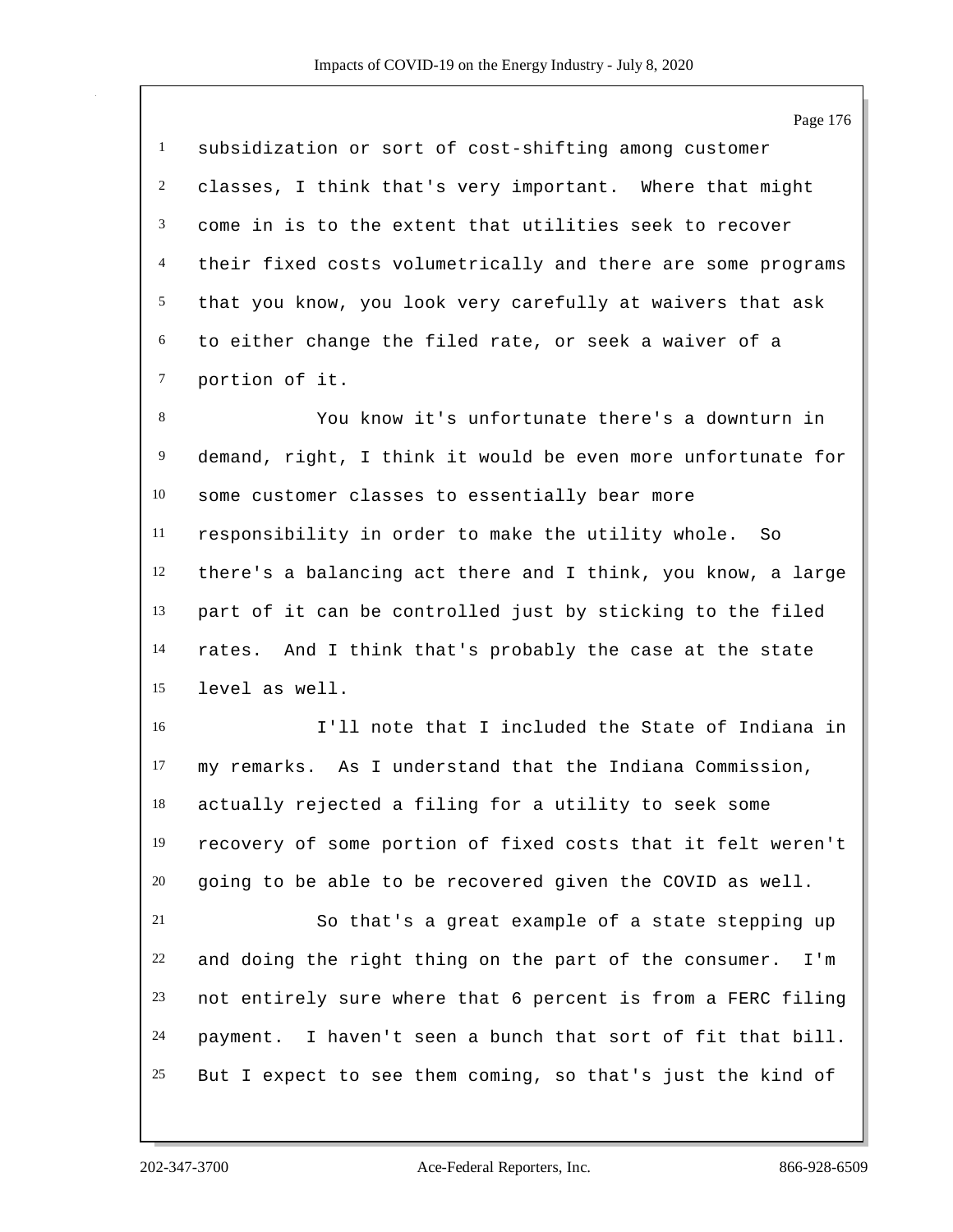Page 177 thing that, you know, I'd like to be -- I'd like for that to be on FERC's radar. MS. RODER: Commissioner Glick. I note that Chairman Randazzo has his hand raised. Should we go to him next please? Go ahead Chairman. CHAIRMAN RANDAZZO: Thank you. With regard to the question, for states like Ohio where we have retail access, FERC has assumed exclusive jurisdiction over transmission functionality. And at least in our case, and I think this is true in quite a bit of cases that the compensation for the transmission owners occurs through a formula rate. So if there is a formal offering demand, all of the things being equal, you get an increase in prices to that formula rate, and if there are extra costs that get loaded in that get passed along, plus whatever return is included in that formula. So the focus on COVID-19 related costs, I think is part of the focus of this panel, but generally speaking, whatever the costs are they're going to get picked-up by customers through the formula rate process. So if FERC has some concerns about the scope of costs, and how they get recovered, I offered some suggestions in my prepared statement dealing with giving customers more options so that they can better serve their predictability and price objectives.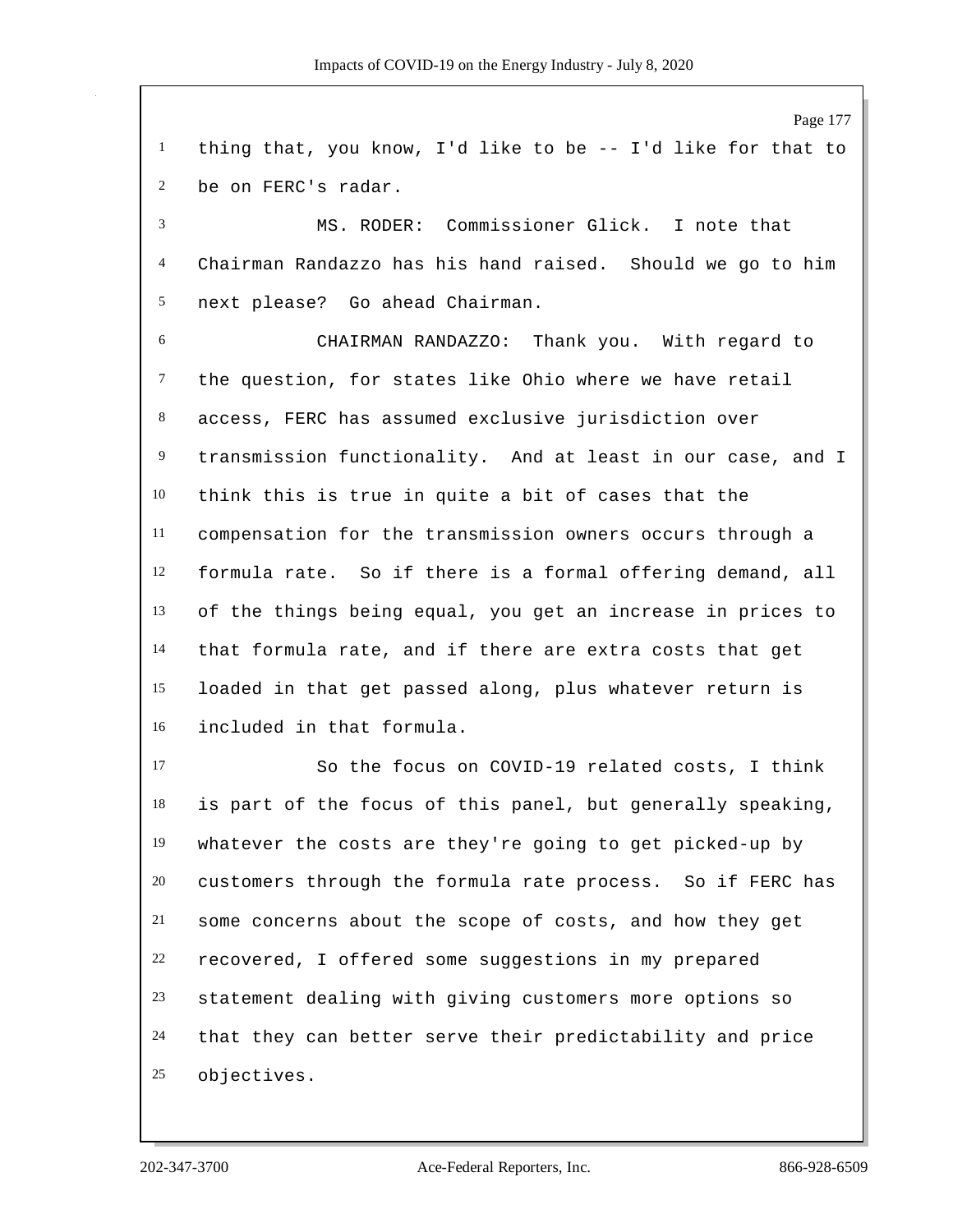But right now as this thing stands, there's very little with the state regulator, at least in our case, can do with regard to what happens as a consequence of transmission service. And in our case, the generation's buy price is dictated by market forces. MS. RODER: Thank you Chairman Randazzo. Commissioner Glick, back to you. I don't see any other raised hands. COMMISSIONER GLICK: Okay, thank you. And just one last question. Mr. Segal earlier mentioned that because more people are working from home, that energy efficiency -- we're having lots of energy efficiency and the customer is being impacted adversely. And we had this discussion a little bit with the first panel this morning. But I just want to know for the rest of the folks here on the panel if you could talk about how you see energy efficiency being impacted due to again, more people working from home, less people going into the office, at least currently and what you think the Commission or state regulators should do to the extent there is anything that can be done? MS. RODER: And we encourage folks to raise their hands. I will first call on Curt Morgan. Please go ahead Mr. Morgan.

MR. MORGAN: Okay. Commissioner Glick, so in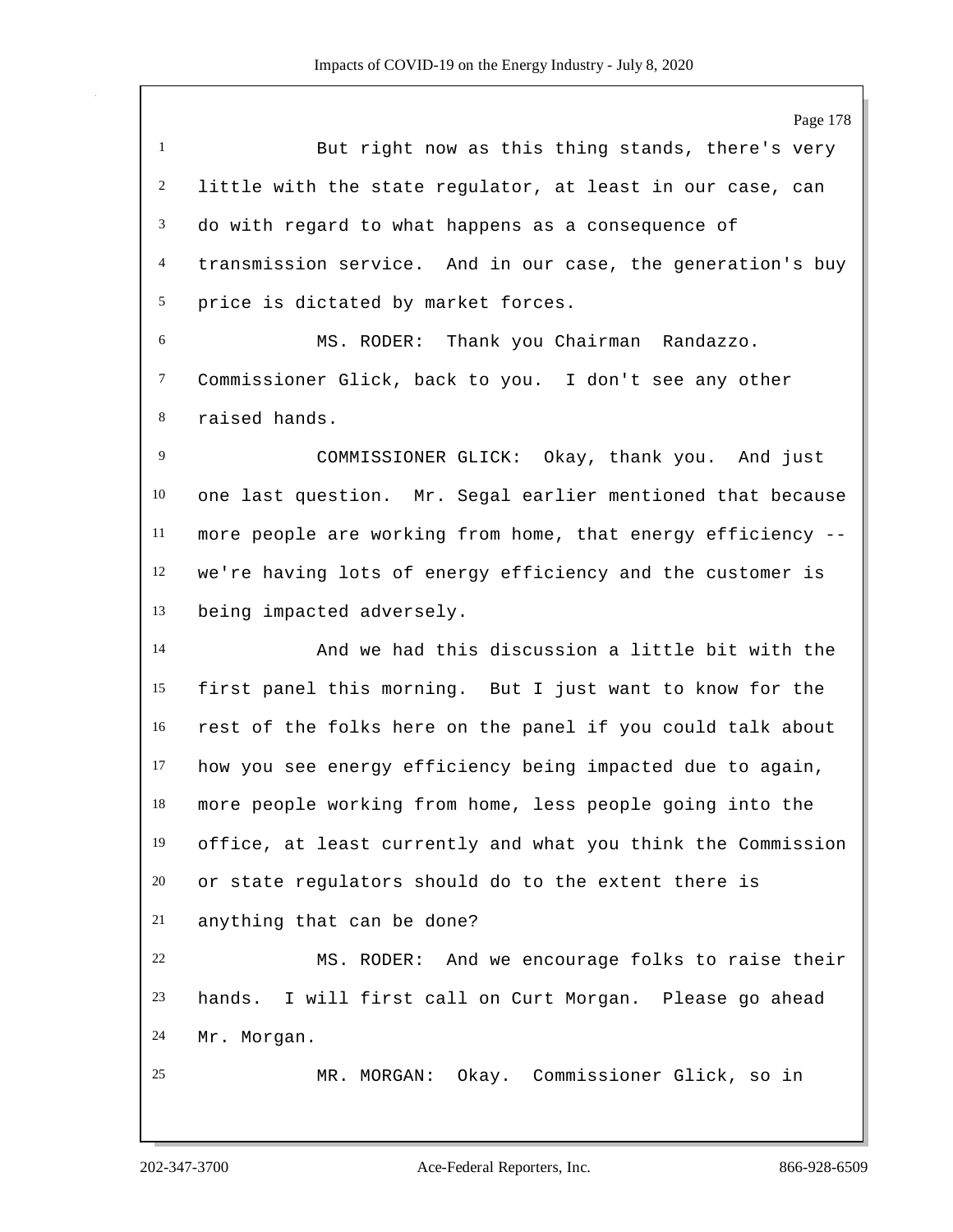number one I will say though that the overall demand is down and so you know, just thinking about admissions in efficiency, this is not the way to get there. But you know, there is a certain efficiency in the fact that we're usually, you know, less electricity than we were previously. Now the reason for it is not good at all. All I

 can give you is that we're a big retail provider and it's a big issue for us because we're trying to obviously help our customers get through this and you know, it's good business in my opinion, but it's the right thing to do to help people through this.

 And so what we've been trying to do is give them tools and also we have a number of different rate structures and time of use products that we can help them with to try to get them through a tough period of time. We also have something that the company itself put in place in the competitive retail markets from TXU Energy Aid, which is funded by the employees of the company and the company and other donations.

 That's really United Way network, but that gets money into the hands of people that need to be able to pay. But the bottom line is I think there's a responsibility in my opinion for retail workers, especially providers in competitive markets and utilities and others to help find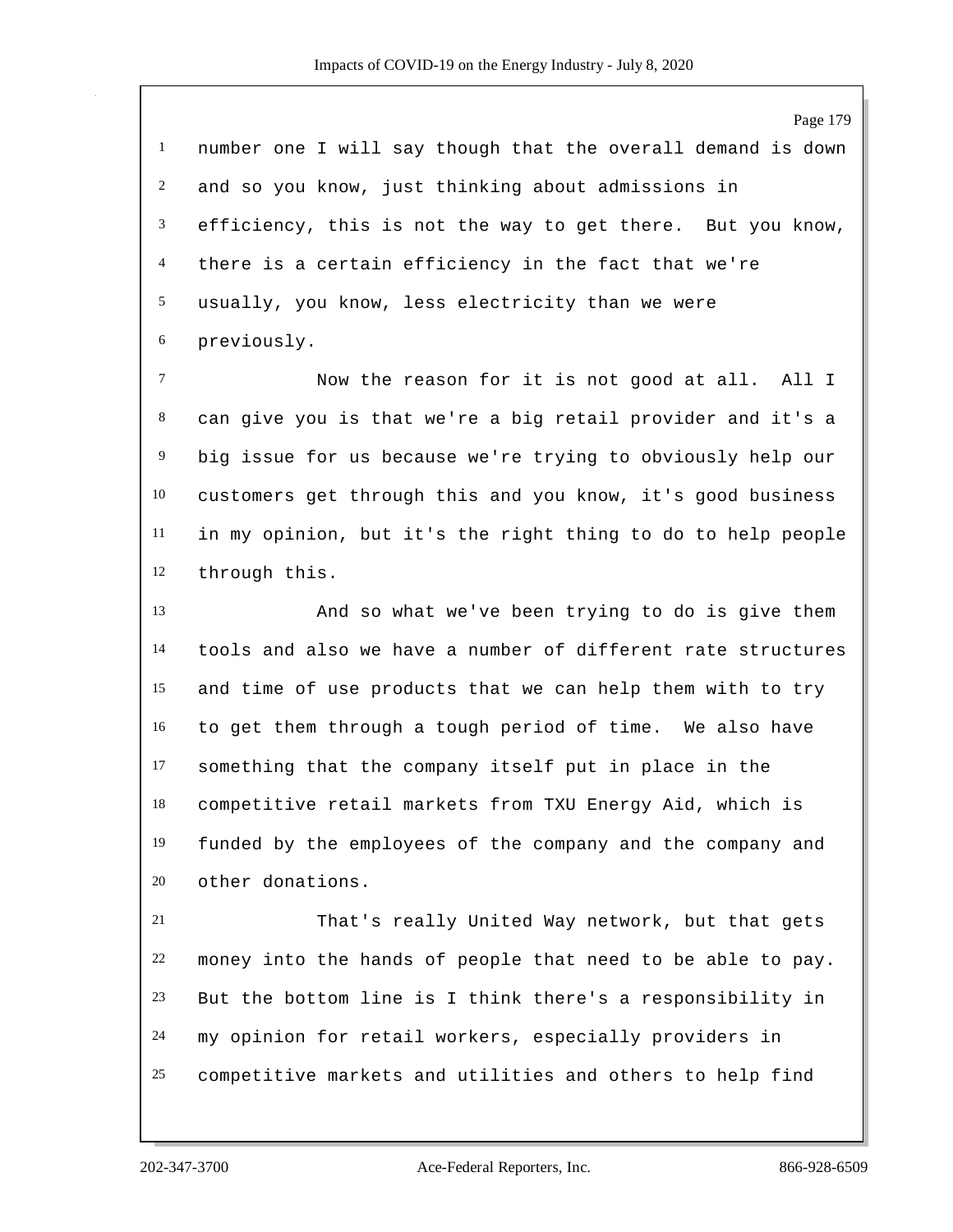Page 180 ways for residences to save during this period of time and define products that might suit their needs. And then if they can't make it through this period of time, to try to help them financially through it and so they can get back on their feet because we all know this is a short-term, or at least we hope is a short-term phenomenon and it's incredibly important that we bridge that gap. You know, I do think that it's not difficult in some instances for people to invest in energy efficiency where there's a front end cost and you know, we can also do things on that where, you know, we can -- companies can fund the upfront costs and then pay it over -- you know, in a bill, for such as you know, solar, or other types of energy efficiency, retrofits. But we have a responsibility in my opinion during something like this to try to help people at their home find a way to save and get them to the other side. MS. RODER: Thank you very much Mr. Morgan. We'll now call on Gil Quiniones. Mr. Quiniones, just go ahead. MR. QUINIONES: Yes. Thank you very much. Commissioner, I think energy efficiency is extremely, extremely important in many aspects. First, as Curt said, it saves money in the utility bills of our consumers and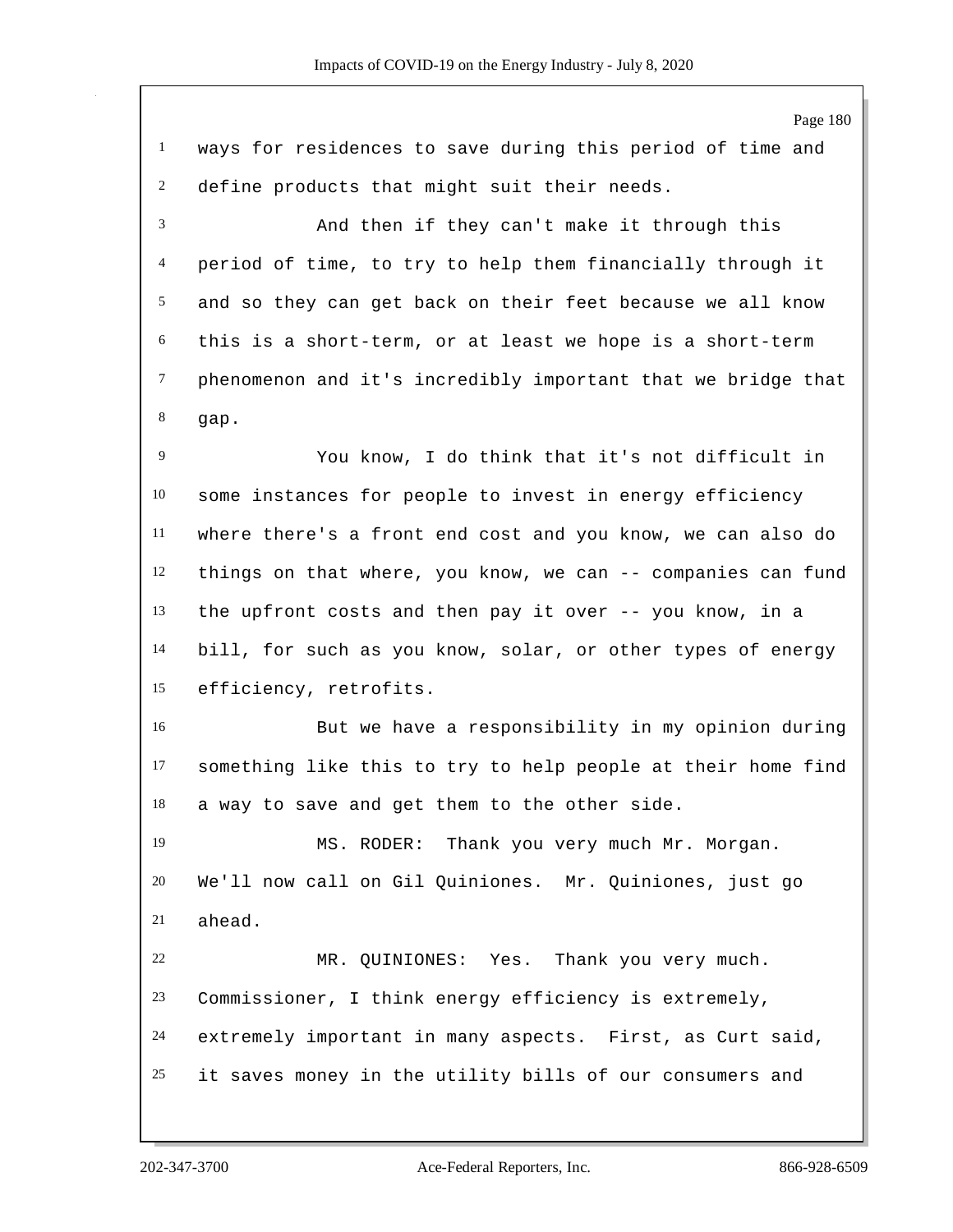Page 181 businesses and makes our businesses a little more competitive. Our energy efficiency also is the biggest job creator in all of the clean energy sectors. So it's been hit very hard because of this COVID pandemic and if done right, it can also help our buildings and homes being more flexible and really take advantage of that demand flexibility in transforming our grid from the current system to a smart integrated and cleaner grid. And as we do more and more electrification, we must do energy efficiency. Otherwise, the investment and reinforcements of the grid will be too expensive. It will also help overall in increasing system efficiency and optimizing the capacity utilization of our grid if you do energy efficiency. If I can just comment on a couple of issues that were mentioned and questions asked before, in terms of transmission planning and what are the changes in demand and COVID, and how it was impacted. I think the short-term preservations, because of COVID is not really the primary driver that will impact transmission planning. One issue that is scaring all of us right now and really it started even back in 2012, that if you look at the zip codes of the people impacted by COVID, and if I extrapolate back to 2012 in our case, Super Storm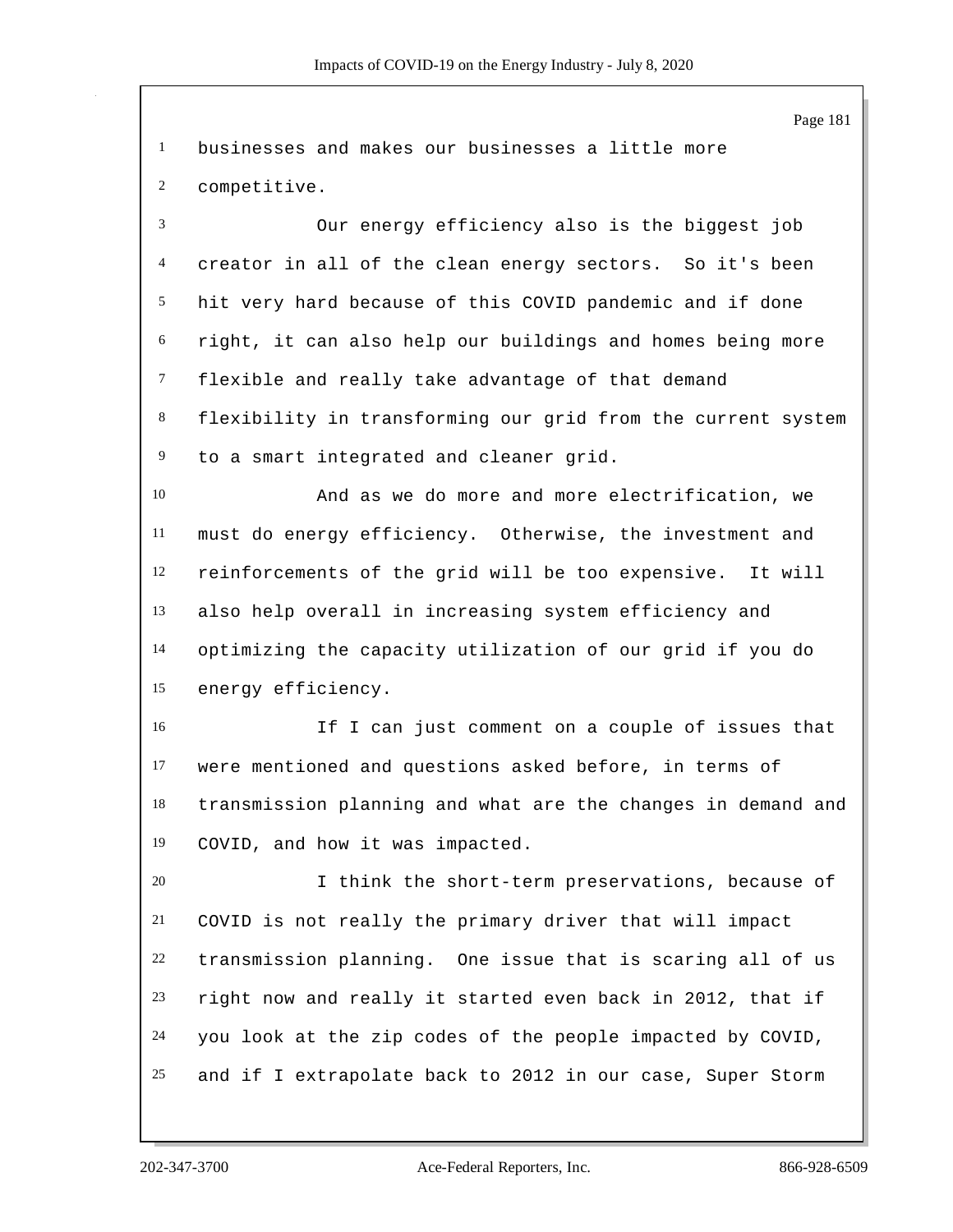Sandy, extreme weather event. It's people who are already overburdened environmentally, and mostly communities of color.

 And I think that FERC, state regulators, all of us must take into account those facts when we start doing transmission planning going forward. I think it's something that you know, we just cannot ignore any longer and not take into account in the buildout of our transmission system. Thank you very much.

 MS. RODER: Thank you very much. I also see that Chairman Randazzo's hand is raised. Please go ahead.

 CHAIRMAN RANDAZZO: Thank you. I just wanted to mention with regard to the differential impact of the pandemic, I'll relate an anecdotally experience we're having. We have a lot of folks working from home. Some of them have indicated to us in surveys that we've been doing to try and evaluate that which has been working very well and good productivity and all that stuff.

 But one of the things we've learned a lot of ways, people are willing to make investments in home office equipment. For example, if they had a better understanding of how long you're going to be working from home. So I think that the question about energy efficiency again comes back to some practical observations if you tell people what the expectations are in terms of how long they may be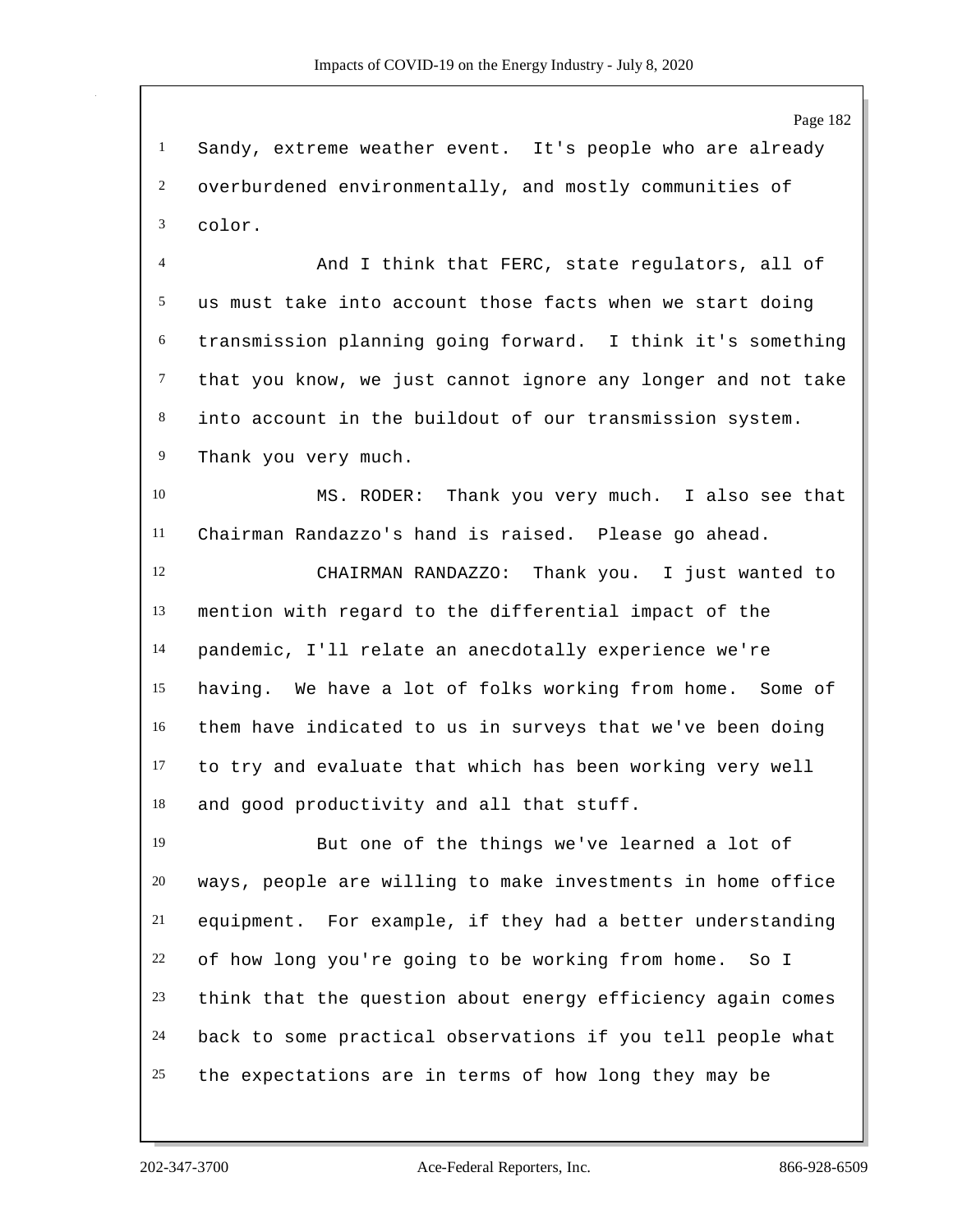Page 183 working at home, they may have a different valuation on energy efficiency because of the impact on their energy utilization. And until we can solve those kinds of questions I think it's hard to answer in the abstract what we should do to encourage energy efficiency around a pandemic scenario. I think all of us are doing what we can to try and make room in the marketplace for energy efficiency where it makes sense. But broadly speaking, I don't see a differential impact at this point as a consequence of a pandemic. MS. RODER: Thank you very much. Commissioner Glick, I don't see any other raised hands, but I will remind folks who have already spoken to put their hand down. Thank you. Over to you Commissioner Glick. COMMISSIONER GLICK: Thank Aileen, I actually don't have any more questions. I'll turn it over to Commissioner McNamee. COMMISSIONER MCNAMEE: Thank you Commissioner Glick, and thank you to the panelists. I really appreciate it. It's been a very informative panel and that's one of the things I've enjoyed being a Commissioner is getting to participate in activities like this because it is so educational. I want to focus on something that's really not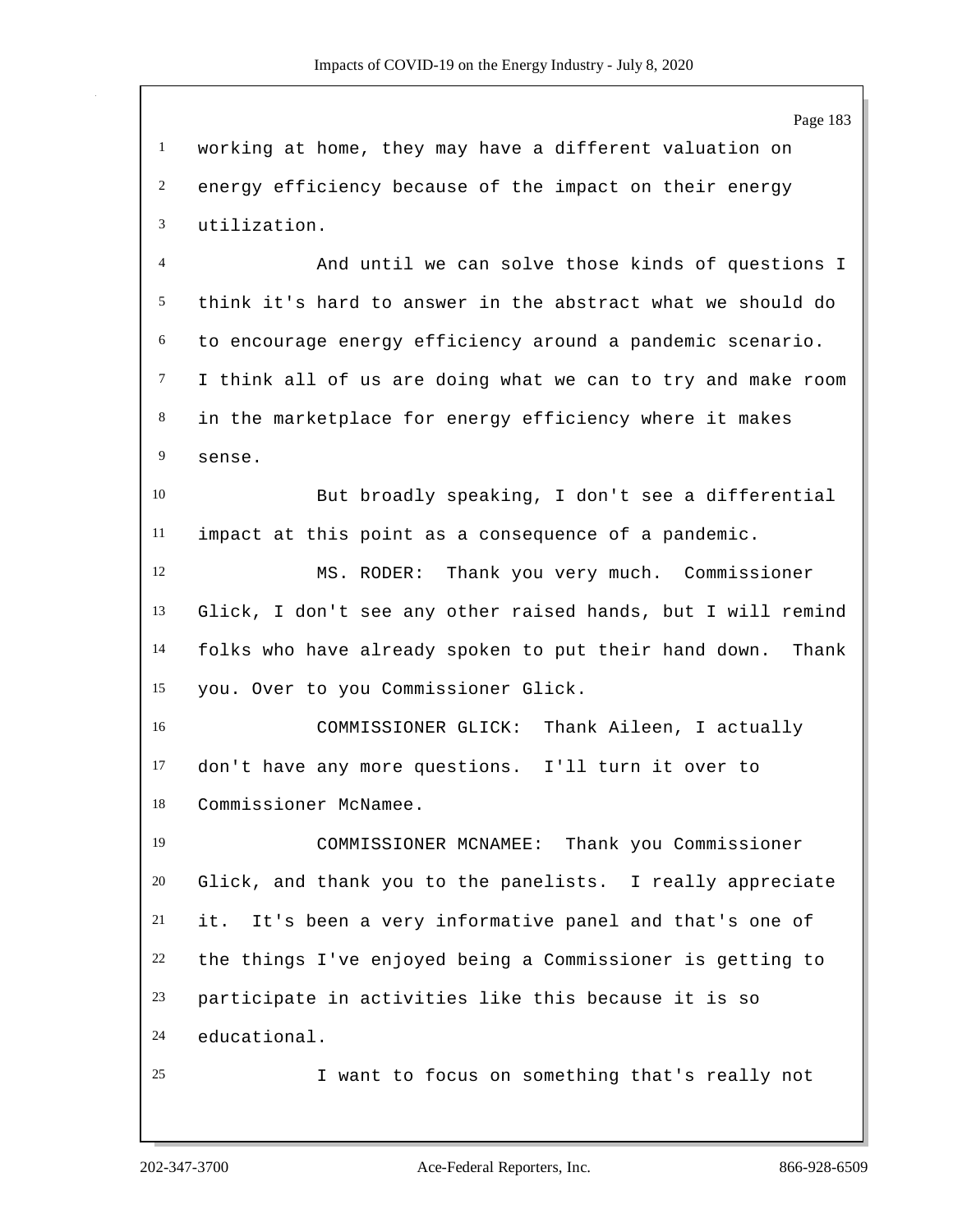directly a FERC jurisdictional issue, but it's something that touches on us but also on a number of you and the services you're providing -- that you're also providing distribution service. And its' really kind of a short-term question and that is, you know, when COVID hit, you know, it was really kind of in what's traditionally being considered the shoulder months.

 And now we're getting into the summer. Many of the utilities have summer peak units as some of you have mentioned. And I'm wondering with so many people being at home, air-conditioners are going to start going on. You've got, you know, two parents working in the house and they're both running their computers or their printers.

 You've got you know, may have children who are playing on the X-Box or actually you really have a lot of loads going on. And is the distribution system capable -- and I know it's a broad question, but I'm just asking are people thinking about this, is the distribution system ready to be able to handle all of this load and is the transmission to get there in the sub-stations the right place to be able to get the energy that's out there and get it to the suburbs, the places where the people are so that then they can continue to operator? Or is this something that we should -- that we

really don't need to worry about and the system's just fine,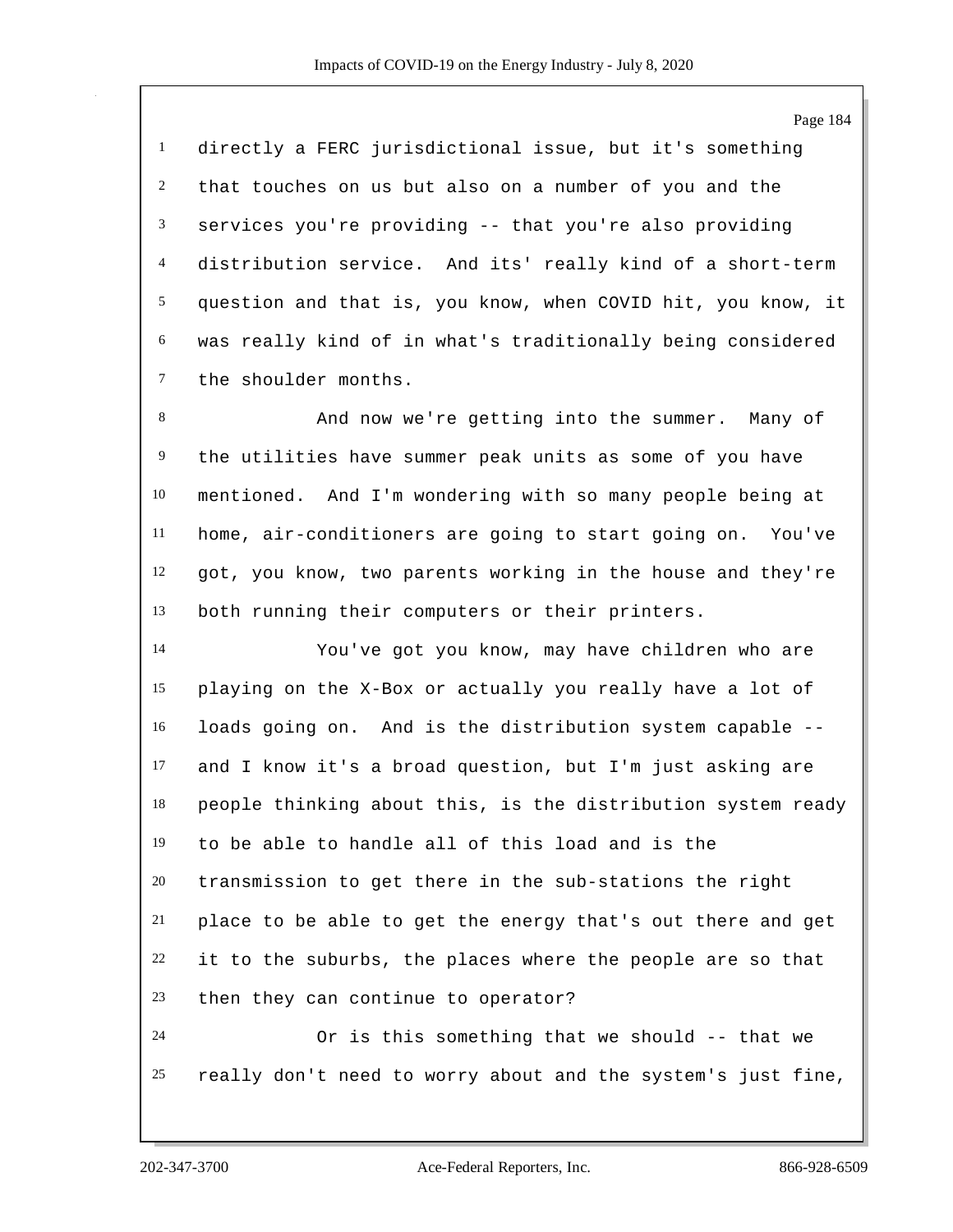Page 185 and it's really not an issue? MS. RODER: Thank you very much. At this point I see that Mr. Quiniones has his hand raised. Please go ahead. And Mr. Quiniones, I'll just remind you to unmute your microphone, thank you. MR. QUINIONES: I've got it. Sorry about that. Thank you Commissioner for that question. The New York Power Authority, you know, we do not own distribution, but we work very closely with the investor-owned utilities and the Long Island Power Authority here in New York. Your observation is very interesting because what's happening is that the peak during the day is actually moving -- moving forward. So that's one function that is happening. And you're correct to say that if people are working from home, that there is an increase in residential load and a decrease on the commercial. This is districts of New York. So it's something that we need to watch out for. My -- at least my conversations with my partners and colleagues here in New York City and other parts of New York State, they have been investing at a distribution level, both as a distribution feeder and the substation in the transmission that supply those feeders, but it is going to be interesting if we have a sustained heatwave and what will be the performance of those feeders in residential neighborhoods going forward,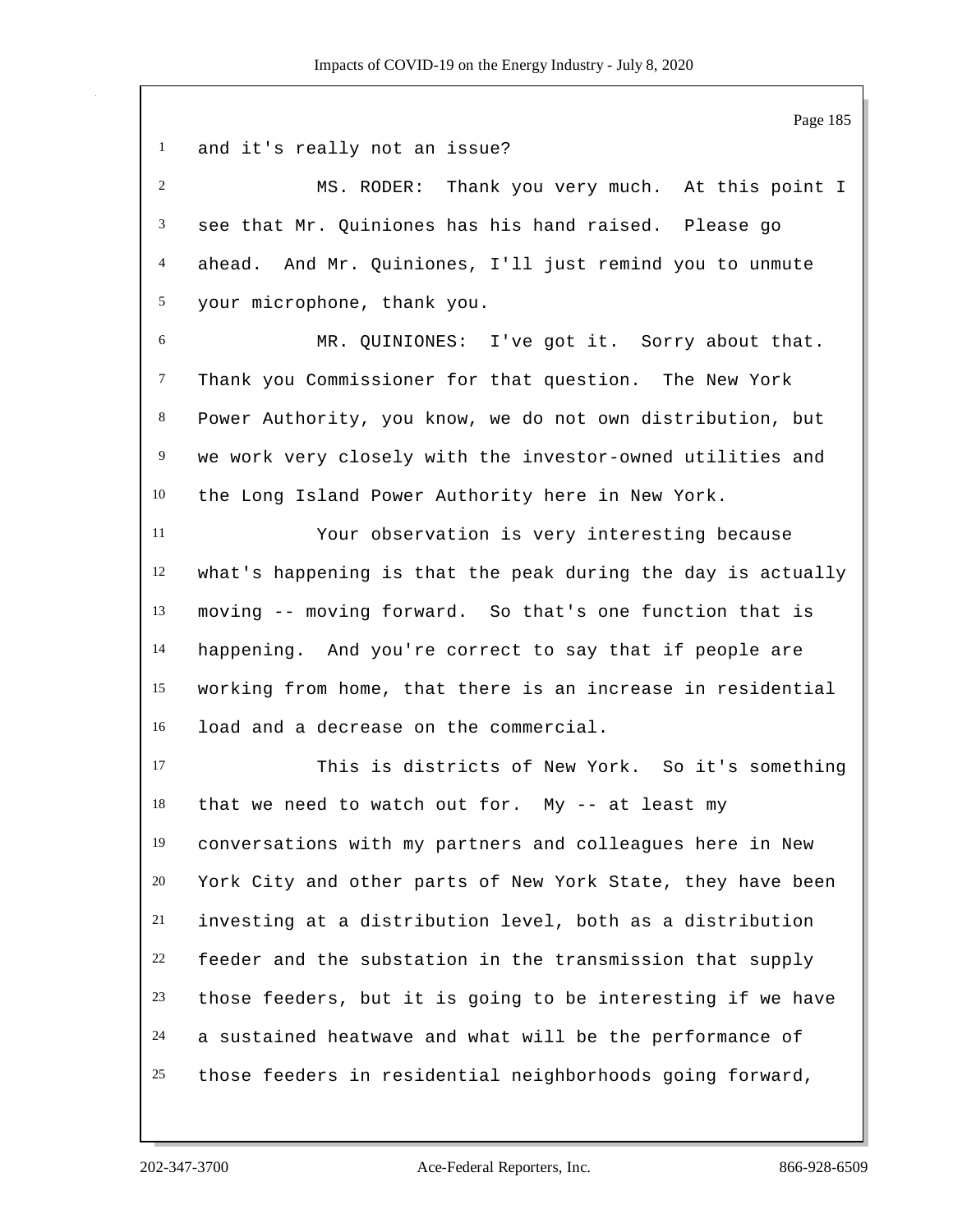Page 186 that's something to see. So it's a very, very astute observation on your part. Thank you. MS. RODER: Thank you very much. Next up we have Mr. McLennan. Please go ahead sir. MR. MCLENNAN: Thank you. I was just going to make one anecdotal observation that so in our juris territory, the lakes region of Minnesota, we did see actually during the holiday some challenges to parts of our member's distribution system from primarily around the idea that historically you would see people spreading out for vacation over the Fourth, but they were so concentrated at the lakes that we saw abnormally high demand or usage, and frankly in a few sports and some concerns over whether the system would remain intact. And so that really not so much given our daily load patterns, as much as how we change the human kind of relationship as it relates to where they're going. So, you know, historically we have a lot of people going to the lake over the Fourth, but because no one travelled, that number was substantially higher. So you know, I think I said this in some of my other statements. One of the things that we're trying to get our arms around is -- is COVID going to change not only daily patterns, but industry patterns with respect to the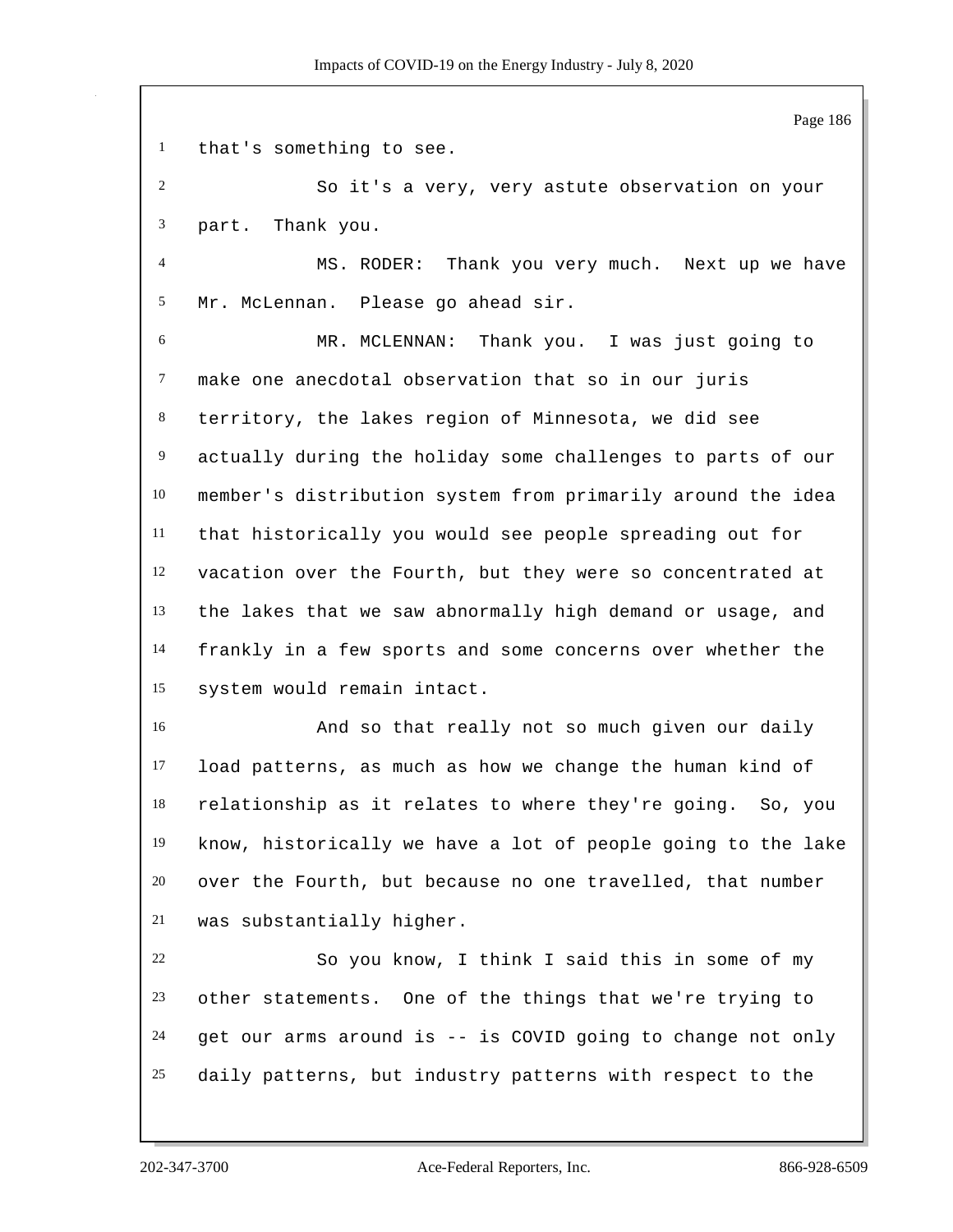|                | Page 187                                                     |
|----------------|--------------------------------------------------------------|
| $\mathbf{1}$   | ability for business for example, who are delivering to      |
| $\overline{c}$ | industries which are shut down. So we've seen some cyclical  |
| 3              | industries as well that historically wouldn't have happened. |
| 4              | We've also seen some others who picked up                    |
| 5              | dramatically. And so I think your point is valid -- is the   |
| 6              | pandemic going to change behavioral patterns in a way that   |
| $\tau$         | the system was originally designed around and just           |
| 8              | anecdotally in the last few days, we didn't, you know, I     |
| $\overline{9}$ | don't want to give individuals going to the lakes or         |
| 10             | whatever the number was, certainly put pressure on.          |
| 11             | MS. RODER:<br>Thank you Mr. McLennan. And I will             |
| 12             | call on Chairman Randazzo, please go ahead sir.              |
| 13             | CHAIRMAN RANDAZZO: Yes, thank you. I think the               |
| 14             | thing that has been occurring for some time is there's a     |
| 15             | rather large investment in distribution systems, upgrading   |
| 16             | the systems, building in newer technology that's unrelated   |
| 17             | to of course the pandemic. We will gain knowledge from the   |
| 18             | pandemic, typically with distribution systems.               |
| 19             | As you get closer to customers, systems are                  |
| 20             | designed to serve the non-coincident peak of a localized     |
| 21             | So some load shifting, both with in terms of<br>area.        |
| 22             | magnitude of peaks and the load duration curve can affect    |
| 23             | the ability of systems to sustain supply. But generally      |
| 24             | speaking, we've had very good experience with the system's   |
| 25             | ability to keep the lights on, and we're talking about       |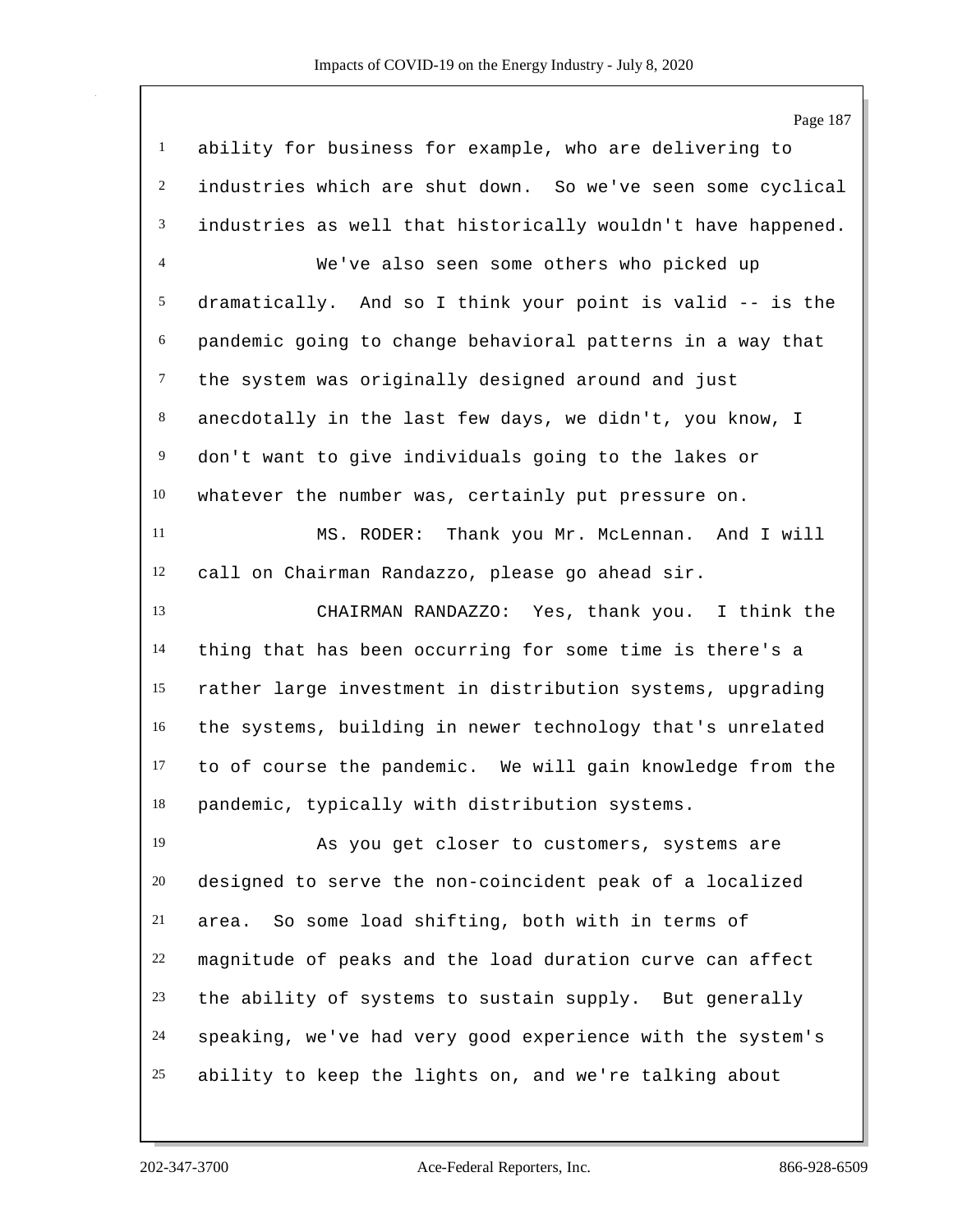Page 188 distribution serving residential areas or non-residential areas. And part of that is into the significant efforts that are being made by the operators to pay attention to what is going on and make adjustments as needed. MS. RODER: Thank you very much. I see that Stefan Bird has his hand raised. Please go ahead Mr. Bird. MR. BIRD: Yeah, thank you Commissioner McNamee. I would comment from PacifiCorp in regard to COVID impacts we've seen, you know, like a lot of utilities, increases in residential through reduction of the C and I side, commercial and industrial, but I would comment the most dramatic impact that I would foresee over the next 10 years through our distribution network, we've got about 63,000 miles of distribution lines, is the demand by certain cities and some of the commercial customers within those cities who are demanding 100 percent renewable energy. And that stands anywhere from a city like Portland to Salt Lake City, Salt Lake County, Summit County, which includes Park City, Moab, so you know, anywhere from coastal cities to you know, the interior we're seeing certain communities as well as certain buckets, typical option large tech companies demanding that supply. And to create that -- again, as others have noted, it's really not possible to do it entirely locally,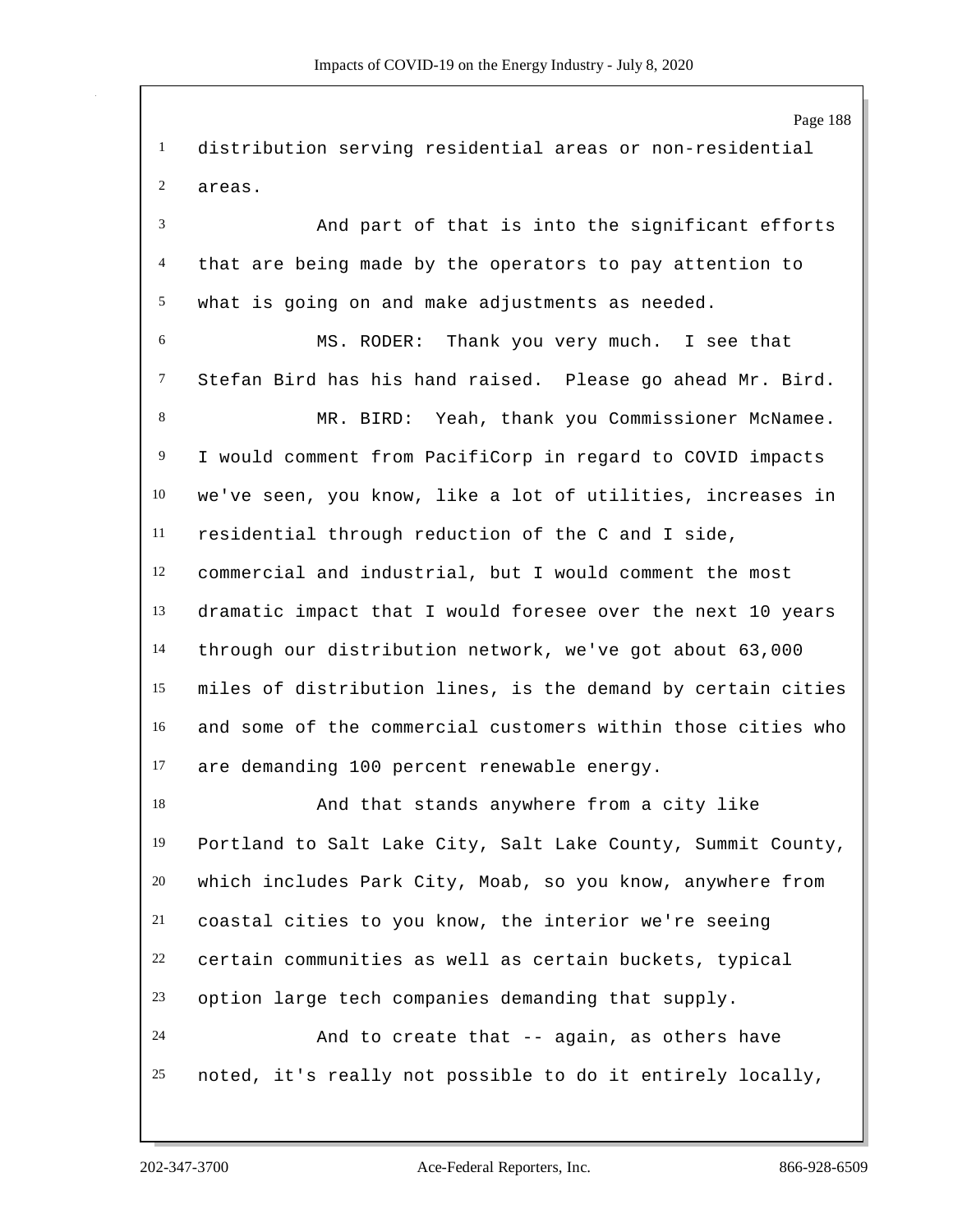|                | Page 189                                                      |
|----------------|---------------------------------------------------------------|
| $\mathbf{1}$   | and it's certainly not the least cost as I've commented       |
| $\overline{c}$ | earlier, we've got tremendous access across the west and      |
| 3              | very low cost renewables, but that does require               |
| $\overline{4}$ | transmissible substations and the you know, other tools in    |
| 5              | order to arrange that.                                        |
| 6              | So that is part of what's driving our whole                   |
| $\tau$         | overall system changes over the next 10 years.                |
| 8              | MS. RODER: Thank you very much Mr. Bird.<br>Ι.                |
| 9              | give it back to you Commissioner. I do not see any other      |
| 10             | raised hands, thank you.                                      |
| 11             | COMMISSIONER MCNAMEE: Great. Well those answers               |
| 12             | are helpful and at least gives me some comfort that overall   |
| 13             | things are okay, but clearly, it's something that needs to    |
| 14             | be continually monitored. And this will be my last            |
| 15             | question. And it's open-ended, but you know, when we do       |
| 16             | these sorts of conferences, especially when we're dealing     |
| 17             | with a crisis, the issues tend to be you know, what are the   |
| 18             | What are the challenges? How are we handling it?<br>problems? |
| 19             | And the good news is it sounds like everybody's               |
| 20             | been doing a pretty good job and I applaud everybody for      |
| 21             | what they've been able to do. But sometimes there's good      |
| 22             | news that comes out of these challenges. We discover things   |
| 23             | that we didn't know.                                          |
| 24             | I know that I think everybody's lucky that                    |
| 25             | technology has been one of the great saviors of this whole    |
|                |                                                               |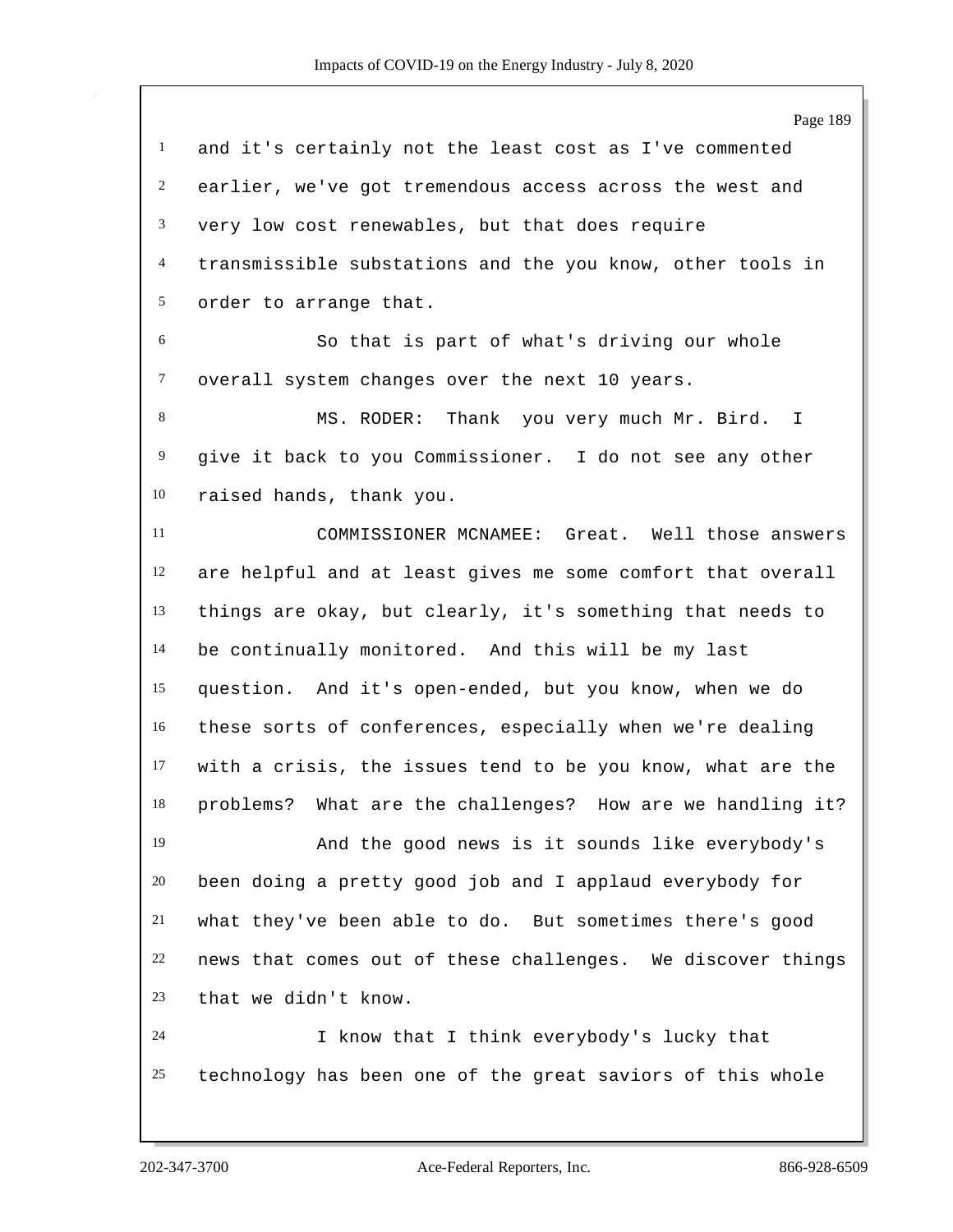|                 | Page 190                                                     |
|-----------------|--------------------------------------------------------------|
| $\mathbf{1}$    | process with so many people being able to work from home,    |
| $\overline{c}$  | work efficiently. We're finding that we have the ability to  |
| $\mathfrak{Z}$  | do things we didn't know. But in terms of you know, the      |
| $\overline{4}$  | electric grid, generation, transmission, energy efficiency,  |
| $5\overline{)}$ | any of those things and just the operation or forecasting,   |
| 6               | what's the good news out of it?                              |
| $\tau$          | What happened during this period that you all                |
| 8               | said, "Wow, I wish this hasn't happened, but I'm glad I      |
| 9               | learned this because it's something that we should be doing  |
| 10              | in the future even when we get out of this crisis." I know   |
| 11              | that's open-ended, but hopefully there's some of those new   |
| 12              | stories.                                                     |
| 13              | Thank you very much Commissioner. I<br>MS. RODER:            |
| 14              | see that Mr. Moeller has his hand raised. Please go ahead.   |
| 15              | MR. MOELLER: Thank you. For us the thing that                |
| 16              | we found the most interesting was the resilience of our      |
| 17              | employees. So for you know, 15 years we would have all       |
| 18              | employee meetings once a quarter, and they never worked very |
| 19              | well because everybody is in the room and nobody has asked a |
| 20              | question.                                                    |
| 21              | A week into this crisis we had an all employees              |
| 22              | meeting, and we had all 900 of our employees participate.    |
| 23              | The ability to interact -- it's the same technology we're    |
| 24              | using today, the ability to interact between employees and   |
| 25              | management was substantially better using the Webex          |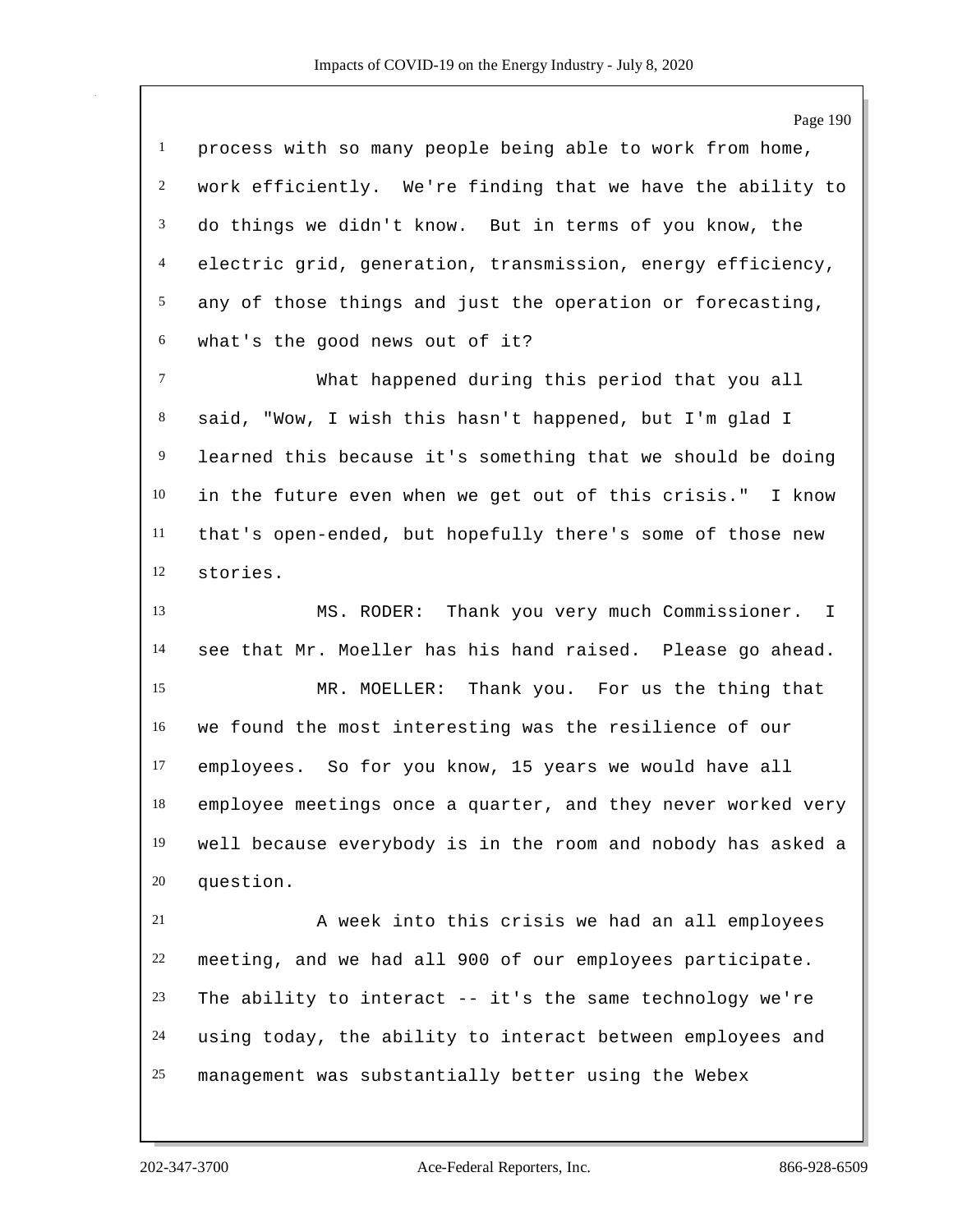Page 191 technology than it was when we were trying to have actual, in-person meetings. So I think the actual learnings have mostly to do with the ability of the employees to participate from these remote locations and frankly, it's having us rethink our strategies of just how much building space do we need and do 7 we need to occupy that building every day. 8 MS. RODER: Thank you very much Mr. Moeller. I will call on Curt Morgan. Please go ahead Mr. Morgan. MR. MORGAN: Okay. I think Clair hit it probably most importantly in the resilience of the people. You know, but I think some other things that maybe are a little bit more operational in nature that I'll share. You know, one, our ability on the supply chain side to get you know, I think I said in my opening remarks, there were 86 maintenance outages and I was concerned about, you know, the parts, and equipment and also getting the PPE. But our supply chain, you know, folks had done a tremendous job of getting it. In fact, we've been able to help out some hospitals and provide them with N95 masks and other things that we have. So that, you know, we're very proud of our, you know, ability to get what we needed, to do the obvious, just to keep our people safe and then to be able to execute on those outages and just the you know, the willingness of people to come in to the work environment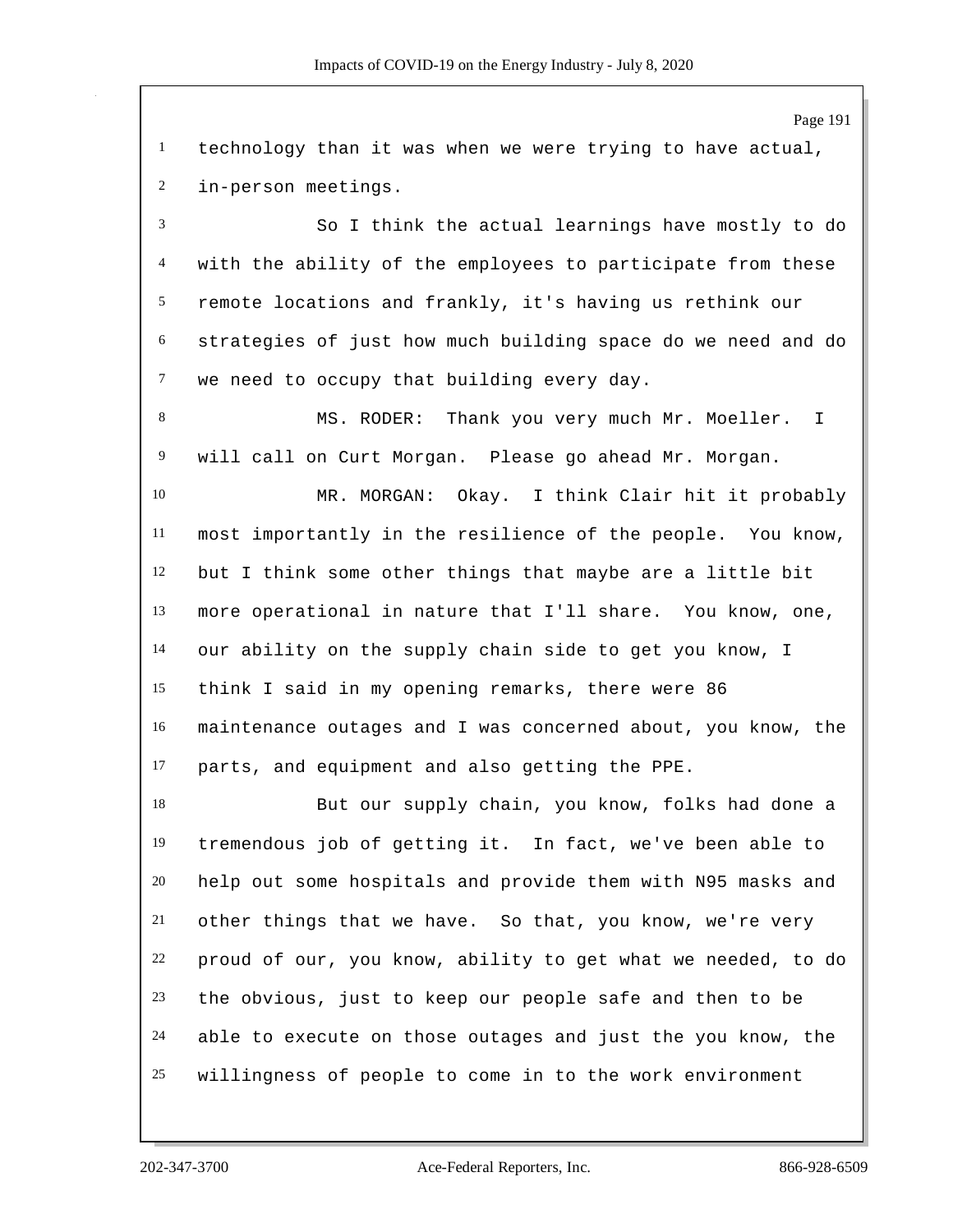with the unknown was tremendous.

 And you know this temperature testing thing was not easy in terms of whether people might or might not be willing to do it and whether it was an infringement on people's rights. So we had to have legal assessment of that, and we did that very quickly, but everybody worked together in harmony.

 I do agree with Clair too, that you know, we did -- I did weekly livestreams and we were terrible about it at the beginning and then getting the technology to work, but I really believe that at the end of the day our company is closer today than we were prior.

13 I get emails from people all the time about they hope that we continue to do our weekly livestream. And this was just borne out of the fact that we were trying to make sure that we touched our people, and in the middle of obviously a major crisis. But turned into something that you know, people, I learned very quickly, people just want to be communicated with. They want to know what's going on inside the company.

 And that helped them actually be more effective than the job and to be happier in what they're doing. So those are a few little observations Commissioner McNamee that I would share. Thank you.

MS. RODER: Thank you very much Mr. Morgan. I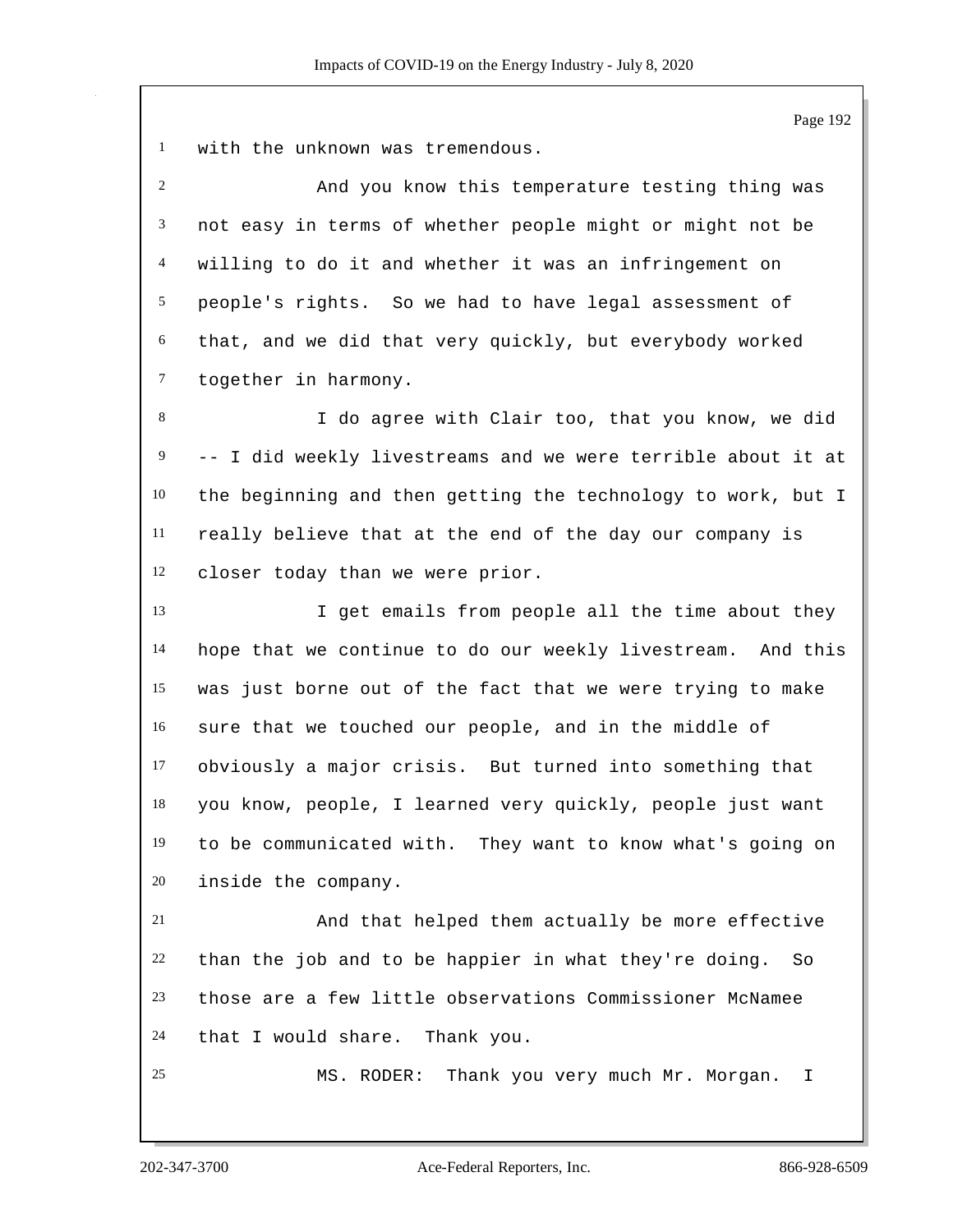|                | Page 193                                                     |
|----------------|--------------------------------------------------------------|
| $\mathbf{1}$   | will call on Mr. Quiniones. Please go ahead sir.             |
| $\overline{2}$ | MR. QUINIONES: Thank you very much. In our case              |
| 3              | back in 2014 we decided to embark on an enterprise-wide      |
| $\overline{4}$ | digital transformation and really invest end to end digital  |
| 5              | technology, both on the IT and the OT side. And we found     |
| 6              | that it was invaluable for us to be able to stream.          |
| $\tau$         | Right now we're streaming 40,000 sensor points               |
| 8              | and know the exact health and condition of our assets.<br>We |
| 9              | are also monitoring our retail customers we have mostly      |
| 10             | government buildings here in New York, over 22,000 of them   |
| $11\,$         | we have created digital twins of their energy system. So     |
| 12             | why most of them are not open, or are now in the process of  |
| 13             | reopening here in New York, that we are able to really see   |
| 14             | what's going on with their energy system.                    |
| 15             | So we have decided to double-down and we're going            |
| 16             | to accelerate our digital transformation. We plan to stream  |
| 17             | about 150,000 sensor points real-time by next year. We're    |
| 18             | building a fiberoptic backbone to connect all of our assets  |
| 19             | and we're going to be investing in private wireless network, |
| 20             | so that we could really enable digital workers at the power  |
| 21             | Thank you.<br>source.                                        |
| 22             | Thank you very much. I'll call on<br>MS. RODER:              |
| 23             | Mr. Segal. Please go ahead sir.                              |
| 24             | MR. SEGAL: Thank you. I would say that when we               |
| 25             | went into this event, certainly no one had anticipated       |
|                |                                                              |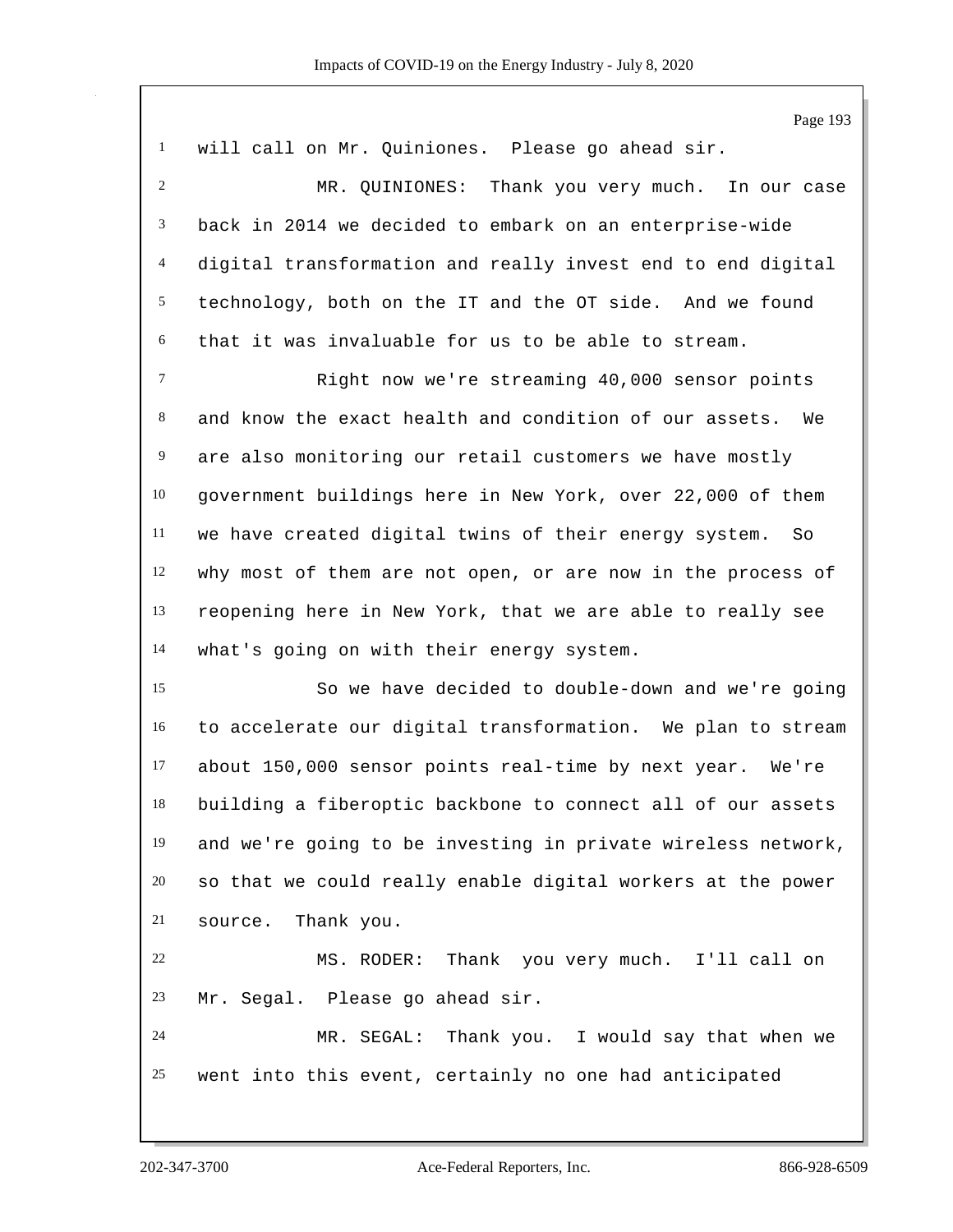something like this happening. It hadn't happened for well over 100 years. And I think what it does is it demonstrates the resilience and the ability of the industry to band together and respond to unexpected situations. I think for us -- and I can tell you I've been during the pendency of this event, on the phone with a number of the other participants thinking about situations that thank goodness didn't come to pass -- and for even worse than what we've experienced here.

 I think that that in part is part of the lesson here. We need to continue to think about being prepared for a wide-range of alternatives, being prepared for the future and again, the kind of leadership that we saw from folks like Gil who stepped forward very early in this event and helped to create the basis for greater mutual cooperation among, for example, New York owners of generation and transmission -- that kind of leadership and the sense that we are a community trying to deliver a critical service in incredibly difficult times was comforting to those of us working in the industry.

 And certainly leading companies and we're grateful to have gotten through those darkest times not having experienced the worst case, but also grateful that we had the opportunity at least to think about what they could be and so we can begin to plan for it. Thank you.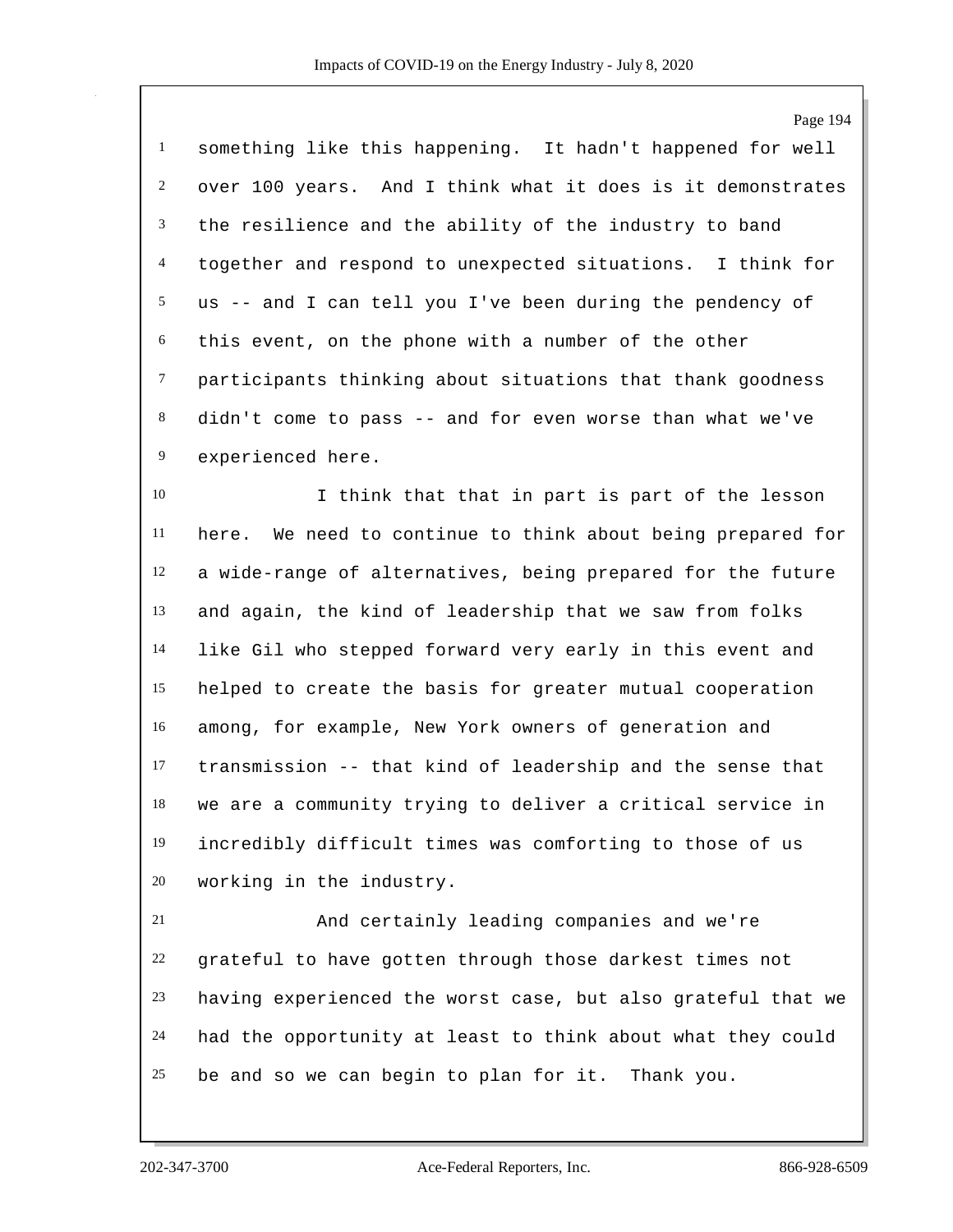MS. RODER: Thank you very much. I will call on Chairman Randazzo. Please go ahead sir.

 CHAIRMAN RANDAZZO: Thank you. I will echo the comments that the others made and just my only experience with our staff -- we have used the streaming capabilities on a weekly basis to have all staff meetings. We've been trying to help people deal with the stress associated with the pandemic and a number of other issues, the efforts to try and promote racial justice have all been stressful experiences for a lot of people, but I think the experiences have helped to make our interconnectedness more visible, thereby highlighting the importance of coordination and communication of the proactive type.

 You know we say a lot these days, we're in this together, but it's more visible I think, in a lot of ways. And whether we can maintain that kind of attitude going forward to accomplish some of the things that you talked about today, remains to be seen. It's largely on us as individuals and as a society.

 But we benefit -- it tends to bring the problem solving characteristics of humans to the surface and we certainly need it in times like this, but we also need it after we get through this. So my hope is that the experience will elevate our problem solving nature and allow it to dominate more fully as we get through these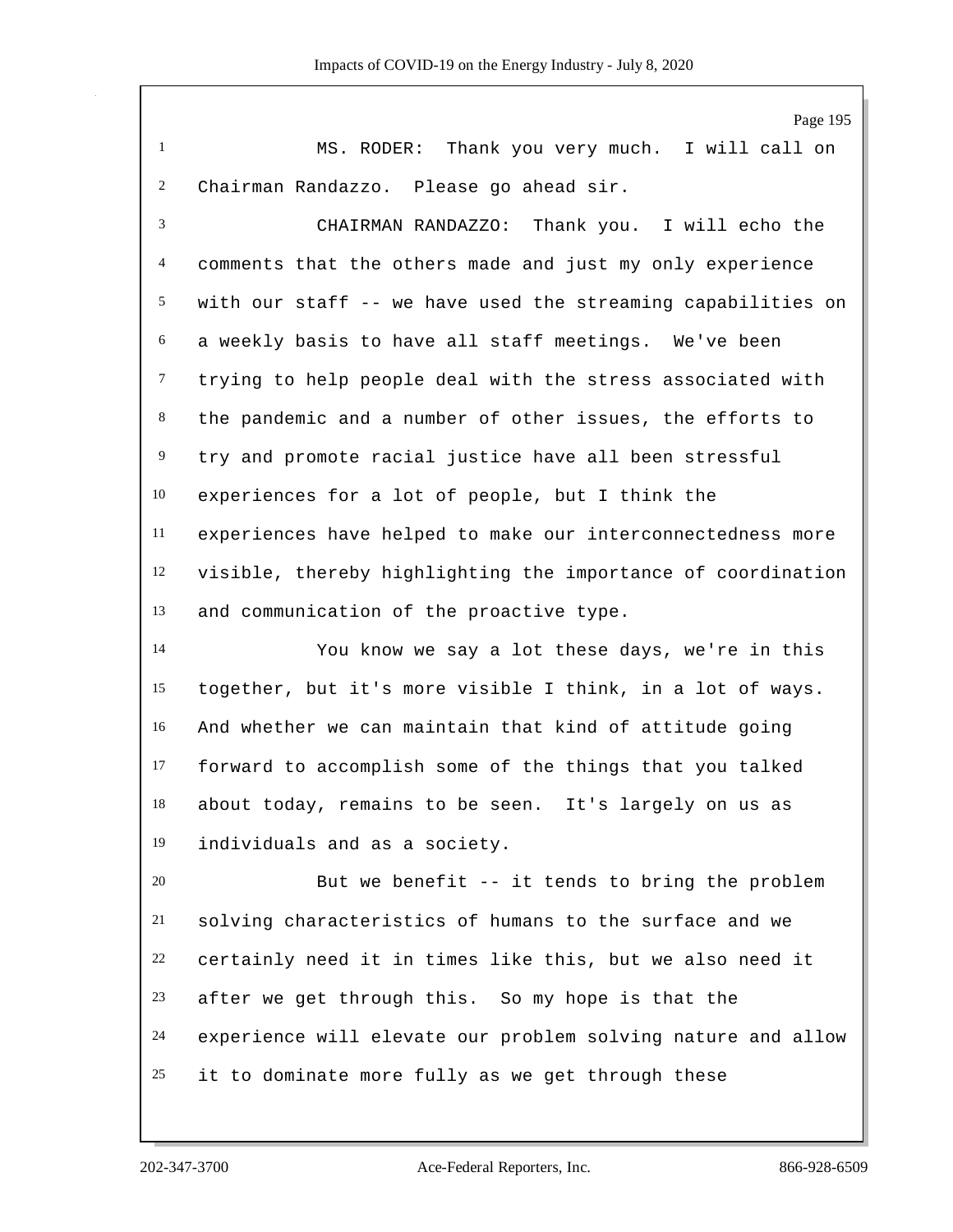|                | Page 196                                                     |
|----------------|--------------------------------------------------------------|
| $\mathbf{1}$   | challenges and the others that are on the table.             |
| $\overline{2}$ | MS. RODER: Thank you very much. I'll call on Mr.             |
| 3              | Bird. You're up next, please go ahead sir.                   |
| 4              | MR. BIRD: Yeah thank you, Commissioner, for the              |
| 5              | question. And similar to my colleagues, I couldn't be        |
| 6              | prouder of our folks, 5,000 plus employees across            |
| $\tau$         | PacificCorp to really answer the call. As I mentioned,       |
| $\,8$          | there was quite a task and we drill all the time across not  |
| 9              | only our company, but with our colleagues across energy and  |
| 10             | even nationally.                                             |
| 11             | I think those exercises that the FERC has helped             |
| 12             | sponsor have shown to be highly valuable and we hope to      |
| 13             | never exercise them, but we've seen tremendous results here  |
| 14             | as you know, none of these disasters today have impacted our |
| 15             | ability to serve. And some of my colleagues, I compliment    |
| 16             | the Electric Institute and the cooperation across the        |
| 17             | industry as well as on the utilities.                        |
| 18             | I've not experienced anything quite like it in               |
| 19             | any other industry where there's so much cooperation and     |
| 20             | collaboration, particularly in these times of crisis,        |
| 21             | whether it's a storm, a response or an event like a          |
| 22             | pandemic, there's tremendous sharing so that all of us can   |
| 23             | be a little further ahead and I think that's gone to serve   |
| 24             | our communities.                                             |
| 25             | One note -- anecdotal highlight and I think there            |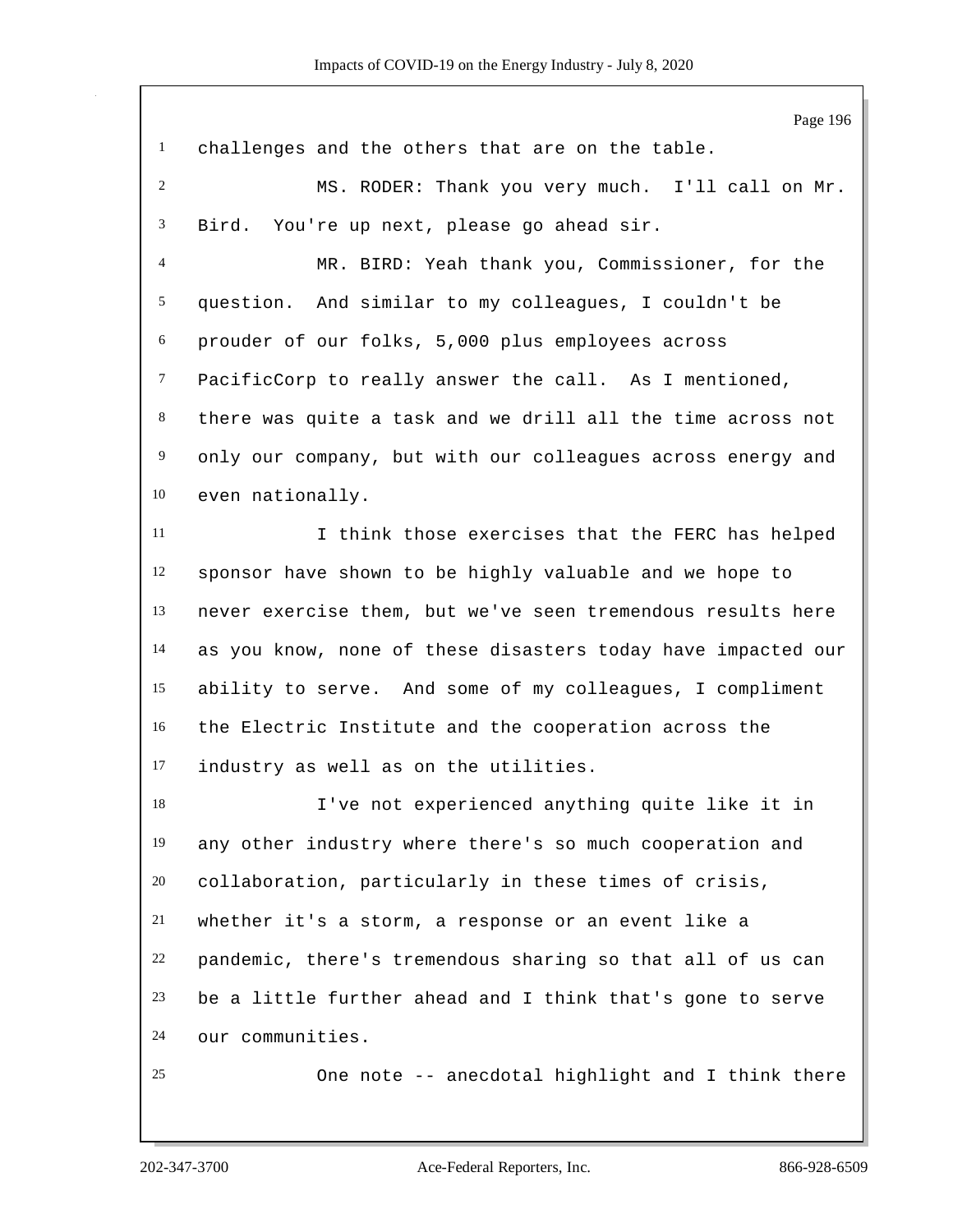|                | Page 197                                                     |
|----------------|--------------------------------------------------------------|
| $\mathbf{1}$   | was a bit of a surprise as we had a lot of folks working     |
| $\overline{c}$ | from home, our IT folks, similar to we've had a digital      |
| 3              | transformation of our company in the last few years that     |
| $\overline{4}$ | continues. But it was interesting on the customer service    |
| 5              | side we had not traded that capability to work from home,    |
| 6              | but that was very rapidly built within a few days,           |
| $\tau$         | implemented, so that a number of our customers working from  |
| 8              | home, and as we experienced an outage -- I think it was in   |
| 9              | Utah or Idaho, we had almost instantaneous response from     |
| 10             | folks who didn't have to drive 45 minutes to get to the      |
| 11             | office.                                                      |
| 12             | They were immediately providing that service. So             |
| 13             | some silver-lining to the impacts of COVID and to be able to |
| 14             | actually improve customer service. Thanks for the question.  |
| 15             | MS. RODER: Thank you Mr. Bird. Commissioner                  |
| 16             | McNamee, there are no other hands raised. If either of you   |
| 17             | can hand it back to the Chairman.                            |
| 18             | COMMISSIONER MCNAMEE:<br>Okay.<br>Well I want to             |
| 19             | thank everybody for those comments and for your time today   |
| 20             | and I think what's most interesting is all of you focused on |
| 21             | the silver-lining with the people and the relationships, and |
| 22             | I think that's a great testament to all of you, to your      |
| 23             | workers, but also to the American spirit, so thank you all.  |
| 24             | CHAIRMAN CHATTERJEE: Well thank you Commissioner             |
| 25             | McNamee, Commissioner Glick, all of our panelists. I want    |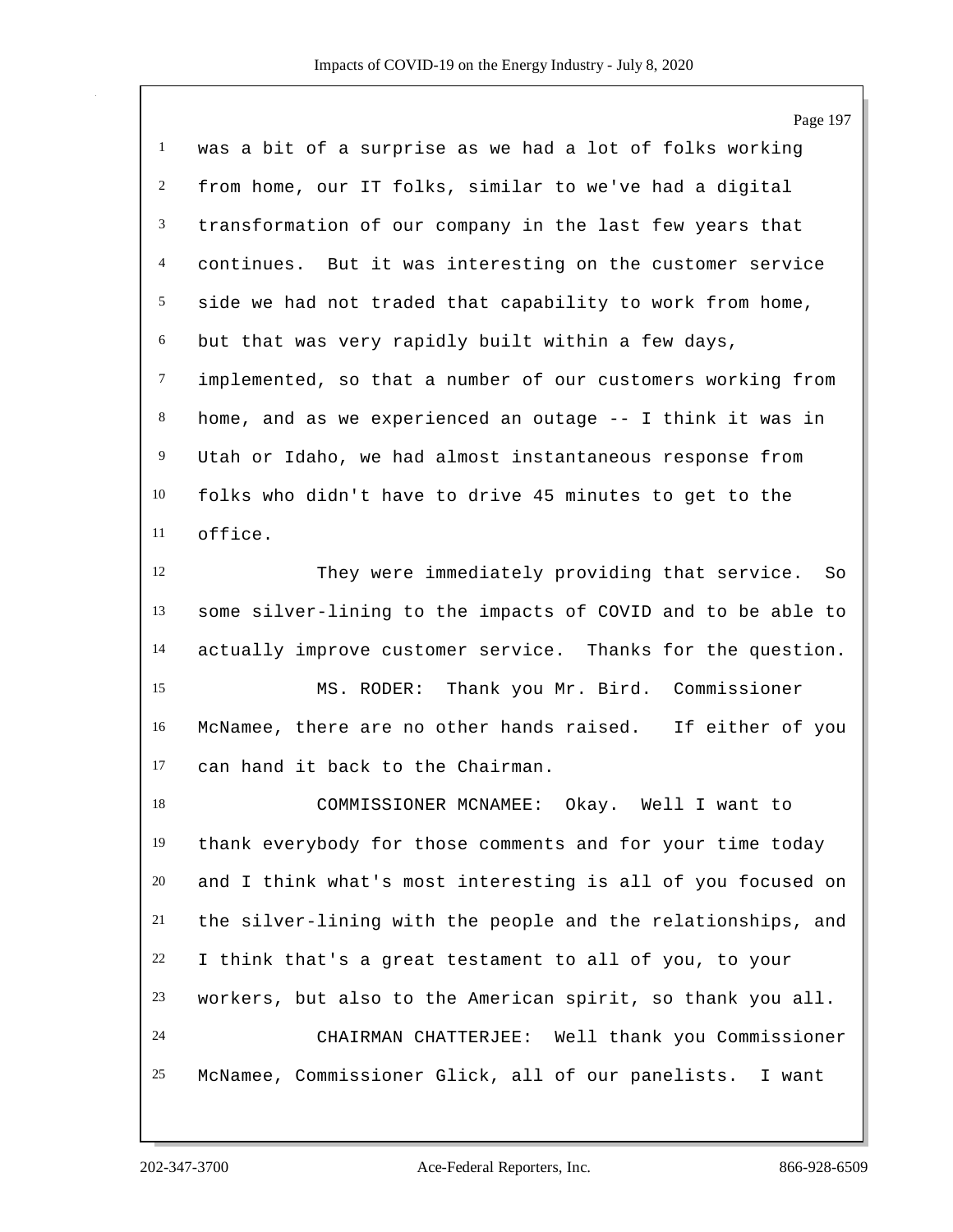|                | Page 198                                                          |
|----------------|-------------------------------------------------------------------|
| $\mathbf{1}$   | to again thank everyone for taking the time to join us today      |
| $\overline{2}$ | for this discussion and of course, a huge, huge thanks to         |
| 3              | FERC staff team for expertly shepherding us through our           |
| $\overline{4}$ | I hope today's conversation is just the beginning<br>agenda.      |
| 5              | of our efforts to examine and tackle the potential long-term      |
| $6\,$          | effects of the Corona Virus Pandemic on the energy industry.      |
| $\tau$         | I know I personally learned a lot and look                        |
| 8              | forward to doing the hard work with my colleagues to ensure       |
| $\overline{9}$ | that we stay engaged in these critical ideas as we move           |
| 10             | forward through this national emergency. I look forward to        |
| 11             | seeing everyone tomorrow for Day 2 of the COVID-19 Technical      |
| 12             | Conference beginning at 9:00 a.m. And with that I will turn       |
| 13             | it back over to Aileen.                                           |
| 14             | Thank you very much Mr. Chairman. I<br>MS. RODER:                 |
| 15             | appreciate everybody's participation today. Thank you very        |
| 16             | much to all of the panelists and we will see you tomorrow         |
| 17             | morning. We'll be beginning at 9:00 a.m. asking panelists         |
| 18             | for the morning to go on between $8:30$ and $8:45$ .<br>Thank you |
| 19             | very much and good night to everyone.                             |
| 20             | (Whereupon the Conference concluded at 4:00 p.m.)                 |
| 21             |                                                                   |
| 22             |                                                                   |
| 23             |                                                                   |
| 24             |                                                                   |
| 25             |                                                                   |
|                |                                                                   |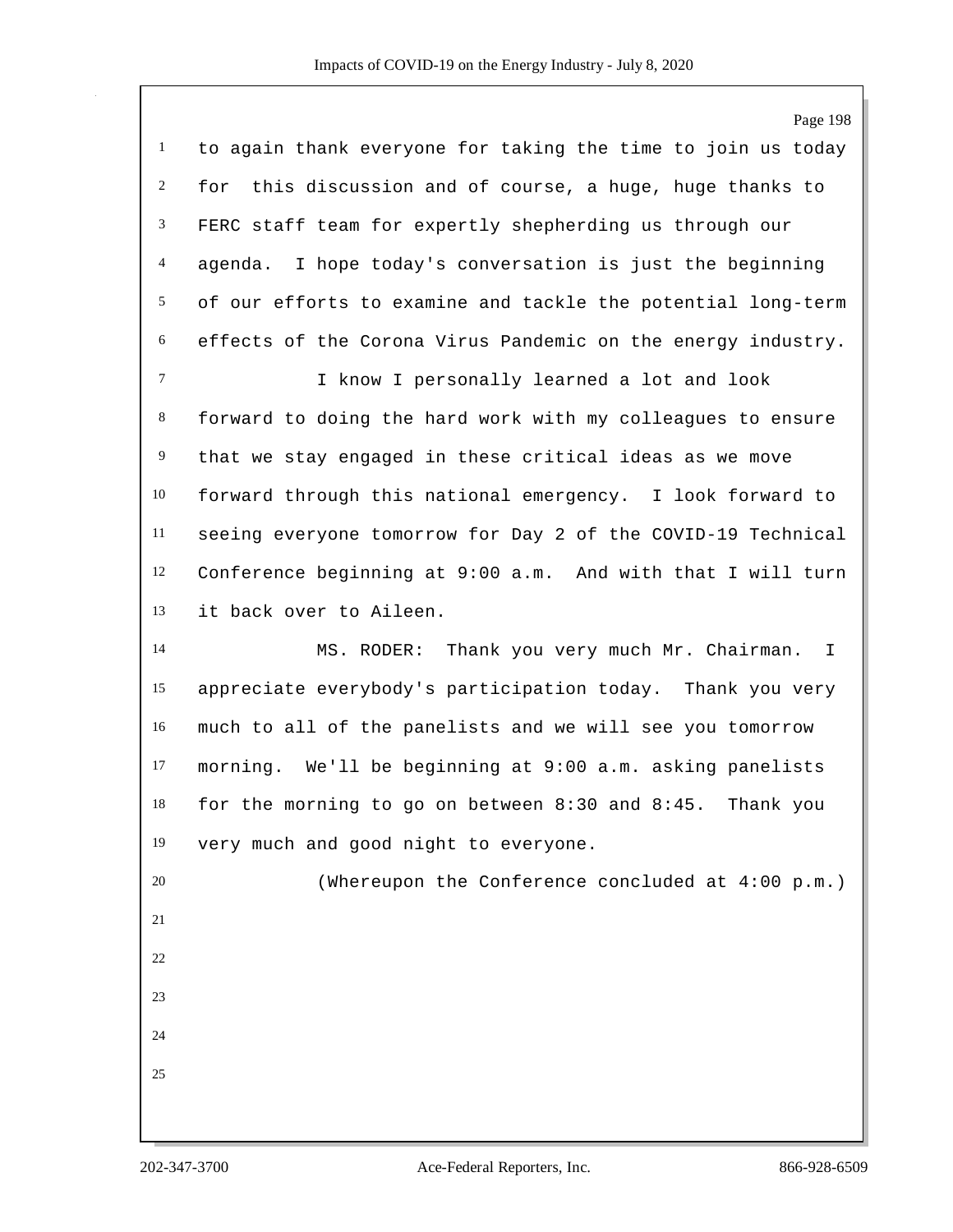Page 199 CERTIFICATE OF OFFICIAL REPORTER This is to certify that the attached proceeding before the FEDERAL ENERGY REGULATORY COMMISSION in the Matter of: Name of Proceeding: Impacts of the COVID-19 on the Energy Industry Docket No.: AD20-17-000 17 Place: Washington, DC 18 Date: Wednesday, July 8, 2020 were held as herein appears, and that this is the original transcript thereof for the file of the Federal Energy Regulatory Commission, and is a full correct transcription of the proceedings. Gaynell Catherine Official Reporter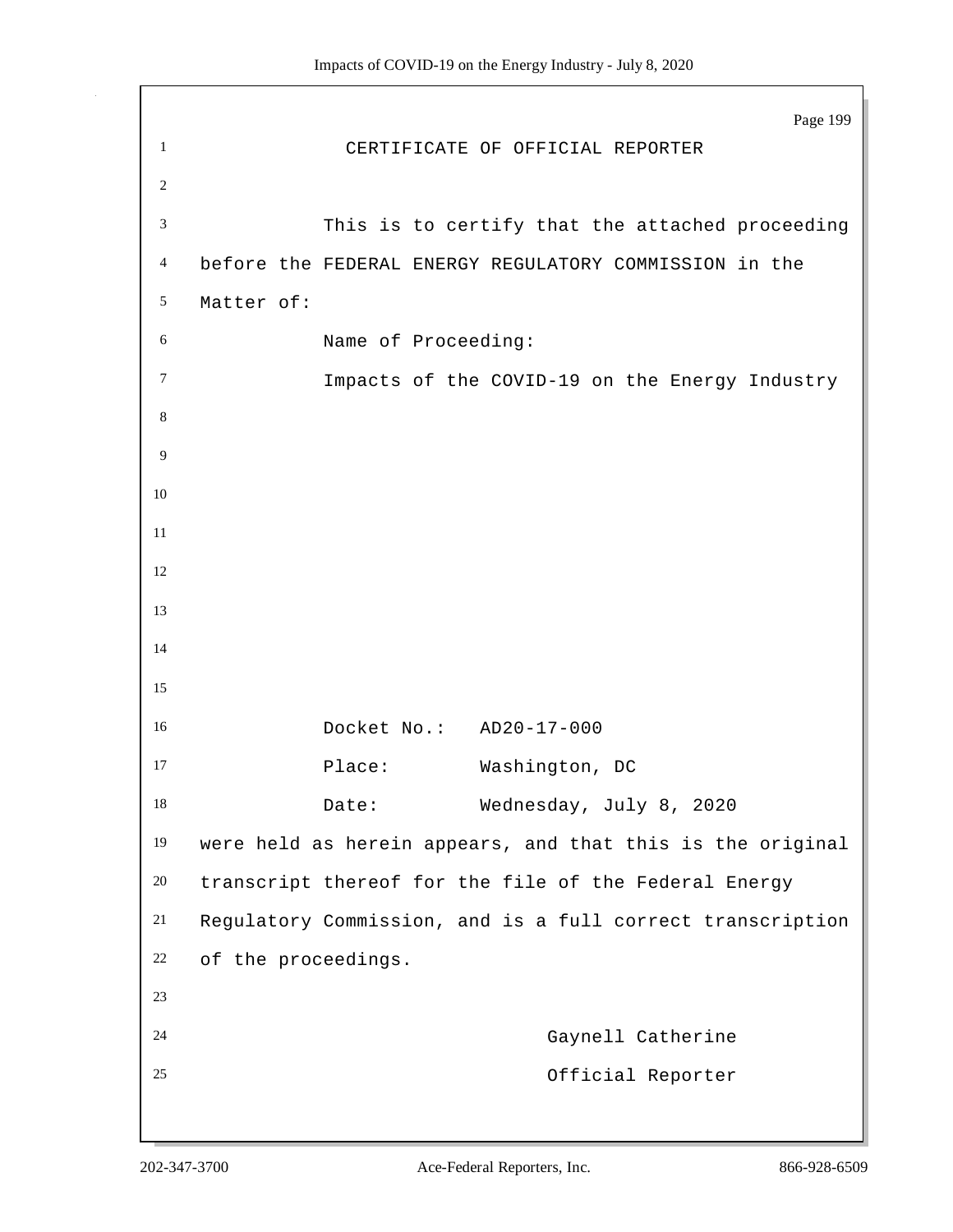|                              |                                            |                                           | Page 1                           |
|------------------------------|--------------------------------------------|-------------------------------------------|----------------------------------|
|                              |                                            |                                           |                                  |
| A                            | acknowledged 27:11                         | adjusting 30:22 146:12                    | 77:23 78:8,19 79:17              |
| a.m 1:13 4:2 198:12,17       | acknowledging 138:17                       | adjustments 82:3 91:18                    | 83:13,16 84:20 86:6              |
| abandoning 9:8               | act 125:7 176:12                           | 96:2 145:17 146:5                         | 87:12 88:11 89:4 92:9            |
| ability 26:15,23 27:24       | action 9:3 18:7 31:16                      | 188:5                                     | 93:19 94:24 96:15                |
| 30:25 55:21 62:25            | 51:9 139:19                                | administrators 10:20                      | 98:20 103:7 104:7                |
| 66:23 71:13 73:25 90:7       | actionable 58:4                            | admissions 179:2                          | 106:17 108:13 109:9              |
| 113:7 121:19 163:22          | actions 32:12 35:24 55:7                   | adopted 14:2                              | 112:12 115:8 116:9               |
| 168:7 173:10 187:1,23        | 130:16,17 140:13,16                        | <b>advance</b> 5:11 114:21                | 119:22 127:8 132:3               |
| 187:25 190:2,23,24           | activation 70:2                            | advanced 113:24 114:20                    | 134:24 138:1 153:3               |
| 191:4,14,22 194:3            | active 39:22 115:11                        | advantage 9:5 11:5,16,18                  | 174:19 177:5 178:23              |
| 196:15                       | 138:12 157:19                              | 12:2 45:5 94:12,16                        | 180:21 182:11 185:4              |
| able 10:5,11 11:15,18,20     | activities 31:1,7 37:3,4,5                 | 168:18 169:20 181:7                       | 186:5 187:12 188:7               |
| 11:21 12:3,5 22:9,10,11      | 37:12,13,15 41:4 42:2                      | adversaries 11:4,23                       | 190:14 191:9 193:1,23            |
| 22:22 45:24 46:4 49:7        | 42:10 48:9 55:14 73:23                     | 55:14,17,22                               | 195:2 196:3,23                   |
| 52:12 54:6 56:19 59:22       | 86:24 102:22,24 103:1                      | adversary's 57:18                         | AI 174:14                        |
| 64:10,12 66:11 75:25         | 107:15 129:17 138:7                        | adversely 125:10 178:13                   | aid 40:13 50:3 132:20            |
| 83:19 84:9,16 85:19,19       | 183:23                                     | advice 50:16 55:10 77:20                  | 179:18                           |
| 87:5 91:12,23,25 93:4        | activity 16:2 55:25 56:11                  | 131:6 166:20                              | Aileen 4:5,21 12:19 33:15        |
| 93:12 96:19 97:11            | 70:8 73:1 85:3 95:6                        | <b>advise</b> 166:23                      | 74:19 82:22 84:22                |
| 100:4 103:25 113:13          | 96:5 114:10 129:8                          | advising 41:23                            | 102:11,20 110:25                 |
| 114:14 130:10 149:15         | actors 18:6                                | affect 5:1 51:21 65:25                    | 144:12 183:16 198:13             |
| 158:3 162:16 164:10,11       | acts 88:24                                 | 99:24 151:23 156:8,11                     | ain't 131:14                     |
| 167:21 169:23 174:20         | actual 145:25 146:11                       | 159:25 187:22                             | air 7:22 74:4 75:24 76:4         |
| 175:1,9 176:20 179:22        | 191:1,3                                    | affordability 142:24                      | 170:8                            |
| 184:19,21 189:21 190:1       | acute 7:2                                  | 143:22 168:8                              | air-conditioners 184:11          |
| 191:19,24 193:6,13           | AD20-17-000 1:6 199:16                     | <b>affordable</b> 22:15 26:7              | alarm 76:25 77:15                |
| 197:13                       | adapt 164:19                               | 113:7 114:5 120:22                        | alarming 8:16                    |
| abnormal 32:6                | adaptability 10:10                         | 128:11 142:19                             | albeit 4:22 131:20               |
| abnormally 186:13            | adaptable 102:4                            | afforded 30:24                            | alcohol 119:4                    |
| abroad 24:10                 | adapting 27:6 125:12                       | afraid $167:5$                            | alert 18:9 40:8,10 77:16         |
| absolute 26:14               | add 19:21 67:8 70:24                       | <b>afternoon</b> 124:1 127:9              | alerting $40:3$                  |
| absolutely 147:12 168:11     | 79:20 88:14 122:18                         | 138:3                                     | alleged 56:3                     |
| abstract 183:5               | 130:11 158:7                               | age 50:4                                  | allegiance 60:12                 |
| <b>abundance</b> 24:1 168:24 | added 58:8,10 120:6                        | agencies 21:21 23:11                      | alleviate 123:19                 |
| abundant 115:13              | 122:6 124:7                                | 108:24 135:12 173:24                      | allies $24:10$                   |
| accelerate 114:22 193:16     | adding 18:5 159:3,9                        | 174:7,9                                   | allow 35:13 62:22 73:6           |
| accelerated 15:5             | addition 32:1 133:14,24                    | agency 21:12 113:23                       | 142:11 195:24                    |
| access $6:25\,27:24\,32:13$  | 158:13                                     | agenda 5:9 198:4                          | allowing 38:13 68:3 73:5         |
| 46:23 57:18 75:8,8 83:3      | <b>additional</b> 32:14 43:21              | aggregate 141:14 163:20                   | 92:16 132:6                      |
| 83:5 88:15 90:7 148:3,5      | 101:25 102:9,12                            | aggressive 32:11 39:17<br>122:24 139:19   | allows 51:8 57:4 66:4            |
| 174:11 177:8 189:2           | additions 115:17                           |                                           | 161:13                           |
| accommodate 126:23           | address 6:17 9:3 19:5                      | aging $143:4$<br>ago 17:6 23:20 62:4 92:3 | alongside 28:16 29:14            |
| 152:4                        | 20:16 127:11 132:9<br>133:25 173:20 174:12 | 96:23 106:24 114:21                       | alter 34:25<br>alterations 34:23 |
| accommodated 152:18          | addressed 78:12 103:5                      | 117:13 130:18 161:4                       | altered 7:17                     |
| accomplish 51:12 95:8        |                                            | 168:15                                    | alternatively 43:1               |
| 195:17                       | addressing 38:23 132:23<br>136:3           | agree 87:15 97:19 104:9                   | alternatives 194:12              |
| accomplished 51:15           | adds 158:18,18                             | 156:13 192:8                              | amazing 63:2                     |
| account 64:8 182:5,8         | adequacy 115:9 144:19                      | agreements 167:9,10                       | ambulances 16:25                 |
| accountable 60:23            | 146:3,5 161:14                             | ahead 13:11 16:10 20:13                   | Amelia 102:18 103:6,8            |
| <b>accounts</b> 18:6 22:13   | adequate 49:22                             | 24:25 29:1,18 32:15                       | 104:8 108:2,3                    |
| accurate 47:19               | adequately 20:5                            | 33:14 34:1 38:18 43:8                     | America 1:1 19:12 20:13          |
| achieve 27:4 152:2           | adjacent 112:23                            | 44:4 46:10,12 47:4                        | 20:22 28:15 41:2                 |
| achieved 134:8               | adjust 81:19 91:24                         | 49:12 50:11 52:21,24                      | <b>America's 20:19 30:2</b>      |
| achievement 114:3            | 126:25 162:8                               | 53:23 54:24 70:9 72:17                    | 38:24                            |
| achieves 97:23               | adjusted 144:21 147:18                     | 73:15,20 74:17 75:11                      | <b>American</b> 2:16 28:8,8      |
| acknowledge 13:19 28:4       |                                            |                                           |                                  |
|                              |                                            |                                           |                                  |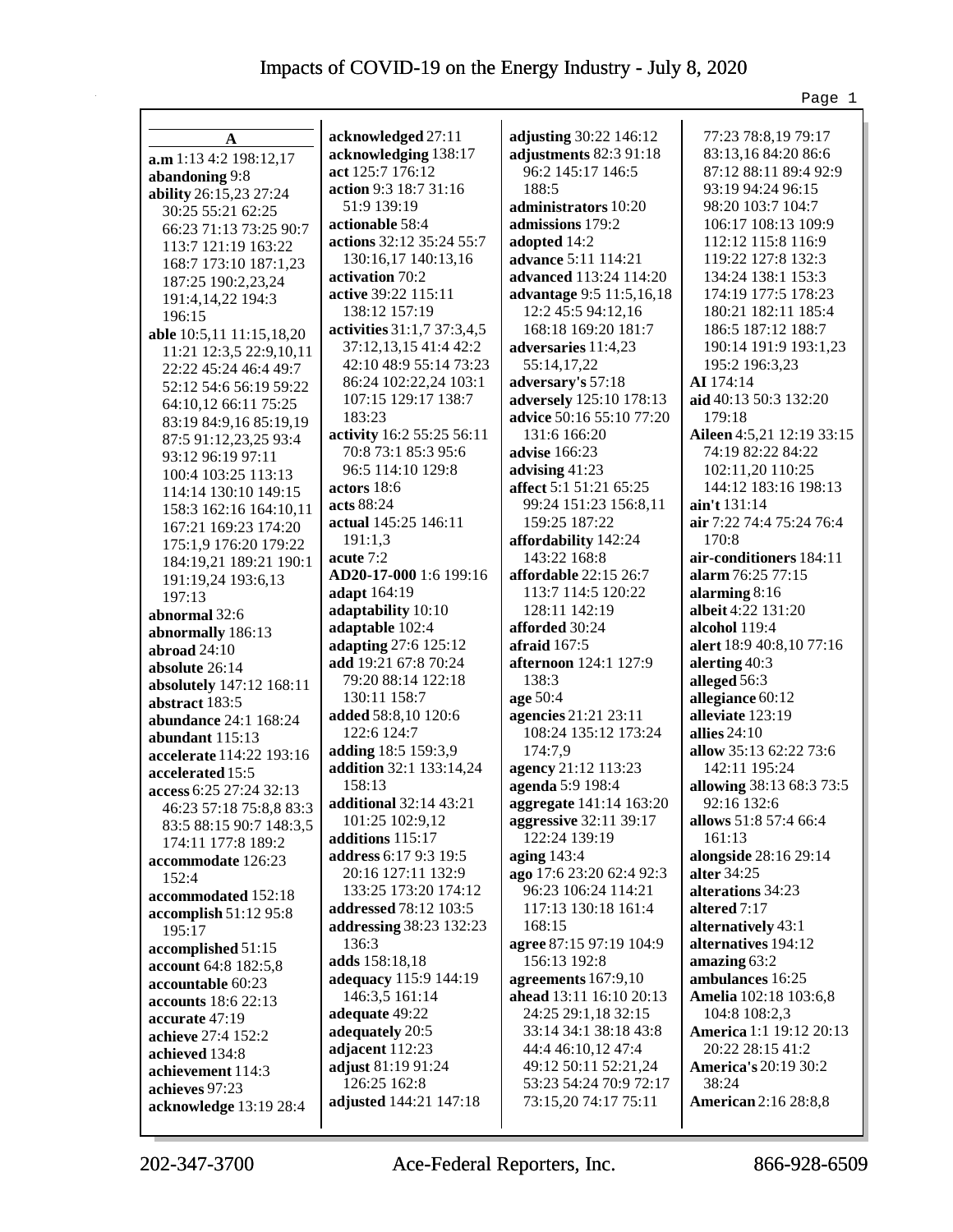|                            |                            |                               | Page 2                   |
|----------------------------|----------------------------|-------------------------------|--------------------------|
|                            |                            |                               |                          |
| 38:17 41:13 63:5           | apprenticeship 89:21       | associations $18:1763:10$     | 70:19 72:10 75:21,21     |
| 118:23 132:14 135:19       | approach 61:25 62:9,9      | assumed 177:8                 | 79:12 81:12 82:12,18     |
| 197:23                     | 63:1 77:7 78:14 79:21      | assured 23:15                 | 84:12 86:15 91:7,14,20   |
| <b>Americans</b> 21:1 30:6 | 91:16 93:7 134:16          | astounded 58:6                | 93:1,5 95:11 97:8 100:5  |
| <b>Amid</b> 21:3           | 136:2,10 168:15            | astute $186:2$                | 100:22 101:2 102:8       |
| amount 5:6 52:11 74:3      | approaches 83:21 92:1      | <b>Atlanta 98:8</b>           | 103:20 107:23 109:12     |
| 97:12 103:18 127:22        | approaching 162:7          | attached 199:3                | 110:16 123:10 126:13     |
| 135:18 136:16 167:17       | appropriate 31:4 50:5      | attachment 136:14,19          | 133:18 142:18 147:13     |
| amounts 136:21 161:7       | approved 81:18             | attack 51:9 55:16 56:2        | 149:15,16 150:16         |
| analysis 15:13 19:1,4      | approximately 34:13,16     | 57:18                         | 151:15 153:10 156:6      |
| 92:15 162:15               | 34:22 112:18 133:2         | attacks 55:19 56:3,4,7,8      | 157:6, 15 158:22 160:4   |
| analyze 16:4               | April 15:5 40:16 78:2      | 56:9,21                       | 167:22 168:19 171:24     |
| and/or 131:5 140:15        | 95:11                      | attempting 118:12 136:5       | 172:4,20 178:7 180:5     |
| <b>Andrew 133:5</b>        | archiving 4:17             | attempts 18:13                | 181:23,25 182:24 189:9   |
| anecdotal 125:20 186:7     | area 18:24 27:16 40:25     | attendance 12:17              | 193:3 197:17 198:13      |
| 196:25                     | 58:14 67:18 71:12          | attending 5:15                | back-up 48:17,17         |
| anecdotally 101:17         | 80:21 89:18 108:24         | attention 26:19 27:10,13      | backbone 193:18          |
| 182:14 187:8               | 109:6 120:14 166:22        | 82:3 89:20 90:1 144:9         | background 127:16        |
| answer 12:25 42:23,24      | 170:11 187:21              | 188:4                         | backlog 105:4            |
|                            | areas 8:23 14:15 19:3      |                               | backup 54:16 85:5        |
| 44:1 66:19,22 99:22        | 32:15 39:22 41:22          | attitude 195:16               |                          |
| 112:2 143:25 144:7         |                            | attract 87:5                  | bad 18:6 117:15          |
| 171:4 183:5 196:7          | 46:23 62:24 67:18          | audio 123:18 148:6            | bag 119:1                |
| answered 22:6 112:25       | 72:23 88:2 92:6 112:23     | <b>audit</b> 95:21            | balance 59:19 95:12,17   |
| 160:16                     | 134:9 166:23 172:6         | audits $31:10$                | 97:21 121:7 128:5        |
| answering 29:14 115:25     | 173:18,19,20 188:1,2       | Augusta 87:25                 | 137:7                    |
| 134:21                     | arguably $122:13,23$       | auspicious 6:3                | balanced 115:7           |
| answers 90:6 189:11        | argue 168:20               | authentication 57:13          | balancing 112:23 170:11  |
| anticipate 114:8           | arising $144:15$           | authorities 32:16             | 176:12                   |
| anticipated 125:22         | <b>Arizona</b> 29:24 95:19 | <b>authority</b> 3:3,5 112:23 | ballgame 149:9           |
| 161:22 193:25              | arms 186:24                | 132:3,8 137:5 170:11          | balls 42:17 97:16        |
| anticipates 143:2          | arrange 189:5              | 185:8,10                      | <b>band</b> 194:3        |
| <b>Anton</b> 117:14        | arrangements 80:12,13      | <b>auto</b> 119:11            | bandwidth 48:15          |
| anxiety 55:22              | 80:14                      | automate 170:8                | <b>bar</b> 99:8          |
| anybody 112:6 148:23       | asked 40:13 86:16 126:16   | availability 17:20 35:9       | barrier $71:17$          |
| 149:5                      | 150:3 181:17 190:19        | 77:6,10 87:15 88:7            | barriers 87:19           |
| Apologies 151:14           | asking 37:7 49:2 82:23     | 129:12 141:25 146:18          | <b>base</b> 125:9        |
| apologize 66:21 123:10     | 150:7 184:17 198:17        | available 21:22 41:17         | based 15:13 100:18 108:6 |
| apparently 116:3           | aspect 99:11,12,19         | 49:23 55:6 64:10 88:8         | 122:1 172:13             |
| appears 8:12 40:22         | aspects 12:8 180:24        | 146:7,20 150:23 174:25        | baseline 136:15          |
| 199:19                     | assembled 17:7             | aviation 139:25               | basic $57:7$             |
| appetite 152:18 161:9      | assess $72:11$             | avoid 112:8                   | basically 86:13 106:3    |
| appetites 152:9            | assessment 69:7 70:20      | avoided 134:6                 | 148:24 149:7 150:9       |
| applaud 10:17 189:20       | 192:5                      | awarded 138:25                | 166:1                    |
| applicable 130:4           | asset 103:10,23 169:16     | aware 39:1 77:17 80:15        | basics 69:4              |
| apply 100:6 137:10         | assets 47:15 53:3 74:12    | 87:19 150:1 171:13            | basis 8:5 9:1 75:20 93:9 |
| appoint 60:19              | 121:5 123:2 138:9          | awareness 39:22 167:3         | 128:17 149:8 194:15      |
| appreciate 8:18 20:16      | 158:20 159:4,6 163:5       | 174:17                        | 195:6                    |
| 25:6 33:22 38:21 44:2      | 193:8,18                   | awesome 26:6 27:5             | batteries 127:21         |
| 68:11 101:9,12 102:3,6     | assimilate 161:11          |                               | battery 139:1 159:17     |
| 111:3 116:2,5 119:20       | assistance 31:19 44:18     | B                             | <b>Bay</b> 124:10        |
| 119:23 123:14 130:9        | 72:8 106:10 109:4          | <b>B</b> 2:15 136:19          | beacon 12:5              |
| 134:23 135:12 137:23       | associated 49:10 129:7     | back 15:10 32:20 34:21        | bear 176:10              |
| 143:25 144:9 154:3         | 142:1 175:7 195:7          | 34:22 44:12 47:12             | bearing $60:16$          |
| 165:8 168:5 183:20         | <b>Associates</b> 3:8      | 48:11 51:25 52:17             | <b>beauty</b> 109:15     |
| 198:15                     | association 20:12,22 28:9  | 54:19 60:9,23 62:2,7,15       | becoming 58:13 93:4      |
| appreciated 25:9           | 66:9 132:15                | 65:22 67:13 68:13,23          | 121:1 173:7              |
|                            |                            |                               |                          |
|                            |                            |                               |                          |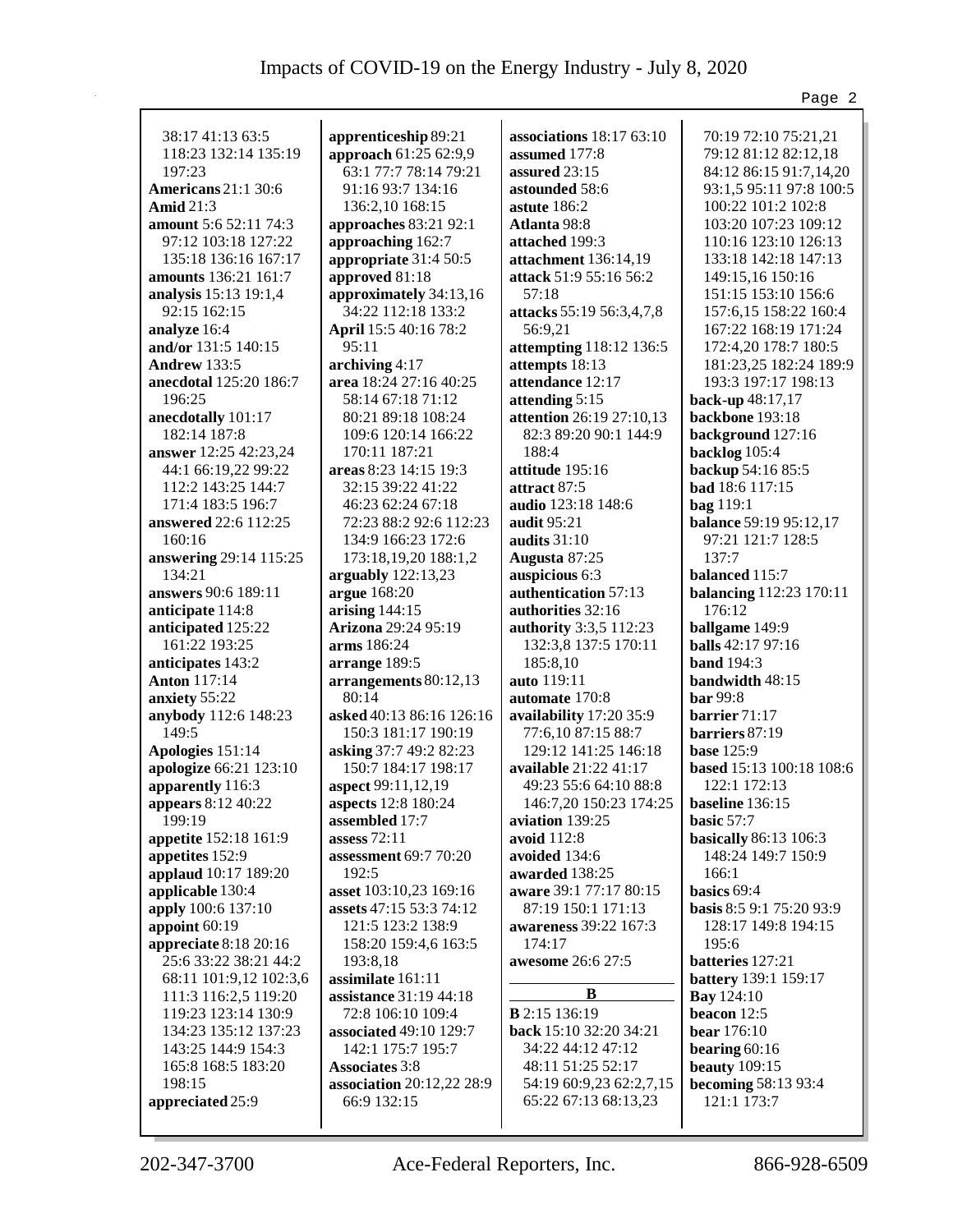|                                               |                                             |                                           | Page 3                                       |
|-----------------------------------------------|---------------------------------------------|-------------------------------------------|----------------------------------------------|
|                                               |                                             |                                           |                                              |
| <b>began</b> 18:1 113:4 125:19                | 65:17,24 70:15 76:10                        | 90:12                                     | calendar 111:9                               |
| beginning 7:11 86:12,15                       | 78:12 79:1 84:10 88:21                      | <b>Bryson</b> 2:3 13:10,11,12             | Calgary 53:16 54:20                          |
| 100:22 110:4 140:21                           | 89:19 95:1,2 102:23                         | 13:14 16:8 58:20,24                       | California 29:25 34:15                       |
| 166:25 167:5 171:21                           | 103:18 106:2 116:3                          | 69:7 70:22,23 73:15,16                    | 77:6 115:5 139:3                             |
| 192:10 198:4,12,17                            | 127:16 144:18,20                            | 73:17 77:23,24,25                         | 148:24 159:18 173:22                         |
| <b>behalf</b> 2:19,24 16:12 44:9              | 148:14 151:9,19,19                          | 78:18 81:2,11 83:13,13                    | call 13:7 22:6 43:2 77:5                     |
| 112:11 123:23 124:7                           | 157:6, 10, 19 158: 10, 17                   | 83:14 84:19,24 103:7,7                    | 79:17 86:11 104:7                            |
| behaving $124:13$<br>behavior 15:3 148:9      | 158:21 159:22 160:14<br>162:19 166:3 175:13 | 103:8 104:6,10 108:13                     | 105:22 109:24 110:21                         |
|                                               |                                             | 108:13,14,14 109:8                        | 112:8,25 146:10,17                           |
| behavioral 187:6                              | 177:10 178:14 191:12                        | <b>bucket</b> 171:13                      | 148:7 154:21 158:11                          |
| <b>believe</b> 24:12,14,17 28:11              | 197:1<br>blessed 24:1                       | buckets 188:22                            | 161:3 178:23 180:20<br>187:12 191:9 193:1,22 |
| 66:19 91:8 92:2,12,24<br>94:23 96:12 98:16    | blessing 98:24                              | buffer $125:7$<br><b>buffet</b> 49:20     | 195:1 196:2,7                                |
| 102:14 120:19 124:17                          | blowing $158:24$                            | build 58:18 89:7 96:8                     | called 80:15 85:13 144:4                     |
| 128:16 129:2 130:2                            | <b>board</b> 43:13 75:7 104:9               | 151:19 152:5,6,14                         | calling 13:1 67:15                           |
| 139:11,17 147:3 149:3                         | 135:9 174:21                                | 160:14                                    | calls 25:8 41:1,8 60:3                       |
| 160:17 162:5 192:11                           | <b>bodes</b> 132:23                         | building 31:13 55:2 69:8                  | 167:2                                        |
| <b>bench</b> 15:12 59:14                      | <b>bodies</b> 61:2 132:16                   | 87:23 126:22 134:8                        | camera 82:15                                 |
| beneficial 84:16                              | <b>bold</b> 133:6                           | 152:22 153:25 157:18                      | campaigns 56:9                               |
| benefit 11:16,18 125:6                        | <b>bolter</b> 115:19                        | 159:17 163:5 187:16                       | camper 36:14                                 |
| 195:20                                        | <b>BOM</b> 174:10                           | 191:6,7 193:18                            | Canada 53:4 54:13                            |
| benefits 19:18                                | bonds $140:3$                               | <b>buildings</b> 181:6 193:10             | 106:25 169:17                                |
| <b>Berra</b> 131:13                           | <b>book</b> 60:7 61:5                       | buildout 182:8                            | capabilities 174:14,15                       |
| best 14:22,24 18:18 41:3                      | <b>borders</b> 106:12 153:16                | builds $64:19$                            | 195:5                                        |
| 57:18 58:15 95:8                              | borne 27:19 192:15                          | buildup $170:1$                           | capability 174:16 197:5                      |
| 124:21 140:9 152:5                            | <b>bottom 53:11 179:23</b>                  | built 26:8,16 27:9 61:17                  | capable 33:1 140:5                           |
| 167:23 169:3                                  | <b>bounce</b> 133:18                        | 62:22 63:1,6,16 197:6                     | 146:14 164:2 184:16                          |
| <b>better</b> 10:2,3 42:15 91:11              | <b>bound</b> 146:2                          | bulk 9:9 17:19 133:4                      | capacity 81:19 82:4                          |
| 94:15 98:17,17 109:13                         | <b>BPS</b> 39:20 40:18                      | <b>bulletin</b> 40:3                      | 135:7 141:10 144:19                          |
| 120:2 122:11 137:7,13                         | <b>Brandon</b> 67:3                         | bunch $176:24$                            | 145:2 146:7, 12, 13, 14                      |
| 169:12 172:8 177:24                           | <b>brass</b> 172:11                         | burn $47:19$                              | 146:15 150:21 161:18                         |
| 182:21 190:25                                 | breadth 69:1                                | burner $51:25$                            | 161:25 181:14                                |
| beyond 72:5 90:23 109:5                       | <b>break</b> $13:264:1582:12$               | burning $24:2$                            | capita 167:17                                |
| 171:22,23                                     | 82:14,16,20 90:12                           | <b>business</b> 7:18 19:11 23:1           | capital 7:1 10:22 16:20                      |
| bi-directional 139:14                         | 102:14 110:22 111:15                        | 25:16 27:15 28:22 29:6                    | 74:11 78:16 104:11                           |
| bi-monthly 47:24                              | 112:2 123:7,15 144:8                        | 35:12 37:22 49:25                         | 129:12 157:14,15                             |
| big 65:21 71:8,11,20 74:4                     | breathing 69:17                             | 59:21 66:1 70:12 91:16                    | 160:12 165:1                                 |
| 78:9,15 105:7 150:22                          | bridge $180:7$                              | 91:19 94:2 95:9 100:1,4   captive 175:17  |                                              |
| 157:4,17 163:4,23,25                          | briefings 45:8                              | 100:8 109:21 110:3,10                     | capture 123:1                                |
| 172:3 179:8,9                                 | briefly 13:16 70:24                         | 110:12,12 118:23                          | carbon 74:2,14 123:1                         |
| bigger 46:9 172:15                            | 129:24                                      | 131:20 137:8 155:19                       | 128:15,16                                    |
| 173:17                                        | bring 5:7,13 23:15 48:23                    | 157:4 164:7 171:9,10                      | carbon-free 133:7                            |
| biggest 55:9 74:2 110:1<br>110:17 152:3 156:7 | 62:25 88:22 91:14                           | 179:10 187:1                              | care 123:9 155:2 162:6                       |
| 163:18 165:13 181:3                           | 110:5 115:13 124:25<br>134:17 170:17 195:20 | businesses 21:7 22:23<br>25:24 30:7 117:1 | 174:24<br>career 87:2,3                      |
| bill 31:19 73:13 137:13                       | bringing $21:662:274:20$                    | 122:15,15 134:13 181:1                    | careful 52:15 170:16                         |
| 137:13 176:24 180:14                          | 89:1,11 106:10                              | 181:1                                     | carefully 176:5                              |
| <b>billion</b> 114:19 130:21,22               | brings $45:1$                               | bustling 16:23                            | Caroline 60:20                               |
| bills 73:2,7 180:25                           | broad 20:24 33:1 79:13                      | buttons 151:24                            | carry 12:4 134:9                             |
| Bird 2:18 112:10,12,13                        | 138:7 184:17                                | buy 178:4                                 | carrying $17:1$                              |
| 116:1 168:1,4 173:4,5                         | <b>broader</b> 109:5 116:14                 | buying 169:25 175:9                       | cars 175:9                                   |
| 173:13,14 188:7,7,8                           | 122:19 143:20 150:18                        |                                           | cascading 104:20                             |
| 189:8 196:3,4 197:15                          | 151:7                                       | $\mathbf C$                               | case 36:2 92:4 102:8                         |
| <b>Bird's</b> 120:18                          | broadly 183:10                              | $C$ 3:4 4:1 188:11                        | 109:2 140:20 154:22                          |
| bit 7:25 15:24,24 18:19                       | <b>broken</b> 123:19                        | <b>CAL 59:23</b>                          | 157:13 161:23 176:14                         |
| 48:11 53:7 54:3 64:16                         | brought 13:18 15:16                         | calculations 146:9,19                     | 177:9 178:2,4 181:25                         |
|                                               |                                             |                                           |                                              |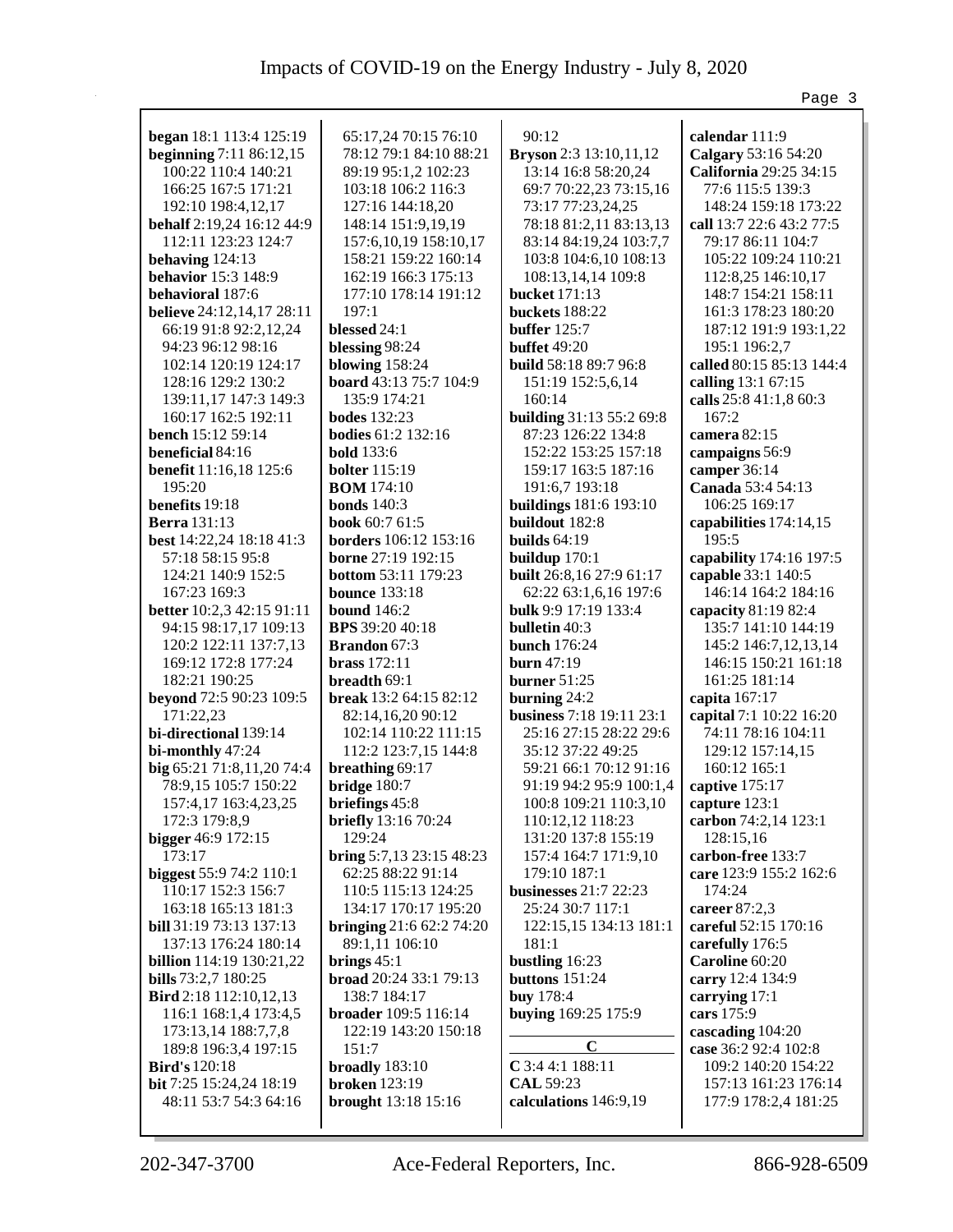|                                     |                                                   |                                           | Page 4                                 |
|-------------------------------------|---------------------------------------------------|-------------------------------------------|----------------------------------------|
|                                     |                                                   |                                           |                                        |
| 193:2 194:23                        | 7:12 9:18,21 12:11,13                             | 30:16 95:14 114:6                         | 33:11, 17, 18 52:2 53:11               |
| cases 6:12 18:13 22:1               | 12:15,18,20 13:12                                 | 160:18                                    | 53:17 72:21 113:5,12                   |
| 32:16 37:6 50:17 53:12              | 20:12,15,21 25:3 29:20                            | changeover 151:4                          | 150:25,25 151:2 185:20                 |
| 53:18,22 54:22 65:24                | 34:4 38:10,20 43:7,9                              | changes 6:21 7:19 9:6                     | 188:18,19,20                           |
| 76:3 107:22 177:10                  | 44:3,6 47:6 50:11,13                              | 125:12 126:1 129:15,18                    | Clair 2:23 123:21 153:19               |
| catch 97:16 105:13                  | 52:25 53:1,9 54:25 55:1<br>55:12 58:17,24 60:5,18 | 140:16 141:2,21 147:24                    | 160:15,17 191:10 192:8<br>class $85:6$ |
| catching 105:7                      | 63:14 64:2,14 66:20,21                            | 154:5 160:18,21 161:2<br>164:1,20 171:2,7 | classes 84:24 175:22                   |
| category 136:17<br>Catherine 199:24 | 68:4, 10 70:21 100:23                             | 172:16 181:18 189:7                       | 176:2,10                               |
| <b>CATTERJEE 4:21</b>               | 102:8,11,17 110:21,23                             | changing 51:8 122:21                      | clean 19:7,8,11,14 26:6                |
| cause 76:25                         | 111:2,10,22 112:14                                | 126:24 172:18                             | 32:12 36:15 73:6,12                    |
| caused 34:23 164:21                 | 117:17 124:2 127:9                                | <b>Chapman</b> 2:7 20:10,13               | 114:17 133:23 134:9,10                 |
| cautious 52:15                      | 132:5 134:23,25 135:1                             | 20:14,17 24:23 47:4,5,6                   | 181:4                                  |
| Cawley 2:5 16:9,10,11,12            | 135:4,4,8,9 137:23                                | 49:11 53:3,9 75:11,12                     | cleaner 24:2 181:9                     |
| 20:9 49:12,14 50:7,14               | 138:3 144:10,12 147:3                             | 75:13 76:5 78:19,20,21                    | cleaning 35:8                          |
| 50:19 72:2,9,17,18                  | 147:3,4,5,11,14 149:18                            | 79:16 86:6,7,8 87:10                      | clear 17:1 18:24 52:23                 |
| 73:14 88:11,13 89:3                 | 149:24 150:1,6 151:11                             | 90:11 92:9,10 93:17                       | 89:2 130:10 146:20                     |
| CDC 21:20 41:10                     | 151:13 152:21,23 153:1                            | chapter 71:9                              | clearly 10:7,8 61:17 67:4              |
| <b>CDC's</b> 30:20                  | 153:24 154:1,9,9                                  | chapters 70:25                            | 117:8 121:21 123:20                    |
| cell 66:11                          | 155:22 156:5 158:6                                | characteristics 153:18                    | 149:5 164:6 189:13                     |
| center 25:25 127:2 167:7            | 159:10,12 160:13                                  | 161:19 195:21                             | clever 146:16                          |
| 167:8                               | 162:18 164:17 165:6                               | charge 38:1 175:10                        | click $55:23$                          |
| centered 65:12                      | 166:9, 16, 21 167: 25                             | charging 138:11                           | climate 19:17 23:19                    |
| centers 8:6 34:15,18                | 168:4 170:24 171:6                                | <b>Charleston 53:24</b>                   | 24:18 163:23                           |
| 35:11 39:25 54:17                   | 173:2 177:4,5,6 178:6                             | charting 149:8                            | clinical 140:5                         |
| 84:25 96:9 134:5,10                 | 182:11,12 187:12,13                               | <b>Chatterjee</b> 4:19 9:19               | clock $14:19$                          |
| 152:7 174:24                        | 195:2,3 197:17,24                                 | 12:13,18 13:12 20:15                      | close 28:23 77:9 81:14                 |
| central 52:8 114:2                  | 198:14                                            | 29:21 34:4 38:10 43:7,9                   | 89:20 118:20 119:3                     |
| centralized 32:10 44:25             | Chairman's 149:14                                 | 50:11, 12, 13 53:1 55:1                   | 127:4 140:21 148:15                    |
| 45:17                               | challenge 7:22 9:12 16:16                         | 58:17 60:5 64:2,14                        | 170:15                                 |
| CEO 63:14 161:4                     | 18:20 20:7 23:9 35:9                              | 66:20 68:4,11 100:23                      | closed $21:7$                          |
| CEO's 10:21 59:1 62:23              | 39:16 46:16 67:12                                 | 102:8,11 110:21,23                        | closely 28:6 30:20 44:16               |
| <b>CEOs</b> 70:11                   | 100:2 105:18 122:7                                | 112:14 132:5 138:3                        | 48:25 67:19,20 78:7                    |
| certain 8:15 19:3 31:7              | challenged 113:2                                  | 144:10,12 149:24                          | 81:12 175:2 185:9                      |
| 42:2 69:2 79:9 92:14,17             | challenges 2:1 4:3 6:19                           | 151:11,13 152:21 153:1                    | closer 157:19 187:19                   |
| 98:13 118:23 140:20                 | 12:22 13:18 23:25                                 | 153:24 154:9 155:22                       | 192:12                                 |
| 179:4 188:15,22,22                  | 24:20 32:14 37:23                                 | 158:6 159:12 160:13                       | closing 42:12 115:23                   |
| certainly 8:14 9:12 13:24           | 39:12 41:5 43:20,22                               | 162:18 164:17 165:6                       | 119:15 122:18 131:11                   |
| 26:12 27:19 44:6,11                 | 44:11,15 45:20 46:11                              | 166:9,16 167:25 168:4                     | closures 125:15                        |
| 61:6,11 71:4 87:14                  | 47:8 77:13 83:3,7 89:10                           | 170:24 173:2 197:24                       | Co-Chaired 63:14                       |
| 96:21 131:10 147:17                 | 89:23 91:24 104:13                                | check $50:1$                              | co-op 171:2                            |
| 152:12 159:4 174:21                 | 107:20 113:6 115:17                               | checking 49:24                            | co-ops $155:16$                        |
| 187:10 189:1 193:25                 | 132:13 133:1 144:15                               | Chief 2:7,12,15,18,20,21                  | coal 122:1 127:21,22                   |
| 194:21 195:22                       | 145:19 153:20 154:19                              | 2:23 3:2,4,7 33:11                        | 142:12 156:3,19,20,21                  |
| certainty 130:6,7,9                 | 186:9 189:18,22 196:1                             | 38:16 112:10 116:9                        | 159:5,7 160:1 161:8                    |
| certificate 23:21,23 199:1          | challenging 7:5 15:24,24                          | 119:21 123:22 127:7                       | 169:4<br>coast 48:12 52:23 89:2,15     |
| certify 199:3<br>cetera 47:22 72:25 | 112:25 117:9 133:10<br>chance 45:23               | 132:2 137:25                              |                                        |
| 117:16                              | change 15:3 91:1,18                               | children 184:14<br><b>China</b> 11:23     | 124:10,10<br>coastal $188:21$          |
| chain 6:20 23:11 39:8               | 121:2 126:23 140:14                               | Chris $67:2$                              | codes 181:24                           |
| 40:7,11 42:6 76:11,13               | 145:11,20 148:10                                  | <b>CIA</b> 56:17                          | coffee 99:8                            |
| 77:13,17 78:3,15 79:9               | 158:19 161:10,15                                  | circumstances 68:25                       | cohesive 51:10                         |
| 79:22,24 80:6 147:22                | 163:23 165:25 168:9                               | cities 45:11 97:7 188:15                  | cold 126:5                             |
| 191:14,18                           | 172:19 176:6 186:17,24                            | 188:16,21                                 | collaborate 134:14                     |
| Chair 20:23 33:21                   | 187:6                                             | citizens 135:7                            | collaborated 27:16                     |
| Chairman 3:6 4:19,21                | changed 7:16 15:7 26:1                            | city 2:12 16:17,18 19:15                  | 166:24                                 |
|                                     |                                                   |                                           |                                        |
|                                     |                                                   |                                           |                                        |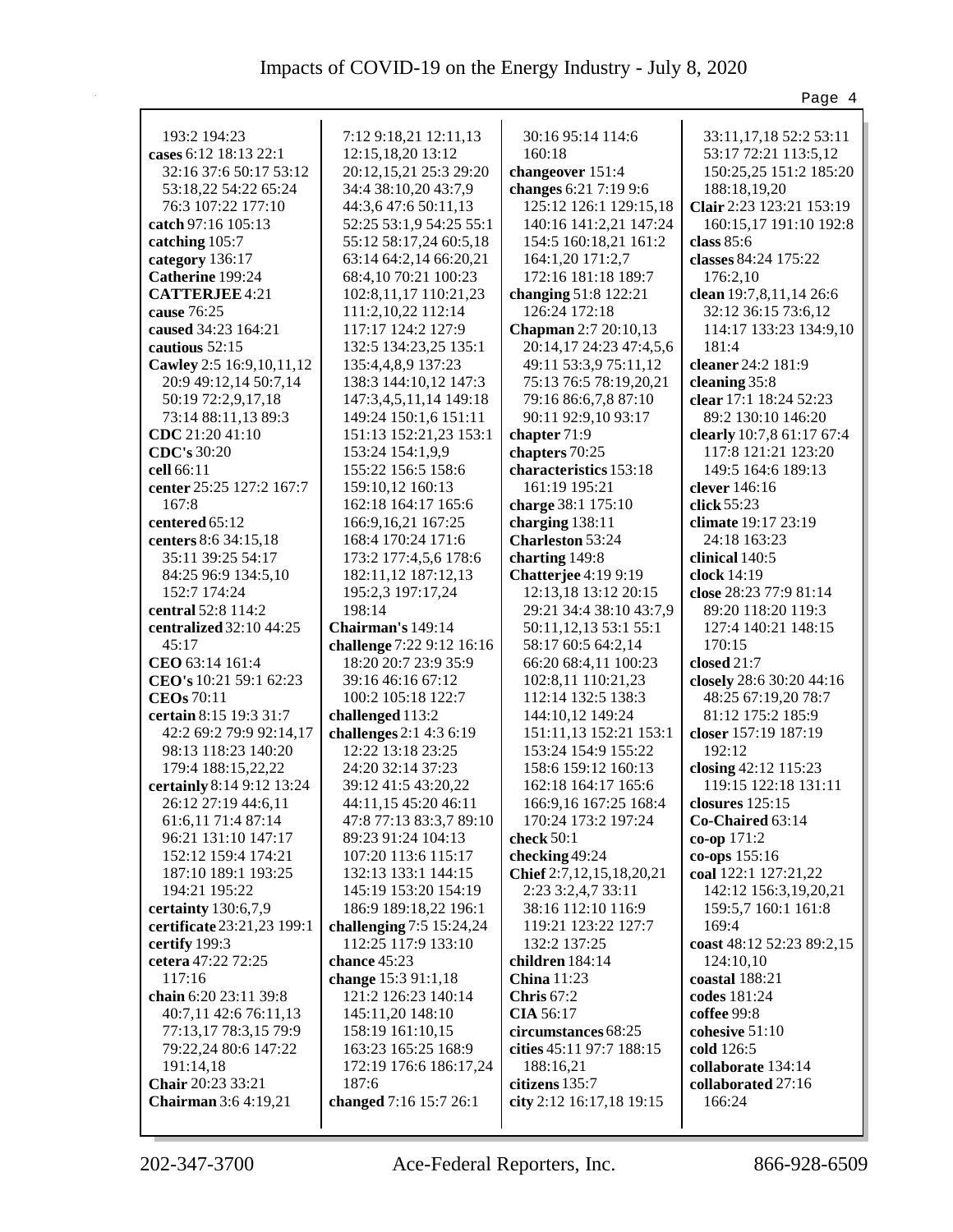|                                          |                                               |                                               | Page 5                                         |
|------------------------------------------|-----------------------------------------------|-----------------------------------------------|------------------------------------------------|
|                                          |                                               |                                               |                                                |
| collaborates 66:7                        | 138:15 168:10 195:4                           | 192:19                                        | complex 26:7,21,25 61:2<br>139:11              |
| collaborating 32:25                      | 197:19                                        | communicating 58:22                           |                                                |
| collaboration 13:20                      | commerce 16:21<br>commercial 11:17 15:20      | communication 35:18,22<br>58:19 155:13 195:13 | complexity 143:17                              |
| 23:11 26:16,17,17 28:5                   | 16:1 19:2 72:20 104:24                        |                                               | compliance 42:1                                |
| 28:24 56:5,14 58:19                      | 128:6 185:16 188:12,16                        | communications 18:14<br>47:25                 | complicated 152:11<br>161:15                   |
| 63:22 167:9 174:6<br>196:20              |                                               | communities 19:18 22:20                       |                                                |
| collaborative 95:22                      | Commission 1:2,9 3:6<br>4:15,25 5:22 6:14 9:2 |                                               | compliment 196:15<br>components 76:17 77:14    |
| 132:16 167:15 173:24                     | 9:13 10:2 16:13 23:18                         | 26:5, 15, 16 33:1 74:24<br>75:4 113:17 119:18 |                                                |
|                                          | 24:17 26:20 29:3 38:20                        |                                               | compromise 18:13                               |
| collapse 141:23<br>colleagues $7:109:22$ |                                               | 120:13 134:2,3,13,19<br>174:23 182:2 188:22   | compromised 18:15                              |
| 60:17 64:4 68:7 87:15                    | 39:3 41:19 42:12,13<br>68:1 91:4 115:14       | 196:24                                        | computer 99:15 149:14<br>151:18                |
|                                          |                                               |                                               |                                                |
| 88:14 97:3 102:12<br>111:1 125:23 135:5  | 117:12 118:20 120:1<br>129:25 130:3,9,24      | community 13:17 23:6<br>113:22 116:20 124:19  | computers 8:11 184:13<br>Con 14:24 16:12,12,17 |
| 154:7 170:25 185:19                      | 131:19,22 132:25                              | 163:22 194:18                                 | 17:4 19:11,15 71:3                             |
| 196:5,9,15 198:8                         | 134:24 135:5,8,23                             | commute 74:6 97:8                             | conceivable 142:4                              |
| collected 171:14                         | 137:17 138:4 176:17                           | commuting 74:3 97:6                           | concentrated 186:12                            |
| collective 132:18,22                     | 178:19 199:4,21                               | companies 10:10,21 12:8                       | concern 78:4 96:6 99:5                         |
| 163:16,18 164:3                          | <b>Commission's 4:6 111:9</b>                 | 18:17 19:21 20:3,20,23                        | 99:12 121:19 171:15                            |
| collectively 24:14 115:16                | 115:4 164:18                                  | 30:14,16 40:4 51:19                           | 172:15 175:6                                   |
| 167:23 171:12                            | <b>Commissioner</b> 7:11,12                   | 62:11 72:10 92:6                              | concerned 9:4 103:9                            |
| color 134:3 182:3                        | 7:15 9:19,21 12:13,14                         | 106:14 116:18 129:13                          | 118:10 151:22 166:3                            |
| Columbia 128:2                           | 12:15,18 27:11 68:8,8                         | 129:20 131:17 138:11                          | 172:25 191:16                                  |
| combating 129:6                          | 68:10,21 70:21,23                             | 140:1,10 157:18 164:12                        | concerning 40:9 118:18                         |
| combination 21:16                        | 71:23 72:1,16,18 74:20                        | 165:17,21,23 170:18                           | concerns 55:10 78:2,16                         |
| come 5:17 9:11 11:14                     | 75:13 76:6,8,16 77:25                         | 180:12 188:23 194:21                          | 80:6 102:25 103:4,5,10                         |
| 12:9 24:17 34:11 39:3                    | 79:18 80:23 81:1 82:7,9                       | company 2:5,10 16:10                          | 103:22 104:3 117:20                            |
| 42:3 44:25 46:24 48:11                   | 82:23,25 83:12,14                             | 24:25 25:5,12 27:6 28:6                       | 177:21 186:14                                  |
| 62:15 63:10,24 67:16                     | 87:13 88:13 90:2,5                            | 28:21 30:22 32:2,13                           | conclude 136:9,10 137:16                       |
| 67:21 82:12 84:2 100:5                   | 92:10 93:20 98:21                             | 44:8 45:22 46:1 53:8                          | concluded 198:20                               |
| 101:20 131:3 134:18                      | 101:1,3,4,7,23,24 102:2                       | 61:12,16 62:5,11,20                           | conclusion 171:4                               |
| 146:13 157:2,5 172:4                     | 102:7 147:8,9,10,12                           | 75:17 87:16 88:8 92:2                         | condition 166:7 193:8                          |
| 176:3 191:25 194:8                       | 148:1 149:11, 19, 22, 23                      | 94:4 97:7 99:13 127:19                        | conditioning 7:22 170:9                        |
| comes 20:1 44:14 60:12                   | 150:2,5 151:15 171:4                          | 130:14,18 149:6 157:25                        | conditions 32:6 37:20                          |
| 78:15 99:6 100:7                         | 173:3,13 175:4 177:3                          | 158:24 164:8 166:1                            | 40:5 121:16 122:4                              |
| 182:23 189:22                            | 178:7,9,25 180:23                             | 179:17,19,19 192:11,20                        | 126:10,11 174:20                               |
| comfort 189:12                           | 183:12,15,16,18,19,19                         | 196:9 197:3                                   | conducive 92:15 100:10                         |
| comfortable 86:21 98:5,6                 | 183:22 185:7 188:8                            | company's 106:8                               | conduct 84:16                                  |
| 107:8                                    | 189:9,11 190:13 192:23                        | comparative 131:23                            | conducts 8:2                                   |
| comforting 194:19                        | 196:4 197:15,18,24,25                         | compared 162:16                               | conference 1:4,8 4:8,11                        |
| coming 6:16 18:24 19:25                  | <b>Commissioner's 60:19</b>                   | compelling 32:20                              | 4:13,16 5:9 7:7 9:18,23                        |
| 44:22 45:6,17 46:10                      | <b>Commissioners</b> 4:14                     | compensation 137:8                            | 12:17 30:1 37:9 38:22                          |
| 54:6,18 63:19 65:22                      | 13:13 20:15 25:3 29:21                        | 177:11                                        | 68:23 111:8 120:2                              |
| 67:4 72:14 78:13 95:3                    | 33:22 34:4 44:21 82:13                        | compete 118:9 130:23,25                       | 132:7,25 161:3 198:12                          |
| 103:12 106:5,22 153:10                   | 111:10,22 112:14 124:2                        | competing 9:10 89:15                          | 198:20                                         |
| 164:1 176:25                             | 127:10 131:24 132:6                           | competition 136:8                             | conferences 189:16                             |
| command 35:4 51:6 52:9                   | 135:5 138:3                                   | competitive 25:15 127:17                      | confident 12:3 20:6                            |
| 64:18 66:3 109:14                        | commissioning 139:3                           | 127:25 128:2,10 129:19                        | confirmed 36:1                                 |
| commend 131:11 132:24                    | commissions 13:21 165:4                       | 130:25 142:22 143:15                          | confirms $101:10$                              |
| commended 117:18                         | 173:25                                        | 162:21 179:18,25 181:2                        | confront 39:17                                 |
| comment 75:23 153:5                      | commitment 26:10                              | competitively 138:13,25                       | confusing 159:3                                |
| 171:8 181:16 188:9,12                    | committed 26:4 30:15                          | complete 34:24                                | confusion 22:17                                |
| commented 189:1                          | common 167:2                                  | completed 43:6 95:21                          | congested 97:7                                 |
| comments 78:22 86:9                      | communicate 17:8 51:10                        | completely 68:24 95:11                        | congratulate 117:11                            |
| 89:7 96:18 99:25                         | 76:1                                          | completes 101:21                              | <b>Connally</b> 2:9 24:24 25:1                 |
| 101:10 120:19 130:16                     | communicated 62:14                            | completion 103:2                              | 25:2,4 29:16 41:7 44:4                         |
|                                          |                                               |                                               |                                                |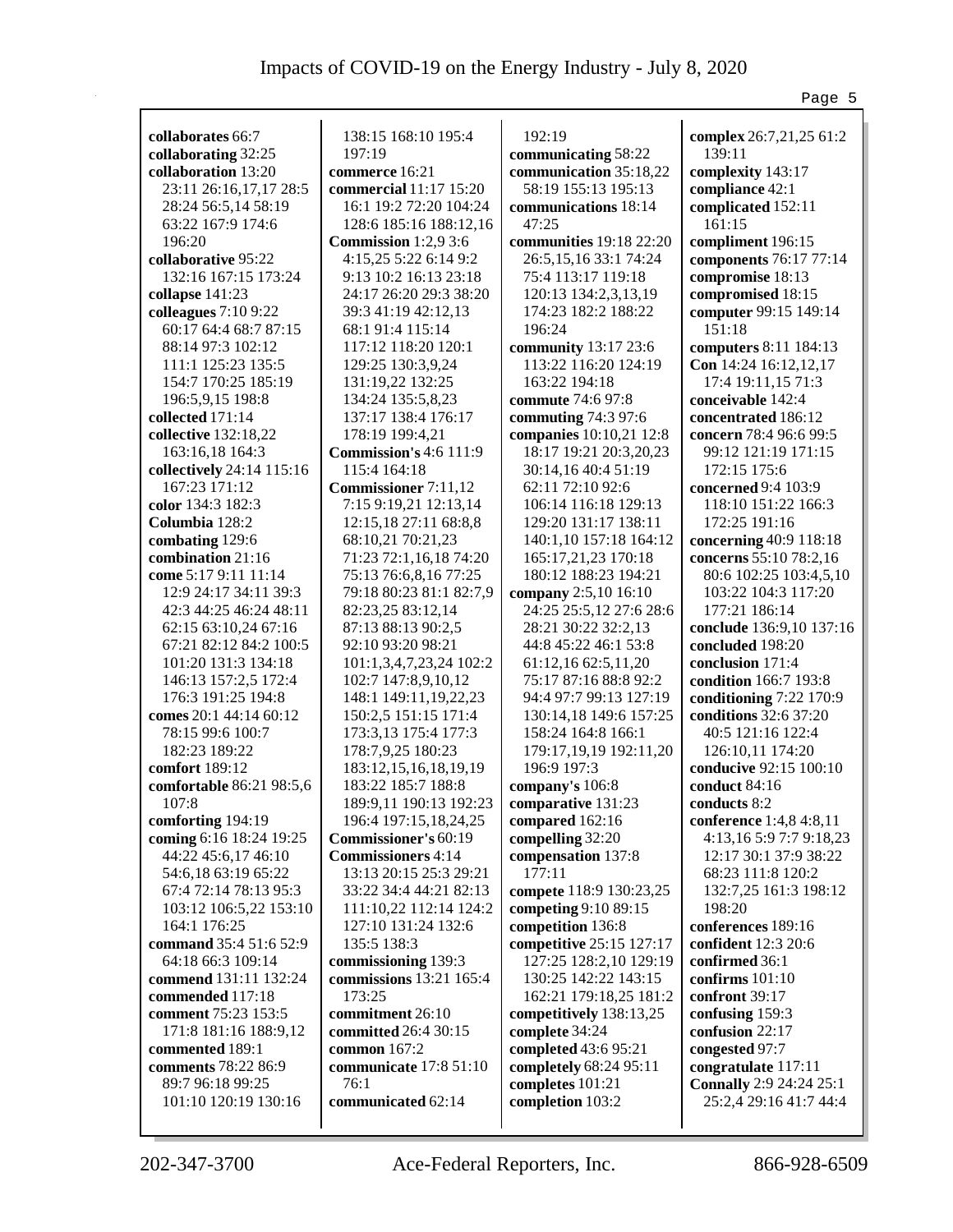|                             |                           |                           | Page 6                        |
|-----------------------------|---------------------------|---------------------------|-------------------------------|
|                             |                           |                           |                               |
| 44:4,5 47:3 49:15 60:6      | context 54:13 136:22      | 32:12 39:10,25 48:1       | 118:14,21 130:20 164:7        |
| 60:18 66:18,21 69:14        | 155:9                     | 84:13,25 96:9 113:12      | 166:4,8 170:22 175:7          |
| 79:17,18 80:23 87:11        | contingencies 64:7        | 125:7 137:12 167:7,7,8    | 176:4,19 177:14,17,19         |
| 87:11,13 88:10 93:18        | contingency 23:7 48:8     | controlled 176:13         | 177:21 180:13                 |
| 93:19,20 94:23 96:18        | continually 158:2 189:14  | controllers 22:3 32:3,5,9 | council 2:25 58:25            |
| connect 111:13 193:18       | continue 11:9 12:5 15:7   | 54:14,17 84:25            | 116:16 123:24 124:14          |
| connected 9:6 118:12        | 15:11, 18, 19, 22 16:4    | controls 34:12 97:2       | 132:15,17 174:6               |
| connection 97:22            | 20:25 24:4,10,20 26:14    | convene 40:25             | Counsel 28:7                  |
| connections 105:5           | 26:24 30:25 32:21,24      | convened 5:3              | count 146:12                  |
| connectivity 48:21          | 33:3,6 37:12 40:21        | convening 132:25          | countable 165:3               |
| consequence 136:21          | 47:18 48:5,7,10 52:13     | conversation 38:14 67:13  | counter $165:2,2$             |
| 141:24 178:3 183:11         | 52:22 58:1 62:12 64:23    | 155:18 198:4              | counterparts 59:2             |
| consequences 18:3           | 65:11 67:19 72:5 73:12    | conversations 5:16 59:16  | counterparty 7:4              |
| conservation 161:7          | 77:1,15 80:21 81:21       | 63:11 82:18 185:19        | counting 30:12 131:18         |
| conservative 62:1           | 82:2,17 86:2 87:17 90:7   | converting 22:12          | countries 53:6                |
| consider 4:8 19:13 41:24    | 91:6 94:21 98:17 111:7    | cooking 30:11             | country 6:13 7:17,20          |
| 80:18 93:16 137:11,13       | 113:1,21 114:19 115:5     | cool 141:12               | 8:16 11:12 21:18 24:20        |
| 141:2 150:18                | 118:4 119:17 122:10       | cooperation 42:8 155:14   | 25:13 31:17 50:24             |
| considerable 120:4          | 126:15 127:23 130:3       | 155:18 194:15 196:16      | 61:11 71:3 79:11,15           |
| 135:18                      | 131:15,19 136:18 143:9    | 196:19                    | 85:15 87:24 104:13            |
| consideration 30:19         | 143:14,21,22 145:19       | cooperative 2:22 61:12    | 106:22 120:8 121:9,12         |
| 100:16                      | 168:9 184:23 192:14       | 63:9 119:22 120:10        | 121:18 122:25 161:19          |
| considerations 40:17        | 194:11                    | 171:12,15,18 174:3        | 163:22                        |
| 132:20                      | continued 3:1 6:3 22:2,14 | cooperatives 172:13       | country's 30:5 140:8          |
| considered 21:13 22:18      | 24:3 29:10 30:5 33:8      | 173:23                    | county 174:1 188:19,19        |
| 184:6                       | 37:5 85:9 122:16          | coordinate 5:9 41:4       | couple 57:10 84:9,23          |
| considering 68:20 91:5      | 128:19,22 138:18          | 48:25 60:2 61:8 113:21    | 95:2 96:17 99:3 111:24        |
| consistent 94:8 133:17      | 156:12 158:13             | 124:16 175:2              | 117:20 129:24 148:11          |
| Consolidated 2:5 16:9       | continues 30:3 40:25      | coordinating 28:7 39:16   | 150:7 161:4 168:10            |
| consortium 174:14           | 56:12 57:17 76:24         | 124:20 132:17 174:6       | 181:16                        |
| constant 16:25              | 83:11 88:23 89:17 90:8    | coordination 23:10 39:23  | course 5:25 56:13 96:25       |
| constrained 141:19          | 96:8 114:25 121:2         | 40:24 41:8 60:1 132:17    | 105:3 127:1 140:7             |
| constraints 40:7            | 197:4                     | 195:12                    | 156:24 187:17 198:2           |
| construction 21:25 22:25    | continuing 5:16 11:12     | coordinators 41:1 60:3    | cover 102:13 161:21           |
| 23:24 40:15 87:22,24        | 42:7 57:25 72:5 85:20     | copious 88:22             | 162:17                        |
| 89:17 107:4,12,15,24        | 109:18 121:9 171:10       | core 17:10 26:8,9 42:6    | covered 49:15 88:14           |
| 138:23 143:1                | continuity 23:10 27:15    | 76:17 77:13 85:3 113:7    | 102:12                        |
| constructive 29:4           | 28:22 39:7,10 70:12       | 168:7                     | coverings 31:5                |
| constructs 143:15           | 91:16,19 108:11 109:21    | corners $5:19$            | covers 168:18                 |
| consultant 59:13            | continuous 89:9 125:6     | cornerstone 128:4         | <b>COVIC</b> 32:15            |
| consultation $14:11\,62:24$ | 136:13                    | <b>Corona</b> 198:6       | <b>COVIC-19</b> 112:16        |
| consumer 15:3 165:9         | contract 103:12           | coronavirus $17:2440:1$   | <b>COVID</b> 12:9 13:24 15:16 |
| 171:14 176:22               | contracted 129:1          | corporate 65:6 140:2      | 30:2,17 32:4 36:13,19         |
| Consumer's 116:15           | contractor 87:22 159:20   | Corporation 2:16 29:18    | 46:13,17 47:1 49:5            |
| consumers 6:7 8:25 24:5     | contractors 35:16 37:17   | 29:23 31:24 38:17         | 53:22 69:1 81:25 86:12        |
| 116:13,17,20 117:23         | 64:22 106:11 107:15       | 135:19                    | 91:24 104:3 109:5             |
| 118:7,24 120:16 165:9       | 128:23                    | corporations 117:2        | 120:6 121:17 122:6            |
| 165:14 166:5 173:1,1        | contrast 165:23           | correct 185:14 199:21     | 125:24 128:25 131:7           |
| 180:25                      | contrasts 126:3           | corresponding 134:6       | 134:1 156:10 157:9            |
| consumes 7:20               | contribute 5:16 131:10    | cost 38:1 104:18 114:16   | 158:10, 11, 18 159:2, 9, 9    |
| consumption 175:23          | 154:20,22 155:7           | 114:25 118:1,8 128:5      | 159:18,25 160:6,19            |
| contact 51:18 60:20 61:3    | contributions 13:20       | 152:2 156:25 169:25       | 163:15 164:21 166:23          |
| contacts 17:16              | 31:22 43:18 137:19        | 170:3 180:11 189:1,3      | 168:2,5 171:20 172:3          |
| contamination 31:6          | contributors 74:2         | cost-cutting 41:11        | 172:21,24 174:21              |
| contemporary 76:25          | control 8:6 14:16,17,22   | cost-shifting 176:1       | 176:20 181:5,19,21,24         |
| contested 13:4 112:5        | 15:8 17:20 21:24 22:24    | costs 24:5 38:3 118:9,12  | 184:5 186:24 188:9            |
|                             |                           |                           |                               |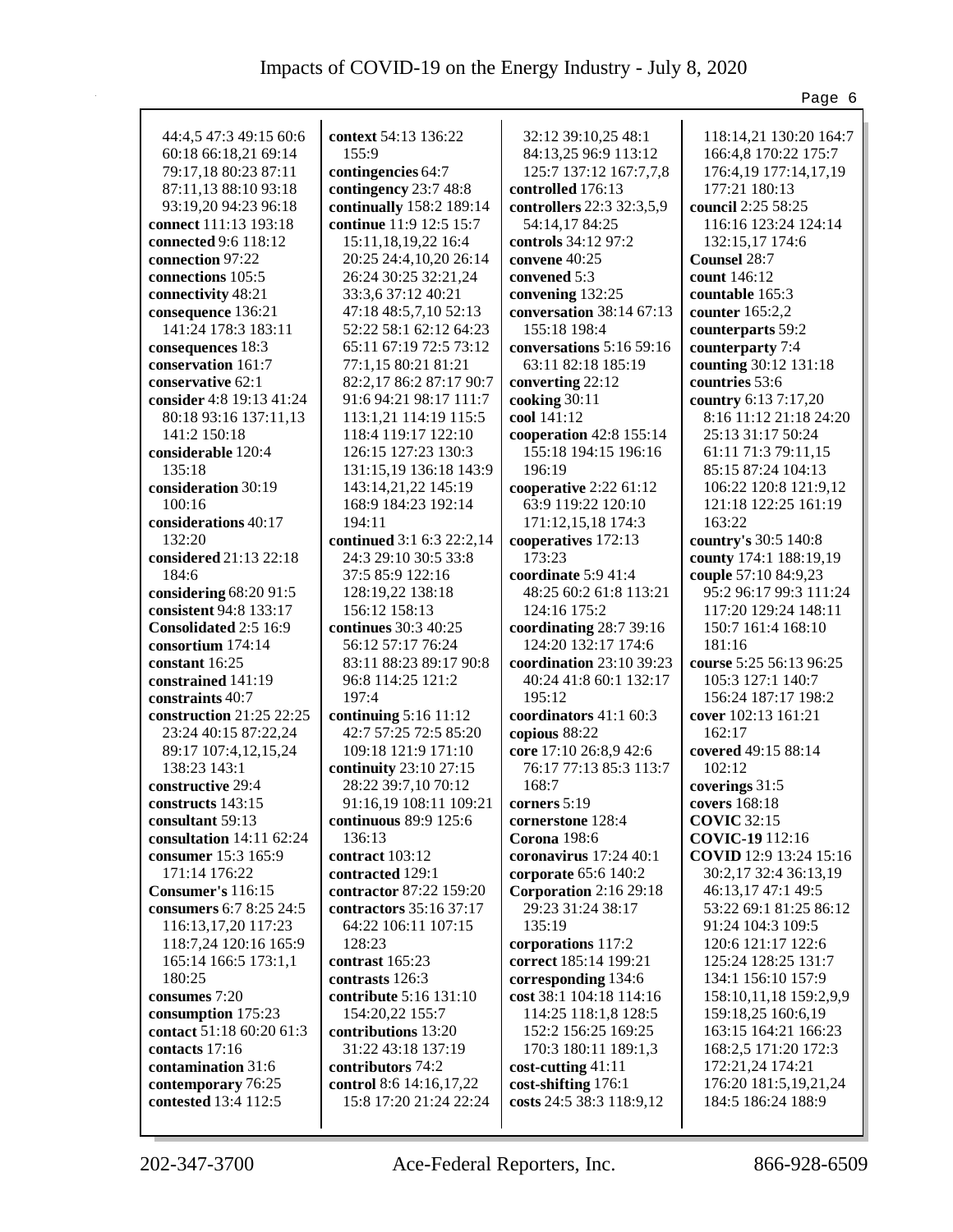|                                       |                          |                                             | Page 7                                        |
|---------------------------------------|--------------------------|---------------------------------------------|-----------------------------------------------|
|                                       |                          |                                             |                                               |
| 197:13                                | 78:24 79:13 85:3 86:4    | 55:2,4                                      | decipher 65:21                                |
| COVID-19 1:5 4:9,24                   | 109:18 118:9 131:12      | cyclical 187:2                              | decision 60:19 66:5                           |
| 6:19 7:16 9:10 16:16                  | 133:25 138:24 143:8      |                                             | decision-making 62:23                         |
| 21:19,24 23:8 26:10                   | 194:18 198:9             | D                                           | decisions 10:3 120:8                          |
| 34:7,23 36:2 37:1,14                  | Critically 143:21        | $D$ 4:1                                     | decline 37:18 133:15                          |
| 38:3,5 43:23 50:16,17                 | cross $175:25$           | D.C 98:8                                    | 151:1                                         |
| 53:5,13 55:5,8 58:23                  | crowd 148:10             | daily 8:5 15:4 18:10                        | declined 140:21                               |
| 64:6 68:17 72:6 76:12                 | crude 34:13 37:19        | 149:8 186:16,25                             | decrease 185:16                               |
| 85:11 102:23 103:2                    | cruise 139:25            | Dakota 120:11,12 152:12                     | decreased 6:8 19:2                            |
| 113:19 114:1,12 116:13                | crushed 141:23           | 159:5                                       | decreasing 81:15                              |
| 116:14,25 118:12,15,21                | culture 16:20 35:25      | dam 95:4                                    | dedicated 51:2                                |
| 119:9 121:10 122:9,12                 | 99:13,14                 | damage 8:7 37:2 46:24                       | dedication 17:22                              |
| 124:3,22,24,25 125:10                 | <b>Cuomo</b> 133:5       | damaged 164:6                               | deep 26:16                                    |
| 125:15 127:11 129:7                   | curfews 78:5             | dangerous 140:23                            | deeper 96:10                                  |
| 130:1,11,17 132:9,21                  | curious 60:10,14 106:7   | <b>Danley</b> 138:4                         | defense 18:9                                  |
| 132:24 133:12 139:6,18                | 173:9 175:12             | Danly 12:14,15,19 20:15                     | defer 139:7                                   |
| 140:7, 12, 24 142:7, 17               | current 37:23 45:2 92:11 | 29:21 101:24 102:2,7                        | deferral 42:2                                 |
| 144:16 154:5 155:25                   | 128:12 136:10 174:21     | dark 16:22                                  | deferrals 126:11                              |
| 162:20 165:10 177:17                  | 181:8                    | darkest 194:22                              | deferred 6:20 31:7 37:14                      |
| 198:11 199:7                          | currently 24:13 80:5     | darn $76:2$                                 | 40:20 84:10 102:25                            |
| <b>COVID-19's</b> 119:24              | 178:19                   | data 81:16 125:25                           | 103:1 105:18 126:12                           |
| Covullo 119:1                         | Curt 3:2 127:7 155:23    | date 15:20 77:20 199:18                     | define 180:2                                  |
| <b>CR</b> 126:24                      | 160:13,16 178:23         | daughter 36:16                              | definitely 79:12 89:25                        |
| crashed 149:14                        | 180:24 191:9             | David 102:18 105:22                         | 92:12 100:21 105:18                           |
| create 24:19 41:16 75:5               | curtailed 51:18          | 106:16                                      | degradation 40:18                             |
| 164:8,9 188:24 194:15                 | Curtis 3:2               | day 4:13 8:9 11:14 21:2                     | degradations 39:19                            |
| created 17:24 38:5 46:24              | curve 157:12 187:22      | 24:15 34:15 52:2 90:17                      | degree 121:21 158:16                          |
| 69:2 105:4 129:19,20                  | curves 157:24            | 95:23 105:2,12 115:8                        | degrees 121:22 122:3,3                        |
| 193:11                                | customer 17:11,13,16     | 129:12 131:18 146:11                        | 158:22                                        |
| creates 15:12 158:20                  | 18:6 25:25 104:23        | 146:19,25 161:22 162:6                      | delay 7:9 49:8 67:23                          |
| creating 153:21 173:17                | 114:5,6 143:23 165:4     | 162:7,10 185:12 191:7                       | delayed 31:13 37:16                           |
| creation 24:6 69:14                   | 168:13 175:22 176:1,10   | 192:11 198:11                               | 103:2,20                                      |
| creative 85:1 95:5                    | 178:12 197:4,14          | days 5:13,21 6:17 16:4                      | delaying 104:20                               |
| creatively 37:6                       | customer's 31:2          | 91:15 92:17 93:12                           | delays 40:15 78:23                            |
|                                       | customers 11:16 18:3,22  | 107:5 118:1 123:11                          | 104:11                                        |
| creativity 99:6<br>creator 181:4      |                          | 125:21 126:12 158:16                        |                                               |
|                                       | 19:25 25:15,18,22 26:4   | 162:11 187:8 195:14                         | deliberate 52:20<br>deliver 20:25 23:19 24:14 |
| credentials 57:19                     | 28:19 29:7,11,24 30:6    |                                             |                                               |
| credit 6:25 7:3 27:25                 | 30:15,18 31:1,9,15       | 197:6                                       | 26:6 113:7 120:21                             |
| 139:23                                | 44:10 46:2 47:2,20       | DC 1:11 199:17<br>deal 12:2 44:9 83:9 140:8 | 168:7 194:18                                  |
| credited 146:15                       | 51:18 62:13 73:6,13      | 195:7                                       | delivered 47:13 114:4                         |
| crew 50:2,3<br>crews 35:16 50:3 83:23 | 112:18 113:1,8,10,13     | dealing 53:2 102:5                          | 138:24                                        |
|                                       | 115:1,14 119:18 127:24   |                                             | delivering 30:13 51:1                         |
| 103:12,12,14,25 106:10                | 130:8 137:12 164:10,12   | 137:18 154:12,13,15,15                      | 52:21 187:1                                   |
| crisis 9:6 10:6,7,9 11:14             | 168:12,20 170:10         | 155:5 177:23 189:16                         | demand 2:17 6:8,9,21                          |
| 11:25 12:4,9 16:16 18:2               | 175:17 177:20,23         | death 129:11                                | 15:4 19:3 37:18 59:20                         |
| 18:20,24 19:6 21:3 23:7               | 179:10 187:19 188:16     | debilitating 21:15                          | 65:13 66:1 72:22,23                           |
| 38:23 39:18 49:5 63:25                | 193:9 197:7              | <b>DeBonis</b> 2:11 29:17,20                | 86:10,12 98:7 100:4,12                        |
| 68:17 69:2,20 72:6                    | customized 25:21         | 29:22 33:10 91:8                            | 100:18 110:7,17 111:16                        |
| 86:16 130:19 189:17                   | cuts 117:7 165:21        | debrief 46:7                                | 111:18 118:15 119:25                          |
| 190:10,21 192:17                      | cyber 11:3,3 15:16 18:10 | debt 130:19,22 158:2                        | 121:12 122:23,24                              |
| 196:20                                | 39:13 54:5,5 56:11,24    | decade $172:1$                              | 125:14,16,22 126:3                            |
| critical 17:5,21 19:25                | 57:7 58:16 174:7         | decades 24:17                               | 132:9 138:10 139:4,10                         |
| 20:24 21:10,12 28:2                   | cyberattacks 11:3        | decentralized 49:18                         | 139:16 140:18,20 141:3                        |
| 30:9,23 39:1,5,9 40:22                | cybersecure 51:17        | decentralizing 45:4                         | 141:15,17 143:8 151:22                        |
| 40:25 47:18 57:12 61:9                | cybersecurity 6:21 15:18 | decide 91:14                                | 153:9 156:24,24 157:5                         |
| 61:18 67:5 69:25 76:21                | 15:20 21:11 54:4,10      | decided 92:5 193:3,15                       | 157:12 158:9,19 160:12                        |
|                                       |                          |                                             |                                               |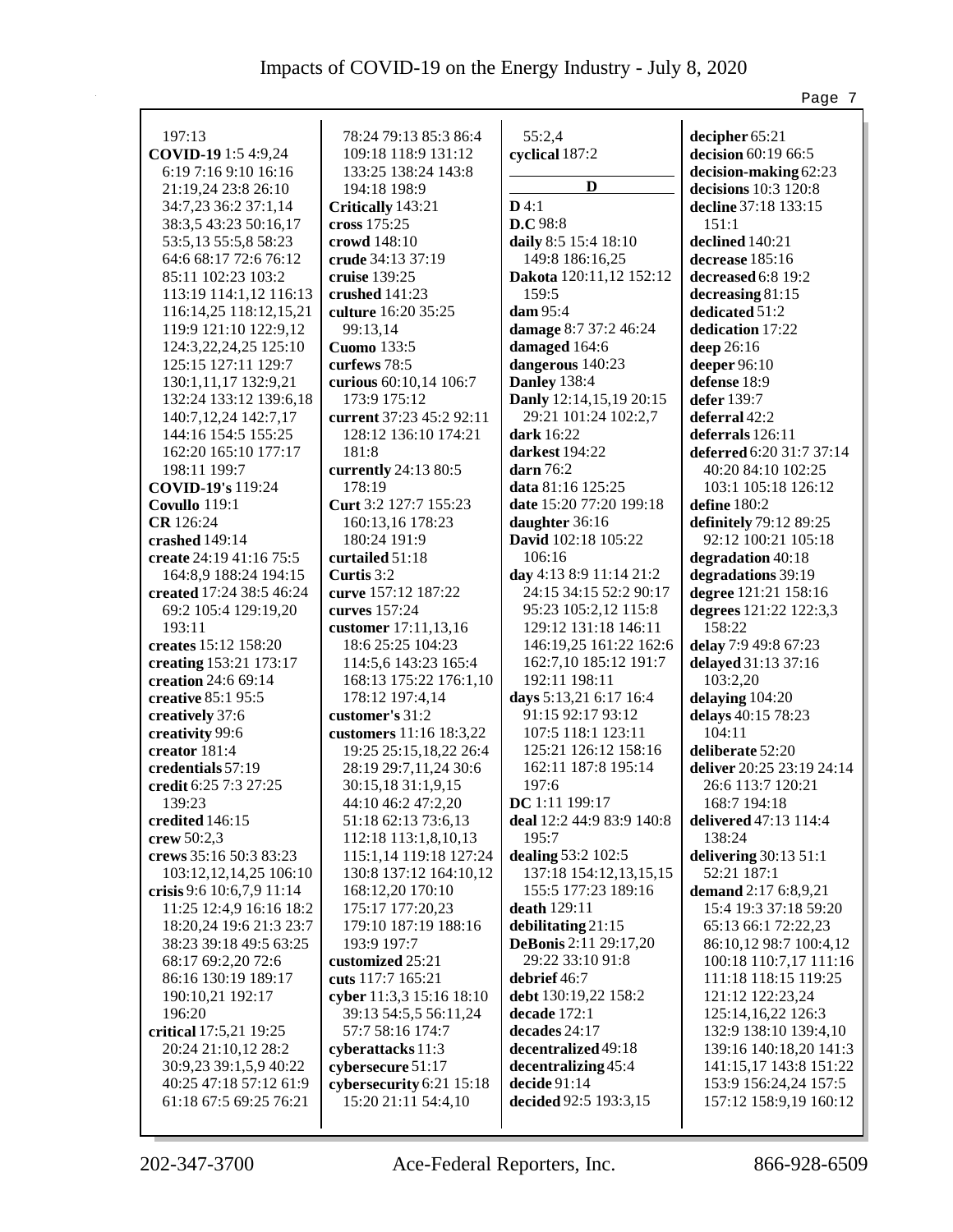|                                                                       |                                                                |                                                           | Page 8                                                  |
|-----------------------------------------------------------------------|----------------------------------------------------------------|-----------------------------------------------------------|---------------------------------------------------------|
| 161:7,21 164:20 170:7<br>171:2,7,12,17,22,25<br>172:3,4,6,14,21 176:9 | 96:24 97:1 100:13<br>108:16 140:12 149:9<br>150:15,15 152:2,12 | 198:2<br>discussions $6:23$ 13:5<br>33:8 34:10 48:2 121:3 | dominant 126:22 159:5<br>161:1 162:4<br>dominate 195:25 |
| 177:12 179:1 181:7,18                                                 | 153:17 156:2 161:12                                            | 123:4                                                     | domino 38:5                                             |
| 186:13 188:15                                                         | 172:13 179:14 183:1                                            | disease 39:25 140:9,11,14                                 | donations 179:20                                        |
| demanding 188:17,23                                                   | differential 182:13                                            | disinfectants 119:5                                       | doors $21:8$                                            |
| demands 105:15 114:5                                                  | 183:10                                                         | disinformation 56:8                                       | double 164:4 170:5,6                                    |
| 139:15 140:17                                                         | differently 120:24,25                                          | dispatch 113:11 128:20                                    | double-down 193:15                                      |
| demonstrates 42:18<br>113:10 194:2                                    | difficult 9:10 18:19 65:3<br>79:1 89:22 122:4,8                | dispatchable 128:13                                       | doubt $5:16$<br>downed 8:6                              |
| demonstration 163:21                                                  | 127:14 131:3 133:22                                            | disproportionate 134:1<br>disproportionately 79:10        | downgrades 7:3                                          |
| denial $56:1$                                                         | 139:18 147:16,17                                               | disrupt $9:14$                                            | downs 165:22                                            |
| densification 141:5                                                   | 158:15 162:14 180:9                                            | disruption 77:18 148:6                                    | downside 139:20 140:19                                  |
| department 10:14 21:10                                                | 194:19                                                         | disruptions 76:13                                         | downstairs 8:10                                         |
| 41:14 167:1 174:9                                                     | difficulties 31:16 146:8                                       | disruptive 164:1                                          | downtick 175:23                                         |
| depend 30:6                                                           | 147:6 151:14                                                   | distanced 45:13                                           | downturn 158:4 176:8                                    |
| dependent 60:1 79:14                                                  | digital 193:4,4,11,16,20                                       | distancing 17:19 32:22                                    | drafted 14:3                                            |
| depending 156:16                                                      | 197:2                                                          | 35:16 52:16 83:5,11                                       | dramatic 114:1 169:5,9                                  |
| deployed 150:8                                                        | diligent 5:8 96:10                                             | 88:17                                                     | 171:8 188:13                                            |
| depth 69:2,11                                                         | dime 169:14                                                    | distortion $158:12,17$                                    | dramatically 7:19 173:15                                |
| depths $161:12$                                                       | diminish $31:8$                                                | distracted 54:9 55:19                                     | 187:5                                                   |
| derivative 75:14 141:22                                               | diminished 161:10                                              | distribute 45:18                                          | draw 27:24 98:13                                        |
| describe 121:20 136:2                                                 | dining $37:11$                                                 | distributed 25:21 35:7                                    | drawback $157:10$                                       |
| described 153:20                                                      | $\dim 72:24$                                                   | 134:10                                                    | $d$ rew 14:7                                            |
| design $137:11$                                                       | diplomatically 136:9                                           | distribution 30:3 31:14                                   | drill 35:4 48:10 196:8                                  |
| designated 30:23                                                      | dire 36:19                                                     | 121:6 152:19 184:4,16                                     | drilling 70:17 141:23                                   |
| designation 30:24                                                     | direct 31:9 133:20 137:1                                       | 184:18 185:8,21,21                                        | 142:3                                                   |
| designed 14:4 187:7,20                                                | 144:14 160:15                                                  | 186:10 187:15,18 188:1                                    | drills 8:1 109:18                                       |
| desire 164:23<br>desk 54:14,17                                        | direction 143:7 153:14<br>164:14                               | 188:14,15                                                 | drive 9:13 24:6 141:17<br>158:1 197:10                  |
| destruction 21:14 110:8                                               | directly 9:6 92:10 156:19                                      | <b>District</b> 128:1<br>districts 185:17                 | driven 121:17 129:17                                    |
| 110:17 121:13 172:5                                                   | 156:22 184:1                                                   | diverse 127:19 128:12                                     | 157:14 160:12 162:1                                     |
| detailed 35:3                                                         | Director 10:15                                                 | 168:25                                                    | driver 19:8 88:25 133:15                                |
| details 109:16,16                                                     | disable $18:14$                                                | diversity 114:16 152:9,10                                 | 181:21                                                  |
| determine 37:14 51:9                                                  | disadvantage 71:6                                              | dividends 54:16                                           | driveway 36:14                                          |
| devastating 142:18                                                    | disaster 46:22                                                 | Docket 1:6 199:16                                         | driving 65:16,17 189:6                                  |
| develop 5:9,14 41:15                                                  | disasters 44:12,23 113:2                                       | doctors 22:9                                              | drop 19:2 171:25                                        |
| developed 14:7 21:21                                                  | 196:14                                                         | document 21:22 41:17                                      | dropped 125:16                                          |
| 63:6 79:7 96:11 115:10                                                | discern $161:17$                                               | 69:17,20                                                  | drops 32:6 81:13                                        |
| 174:15                                                                | discipline 96:12                                               | documenting 69:19                                         | due 16:4 18:3 19:2 35:9                                 |
| developer 138:13                                                      | disciplines 96:11                                              | DOE 56:15 174:12                                          | 35:24 36:19 37:14,19                                    |
| developing 30:21 114:12                                               | disconnect 100:18                                              | <b>DOI</b> 174:10                                         | 38:4 43:22 58:23 76:4                                   |
| development 6:22 28:13                                                | disconnected 31:19                                             | doing 8:13,19 11:6 12:10                                  | 103:1 118:15 144:7                                      |
| 41:11 121:5 132:10                                                    | disconnections 31:18                                           | 24:21 50:21 51:11,19                                      | 154:5 160:11 178:17                                     |
| 138:7 153:6,22 157:10                                                 | discover 189:22                                                | 72:25 76:15 80:4 85:16                                    | durability 143:15                                       |
| 162:21 172:10<br>DHS 41:9 56:17 67:2                                  | discretion 39:24 41:20,22<br>discuss 116:12 119:3              | 86:1,2 94:21 106:8<br>107:10 109:25 111:1                 | duration 140:2 172:24<br>187:22                         |
| dictate 66:25                                                         | 124:3                                                          | 117:22 132:12 157:20                                      | dutifully 22:5                                          |
| dictated 178:5                                                        | discussed 108:22                                               | 165:18,25 167:23                                          | duty 23:5 36:21                                         |
| difference 168:1 171:11                                               | discussing $13:428:2$                                          | 176:22 182:5,16 183:7                                     | dynamic 50:20 51:7                                      |
| differences 22:19 121:1                                               | 38:12 139:4                                                    | 189:20 190:9 192:22                                       | 115:18 150:24 165:20                                    |
| 153:25 175:22                                                         | discussion 5:3,25 16:14                                        | 198:8                                                     | dynamics 61:13 62:22                                    |
| different 10:5 13:7 25:18                                             | 20:8 28:18 33:21,23                                            | dollar 114:19                                             | 151:4                                                   |
| 37:11 46:21,22 47:15                                                  | 34:5 42:20 102:3                                               | dollars 118:2 130:22                                      |                                                         |
| 54:16,22 82:5 83:21                                                   | 110:25 112:5,7 119:24                                          | 169:10                                                    | E                                                       |
| 88:1 90:20 91:2 92:1                                                  | 123:4 131:25 178:14                                            | domestic 24:7                                             | $E$ 2:3 4:1,1                                           |
|                                                                       |                                                                |                                                           |                                                         |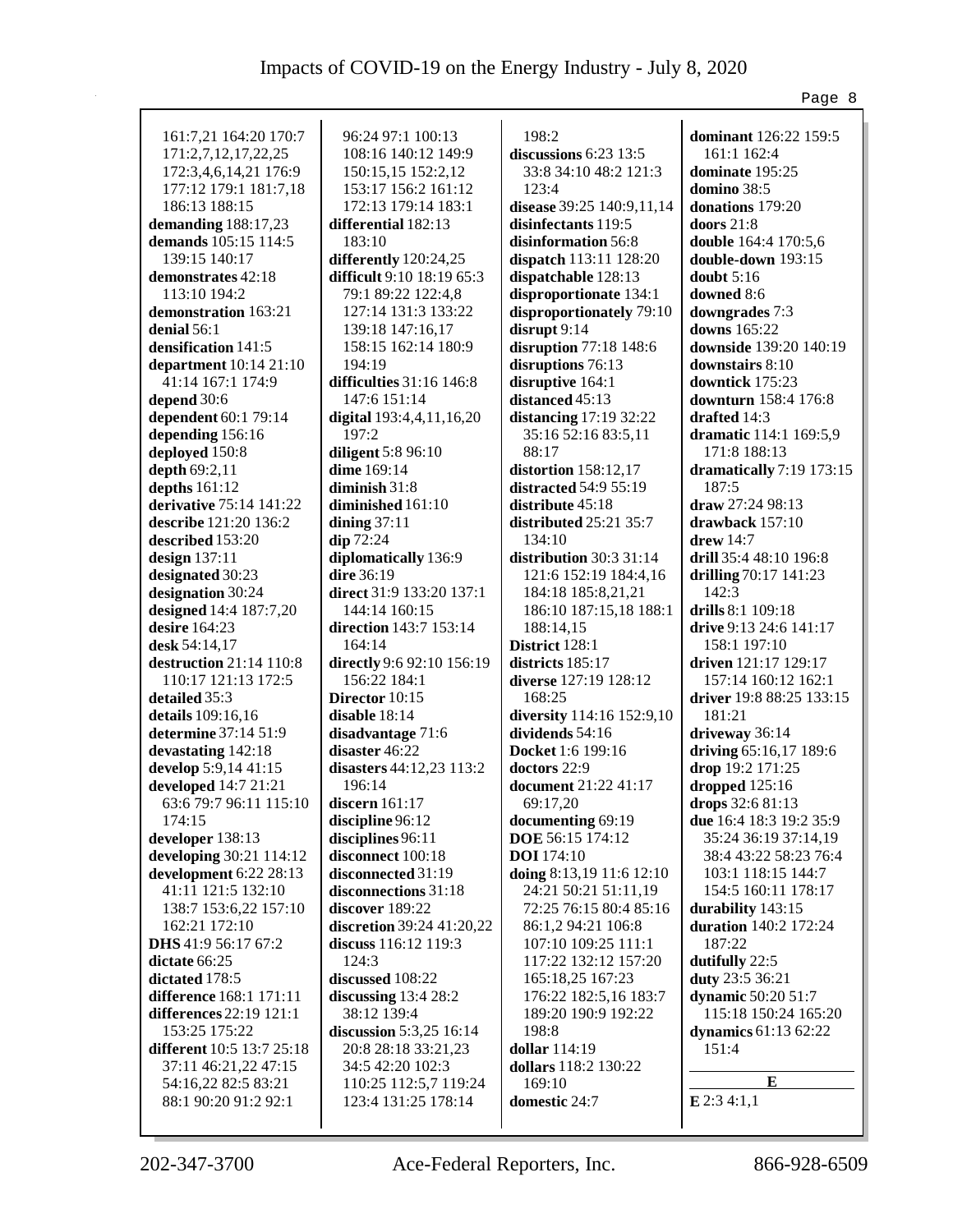|                                                |                                             |                              | Page 9                                          |
|------------------------------------------------|---------------------------------------------|------------------------------|-------------------------------------------------|
|                                                |                                             |                              |                                                 |
| <b>E-ISAC 40:3</b>                             | effects 38:7 131:7,11                       | 128:2 132:16 133:6           | enabling 85:12                                  |
| earlier 28:5 29:5 46:19                        | 134:4 148:8 160:10                          | 141:3,8,12 142:19            | encourage 77:15 119:2                           |
| 62:20 63:3 69:7 85:3                           | 198:6                                       | 153:15 164:20 165:15         | 178:22 183:6                                    |
| 94:15 120:18 123:18                            | efficiencies 44:25                          | 168:8 174:5 179:5            | encouraged 88:19                                |
| 124:18 147:13 153:7                            | efficiency 17:15 19:22                      | electrification 145:21       | encourages 118:19                               |
| 165:20 168:6 172:7                             | 72:11,14 73:3,22 74:25                      | 181:10                       | energy 1:2,6,9 2:8 4:6,9                        |
| 178:10 189:2                                   | 75:6,14 81:24 134:12                        | element 27:13 62:19<br>143:4 | 4:24 5:1 6:3,5 7:20,21                          |
| early 31:14 40:2 50:25                         | 145:4 178:11,12,17                          | elements 28:3 61:9 92:14     | 8:19,23 10:5 11:20<br>16:13 17:2,15 18:17       |
| 51:18 52:1 54:14,15                            | 179:3,4 180:10,15,23                        | 167:21                       | 19:1,8,11,14,21,22 20:3                         |
| 56:5,18 70:1 78:1,2,24                         | 181:3, 11, 13, 15 182: 23                   | elevate $195:24$             |                                                 |
| 103:9,22 104:17 106:19<br>111:20 129:2,6 131:7 | 183:2,6,8 190:4<br>efficient $24:494:17,18$ | elevated 32:1 118:3          | 20:11, 19, 19 22:1, 15<br>24:5,8,11,15,19 25:12 |
| 140:6 148:17 151:4,9                           | 114:13 141:7,8 169:13                       | eliminating 48:3             | 25:17,21,21 26:7 27:5                           |
| 163:15 164:15 194:14                           | efficiently 18:1 134:8                      | eloquently 43:12             | 30:7 31:10,25 34:9                              |
| earthquake 113:4,8                             | 190:2                                       | email 18:12 55:20            | 36:17 38:6 41:14 43:13                          |
| ease 125:19                                    | effort 122:25 163:20,21                     | emails 15:17 55:17 57:17     | 43:16 53:3 55:11 72:8                           |
| easier 18:19 65:2                              | 164:4 170:17 173:21                         | 192:13                       | 72:10,11,14 73:22 75:6                          |
| east 120:11                                    | 174:8 175:1                                 | embark 193:3                 | 81:23 95:12,17 99:2                             |
| <b>Easter 45:25</b>                            | efforts 5:10 31:22 39:21                    | embedded 78:16               | 108:5 114:5,6,17,20                             |
| easy 11:25 91:20 127:15                        | 43:20 64:3 73:5 108:24                      | embodied 63:22               | 115:6,20 120:22 121:16                          |
| 139:8 140:19 161:23                            | 115:12 118:5 119:12                         | emerge 24:12 118:5           | 127:8 129:20 133:24                             |
| 162:16 192:3                                   | 124:20 128:18 132:19                        | emergencies 36:24 52:6       | 134:9, 10, 17 137: 17                           |
| echo 49:14 78:22 86:8                          | 135:25 138:18,21,22                         | emergency 7:4,25 19:24       | 139:15,15,16,16 140:17                          |
| 96:17 195:3                                    | 171:3 173:15,16,24                          | 22:24 23:12 31:1 32:2        | 141:8,19 142:14,16                              |
| economic 5:2 12:6 18:2                         | 174:3 188:3 195:8                           | 34:7 37:1 38:6 43:23         | 143:3 152:7,12,13                               |
| 19:8, 17 21:15 24:6, 19                        | 198:5                                       | 55:5 67:13 109:11            | 154:12 160:7 165:10                             |
| 29:11 37:19 81:24                              | EI 166:1                                    | 132:23 144:16 146:11         | 169:25 174:9 178:11,12                          |
| 88:24 114:10 115:17                            | eight $84:3$                                | 154:15,20 155:8,21,25        | 178:17 179:18 180:10                            |
| 122:5 129:8,9 139:18                           | <b>EIM</b> 169:10 170:21                    | 162:20 174:1 198:10          | 180:14,23 181:3,4,11                            |
| economically 142:12,17                         | either 10:20 42:25 83:4                     | emerging $56:21,21$          | 181:15 182:23 183:2,2                           |
| 160:12                                         | 103:20 135:12 176:6                         | emission 74:14               | 183:6,8 184:21 188:17                           |
| economics 156:22                               | 197:16                                      | emissions 74:2 128:15        | 190:4 193:11,14 196:9                           |
| economize 165:24                               | elaborate 68:15 144:17                      | emphasize 168:2              | 198:6 199:4,7,20                                |
| economy 19:14,20 27:3                          | 175:13                                      | emphasized 23:2              | <b>Energy's 86:10</b>                           |
| 65:12 67:6 90:10 110:3                         | ELCON 2:20 116:9,15,16                      | employ 55:17                 | enforcement 13:21                               |
| 110:5 117:8 131:6                              | 116:20 117:2,20,24                          | employed 41:23               | engaged 107:13 115:7                            |
| 133:14,18,24 139:25                            | 118:10,18,19 119:3,15                       | employee 36:3,10 125:9       | 147:23 198:9                                    |
| 145:13 163:17 164:6                            | 165:13 166:5 175:20                         | 190:18                       | engagement 7:8 97:18,24                         |
| ecosystem 39:2                                 | elected 148:16                              | employee's 97:9 108:11       | engages 13:5 112:6                              |
| Ed 16:12,13 19:11                              | electric 2:16 17:23 22:14                   | employees 14:9 17:8,17       | engineers 98:10                                 |
| Edison 2:5 14:24 16:9,17                       | 25:14 28:6,9 38:17                          | 17:21,25 21:8 23:4,5         | <b>England</b> 14:14 59:13                      |
| 19:15 71:4 161:3                               | 44:16 48:21 63:24                           | 26:13 30:15,18 32:13         | 141:19                                          |
| Edison's $17:4$                                | 76:17 77:13 117:25                          | 34:19 35:21,23,25            | enhance 24:7                                    |
| education 35:18                                | 119:25 120:4,20 125:3                       | 43:16 51:14,15 52:18         | enhancing 80:18 130:20                          |
| educational 183:24                             | 127:18,18 132:9,12                          | 53:16,25 64:21 79:4          | enjoyed 183:22                                  |
| <b>EEI</b> 50:23                               | 133:4,8,13,15 135:19                        | 83:20 86:16,18 88:15         | ensuing $42:20$                                 |
| eerily 16:22                                   | 138:11 139:4 140:17,18                      | 88:17,19 92:20 93:10         | ensure 6:2 17:20 24:20                          |
| effect 21:15 35:6 38:5                         | 141:15 143:8,16 145:20                      | 113:15 119:17 124:24         | 31:25 32:25 35:11 36:4                          |
| 104:20 133:20 145:15                           | 153:10 155:13 161:4                         | 125:5 129:5 167:13           | 37:12 39:4 47:25 64:13                          |
| 149:1 156:7 162:13                             | 190:4 196:16                                | 179:19 190:17,21,22,24       | 67:20 79:12 88:18                               |
| <b>effective</b> 29:1 52:19                    | electrical 11:10 87:17                      | 191:4 196:6                  | 108:11 111:21 114:14                            |
| 60:21 94:18 107:18                             | 88:3 89:11 141:9                            | empty $16:22$                | 118:5,21 125:6 130:6                            |
| 109:14 131:5 136:7                             | electricity 2:17 6:4,9,21                   | enable 32:22 114:3           | 130:25 131:22 137:4                             |
| 149:3 152:14 192:21                            | 15:1,1 39:4 111:16,18                       | 115:17 142:25 193:20         | 143:14 162:10 175:15                            |
| effectively 21:23 33:4                         | 116:14,15,17,20,23                          | enabler 62:4 98:24           | 198:8                                           |
| 39:16 114:16 117:12                            | 117:24 118:8 127:12                         | enables 64:20 66:5           | ensured 18:15                                   |
|                                                |                                             |                              |                                                 |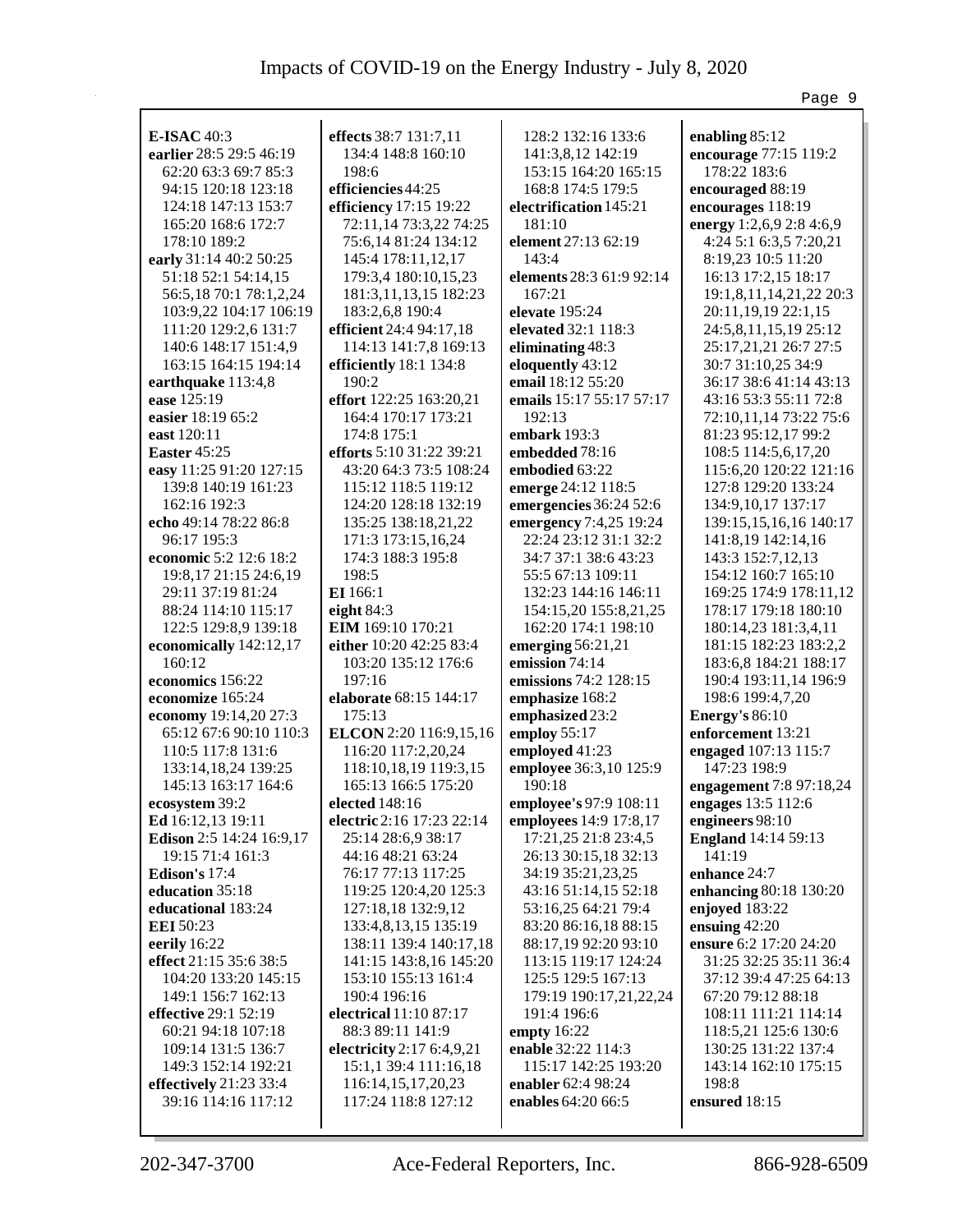|                                  |                            |                                    | Page 10                       |
|----------------------------------|----------------------------|------------------------------------|-------------------------------|
|                                  |                            |                                    |                               |
| ensuring 24:18 47:21             | 156:21 175:16 176:10       | execute 114:19 126:17              | exposure 32:3 35:11           |
| 48:3 52:5 128:9                  | establish 45:12 62:16      | 128:6 143:21 191:24                | 173:23                        |
| enter 6:10 31:2,12 35:3          | established 15:11 23:9     | executing 44:9                     | expressed 23:1                |
| 40:22 49:4 129:5                 | 79:22 80:10                | executive 2:7,9,15,18,20           | extended 22:5 104:18          |
| enterprise 35:3,23 39:3          | establishing 14:17 17:23   | 3:2,4,7 10:14 20:10,17             | 110:18 163:7                  |
| 42:5                             | estimate 15:25 125:16      | 24:24 25:4 38:16 78:12             | extent 48:21,23 73:10         |
| enterprise-wide 193:3            | et 47:22 72:25 117:16      | 78:17 112:10 116:9                 | 75:19 79:10 86:25             |
| entire 35:19 38:6 151:25         | evaluate 115:8 137:2       | 127:7 132:2 137:25                 | 93:14 102:24 111:7            |
| 170:11                           | 182:17                     | exemplary 131:13 132:12            | 142:19,20 160:17 176:3        |
| entirely 94:8 176:23             | evaluated 37:13            | exercise 14:6 196:13               | 178:20                        |
| 188:25                           | evaluating 41:24           | <b>exercised</b> 41:20 70:12       | extra 177:14                  |
| entities 5:23 41:23 42:8,9       | event 57:5,23 111:9        | 113:11                             | extraordinarily 55:21         |
| 55:796:21                        | 126:15 151:6 163:3,16      | exercises 196:11                   | 57:8                          |
| entitled 12:21 111:18            | 163:24 167:5 171:21        | existing 84:17 115:20              | extraordinary 13:20           |
| entity 166:18                    | 182:1 193:25 194:6,14      | 135:22                             | 68:25 69:11 70:14 97:4        |
| environment $19:724:19$          | 196:21                     | exists 173:23 174:22               | 114:15 128:18                 |
| 54:19 73:6,13 75:15              | events 39:6 43:24 51:9     | expand 169:22                      | extrapolate 131:8 139:9       |
| 92:12,16,20 95:25 96:2           | 57:9,21 75:2 102:5         | expanding 170:22                   | 140:23 148:7,22 149:6         |
| 96:7 112:16 139:10               | 126:5 134:2                | expands 98:4                       | 149:10 181:25                 |
| 142:9 150:18 191:25              | everybody 4:5 9:16 10:17   | expansion 23:22 97:14              | extreme 15:14 139:20          |
| environmentally 24:4             | 12:16 20:14 33:16          | 114:20 133:20                      | 182:1                         |
| 120:22 134:18 182:2              | 72:12 75:7 76:9 83:1       | expansions 95:10                   | extremely 4:7 5:4 180:23      |
| envision 131:2                   | 123:16,16 144:24 148:6     | expect 6:9 126:15 127:22           | 180:24                        |
| <b>EOE</b> 41:9                  | 175:10 189:20 190:19       | 131:4 139:13 140:11                | extremes 121:25               |
|                                  | 192:6 197:19               | 141:6 176:25                       |                               |
| epicenters 133:11                |                            |                                    | eye 54:10                     |
| epidemic 124:20                  | everybody's 102:6          | expectation 163:5                  | eyes 42:16                    |
| epidemiologist 14:12,13<br>59:13 | 107:10 189:19,24<br>198:15 | expectations 20:1,6 99:1<br>182:25 | F                             |
|                                  |                            |                                    | face 6:12,18 23:9 24:13       |
| equal 86:13 177:13               | everyone's 144:9           | expected 17:24 142:6               |                               |
| equipment 19:24 22:11            | evolution 85:11            | 156:1 160:21                       | 31:15 45:21 54:4 92:25        |
| 31:4 32:2 70:7 76:21             | evolve $85:23$             | expecting 10:8                     | 93:1 94:9,9,11,11             |
| 77:3 78:16 80:19                 | evolves 86:2               | expeditiously 130:4                | 119:13 131:15                 |
| 108:10 109:5 119:13              | evolving 14:9 143:2        | expense 118:24                     | facilitate 28:17 143:1        |
| 182:21 191:17                    | exacerbated 126:5          | expensive 152:3,6 168:20           | <b>facilities</b> 19:24 64:11 |
| equitable 128:14                 | exact 193:8                | 168:21 169:8 181:12                | 125:8 143:6 157:20            |
| equity 7:1 14:23 165:1           | exactly 38:11 53:10        | experience 15:7 17:11              | facility 118:1 153:13         |
| <b>ER</b> 39:3                   | 125:25                     | 44:9 46:25 53:5 69:22              | facing 117:6 120:4            |
| ERCOT 59:23 157:4                | examine 4:23 198:5         | 81:13 124:16 126:14                | fact 35:1,12,20 47:11,23      |
| Eric 2:11 29:17,22               | example 28:13 31:10 36:9   | 130:12 135:14 139:8                | 48:10 53:13,19 72:3           |
| <b>ERO</b> 42:5                  | 37:8,11 45:17 49:21        | 140:24 165:11 182:14               | 81:18 91:23 92:22             |
| errors 126:7 145:12              | 75:24 80:9 87:4,4 92:15    | 187:24 195:4,24                    | 97:14 117:9 118:14,22         |
| escalation 136:20                | 93:23 94:13,20 108:9       | experienced 43:22 46:1             | 129:1 139:23 164:16           |
| <b>ESCC</b> 14:23 28:7,13,17     | 117:2,21 141:22 142:8      | 67:10 86:19 98:10                  | 179:4 191:19 192:15           |
| 41:7                             | 150:23 152:13 157:3        | 133:12 142:10 194:9,23             | factor 43:12 152:11           |
| <b>ESEC</b> 60:8 61:7 63:2,14    | 172:8 176:21 182:21        | 196:18 197:8                       | 157:7                         |
| 63:17,22 69:12 70:2              | 187:1 194:16               | experiences 41:3 50:23             | factors 7:2 40:14             |
| 77:5 79:21 80:2 108:22           | examples 45:20 59:25       | 50:24 53:8 124:17                  | facts 70:4 182:5              |
| 108:24 109:7 174:5               | 80:16                      | 154:4 195:10,11                    | failure 32:8                  |
| especially 6:12 48:1             | exceeded 98:25             | experiencing 16:6 69:18            | fair 52:11 69:5 95:9          |
| 74:23 83:10 89:11                | excellence 17:10           | 121:14                             | 127:22 128:7                  |
| 119:16 134:2,15 179:24           | excellent 89:8 101:17      | expertise 98:11 137:6              | fairly $47:154:1262:1$        |
| 189:16                           | exchange 5:21 28:9 44:17   | expertly 198:3                     | 120:21 138:15                 |
| <b>essential</b> 22:6,9,18 27:2  | exchanged 28:10            | experts 28:23,23 62:24             | fairness 118:22 131:22        |
| 30:23 47:21 48:2 49:16           | excited 16:23              | explain 139:17                     | fall 32:17 103:20 104:2,4     |
| 62:12 67:6 116:24                | exclusive 177:8            | explore 6:1 132:25                 | 150:16 166:5                  |
| essentially 126:20 142:1         | excuse 38:20 70:22         | export 24:10                       | <b>fallen</b> 172:10          |
|                                  |                            |                                    |                               |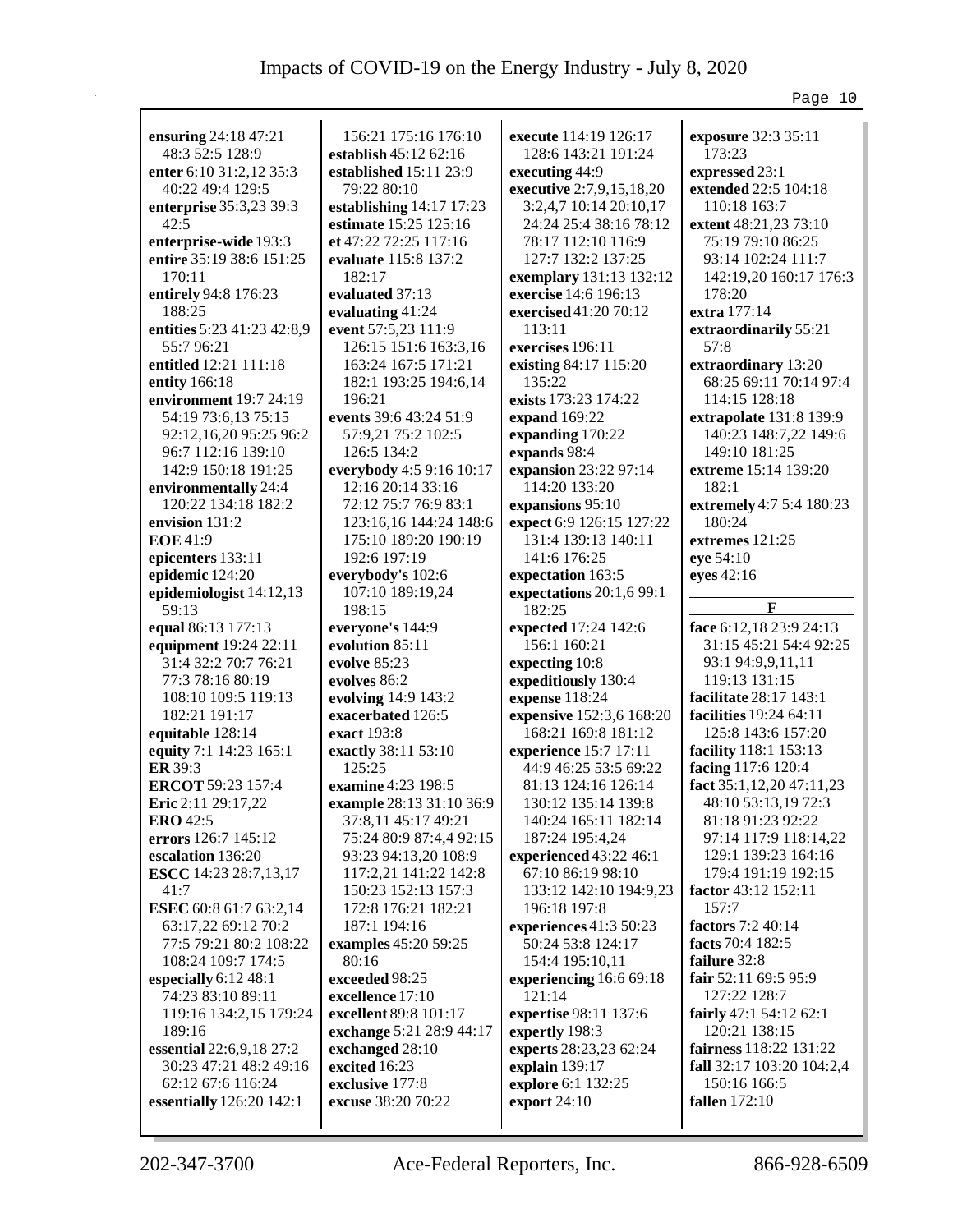| familiar 98:16            | 177:2                      | five 23:21 81:10 123:7,14      | <b>Ford 175:9</b>               |
|---------------------------|----------------------------|--------------------------------|---------------------------------|
| families 22:4 43:15,16    | fiberoptic 193:18          | 125:21                         | forecast 15:23 59:17            |
| 61:24 97:9 101:19         | field 8:9 22:1 32:21 48:7  | fix 8:6                        | 81:17,19,22 82:4                |
| family 36:3 98:12         | 48:25 79:4,5 86:16,20      | fixed 118:14 176:4,19          | 144:25 145:1,9,9                |
| family's $52:3$           | 95:6 96:5,6 119:8,9        | flat 86:12 126:21 161:8        | 147:15,17,19,24 160:18          |
| Fanning 63:14             | 128:7 131:1                | flattening 126:2               | forecasted 114:10               |
| far 16:17 29:3 39:18 41:4 | fields 172:9               | fleet 105:17 152:1 161:3       | forecasting 81:3,9 126:7        |
| 46:25 49:25 68:2 80:15    | figure 65:19 70:5 71:15    | 161:16,16,20                   | 140:19 144:17,18,21             |
| 87:8 88:9 109:20 131:8    | 81:4 84:15 95:8 103:25     | <b>flexibility</b> 27:15 62:20 | 145:7,17 147:22 150:6           |
| 132:23 150:25 165:11      | 121:9 122:16,25 153:16     | 93:11 154:21 164:19            | 190:5                           |
| fascinating 110:25        | file 199:20                | 181:8                          | forecasts 150:9                 |
| fashion 52:6 85:21        | filed 81:18 135:16 176:6   | flexible 107:11 181:7          | forefront 61:19 168:14          |
| 131:13                    | 176:13                     | floor 123:24                   | foremost 48:19 112:24           |
| faster 97:16              | filing 118:20 176:18,23    | flow $30:5$                    | foresee 43:22 76:13             |
| fatalities 52:2           | filings $118:16$           | flowing 27:5,8 138:20          | 188:13                          |
| FBI 56:17                 | fill 75:1                  | fluid $64:1665:15110:10$       | foreseeable 13:25               |
| FCC 50:23                 | fill-in 66:18              | 126:15 148:21                  | <b>Forest</b> 174:10            |
| fear 49:3                 | final 60:11 64:4 81:1      | fly $74:7$                     | forever 138:21                  |
| February 40:3 117:5       | 119:1 170:25               | flying $69:9$                  | forging $113:23$                |
| fed 44:24                 | finally 9:2 33:3 41:19     | focus 11:25 14:15 15:22        | forgot 73:17                    |
| federal 1:2,9 16:13 21:10 | 42:2 55:8 57:20            | 26:1,23 27:17 29:5,6           | <b>Forks</b> 120:11             |
| 22:17 67:25 71:21         | financial 6:24 7:2 19:16   | 39:7 40:25 45:3 67:19          | form 25:18 85:20 93:23          |
| 108:23 113:23 118:19      | 27:25 31:15 129:11,13      | 75:3 80:22 92:19 95:25         | formal 33:12 66:9 177:12        |
| 137:17 139:19 154:18      | 130:7,11 137:9             | 109:6 119:12 135:23            | formalize 41:16                 |
| 174:4,7,9 199:4,20        | financially 180:4          | 142:18 143:22 163:24           | formed 17:6                     |
| federally 80:17           | find 37:6 65:5 89:15       | 177:17,18 183:25               | former 140:1                    |
| feedback 35:20 51:8       | 118:18 121:7 151:24        | focused 6:2 14:10 18:11        | formula 177:12,14,16,20         |
| 124:17                    | 162:5 179:25 180:17        | 27:16 29:6,12 39:8,21          | forth 74:8 77:17                |
| feeder 185:22             | finding 87:19 88:4 89:12   | 41:21 42:6 50:25 51:4          | <b>fortunate</b> 38:8 63:13     |
| feeders 185:23,25         | 190:2                      | 52:5 73:24 78:11 84:3,4        | 67:25 167:16                    |
| feeding 49:19             | fine 147:13 184:25         | 88:2,16 105:14 108:23          | fortunately 8:12 45:24          |
| feel 60:10 62:7 86:20     | fine-tune $49:17$          | 114:12 145:24 164:6            | 121:11                          |
| 96:21 146:23 160:16       | finger 79:23 108:20        | 167:14 197:20                  | forum 28:8 41:2,14 63:5         |
| feeling 38:7 77:19 88:19  | finish 143:12 149:20,22    | fog 79:5                       | <b>forward</b> 5:1 7:7 8:21 9:1 |
| 130:14                    | finishes 13:8              | folks 13:1 41:18 43:19         | 9:16 12:7 15:6 16:15            |
| fees 18:5 31:17           | fire 173:7,12,18,25        | 44:1 89:1 91:13,14,17          | 20:7 25:19,23 27:17             |
| feet 180:5                | fires 43:25                | 91:20,25 123:17 166:4          | 28:2 29:11,14 33:8,21           |
| fell 15:4                 | firmly 115:23              | 174:20 178:16,22               | 33:23 42:20 64:12,23            |
| fellow 13:13 18:16 67:2   | first 11:2 12:21 13:2 15:6 | 182:15 183:14 191:18           | 67:12 74:10 80:18,22            |
| 79:20 80:2                | 17:3,12 19:24 26:9 33:1    | 194:13 196:6 197:1,2           | 84:17 88:25 91:9,11             |
| felt 124:24 176:19        | 36:7 44:12 48:19 55:13     | 197:10                         | 92:7 94:19 96:7,10              |
| FERC 10:13,17 34:5        | 60:18 65:9 70:13 86:9      | follow 18:13 145:17            | 97:20 104:20 115:24,25          |
| 41:14 42:15 60:11 61:1    | 90:5 95:11 96:17           | 147:11                         | 121:7 122:11,21 123:3           |
| 66:9 71:12,21 80:17       | 106:16 112:24 117:15       | <b>follow-up</b> 50:14 91:3    | 123:5 124:2 127:5               |
| 81:18 82:22 93:21,23      | 117:23 119:18 125:3,13     | 106:2 151:17                   | 131:24 134:20 137:16            |
| 94:5 95:1 99:24 100:7     | 129:25 135:10 142:11       | following 30:20 45:25          | 137:21 139:9 142:3,24           |
| 100:15,20 101:15          | 144:14 147:25 154:22       | 87:8 150:5                     | 148:8 157:2,12 163:1            |
| 105:22 108:3 114:25       | 162:1 166:10,22 173:4      | follows 137:1                  | 163:23 166:7 174:18             |
| 117:13,16,17 126:17       | 173:25 175:21,25           | footprint 74:10 124:9          | 182:6 185:13,25 194:14          |
| 128:8 129:15 130:5        | 178:15,23 180:24           | 126:21 152:1                   | 195:17 198:8,10,10              |
| 131:11 132:7 134:14       | fiscal 139:19              | footprints 116:21              | found 40:10,17 105:25           |
| 149:5 162:7 165:3         | Fisher 2:20 116:8,10,11    | <b>forbid</b> 174:25           | 130:23 190:16 193:5             |
| 166:11,14 175:14          | 119:19 165:7,12 166:13     | force 48:16 75:21              | Foundation 21:22                |
| 176:23 177:8,20 182:4     | 175:4,18                   | <b>forced</b> 117:4            | foundational $69:6$ 114:18      |
| 184:1 196:11 198:3        | fit 62:25 100:17 176:24    | forceful 18:25                 | four 12:24 54:16 58:9           |
| FERC's 94:20 137:4        | fits $131:6$ 149:4         | forces 128:13 178:5            | 73:23 76:21 92:3 97:5           |
|                           |                            |                                |                                 |
|                           |                            |                                |                                 |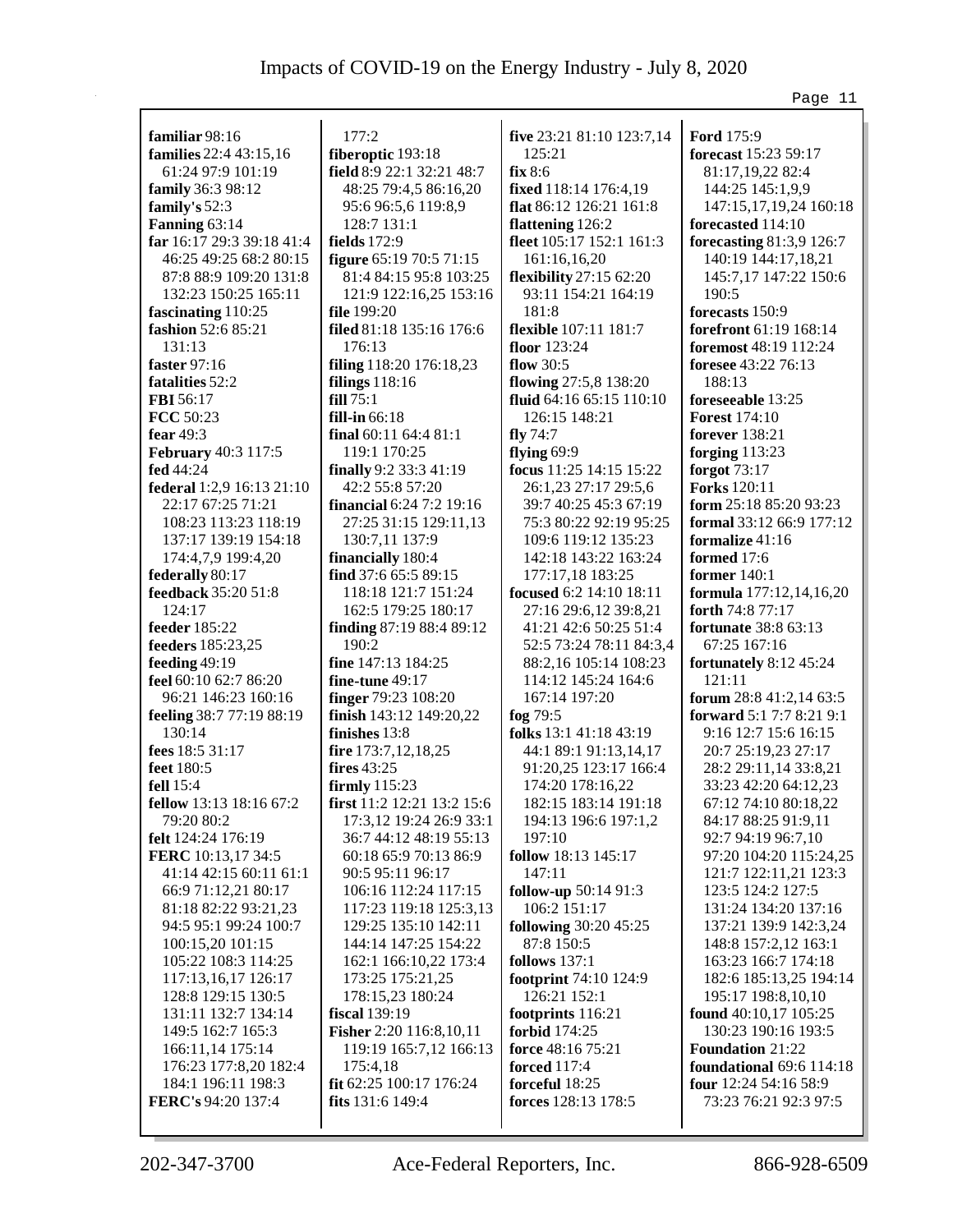|                                                 |                                            |                                              | Page 12                                         |
|-------------------------------------------------|--------------------------------------------|----------------------------------------------|-------------------------------------------------|
|                                                 |                                            |                                              |                                                 |
| 111:25 125:6,20 126:14                          | 115:21 120:6 126:9,16                      | 70:6 77:3,3 79:14 84:12                      | 106:17 108:13 109:9                             |
| 130:17 136:23 161:24                            | 131:8 133:9 139:11                         | 90:16 98:3,5 104:13,14                       | 112:12 116:8,9 119:22                           |
| 161:24                                          | 143:1,17 146:1,2                           | 105:15 126:13 174:11                         | 121:18 127:8 131:16                             |
| Fourth 186:12,20                                | 153:14 162:25 163:3,10                     | 183:22 184:8 191:17,19                       | 132:3 134:24 138:1,15                           |
| FPP 59:16                                       | 163:13 164:2,5 170:13                      | 192:10                                       | 147:8, 10, 25 151: 20                           |
| frankly 52:4,13 62:7                            | 190:10 194:12                              | gift 93:25                                   | 153:3 156:14,15 163:1                           |
| 131:4 156:9 157:3                               | G                                          | gigawatts 115:2                              | 170:6 171:16 172:20                             |
| 163:18 168:17 186:14                            |                                            | Gil 3:4 132:2 166:17                         | 174:25 177:4,5 178:23                           |
| 191:5                                           | $G$ 4:1                                    | 180:20 194:14                                | 180:20 182:11 185:3                             |
| free 142:1 160:16                               | gain 187:17                                | give 12:23 33:12,13 36:15                    | 186:5 187:12 188:7                              |
| freefall 139:22                                 | gap 75:1 180:8                             | 43:18 50:16 58:21 61:2                       | 190:14 191:9 193:1,23                           |
| freely 67:22                                    | gas 6:5,9,22 8:7 11:11                     | 68:7 85:6 112:9 117:21                       | 195:2 196:3 198:18                              |
| frequent 59:16 170:10                           | 20:11,12,18,22 21:1,4                      | 123:24 137:12 154:3                          | goal 133:6 154:23                               |
| <b>frequently</b> 50:1 71:13                    | 22:3,13,24 23:6,10 24:2                    | 166:19 179:8,13 187:9                        | goals 19:17 133:24 143:3                        |
| friends 22:4                                    | 25:14 27:8 28:9 29:18                      | 189:9                                        | 152:20 161:2                                    |
| front 6:14 $25:10\,27:12$                       | 29:23,24 30:3,5,7,13,14                    | given 26:23,23 32:15                         | God 174:25                                      |
| 34:16 36:8,10 37:18                             | 31:7, 12, 14, 24 32: 2, 5, 11              | 37:17 43:20 48:9 50:4                        | goes 36:16 70:16 76:23                          |
| 41:22 50:20 86:3 94:12                          | 32:14,24 33:9 47:9,10                      | 53:17,21 54:22 94:1                          | 90:19 98:17 109:5                               |
| 110:10 113:16 127:1                             | 47:12 48:4,24 51:20                        | 98:9 105:11 146:7                            | 157:22 158:19 171:13                            |
| 159:18 174:19 180:11                            | 63:10,24 87:17 91:22                       | 148:11 173:10 176:20                         | goggles 79:5                                    |
| frontline 24:21 36:18                           | 117:4 127:18,20 137:18                     | 186:16                                       | going 5:1,4 7:6,24 8:12                         |
| 65:8                                            | 141:18 142:1,2,3,5                         | gives 66:13 189:12                           | 8:13, 14, 15, 17, 25 9:24                       |
| frontlines 44:14                                | 153:7,22 155:13 156:3                      | giving 57:19 62:25 96:4                      | 10:1 11:1,2,7,14 12:2,3                         |
| fronts $174:2,18$                               | 156:8,9,12,14,20                           | 177:23                                       | 25:18,23 27:17 33:12                            |
| froze 151:18                                    | 158:12 159:6,14,15                         | glad 9:22 156:6 190:8                        | 42:22 46:23 47:9,13                             |
| fruit 27:19                                     | 161:8 169:4 172:8,11                       | Glick 7:11,12,15 20:16                       | 49:20 52:20,22 53:14                            |
| fuel 30:7 36:6,17                               | gasses 119:6                               | 27:11 29:21 68:8,8,10                        | 53:16,20 54:19 58:1                             |
| fuels 153:11                                    | gateway 114:20 170:2                       | 68:21 70:21,23 71:23                         | 59:15 60:25 64:12                               |
| fulfill $19:16$                                 | gather 17:7                                | 72:1,16 74:20 76:6,8                         | 65:25 67:12,13,18                               |
| full 98:1 113:18 174:18                         | gatherings 33:5                            | 80:24 81:1 82:7,9 138:3                      | 70:19,25 71:14,20 72:4                          |
| 199:21                                          | <b>Gaynell</b> 199:24                      | 147:8,9,12 148:1                             | 73:18,21 75:4,18 80:18                          |
| full-term 146:1                                 | general 68:18 83:20<br>117:7 138:15 147:17 | 149:12, 19, 22, 23 150:2                     | 80:22 81:7,10 82:11                             |
| full-time 93:11                                 |                                            | 150:5 151:15 171:4                           | 83:19 84:8,12,16,17                             |
| fully 14:17 30:4 195:25<br>function 10:15 42:25 | generally 160:7 177:18<br>187:23           | 173:3,13 175:4 177:3<br>178:7,9,25 183:13,15 | 85:2,4,23 86:15 87:23                           |
| 50:10 128:11 139:22                             |                                            | 183:16,20 197:25                             | 87:24 89:19 90:8,13,15                          |
| 142:20,20 144:3 185:13                          | generates 133:2<br>generation 22:14 25:16  | glitch $117:25$                              | 91:1,2,6,8,9,9,10,11<br>92:7,7,19 94:6 96:1,1,7 |
|                                                 | 25:17 47:11,13 48:17                       | global 21:3 79:8 133:8                       | 96:12,13,16 97:20                               |
| functionality 177:9<br>functioning 6:3          | 48:18 105:8 115:21                         | 154:11                                       | 99:10 100:1,3,4 103:11                          |
| <b>functions</b> 50:1 137:3                     | 120:8,10 124:6 126:10                      | globe 24:9                                   | 104:2,19,20 105:22                              |
| fund 180:12                                     | 126:18,23 127:18,20                        | gloves $31:5$                                | 109:1 110:14,14 111:17                          |
| fundamental 69:13                               | 128:7, 13, 20 138:8                        | go 8:6,10 10:25 13:11                        | 111:25 116:2 121:18                             |
| fundamentally 141:6                             | 150:21,23 161:20 190:4                     | 16:10 20:13 24:25                            | 123:7,21 129:10 131:2                           |
| 159:2 172:2,13                                  | 194:16                                     | 29:18 33:14 34:1 38:18                       | 131:5,9 142:24 143:25                           |
| funded 179:19                                   | generation's 178:4                         | 43:7 44:4 47:4 49:12                         | 144:8,13 146:24 147:7                           |
| fundraising 31:22                               | generations 81:23                          | 50:11 52:24 53:13,23                         | 147:14,21 148:8,10,18                           |
| funds 27:24                                     | generator 47:19 78:3                       | 54:24 58:15 60:6,22                          | 148:19 149:1,4 150:20                           |
| furlough 23:3                                   | generators 126:13 167:1                    | 65:16 71:18 72:10,17                         | 150:21 151:8,12 153:4                           |
| further $5:147:982:10$                          | generically 171:9 172:14                   | 73:15,20 74:10,17                            | 153:20,22 155:23                                |
| 115:19 129:9 170:23                             | gentlemen 145:18                           | 75:11 77:23 78:19                            | 156:14 158:11 162:16                            |
| 174:16 196:23                                   | genuinely 123:14                           | 79:17 83:13 84:20 85:8                       | 165:7 166:5 171:1,16                            |
| <b>Furthermore 31:21</b>                        | geographically 124:8                       | 85:16 86:6,17 87:12                          | 172:4,5 175:9,10                                |
| <b>future</b> 4:18 6:6 12:10                    | 125:7 152:5                                | 88:11 89:4 90:24 91:23                       | 176:20 177:19 178:18                            |
| 15:14 23:15 78:10                               | geographies 69:2                           | 92:9 93:18 94:24 95:12                       | 182:6,22 184:11,11,16                           |
| 81:17 82:3,6 91:5                               | German 56:3                                | 95:17 96:15 98:9,20                          | 185:23,25 186:6,18,19                           |
| 109:16 114:3,17 115:1                           | getting 45:15 60:9,23                      | 100:22 103:7 104:7                           | 186:24 187:6,9 188:5                            |
|                                                 |                                            |                                              |                                                 |
|                                                 |                                            |                                              |                                                 |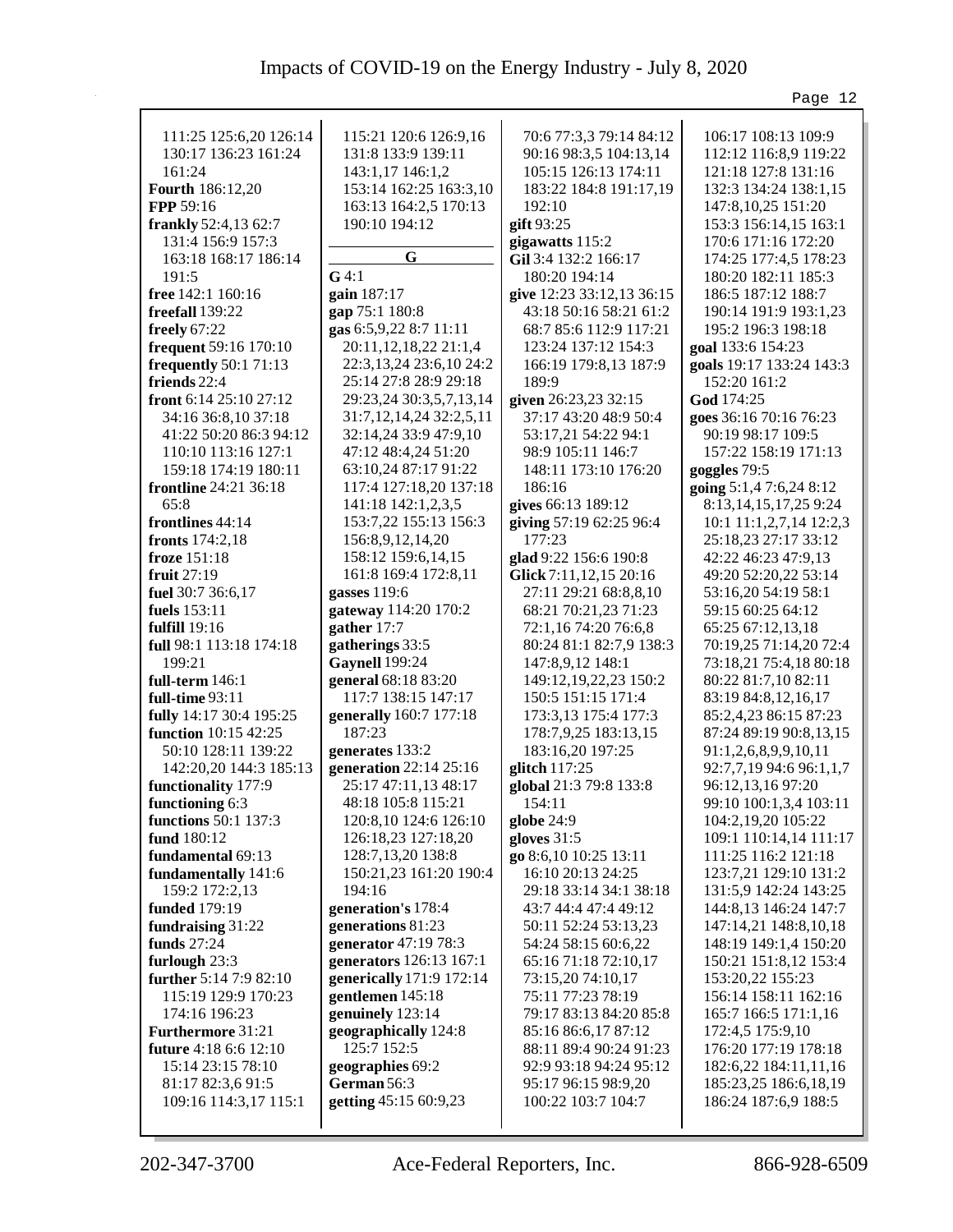|                          |                                                      |                                        | Page 13                                    |
|--------------------------|------------------------------------------------------|----------------------------------------|--------------------------------------------|
|                          |                                                      |                                        |                                            |
| 192:19 193:14,15,19      | green 128:3 142:16                                   | 117:17                                 | 65:8 140:8                                 |
| 195:16                   | grid 38:24 42:17 48:4                                | handling 11:4 12:9 66:12               | healthy 26:13 44:14                        |
| good 4:22 7:21 13:12     | 112:21 114:18,21                                     | 189:18                                 | 61:20,21 131:21                            |
| 16:11 20:14 25:2 29:20   | 115:17 120:4 121:4                                   | hands 50:8 71:24 76:6                  | hear 7:13,24 9:23 82:18                    |
| 33:15 34:2 41:18,18      | 125:3 133:23 134:12                                  | 79:1 80:24 82:8 97:2                   | 83:6 90:6 101:4,5                          |
| 49:25 52:4 56:17,22      | 138:18 142:21 143:1,4                                | 101:2 178:8,23 179:22                  | 102:23 123:20 135:1                        |
| 69:20 71:20 73:5 80:6    | 143:16 163:10 170:12                                 | 183:13 189:10 197:16                   | 149:15                                     |
| 81:13 83:14 84:2 88:9    | 181:8,9,12,14 190:4                                  | happen 15:14 51:16                     | heard 25:7 26:13 45:5                      |
| 88:20,24 104:1 105:24    | grip 122:11                                          | 83:15 110:18 116:7                     | 63:3 86:23 124:17                          |
| 107:21 108:15 124:1      | grocery 30:8                                         | 131:9                                  | 151:17 168:11                              |
| 127:9 138:2 145:10       | ground 34:17 102:13                                  | happened 187:3 190:7,8                 | hearing 8:21 9:16 11:1                     |
| 146:24 148:3 153:12,25   | group 4:14 32:22 116:12                              | 194:1                                  | 12:7 80:5 83:2 101:17                      |
| 163:18 165:17 174:13     | groups 28:8 44:18 50:22                              | happening 38:11 120:3                  | heart $44:15$                              |
| 175:18 179:7,10 182:18   | 58:25 59:1,4 63:23 65:6                              | 141:1 148:11,23 156:9                  | <b>heartened</b> 90:6 102:4                |
| 187:24 189:19,20,21      | 132:14                                               | 185:12,14 194:1                        | heartening 90:10 173:16                    |
| 190:6 198:19             | grow 115:6                                           | happens 95:5 149:8                     | heartfelt 43:18                            |
| goodness 194:7           | growing $8:16$                                       | 153:6, 11, 22 172: 23                  | heat 7:23 30:10 141:12                     |
| gotten 41:17 97:8 194:22 | growth 11:19 53:12 58:7                              | 178:3                                  | heatwave 185:24                            |
| gout 127:19              | 136:22                                               | happier 192:22                         | heavily 38:2 73:11 95:6                    |
| government 15:2,19       | guardians 36:21                                      | happiness 163:17                       | 157:9 172:16,17                            |
| 21:10 23:11 39:2,17,23   | guess 43:11 68:22 104:22                             | happy 4:7 33:16 35:25                  | hedge 148:13,13                            |
| 40:24 41:9 56:15,15,20   | 107:11 160:17 175:21                                 | 53:10 82:22 95:18                      | heels 104:19                               |
| 58:3 67:2 70:3 71:12     | guidance 14:4 21:20,22                               | 101:17 105:1                           | height $133:13$                            |
| 80:2 132:17 193:10       | 41:23 51:11 164:13                                   | hard 26:18,22 29:3 45:9                | heightened 39:12,22                        |
| governments 148:16       | guide 10:2 28:14 41:12                               | 50:15 75:5,18 95:14                    | held 112:20 199:19                         |
| Governor 133:5           | 63:6 69:15                                           | 125:25 130:12 131:2                    | help 10:2 18:4 23:18                       |
| governors 67:9,20 148:16 | guided 26:10                                         | 166:18 181:5 183:5                     | 28:17 36:14,18 41:15                       |
| GP 2:14                  | guidelines 22:17 30:21                               | 198:8                                  | 41:20 50:3 55:6 66:14                      |
| grabbing 149:7           | 35:5 107:7                                           | hardening 113:24                       | 67:7,7,16 71:12,21 73:6                    |
| grade 174:15             | guides 50:2,3 63:3                                   | harder 110:14                          | 80:3 92:24 99:24                           |
| gradual 125:17 140:21    | Gulf 48:12 124:11                                    | hardest 140:6                          | 103:13 106:11 110:17                       |
| 145:12                   | guys 58:23 60:12,14 64:7                             | harm $18:7$                            | 115:16 117:22 119:9                        |
| gradualism 137:10        | 66:12 151:22                                         | harmony 192:7                          | 125:5 126:9 133:24,25                      |
| Graham 2:7               | $\bf H$                                              | <b>hat</b> 139:7                       | 138:23 152:8 155:20                        |
| <b>Grand</b> 120:11      |                                                      | Haynes 2:12 33:11,13,15                | 179:9,11,15,25 180:4                       |
| grateful 5:10 7:8 18:16  | half 15:6 30:6 42:4 78:2                             | 33:24 34:2 74:17,18,19                 | 180:17 181:6,13 191:20                     |
| 29:2 43:18 116:11        | 81:13 97:8,9 120:11                                  | 75:10 89:4,5,6 90:2                    | 195:7                                      |
| 126:17 138:21 194:22     | <b>halt</b> 110:6                                    | 94:24,25 96:14 104:7,7                 | helped 22:6 28:24 29:5,6                   |
| 194:23<br>grater $17:3$  | halted 17:13 139:21<br><b>hand</b> $31:542:2544:1,4$ | 104:8 105:21 106:17,17<br>106:18 108:1 | 52:9,10 59:4 84:11<br>139:20 167:18 192:21 |
| gratitude 23:2           | 47:4 49:12 50:10 66:18                               | head 110:3 120:18                      | 194:15 195:11 196:11                       |
| great 7:15 16:21 18:9    | 70:22 73:15,17,19                                    | head-on 6:18                           | helpful 59:11 60:4,24                      |
| 34:6 36:9 44:8 47:18     | 74:17 75:11 76:11                                    | heading 6:11                           | 61:4 101:14 107:6,18                       |
| 55:13 58:5 67:7,9 68:1   | 77:20,23 78:18,24                                    | headquarters 120:10                    | 107:24 129:6 143:13                        |
| 68:22 69:18 75:19        | 83:13 84:20 86:5,19                                  | heads 98:3                             | 189:12                                     |
| 76:16 79:19 87:13 89:7   | 87:11 88:11 89:4 90:3                                | health 13:22 14:10,12                  | helping 6:2 19:17 73:12                    |
| 90:5 92:7 101:8 104:8    | 92:8 93:18 94:24 98:20                               | 18:2,24 19:6 21:3,16                   | 107:12 119:4 124:13                        |
| 106:18 107:25 110:23     | 101:2,24 103:7 106:17                                | 22:7 23:13 27:13 30:18                 | 130:23                                     |
| 111:1 118:25 128:8       | 108:13 109:9 130:23                                  | 35:15 38:22 39:24 41:9                 | heroes $8:4,4$                             |
| 135:4 140:8 153:2        | 144:3,3 152:24 177:4                                 | 45:1 49:9 56:2 61:13                   | heroic $138:18$                            |
| 155:14,22 162:23 169:1   | 182:11 183:14 185:3                                  | 62:21 67:9 87:8 88:16                  | Hey 66:12 96:16 116:11                     |
| 169:21 171:25 176:21     | 188:7 190:14 197:17                                  | 109:4 119:17 125:4                     | Hi 102:20 108:4 123:16                     |
| 189:11,25 197:22         | handing $102:8$                                      | 134:6 154:13,14,20                     | high 16:3 55:21,23 58:8                    |
| greater 73:10 115:13     | <b>handle</b> 10:6,11 14:8                           | 155:4,8,20 163:18                      | 105:14 117:24 118:6                        |
| 139:15 169:23 194:15     | 184:19                                               | 167:12 193:8                           | 119:3 138:25 167:6                         |
| greatly 44:2             | handled 9:25 10:13 48:12                             | healthcare 36:7 64:11                  | 186:13                                     |
|                          |                                                      |                                        |                                            |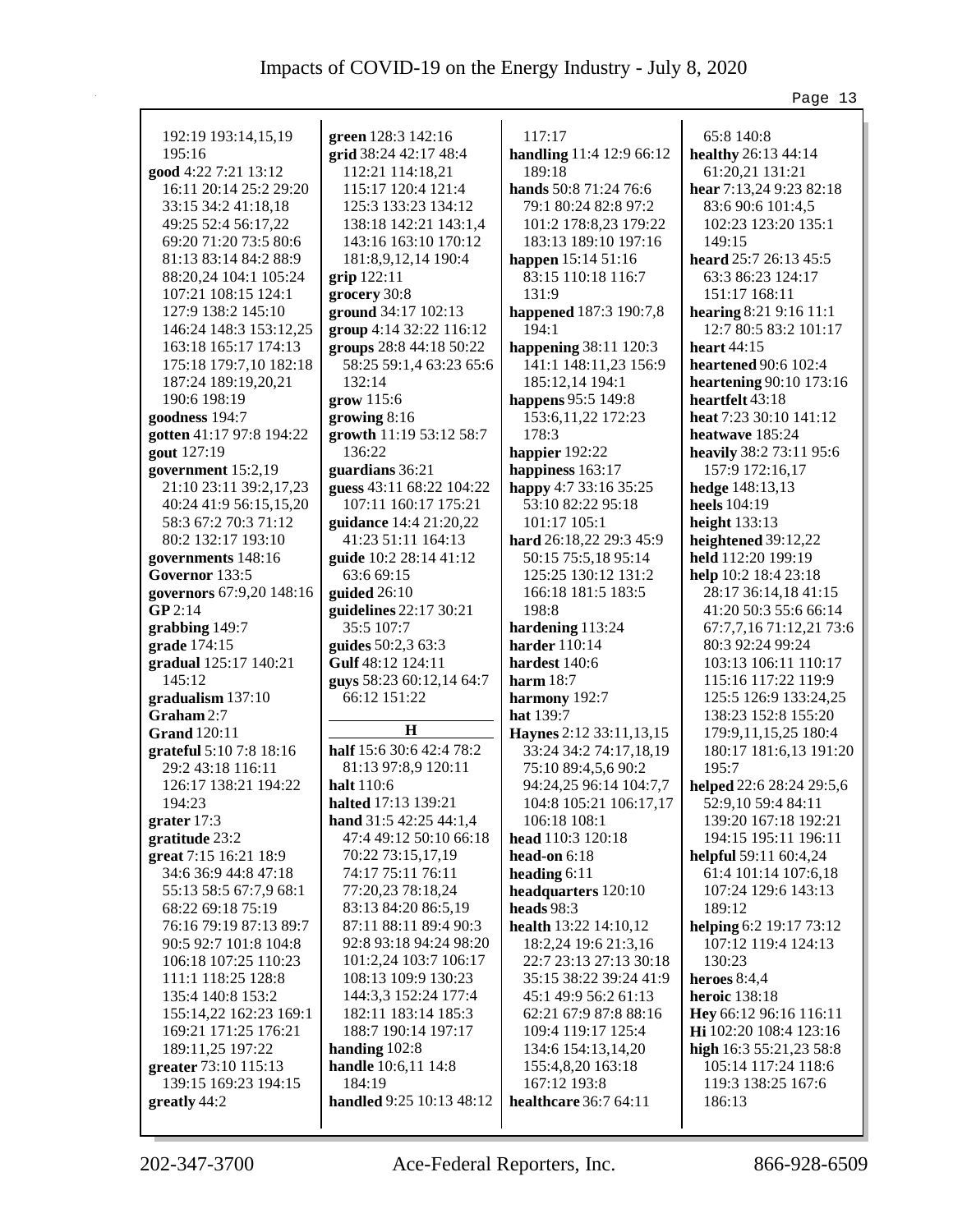|                                            |                                          |                                                          | Page 14                          |
|--------------------------------------------|------------------------------------------|----------------------------------------------------------|----------------------------------|
|                                            | 192:14 195:23 196:12                     |                                                          |                                  |
| high-emitting 134:5                        |                                          | ignore 182:7                                             | 67:17 68:16 128:17               |
| high-risk $173:18$                         | 198:4                                    | III2:7                                                   | 129:18 197:7                     |
| high-voltage 124:5                         | <b>hoped</b> 102:13                      | ill 88:19                                                | implications 4:23 8:24           |
| higher 20:1 126:6 139:16                   | hopeful 132:22 164:12                    | Illinois 160:2                                           | 72:6 108:25 116:14               |
| 142:6,10 186:21                            | hopefully 11:19 63:18                    | illness 19:7                                             | 154:14,16                        |
| highlight 8:3 14:21 21:4                   | 69:21 71:21 85:21                        | illnesses 62:9                                           | importance 17:3 19:7             |
| 89:8 95:2 104:22                           | 139:18 163:7 172:25                      | <b>illustrate</b> 136:14,19                              | 57:15 68:18 112:15               |
| 117:20 128:18 196:25                       | 190:11                                   | imaged $110:9$                                           | 120:6 143:9 195:12               |
| highlighted 75:3                           | hoping 9:2 149:15                        | imagine 49:19 140:19                                     | <b>important</b> 5:4 6:23 11:8   |
| highlighting 195:12                        | horizon 40:2 81:10 114:9                 | 164:22                                                   | 11:8,24 21:4 26:21               |
| highlights 57:7 121:3                      | 121:21 145:23                            | imagined 100:14 110:5                                    | 27:13 28:1,4 30:1,19             |
| highly 57:16 97:7 154:1                    | hospital 36:13                           | immediacy 88:15                                          | 38:14 57:8,15 66:23              |
| 196:12                                     | hospitalizations 8:15                    | immediate 31:16 41:21                                    | 68:19 71:1,9,13 74:23            |
| hindsight 103:16                           | hospitalized 119:9                       | 164:5                                                    | 77:10 86:1 90:9 96:5             |
| <b>hinged</b> 169:20                       | hospitals 17:3,24 22:9                   | immediately 113:11                                       | 97:19,24 99:10,18                |
| hire 62:8                                  | 30:8 64:11 65:9 140:6                    | 197:12                                                   | 100:20,24 109:19                 |
| hiring 86:22 87:18 88:2                    | 191:20                                   | immunize 140:15                                          | 110:16 118:6 124:11              |
| 88:21                                      | hosting $33:22$                          | impact 6:24 19:9 29:11                                   | 127:2 130:2,7,8,9                |
| historic 113:4                             | hot 30:11 59:21,24 79:25                 | 40:20 46:19 73:13 74:9                                   | 131:19 143:18 145:3,22           |
| historical $16:1693:5$                     | 106:6 109:12 125:21                      | 81:6 97:23 103:11,16                                     | 151:8 160:25 163:9               |
| historically 122:2 128:8                   | <b>hotel</b> 45:11                       | 119:25 121:10 124:23                                     | 165:16 166:6 167:11              |
| 134:18 146:20 186:11                       | hotels $22:23$                           | 125:12 126:20 132:9                                      | 176:2 180:7,24                   |
| 186:19 187:3                               | hour 111:4                               | 134:1 140:16 141:3                                       | importantly 104:25               |
| history 63:17,19,21 126:9                  | hours 107:23 113:13,14                   | 144:16,18 145:4 150:9                                    | 161:14 191:11                    |
| 128:15 144:25                              | 162:13                                   | 157:22 160:22 162:20                                     | imports 24:8                     |
| hit 16:20 17:1,7 35:2                      | house 36:16 51:22 184:12                 | 163:3 164:3 167:7                                        | impress $56:12$                  |
| 50:15 59:23 83:18                          | housed $44:23$                           | 168:6 170:9 172:19,24                                    | <b>impressed</b> 10:4,9,12       |
| 140:6 166:18,23 181:5                      | houses $16:22$                           | 181:21 182:13 183:2,11                                   | 56:13                            |
| 184:5 191:10                               | <b>Houston</b> 53:21,22                  | 188:13                                                   | impressive 10:16                 |
| hold 76:1 83:17 104:17                     | <b>HR</b> 59:4                           | <b>impacted</b> 7:19 34:7 46:3                           | <b>improve</b> 27:22 135:24      |
| 116:4                                      | <b>Hudson</b> 124:10                     | 72:20 73:11 102:24                                       | 169:9 197:14                     |
| <b>holding</b> 9:17 120:1                  | huge 5:6 51:15 71:17                     | 113:6,9 116:25 121:15                                    | improvement 8:24                 |
| holiday 186:9                              | 75:1 105:4 198:2,2                       | 124:25 125:11 132:21                                     | 136:11,13                        |
| home 18:1 19:20 31:2,12                    | human $41:956:2109:4$                    | 139:24 157:23 158:8                                      | improving 134:12                 |
| 34:20 48:16 51:12,13                       | 148:9 155:2,3 186:17                     | 159:8 168:2 171:3,22                                     | in-line $37:2$                   |
| 51:14 52:3,19 61:24<br>62:6,6 72:4,25 73:1 | humans $195:21$                          | 173:9 174:21 178:13,17<br>181:19,24 196:14               | in-person 37:10 42:1             |
| 75:16,20 88:19 90:22                       | hundreds 49:4,19<br>hurricane 44:7 46:15 |                                                          | 97:22 98:1 191:2                 |
| 91:10,13,15,17,20,25                       | 67:14 77:8                               | <b>impacting</b> 120:7 148:9<br>impacts 1:5 4:8 6:1 14:9 | incapacitation 21:14             |
| 92:5,16,20 93:8,11                         | hurricanes 43:24 48:5                    | 15:14 16:5 38:9 40:4,15                                  | incentive 142:2 157:11<br>164:25 |
| 97:10,21 104:25 117:10                     | hydro 104:16 105:16                      | 41:6,24 48:4 55:8 64:6                                   | incentives 115:15,15             |
| 117:16 125:19 129:4                        | 107:4 124:12 169:1                       | 81:4 102:22 103:1,14                                     | 164:24                           |
| 141:5, 11, 13, 17 148: 19                  | hydropower 33:19                         | 114:1 116:12 118:11                                      | incentivize 128:14               |
| 148:20 153:9 163:16                        | hydrotest 37:8                           | 120:6 122:9,12 124:3                                     | incident 33:2 35:4 51:6          |
| 178:11,18 180:17                           | hygiene 52:16 57:7 88:17                 | 124:22 125:13 127:11                                     | 52:9 66:3 109:14                 |
| 182:15,20,22 183:1                         |                                          | 129:12 132:24 134:6                                      | incident's 59:4                  |
| 184:11 185:15 190:1                        | I                                        | 142:17 156:1 163:19                                      | incidents 54:7                   |
| 197:2,5,8                                  | <b>Idaho</b> 197:9                       | 167:24 173:14 188:9                                      | include 118:21 132:19            |
| Homeland 21:11                             | idea 59:13 73:8 186:10                   | 197:13 199:7                                             | <b>included</b> 39:9 41:23       |
| homes 8:11 22:12 30:7                      | ideas 5:13,14,21 14:14                   | imperative 168:11                                        | 63:10 135:16 161:6               |
| 48:17,22 49:4 181:6                        | 162:8 198:9                              | implement 21:19 44:19                                    | 176:16 177:16                    |
| homework 104:25                            | <b>identified</b> 40:2,14 55:5           | 52:12 53:14,17 107:8                                     | includes 6:18 30:8,10            |
| homogeneous 161:16                         | 56:7,7 61:8 76:18                        | 130:5                                                    | 31:1 115:2 188:20                |
| hope 5:25 52:14 100:15                     | identify 135:24 173:19                   | implementation 78:15                                     | including 24:2 26:20 39:3        |
| 101:5 135:13 137:19                        | identifying 32:6                         | 107:20 129:2 131:21                                      | 41:11 68:1 107:8 113:3           |
| 146:25 155:21 180:6                        | idly 143:4                               | implemented 35:15 64:17                                  | 128:13 138:7 141:8               |
|                                            |                                          |                                                          |                                  |
|                                            |                                          |                                                          |                                  |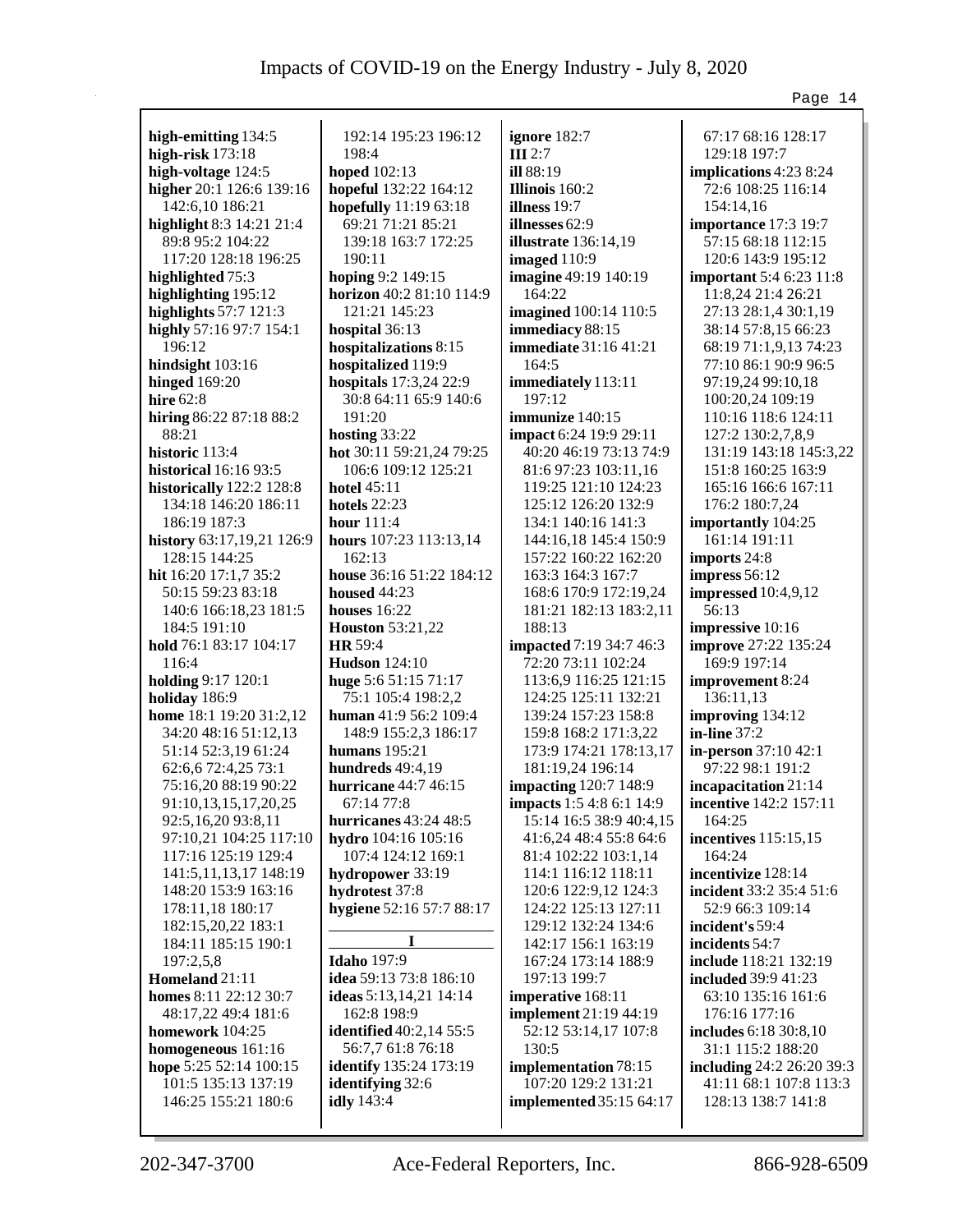| 154:16 156:2                   | 40:24 41:11,21 46:8                   | <b>innovation</b> 4:7 9:13 42:7 | 162:12                       |
|--------------------------------|---------------------------------------|---------------------------------|------------------------------|
| income 73:10 134:2             | 49:16 50:22 51:3 52:10                | 79:6 99:6 134:17                | international 104:12         |
| inconvenience 149:25           | 55:11 56:4,19,22,25                   | input $52:11$                   | 117:1 118:10                 |
| incorporate 21:20 163:12       | 57:3,25 58:2,4,13,14,15               | inside 59:1 146:15 152:10       | internet 48:15 148:6         |
| 164:19                         | 61:6,9 62:1,16 63:15                  | 192:20                          | interrelated 6:25            |
| increase 18:12 19:3 55:24      | 65:14 66:7 69:4 70:1,11               | insight 50:14 66:13             | <b>interrupt</b> 13:6 112:7  |
| 120:5 136:16 141:15            | 77:15,20 79:22 80:10                  | 101:14                          | interruption 37:5            |
| 151:3 162:12 173:15            | 80:12 86:2 89:16 90:9                 | insightful 43:15                | Interstate 20:12,22          |
| 177:13 185:15                  | 92:4 97:15,18 102:4                   | insights 58:4,16 85:7           | interval 137:20              |
| increased 15:16,25 16:1        | 107:12,13 110:9 113:23                | 90:25 101:11                    | intimate 64:18               |
| 20:6 39:13 54:3,5,5            | 117:3,4,7 121:3 128:19                | inspection 37:2,9               | introduce 12:22 33:13        |
| 119:5 173:16                   | 132:8, 12, 18, 22 139:6, 9            | inspections 95:3                | introduction 137:14          |
| <b>increases</b> 32:7 40:20    | 163:4 165:10 174:4                    | inspiring 36:20                 | invaluable 193:6             |
| 114:9 188:10                   | 186:25 194:3,20 196:17                | installation 159:17             | invented 161:17              |
| increasing 173:8 181:13        | 196:19 198:6 199:7                    | installations $17:15\ 51:20$    | <b>invest</b> 133:23 165:1   |
| <b>incredible</b> 51:5 63:13   | industry's 40:21 69:13                | instance 33:5 59:7 159:25       | 169:13,23 180:10 193:4       |
| incredibly 5:7 35:9 51:2       | 83:6                                  | <b>instances</b> 79:12 180:10   | <b>investing 20:4 170:14</b> |
| 52:18 55:19 60:21,23           | industry-leading 17:4                 | instantaneous 197:9             | 185:21 193:19                |
| 63:16 94:10 107:24             | industry-wide 28:17                   | instilled 35:25                 | investment 134:16            |
| 117:17 180:7 194:19            | 37:21 92:19                           | <b>Institute</b> 196:16         | 136:15,16,22 137:3           |
| incumbent 88:17                | infection $167:6,23$                  | <b>Institute's 161:4</b>        | 142:16 143:3 181:11          |
| incumbents 89:1                | infiltrate 73:10                      | insulate 9:14                   | 187:15                       |
| independent 2:24 123:23        | infiltration 11:3                     | <b>insured</b> 174:19           | investments 108:7 163:11     |
| 164:8                          | influence 97:23                       | insuring 39:9                   | 165:5 168:15 182:20          |
| <b>index</b> 100:8             | inform 35:18 101:13                   | <b>intact</b> 186:15            | investor 164:25              |
| indexing 38:2                  | information 10:1 14:10                | integral 19:16                  | investor-owned 185:9         |
| Indiana 118:17 176:16          | 15:21 17:8 18:7,18                    | integrate 114:14                | investors 129:21             |
| 176:17                         | 30:21 50:23 56:18,18                  | integrated 114:24 127:17        | invisible 170:9              |
| indicated 39:25 94:5           | 57:2,21 58:2,3,19,22                  | 128:4 129:19 181:9              | <b>invite</b> 102:18         |
| 154:23 161:2 182:16            | 66:4 124:21 125:20                    | integration $70:2$ 114:22       | invited 38:21                |
| indications 161:9              | 148:15,17 149:6,7                     | integrity 19:16 125:3           | inviting 16:14 29:25 33:7    |
| indicator 162:4                | informative 183:21                    | intellectual 74:11              | <b>involve</b> 124:4 137:3   |
| indirect 141:24                | informed 19:4 28:22,24                | intelligence 15:21 56:20        | involved 25:16 61:14         |
| individual 12:8 49:4           | infrastructure 6:6,22                 | intent $80:1$                   | 106:21 148:4 154:1           |
| 66:10 92:6,6 124:24            | 11:7,10 20:5,20,25                    | interact 190:23,24              | <b>IOU's 63:8</b>            |
| individually 121:8 171:7       | 21:11,13 25:22 27:18                  | interacted 92:25                | <b>Iran</b> 11:23            |
| 172:15                         | 27:19 30:24 56:3 57:2                 | interaction 94:9 97:18          | IRC 58:25 60:1 124:16        |
| individuals 10:11 22:5         | 67:5 108:6 114:11                     | 98:2                            | irrespective 143:7           |
| 24:15 31:23 75:16 87:2         | 120:1 122:21 132:10                   | interactions $32:2370:3$        | <b>ISAC</b> 56:18,18 57:3,20 |
| 172:17 187:9 195:19            | 133:21 136:3 138:24                   | interconnected 38:24            | 57:24,25 58:1,8,12           |
| inducted 170:21                | 141:20 154:12 155:6                   | interconnectedness              | 77:16                        |
| <b>industrial</b> 11:17 16:1   | 159:15 160:7,8,11                     | 195:11                          | island 72:21 151:3           |
| 116:13,17,19 117:23            | 169:14 170:15                         | interconnection 2:4             | 168:22 185:10                |
| 118:7 119:6 165:8,14           | infringement 192:4                    | 112:22 126:18                   | ISO 14:14,25 58:25 59:8      |
| 175:24 188:12                  | INGAA 20:21,22 21:22                  | interest 117:19 134:11          | 59:13,23 71:4 115:5          |
| industries $10:5$ 32:18        | 47:24                                 | 152:16                          | 149:5 150:7 166:25           |
| 63:24 90:21 136:5              | ingenuity 140:10                      | interested 11:1,2 83:2          | <b>ISO-RTO</b> 124:14        |
| 154:17 155:14 187:2,3          | inherent 114:16                       | 147:20                          | <b>ISO/RTO</b> 2:25 123:24   |
| <b>industry</b> 1:6 4:9,24 5:1 | inherently 115:18                     | interesting 68:14 74:1          | <b>isolate</b> 167:18 168:21 |
| 7:21 8:1, 19, 23 9:24          | <b>initial</b> $4:18$ $12:23$ $22:16$ | 83:2 93:22 98:22                | 170:8,8                      |
| 13:22 14:2,4 18:17             | 75:19                                 | 150:24 165:20 185:11            | isolated 57:5                |
| 19:23 21:21,23 22:8            | initially 53:21 65:4 145:1            | 185:23 190:16 197:4,20          | isolation 57:13              |
| 23:12,14,20 25:8 26:17         | initiative 161:11                     | interface 31:9                  | isopropyl 119:4              |
| 28:5,24 29:4 30:13             | innovate 96:22 98:18                  | interior 188:21                 | ISOs 47:24 58:21 130:5       |
| 32:14 33:3,7,9 34:8,10         | 122:23 143:21                         | intermediate 141:15             | 131:11 144:20 147:18         |
| 38:3 39:2,15,23 40:9,12        | innovated 73:9                        | intermittent 158:13,25          | 147:23 148:4                 |
|                                |                                       |                                 |                              |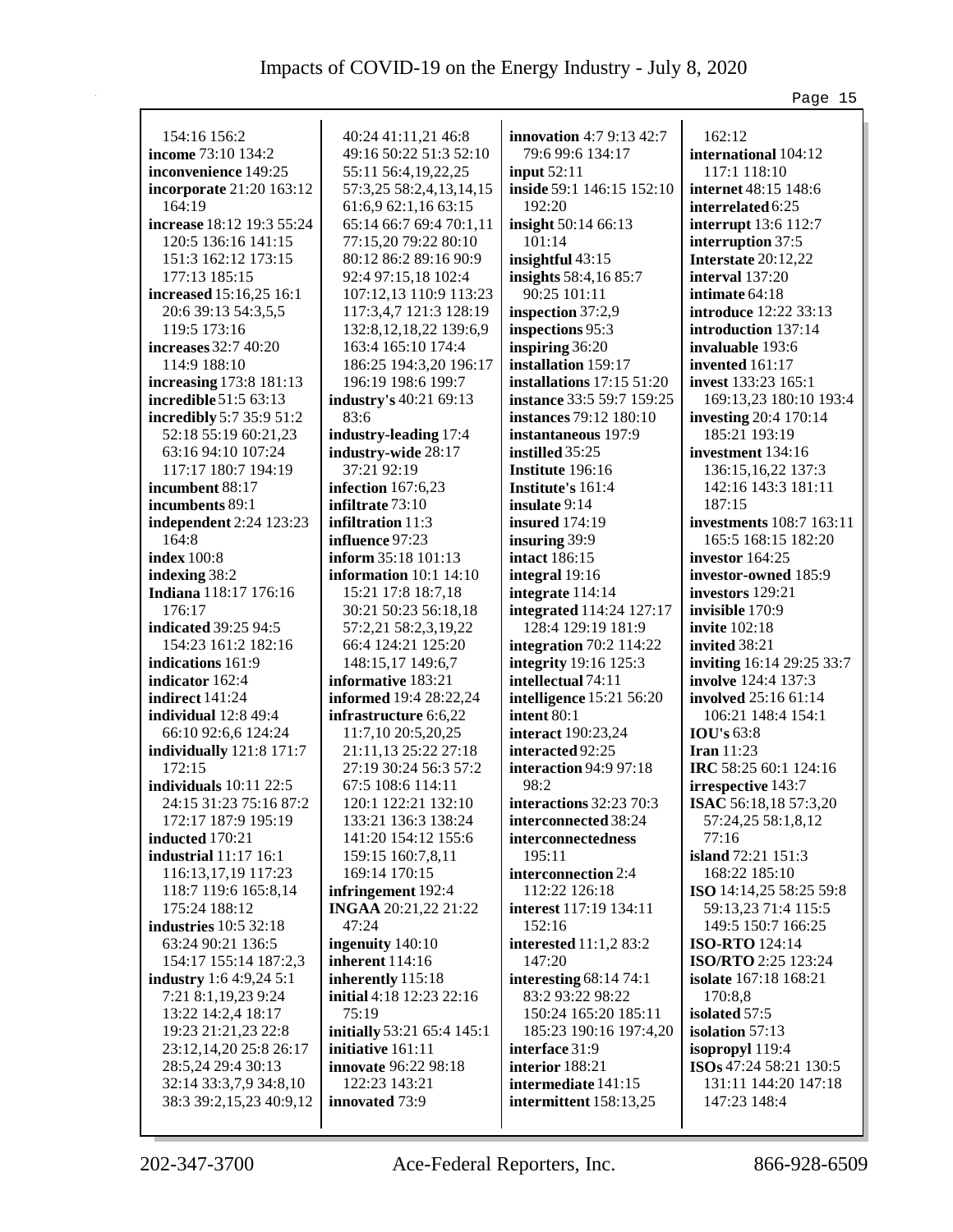|                           |                           |                             | Page 16                   |
|---------------------------|---------------------------|-----------------------------|---------------------------|
|                           |                           |                             |                           |
| issue 48:14 55:2 74:15    | jurisdictions 106:9,15    | 65:25 66:8,9,11,13,18       | landscape 15:15           |
| 76:22 77:1,2 78:9,9       | justice 195:9             | 67:16 68:12,13 70:5         | large 31:21 32:22 53:12   |
| 83:10 87:9 123:8,11       | justifiable 49:2          | 72:9 75:17 77:5 78:11       | 53:22 75:21 77:11         |
| 175:20 179:9 181:22       |                           | 80:16 81:3 83:4,7,22        | 80:11 104:11,16,21        |
| 184:1 185:1               | K                         | 85:18,21,25 86:25           | 116:17 117:23 120:13      |
| <b>issued</b> 40:8,16     | keen 39:7                 | 87:22 90:12,14,15,18        | 124:8 132:15 142:19,20    |
| issues 6:15,21,25 9:3,25  | keep 8:13,19 10:22 11:10  | 90:20,21 91:1,22 93:10      | 148:10 152:17,19          |
| 11:3,9 12:9 14:10 40:2    | 11:11 18:10 26:22 27:5    | 95:3,9 97:13,20 98:10       | 159:17 165:8 169:18       |
| 41:11 48:1 51:7 55:7      | 27:7,7 29:12 31:20        | 98:24 99:5,14,15,20         | 170:20 176:12 187:15      |
| 56:1 59:10 76:18 77:6     | 44:13 45:13 48:19 52:3    | 100:3,8,22,23 101:16        | 188:23                    |
| 77:21 79:24 80:2          | 57:12,22 61:3,18 62:17    | 101:18 105:4,8 106:11       | large-scale 33:2          |
| 108:18 111:21 136:4,6     | 64:21 79:23 80:19 85:2    | 107:23 108:15,17,19         | largely 46:5 62:1 156:20  |
| 147:4 153:6 154:2         | 85:4,7 90:9 96:6 100:11   | 109:1,11,15,16,20,22        | 162:1 195:18              |
| 159:23,24 160:11          | 118:9 121:20 127:1        | 110:1,5,7,13 117:15         | larger 13:17 33:4 73:2,12 |
| 174:12 181:16 189:17      | 128:20 131:17 138:20      | 120:20,21 122:14            | largest 19:12,13 20:19    |
| 195:8                     | 142:18 146:23 161:7       | 127:13,17,20 128:6          | 25:12 87:23,24 112:20     |
| <b>ITC</b> 71:4           | 166:7 167:23 169:19       | 129:7,7,10,24 130:12        | 117:1 123:1 138:9         |
| item 91:19                | 187:25 191:23             | 130:13,14,16 131:2,4,9      | 139:1                     |
| items 79:9                | keeping 7:22,23,23 25:24  | 131:13 133:2 135:6          | lastly 27:23 29:2 35:17   |
| its' 81:14 175:8 184:4    | 26:13 35:21 57:8,16       | 143:19 145:6,22 147:16      | 66:6                      |
|                           | 67:6 88:21,25 167:14      | 148:2,3,4,6,9,11,15,22      | late 18:5 31:17 51:6 52:1 |
| $\bf J$                   | <b>keeps</b> 166:7        | 148:25,25 149:5 153:12      | 54:23 147:18              |
| jacket 166:13             | kept 35:16 168:13,14      | 156:16,17,19 157:2,3,4      | latest 66:4 122:25        |
| <b>James 2:15</b>         | <b>kernel</b> 148:15      | 157:11,12,15,17,25          | launch $161:11$           |
| January 174:8             | key 29:12 55:22 57:1,6,9  | 159:13, 14, 15, 17, 20, 22  | law $13:21$               |
| Jim 38:16 55:3,11 58:17   | 139:5 141:4 166:19        | 159:23,25 160:3,4,5,8       | layering 81:25            |
| 60:3 63:3 70:24 79:25     | 167:10 168:1 175:19       | 162:24 163:13 164:7         | lead 77:14 139:9 141:6    |
| 96:14,15                  | <b>keys</b> 87:1          | 166:6, 10, 22, 22 168:5     | 141:12 142:15 170:14      |
| job 15:13 37:7 51:5,12    | kick $5:5$                | 168:11 169:10,10,16         | leader 59:8               |
| 117:6 128:8 130:1         | <b>Kincaid</b> $160:1$    | 170:5,6,16 171:11           | leaders 19:14 28:16       |
| 132:12 153:12 159:16      | kind 43:4 47:7 53:10 58:6 | 172:9 173:5,17,21           | 62:22                     |
| 159:16 165:18 166:11      | 59:14,22 61:15 62:11      | 174:11,25 175:19 176:5      | leadership 63:15 115:4    |
| 181:3 189:20 191:19       | 70:24 76:17 78:14         | 176:8,12 177:1 178:15       | 115:11 194:13,17          |
| 192:22                    | 81:12,14 83:10,18 84:4    | 179:2,3,5,10 180:5,9,11     | leading 28:11 32:19       |
| jobs 21:2 24:7,16 75:20   | 84:5 85:10 96:18          | 180:12,13,14 182:7          | 61:14 95:13 138:10        |
| 87:2,18 93:8 134:17       | 103:13,15,23 106:1,7      | 184:5, 5, 12, 14, 17 185: 8 | 194:21                    |
| 138:23                    | 108:16,22,24 112:6        | 186:19,22 187:8 188:10      | <b>lean</b> 80:9          |
| <b>Joe</b> 108:5          | 122:18 126:4 127:14       | 188:20,21 189:4,15,17       | Leaning 89:21             |
| join 116:12 198:1         | 145:23 148:7 151:10,20    | 189:23,24 190:3,3,10        | learn 5:21 59:22 135:14   |
| joined 111:20             | 156:16 158:11 161:19      | 190:17 191:11,13,14,16      | 140:13,14                 |
| joining 4:22 12:12 111:20 | 161:22 162:15 163:20      | 191:18,21,22,24 192:2       | learned 8:22 14:22 27:18  |
| joint 163:20              | 168:19 176:25 184:4,6     | 192:8, 18, 19 193:8         | 46:6,8 50:18 59:7,23      |
| joke 124:9                | 186:17 194:13,17          | 195:14 196:14 198:7         | 61:1 75:25 79:3 85:5      |
| journey 34:9              | 195:16                    | knowledge 122:1 170:17      | 94:2,17 108:7 110:2       |
| $Jr$ 2:9                  | <b>Kinder</b> 140:1       | 187:17                      | 140:8 145:7,7 182:19      |
| judging 146:13            | kinds 13:5 123:11 145:12  | Krebbs 67:2                 | 190:9 192:18 198:7        |
| July 1:12 53:16,21        | 165:16 183:4              |                             | learning 46:9 63:11       |
| 199:18                    | kiss 129:11               | L                           | 126:8                     |
| jump 144:13 160:16        | $\mathbf{kit} 92:7$       | labor 98:4,10               | learnings 191:3           |
| jumped 87:1               | know 4:12 6:11 9:22 13:1  | laboratory 174:13           | leaves 136:11 141:1       |
| June 125:18 160:3         | 19:10 23:14 25:18 27:1    | <b>Labs</b> 174:13          | led 115:14 129:8          |
| juris $186:7$             | 27:21 35:8 44:20 45:11    | laid 161:6                  | <b>left</b> $147:14$      |
| jurisdiction 62:21 137:4  | 47:23 50:10 52:13 54:1    | lake 113:5,12 186:19        | legal 192:5               |
| 177:8                     | 55:25 56:1 57:7,20,21     | 188:19,19                   | lend 114:16               |
| jurisdictional 129:16     | 57:22 59:19 64:15 65:3    | lakes 186:8,13 187:9        | length $171:19$           |
| 184:1                     | 65:4,11,16,21,22,23,24    | lands $174:12$              | lengthen $137:19$         |
|                           |                           |                             |                           |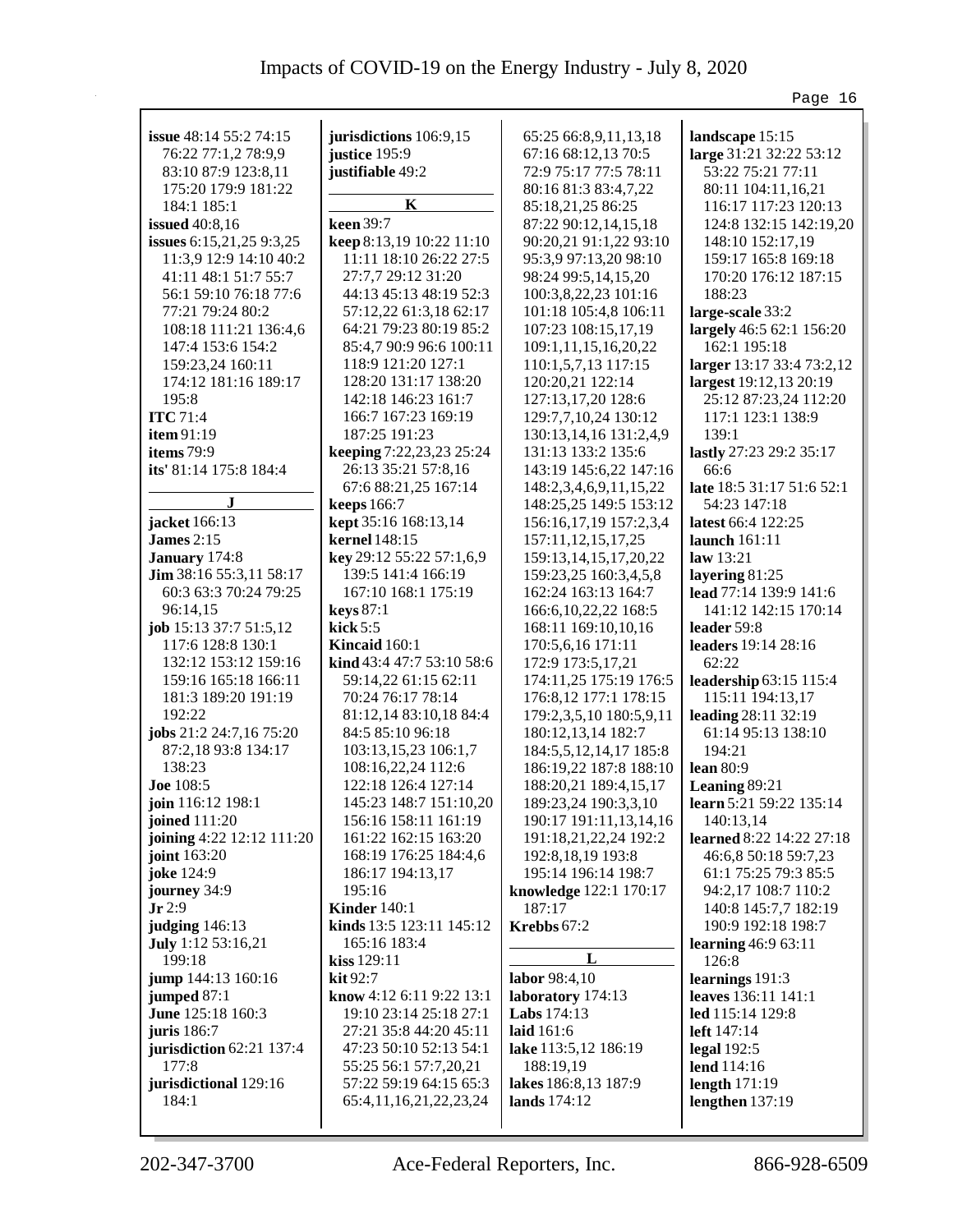|                                              |                                     |                                             | Page 17                                       |
|----------------------------------------------|-------------------------------------|---------------------------------------------|-----------------------------------------------|
|                                              |                                     |                                             |                                               |
| lens $70:18$                                 | 65:24 70:15 76:10                   | long 23:23 63:20 110:13                     | 173:18,23 175:10                              |
| lesson 61:1 194:10                           | 78:12 79:1 81:6 84:10               | 110:18 114:11 122:12                        | 182:15,19 184:15                              |
| lessons 8:22 27:17 46:6,8                    | 89:19 95:1,2 99:19                  | 151:3 182:22,25 185:10                      | 186:19 188:10 195:10                          |
| 50:18 59:7,22 108:6                          | 102:23 103:18 106:2                 | long-term 4:23 15:23                        | 195:14,15 197:1 198:7                         |
| 165:9                                        | 123:19 127:16 144:18                | 62:18 81:2,6,9 85:24                        | lots 56:8 77:9 89:23                          |
| lessor 158:20                                | 144:20 151:9,19,19                  | 90:16,17,24 91:7 95:24                      | 122:14 178:12                                 |
| let's $166:7$                                | 157:9,19 158:10,16                  | 99:23 100:12 115:18                         | Louisiana 36:10 118:17                        |
| level 7:8 16:1 40:8 48:1                     | 159:22 160:14 162:19                | 122:20,22 126:20                            | low 16:24 35:9 73:10                          |
| 56:14,20 69:8 73:4                           | 166:3 172:8 175:13                  | 129:14 131:10 144:22                        | 118:9 121:16 128:5,15                         |
| 97:14 107:14,22 108:23                       | 178:2,14 181:1 191:12               | 145:16 161:11 198:5                         | 134:2 136:22 158:2                            |
| 118:16,19 131:1 141:10                       | 192:23 196:23                       | longer 6:1 12:24 23:21,23                   | 167:24 189:3                                  |
| 150:14 152:20 154:18                         | live 4:16 7:18 8:13 21:2            | 40:23 76:23 92:20 93:4                      | <b>low-cost</b> 114:23 158:1                  |
| 174:4 176:15 185:21                          | 24:16 36:23 95:12,17                | 93:4 108:25 161:16                          | 168:24 169:4                                  |
| levels 37:24 81:10 105:10                    | 122:13 124:23 125:1                 | 182:7                                       | lower 73:7 125:18 139:10                      |
| 133:16                                       | 140:13 159:7                        | longer-term 90:17 99:19                     | 139:15,16 141:10                              |
| leverage 170:18 174:16                       | lived $7:22$                        | 132:24                                      | 156:24,25 157:1,24                            |
| leveraged 125:5                              | lives $21:2$ 24:16 97:10            | look 8:21 9:13,16 11:9                      | 161:12 168:14 169:25                          |
| leverages $170:12$                           | 138:19 143:6 151:5                  | 15:9 20:7 28:2,4 29:14                      | 170:3,22                                      |
| Lewis 102:18,20 108:3,4                      | <b>livestream</b> 111:8 116:4       | 33:8,21 42:20 53:19                         | LP 3:8                                        |
| liability 145:14                             | 123:9 192:14                        | 59:20 73:8 75:18 81:21                      | LPG 34:14                                     |
| liberated 97:4                               | livestreams 127:14 192:9            | 83:21 87:4 88:25 91:22                      | LS 3:7 137:25 138:6                           |
| liberty 12:6                                 | living 14:18 24:7 69:17             | 93:7 94:9,22 96:1 99:1                      | 145:18                                        |
| lie 32:15                                    | 69:20 87:3 140:20                   | 100:5 103:14 109:1,5                        | lucky 59:22 71:18 167:15                      |
| life 23:14                                   | 151:5                               | 109:12,23 110:16                            | 189:24                                        |
| lift $51:15$                                 | $LLOC$ 2:14                         | 115:24 118:20 120:21                        | lunch 110:21 111:5,15                         |
| light 2:12 16:24 33:11,18                    | <b>LNG 24:10</b>                    | 122:11,21 123:3 124:2                       | $LVCs$ 49:1,3                                 |
| 141:13                                       | load 15:23 19:5 59:17               | 127:4 131:24 134:20                         | Lyon 2:13 33:25 34:2                          |
| lights 7:23 27:7 49:5                        | 81:9,13,19,22 114:7                 | 136:25 137:16,21 148:2                      | 38:15 64:5,5,14 66:17                         |
| 121:20 162:10 167:14                         | 125:13,17,18 126:1,6                | 158:23 161:12 162:13                        | 84:20,22 86:5 98:19,21                        |
| 169:19 187:25                                | 126:21 133:13,15,19                 | 163:2 171:8,19,24                           | 101:1 109:9,9,10                              |
| <b>Likewise</b> 101:15 128:10                | 134:10 136:22 144:16                | 176:5 181:24 198:7,10                       | 110:20                                        |
| $\lim$ it 37:16 168:22                       | 144:18,21 145:8,17                  | <b>looked</b> 47:8 58:7 73:22               | Lyons $84:21$                                 |
| limitation 89:18                             | 151:1,3 152:7 172:18                | 86:9 103:15                                 |                                               |
| limitations 141:20                           | 175:7,17 184:19 185:16              | looking 7:7 12:7 16:14                      | М                                             |
| limited 35:10 83:5 120:16                    | 186:17 187:21,22                    | 33:23 37:23 45:19                           | M 2:13 133:5                                  |
| limits $47:16$                               | loaded 177:15                       | 72:15 84:8 90:15 91:5                       | Mac 2:21 119:20 153:24                        |
| line 2:13 33:25 34:3,8,12                    | loads 16:3,5 121:14                 | 97:20 108:20 148:14                         | 155:24 158:6 160:14                           |
| 34:16 35:17 36:1,8,10                        | 184:16                              | 164:8 170:5                                 | 171:1,2 173:2                                 |
| 38:13 47:22 49:20 86:3                       | local 14:12 21:20 22:17             | looks 96:5 100:15 103:22                    | machine-based 126:8                           |
| 113:16 174:19 179:23                         | 22:23 26:19 31:22                   | 134:14 136:17 145:8                         | magnitude 120:5 187:22                        |
| Line's $34:17$                               | 36:13 49:1 61:13 62:22              | 153:15                                      | main 51:21 55:16 157:22                       |
| <b>linear</b> 139:12                         | 62:23 64:11 106:9                   | lose 74:21,24 75:9 99:11                    | maintain $15:8,11,18$                         |
| lineman 83:9                                 | 174:23                              | 143:8                                       | 19:16 22:12 36:22 57:1                        |
| lines 8:6 10:20 27:12                        | locales 54:13                       | losing $105:1$                              | 100:11 162:9 195:16<br>maintained 35:17 92:22 |
| 35:21 64:25 118:16,25<br>120:15 139:25 154:1 | localized 187:20                    | <b>Loss 170:2</b><br>losses 122:5 175:11,16 |                                               |
| 188:15                                       | locally 28:9 49:24 153:21<br>188:25 | lost 37:21 118:15                           | maintaining 98:24<br>100:19 114:12 132:12     |
| linger 63:19 156:12                          | located 171:9 172:14                | lot 4:25 52:9, 10, 12 55:13                 | maintenance 6:20 21:25                        |
| linings $101:20$                             | location 32:10                      | 59:21 60:2 65:11 72:4                       | 22:25 31:11 37:3,15                           |
| link 55:23 111:9                             | locations 17:18 45:17               | 76:3,3 78:2,3 81:16,22                      | 40:15,20 62:12 102:22                         |
| liquidity 6:25                               | 62:2 191:5                          | 82:1,5,9 84:11 89:6                         | 102:24,25 103:1,23                            |
| listed $21:12$                               | lockdown 83:10                      | 92:22 95:24 99:6                            | 104:1 105:10,19 128:24                        |
| listening 43:17 104:22                       | locked 83:4                         | 103:23 104:24 105:7                         | 162:2 191:16                                  |
| <b>literally</b> 60:7 169:2,12               | lodging 49:23                       | 106:19,20 122:13                            | major 46:1 80:6,19                            |
| little 7:25 18:19 48:11                      | logistics 4:11 50:2 71:7            | 123:12 136:11 160:25                        | 104:16 133:21 192:17                          |
| 53:7 54:3 64:16 65:17                        | 111:12                              | 162:24 167:18 170:19                        | majority 92:19 93:10                          |
|                                              |                                     |                                             |                                               |
|                                              |                                     |                                             |                                               |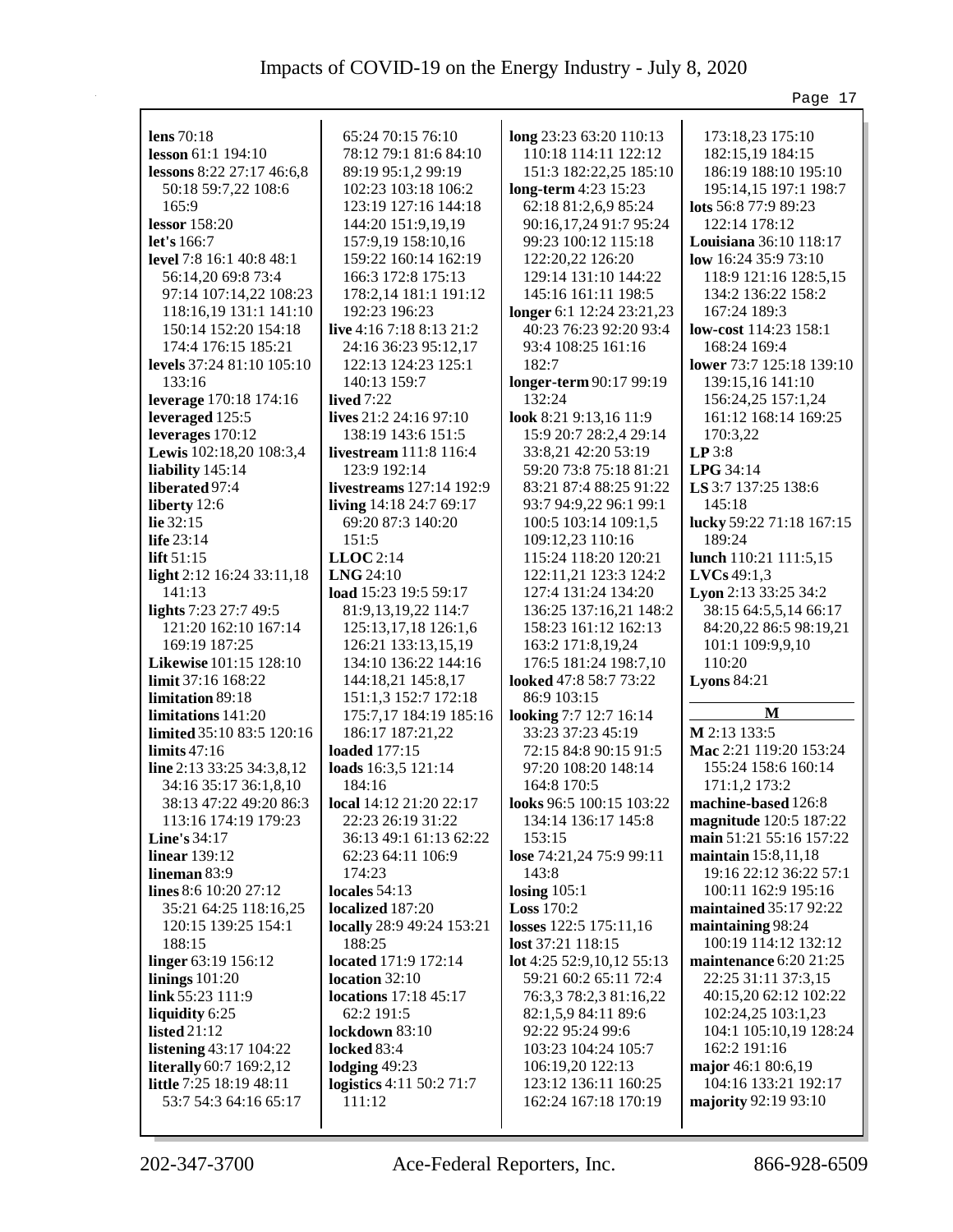|                                  |                                                 |                                                       | Page 18                                          |
|----------------------------------|-------------------------------------------------|-------------------------------------------------------|--------------------------------------------------|
|                                  |                                                 |                                                       |                                                  |
| 151:2                            | 178:5                                           | 39:4 66:14 114:5 126:3                                | Mike 2:12 13:14 33:11                            |
| making 10:24 26:14               | market's 157:14                                 | 133:23 152:20 161:13                                  | 58:20 69:7 70:22 73:15                           |
| 30:10 43:19 44:13 45:4           | market-based 128:16                             | meeting 47:24 76:1 97:10                              | 74:17 83:13 103:6                                |
| 45:12 48:20 49:22 58:5           | marketplace 159:3                               | 190:22                                                | 104:9 108:14                                     |
| 61:18 64:24 80:11 84:7           | 161:23 183:8                                    | meetings 33:6 34:10 41:2                              | miles 34:13 36:25 112:21                         |
| 94:16 96:6 105:17                | markets 6:3 9:11,12                             | 64:24 74:7,7 93:1                                     | 120:13,15 124:5 188:15                           |
| 162:13 163:11,17 165:5           | 27:25,25 116:21 118:10                          | 190:18 191:2 195:6                                    | military 174:15                                  |
| 173:11 174:24<br>malicious 55:23 | 127:25 128:21 129:11<br>129:16 130:7,25 131:23  | megawatts 33:19 124:6                                 | million 25:14 29:24 30:6<br>112:18 127:24 168:12 |
|                                  |                                                 | 127:19 170:2 172:9                                    | 169:10                                           |
| malware 56:9<br>man 48:7         | 139:21,23 144:19                                | member 14:11 20:23 36:3                               |                                                  |
|                                  | 147:21 157:7,15 160:12<br>169:13 179:18,25      | 105:22 116:18 124:14<br><b>member's</b> 116:24 186:10 | millions 21:1 22:11 24:5<br>24:15 118:1          |
| manage 34:16 54:7                |                                                 |                                                       |                                                  |
| 103:13 104:4 122:16              | mask 77:6 79:4 148:10                           | members 13:21 38:20                                   | mimic 136:7                                      |
| 140:19 146:5 172:2               | masks 31:4 35:7 65:4,4                          | 58:9 116:20 117:20,22                                 | mind 48:20 129:22                                |
| manageable 103:21<br>104:5       | 109:22 119:14 191:20                            | 117:24 118:9,10,18                                    | 142:19 159:13 163:15<br>166:8                    |
|                                  | massive 151:1 163:17<br>material 45:15,18 168:6 | 119:3,4,6,16 120:12,23<br>124:7,16 126:24 128:22      | minds 129:21                                     |
| managed 13:17 56:10<br>100:7     |                                                 | 152:17 161:1 165:13                                   | minimal 35:17 46:19 47:1                         |
| management 173:17                | materially 130:11<br>matter 47:11,23 48:10      | 166:5 175:8                                           | minimize 29:10 32:22                             |
| 190:25                           | 53:13,19 98:11 146:22                           | membership 58:7                                       | 73:13 167:24                                     |
| manager 35:13                    | 167:14 199:5                                    | men 8:5 21:9 27:11 44:13                              | minimized 134:7                                  |
| managers 174:1                   | matters 4:18 80:3 130:4                         | 44:22,24 45:10,16                                     | minimizing 48:3                                  |
| managing 10:21 132:13            | Matthew's 124:9                                 | 60:15 67:11,17,21                                     | minimum $146:22$                                 |
| Manhattan 72:21,22               | <b>McCall</b> 108:5                             | mention 66:6 101:16                                   | Minnesota 120:12 152:13                          |
| manifested 77:14                 | McLennan 2:21 119:20                            | 150:3 159:10 182:13                                   | 153:16 186:8                                     |
| Manitoba 124:11                  | 119:22,23 123:6 152:23                          | mentioned 16:11 28:5                                  | <b>Minnkota</b> 2:22 119:21                      |
| manned 14:18                     | 153:3,4 158:7 171:2,6                           | 29:5 41:7,12 46:19                                    | 120:9 121:11,24                                  |
| manner 24:4 37:25 47:19          | 186:5,6 187:11                                  | 52:18 55:3,17 65:23                                   | minor 78:23 126:16                               |
| 128:11 131:21                    | McNamee 9:20,21 12:14                           | 66:8 69:7,14 74:22                                    | minute 13:2 82:12 106:24                         |
| mantra 5:18                      | 20:15 29:21 82:23,25                            | 84:11,24 89:7 94:15                                   | 111:5 112:1 116:2                                |
| manufacture 119:6                | 87:14 90:3,5 101:2,3,4                          | 95:1 97:6 99:25 106:24                                | 123:7 138:6 144:8                                |
| manufacturers 22:10              | 101:7,23 138:4 183:18                           | 110:13 150:13 153:19                                  | minutes 12:24 112:2                              |
| 119:11 165:15                    | 183:19 188:8 189:11                             | 156:12,13 168:6 170:7                                 | 123:14 143:13 149:17                             |
| manufacturing 118:1              | 192:23 197:16,18,25                             | 173:5 175:5 178:10                                    | 197:10                                           |
| 119:12                           | mean 65:14 92:13 146:18                         | 181:17 184:10 196:7                                   | MISO 124:4,14,15 125:5                           |
| map 146:24                       | 169:25 175:8                                    | messages 52:16                                        | 126:21 146:4 161:1,23                            |
| maps 64:10 77:3                  | meaning 90:18                                   | messaging 18:10                                       | missed 101:8                                     |
| <b>Marathon</b> 2:13 33:25       | meaningful 141:15 148:8                         | met 59:1,2,3                                          | $\text{missing } 94:10$                          |
| 34:3,8,12,17 36:1 38:13          | 149:6                                           | meter 17:14,15 31:10,11                               | mission 34:25 42:6 51:4                          |
| 64:5                             | means 38:3 47:17 120:24                         | 51:19,20 81:23 152:19                                 | 52:22 85:3 86:4 113:7                            |
| March 6:8 40:8 51:7 52:1         | 157:1                                           | methods $45:16$                                       | 114:4 120:19,20 168:7                            |
| 56:2 78:2 86:11 95:15            | meant $17:14$                                   | Mexico 53:4,11,17 54:13                               | mission-critical 35:12                           |
| 104:17                           | measure 165:2                                   | 54:21 124:11                                          | 37:5                                             |
| margin 146:8 162:9               | measured 61:25 62:9                             | mic 43:4 101:3                                        | mitigate 31:6 78:14                              |
| margins 130:20 146:21            | 63:1 125:18                                     | <b>Michael 2:3 13:9</b>                               | 113:25 124:21 135:25                             |
| 146:22 160:23 161:15             | measures 31:25 74:25                            | microphone 43:5 185:5                                 | mitigation $39:6$ 174:17                         |
| 161:17 162:3                     | 75:8 108:8 114:14                               | <b>Microsoft 56:6 57:10</b>                           | mix 15:25 72:20 158:14                           |
| <b>Mark</b> 117:14               | 115:22 148:20                                   | mid-March 14:25 113:9                                 | 160:18                                           |
| market 95:12,17 114:13           | measuring $136:12$                              | <b>Midcontinent</b> 2:24                              | <b>MLPs</b> 140:1                                |
| 115:7,8,9 121:16 122:4           | mechanism 109:17                                | 123:23                                                | <b>mmbtu</b> 142:8,9                             |
| 123:4 124:12 128:10,13           | 128:16                                          | middle 52:8 192:16                                    | <b>Moab</b> 188:20                               |
| 128:21 129:15,17                 | media 56:9                                      | mid44:7                                               | mode 11:19 16:1                                  |
| 131:12 141:19 143:15             | medical 22:11,24 28:23                          | midstream 20:25 47:23                                 | model 125:5 171:12                               |
| 146:14 150:10 156:25             | 32:16 62:24 119:8,9                             | Midwest 121:20 158:15                                 | <b>models</b> 155:19                             |
| 157:3 158:12,17 159:9            | medium-term 81:4                                | migrating 54:20                                       | moderate 73:10                                   |
| 161:1 169:25 170:4               | meet 19:17 20:5 24:20                           | migration 75:21                                       | modernization 174:13                             |
|                                  |                                                 |                                                       |                                                  |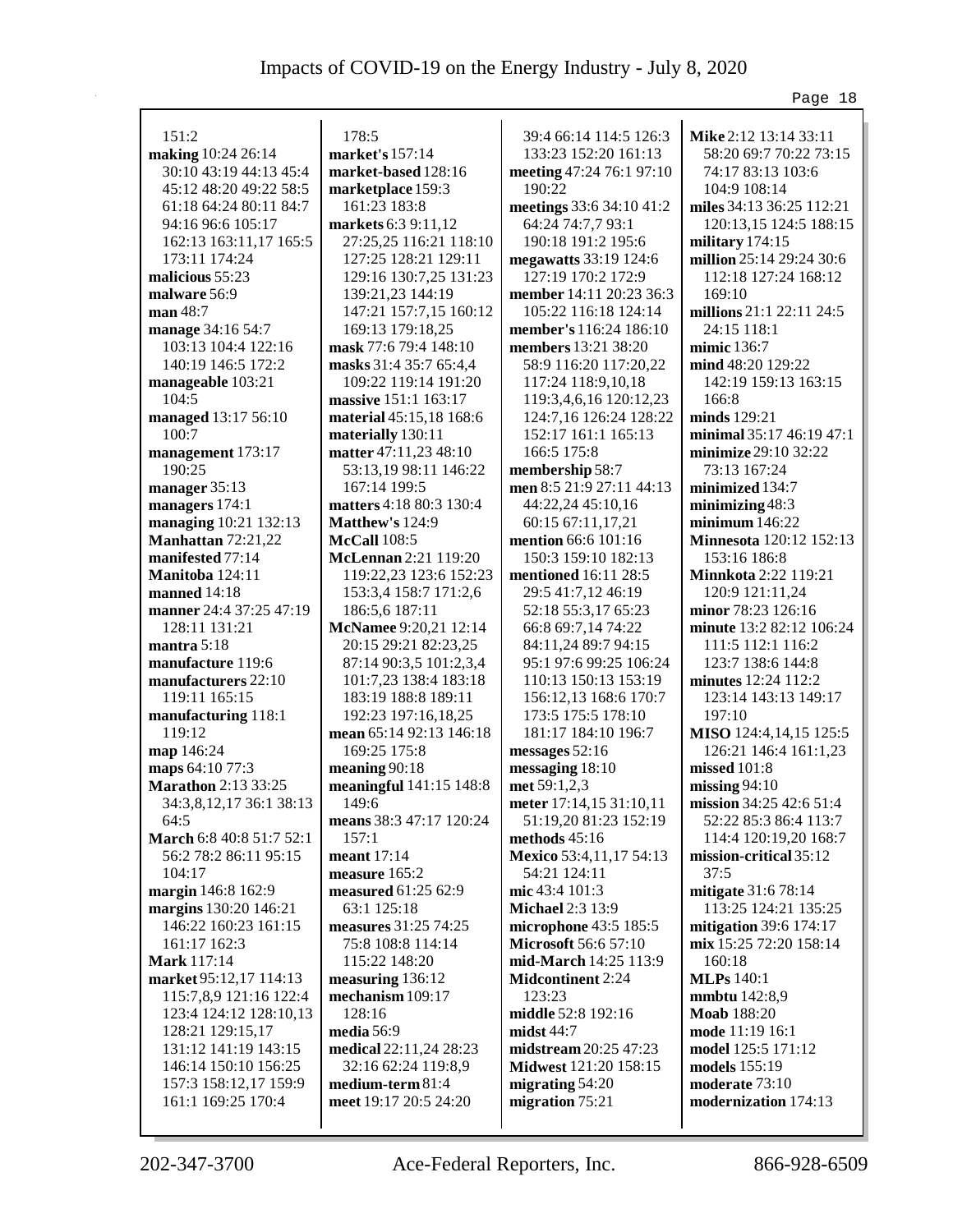|                            |                                 |                          | Page 19                 |
|----------------------------|---------------------------------|--------------------------|-------------------------|
|                            | multi-phases 63:7               |                          |                         |
| modestly 141:10            |                                 | navigating 39:11 41:5    | 86:10 113:10,25 114:13  |
| modified 37:8              | multi-state 173:21              | 81:8                     | 126:8 136:3,4,20        |
| Moeller 2:23 123:22,24     | multi-value 115:19              | <b>NE</b> 1:10           | 137:14 144:24 154:16    |
| 124:1 127:6 144:14,23      | multi-year 133:1                | near 107:4               | 169:15,21 179:21        |
| 151:18,20,24 160:24        | multifactorial 141:21           | near-term 156:8          | 188:14 193:19           |
| 190:14,15 191:8            | multiple 5:23 53:6 101:9        | nearly 22:1 46:2 112:22  | networks 145:7          |
| mom 117:1                  | 170:17                          | 133:12                   | neural 144:24           |
| moment 99:9 117:11         | multitude 129:15                | neat 85:10               | <b>Nevada</b> 29:24     |
| 147:7 149:14 154:19        | municipal $61:1263:8$           | necessarily 92:13,18     | never 21:8 27:3 38:25   |
| monetize 170:10            | 74:23 155:17                    | 100:9 135:11 139:12      | 65:13,15,20 169:23      |
| money 140:2 164:10         | municipally 33:18               | 153:13 157:9 158:9,14    | 190:18 196:13           |
| 179:22 180:25              | murky 70:19                     | 159:8                    | new 2:6 3:3,4 6:19 14:1 |
| <b>monitored</b> 32:9 55:8 | museums 16:21                   | necessary 9:3 18:3 37:11 | 14:14,24 15:9 16:10,12  |
| 189:14                     | mute 82:14                      | 43:21 105:15 108:8,10    | 16:17,20,23 18:4,5      |
| monitoring 193:9           | muted 101:3 147:4               | neck 153:5 159:5         | 23:25 37:6 39:18 42:2   |
| month 146:4 171:21         | mutual 40:13 44:18 50:3         | need 5:17 8:24 10:12     | 44:11,15,18 45:3,16     |
| months $5:176:1621:8$      | 106:10 132:20 194:15            | 11:25 12:1 23:17 26:24   | 51:25 52:2 55:3 59:8,9  |
| 23:21 29:1 40:22 55:9      |                                 | 31:23 32:20 36:8,19      | 59:13,20 71:4 72:21     |
| 55:15 56:14 57:10 58:9     | mutually 71:7                   | 44:19 51:24 61:6,20      | 79:6 83:20,20 84:1,17   |
|                            | N                               |                          |                         |
| 63:19 64:7 66:16 73:24     |                                 | 64:12,25 65:7 67:1,21    | 89:1 92:13 93:22,24     |
| 75:3 76:21 85:1,8 92:3     | $N$ 4:1                         | 71:11 75:3 79:12 80:9    | 94:2,2,9 95:19 99:4     |
| 92:23 96:13 97:5 98:24     | N95 109:22 191:20               | 80:18,19,20 81:21 82:2   | 100:25 109:3 113:23     |
| 102:6 105:4 109:25         | name 4:5 13:14 20:17            | 84:15 86:14 87:20 88:5   | 115:2,9,17 118:4        |
| 117:13 126:14 138:21       | 29:21 43:2 44:24 135:6          | 88:22 90:25 91:18        | 128:15 132:3,8 133:3,5  |
| 140:7 162:1,8 171:22       | 146:17 199:6                    | 98:11 107:14 109:3       | 133:11,14 141:19 142:4  |
| 172:5 184:7                | <b>NARUC</b> 67:3               | 115:21 121:3 123:8       | 142:8 145:8 150:25,25   |
| Morgan 3:2 127:7,8,9       | <b>NATF</b> 41:17               | 126:25 131:16,17 134:6   | 151:4,4 152:4 166:11    |
| 132:1 140:1 147:15,25      | <b>nation</b> 21:6 24:1 30:14   | 135:10 141:9 142:2,13    | 166:24,25 167:15        |
| 148:2 155:24 156:5         | 35:10 36:7 66:14,25             | 146:23 150:23 155:2      | 169:23,24 170:3 174:5   |
| 158:6 159:10,13 178:23     | 88:5 137:18                     | 162:5, 13, 16 163:3, 11  | 185:7, 10, 17, 19, 20   |
| 178:24,25 180:19 191:9     | <b>nation's</b> 20:24 21:5 27:3 | 164:4,6,10,11 179:22     | 190:11 193:10,13        |
| 191:9,10 192:25            | 30:9 36:18 65:8 119:25          | 184:25 185:18 191:6,7    | 194:16                  |
| morning 4:22 5:5 8:10      | national 20:18 21:15,16         | 194:11 195:22,22         | newer $187:16$          |
| 13:12 16:11 20:14 25:2     | 26:19 117:8 133:18              | needed 11:11 17:4 24:16  | newfound 99:20          |
| 29:20 33:15,16,20 34:2     | 174:13 198:10                   | 69:4 70:6 87:6 133:20    | news 7:21 81:14 189:19  |
| 38:22 93:22 94:3           | nationally 25:20 44:17          | 161:18 165:22 167:19     | 189:22 190:6            |
| 102:22 105:24 111:24       | 98:7 196:10                     | 188:5 191:22             | nice 65:5 172:7         |
| 178:15 198:17,18           | nations 24:8                    | needing 100:11 141:1     | <b>NIFA 166:25</b>      |
| mount 76:24                | natural 6:5,22 8:7 11:11        | needs 14:11 27:17 30:25  | night 198:19            |
| mountain 167:22            | 20:11,12,22 21:1,4              | 39:5 41:22 45:16 66:14   | nighttime 16:24         |
| move 13:7 29:11 42:22      | 22:13 23:6,10 24:2              | 70:9 80:1,20 121:8,14    | n <sub>in</sub> 84:1    |
| 52:13 54:15,19 64:23       | 25:14 29:23 30:2,5,7,13         | 130:24 147:12 150:18     | nobel 164:24            |
| 66:23 77:8 88:23 94:18     | 30:14 31:6,12 32:11,14          | 162:5 163:24 165:2       | non-coincident 187:20   |
| 96:10,20 123:5 142:3,5     | 32:24 33:8 44:12,23             | 180:2 189:13             | non-compliance 41:25    |
| 163:1 164:14 198:9         | 46:22 47:9,10,12 63:10          | negative 134:4 145:4,15  | non-contiguous 106:22   |
| moved 17:12 51:25 54:14    | 63:24 113:2 127:18,20           | negatively 121:15        | non-essential 17:13     |
| moves 98:6                 | 137:18 141:18 142:1,2           | neighborhoods 185:25     | non-firm 137:14         |
| moving 5:10 15:6 60:15     | 142:3,4 155:13 156:3            | neighboring 145:9        | non-linear 141:21       |
| 67:11 81:22 123:21         | 156:11 169:4                    | neighbors 115:6 172:7    | non-mission-critical    |
| 153:13 174:18 185:13       | nature 65:15 105:6              | NERC 14:3 38:23 39:8     | 37:13                   |
| 185:13                     | 115:19 191:13 195:24            | 39:21 40:16,25 41:8,20   | non-payment 18:5 31:18  |
| MPLX 2:14 34:1 64:9        | navigate 25:10 29:1             | 42:14 55:8 63:5 68:13    | non-residential 188:1   |
| <b>MPLX's</b> $64:6$       | 38:22 89:12 100:4               |                          | non-safety 31:11        |
| multi-factor 57:13         | 109:17 110:15,17                | 73:24 77:16 118:3,5      |                         |
|                            | 117:21                          | <b>NERUC</b> 154:3       | normal 15:18 27:7 54:19 |
| multi-member 135:12        |                                 | net 33:1                 | 60:9 81:14 91:7 92:13   |
| multi-occupancy 45:11      | navigated 28:19                 | network 21:5 30:3 67:5   | 93:6,22,24 94:9 125:19  |
|                            |                                 |                          |                         |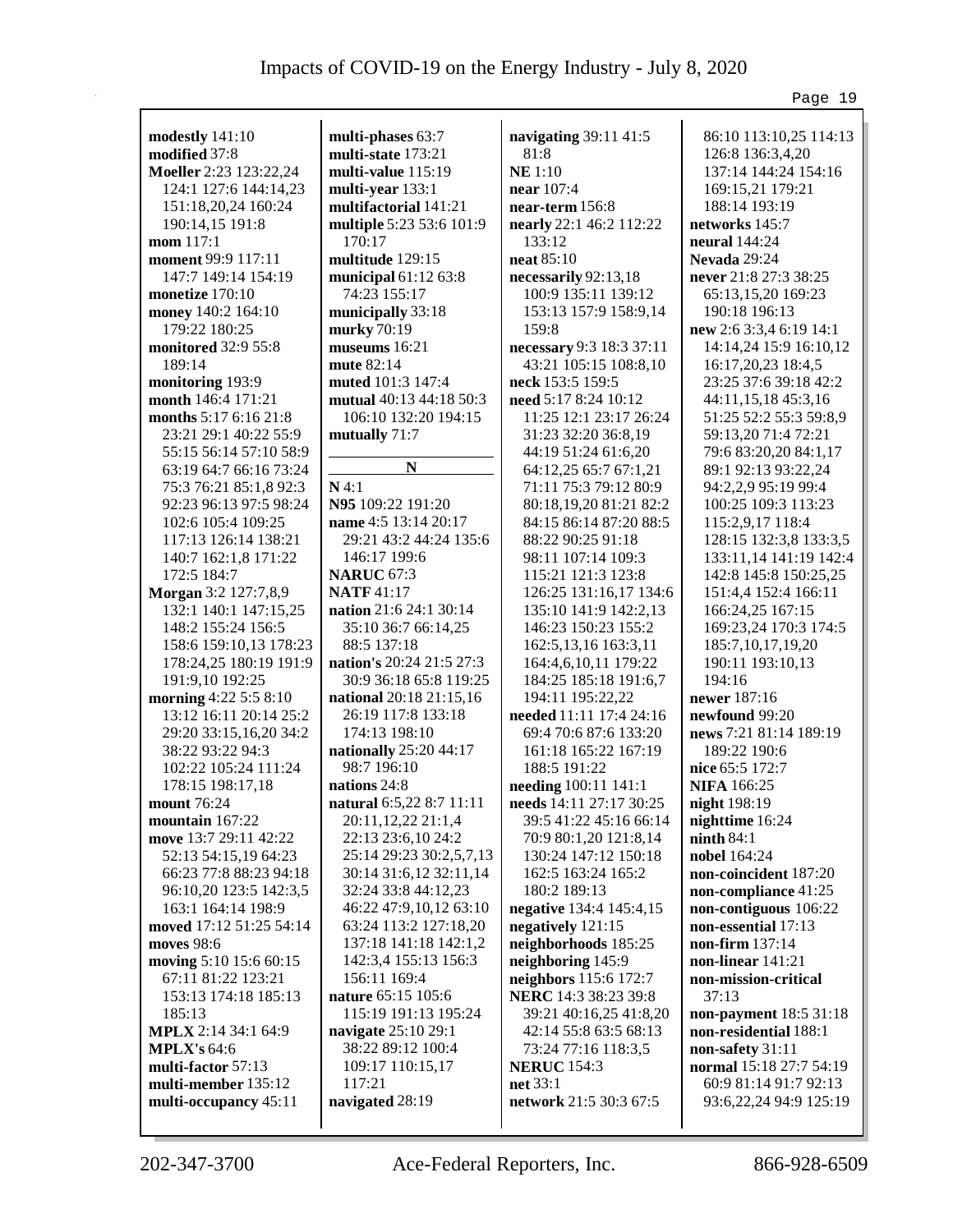|                                 |                                                |                                            | Page 20                  |
|---------------------------------|------------------------------------------------|--------------------------------------------|--------------------------|
|                                 |                                                |                                            |                          |
| 131:19                          | 179:9 192:17                                   | one-third 133:4                            | 138:18 167:4,7,8 188:4   |
| normalcy 38:8                   | occupancy 45:10 49:23                          | ones 10:24 158:25                          | opinion 179:11,24 180:16 |
| normally 34:19 42:10            | occupy 191:7                                   | ongoing 23:2 37:22 38:22                   | opportunities 14:5 37:24 |
| North 2:15 19:12 20:19          | occur 32:17 36:25 76:14                        | 41:8 43:23 64:24 84:24                     | 72:13 75:7 164:8,9       |
| 28:8,15 38:17,24 41:1           | 125:13 160:22                                  | 103:14 133:8 164:13                        | 168:17 169:22            |
| 41:13 63:5 120:11,12            | occurred 76:20 113:9                           | online 111:10 149:16                       | opportunity 9:23 12:23   |
| 135:18 152:12 159:5             | 161:25 169:17                                  | onset 31:13 50:20 76:11                    | 16:6 18:6 19:21 20:16    |
| Northwest 115:10 169:1          | occurring 187:14                               | onsite 94:6 96:19 107:8,9                  | 25:3,6 27:21 29:13       |
| notably 113:18 129:3            | occurs 177:11                                  | open 13:4 35:17,21 89:13                   | 33:13 34:6 42:19 57:24   |
| note 43:4 58:6 76:19 79:3       | odd 156:8                                      | 139:24 155:17 193:12                       | 68:7 72:9 74:14 75:1,5   |
| 79:8 86:9 94:3 119:3            | offer 84:7 135:11 136:23                       | open-ended 189:15                          | 79:6 96:22 98:2,7        |
| 129:23 152:23 166:6             | offered 31:19 129:23                           | 190:11                                     | 112:14 115:24 116:12     |
| 176:16 177:3 196:25             | 177:22                                         | opening 4:10,207:10                        | 119:24 124:3 127:10      |
| noted 40:19 56:23 70:10         | offering 87:2,2 164:9                          | 12:16,24 13:3,16 59:6                      | 134:20 135:13 137:15     |
| 80:7 101:3 112:17               | 177:12                                         | 84:11 99:25 112:1,9                        | 138:5 154:10 168:5       |
| 165:25 188:25                   | offerings 128:3,3                              | 149:2 150:13 157:25                        | 170:14 194:24            |
| Notice 4:12                     | offers $83:16$                                 | 171:8 173:5 191:15                         | opposed 74:6,7 97:11     |
| noticed 25:9 64:9 70:22         | office 4:6 19:2 32:20,21                       | openly 161:7                               | 165:25                   |
| notion 105:1 107:3 162:3        | 34:21,22 48:18 53:14                           | operate 15:7 22:20 25:13                   | optimist 24:12           |
| nuclear 80:14 127:20            | 53:15,17,21 56:6 74:6                          | 34:25 47:15 91:3,6,12                      | optimistic 115:23 170:13 |
| 142:12 156:3                    | 75:22 93:1 95:7,25 96:2                        | 97:6 127:25 168:18                         | optimization 142:21      |
| number 37:16 43:11,19           | 108:5 141:6,9 151:1                            | operated 52:6                              | optimize 115:12          |
| 50:22 53:12,18,22 54:3          | 178:19 182:20 197:11                           | operates 33:19 133:3                       | optimizing 181:14        |
| 54:22 55:25 57:9 58:25          | Officer 2:7,12,15,18,20                        | operating $2:12,21,23$                     | option 188:23            |
| 60:12 70:11 71:2 72:7           | 2:22,23 3:3,4,7 33:11                          | 10:23 13:18,25 26:24                       | options 91:10 137:12     |
| 73:2 76:19 92:17 96:13          | 38:17 112:11 116:9                             | 27:7 32:6 33:11 36:11                      | 168:22 177:23            |
| 108:15 137:7 141:2              | 119:21 123:22 127:7                            | 37:25 39:11 59:2 74:12                     | oral 135:15              |
| 167:13 174:18 179:1,14          | 132:3 137:25                                   | 90:9 119:21 123:22                         | order 18:4 31:23 51:21   |
| 184:2 186:20 187:10             | offices 18:1 22:13 34:20                       | 127:24 136:3 146:10,11                     | 78:13,17 81:18 88:20     |
| 194:6 195:8 197:7               | 53:24                                          | 146:19,25 166:18                           | 134:15 138:25 176:11     |
| numbers 120:16 152:17           | <b>Official</b> 199:1,25                       | operation 11:12 14:22                      | 189:5                    |
| <b>nurse</b> 36:13              | officials 13:22 14:12                          | 35:11 39:19 40:18                          | Order-1000 162:21        |
| nuts 56:10                      | 32:25 113:22 148:16                            | 113:12 116:24 123:23                       | orders 130:5 131:22      |
| <b>NYPA 133:2</b>               | <b>offline</b> 158:22                          | 138:8 190:5                                | <b>Oregon</b> 173:22     |
|                                 | offsets 157:21                                 | operation's 48:6                           | organization 33:14 39:25 |
| $\mathbf 0$                     | often-times 163:5                              | operational 14:17 17:10                    | 74:12 97:22 106:14       |
| o 4:1 33:13 137:12              | Oh 44:5 147:25                                 | 29:10 30:4 37:1 40:4,17                    | 110:11                   |
| O'Connor 102:18 105:22          | Ohio 3:6 34:15 134:24                          | 113:19 135:20 191:13                       | organizational 42:18     |
| 105:24                          | 135:7,8,9,12 136:15                            | operations $2:1,3,10,14$                   | organizations 67:10      |
| objective 134:7                 | 154:17 155:16 177:7                            | 4:3 6:5 12:21 13:10,15                     | organize 90:23           |
| objectives 64:20,21             |                                                |                                            | organized 116:21         |
| 177:25                          | oil $6:5,9,22$ 8:7 11:11<br>34:7,13 37:19 38:2 | 13:16 14:8,16 15:19<br>24:25 25:5 29:18,22 | orient 45:6              |
| observation 154:11              |                                                | 34:1,12,15,17,18 36:6                      | oriented 44:24 51:5      |
|                                 | 107:25 117:4 141:23,24                         |                                            |                          |
| 185:11 186:2,7                  | 153:7,22 172:10                                | 36:22 37:12 39:10 45:4                     | original 84:13 105:9     |
| observations 96:17              | okay 7:15 38:19 76:8                           | 54:11 59:9,18,24 60:10                     | 133:11 199:19            |
| 182:24 192:23                   | 81:1 101:7 110:22                              | 71:2,8,14 73:23 85:6                       | originally 187:7         |
| observe 10:4 132:11             | 111:17 112:8 127:9                             | 98:25 100:20 105:9                         | <b>OSHA</b> 21:20        |
| observed 14:25 39:19            | 149:22 150:20 163:1                            | 108:11 112:20 124:4                        | <b>OT</b> 193:5          |
| 125:11,13 126:1 136:5           | 178:9,25 189:13 191:10                         | 125:6,12 128:5,20                          | outage 126:10 160:3      |
| observing 126:6                 | 197:18                                         | 132:10 167:24                              | 197:8                    |
| obstacles 87:19                 | on-site 35:10                                  | operator 2:24 15:9,12,12                   | outages 48:4,15,21,24    |
| obvious $191:23$                | onboarding 83:20,23                            | 40:19 59:14 83:22 84:1                     | 103:19 104:5,19,23,24    |
| <b>obviously</b> 45:1 72:3 90:9 | 84:6 86:23 89:10                               | 84:1,8 85:13 138:12                        | 104:24 128:24 160:1      |
| 95:14 96:23 104:2               | once 10:18 13:8 23:23                          | 168:16 184:23                              | 162:1,2 191:16,24        |
| 107:9,19 120:16 147:16          | 54:9 84:15 91:1 127:15                         | operators 14:18,20 21:18                   | outcomes 136:6,7 143:20  |
| 150:15 171:24 173:7             | 141:1 190:18                                   | 83:17,20 84:3,17,18                        | outline 4:11 13:16       |
|                                 |                                                |                                            |                          |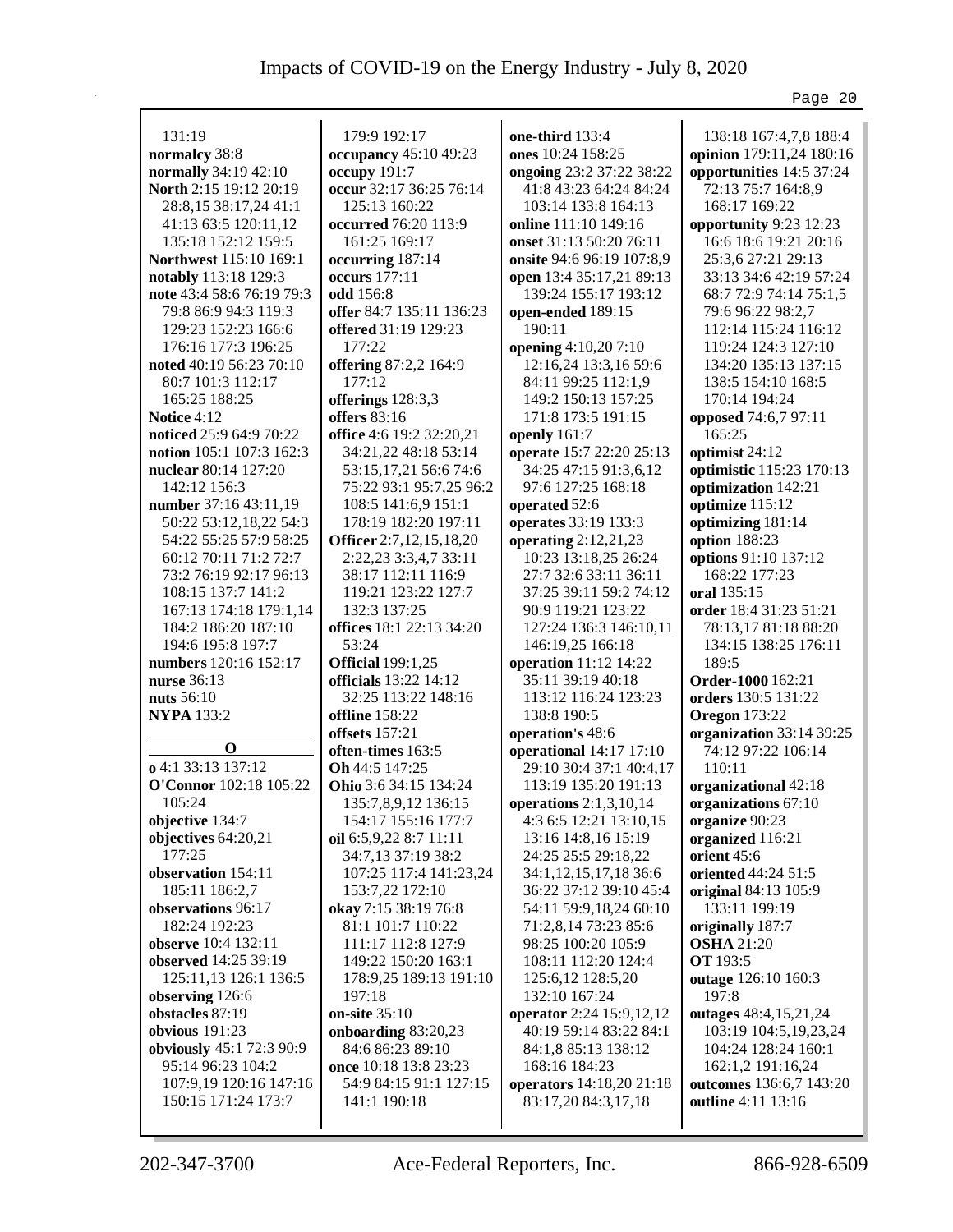|                                                  |                                             |                                                    | Page 21                                             |
|--------------------------------------------------|---------------------------------------------|----------------------------------------------------|-----------------------------------------------------|
|                                                  |                                             |                                                    |                                                     |
| <b>outlined</b> 130:15                           | 80:11,16 81:5 83:16                         | 190:22 191:4                                       | patterns 57:4,25 81:9                               |
| outreach 106:8,13 107:2<br>outset 132:11         | 85:11,21 86:22 87:18                        | participated 14:3<br>participates 41:8             | 141:3 186:17,25,25<br>187:6                         |
|                                                  | 94:1 96:12 100:10                           | participating 105:25                               | Paul 3:7 137:24 149:10                              |
| outside 107:1 122:3<br>158:23 165:24             | 108:7,9 109:1,17 110:2                      | 166:16                                             |                                                     |
|                                                  | 113:3,4 116:25 117:21                       |                                                    | 156:12,13 162:19,19<br>164:17                       |
| over-supply 156:11<br>overall 15:1 19:1 73:25    | 122:5,6 132:14 133:9<br>133:12,13 135:21,24 | participation 5:12 14:23<br>43:10 68:5 95:12 111:4 |                                                     |
| 74:9 92:21 106:25                                | 154:24 173:9,10 181:5                       | 198:15                                             | pause 18:4 116:2 149:14<br>pay 24:7 82:2 87:3 89:20 |
| 109:13 114:7 179:1                               | 182:14 183:6,11 187:6                       | particular 9:14 10:9 26:9                          | 90:1 117:6 179:22                                   |
| 181:13 189:7,12                                  | 187:17,18 195:8 196:22                      | 47:8 48:5,22 53:2,23                               | 180:13 188:4                                        |
| overburdened 134:19                              | 198:6                                       | 54:14 55:18 69:9 70:18                             | paying 120:16                                       |
| 182:2                                            | pandemics 36:24 39:6                        | 72:19,22 75:1 87:18                                | payment 176:24                                      |
| overcome 115:16                                  | 45:14 134:1                                 | 89:18 102:3 104:14                                 | peak 6:10 15:4 16:3                                 |
| overhaul 104:16,20                               | panel 2:1,17 3:1 4:3                        | 107:13 113:17 116:13                               | 39:11 45:21 47:11 52:1                              |
| overnight 110:18                                 | 12:21 13:2,14 28:3                          | particularly 7:2 15:15                             | 113:9 161:22 162:6,14                               |
| oversee 112:19                                   | 82:22 83:1 97:3 101:22                      | 19:6 43:14 44:16 46:15                             | 162:15 184:9 185:12                                 |
| oversight 42:9 98:18                             | 111:5,5,16,18,18 112:3                      | 48:15 50:15 56:24 72:8                             | 187:20                                              |
| overstating 16:19                                | 112:4 127:11 135:13                         | 77:7 78:1,3 83:8 106:6                             | peakers 172:16                                      |
| overview 20:24                                   | 139:4 144:1,9 177:18                        | 113:15 117:24 132:20                               | peaks 15:1 187:22                                   |
| owned 33:18 112:20                               | 178:15,16 183:21                            | 158:14 173:18,22                                   | peer 50:21                                          |
| 164:25                                           | panelist 12:22 13:7,8                       | 174:10,23 196:20                                   | peers 46:7 51:11 61:6                               |
| owner 138:12                                     | 38:16 42:24 43:3                            | parties 9:14                                       | pendency 151:6 194:5                                |
| owners 23:1 59:9 71:7                            | 111:25 112:8 134:23                         | partly 93:9 149:19                                 | pending 84:9 112:5 130:4                            |
| 103:10,23 177:11                                 | panelists 2:2 4:14 5:11                     | partner 107:21 115:5                               | people 9:24 10:19,19                                |
| 194:16                                           | 8:21 12:11 13:13 29:15                      | 124:11                                             | 19:10,19 27:10 30:10                                |
| ownership 138:8                                  | 42:22 43:10 64:18 68:5                      | partnered 170:21 174:5                             | 36:5,18,23,23 39:6                                  |
| owns 133:3                                       | 74:22 79:20 80:7 82:1                       | partnering 67:3 95:7                               | 45:13 51:2 52:3 55:23                               |
| oxygen 119:7,8                                   | 82:13 102:10,21 108:16                      | partners 13:23 15:20                               | 57:4,22 65:24 72:25                                 |
|                                                  | 110:24 111:3,6,10,20                        | 39:2,17,23 41:9 56:15                              | 74:6 85:15 89:25 97:2                               |
| P                                                | 144:1,5,13 150:7                            | 58:3 59:8 67:2,9,25                                | 97:25 98:13 101:17                                  |
| $P$ 2:54:1                                       | 183:20 197:25 198:16                        | 68:1 70:3 71:12,21 80:3                            | 104:13,14 105:1 106:5                               |
| p.m 111:11 198:20                                | 198:17                                      | 87:22,22 132:18 185:19                             | 122:14 123:12 131:16                                |
| pace 129:18 133:19 166:7                         | panels 4:13                                 | partnership 29:10 42:14                            | 131:18 138:22 140:10                                |
| Pacific 2:18 112:11                              | panic 159:9                                 | 56:14 63:4 88:3                                    | 141:11 151:5 153:9,9                                |
| PacificCorp 170:19                               | paradigm 140:25,25                          | partnerships 80:10,17                              | 154:25 155:1,2 159:21                               |
| 196:7                                            | 141:4 142:4                                 | 113:23                                             | 162:24 163:24 167:19                                |
| PacifiCorp 2:19 112:11                           | parents 184:12                              | parts 5:10 8:15 79:13                              | 175:9 178:11,18,18                                  |
| 112:17,25 115:11 173:6                           | <b>Park</b> 188:20                          | 80:14 81:22 127:2                                  | 179:11,22 180:10,17                                 |
| 173:14 188:9                                     | part 34:11 38:14 49:7                       | 139:18 167:4 185:20                                | 181:24 182:1,20,24                                  |
| PacifiCorp's 112:19                              | 60:11,11 64:24 65:21                        | 186:9 191:17                                       | 184:10,18,22 185:14                                 |
| pack 47:22                                       | 66:6 67:5 71:9,14,20                        | partway 13:2                                       | 186:11,19 190:1 191:11                              |
| <b>pages</b> 136:23                              | 74:14 78:2 79:8 80:11                       | <b>party</b> 165:2                                 | 191:23,25 192:3,13,16                               |
| <b>paid</b> 54:15                                | 80:13 83:1 85:16 91:8                       | pass 194:8                                         | 192:18,18 195:7,10                                  |
| painful 18:2                                     | 99:23 104:12 112:19                         | passed 177:15                                      | 197:21                                              |
| pandemic 4:24 5:1 6:2,19                         | 119:24 121:25 124:9                         | passwords 57:14                                    | people's 152:8 192:5                                |
| 6:24 7:16 9:4,11 13:18                           | 152:3 158:8 171:10                          | patched 57:9,13                                    | <b>percent</b> 15:5,5 22:13                         |
| 13:23, 24, 25 14:2, 7 15:6                       | 176:13,22 177:18 186:3                      | patching 57:9                                      | 34:22 47:12 53:15,24                                |
| 15:17 16:5,18 17:6,7                             | 188:3 189:6 194:10,10                       | path 115:23 122:21                                 | 58:9 72:22 86:18 105:9                              |
| 19:25 24:13 25:8,11                              | part-way 112:3                              | paths 87:2,3                                       | 105:11 110:7 113:13,14                              |
| 26:2,11 27:4,20 28:12                            | partial 95:3                                | pathways 90:20                                     | 125:16,18 133:3,6,7,12                              |
| 28:20 29:5 30:2,9 31:13                          | participants 13:3 57:3                      | patience 60:17 68:9                                | 140:4,21 142:5 146:21                               |
| 33:9 34:9,20 35:2 36:19                          | 112:4 131:12 150:10                         | 116:5,6 123:13,17                                  | 158:24 176:23 188:17                                |
| 37:20 38:24 40:1,5,9,10                          | 194:7                                       | 144:9 151:14                                       | perception 140:12                                   |
| 41:15,16,24 43:14,21                             | participate 25:8 29:13                      | patients 17:25 22:10                               | perfect 66:20 149:24                                |
| 45:2 49:10 54:10 63:18<br>68:13 69:18 71:1 76:12 | 30:1 38:21 132:6                            | 119:10                                             | perform 17:4 32:12                                  |
|                                                  | 135:13 138:5 183:23                         | pattern 145:8                                      | 37:11 131:15 159:4                                  |
|                                                  |                                             |                                                    |                                                     |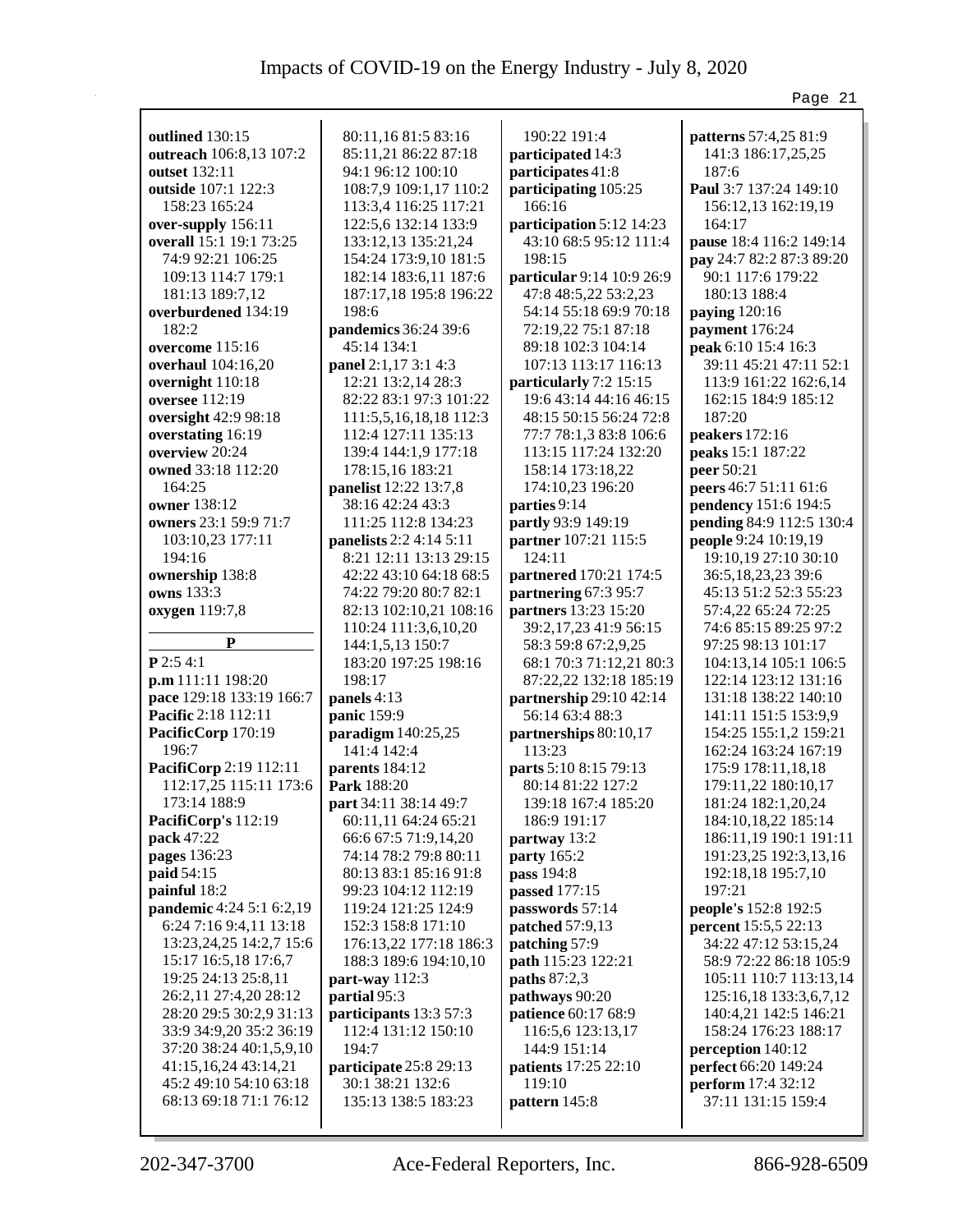|                              |                               |                                | Page 22                   |
|------------------------------|-------------------------------|--------------------------------|---------------------------|
|                              |                               |                                |                           |
| performance 42:17            | 34:17 36:1 38:13              | plans 21:19 23:7,10 27:7       | <b>Polar</b> 126:4        |
| 185:24                       | pipefitters 83:8 88:3         | 27:15 28:10,25 41:16           | policies 9:9 30:16,22     |
| performed 42:9,15 122:2      | pipeline 21:5,18,23 23:22     | 45:9,21 48:8 49:17,21          | 91:24 143:3 152:9         |
| 160:8                        | 32:8,8 34:7,14 35:10          | 53:14 70:12 83:9               | policy 4:6 9:6 10:3       |
| performing 22:8 131:12       | 36:6,24 38:3 47:23            | 126:24 161:5,6,12              | 115:14 152:10,12,13       |
| 158:20                       | 78:21 86:10,11 100:11         | 166:2                          | policymakers 11:22        |
| performs 8:1                 | 110:8 139:25 169:17           | plant 80:14 87:25 107:4        | 164:13                    |
| period 56:22 85:21 86:12     | pipelines 20:11,18 21:12      | 128:20 138:18 160:1,1          | political 122:19 142:15   |
| 86:22 125:2 160:20           | 34:14 35:1 36:11,25           | 160:5 167:7                    | polluting 134:5           |
| 163:7 179:16 180:1,4         | 38:1 47:15,16,21 48:24        | plants 134:5 142:12            | pool 98:4 115:10          |
| 190:7                        | 85:4 100:5,7                  | 156:20,20,21                   | pop 117:1                 |
| periods 22:5 40:19,23        | pipes $8:7,8$                 | play 42:3 73:12 100:7          | popping 5:18              |
| 78:25 110:18                 | pivot 95:2 162:19 166:17      | playbook 62:10,19,22           | population 163:19         |
| <b>permanent</b> 62:17 75:16 | PJM 2:3 13:10,16,17,20        | 70:2                           | portals 57:3              |
| 75:20 90:14 92:5 172:5       | 14:1,7,25 15:17 71:4          | playing 56:8 128:7 131:1       | <b>Porter 117:14</b>      |
| persistent 51:4              | <b>PJM's</b> 13:15 15:15 81:8 | 184:15                         | portfolio 114:25 158:25   |
| persistently 142:5           | place 30:11 36:4,15 48:8      | plays 141:24                   | 168:9                     |
| person 85:14 99:7,18         | 62:7 69:15 71:20 73:11        | please 13:10 16:10 20:13       | portion 35:12 144:7       |
| personal 31:4 32:1 70:7      | 89:25 96:23 100:21            | 24:25 25:24 29:18              |                           |
| 77:2 99:16 119:13            | 103:13 117:24 122:12          |                                | 158:9 163:19 176:7,19     |
|                              |                               | 33:14 34:1 38:18 43:7          | portions 29:25            |
| personally 65:5 198:7        | 136:17,21 167:9 169:11        | 47:4 49:12 50:9,11             | Portland 95:7 113:12      |
| personnel 17:20 30:23        | 170:1 179:17 184:21           | 72:17 73:15,20 74:17           | 188:19                    |
| 31:3 32:21 35:10 48:7        | 199:17                        | 75:11 76:7 77:23 78:19         | position 11:15,22 53:5    |
| 64:13 128:19                 | places 16:20 58:15 77:4       | 79:17 82:13,15 83:13           | 60:9 91:11,23 130:18      |
| perspective 15:16 66:13      | 107:1 141:18 184:22           | 84:20 86:6 87:12 88:11         | 158:1,2,5 165:3           |
| 71:6 74:11,21 78:22          | plan 14:2,6,7 15:7 17:8       | 89:4 92:9 93:18 94:24          | positioned 113:20         |
| 87:9 89:12 93:2 97:1         | 28:22 37:23 41:15             | 98:20 103:7 104:7              | positions 48:7            |
| 98:15 121:16,23,24           | 45:18 52:20 53:17             | 106:17 108:13 111:6,8          | positive 35:20 63:25      |
| 122:19 136:12,13             | 65:19 68:13,15,23,24          | 112:4,12 116:9 119:22          | 115:7 128:25 155:7,20     |
| 140:18 154:4,24 155:6        | 69:3 71:1 100:4 114:20        | 127:8 132:3 134:24             | positively 154:22 168:11  |
| 155:6 165:9 168:1            | 114:24 115:2 139:13           | 137:25 144:2 150:2,3           | positives 167:18          |
| pervasive 40:11              | 142:25 143:20,21              | 151:12 153:1,3 159:11          | possibilities 150:19      |
| petroleum 34:13              | 146:24 155:5 162:25           | 171:4 177:5 178:23             | possibility 40:6 139:15   |
| phase 62:12 88:24            | 193:16 194:25                 | 182:11 185:3 186:5             | possible 15:10 32:19      |
| phased 62:9                  | plane 69:8                    | 187:12 188:7 190:14            | 130:5 131:20 134:7        |
| phases 62:10 140:6           | planned 53:21 95:13           | 191:9 193:1,23 195:2           | 169:15 188:25             |
| phenomenal 159:16,16         | 100:14 104:23 110:9           | 196:3                          | possibly 106:9            |
| phenomenon 180:7             | planners $137:2,5$            | pleased 5:3 13:15 33:20        | <b>potent</b> 74:13       |
| phishing 15:16 54:5 55:3     | planning 2:1,17 4:3 8:1       | 39:15 92:21 174:3              | potential 6:1 39:9 40:2,4 |
| 55:17,19 57:17               | 12:22 13:25 23:8 27:14        | pleasure 26:3 28:15            | 74:13 77:18 104:3         |
| PHMSA 66:9 85:17,18          | 40:10 44:9 64:6,16 65:5       | plus 163:6 177:15 196:6        | 106:10 115:8,9 129:13     |
| phone 66:12 82:14 194:6      | 65:11 66:7 68:18 69:24        | <b>point</b> 16:24 43:11 44:13 | 156:15,18 198:5           |
| physical 42:10 56:24         | 69:25 70:17 81:3 99:24        | 60:20 61:3 63:18,21,23         | potentially 40:23 160:22  |
| 169:15                       | 100:1 105:9 109:21            | 69:23,24 73:22 76:24           | 162:20 164:1,21           |
| physically 48:20 145:1       | 111:16,19 112:15 114:9        | 77:19 78:24 79:20 80:8         | power 2:19,22 3:3,5,7 8:6 |
| pick 66:11 94:25             | 120:1 124:4 126:20            | 81:6 91:22 93:3 101:9          | 11:20 17:19 47:10,13      |
| pick-up 147:13               | 127:1 132:10,19 133:20        | 102:15 105:19 109:3            | 47:16,19 48:4 63:9        |
| picked 59:16 187:4           | 133:22 134:15 135:20          | 124:12 126:25 136:12           | 105:2 112:11 115:10       |
|                              |                               |                                |                           |
| picked-up 177:19             | 135:21 136:4,10 139:5         | 145:16 161:10 175:13           | 118:6 119:21 124:22       |
| picture 65:19 146:20         | 139:7 142:22,24 143:16        | 183:11 185:2 187:5             | 128:10 132:3,8,8,15,15    |
| 163:4                        | 143:17 145:18 151:7,7         | pointed 59:6 175:8             | 133:3,21,23 134:5,11      |
| piece 61:23 99:22,25         | 151:23 152:11 153:5,19        | pointing 139:14                | 135:9 137:25 138:6,8      |
| 110:17 118:25 119:2          | 154:24 160:23 161:11          | points 19:7 40:3 63:21         | 138:20 143:1 145:18       |
| pilot 49:5                   | 162:22,25 163:10 164:5        | 79:19 101:9 112:22             | 156:20 160:5 166:17       |
| pin 166:11,14                | 164:18 170:17 171:3           | 118:3 129:23 165:19            | 167:7 185:8,10 193:20     |
| Pipe 2:13 33:25 34:3,8,12    | 181:18,22 182:6               | 168:1 193:7,17                 | powered 67:6              |
|                              |                               |                                |                           |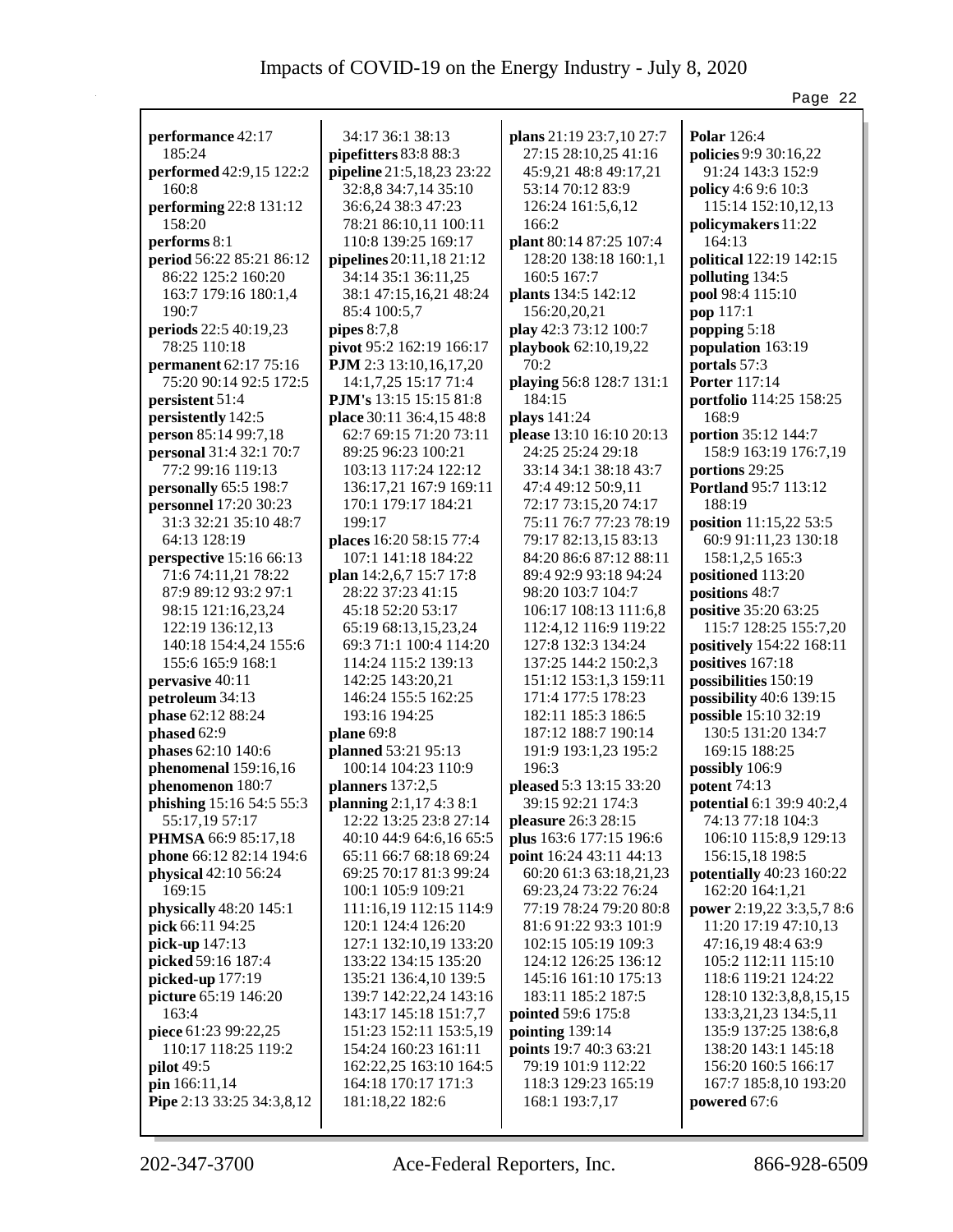|                            |                           |                             | Page 23                 |
|----------------------------|---------------------------|-----------------------------|-------------------------|
| powering 19:23 27:2        | 137:25                    | 144:8,24 154:12,13,15       | projections 133:17      |
| PPE 22:11 35:7 61:21       | Presley 67:3              | 154:25 162:14 195:20        | projects 22:25 34:14    |
| 64:10 65:1 77:10 78:10     | pressed 131:21            | 195:24                      | 37:16 88:6 103:2        |
| 78:25 80:1 96:8 108:9      | pressing 7:5              | problematic 141:18          | 104:21 106:11 137:2     |
| 108:18 109:2 191:17        | pressure 32:7 80:7        | problems 123:12 126:4       | 138:13 139:1,2          |
| <b>PPIs</b> 100:8          | 158:20 187:10             | 150:22 163:23 189:18        | proliferates 75:6       |
| practical 86:25 182:24     | pressures 32:9 130:15     | procedure 113:11            | prolonged 40:19         |
| Practically 126:19         | pretty 70:18 72:12 76:2,9 | procedures 23:13 30:16      | promise $115:12$        |
| practice 45:23,24 46:4     | 83:24 89:9,13 103:9       | 30:22 91:24 159:21          | promote 143:15 195:9    |
| 70:14 113:11               | 104:1,2,23 120:13         | proceeding $13:4$ 112:5     | prompts 91:21           |
| practices 14:22,24 18:18   | 145:10 148:3 150:24       | 199:3,6                     | pronounced 121:2        |
| 21:23 28:11 32:19 41:3     | 160:8 163:4 165:22        | proceedings 199:22          | proof 63:23             |
| 61:14,21 62:17 96:22       | 189:20                    | process 10:25 15:8 16:18    | proper 47:25 162:2      |
| 124:21 127:1 131:20        | prevent 21:24 30:16       | 18:14,23 23:13,24 37:9      | properly 11:5 47:22     |
| precautions 43:21          | prevention 37:3           | 60:10 75:25 78:24           | 111:13                  |
| precipitous 157:5          | previous 13:8 58:10       | 83:23 104:15 119:7          | properties 17:14        |
| predicate 26:14            | 66:19 67:13 160:17        | 139:2 142:24 147:22,22      | propose 149:20,21       |
| predictability 137:13      | previously 14:7 65:22     | 151:10 157:20 162:22        | proposition 164:10      |
| 177:24                     | 141:13 179:6              | 177:20 190:1 193:12         | prosper 142:13          |
| predictable 23:19 24:18    | price 156:8 177:24 178:5  | processes 94:3 103:13       | prosperity 24:6,19      |
| predicting 32:16           | prices 43:12 136:20       | 115:7 134:15 150:8,12       | protect 17:17 18:7 32:3 |
| prediction 145:25          | 141:23 142:2,5,11         | procure 170:3               | 36:5,6,14 103:25 125:3  |
| predominantly 124:15       | 157:1,2,24 158:12         | procured 35:7               | 125:4 153:15            |
| 161:9                      | 177:13                    | procurement 81:19 82:5      | protecting 6:7 14:16    |
| prefer 93:13               | pricing 128:16 139:16,16  | 142:22                      | 30:15 167:12            |
| preparation $5:6,12$ 10:14 | primarily $120:11,13$     | produce 22:10 116:18        | protection 108:11       |
| 27:10,12 39:10 65:6        | 172:23 186:10             | 119:4                       | protective 31:4,5 32:1  |
| 70:19                      | primary 14:14 39:21       | produced 136:7              | 70:7 77:2 109:5 119:13  |
| prepare 23:7 40:6 46:9     | 114:3 181:21              | producer 19:12,13           | protocols 28:10 32:21   |
| 60:9 69:21 108:8           | prime 133:14              | producers 165:16            | 35:3 36:4 44:18 45:3    |
| 171:22                     | principle 51:12 137:10    | produces 7:20               | 46:4,13,17 47:1 49:10   |
| prepared 10:7 11:5 15:13   | principles $17:1061:17$   | product 66:1                | 87:8 146:5              |
| 23:8, 12, 16 40:13 46:13   | printers 184:13           | production 24:3 119:5       | proud 23:6 27:22 30:12  |
| 47:22 48:6 52:7 110:11     | prior 48:9 49:15 78:22    | productive 92:25 95:23      | 113:15,16,19 119:15,16  |
| 121:25 124:15 127:4        | 80:10 192:12              | productively 87:7           | 129:1 168:13 191:22     |
| 135:16,17 136:23           | priorities 29:12 62:20    | productivity 22:12 92:23    | prouder 196:6           |
| 154:23 177:22 194:11       | 125:2                     | 93:15 97:9,14 101:16        | prove 163:21            |
| 194:12                     | prioritize 119:8          | 182:18                      | proved 15:24 69:6       |
| preparedness 40:9          | prioritized 103:24        | <b>products</b> 24:11 37:19 | proven 29:8 69:10 74:12 |
| prepares 18:22             | prioritizing 70:7         | 57:10,11 65:13 79:6         | provide 5:23 11:20,21   |
| prescriptions 107:7        | priority 105:14 142:23    | 100:5 116:18 179:15         | 13:15 14:4 19:20 27:2   |
| presence 42:10             | 155:10                    | 180:2                       | 30:17 31:23 41:2 45:9   |
| presentations 137:22       | privacy 18:11             | professionals 36:8          | 72:9 87:5 135:17        |
| presented $6:19$ 18:20     | private 107:14 164:12     | profile 40:21 73:25 126:1   | 136:24 137:13 154:21    |
| 41:5 69:1 132:14           | 193:19                    | 126:2 172:16,18             | 155:20 163:7 191:20     |
| 135:23                     | privately 112:20          | profit $120:9$              | provided 18:10 31:3     |
| presently 92:21            | privilege 26:5            | profits 9:9                 | 36:17 42:14 52:11       |
| preservations 181:20       | proactive 37:15 195:13    | program 15:12 59:14         | 145:1                   |
| President 2:3,5,9,11,13    | proactively 6:15          | 104:21 127:13 146:15        | provider 25:20 137:9    |
| 2:14,15,18,20,21,23 3:2    | probably 4:12 58:15 61:1  | programs 19:22 73:3,9       | 168:12 179:8            |
| 3:4,7 13:10 16:9,12        | 77:1 83:22 85:23 96:2     | 87:24 104:11 122:24         | provider's 137:8        |
| 20:10,11,18,18 24:24       | 96:20 97:8 123:10         | 176:4                       | providers 25:13 56:10   |
| 25:5 29:17,22 33:25        | 148:7 151:10 155:5        | progress 58:5 139:7         | 138:10 179:24           |
| 34:1,3 38:16 67:3          | 156:7,14 159:8 165:12     | progresses 76:14            | provides 20:24 29:23    |
| 112:10 116:8 119:20        | 176:14 191:10             | project 104:10 107:5        | providing $11:10$ 19:18 |
| 123:22 127:7 132:2         | problem 116:3 126:5       | 123:1 170:2                 | 42:16 138:11 170:10     |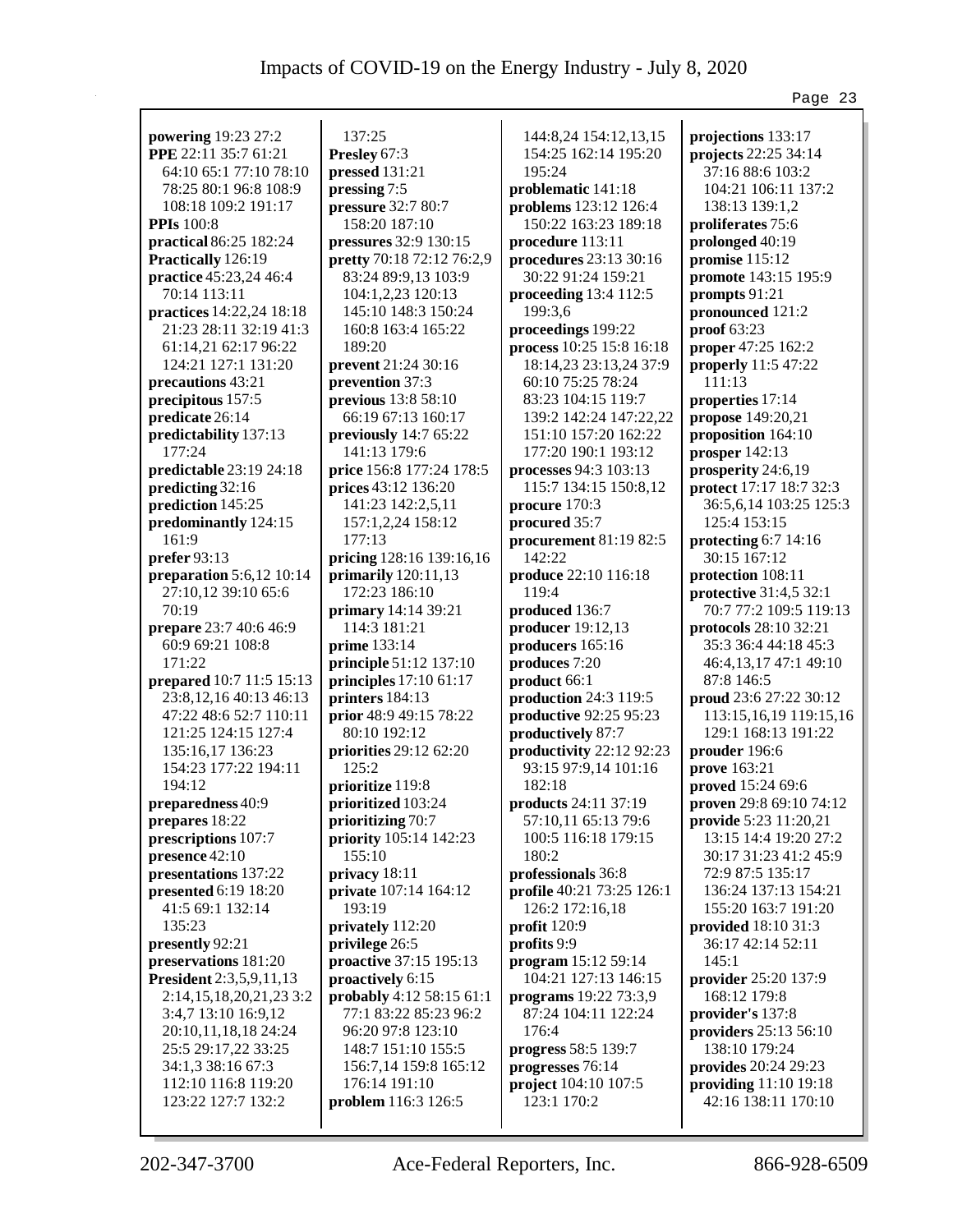|                          |                                                  |                                                  | Page 24                                   |
|--------------------------|--------------------------------------------------|--------------------------------------------------|-------------------------------------------|
|                          |                                                  |                                                  |                                           |
| 184:3,3 197:12           | 105:23 106:1,18 107:25                           | 108:13 109:9 152:24                              | realized 65:7 83:18                       |
| provisions 107:9         | 108:2,5,6,15 109:10                              | 177:4 178:8 182:11                               | really 7:7 8:16 10:16,19                  |
| proximity 77:9           | 112:2 143:25 144:2,7                             | 183:13 185:3 188:7                               | 14:11,15 20:23 23:5                       |
| public 3:6 5:23 13:22    | 144:14 145:21 147:3,5                            | 189:10 190:14 197:16                             | 25:6,25 26:10 27:2,10                     |
| 14:12 21:3,16 32:25      | 149:11,19 150:2,6                                | rallied $61:15$                                  | 27:25 28:14,15 33:16                      |
| 36:21 63:9 64:22 65:3    | 152:22 154:10 155:23                             | <b>RAM</b> 146:17                                | 33:20,22 44:14,14,17                      |
| 82:17 107:15,16 132:8    | 156:6 159:24 160:15                              | ramp 89:17 126:3,5                               | 44:19 45:3 49:14,16                       |
| 132:15,15 134:11,24      | 162:19,23 164:23,24                              | ramped 167:16                                    | 51:7,24 52:2,20 56:13                     |
| 135:8 154:13,14,20       | 165:7 170:25 171:1                               | Randazzo 3:6 134:23,25                           | 61:1,17 63:1,6 64:19                      |
| 155:4,8,20 166:17        | 173:4 175:3,5,18 177:7                           | 135:1,4,6 154:1,9 177:4                          | 66:3,4,14,15 67:4,10,10                   |
| 167:1 174:11             | 178:10 182:23 184:5,17                           | 177:6 178:6 182:12                               | 68:14 69:25 70:3,5,13                     |
| publicly 21:22 56:1      | 185:7 189:15 190:20                              | 187:12,13 195:2,3                                | 72:20 73:5,8 75:3,5,15                    |
| <b>PUCs</b> 148:16       | 196:5 197:14                                     | Randazzo's 182:11                                | 77:10 81:2 85:10,12                       |
| pull 50:2                | questioned 162:5                                 | range 6:17 23:12 115:1                           | 88:16,24 90:17 92:22                      |
| pulled 157:15            | questionnaires 129:4                             | 116:18 136:4 138:7,14                            | 94:11 95:4,14,17,24                       |
| pulse 79:23 80:4         | questions 29:14 43:7                             | 139:13 142:5 143:20                              | 96:6 98:22,23,25 100:1                    |
| purely 163:13            | 60:17,22 68:6 82:10,24                           | 146:21 150:19 155:13                             | 100:7,19,20,24 101:12                     |
| purpose 100:17           | 101:21,25,25 102:3,9                             | 156:15                                           | 103:23,25 105:1 107:3                     |
| pursuing 113:24 161:5    | 102:12,16,19 115:25                              | ranges $151:8$                                   | 107:17 108:25 109:24                      |
| pushback 49:2,3          | 127:5 129:20 131:25                              | ransomware 18:12 56:3                            | 110:14 116:2 122:6,11                     |
| pushed 160:3             | 134:21 137:16 141:2                              | rapid $121:2$                                    | 129:11 134:22 138:17                      |
| pushes 142:15            | 144:11 147:1 149:23                              | rapidly 160:21 197:6                             | 143:24 148:7,22 149:2                     |
| pushing 166:7            | 160:25 172:3 181:17                              | rarely $42:15$                                   | 149:6 153:12 154:3,24                     |
| put 31:8 36:3 43:13 46:4 | 183:4,17                                         | rate 8:16 58:7 118:13                            | 156:8 157:2 158:22,23                     |
| 51:24 57:24 68:13        | queue 172:9                                      | 137:11,11 165:1,22                               | 160:10 164:4 165:7                        |
| 69:15 70:13 73:17        | quick 112:3 138:6 167:8                          | 167:6,24 176:6 177:12                            | 166:18,24 169:20,22                       |
| 83:17,19,19 91:11        | quickly 17:7,23 21:19                            | 177:14,20 179:14                                 | 170:14 171:7 172:2,22                     |
| 96:23 103:12 104:11      | 22:19 32:5 35:3,6 51:9                           | ratemaking 137:4                                 | 173:14,15 174:18                          |
| 106:19 108:19 110:3      | 65:12,22 70:5 80:3                               | rates 8:14 38:2 116:24                           | 179:21 181:7,21,23                        |
| 119:17 130:18 148:19     | 110:2 130:5 138:16                               | 118:8,11 168:14 171:16                           | 183:20,25 184:4,6,15                      |
| 158:2,4 169:8,11         | 139:21 150:3 192:6,18                            | 175:20 176:14                                    | 184:25 185:1 186:16                       |
| 179:17 183:14 187:10     | <b>Quiniones</b> 3:4 132:2,4,5                   | rating 7:3                                       | 188:25 192:11 193:4,13                    |
| puts 158:19              | 166:21 180:20,20,22                              | rationale 139:7                                  | 193:20 196:7                              |
| putting 34:5 58:15 106:4 | 185:3,4,6 193:1,2                                | RC's 41:2,4                                      | reason 7:24 179:7                         |
| 127:13 159:21 170:1      | quite 56:23 133:16 152:2<br>157:5,6 177:10 196:8 | re-entry 28:21,25 32:19<br>52:20 60:7 61:6,10,16 | <b>reasonable</b> 116:24 118:8            |
| puzzle 152:3,16          | 196:18                                           | 88:24                                            | 118:22 137:11 170:17<br>175:20            |
| $\mathbf{Q}$             |                                                  | reached 143:6                                    |                                           |
| qualification 85:14      | quote 21:13                                      | reacted 35:2                                     | reasonably 150:13<br>reasons 69:12 136:24 |
| qualified 87:5           | $\bf R$                                          | <b>read</b> 119:2                                | 157:13                                    |
| quality 97:19 118:6      | $\mathbf{R}4:1$                                  | readily 88:7                                     | reassess $72:11$                          |
| quarantine 106:5 107:3   | racial 195:9                                     | readiness 40:17                                  | reassurance 30:17                         |
| 167:19                   | radar 66:15 177:2                                | reading 17:14 31:10                              | rebound $6:10$                            |
| quarantined 167:20       | radically 168:9                                  | reads $51:20$                                    | rebuilt $143:5$                           |
| quarantines 106:21       | Radlinski 117:14                                 | ready 19:5 46:15 50:6                            | recall 117:13 124:5                       |
| quarter 190:18           | rails 159:16                                     | 52:7 71:24 80:24 82:24                           | receive 47:18 164:25                      |
| question 12:25 42:23,24  | raise 42:25 44:1 50:10                           | 85:8 90:3 105:17                                 | received 23:23 49:1                       |
| 43:5 44:6 47:7 50:9,11   | 55:21 80:2 98:2 140:2                            | 110:21 128:24 134:14                             | 52:12 126:16                              |
| 50:14 52:24 53:3 54:24   | 144:2 178:22                                     | 147:2,5,8 173:7,11                               | Recession 171:25                          |
| 55:2,13 60:6 64:4,15     | raised 44:4 50:8 66:18                           | 184:18                                           | recognize $22:2026:5$                     |
| 66:22 68:12,22 71:25     | 71:24 73:15,20 75:11                             | real 8:4 24:6 39:14 87:3                         | 27:4 137:9                                |
| 72:2,12 75:9,14 76:7,9   | 76:6 77:6,23 78:19                               | 89:20 96:21 105:20                               | recognized 21:9 25:20                     |
| 76:16 80:25 81:2 87:14   | 80:24 82:8 84:20 86:6                            | 124:23                                           | 31:14                                     |
| 89:8 90:4 92:11 93:21    | 86:18 87:11 88:11 89:4                           | real-time 32:9 193:17                            | recognizing 5:6                           |
| 94:15 98:22,22 99:23     | 90:3 92:9 93:18 98:20                            | reality 105:19                                   | recommendations 55:10                     |
| 100:20,25 104:9 105:20   | 101:2 103:7 106:17                               | realize $169:9$                                  | recommended 40:5                          |
|                          |                                                  |                                                  |                                           |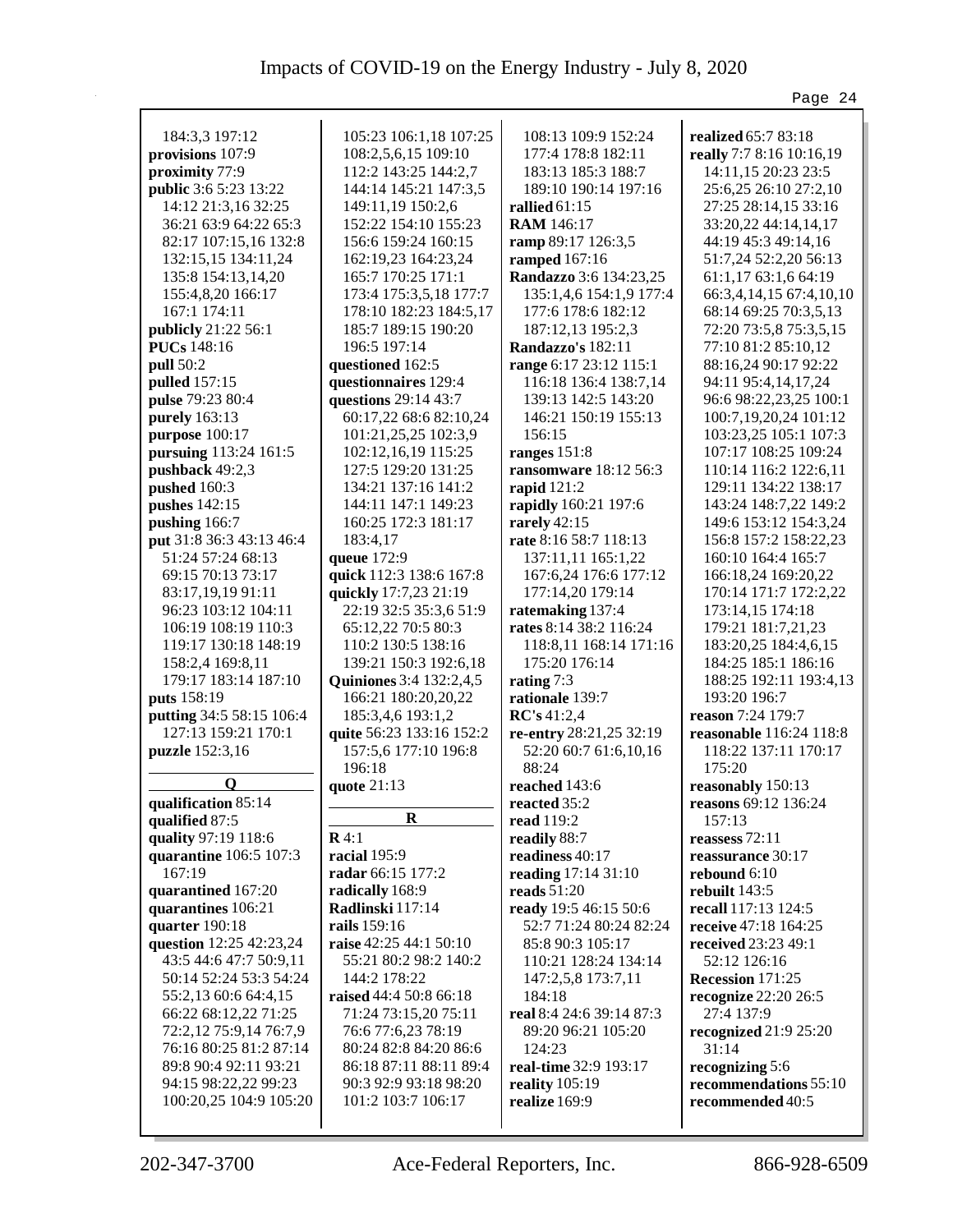|                           |                                |                           | Page 25                          |
|---------------------------|--------------------------------|---------------------------|----------------------------------|
|                           |                                |                           |                                  |
| reconnected 31:18         | regions 6:13 24:9 116:21       | 37:12,25 39:4,19 40:18    | 39:15 40:16,17 128:22            |
| reconstruction 59:15      | 140:20 169:6                   | 42:17 48:17 51:1 99:1     | reported 41:4 76:18              |
| record $47:16$            | registered 36:12 41:23<br>42:9 | 100:19 110:12 113:8       | <b>Reporter</b> 199:1,25         |
| recorded 56:1             |                                | 114:4 116:23 120:22       | reporting 17:18                  |
| records 47:10             | regrets $170:16$               | 128:11 132:13 143:16      | reports 117:3                    |
| recover 5:2 19:9,15 117:7 | regrettably 39:13 133:8        | 146:23                    | represent 20:23 112:17           |
| 118:12 129:10 175:7,11    | regularly $8:151:14$           | reliably 21:6 26:15 34:25 | 165:8                            |
| 176:3                     | regulate 154:17,18             | 36:12 114:15              | represented 88:1 116:17          |
| recovered 38:4 176:20     | 155:15,16                      | reliance 24:8             | representing 33:17 132:7         |
| 177:22                    | regulated 5:23 25:13           | relief 5:24 42:16         | represents 117:2                 |
| recovering 16:19 34:8     | regulation $29:485:17$         | relight 49:5              | request 40:13                    |
| recovery 21:19 118:13     | regulations 164:18             | relocate 98:8,12          | require 31:2,12 42:10            |
| 125:17 133:19 140:22      | regulator 154:2,6 178:2        | rely 21:1 24:15 38:2      | 106:25 189:3                     |
| 176:19                    | regulators 10:19 19:21         | 122:1 144:25              | required 96:13 141:11            |
| recruit 98:7              | 20:3 26:18,19 78:7             | <b>remain</b> 31:25 61:20 | requirement 89:22 126:2          |
| recruiting 83:7 98:13     | 165:10 175:15 178:20           | 117:6 130:24 142:23       | requirements 37:4 42:3           |
| recruitment's 89:9        | 182:4                          | 186:15                    | requires 39:7 48:25              |
| recruitments 89:13        | regulatory 1:2,9 5:24          | remained 30:4 36:25       | 85:17 170:16                     |
| redoubling 73:4           | 13:23 16:13 23:19              | 114:7                     | requisite 137:5                  |
| reduce 24:5 33:4 35:11    | 24:18 32:7 37:4 39:24          | remains 42:6 57:8,14      | reschedule 49:8                  |
| 37:24 140:15 146:6        | 41:20 42:16 61:2 130:6         | 64:23 114:2,10 118:6      | rescheduled 37:15 104:5          |
| reduced 38:4 126:2        | 137:17 155:11 199:4,21         | 195:18                    | rescheduling 103:17              |
| 130:22 175:7,16           | reinforce 35:18                | remarks 7:10 13:3,9       | research 140:5                   |
| reducing 24:8 130:19,19   | reinforcements 181:12          | 43:10 49:15 59:6 84:12    | reserve 146:8,22 160:22          |
| reduction 129:8 133:12    | reiterate 34:24 52:15          | 103:19 124:15 127:4       | 161:14,17 162:3,9                |
| 133:19 141:25 157:5       | rejected 176:18                | 135:15 144:15 149:2       | <b>Reserve's 139:19</b>          |
| 188:11                    | relate 182:14                  | 150:14 157:25 176:17      | reserves 146:10,11               |
| reductions 15:1 37:21     | related 6:20 15:2,17           | 191:15                    | residences 180:1                 |
| refer 158:12,17 172:7     | 24:11 31:11 40:1 73:22         | remember 50:9 82:17       | residential $11:17$ $15:25$      |
| references 135:17         | 74:3 76:20 118:21              | 144:3                     | 19:3,22 59:21 72:11,14           |
| referred 153:7 175:6      | 125:15,24 157:9,11,12          | remind 13:3 183:13        | 72:20,23 73:3,4 75:14            |
| referring 168:19          | 157:12 158:10 159:25           | 185:4                     | 172:17 175:23 185:15             |
| refine 146:18             | 175:16 177:17                  | reminder 54:8 112:3       | 185:25 188:1,11                  |
| refined 34:13 37:19 48:9  | relates 8:22 46:17 66:23       | reminders 111:24          | residents 134:13                 |
| reflect 32:8 37:23 114:25 | 72:2 81:2 153:14               | remobilizing 104:15       | resilience 25:23 27:22           |
| 124:15 158:14             | 158:21 159:4 171:15            | remote 15:12 35:5 55:20   | 113:10,16 114:22                 |
| reflecting 43:11          | 172:3 186:18                   | 74:5 89:11 95:11 97:21    | 115:20 173:15 190:16             |
| reflection 46:18          | relationship 42:13             | 98:5 191:5                | 191:11 194:3                     |
| reform $139:7$            | 186:18                         | remotely 10:15 42:9       | resiliency 134:12                |
| reforms 115:15            | relationships 66:11 97:25      | 93:12 95:22 96:19         | resilient 27:18 52:18            |
| refrain 13:4 112:4        | 99:18 197:21                   | removals $152:17$         | 165:14                           |
| regain $172:11$           | relatively 48:12 114:8         | renaissance 58:1          | resolution 155:7,20              |
| regard 61:5 72:13 135:20  | 120:9 159:3 163:19             | renewable $114:15,23$     | resolve 35:1 36:9 80:3           |
| 147:23 155:14 177:6       | 172:22                         | 115:3 133:7 134:17        | 136:5                            |
| 178:3 182:13 188:9        | released 140:11                | 152:6 169:24 188:17       | resolved 22:19                   |
| regarding 150:6 154:5     | relevant 124:21                | renewables 127:21 156:3   | resource 28:14 41:12,15          |
| regardless 36:24 124:22   | reliability 2:16 6:20 17:4     | 157:10,16,17,18 161:8     | 58:13 63:3,6 69:15               |
| 131:16                    | 20:2 38:17 40:16 41:1,6        | 170:3 189:3               | 114:24 115:9 116:16              |
| regards $106:9$           | 41:21,25 60:2 80:20            | <b>reopen</b> 53:20,23    | 144:19 145:21 146:3,5            |
| region 16:18 19:15 52:14  | 86:4 114:21 115:19             | reopened 151:2            | 146:17 155:6 159:6               |
| 53:2 61:11 79:11,14       | 117:25 121:4 125:11            | reopening 145:11 193:13   | 160:18 161:14 169:7              |
| 88:25 114:22 121:10       | 134:12 135:19,20 136:4         | reopens $145:13$          | <b>resources</b> 9:9 24:2,3 55:6 |
| 153:23 169:18 186:8       | 143:9,23 145:5 168:7           | Repeating 111:24          | 64:25 87:6 114:15,17             |
| regional 42:8 44:17 95:7  | 169:9                          | replaced 143:5 156:20     | 114:23 121:5 128:12              |
| 96:21 125:5 128:17        | reliable 6:5 17:2 22:14        | replacement 51:21,22      | 130:12,25 134:10                 |
| 137:2,5 142:22,24         | 26:6 30:3 32:1 36:22           | report 14:3 22:2 36:1     | 142:14 152:4 153:16,17           |
|                           |                                |                           |                                  |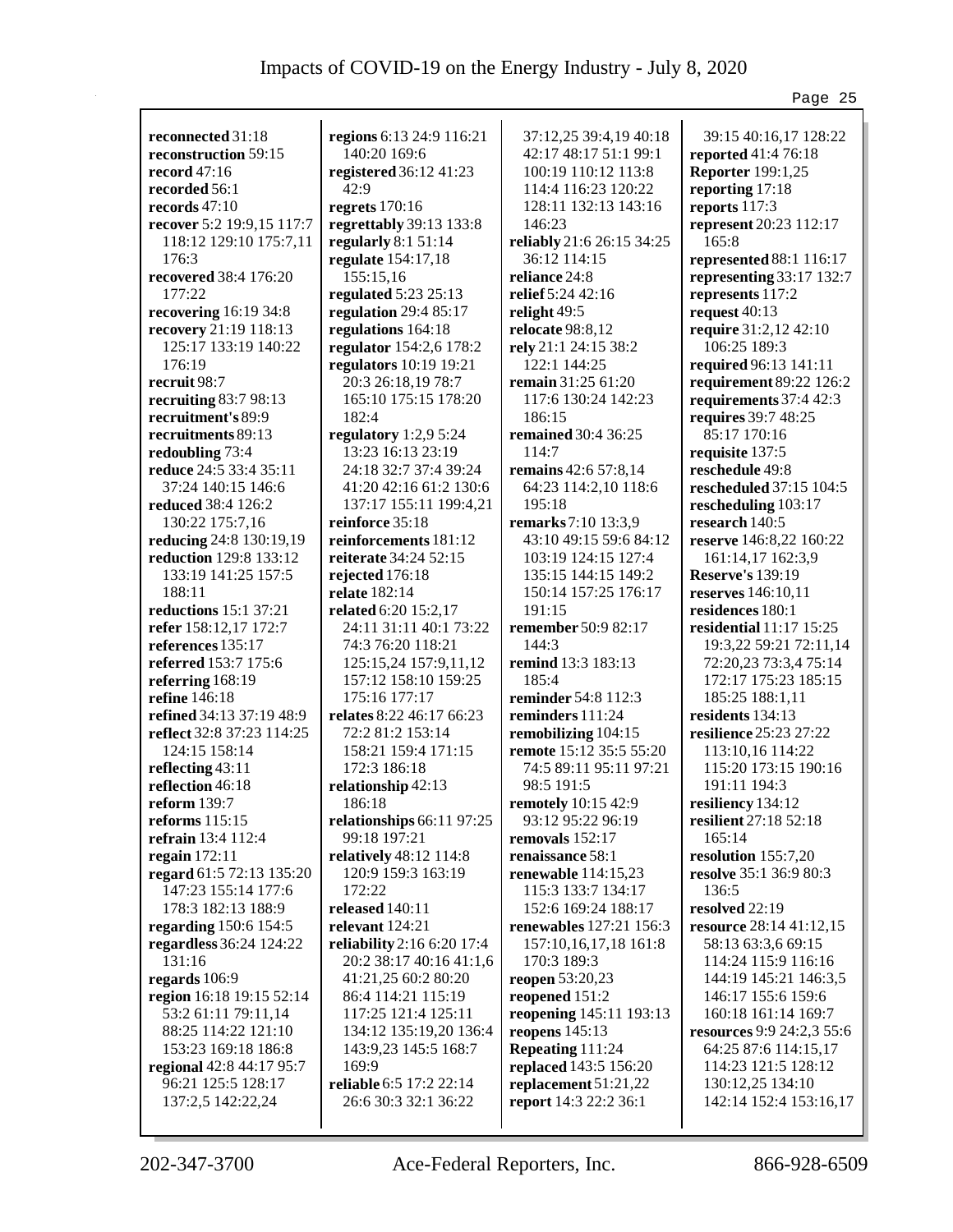|                           |                           |                           | Page 26                      |
|---------------------------|---------------------------|---------------------------|------------------------------|
|                           |                           |                           |                              |
| 155:2,3,25 156:2,25       | 46:17,20,25 47:2 49:17    | rights-of-way 37:3        | 112:19 115:11                |
| 157:23 158:8,13,19,25     | 67:14 77:8                | rigorous 88:18            | <b>roles</b> 4:15            |
| 160:10 162:12 163:12      | restorations 76:19,20     | ripple 131:11 149:1       | room 14:16,18,22 15:8        |
| 163:14 167:3 168:24       | restore 45:19             | rippled 38:6              | 17:20 39:10 48:1 84:14       |
| 169:1,3,18,24 171:3       | restoring 19:17           | rise 32:15 50:17 80:8     | 136:11 167:7 183:7           |
| 172:20                    | restrict 32:13            | risen 39:16               | 190:19                       |
| respect 7:3 22:18 47:8,14 | restrictions 15:3 67:16   | risk 7:2 8:10 9:11,15     | rooms 32:12 45:11 125:7      |
| 47:22 48:4,24 49:2        | 78:5 106:4,5,20 125:19    | 39:13,18 40:14,21         | rosters 50:6                 |
| 53:12 54:11 92:21         | 129:4                     | 57:16 58:16 76:24         | rotated $108:10$             |
| 121:14 144:19 171:20      | result 50:22 118:11       | 113:25 115:1 135:23       | roughly 127:24               |
| 186:25                    | 125:14 141:7,14 142:10    | 137:9 146:6 164:11        | route 168:20,21              |
| respectful 144:6          | 143:20 147:19 160:19      | risking 138:19            | routine 105:6                |
| respective 49:9           | 171:16 172:21             | risks 7:4 38:24 39:8 40:1 | routinely 23:22 48:13        |
| respects 114:2            | resulted 37:20            | 45:1 62:8 118:3,4,4       | <b>RTO</b> 58:25 71:5 124:10 |
| respiratory 19:6          | resulting 129:13          | 129:19 136:1              | 124:19 146:16 150:7          |
| respond 6:16 28:12 33:2   | results $196:13$          | road 65:20 91:14 142:18   | <b>RTOs</b> 47:25 58:21      |
| 43:3,5 44:12,22 45:22     | resume 88:22              | Robb 2:15 38:16,18,19     | 142:25 144:20 145:9          |
| 46:15 92:11 144:2         | resurgence 6:12 108:18    | 42:21 55:3,12 60:3 63:3   | 147:18,23 148:4 150:15       |
| 150:11 152:24 168:5       | resurgences 104:3         | 68:12,21 70:24 73:20      | 164:13                       |
| 174:20 194:4              | retail 127:19 128:2 177:7 | 73:20,21 74:16 76:9,16    | rule 129:15 144:6 168:19     |
| responded 50:9 52:5       | 179:8, 18, 24 193:9       | 77:22 79:25 96:15,16      | rules 49:23                  |
| 63:16,25                  | rethink 71:10 191:5       | 98:19 99:17               | run 111:11 122:15 141:9      |
| respondents 40:12         | retirees 50:3             | Robb's $81:3$             | 171:10,10,19                 |
| responder 19:24           | retirements 84:10         | Robert 2:21 119:20        | run-off 105:16               |
| responders 17:3 32:2      | retrofits 180:15          | robust 55:14 56:24 86:19  | running 7:23 8:20 160:5      |
| 33:1 36:7 65:9 154:22     | return 7:1 38:8 53:14,15  | 114:13 142:25 169:21      | 184:13                       |
| 174:1                     | 53:17 59:20 93:5          | Roder 4:4,5 7:14 12:20    | runs 37:2                    |
| responding 14:11 30:25    | 127:22 133:16 165:1       | 16:8 20:9 24:23 29:16     | rupture 169:16               |
| 33:9 65:13 168:10         | 177:15                    | 33:10,24 38:15 42:21      | rural 120:13 134:9           |
| response 17:9 21:19       | returned 139:22           | 44:3 47:3 49:11 50:7      | 174:23                       |
| 26:10 30:10 31:1 41:15    | returns 114:11            | 52:24 54:24 66:17         | rush $52:17$                 |
| 43:6,23 46:23 47:1 55:7   | revenue 37:21 38:4 65:25  | 70:21 71:23 72:16         | Russia 11:23                 |
| 59:4 64:3 67:14 68:13     | revenues $118:15$         | 73:14,19 74:16 75:10      | Russian 56:3                 |
| 69:14 103:3 109:11        | review 82:22              | 76:5 77:22 78:18 79:16    |                              |
| 122:24,24 132:18,23       | reviewed 68:23            | 80:23 82:7,11,21,22       | ${\bf S}$                    |
| 138:10 142:15 149:16      | reviewing 40:16           | 83:12 84:19 86:5 87:10    | $S$ 4:1                      |
| 149:19,21 151:18 170:7    | reviews 41:18             | 88:10 89:3 90:2 92:8      | sacrifices 43:15 163:17      |
| 170:11 173:25 196:21      | rewarding 28:18           | 93:17 94:23 96:14         | sacrificing 93:15            |
| 197:9                     | rework 49:21,22           | 98:19 101:1,6,23 102:7    | safe 22:14 24:3 26:6,13      |
| responses 40:10,14 44:19  | reworking 50:5            | 102:17 103:6 104:6        | 30:3 31:25 36:15,22          |
| 44:21 45:14 107:23        | right 4:4 8:23 17:9,13    | 105:21 106:16 108:1,12    | 37:12,25 44:14 52:6          |
| responsibilities 155:12   | 24:21 44:7 47:9 53:10     | 109:8 110:20 111:2,17     | 64:22,22,22 89:1 96:7        |
| responsibility 20:4 26:6  | 54:18 55:19 58:20         | 116:1 119:19 123:6,16     | 100:19 110:12 113:7          |
| 27:5 164:16 176:11        | 64:17 65:9 68:22 77:3,4   | 127:6 132:1 134:22        | 114:4 120:21 131:17,20       |
| 179:23 180:16             | 77:12 83:15 89:25,25      | 135:3 137:23 143:10,12    | 162:9 168:8 174:20           |
| responsible 13:14 28:21   | 90:22 95:25 97:16         | 143:24 147:2,10 149:13    | 191:23                       |
| 32:5 61:16,18,23 62:23    | 101:4 108:23 130:3        | 149:18 150:1 151:11       | safely 20:25 21:5 34:25      |
| 63:1 73:7 120:22          | 135:2 144:13 148:21       | 152:23 153:3 177:3        | 36:12 37:7 52:22 87:7        |
| responsive 107:22 146:25  | 150:24 152:7 156:7,8      | 178:6,22 180:19 182:10    | safety 8:11 17:10,12         |
| 151:25 155:21             | 156:23 157:1 158:8        | 183:12 185:2 186:4        | 21:16 23:13 26:9 27:13       |
| rest 14:1 23:15 117:8     | 159:8,21 165:5 166:24     | 187:11 188:6 189:8        | 30:18 31:8 32:25 35:11       |
| 123:3 161:22 162:17       | 172:18,21 176:9,22        | 190:13 191:8 192:25       | 35:24 36:21 37:4 45:2,7      |
| 178:16                    | 178:1 179:11 181:6,23     | 193:22 195:1 196:2        | 49:9 50:25 51:4 52:3,3       |
| restart 133:24            | 184:20 193:7              | 197:15 198:14             | 64:13 65:6 86:4 88:16        |
| restaurants $16:21$ 22:23 | right-of-way 107:16       | ROE 7:1                   | 95:4 99:14 119:17            |
| restoration 43:20,24      | rights 192:5              | role 19:16 38:23 73:12    | 125:4 167:13                 |
|                           |                           |                           |                              |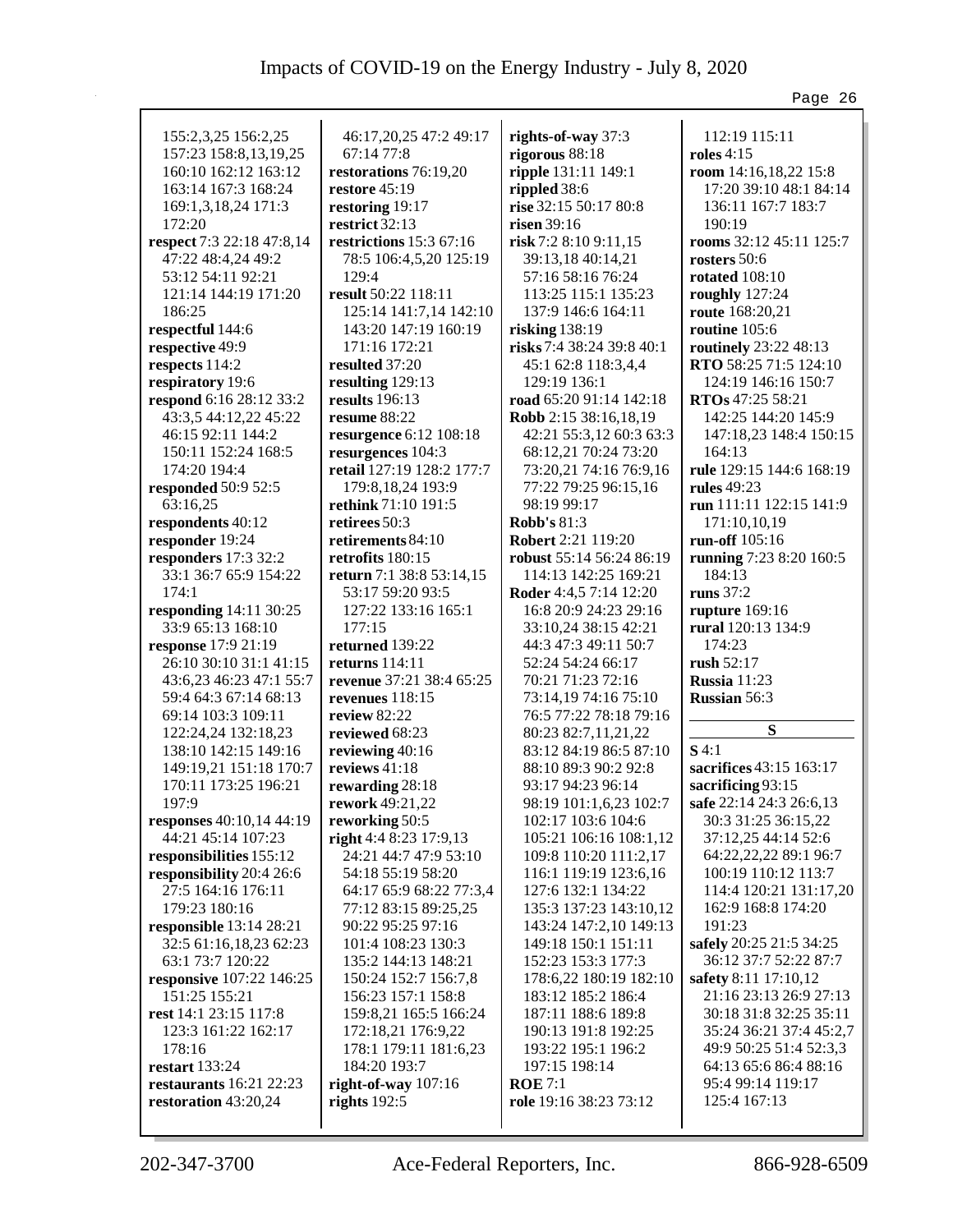|                                              |                                               |                                            | Page 27                               |
|----------------------------------------------|-----------------------------------------------|--------------------------------------------|---------------------------------------|
|                                              |                                               |                                            |                                       |
| sales 72:23 122:5                            | 57:11 104:24 107:14,15                        | segregate 122:8                            | 104:2 128:12 133:5                    |
| Salt 113:4,12 188:19,19                      | 116:14 127:12 129:21                          | seize 18:6                                 | setting 15:9 17:17                    |
| Sam 3:6 134:23                               | 154:16 171:15,18                              | self-audit 94:5                            | seven 25:13 127:25<br>seventh $19:12$ |
| San 60:6 135:6                               | sector-specific 129:19                        | self-checks 88:18                          |                                       |
| <b>Sandy 182:1</b>                           | sectors 21:13 130:11                          | self-critical 69:5                         | severe 40:6 78:5 134:2                |
| sanitizer 31:6 78:25                         | 139:24 155:15 181:4                           | sell 175:9                                 | severely 16:19                        |
| sanitizers 35:8 108:9                        | secure 14:8 23:21 57:2                        | send 127:12                                | severity 140:15                       |
| 109:23                                       | security 18:11,15 21:12                       | senior 2:3,11 13:10 29:17                  | sewer $155:13$<br>shale 141:24        |
| <b>SARS</b> 14:7                             | 21:15,15 24:7,10 40:4<br>41:22 108:6 174:7    | 29:22                                      |                                       |
| save 164:10 180:1,18                         |                                               | sense 58:21 60:8 69:3                      | share 18:18 34:6 38:9                 |
| saves 180:25                                 | security's $21:11$                            | 88:6 120:2 166:19                          | 41:3 46:7 47:7 50:18                  |
| savings 169:9,11,14                          | see 6:9,12 8:14 9:2 19:19                     | 183:9 194:17                               | 57:25 64:10 65:7                      |
| saviors 189:25                               | 49:12 50:8 53:22 57:4,4                       | sensitive 118:7                            | 112:24 167:3,4 191:13                 |
| saw 47:4 56:6 73:15,20                       | 57:21,23,23,24 62:25                          | sensitized 57:16                           | 192:24                                |
| 74:17 77:23 78:1,19                          | 65:17 75:11,21 76:3                           | sensor 193:7,17                            | sharing 14:10 49:16                   |
| 81:25 84:20 86:6 87:11                       | 82:8,11,17 83:12 85:20                        | sent 166:1                                 | 50:23 52:10 56:17,21                  |
| 88:11 92:9 93:18,23                          | 89:4 92:18 95:23 98:14                        | separate 125:7                             | 56:23 57:2,21 58:19,22                |
| 94:24 103:18 148:23                          | 98:19 101:24 102:4                            | September 96:3                             | 80:12,13 132:19 196:22                |
| 171:25 186:13 194:13                         | 103:6, 16, 18 106: 17                         | sequester 54:14 85:6                       | sharp 136:19                          |
| saying 135:10                                | 108:12 109:9 111:14                           | sequestered 14:17 17:19                    | Shawn 2:13 33:25 34:2                 |
| says 92:19                                   | 117:9 118:22 123:14                           | 22:4 54:17 70:6 84:1                       | 64:5                                  |
| scale 77:11                                  | 126:19,25 143:16                              | sequestering 71:10                         | sheet 128:5                           |
| scaled 103:20                                | 146:12,12 149:4 152:15                        | sequestration 14:20,24                     | sheets 47:19                          |
| scarfs 131:6                                 | 153:25 156:14 157:2,22                        | 22:25 40:20 54:18,21                       | sheltered 30:11                       |
| scaring $181:22$                             | 157:23 162:7 163:1,24                         | 59:9 71:2,14                               | shelve $104:12$                       |
| scenario 154:24 155:4,4                      | 171:12,16 172:4,18                            | series 77:5 146:4 160:25                   | shepherding 198:3                     |
| 183:6                                        | 176:25 178:7,17 182:10                        | serious $122:7$                            | shields 119:14                        |
| scenario-based 145:18                        | 183:10,13 185:3 186:1                         | serve 20:21 23:6 26:5,16                   | shift 17:18 19:5 87:21                |
| scenarios 23:12 48:10                        | 186:8,11 188:6 189:9                          | 38:23 113:13 120:11,23                     | 92:18 93:3 141:4                      |
| 90:22 115:2 139:13,14<br>139:21 145:23 146:3 | 190:14 193:13 198:16                          | 134:13 135:7 168:20<br>169:6 177:24 187:20 | 151:19 152:4 172:15                   |
| 151:8                                        | seeing 6:8 16:3 32:15                         |                                            | shifted 119:11                        |
| schedule 138:24                              | 47:10,14,16 50:17 54:4<br>54:5,23 72:19 76:25 | 196:15,23<br>served 18:22 28:14 61:7       | shifting 121:13 152:1<br>187:21       |
| scheduled 37:16 42:3                         | 77:12 90:22 125:17,21                         | 69:3 70:1,20 109:21                        | shifts 121:16 140:25                  |
| 94:4                                         | 125:23 145:12 146:4                           | serves $112:17$                            | 141:1 152:1,2                         |
| scheduling 92:15 126:10                      | 151:10 165:21 173:16                          | service 17:2,23 18:4                       | shop 37:10                            |
| schooling 89:23 104:25                       | 175:22 188:21 198:11                          | 22:19 27:2 29:24 31:17                     | short 28:7 116:15                     |
| schools $16:21$                              | seek 9:5 38:9 136:6 137:7                     | 38:1 51:1,23 56:2,10                       | short-term 5:24 11:9                  |
| scope 177:21                                 | 175:7 176:3,6,18                              | 66:24 67:12 72:19                          | 15:22,23 81:4 85:24                   |
| screen 85:20 99:15                           | seen 5:18 7:8 18:11 45:12                     | 105:5 113:8 126:13                         | 90:16,17,24 91:7 93:3                 |
| screening 32:13 35:15                        | 55:24 65:15 76:12,18                          | 132:13 136:20 137:14                       | 100:3,12 144:21,23                    |
| seamless 6:4                                 | 97:13 118:16 121:12                           | 167:1 168:8 174:10                         | 180:6,6 181:20 184:4                  |
| season 6:10 39:11 44:7                       | 123:18 126:11 133:15                          | 178:4 184:4 194:18                         | shortage $58:23$                      |
| 77:7,8 113:17,22                             | 138:22 151:3 157:5,8,9                        | 197:4,12,14                                | shortages 39:9 137:19                 |
| 162:14 173:7,12                              | 159:23,24 160:6 161:9                         | services 2:10 22:7,24                      | shortfalls 161:25                     |
| seasonal 43:24 105:14,15                     | 172:14 176:24 187:2,4                         | 30:9 41:9 56:2 109:4                       | shoulder 161:25 184:7                 |
| Seattle 2:12 33:11,17,18                     | 188:10 195:18 196:13                          | 116:19 131:12 163:7                        | show 70:17 124:20                     |
| 89:9,18                                      | sees 101:15                                   | 184:3                                      | 138:19                                |
| Seattle's 74:21                              | Segal 3:7 137:24 138:1,2                      | serving 25:14,18 26:4,15                   | showed 17:22 19:1                     |
| second 8:3 19:11 32:16                       | 143:10,11,14 147:16                           | 28:16 29:7 62:13 172:8                     | shown $196:12$                        |
| 42:4 62:4 71:17 75:13                        | 149:11,13,20 150:10,12                        | 188:1                                      | shows $164:2$                         |
| 95:21 118:7 125:4                            | 156:13 162:23 164:22                          | session 13:1 42:23 112:2                   | shut 117:25 145:13                    |
| 152:6                                        | 178:10 193:23,24                              | 144:1                                      | 148:19 187:2                          |
| Secondly 61:24                               | segment 116:19                                | sessions 94:6                              | shut-down 145:11                      |
| Secretary 28:17                              | segments 45:19 114:6                          | set 6:19 23:25 35:4 36:13                  | shutdowns 15:2                        |
| sector 38:6 43:13,16 56:9                    | 118:23                                        | 50:6 51:6 64:19 95:19                      | side 56:24 65:25 69:20                |
|                                              |                                               |                                            |                                       |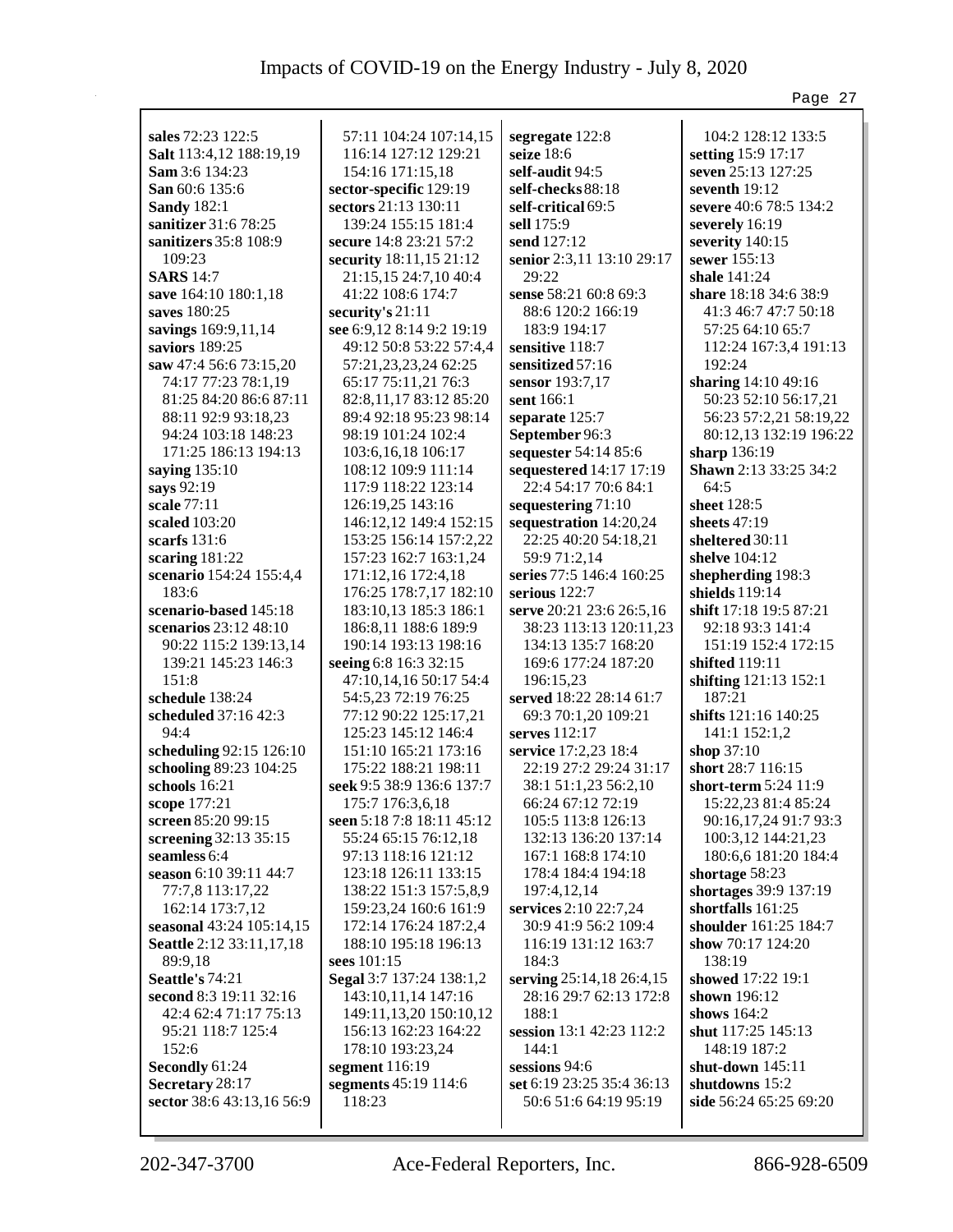|                            |                           |                              | Page 28                   |
|----------------------------|---------------------------|------------------------------|---------------------------|
|                            |                           |                              |                           |
| 99:16 100:8 104:22         | skilled 83:8 86:3 87:16   | southern 2:10 24:25 25:5     | stable 23:19 24:18        |
| 105:8 120:12 121:6         | 89:14,16,18 124:8         | 25:12 27:6 28:6,21 44:8      | staff 4:15 5:8,22 10:13   |
| 153:7,10 171:14 175:24     | skills 128:6              | 45:22 46:1 61:16 62:5        | 13:21 34:5 39:9 51:16     |
| 180:18 188:11 191:14       | skyscrapers 122:14        | 62:10 87:16 88:8 94:4        | 82:22 102:13,15,16,18     |
| 193:5 197:5                | slightly 97:1 120:24,25   | 148:23                       | 103:12 105:22 108:3       |
| sidewalk 99:8              | 122:9,10                  | <b>Southwest 29:18,23,23</b> | 111:1 117:13,17 127:13    |
| sight 74:21,24 75:9 143:8  | slow 97:17 147:15         | 31:24 91:22 169:4            | 130:1 135:5 138:4         |
| sign 111:6 123:10          | slowdown 88:5             | space 35:14 47:10 89:12      | 171:1 195:5,6 198:3       |
| signed $82:13$             | slowed 51:20 88:21        | 120:3 141:7 165:24           | staffing $105:10$         |
| significant $7:24$ 14:25   | 159:22                    | 191:6                        | stage 129:6               |
| 31:22 39:14,18 40:1        | slowly 34:21 54:20 117:8  | spans 112:21                 | staggering 17:18          |
| 42:18 54:7 74:10 76:12     | slumps 118:15             | spare 108:10 167:4           | stakeholder's 103:13      |
| 83:24 89:10 107:4          | small 4:14 14:6 23:1      | spared 76:21                 | stakeholders 8:25 14:9    |
| 135:25 136:16,20,21        | 114:8 117:25 120:9        | sparse 65:5                  | 18:18 20:4 39:2 135:6     |
| 141:25 161:7 171:25        | 159:6 163:19              | speak 25:6 33:7 34:21        | 167:10                    |
| 188:3                      | smaller 45:18 120:16      | 45:6 63:3 93:9 112:15        | stakes 145:3              |
| significantly 59:5 126:4   | smallest 117:1            | speaker 112:7                | Stan 20:10,17 24:24 25:4  |
| 130:19 161:15 172:10       | smart 17:14 51:20 181:9   | speakers 123:18              | 41:7,12 44:3 47:4 49:15   |
| signs $5:18$               | smarter 24:13 28:25       | speaking 4:15 112:11         | 53:3 55:3 60:6 64:2       |
| silver 101:20              |                           | 126:19 151:10 160:7          | 66:18 68:4 69:14 75:11    |
|                            | smoothly 128:21           |                              |                           |
| silver-lining $197:13,21$  | snapshot 146:9            | 177:18 183:10 187:24         | 78:19 79:17 95:1 96:18    |
| similar 32:18 58:11        | snow 97:16                | special $40:16$              | stand 107:12              |
| 120:21 174:7 196:5         | soap 31:5                 | specialized 106:11           | standard 95:19 137:11     |
| 197:2                      | social 17:19 32:22 35:15  | specific 9:9 61:13 93:8      | standards 41:25 42:3,7    |
| similarly 105:8            | 52:16 56:9 83:5,11        | 159:23,24                    | standpoint 104:10 145:14  |
| simple 26:22 61:3          | 88:17 92:25               | specifically 134:4 160:6     | 159:14,15 174:19          |
| simply 130:23 143:5        | socially 45:13            | 172:22 173:20                | stands 134:14 178:1       |
| simulation 15:10           | society 52:4 195:19       | specifics 106:3              | 188:18                    |
| simulator 15:9 59:14       | society's 39:5            | spectacular 10:14            | Stanley 2:7,9             |
| 84:12,13,15                | software 56:5             | spectrum 172:12              | staring $131:14$          |
| single 21:2 45:10 49:23    | solar 19:12 81:23 169:5   | speech $101:8$               | stark 165:23              |
| 57:23 60:20 130:2          | 180:14                    | spending 37:24               | start 12:21 13:9 17:18    |
| singled $118:23$           | solution $137:8,9$        | spent 160:25                 | 23:24,24 43:17 68:11      |
| sir 29:19 49:13 79:17      | solutions 25:21 38:9      | spike 65:18                  | 82:12,23 91:4 138:17      |
| 88:12 101:6 135:3          | solve 163:23 183:4        | spikes $65:23$               | 145:5 148:1 173:3         |
| 159:12 186:5 187:12        | solving 154:20 163:13,25  | spiral 158:21                | 182:5 184:11              |
| 193:1,23 195:2 196:3       | 195:21,24                 | spirit 197:23                | start-up $106:25$         |
| sirens $16:25$             | somewhat 54:2             | spoke 43:19                  | started 23:20 83:21 105:8 |
| site $14:18\,37:17\,42:11$ | soon 15:10 88:23 89:1     | spoken 183:14                | 111:17 181:23             |
| 119:1 129:5 159:22         | 134:7                     | sponsor 196:12               | starting 68:8 109:3 110:4 |
| sites $160:6$              | sophisticated 128:5       | sponsor-supported            | 174:8                     |
| siting 115:15 135:9        | sorry 101:8 106:3 149:24  | 157:17                       | starts 26:12 149:4        |
| sitting $143:3$            | 151:16 152:22 163:1,2     | sponsored 80:17,17           | state 13:21 21:21 22:17   |
| situation 8:17 9:5 53:2    | 185:6                     | sponsors 157:17              | 26:19 33:17 50:15         |
| 54:22 55:18 69:1 76:14     | sort 49:21 55:24 62:11    | sports 186:14                | 62:23 67:9,25 78:7        |
| 83:4 117:15 126:15         | 73:4 104:19 106:13        | spot 152:15                  | 88:23 104:14 106:9,12     |
| 130:2 156:2 170:6,16       | 129:11 176:1,24           | spots 79:25 106:6            | 106:19,22 107:1,2,6,14    |
| 174:22                     | sorts 189:16              | <b>SPP 59:23</b>             | 107:18,22 118:16 133:5    |
| situational 39:22 167:3    | sound 16:25 77:15         | spread 21:24 30:17 36:4      | 135:7 148:11,15 152:1     |
| 174:17                     | sounds 68:14 189:19       | 125:8                        | 152:1,9,10 153:8 154:1    |
| situations 106:23 194:4,7  | soup 56:10                | spreading 186:11             | 154:2,4,6 159:6 165:4     |
| six 25:15 64:7 66:15       | source 22:15 193:21       |                              | 166:18,25 167:16          |
|                            |                           | spring 46:18 122:10          |                           |
| 112:18 113:13 127:25       | sourced 138:13            | 125:14 128:24                | 175:15 176:14,16,21       |
| 171:21                     | sources 48:18 99:2 133:7  | square 120:14                | 178:2,20 182:4 185:20     |
| size 35:16                 | southeast 28:9 44:16 46:2 | stability 21:6 26:24 29:6    | state's 107:11 133:3,6,14 |
| skepticism 99:20           | 60:13                     | 131:22                       | 133:15                    |
|                            |                           |                              |                           |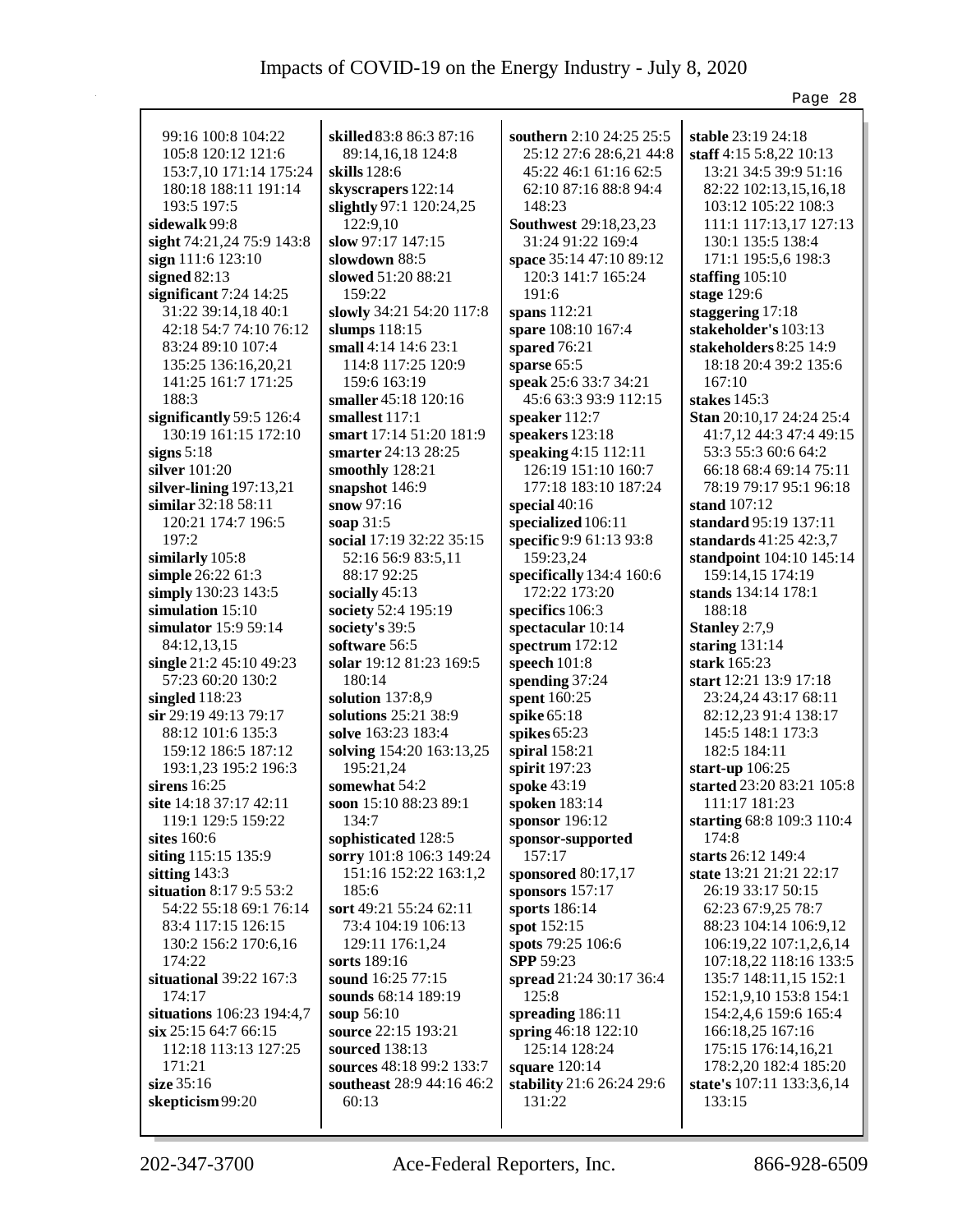| statement 4:20 12:16,24    | story 8:4 36:20           | suburbs $184:22$         | sure 10:15,22 26:14       |
|----------------------------|---------------------------|--------------------------|---------------------------|
| 13:16 33:12 112:1,9        | straight $131:15$         | success 41:5 64:20 69:13 | 30:10 36:11 44:13 45:4    |
| 119:2 135:16,17 136:23     | strangers 86:1            | 174:6                    | 45:13 48:20 49:8,14,22    |
| 154:23 173:5 175:5         | strategic 89:24           | successful 27:6,23 46:5  | 50:6,19 51:16 53:9        |
| 177:23                     | strategies 191:6          | 95:10,16,22 107:10       | 58:24 61:18,24 64:24      |
| statements 4:10 120:19     | strategy 19:4 128:4,6     | successfully 39:15 62:6  | 72:18 73:21 75:5 80:18    |
| 120:20 129:23 186:23       | stream 123:12 193:6,16    | 169:19                   | 81:11 87:7 88:13 89:24    |
| states 1:1 11:18 12:3 17:2 | streamed $4:16$           | sudden 148:25            | 93:6 94:16,21 96:6        |
| 22:2 25:15 34:14 50:17     | streaming 193:7 195:5     | suddenly 145:13          | 103:8 105:17 106:19       |
| 60:13,15 65:23 67:8,15     | streamline 174:11         | sufficiency 162:4        | 107:10 109:22 111:12      |
| 67:17,20,22 81:24          | street 1:10 5:19          | sufficient 152:20 164:19 | 130:14 144:23 146:24      |
| 86:10 88:1 106:4,6,19      | strength 12:6             | suggest $135:22$         | 150:5 165:5 167:2         |
| 112:18,21,22 113:21        | strengthen 24:9           | suggestions $136:24,25$  | 173:11 174:24 175:25      |
| 116:22 118:17 128:1        | strengthened 35:1         | 137:1 177:22             | 176:23 192:16             |
| 138:9, 14, 20 148: 23      | stress 42:18 57:15 100:19 | suit 180:2               | surely 124:25             |
| 152:15 153:21 168:19       | 174:22 195:7              | suite 126:23             | surface 195:21            |
| 170:12 177:7               | stressful 195:9           | suits 31:5               | surprise 86:18 197:1      |
| states' 143:2              | strict 18:13              | summarize 135:15         | surprised 76:3 150:22     |
| statewide 133:13           | stride 165:17             | summer 6:10 15:23 18:23  | surprisingly $55:1578:23$ |
| stating $67:4$             | strong 11:19,22 12:4,5    | 19:4 39:11,12 40:22      | 89:14                     |
| stations 32:7 104:16       | 35:24 42:13 66:7 91:16    | 47:8 52:7,7 59:18,20     | surrounding 69:10         |
| statistic 58:10            | 98:13 114:11 128:5        | 118:4 128:25 131:14      | 121:19 151:21             |
| statistical 162:15         | 133:14 134:11             | 184:8,9                  | survey 103:14             |
| stay 29:5 41:21 51:12      | stronger 24:13 28:12      | summer-peaking 18:21     | surveying 80:5            |
| 78:8,11 82:13 88:19        | 92:2                      | summertime 162:11        | surveys 80:4 182:16       |
| 125:19 148:19,19           | structure 35:4 51:6 52:9  | <b>Summit 188:19</b>     | survive 158:3 163:6       |
| 162:10 163:16 198:9        | 64:17,18,19 66:5 96:20    | sun 169:2                | suspended 18:4 31:17      |
| stayed 28:23 52:5          | 109:14,17 137:12          | <b>Super 181:25</b>      | suspension 17:14 42:1     |
| staying 153:9              | structures 179:14         | supervisors 35:13        | sustain 84:5,9 187:23     |
| steam 174:19               | struggle $101:18$         | supplement 66:19         | sustainability 74:9       |
| steel-making 119:7         | struggled $142:12$        | supplemental 136:14,17   | 129:14                    |
| steep 37:18                | struggles 67:11           | supplied 79:10           | sustainable 90:23 92:12   |
| steer $50:4$               | struggling $31:2081:3$    | supplies 35:8 64:12      | 133:9                     |
| Stefan 2:18 112:10         | 155:10                    | 108:19 109:20            | sustained 73:25 185:24    |
| 120:18 173:14 188:7        | studying 32:19            | supply 6:20 39:4,8 40:7  | sustaining 97:13          |
| stemming 37:20 118:15      | stuff $182:18$            | 40:11 42:6 64:25 76:11   | sweeping 96:1             |
| step 34:11 79:12 163:23    | style 49:20               | 76:13,21 77:13,17 78:3   | swift $35:2$              |
| stepped 174:2 194:14       | styled 118:13             | 78:15 79:9,13,15,22,24   | swing 113:18 169:18       |
| stepping 176:21            | sub-stations 120:15       | 80:6 116:23 119:8        | symptoms $140:15$         |
| steps 5:23 17:17 39:17     | 184:20                    | 134:9 137:18 185:22      | synthesizes 21:23         |
| 40:6 50:25                 | subject 14:1 98:11 137:4  | 187:23 188:23 191:14     | system 2:1,24 4:3 10:25   |
| stewards 73:7              | submitted 103:19          | 191:18                   | 11:11 12:21 13:15 14:8    |
| sticking $176:13$          | subsector 28:7 132:16     | supplying 133:6          | 18:22 32:3 39:10 41:6     |
| stimulus 139:20            | 174:5                     | support 15:13 22:23 25:9 | 43:20 57:18 66:3 76:18    |
| stockpile 108:18           | subsequent 119:25         | 27:19 29:3 31:23 40:13   | 82:14 86:11 100:15        |
| stockpiled 108:10          | subsidiaries 94:4         | 41:10 42:8,13 45:12      | 105:16 109:13 112:20      |
| stopped 18:5 21:9 27:3     | subsidiary 94:7           | 49:22,23 50:1 61:22      | 114:7 115:20 121:10,24    |
| 104:23                     | subsidies 142:14          | 71:8 93:23 108:24        | 123:23 124:3,4,12,22      |
| storage 115:3 139:1        | subsidization 176:1       | 115:4,21 134:16 175:1    | 125:11 126:3 133:4,8      |
| 156:3                      | subsidize 175:16          | supported 88:4           | 134:8,12 139:1 140:8      |
| stores 30:8                | substantial 121:13 129:8  | supporters 68:2          | 145:20 154:5 168:16,18    |
| stories 190:12             | substantially 172:19      | supporting 39:7 58:14    | 169:8 170:20 173:23       |
| storm 46:21 48:11 49:17    | 186:21 190:25             | 132:18 157:16            | 181:8,13 182:8 184:16     |
| 76:20 149:1 181:25         | substation 185:22         | supportive 130:24        | 184:18 186:10,15 187:7    |
| 196:21                     | substations 189:4         | supports 143:2           | 189:7 193:11,14           |
| storms 46:7,10,18,24       | substitute 98:1           | supposed $147:20$        | system's 184:25 187:24    |
|                            |                           |                          |                           |

Page 29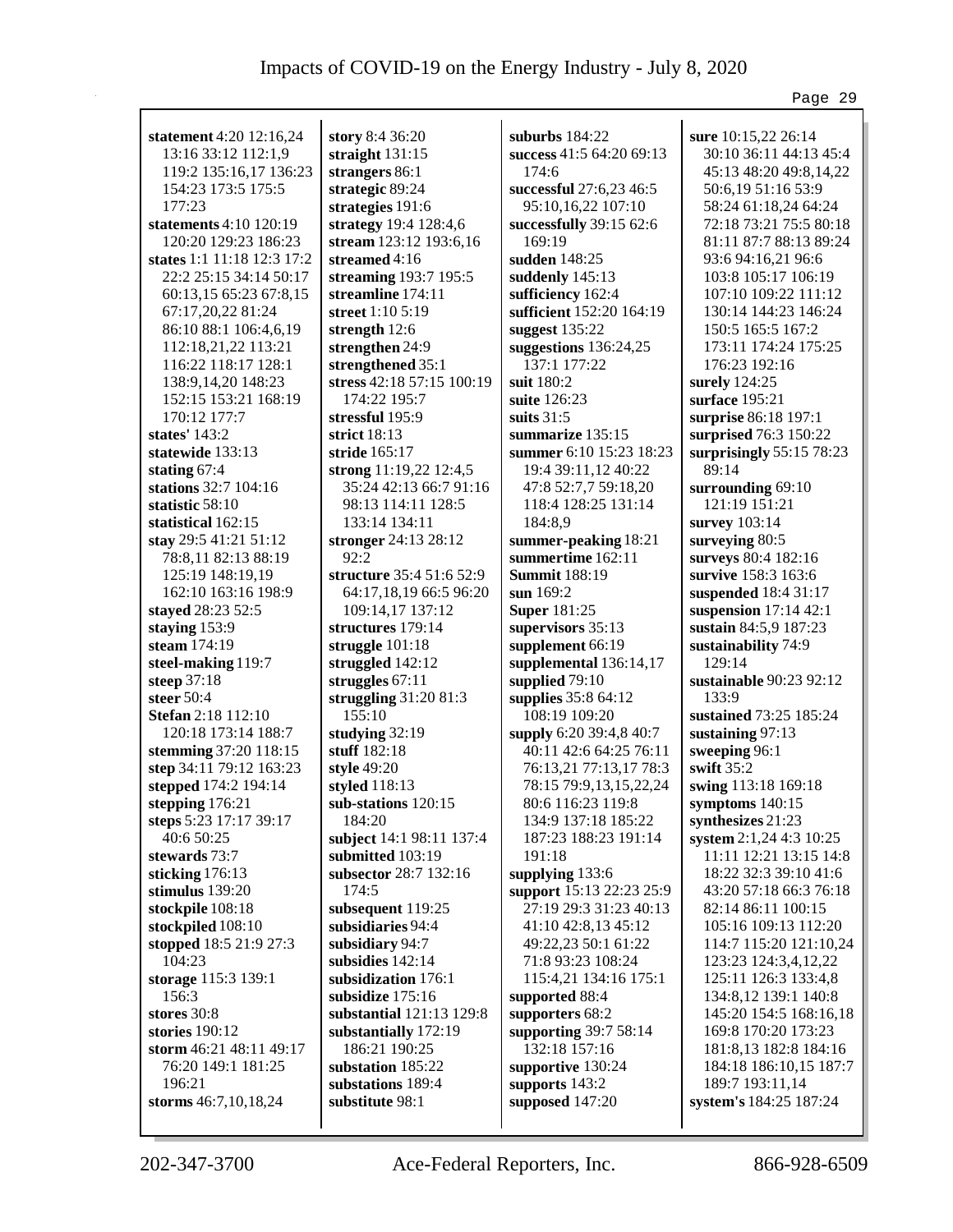## Impacts of COVID-19 on the Energy Industry - July 8, 2020

|                                               |                                            |                                                | Page 30                                           |
|-----------------------------------------------|--------------------------------------------|------------------------------------------------|---------------------------------------------------|
| system-wide 125:14                            | task 15:13 17:9 18:19                      | 146:3 147:16,18 148:18                         | 124:1 127:5,6 131:24                              |
| systems 18:8 27:18,22                         | 127:15 196:8                               | 150:8 157:16 164:15                            | 132:1,5,6 134:20,22                               |
| 30:4 31:25 57:8,12,14                         | tasks $93:8$                               | 173:11 174:22 181:17                           | 135:1,3 137:15,23                                 |
| 58:23 100:9 119:13                            | tax 115:15 157:11                          | 182:25 187:21 190:3                            | 138:2,4 143:23,24                                 |
| 122:5 141:9 169:12                            | TC 2:7 20:11,18 22:1                       | 192:3                                          | 144:12,12 147:11                                  |
| 170:9 187:15,16,18,19                         | 53:3 86:9                                  | terrible 124:23 192:9                          | 149:16,17,18 150:3,12                             |
| 187:23                                        | team 5:8 14:3,18 17:6,7                    | terrific 56:16                                 | 151:11,15 152:21                                  |
|                                               | 51:2 61:7,8 79:21,22                       | territories 60:16 66:24                        | 153:24 154:9 155:22                               |
| T                                             | 94:5 95:16 128:22                          | 67:12,22,24                                    | 158:6 160:13 162:18                               |
| t 33:13 38:3 132:11                           | 148:3 198:3                                | territory 45:7,19 50:4                         | 165:6,12 166:9,15,21                              |
| 137:12                                        | teammates 26:4                             | 72:19 186:8                                    | 167:25 168:4 170:23,24                            |
| T&D 104:22 105:6                              | teams 41:10 59:4 79:21                     | test 8:14 27:21 71:13                          | 171:6 173:13 175:2,4                              |
| table 5:13 139:21 196:1                       | 80:1 113:19                                | 110:14 128:25                                  | 175:19 177:6 178:6,9                              |
| tackle 140:11 142:23                          | tech 7:7 188:23                            | testament 58:12 139:23                         | 180:19,22 182:9,10,12                             |
| 150:15 198:5                                  | technical 1:4,8 4:8,11,13                  | 197:22                                         | 183:12,14,16,19,20                                |
| tackled 84:5 103:23                           | 9:17 30:1 38:21 111:8                      | tested 48:9                                    | 185:2,5,7 186:3,4,6                               |
| tackling 105:20                               | 111:11,21 116:3 120:2                      | testified 137:17                               | 187:11,13 188:6,8                                 |
| tail 151:17                                   | 123:8 132:7 144:7                          | testimony 72:3                                 | 189:8,10 190:13,15                                |
| take 8:3 9:5 11:4,15,18                       | 147:4,6 151:14 198:11                      | testing 70:8 71:17,19                          | 191:8 192:24,25 193:2                             |
| 12:2 17:2 40:5 45:4,16                        | technically 145:5                          | 78:10 107:9 108:19                             | 193:21,22,24 194:7,25                             |
| 51:8 54:10 58:2 64:5                          | technician 36:10                           | 109:2 129:3 167:16,17                          | 195:1,3 196:2,4 197:15                            |
| 73:8,18 79:12 81:21                           | technicians 87:17                          | 192:2                                          | 197:19,23,24 198:1,14                             |
| 94:16 100:16 101:13                           | technologies 115:21                        | Texas 34:15 53:23 157:21                       | 198:15,18                                         |
| 112:2 117:11 118:20                           | 128:8, 12, 15                              | thank 4:4,20,21,22 5:11                        | thankful 26:18 67:1                               |
| 123:7,8 131:7 133:18                          | technology 33:4 45:5                       | 5:14,157:12,169:17,19                          | 144:5                                             |
| 139:20 144:3,8 155:2                          | 62:3,4 85:12 93:25                         | 9:21 12:11,11,13,15,16                         | thankfully $47:262:3$                             |
| 158:22 162:6 165:10,16<br>168:18 171:5 181:7  | 94:12,16 95:9 98:15,23                     | 12:18,20 13:11 16:6,8                          | 168:23                                            |
| 182:5,7                                       | 99:20 113:24 170:8<br>187:16 189:25 190:23 | 16:13 20:9,14 24:21,23<br>25:2,3 29:9,15,16,25 | thanks 13:13 20:7 29:13<br>33:15 43:18 49:14 50:6 |
| takeaway 110:1 139:5,8                        | 191:1 192:10 193:5                         | 33:7, 10, 21, 21, 24 34: 4                     | 50:19 58:24 72:18                                 |
| 165:13                                        | teed 58:18                                 | 38:13,15,19 42:12,19                           | 74:19,19 75:9 78:17                               |
| takeaways 166:19                              | telecommute 111:10                         | 42:21,22 43:9 44:3,5,5                         | 81:11 82:9 88:13 89:2,6                           |
| taken 5:22 31:24 32:11                        | telecommuting 98:23                        | 47:3,6 49:11 50:7,13                           | 98:21 100:25 103:8                                |
| 42:16 77:20 122:19,22                         | 99:21                                      | 53:1 55:1,11,12 58:17                          | 105:20 109:7,10 110:25                            |
| 136:21 137:9 148:25                           | teleworking 62:17 93:24                    | 60:5,16,16,18,24 61:6                          | 116:11 127:10,12                                  |
| 175:21                                        | tell 46:5,12,18 60:25                      | 64:2,14 66:17 68:2,4,5                         | 131:25 137:21 149:11                              |
| takes 23:22 82:5                              | 61:25 68:22 125:25                         | 68:8,10 71:25 72:1,16                          | 151:13 156:6 166:16                               |
| talent 87:5,20                                | 130:13 155:4 182:24                        | 73:14,19 74:16 75:10                           | 173:2 197:14 198:2                                |
| talented 5:8                                  | 194:5                                      | 76:5,7,8 77:22,25 78:18                        | that'd 153:1                                      |
| talents 17:22                                 | telling 57:22                              | 79:16,18 80:23,25 82:7                         | <b>therapeutic</b> 131:5 149:4                    |
| talk 14:15 25:17 43:15                        | tells $86:13$                              | 82:19,21,24,25 83:1,12                         | therapeutics 131:5                                |
| 53:5,7 59:12 68:16,18                         | temperature 32:12 129:3                    | 83:14 84:19,22 86:5                            | thereof 21:17 199:20                              |
| 76:10 79:19 82:2 87:21                        | 192:2                                      | 87:10,13,14 88:10 89:3                         | thing 28:1 43:4 47:17                             |
| 103:19 121:4,18,21                            | temporary 17:18,23 42:1                    | 90:2,4,6 92:8 93:17,20                         | 48:14, 19, 23 53: 9 54: 1                         |
| 151:19 175:19 178:16<br>talked 27:1 62:3 70:9 | 75:17 90:14 93:3<br>tenacious 51:4         | 93:20 94:23,25 96:13<br>96:14,16 98:19 101:1,3 | 54:20 56:12 58:6 64:18<br>65:9 69:18,23 77:1 79:3 |
| 78:9 79:25 85:2 96:8                          | tend 79:10 145:25 189:17                   | 101:6,22,23 102:6,7,10                         | 85:10 96:25 105:7                                 |
| 145:19 195:17                                 | tendency 98:9 150:16                       | 102:11,17,19,20,20                             | 130:3 143:5 148:21,25                             |
| talking 6:24 7:1 70:11                        | tending $157:18$                           | 103:6 104:6,8 105:21                           | 159:11 165:13,17,20                               |
| 72:3 85:25 97:1 99:4,8                        | tends 79:5 140:24 195:20                   | 105:25 106:15,16 108:1                         | 166:6,23 175:19 176:22                            |
| 99:15 106:20 171:20,20                        | tent 45:11                                 | 108:3,4,12 109:8                               | 177:1 178:1 179:11                                |
| 173:6 187:25                                  | term 6:1 92:21 108:25                      | 110:20,24 111:2,3,13                           | 187:14 190:15 192:2                               |
| tamping 65:24                                 | 141:16 164:5                               | 111:19,21 112:12,13,13                         | things 5:5 7:17 8:20 10:3                         |
| tangential 73:22                              | terms 26:21 45:24 69:1,4                   | 115:24 116:1,6,7 118:5                         | 11:1,24 13:9 15:17                                |
| target 73:3,5                                 | 76:17 77:13 81:8 86:19                     | 119:18,19,23 120:1                             | 26:22 42:23 50:21                                 |
| targeted 18:12 41:20                          | 88:15 112:8 145:3                          | 123:6, 13, 13, 16, 25                          | 53:19 54:12 55:22 57:6                            |
|                                               |                                            |                                                |                                                   |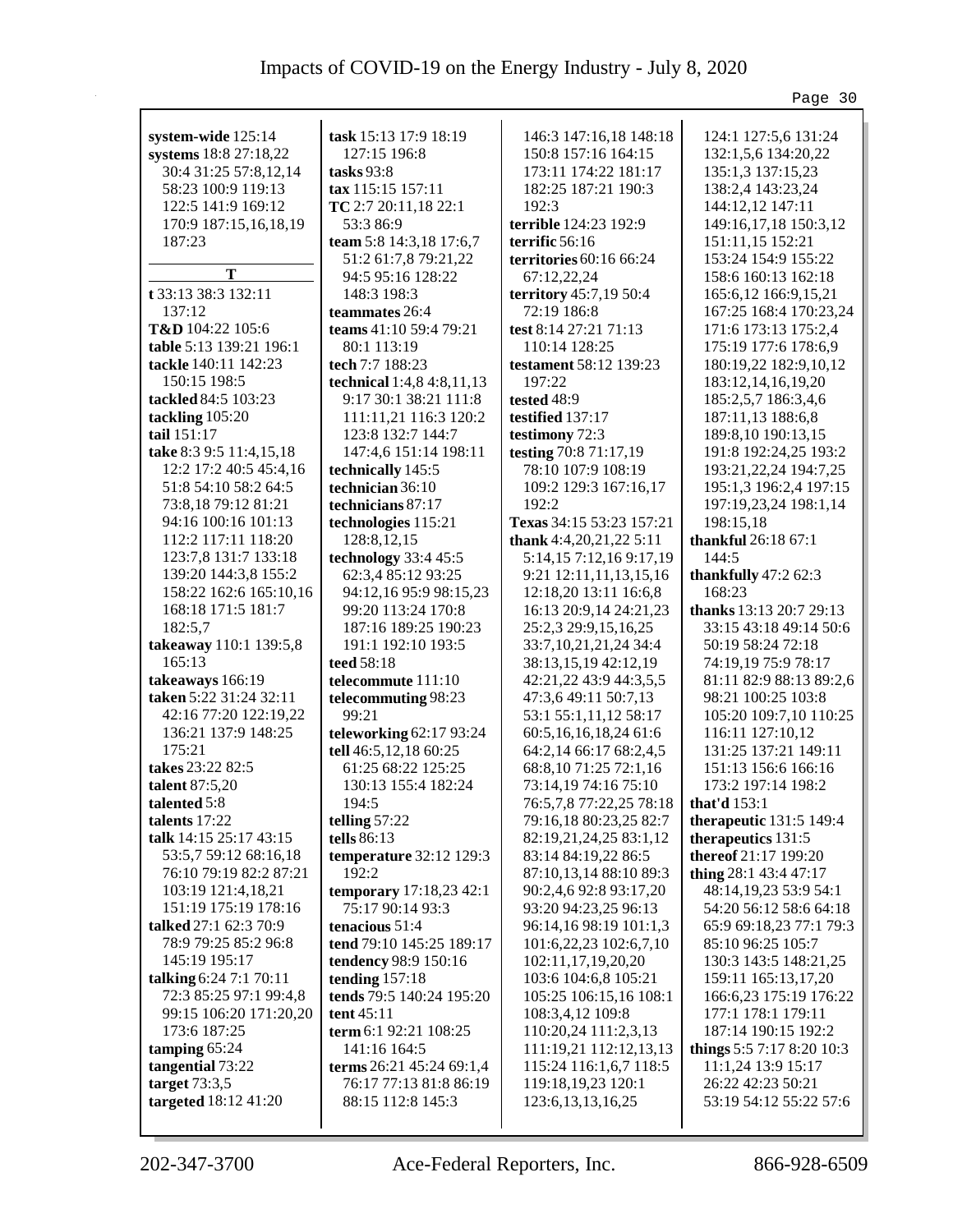|                                                 |                                      |                                                 | Page 31                                                 |
|-------------------------------------------------|--------------------------------------|-------------------------------------------------|---------------------------------------------------------|
| 57:22 59:12,15 61:3                             | 151:7,9,22 153:8,19                  | 28:1 38:7 40:23 42:15                           | 150:17 179:14 189:4                                     |
| 65:2,22 69:25 70:10,25                          | 155:9, 11, 17, 23 156: 5, 7          | 50:8 56:22 58:22 68:6                           | top 81:25 162:1                                         |
| 71:5,11 73:24 74:1                              | 156:22 157:8,11,13,16                | 70:4,9,13 75:22 78:25                           | topic 11:8 13:7 54:2                                    |
| 75:23,24 76:17 77:2                             | 157:22 158:7,9,10,15                 | 79:2 80:7 91:18 96:4                            | 59:17 68:19 112:8                                       |
| 78:1,5 81:11,24,25 82:1                         | 158:16,18 159:2,9                    | 97:4,8,12 98:6,17 99:12                         | topics 6:18 7:6                                         |
| 82:5 83:15,25 84:23                             | 160:15 163:2,3,4,9,10                | 100:17 101:13,19 102:6                          | total 26:9 114:7                                        |
| 86:13 87:1 89:23 91:2,4                         | 163:15,21 164:4,15,17                | 102:14 105:20 108:2                             | totally 14:1 26:4                                       |
| 91:5,18,21 94:11 95:3                           | 164:23 165:1,12,17,19                | 110:19 111:12 112:1                             | touch 90:11 129:24                                      |
| 95:10,14 99:3 101:10                            | 165:20,22 166:6 168:25               | 117:13,19 124:12 125:2                          | touched 59:17 60:3 99:17                                |
| 101:11,15 103:9 105:5                           | 169:2, 10, 16 170: 15                | 126:25 133:16,23                                | 102:21 106:2 108:16                                     |
| 105:16 106:21 107:20                            | 171:18 172:1,2,12,25                 | 136:12 137:20,20                                | 144:15 192:16                                           |
| 108:17 109:20,23 116:7                          | 175:19 176:2,9,12,14                 | 142:11 145:7,23 146:7                           | touches 184:2                                           |
| 119:12 121:17 124:13                            | 177:10,17 178:19                     | 151:15 160:20,25 163:8                          | tough 179:16                                            |
| 126:18 136:12 138:14                            | 179:23 180:9,23 181:20               | 166:10 179:15,16 180:1                          | tourists 16:23                                          |
| 148:14 154:6 169:16                             | 182:4,6,23 183:5,7                   | 180:4 187:14 192:13                             | tracing $167:19$                                        |
| 177:13 180:12 182:19                            | 186:22 187:5,13 189:24               | 196:8 197:19 198:1                              | track 15:10 85:7 88:22                                  |
| 183:22 186:23 189:13                            | 191:3, 10, 12, 15 194: 2, 4          | timeframe 59:24 83:18                           | 100:13                                                  |
| 189:22 190:3,5 191:12                           | 194:10,11,24 195:10,15               | timely 47:18 131:21                             | tracking 81:12                                          |
| 191:21 195:17                                   | 196:11,23,25 197:8,20                | times 17:19 23:18 26:7,25                       | <b>Trade</b> 132:14                                     |
| think 6:15 7:25 8:9,17                          | 197:22                               | 27:14,24 29:8 35:5                              | traded 197:5                                            |
| 10:1 11:7,24 12:1,10                            | thinking $4:255:2061:9$              | 46:17,20,25 47:2 48:25                          | trades 89:14,17,19 97:2                                 |
| 14:15 19:8 25:23 26:21                          | 61:19 90:21 101:12                   | 49:2 55:18 59:1 61:2                            | trading $140:3$                                         |
| 27:10 28:18,25 36:9                             | 108:17 139:12 154:7                  | 66:8,25 80:18 97:15                             | traditionally 95:6 96:19                                |
| 37:6 38:11,25 42:14                             | 155:10 161:1 165:4                   | 99:6 100:10,18,25                               | 184:6                                                   |
| 44:6,18,20,21 46:8,11                           | 179:2 184:18 194:7                   | 113:1 117:9 143:18                              | traffic 16:24 55:20                                     |
| 46:12,13,21 47:9 48:2                           | third 14:17 15:8 66:22               | 154:8 194:19,22 195:22                          | 101:18                                                  |
| 50:20 51:19 54:1,15                             | 68:17 84:13                          | 196:20                                          | tragic $94:1$                                           |
| 56:12,20 57:6 58:5,8,12                         | thoroughly 137:2                     | timing 18:20 131:3                              | trailer $36:14$                                         |
| 60:1,21 61:3,13,14,25                           | thought 43:14 101:11                 | <b>Timothy</b> 2:5 16:9                         | trained 44:24 84:2 90:7                                 |
| 62:19 63:15,17,21 64:1                          | 103:17,17 110:24                     | tiredly 36:11                                   | training 15:9 27:12 33:5                                |
| 64:15,16 65:18 66:6,15<br>66:22 67:12,18 69:5,7 | 151:10 175:12,14                     | tirelessly 5:8 23:7<br>today 4:5,15 5:4,7,15,25 | 83:7, 19, 23 84: 4, 5, 17, 24<br>85:2,6,8,12,23 86:3,24 |
| 69:12,15,23,24 70:10                            | thoughtful 78:14 93:7<br>96:4 110:25 | 6:6 7:25 8:22 9:16 12:1                         | 87:6 90:8                                               |
| 70:15,16,20,25 71:4,5,6                         | <b>thoughts</b> 47:7 75:19           | 13:2 16:7 20:17 23:9                            | trajectory 140:14                                       |
| 71:10,16,24 72:8,13,21                          | <b>thousands</b> 44:22 49:4,19       | 25:4,6,23 29:14 33:7,12                         | transcribed 4:17                                        |
| 73:2,4,11 74:4,5,10,13                          | threat 15:15,20 31:6                 | 34:22 37:22 38:12                               | transcript 199:20                                       |
| 74:20,25 75:4,18,24                             | 173:8                                | 43:10 68:20 71:16 82:2                          | transcription 199:21                                    |
| 76:10,23,23 77:12,19                            | threats 18:10 39:14 54:4             | 86:1,20 88:2 91:13 92:2                         | transfer 51:23 164:11                                   |
| 78:8,9 80:6,8,14,16,21                          | 54:6 55:4 56:21,25                   | 102:21 111:4,20 120:8                           | transfers 105:5                                         |
| 81:13 84:10 85:23 86:1                          | three 34:14 39:21 54:12              | 122:8 124:18 134:21                             | transform 121:2                                         |
| 86:25 89:10,14,15                               | 60:11 61:17 62:10                    | 135:11,15 137:19,24                             | transformation 120:5                                    |
| 90:13 91:10,12,21 92:3                          | 73:23 76:20 81:17                    | 138:5 139:3 140:25                              | 193:4,16 197:3                                          |
| 92:4,6 93:2,6,9,16,21                           | 91:15 92:3 97:4 105:4                | 154:11 158:23 163:14                            | transformative 114:24                                   |
| 94:10,10,14,20 95:4,7                           | 138:24 149:17 162:11                 | 166:17 190:24 192:12                            | transformer 80:11                                       |
| 95:18,23,24 97:7 98:12                          | three-four 75:2                      | 195:18 196:14 197:19                            | transforming 181:8                                      |
| 98:15,22,25 99:1,3,3,4                          | thrive 158:5                         | 198:1,15                                        | transition 9:8 19:14                                    |
| 99:10,14,17,19,24                               | throughput 37:21                     | today's 119:24 132:7                            | 25:16,17 91:20 166:4                                    |
| 100:1,3,6,13,15,20,24                           | throwing 97:15                       | 198:4                                           | transitioning 34:21                                     |
| 101:20 103:21 104:1,9                           | tiger 41:10 61:7,8 79:21             | told 97:15                                      | transitions 161:3,8                                     |
| 107:10,11,17,17 108:2                           | 80:1                                 | Tom 63:14                                       | translate 146:10 173:1                                  |
| 108:15,20,22 109:6,11                           | tight 126:11                         | tomorrow 6:1 8:22 11:13                         | translates 120:14                                       |
| 109:13 110:1,2,4,8,15                           | tighten 146:18,23                    | 12:2 155:5 198:11,16                            | transmissible 189:4                                     |
| 117:16 122:6,20 129:25                          | tighter 89:19                        | tool 28:14 37:2 63:13                           | transmission 2:17 6:4                                   |
| 130:8 144:14 145:19                             | Tim 16:11 49:12 53:1                 | 92:7,7                                          | 21:4 28:8 41:14 59:9                                    |
| 146:2 147:2,5,21 148:2                          | 88:11                                | tools 11:21 61:20 63:16                         | 62:8 63:5 71:7 111:16                                   |
| 148:6 149:17 150:12,17                          | time 9:4,10 20:7 22:5,22             | 87:6 126:7 145:7                                | 111:19 112:15,19 114:2                                  |
|                                                 |                                      |                                                 |                                                         |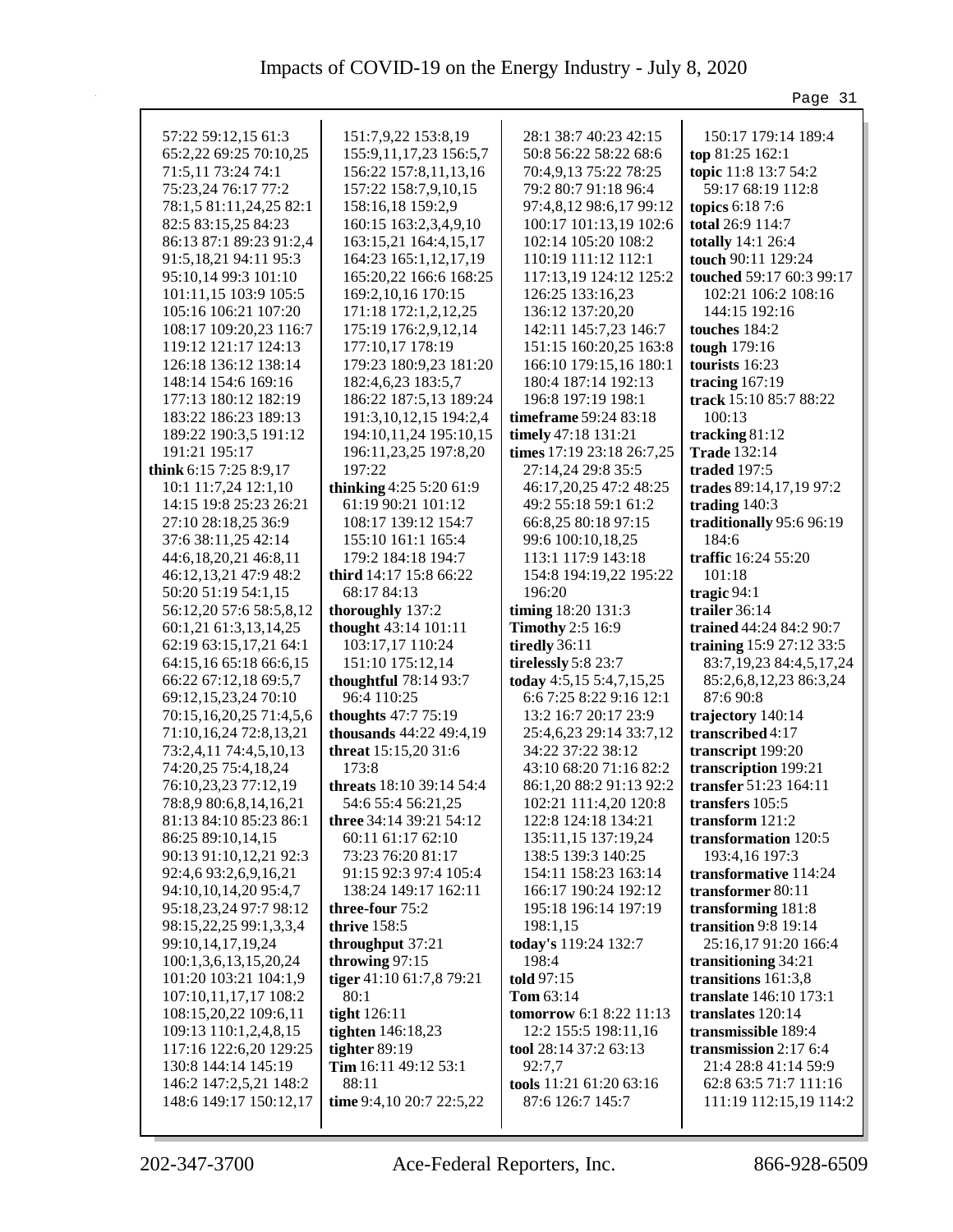|                                                 |                              |                                      | Page 32                                         |
|-------------------------------------------------|------------------------------|--------------------------------------|-------------------------------------------------|
|                                                 |                              |                                      |                                                 |
| 114:13,18,20 115:3,14                           | 123:19 148:17 149:9          | 96:7 129:9,9,10,22                   | <b>update</b> 41:16 134:15                      |
| 115:16,18 120:7,10,15                           | 153:15,16 154:21             | 146:6 151:25                         | updated 37:22 71:1                              |
| 121:5 123:5 124:6                               | 171:19 172:1 179:9,13        | unchanged 114:4,8                    | updating 150:8                                  |
| 126:10,20,22 133:4,22                           | 186:23 191:1 192:15          | unclear 81:6                         | upfront 180:13                                  |
| 134:8, 15, 16 136: 10, 15                       | 194:18 195:7                 | unclick 50:9                         | upgrades 133:21                                 |
| 137:3 138:13,25 139:5                           | tune 130:21                  | underground 18:22 21:5               | upgrading 187:15                                |
| 142:20,21,23 150:21                             | turbulent 145:14             | underlying 136:24                    | upheaval 5:2                                    |
| 151:23 152:5,11,14                              | turn 4:19 7:9 8:11 11:19     | underpin 22:6                        | uplift $35:18$                                  |
| 153:5 160:23 161:13                             | 12:19 13:8 43:3,4,5,6        | underserved 74:24 75:4               | upper 121:20 158:15                             |
| 162:21,22 164:18 167:8                          | 58:3,20 64:4 80:4 82:15      | understand $10:2$ 25:24              | uproot 98:11                                    |
| 169:21,24 170:12,15                             | 102:15 112:9 144:10          | 70:4,4 143:19 149:12                 | upside 98:14                                    |
| 177:9,11 178:4 181:18                           | 155:23 165:7 170:25          | 152:8 176:17                         | upsides 74:4 95:24                              |
| 181:22 182:6,8 184:20                           | 183:17 198:12                | understandable 139:12                | uptick $175:23$                                 |
| 185:22 190:4 194:17                             | turned 78:8 84:2 104:5       | understandably 22:16                 | urban 134:5,9                                   |
| transparency 148:5                              | 192:17                       | understanding 59:10                  | urgency 62:7                                    |
| transparent 147:24                              | turning $125:13$             | 110:10 146:6 164:15                  | usage 19:2,3 141:3                              |
| 150:10,13                                       | turnoffs 18:5                | 182:21                               | 186:13                                          |
|                                                 |                              |                                      |                                                 |
| transportation 6:4 99:2<br>145:22 153:11 159:14 | tweaks 109:24<br>twice 35:22 | understands 32:14<br>undertake 138:6 | <b>USDA</b> 174:10<br>use 11:21 15:2 32:21 33:3 |
|                                                 |                              |                                      |                                                 |
| travel 49:25 74:3,4 75:24                       | twins 193:11                 | undertaken 135:25 174:8              | 39:23 42:25 59:21                               |
| 76:4 78:5 97:10 106:4                           | two 4:13 5:13,20 6:17        | undertaking 86:24 166:4              | 63:17 73:1 74:5 81:16                           |
| 129:3                                           | 26:9 29:24 46:1 58:10        | underway 104:17 141:4                | 85:5 87:16 98:15 126:7                          |
| traveling 67:17 153:9                           | 81:17 83:16 91:15            | uneven 129:18 131:6                  | 136:2 141:7,8,12 144:2                          |
| travelled 186:20                                | 93:12 95:10 97:6 106:3       | 157:6                                | 153:10 179:15                                   |
| Travis 2:20 116:8 119:1                         | 126:12 137:7 184:12          | unexpected 194:4                     | useful 106:1 143:6                              |
| 165:7 166:9                                     | two-day $4:8,12$             | unfold 165:21                        | users $18:14$                                   |
| treat 17:24 22:9 140:9,15                       | two-market 136:2             | unforeseen 102:5                     | uses $144:25$                                   |
| treating 17:5                                   | Two-thirds 40:12             | unfortunate 176:8,9                  | usual $126:6$                                   |
| treatment 118:13                                | <b>TXU</b> 179:18            | unfortunately 13:6 45:23             | usually 84:25 179:5                             |
| tremendous 52:17 55:24                          | type 33:2 38:8 91:19         | 83:10 112:6 123:8                    | Utah 173:22 197:9                               |
| 97:12 103:18 130:1                              | 108:7 109:23 158:4           | uninformed 68:25                     | utilities 3:6 8:25 10:5,10                      |
| 138:22 168:24 169:20                            | 195:13                       | unions $88:4$                        | 25:14 27:1 28:15 30:20                          |
| 174:14 189:2 191:19                             | types 7:2,5 79:13 148:14     | unique 51:3 53:4 54:2                | 31:7,14,16,21,23 32:11                          |
| 192:1 196:13,22                                 | 155:19,24 156:2 180:14       | uniquely 170:20                      | 32:24 40:5 41:15 44:8                           |
| trend 118:18 125:25                             | typical 39:11 155:11         | unit 145:6,6 156:25 157:1            | 46:14 50:16,21 57:12                            |
| trends 6:11                                     | 188:22                       | United 1:1 11:18 12:3                | 60:9 71:3,10 72:7,10                            |
| triaged 103:24                                  | typically 17:25 44:23        | 17:2 86:10 112:21                    | 80:4 89:16 118:11                               |
| trick 57:19                                     | 187:18                       | 116:22 138:9,14,20                   | 120:21 121:8,11,13                              |
| tried 38:23 122:22 169:6                        |                              | 179:21                               | 132:20 134:24 135:8                             |
| tries 172:11                                    | U                            | units 184:9                          | 155:17 164:14,25 167:1                          |
| trigger $140:25$                                | U.S 4:24 8:23 20:11,18       | unknown 192:1                        | 175:6,15 176:3 179:25                           |
| trouble 60:15 126:13                            | 21:7 24:5 47:15 53:4,20      | unleased 5:2                         | 184:9 185:9 188:10                              |
| 159:18,20                                       | 54:13,16 128:1 138:10        | unlocked 97:11                       | 196:17                                          |
| true 83:22 98:23 101:11                         | ubiquitous $57:11$           | unmute $185:4$                       | utility 8:6 18:21 30:22                         |
| 118:14 177:10                                   | <b>ultimate</b> 143:7 165:4  | unnecessary 142:14                   | 31:3,9 33:18 46:22                              |
| truly 28:11 36:19 123:10                        | ultimately $6:1051:22$       | unoccupied 141:14                    | 50:15 62:21 63:9,24                             |
| try 9:5 78:8 81:16 91:25                        | 70:8 128:14 163:22           | unpack 55:13 160:24                  | 67:4 107:12 119:1                               |
| 120:2 121:9 122:16,25                           | 164:7 166:5                  | unprecedent 100:18                   | 161:18 164:19 165:24                            |
| 136:6 145:25 146:1                              | unabated 113:18              | unprecedented 9:12                   | 176:11,18 180:25                                |
|                                                 |                              |                                      |                                                 |
| 155:11 160:24 161:11                            | unaffected 172:22            | 100:10 143:18 170:1                  | utilization 181:14 183:3                        |
| 175:16 179:15 180:4,17                          | unanticipated 164:20         | unpredictable 129:17                 | utilize $172:20$                                |
| 182:17 183:7 195:9                              | uncertain 23:18 29:8         | unrelated 187:16                     | utilized 109:14                                 |
| trying 10:22 11:4 15:25                         | 133:19                       | unseasonable 162:2                   | utilizing 33:5                                  |
| 58:1 59:17,19 65:18,21                          | uncertainties 69:10          | unsecured 140:2                      | V                                               |
| 66:2 81:3 89:24,24                              | 151:21                       | unsung $8:4$                         |                                                 |
| 117:12 121:7 122:11                             | uncertainty 6:12 39:12       | unusual 27:24                        | vacation 186:12                                 |
|                                                 |                              |                                      |                                                 |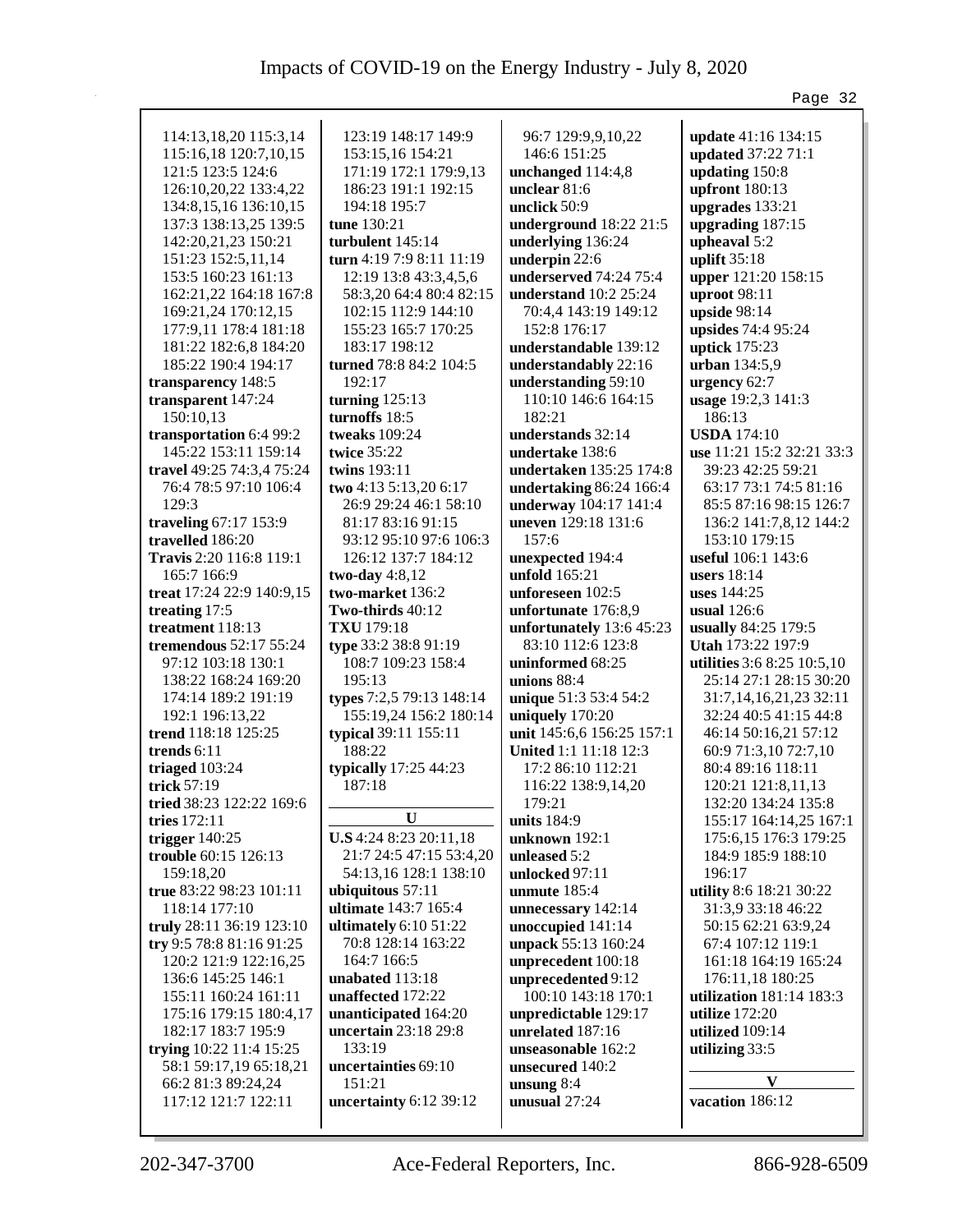|                                                  |                                               |                                                 | Page 33                                 |
|--------------------------------------------------|-----------------------------------------------|-------------------------------------------------|-----------------------------------------|
|                                                  |                                               |                                                 |                                         |
| vaccine 131:4 149:3                              | visible 195:12,15                             | wasn't 22:18                                    | 111:25 113:22 114:14                    |
| vaccines 70:8<br>valid 187:5                     | vision 133:9 153:14<br>visit 117:14 137:20    | watch 185:18<br>water 30:11 155:13              | 115:7 116:2 121:7                       |
|                                                  | 154:10                                        | wave 17:24 32:17 71:17                          | 123:7,21 124:10 127:17                  |
| valuable 25:22 28:14,19<br>58:13 63:4 85:7 94:10 |                                               | 113:2                                           | 129:1,10 131:2 143:25                   |
|                                                  | visits 17:13,15                               |                                                 | 144:5,8 145:12 147:2,5                  |
| 163:7 196:12                                     | Vistra 127:8,16 128:21                        | waved 94:24                                     | 147:7 148:15,17 149:4                   |
| valuation 183:1                                  | 129:20 130:16                                 | way 4:19 8:14,15 14:13                          | 149:8 150:17,20,21,22                   |
| value 5:12 19:21 22:20                           | vital 21:14 30:9 38:23                        | 18:25 23:14 37:6 51:10                          | 151:3,9 152:16 154:12                   |
| 23:10 29:8 70:17,17                              | vitally 131:19                                | 51:17 63:25 66:2 70:14                          | 154:13,15,15 159:17                     |
| 115:13 117:24 164:9                              | volatile 24:9                                 | 84:5,23 89:12 90:14,22                          | 160:4 161:10 162:16                     |
| values $26:8,9$                                  | voltage 138:25                                | 95:8,18 98:18 100:12                            | 163:5 164:9 165:15                      |
| valve 37:8,10                                    | volume 55:20 114:15                           | 100:13 104:1 107:1                              | 167:23 169:12,23 170:1                  |
| valves 79:9                                      | 164:24                                        | 119:16 128:14 141:4                             | 170:5 171:9,16,19,25                    |
| varies 157:3                                     | volumes $152:19$                              | 152:4 156:6 162:6                               | 172:17 174:5 175:1,10                   |
| variety 157:13 165:15                            | volumetrically 176:4                          | 163:4 167:15 170:21                             | 175:22 178:12 179:4,8                   |
| various 6:13 12:8 31:24                          | voluntary 57:2                                | 179:3,21 180:18 187:6                           | 179:9 182:14 184:8                      |
| 43:19 57:14 146:2                                | volunteered 84:2                              | ways 7:17,18,18 14:6                            | 186:23 187:25 188:21                    |
| 155:18                                           | volunteers 71:18 86:16                        | 37:11 38:25 44:25 57:1                          | 189:16 190:2,23 191:21                  |
| vector 57:18                                     | <b>Vortex 126:4</b>                           | 69:8 72:7 84:8 94:2,2                           | 193:7,15,17,19 194:21                   |
| vectors 55:16                                    | vulnerabilities 55:4 56:7                     | 98:3,25 108:16,20                               | 195:14                                  |
| vegetation 173:17                                | 77:17                                         | 121:7 130:23 135:24                             | we've 5:3,18 6:8 7:8 14:5               |
| vehicle 54:11 138:11                             | vulnerability 56:6                            | 150:15 151:5 164:23                             | 18:11 27:6,16,21 28:23                  |
| vendor 18:15                                     |                                               | 180:1 182:20 195:15                             | 45:22 49:7 50:21 52:19                  |
| vendor's 37:10                                   | W                                             | we'll 6:23 7:1,9 12:4,20                        | 53:10 54:6 55:24 60:1                   |
| vendors 18:12 80:5                               | W 2:9                                         | 38:7 45:21 50:10 54:2                           | 61:20 62:5,14 63:8,8,9                  |
| ventilation 119:13                               | wage 24:7 87:3                                | 54:20 62:16 63:18                               | 63:9, 10, 16, 24 65: 20                 |
| ventilators 19:23                                | waiver 176:6                                  | 64:23 69:20 82:2 85:24                          | 67:24 69:6,8,18,19                      |
| version $69:16$                                  | waivers 126:17 176:5                          | 86:11 88:22 89:20 93:4                          | 70:12,13 71:2 73:9,24                   |
| versus $45:10$                                   | walking 99:7                                  | 93:5 104:4 109:23                               | 75:25 76:18 77:21                       |
| <b>viable</b> 110:12                             | walks 64:19                                   | 111:4 112:1,2,7,8                               | 78:11 79:21 81:12 84:9                  |
| vibrancy 19:17                                   | want 6:14 8:3,18 11:15                        | 123:14 127:1 132:1                              | 85:14 91:23 92:22                       |
| Vice 2:3,9,11,13 13:10                           | 16:13 28:4 34:4 43:11                         | 147:11 155:5 163:12                             | 93:25 95:3,10 96:8                      |
| 20:10,17 24:24 25:4                              | 43:17 44:1 49:3 50:14                         | 180:20 198:17                                   | 97:13,17 104:18 105:13                  |
| 29:17,22 34:1                                    | 52:21 58:18,20 60:6                           | we're 4:7 5:21 6:2 7:6,24                       | 110:2,13 113:2 122:22                   |
| victims $17:1,5$                                 | 64:3 68:5,7,11 74:21                          | 8:12, 13, 17 9:22 11:4, 15                      | 122:22 123:19 127:19                    |
| video 1:8 4:15 37:9 82:18                        | 75:9 76:10 79:18 89:6                         | 18:16 20:6 23:5 26:18<br>27:22 29:2 34:21 38:10 | 144:4 146:16,24 151:2                   |
| 85:20,25                                         | 90:11 93:6,10 95:1 98:9<br>99:22 105:25 106:1 |                                                 | 155:9, 10, 14, 17 157:8                 |
| view 15:15 111:8 120:24                          |                                               | 38:12 42:22 44:6 45:9                           | 159:24 160:5 165:14                     |
| 122:20,22 129:25<br>viewed 139:6,14              | 110:24 111:7,19 112:24<br>117:11 119:2 127:12 | 45:19 46:8,12 47:10,14<br>48:3 49:9,24 50:5,6,6 | 168:13,14,23 170:21<br>172:14 174:19,24 |
| viewing 4:18 111:7,13,23                         | 131:10 147:25 151:17                          | 52:8, 12, 19, 21, 22 53:14                      | 179:13 182:16,19 187:2                  |
| views 135:10,11                                  | 151:18 155:12 162:18                          |                                                 | 187:4,24 188:10,14                      |
| Virginia 157:21                                  | 166:17 168:2 178:15                           | 53:16,20,22 54:5,18,18<br>59:15,19 62:1 63:11   | 189:2 191:19 194:8                      |
| virtual 33:5,6 94:6 116:7                        | 183:25 187:9 192:18,19                        | 65:21 66:2 67:18 68:19                          | 195:6 196:13 197:2                      |
| 123:12                                           | 197:18,25                                     | 69:8,15 71:14,16,24                             | weakness 129:13                         |
| virtually $4:23$ $45:7,8$                        | wanted 4:10 10:3 33:12                        | 72:3,19 75:4 76:24                              | wealth 115:16                           |
| 85:19 86:18,24,24                                | 52:2 60:7 70:16 96:25                         | 77:12,19 79:8,14 80:5                           | wear 166:13                             |
| 97:11 98:1 111:23                                | 98:2 101:24 182:12                            | 80:11,13,24 82:22 83:3                          | wearing 65:4 79:4 148:10                |
| 116:19 161:18                                    | wanting 43:1 90:13 107:3                      | 83:4,5,19 84:7,8,12,16                          | weather 16:4 59:21                      |
| virtue 168:15                                    | 157:19                                        | 85:25 86:1 87:1,2,19,23                         | 121:21 125:21 126:5                     |
| virus 17:1 19:9 32:17                            | wants 75:8                                    | 87:23 88:2,4,16,21                              | 134:2 156:16 158:16                     |
| 69:9 70:18 125:8                                 | warmer 16:4 122:10,10                         | 89:12,24 90:3,22 91:9                           | 162:2 172:23 182:1                      |
| 131:16 148:9 155:3                               | washer 109:12                                 | 92:2,19 95:7,17 96:1,4                          | weave 66:2                              |
| 198:6                                            | <b>Washington</b> 1:11 33:17                  | 97:15 98:3,16 99:14                             | webex 42:25 56:6 76:1                   |
| $vis$ 11:23                                      | 98:8 106:18 107:1                             | 100:3,23,24 104:2,15                            | 111:6 190:25                            |
| vis-11:23                                        | 199:17                                        | 108:17 109:25 111:17                            | Webex-type 74:7                         |
|                                                  |                                               |                                                 |                                         |
|                                                  |                                               |                                                 |                                         |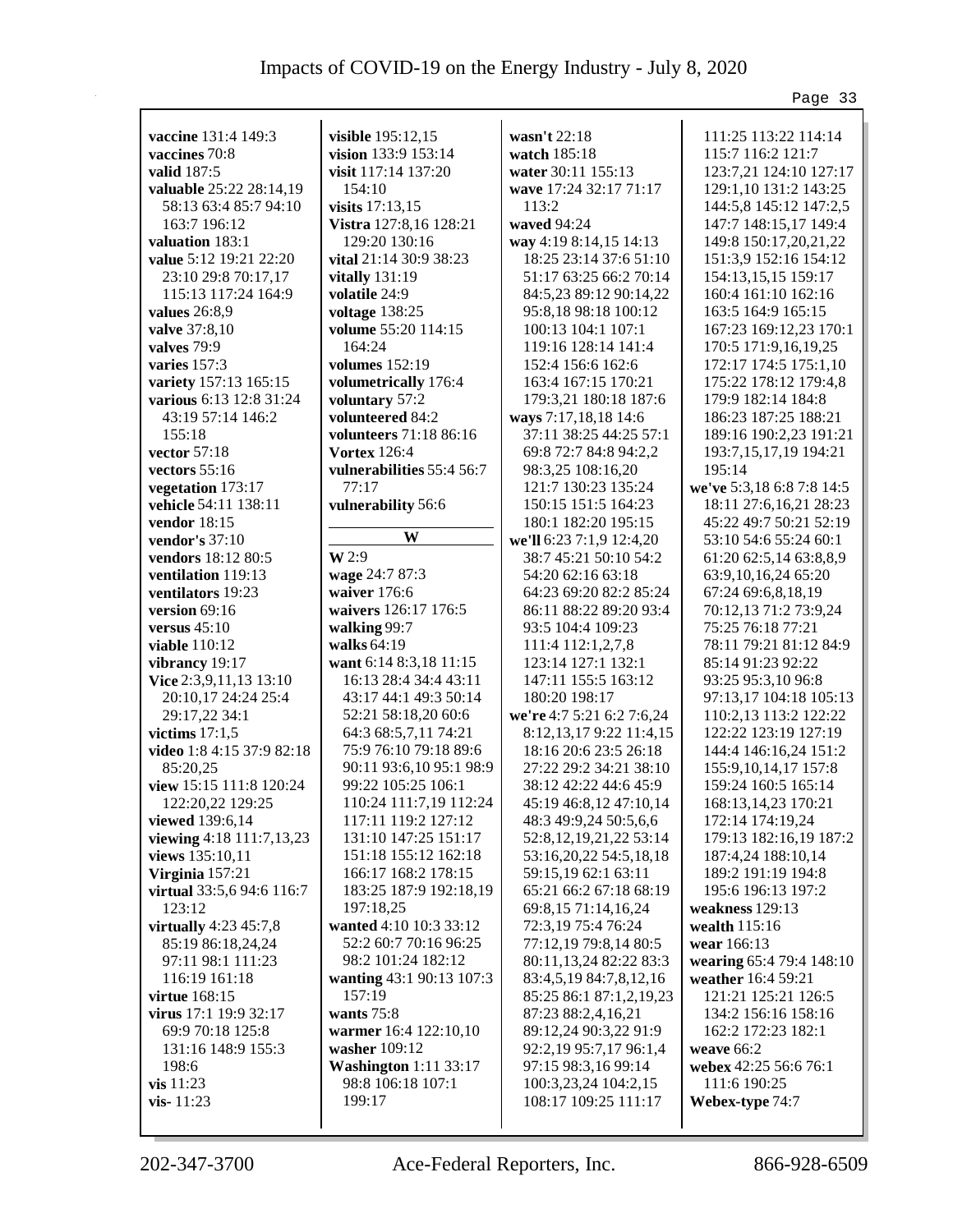|                                           |                                             |                                             | Page 34                                       |
|-------------------------------------------|---------------------------------------------|---------------------------------------------|-----------------------------------------------|
|                                           |                                             |                                             |                                               |
| website 41:17 64:9                        | wisely $20:5$                               | 193:20 197:23                               | year 23:22 48:9 81:10                         |
| <b>Wednesday</b> 1:12 199:18              | wish 68:22 190:8                            | workforce 18:9 21:10                        | 90:18,19 94:5 96:10                           |
| week 35:22 36:3 51:13                     | wished 109:22                               | 22:8 35:19 39:8 40:6,11                     | 99:5 114:8,8 130:22                           |
| 59:2 83:15 84:7 92:17                     | withstand 130:18                            | 51:10 55:20 57:16                           | 140:2,12 145:23 161:22                        |
| 93:12 127:15 167:2                        | witness 37:9 85:16                          | 86:20 104:13 105:9,11                       | 162:6,7,17 169:17                             |
| 190:21                                    | witnessed 44:21                             | 106:25 107:4                                | 170:2 193:17                                  |
| weekend 45:25,25                          | women 8:5 21:9 27:11                        | working 7:6 10:20 18:1                      | year-round 18:23                              |
| weekends 105:2<br>weekly 41:1 59:2 60:3   | 44:13,22,24 45:10,16<br>60:15 67:11,17,21   | 19:20 21:9 26:3 27:3<br>41:10,19 42:13 45:9 | years 6:17 14:5 17:6<br>23:20 27:9 35:5 58:10 |
| 192:9,14 195:6                            | wonder 81:8                                 | 48:16 60:11 62:5,6                          | 65:14 73:9 81:17 96:23                        |
| weeks 5:17 14:19 47:11                    | wondered 68:15 144:17                       | 67:19,20 72:4 75:16                         | 114:21 116:16 127:23                          |
| 48:11 71:19 145:9                         | wondering 72:12 150:14                      | 77:9 85:18 87:7 90:21                       | 129:16 130:18 142:11                          |
| 148:12 161:4                              | 151:21 184:10                               | 91:13,15,17,20 107:6                        | 142:13 161:24,24 163:6                        |
| weened $81:14$                            | wood's 153:5                                | 107:18 117:10,12,16                         | 163:13 168:15 169:11                          |
| weigh 68:7 155:24                         | woods $159:5$                               | 124:19 126:18 128:14                        | 171:23 173:19 175:21                          |
| welcome 4:7,21                            | work 5:6 7:18 10:25                         | 128:21 138:23 141:5                         | 188:13 189:7 190:17                           |
| welder 87:4                               | 11:12 15:19 17:5,25                         | 152:16 174:8,12,20                          | 194:2 197:3                                   |
| welders $83:9$                            | 19:23 21:18,25 22:2,6,9                     | 178:11,18 182:15,17,22                      | yesterday's 143:4                             |
| well-being $138:19$                       | 23:2 25:10 26:18,22                         | 183:1 184:12 185:15                         | yield 140:3                                   |
| well-communicated                         | 29:3 31:7,11 34:19,20                       | 194:20 197:1,7                              | yielding 151:15                               |
| 46:14                                     | 34:24 35:5,13 36:23                         | workplaces 62:15                            | yields $73:1,2$                               |
| well-established 46:13                    | 38:7,25 42:6 43:12                          | works 76:2 110:22                           | Yogi 131:13                                   |
| went 17:9 35:6 46:6                       | 48:16 49:1,3,8,20 51:14                     | worksite 128:23                             | York 2:6 3:3,5 14:24                          |
| 51:13 83:16 97:9                          | 51:21 52:19 53:15                           | world 11:19,21 12:6                         | 16:10, 12, 17, 20 18:4                        |
| 193:25                                    | 55:21 58:23 61:21 62:2                      | 16:20 19:13 39:24                           | 51:25 52:2 59:8,9 71:4                        |
| weren't 111:21 176:19                     | 62:7,25 66:10 67:1                          | 74:24 79:11 85:12 95:4                      | 72:21 132:3,8 133:3,5                         |
| west 89:14 113:18 114:5                   | 70:19 72:25 74:5 75:5                       | 96:24 99:4 105:6 116:7                      | 133:11,14 150:25,25                           |
| 115:6 120:12 148:24                       | 75:21 77:16 86:17 88:8                      | 122:22 123:1 139:2                          | 166:24,25 167:15 185:7                        |
| 153:7 157:21 168:3,12                     | 91:10,25,25 92:5,11,16                      | 163:22 170:14                               | 185:10,17,20,20 193:10                        |
| 168:23,25 169:3,19,21                     | 92:20 93:11,12 94:14                        | worn 166:10                                 | 193:13 194:16                                 |
| 172:7 173:8 189:2                         | 96:19 97:17,19,21,21                        | worried $103:11$                            | <b>Yorkers</b> 16:23                          |
| western 112:18,21                         | 98:5,18 101:19 105:14                       | worry 48:14 139:8                           |                                               |
| 114:17 115:6                              | 105:14 106:11 107:21                        | 184:25                                      | Z                                             |
| wholesale 142:10                          | 119:15 125:1 128:19                         | worse 194:8                                 | zero 121:22 122:3                             |
| wide 6:17 66:5 115:1                      | 129:1,4 130:3 131:16                        | worship 16:22                               | zip 181:24                                    |
| 116:18 139:13 165:15                      | 135:18,22 138:19 141:5                      | worst 52:14 124:25 140:3                    | <b>zonal</b> 137:14                           |
| wide-range 138:8 194:12                   | 141:17 143:9,14 159:1                       | 194:23                                      | <b>zone</b> 46:15                             |
| wife 36:12,14,15                          | 162:16 165:23 173:18                        | wouldn't 187:3                              | Zoom 56:6 76:1                                |
| wild $43:24$                              | 185:9 190:1,2 191:25                        | <b>wound</b> 78:4                           | $\boldsymbol{0}$                              |
| wildfire 77:7 113:17,22                   | 192:10 197:5 198:8                          | wow 70:15 98:23 190:8                       |                                               |
| 113:25 174:17 175:1                       | worked 5:8 23:6 28:5                        | Wozniak 60:20                               |                                               |
| Williams 140:1                            | 36:11 41:13 44:15                           | write 63:17                                 | 1 2:1 4:3 82:22 86:11                         |
| willing 71:18 86:17 158:3<br>182:20 192:4 | 53:11 59:10 68:2,16<br>70:16 73:9 78:7 79:2 | writing 61:5 63:19<br>written 129:22 130:15 | 111:5                                         |
| willingness 18:16 191:25                  | 95:18 128:23 136:6                          | wrote 60:7                                  | 1,00052:1                                     |
| wind 158:23 169:1,3                       | 190:18 192:6                                | Wyoming 169:2                               | 1,200 35:25                                   |
| windfall 97:4                             | worker 31:12                                |                                             | 1,500 170:2                                   |
| windows 5:19                              | workers 17:22 22:2 30:24                    | X                                           | 1:00111:11                                    |
| windstorms 46:1                           | 31:9 32:20 34:16 36:8                       | X-Box 184:15                                | 1:30 111:5,14                                 |
| wing 36:13                                | 43:13 45:6 49:20 61:19                      |                                             | 10 15:4 17:6 58:8 112:22                      |
| winter 121:22 122:10                      | 62:2,15 65:8,8 66:24                        | $\mathbf Y$                                 | 114:21 133:12 140:2                           |
| 141:20 156:16 161:25                      | 67:5,15 70:6,7 77:9                         | Yeah 64:14 70:23 89:6                       | 145:23 163:12 168:18                          |
| 172:16,21                                 | 83:3,8,8 85:15 86:3                         | 94:25 104:8 106:18                          | 170:12 188:13 189:7                           |
| wire 105:5                                | 87:16,17,25 88:3,4,7                        | 108:14 109:10 148:1                         | 10-11 71:18                                   |
| wireless 193:19                           | 89:11 90:7 96:6 98:10                       | 156:5 173:13 188:8                          | 10-year 114:9                                 |
| Wisconsin 118:17                          | 113:16 117:3 179:24                         | 196:4                                       | 10,000 34:13 36:25                            |
|                                           |                                             |                                             |                                               |